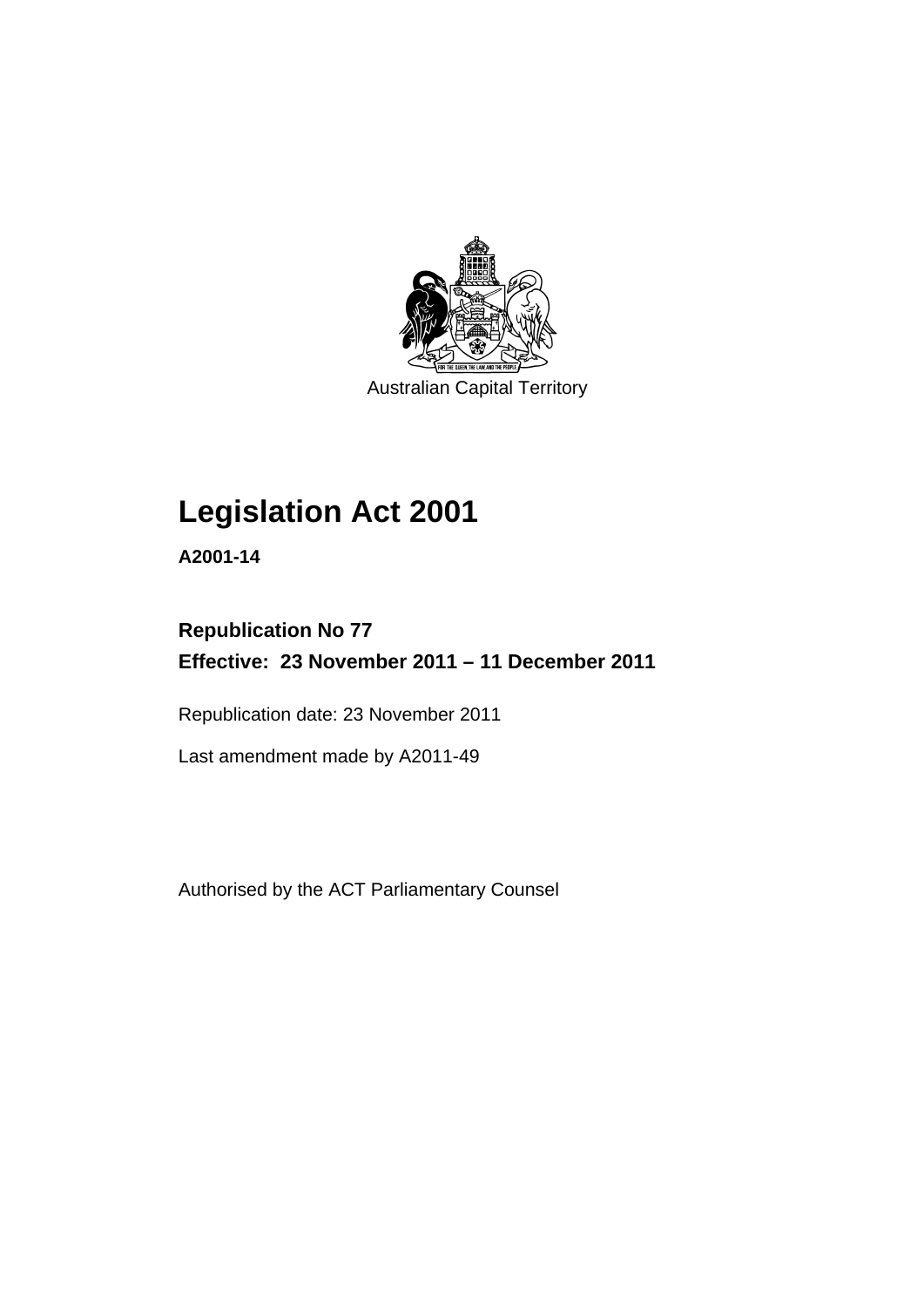## **About this republication**

#### **The republished law**

This is a republication of the *Legislation Act 2001* (including any amendment made under the *Legislation Act 2001*, part 11.3 (Editorial changes)) as in force on 23 November 2011*.* It also includes any commencement, amendment, repeal or expiry affecting this republished law to 23 November 2011.

The legislation history and amendment history of the republished law are set out in endnotes 3 and 4.

#### **Kinds of republications**

The Parliamentary Counsel's Office prepares 2 kinds of republications of ACT laws (see the ACT legislation register at www.legislation.act.gov.au):

- authorised republications to which the *Legislation Act 2001* applies
- unauthorised republications.

The status of this republication appears on the bottom of each page.

#### **Editorial changes**

The *Legislation Act 2001*, part 11.3 authorises the Parliamentary Counsel to make editorial amendments and other changes of a formal nature when preparing a law for republication. Editorial changes do not change the effect of the law, but have effect as if they had been made by an Act commencing on the republication date (see *Legislation Act 2001*, s 115 and s 117). The changes are made if the Parliamentary Counsel considers they are desirable to bring the law into line, or more closely into line, with current legislative drafting practice.

This republication includes amendments made under part 11.3 (see endnote 1).

#### **Uncommenced provisions and amendments**

If a provision of the republished law has not commenced, the symbol  $\mathbf{U}$  appears immediately before the provision heading. Any uncommenced amendments that affect this republished law are accessible on the ACT legislation register (www.legislation.act.gov.au). For more information, see the home page for this law on the register.

#### **Modifications**

If a provision of the republished law is affected by a current modification, the symbol  $\mathbf{M}$ appears immediately before the provision heading. The text of the modifying provision appears in the endnotes. For the legal status of modifications, see the *Legislation Act 2001*, section 95.

#### **Penalties**

At the republication date, the value of a penalty unit for an offence against this law is \$110 for an individual and \$550 for a corporation (see *Legislation Act 2001*, s 133).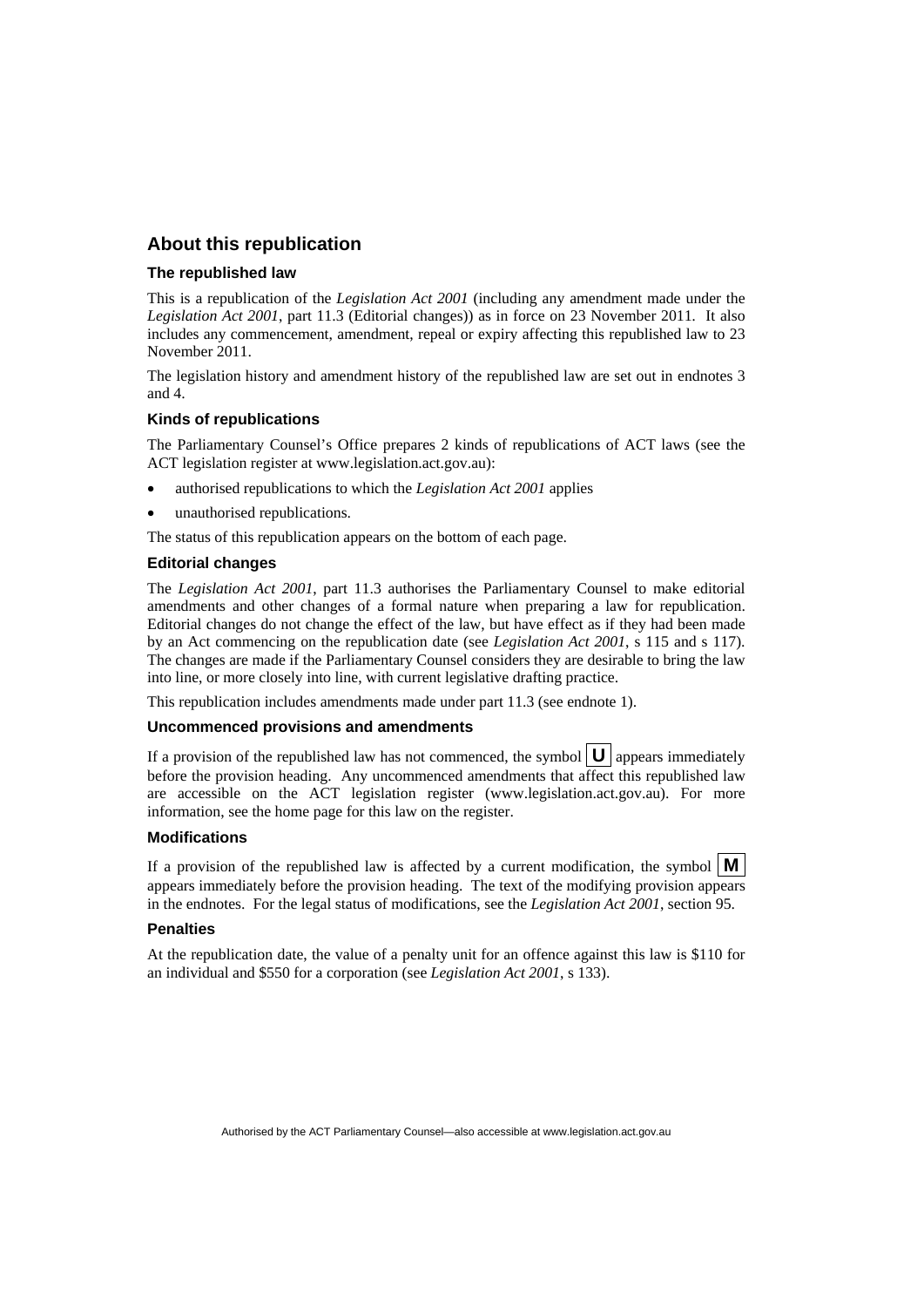

# **Legislation Act 2001**

## **Contents**

## **Chapter 1 [Preliminary](#page-17-0)**

| <b>Part 1.1</b> | General                                        |   |
|-----------------|------------------------------------------------|---|
| 1               | Name of Act                                    |   |
| 2               | Dictionary                                     | 2 |
| 2A              | <b>Notes</b>                                   | 2 |
| 3               | Objects                                        | 3 |
| 4               | Application of Act                             | 4 |
| 5               | Determinative and non-determinative provisions | 5 |
| 6               | Legislation Act provisions must be applied     | 5 |
| <b>Part 1.2</b> | <b>Basic concepts</b>                          |   |
|                 | Meaning of Act generally                       | 9 |

| <b>R77</b> | Legislation Act 2001         | contents 1 |
|------------|------------------------------|------------|
| 23/11/11   | Effective: 23/11/11-11/12/11 |            |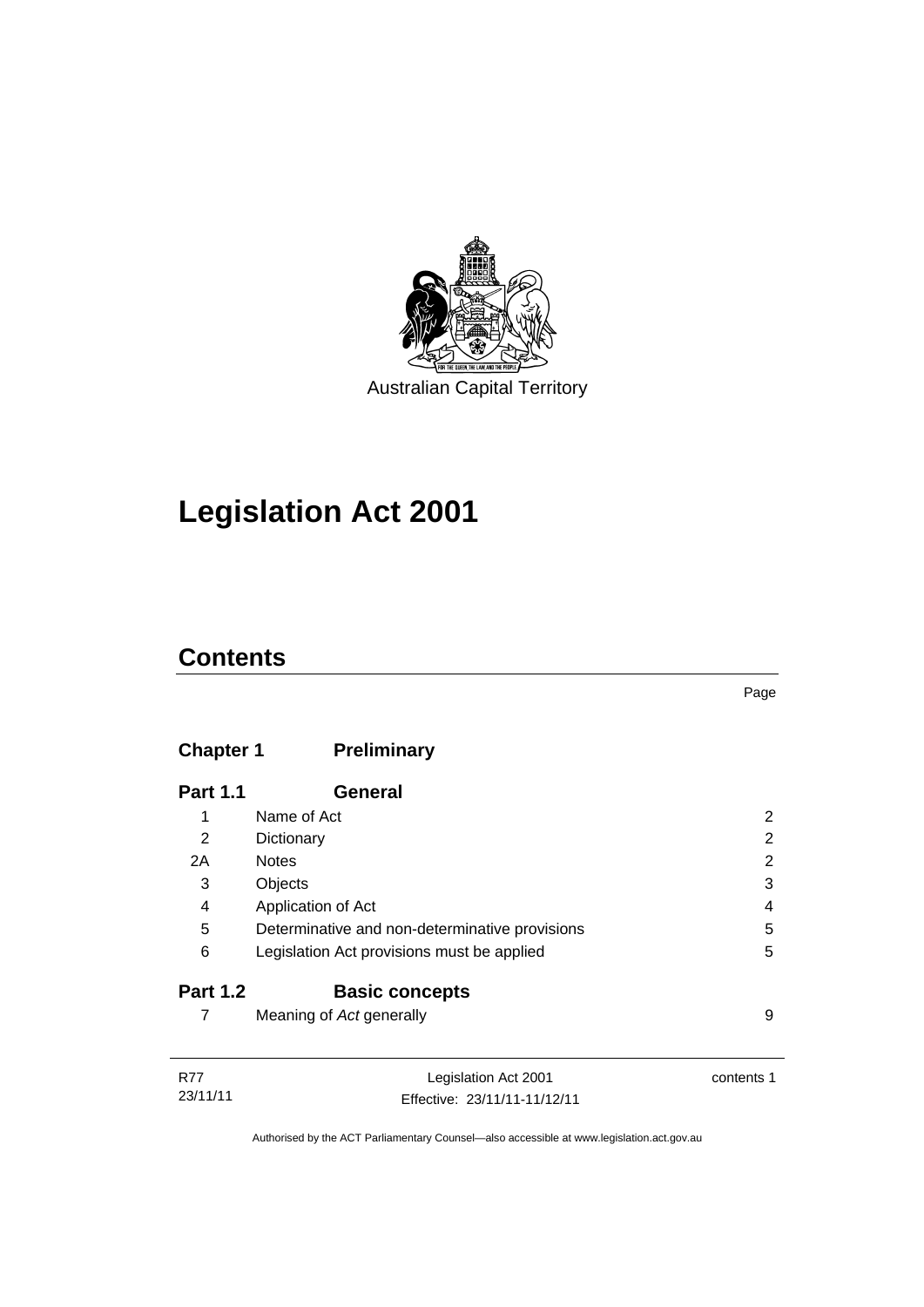| Contents         |                                                                      |          |
|------------------|----------------------------------------------------------------------|----------|
|                  |                                                                      | Page     |
| 8                | Meaning of subordinate law                                           | 9        |
| 9                | Meaning of disallowable instrument                                   | 9        |
| 10               | Meaning of notifiable instrument                                     | 10       |
| 11               | Meaning of commencement notice                                       | 10       |
| 12               | Meaning of legislative instrument                                    | 10       |
| 13               | Meaning of statutory instrument                                      | 11       |
| 14               | Meaning of <i>instrument</i>                                         | 11       |
| 15               | Meaning of authorised republication                                  | 11       |
| 16               | Meaning of <i>provision</i>                                          | 12       |
| <b>Part 1.3</b>  | Sources of law in the ACT                                            |          |
| 17               | References to Acts include references to former Cwlth enactments etc | 14       |
|                  |                                                                      |          |
| <b>Chapter 2</b> | <b>ACT legislation register and website</b>                          |          |
| 18               | <b>ACT</b> legislation register                                      | 15       |
| 19               | Contents of register                                                 | 15       |
| 20               | Prompt registration                                                  | 19       |
| 21               | Approved website                                                     | 20       |
| 22               | Access to registered material at approved website                    | 20       |
|                  |                                                                      |          |
| <b>Chapter 3</b> | Authorised versions and evidence of laws                             |          |
|                  | and legislative material                                             |          |
| 22A              | Definitions-ch 3                                                     | 21       |
| 23               | Authorisation of versions by parliamentary counsel                   | 22       |
| 24               | Authorised electronic versions                                       | 22       |
| 25               | Authorised written versions                                          | 23       |
| 26               | Judicial notice of certain matters                                   | 25       |
|                  |                                                                      |          |
| <b>Chapter 4</b> | <b>Numbering and notification of Acts</b>                            |          |
| 27               | Numbering of Acts                                                    | 27       |
| 28               | Notification of Acts                                                 | 27       |
| 29               | References to enactment or passing of Acts                           | 29       |
|                  |                                                                      |          |
|                  |                                                                      |          |
| contents 2       | Legislation Act 2001                                                 | R77      |
|                  | Effective: 23/11/11-11/12/11                                         | 23/11/11 |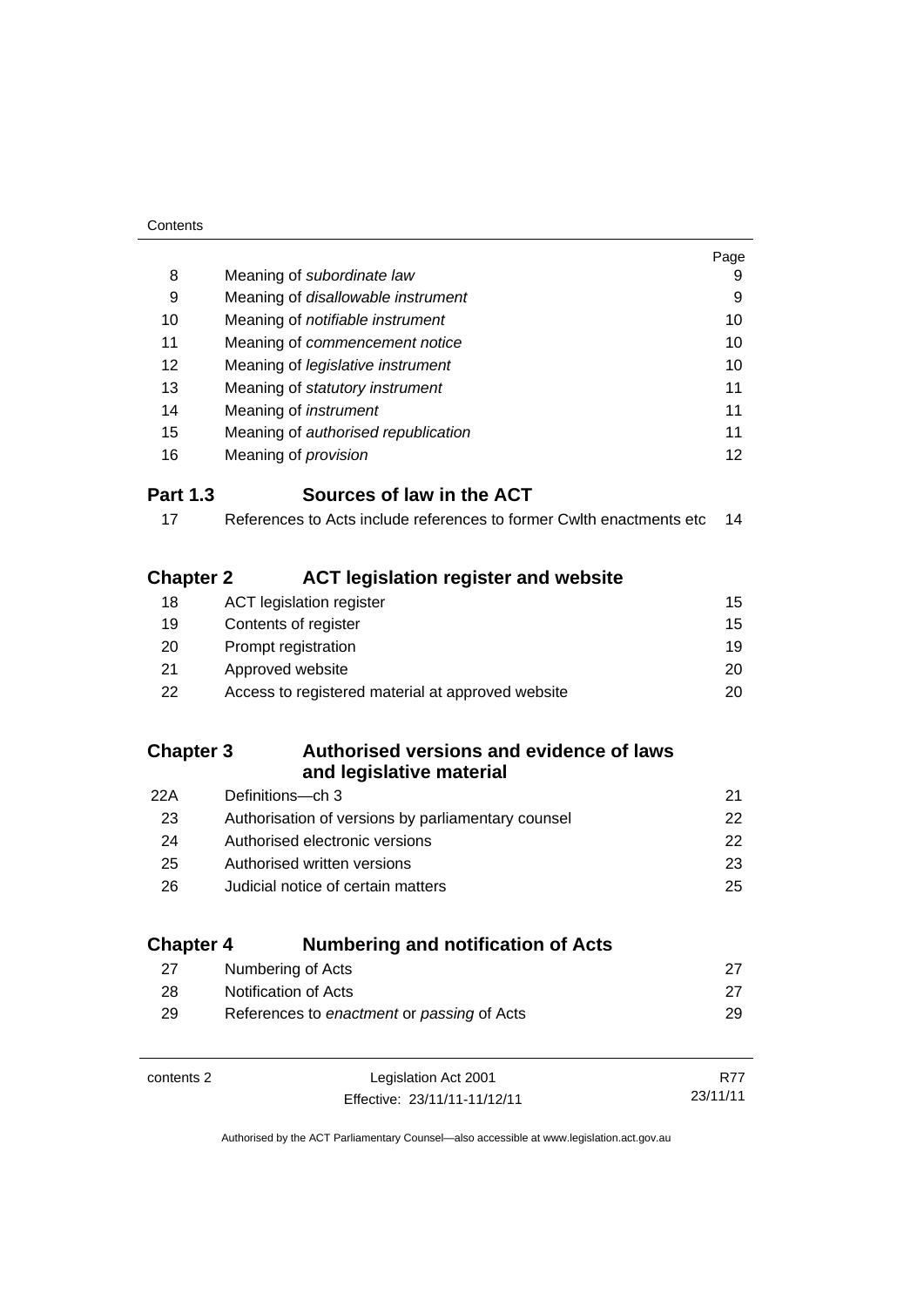|                  |                                                                                          | Contents   |
|------------------|------------------------------------------------------------------------------------------|------------|
| 30               | References to <i>notification</i> of Acts                                                | Page<br>29 |
| <b>Chapter 5</b> | <b>Regulatory impact statements for subordinate</b><br>laws and disallowable instruments |            |
| <b>Part 5.1</b>  | <b>Preliminary</b>                                                                       |            |
| 31               | Definitions-ch 5                                                                         | 30         |
| 32               | Other publication or consultation requirements not affected                              | 31         |
| 33               | Guidelines about costs of proposed subordinate laws and disallowable<br>instruments      | 31         |
| <b>Part 5.2</b>  | <b>Requirements for regulatory impact</b><br><b>statements</b>                           |            |
| 34               | Preparation of regulatory impact statements                                              | 32         |
| 35               | Content of regulatory impact statements                                                  | 33         |
| 36               | When is preparation of regulatory impact statement unnecessary?                          | 34         |
| 37               | When must regulatory impact statement be presented?                                      | 35         |
| <b>Part 5.3</b>  | <b>Failure to comply with requirements for</b><br>regulatory impact statements           |            |
| 38               | Effect of failure to comply with pt 5.2                                                  | 36         |
| <b>Chapter 6</b> | Making, notification and numbering of<br>statutory instruments                           |            |
| <b>Part 6.1</b>  | General                                                                                  |            |
| 39               | Meaning of matter-ch 6                                                                   | 37         |
| 40               | Presumption of validity                                                                  | 37         |
| 41               | Making of certain statutory instruments by Executive                                     | 37         |
| <b>Part 6.2</b>  | Making of statutory instruments generally                                                |            |
| 42               | Power to make statutory instruments                                                      | 39         |
| 43               | Statutory instruments to be interpreted not to exceed powers under<br>authorising law    | 40         |
| <b>R77</b>       | Legislation Act 2001                                                                     | contents 3 |
| 23/11/11         | Effective: 23/11/11-11/12/11                                                             |            |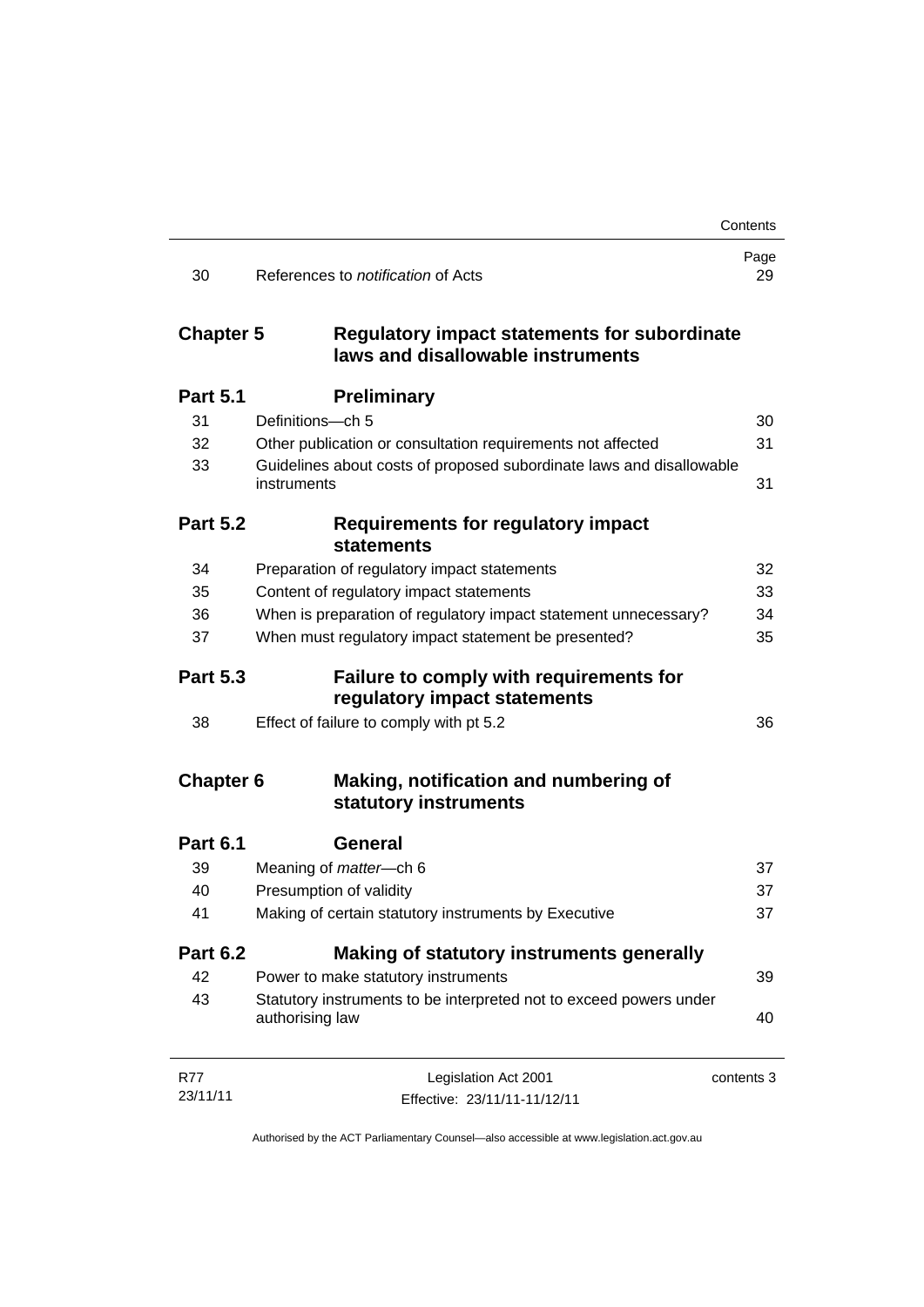| Contents        |                                                                                                     |      |
|-----------------|-----------------------------------------------------------------------------------------------------|------|
|                 |                                                                                                     | Page |
| 44              | Power to make statutory instruments for Act etc                                                     | 42   |
| 45              | Power to make court rules                                                                           | 43   |
| 46              | Power to make instrument includes power to amend or repeal                                          | 44   |
| 47              | Statutory instrument may make provision by applying law or<br>instrument                            | 44   |
| 48              | Power to make instrument includes power to make different provision<br>for different categories etc | 49   |
| 49              | Single instrument may exercise several powers or satisfy several<br>requirements                    | 49   |
| 50              | Relationship between authorising law and instrument dealing with<br>same matter                     | 50   |
| 51              | Instrument may make provision in relation to land by reference to map<br>etc                        | 50   |
| 52              | Instrument may authorise determination of matter etc                                                | 51   |
| 53              | Instrument may prohibit                                                                             | 52   |
| 54              | Instrument may require making of statutory declaration                                              | 52   |
| <b>Part 6.3</b> | Making of certain statutory instruments about<br>fees                                               |      |
| 55              | Definitions-pt 6.3                                                                                  | 53   |
| 56              | Determination of fees by disallowable instrument                                                    | 53   |
| 57              | Fees payable in accordance with determination etc                                                   | 55   |
| 58              | Regulations may make provision about fees                                                           | 56   |
| <b>Part 6.4</b> | Numbering and notification of legislative<br>instruments                                            |      |

| 59  | Numbering                                                    | 59 |
|-----|--------------------------------------------------------------|----|
| 60  | Correction etc of name of instrument                         | 59 |
| 60A | Correction of name of explanatory statement etc.             | 61 |
| 61  | Notification of legislative instruments                      | 61 |
| 62  | Effect of failure to notify legislative instrument           | 64 |
| 63  | References to <i>notification</i> of legislative instruments | 65 |
|     |                                                              |    |

contents 4 Legislation Act 2001 Effective: 23/11/11-11/12/11

R77 23/11/11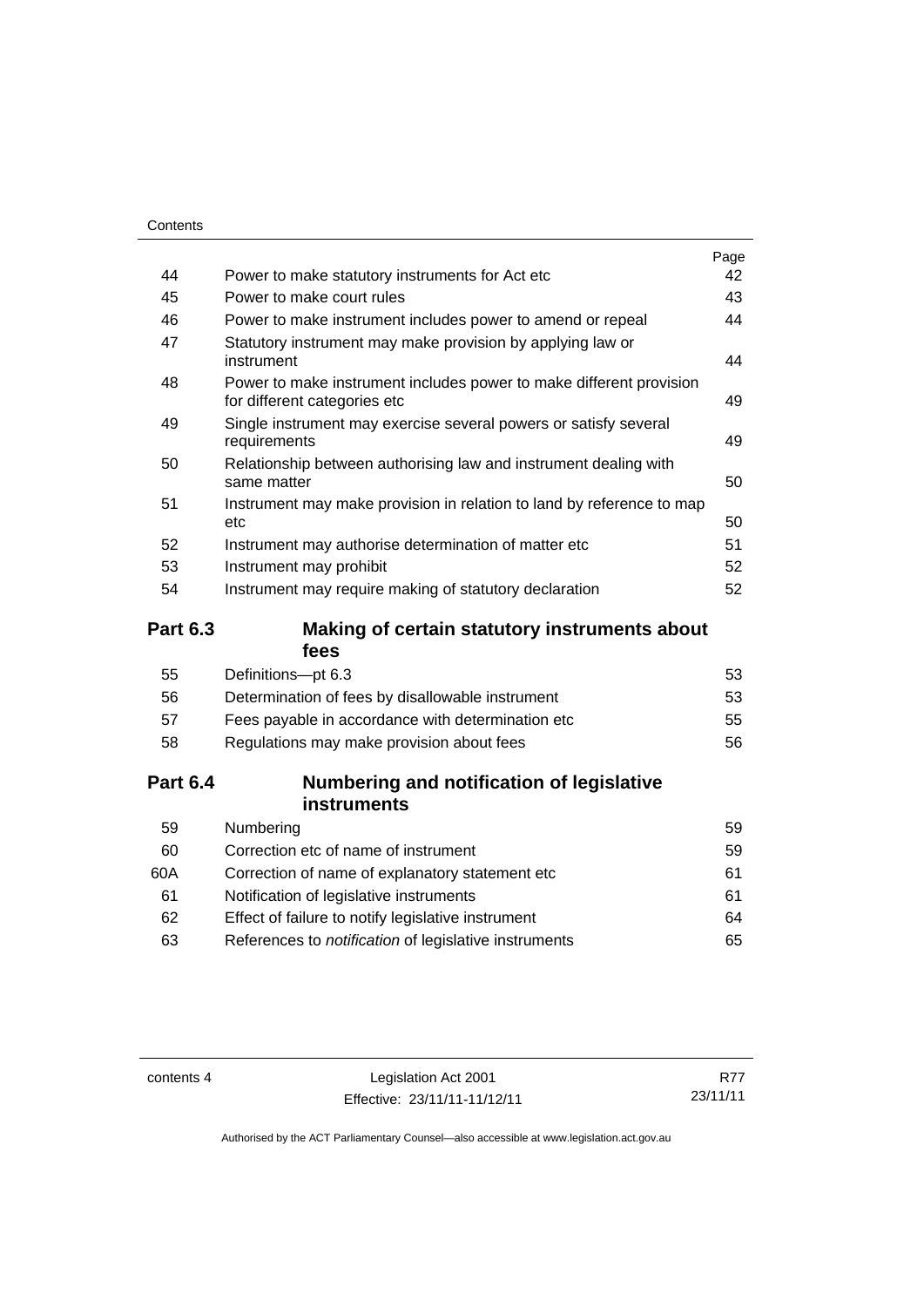| Contents |
|----------|
|----------|

|                  |                                                                                                               | Page |
|------------------|---------------------------------------------------------------------------------------------------------------|------|
| <b>Chapter 7</b> | <b>Presentation, amendment and disallowance</b><br>of subordinate laws and disallowable<br><b>instruments</b> |      |
| 64               | Presentation of subordinate laws and disallowable instruments                                                 | 66   |
| 65               | Disallowance by resolution of Assembly                                                                        | 66   |
| 65A              | Notification of disallowance by resolution of Assembly                                                        | 67   |
| 66               | Revival of affected laws                                                                                      | 69   |
| 67               | Making of instrument same in substance within 6 months after<br>disallowance                                  | 70   |
| 68               | Amendment by resolution of Assembly                                                                           | 71   |
| 69               | Notification of amendments made by resolution of Assembly                                                     | 72   |
| 70               | Making of amendment restoring effect of law within 6 months after<br>amendment                                | 74   |
| 71               | Effect of dissolution or expiry of Assembly on notice of motion                                               | 75   |
| <b>Chapter 8</b> | <b>Commencement and exercise of powers</b><br>before commencement                                             |      |
| 72               | Meaning of law-ch 8                                                                                           | 76   |
| 73               | General rules about commencement                                                                              | 76   |
| 74               | Time of commencement                                                                                          | 78   |
| 75               | Commencement of naming and commencement provisions                                                            | 79   |
| <b>75AA</b>      | Commencement of provisions identifying amended laws                                                           | 80   |
| <b>75A</b>       | Meaning of commences retrospectively                                                                          | 81   |
| 75B              | Retrospective commencement requires clear indication                                                          | 81   |
| 76               | Non-prejudicial provision may commence retrospectively                                                        | 82   |
| 77               | Commencement by commencement notice                                                                           | 83   |
| 78               | Separate commencement of amendments                                                                           | 84   |
| 79               | Automatic commencement of postponed law                                                                       | 85   |

| 80  | References to <i>commencement</i> of law                 | 86 |
|-----|----------------------------------------------------------|----|
| -81 | Exercise of powers between notification and commencement |    |

79A [Commencement of amendment of uncommenced law 86](#page-101-0)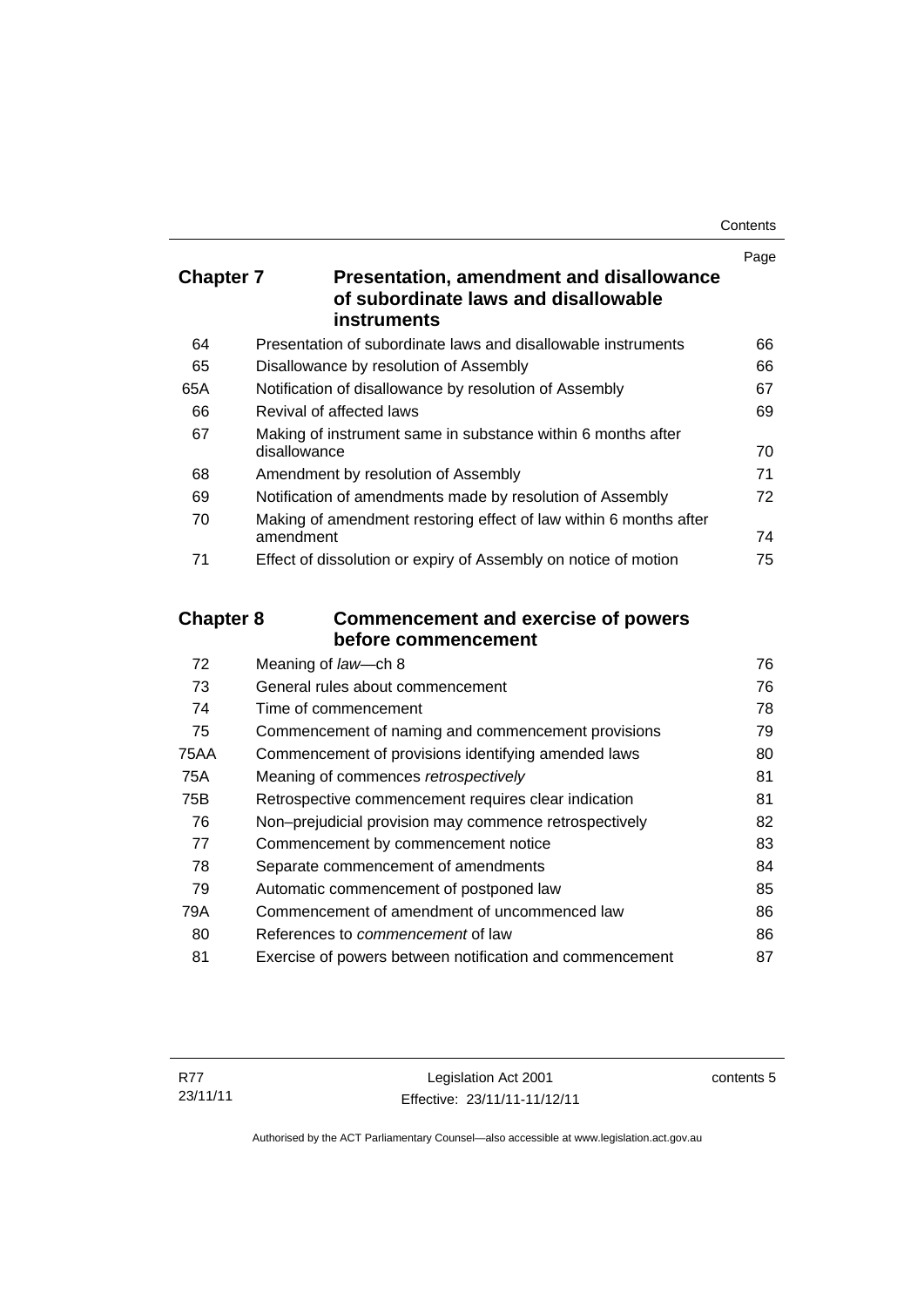|                         |                                                                                   | Page       |
|-------------------------|-----------------------------------------------------------------------------------|------------|
| <b>Chapter 9</b>        | <b>Repeal and amendment of laws</b>                                               |            |
| <b>Part 9.1</b>         | <b>General</b>                                                                    |            |
| 82                      | Definitions-ch 9                                                                  | 90         |
| 83                      | Consequences of amendment of statutory instrument by Act                          | 90         |
| 84                      | Saving of operation of repealed and amended laws                                  | 90         |
| 84A                     | Creation of offences and changes in penalties                                     | 91         |
| <b>Part 9.2</b>         | <b>Repeal</b>                                                                     |            |
| 85                      | When repeal takes effect                                                          | 93         |
| 86                      | Repealed and amended laws not revived on repeal of repealing and<br>amending laws | 93         |
| 87                      | Commencement not undone if repealed                                               | 95         |
| 88                      | Repeal does not end effect of transitional laws etc                               | 95         |
| 89                      | Automatic repeal of certain laws and provisions                                   | 97         |
| <b>Part 9.3</b>         | <b>Amendment</b>                                                                  |            |
| 90                      | Law and amending laws to be read as one                                           | 102        |
| 91                      | Insertion of provisions by amending law                                           | 102        |
| 92                      | Amendment to be made wherever possible                                            | 104        |
| 93                      | Provisions included in another provision for amendment purposes                   | 105        |
| 94                      | Continuance of appointments etc made under amended provisions                     | 106        |
| 95                      | Status of modifications                                                           | 107        |
| 96                      | Relocated provisions                                                              | 108        |
|                         |                                                                                   |            |
| <b>Chapter 10</b><br>97 | <b>Referring to laws</b><br>Definitions-ch 10                                     | 109        |
|                         |                                                                                   | 110        |
| 98                      | References to ACT law include law containing reference                            |            |
| 99<br>100               | References in ACT statutory instruments to the Act                                | 110<br>110 |
| 101                     | Referring to particular ACT laws                                                  | 112        |
|                         | Referring to particular laws of other jurisdictions etc                           |            |
| 102                     | References to laws include references to laws as in force from time to<br>time    | 112        |
| 103                     | References to repealed laws                                                       | 114        |

| contents 6 | Legislation Act 2001         | R77      |
|------------|------------------------------|----------|
|            | Effective: 23/11/11-11/12/11 | 23/11/11 |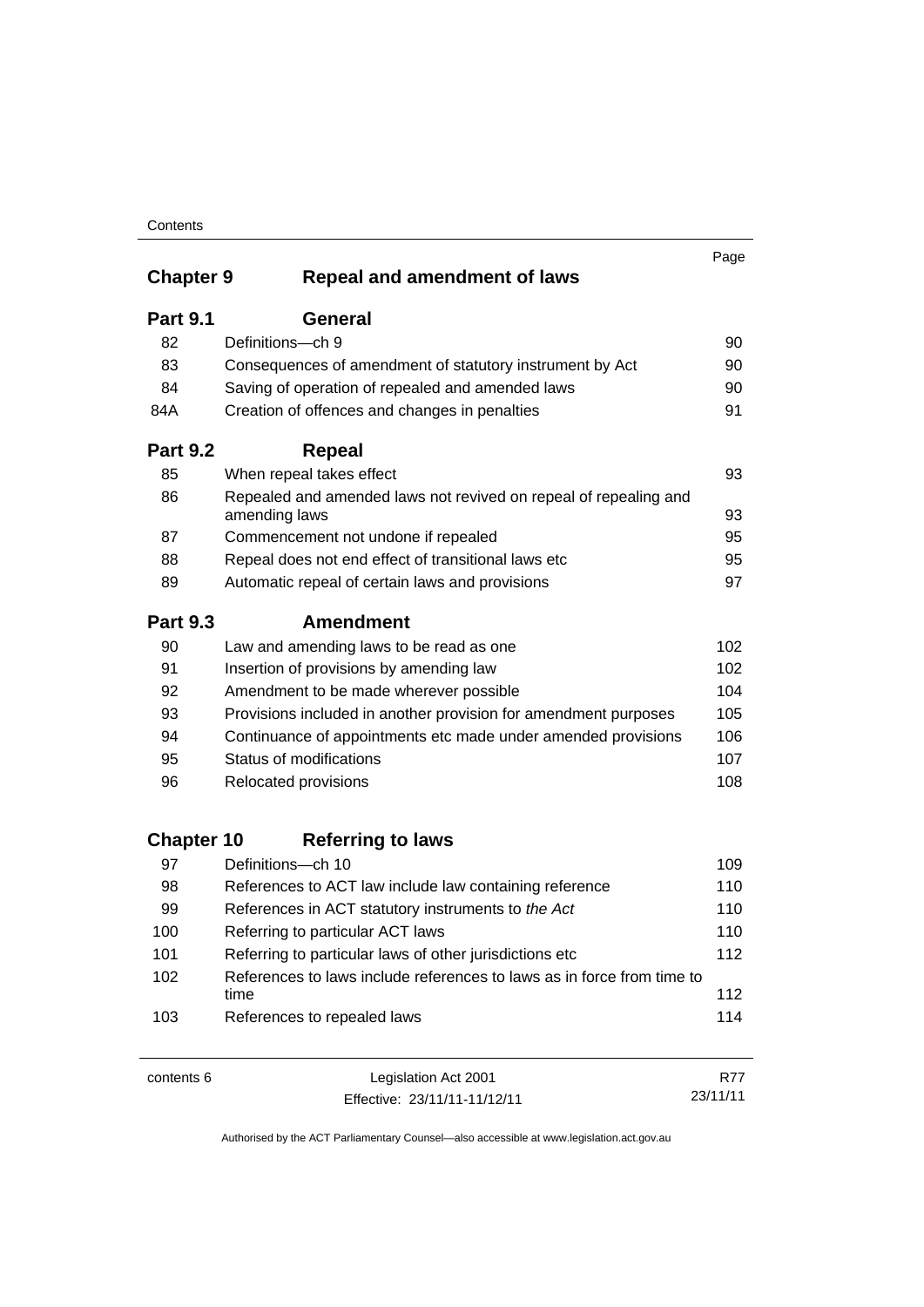|                   |                                                                    | Contents |
|-------------------|--------------------------------------------------------------------|----------|
|                   |                                                                    | Page     |
| 104               | References to laws include references to instruments under laws    | 114      |
| 105               | Referring to provisions of laws                                    | 115      |
| 106               | References to provisions of laws are inclusive                     | 115      |
| 106A              | References to paragraphs etc of laws                               | 116      |
| <b>Chapter 11</b> | <b>Republication of Acts and statutory</b><br>instruments          |          |
| Part 11.1         | General                                                            |          |
| 107               | Definitions-ch 11                                                  | 117      |
| 108               | Republication in register                                          | 117      |
| 109               | Republications may be published with other information             | 117      |
| 110               | Collections of laws                                                | 118      |
| <b>Part 11.2</b>  | Substantive amendments made by laws                                |          |
| 111               | Incorporation of amendments                                        | 119      |
| 112               | Reference to amending laws                                         | 119      |
| 113               | Provisions not republished or relocated                            | 119      |
| Part 11.3         | <b>Editorial changes</b>                                           |          |
| 114               | Authorisation for parliamentary counsel                            | 121      |
| 115               | Amendments not to change effect                                    | 121      |
| 116               | Ambit of editorial amendments                                      | 121      |
| 117               | Legal effect of editorial changes                                  | 124      |
| 118               | Reference to editorial amendments                                  | 124      |
| <b>Chapter 12</b> | Scope of Acts and statutory instruments                            |          |
| 120               | Act to be interpreted not to exceed legislative powers of Assembly | 125      |

contents 7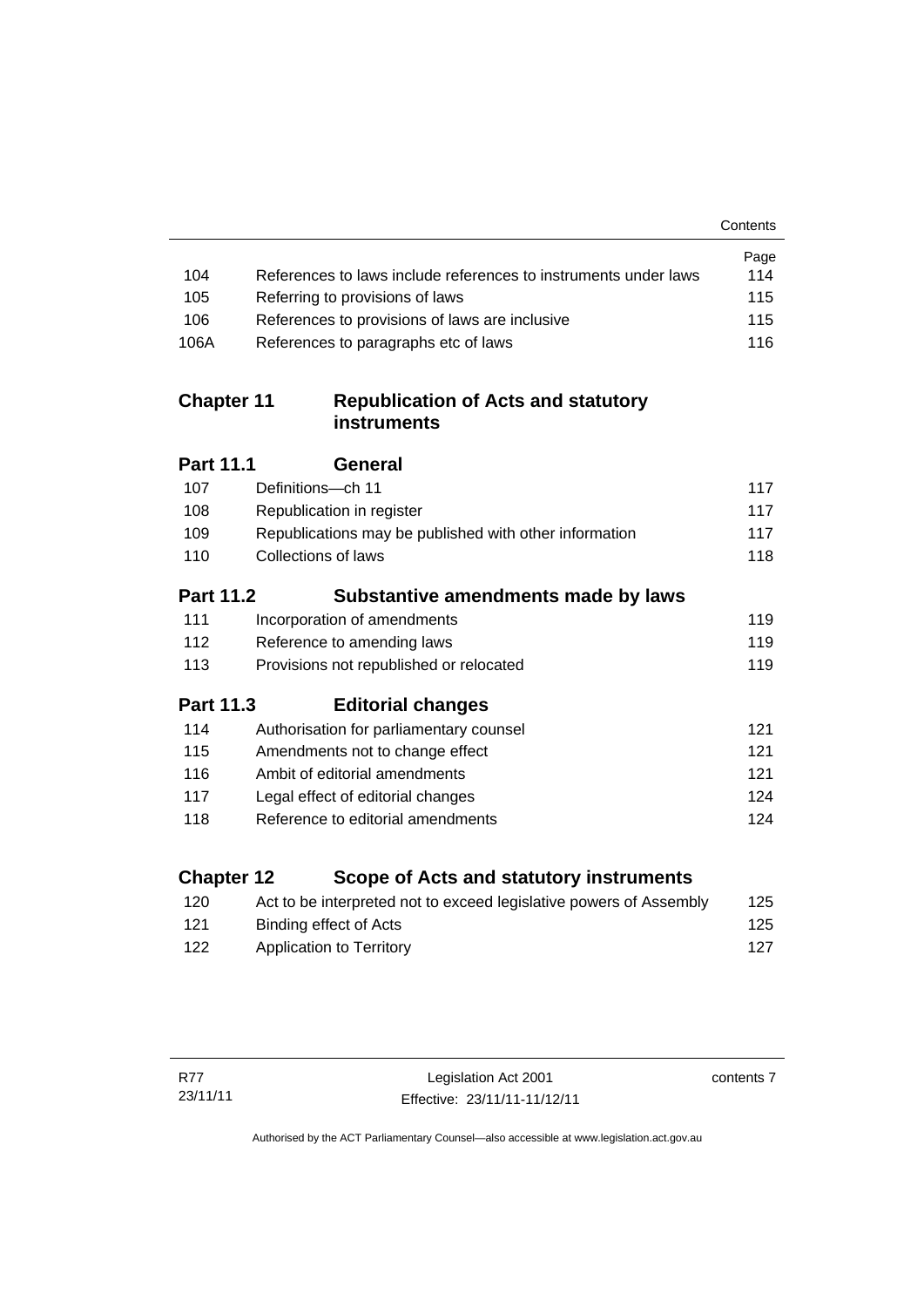| Contents |
|----------|
|----------|

| <b>Chapter 13</b> | <b>Structure of Acts and statutory instruments</b>            | Page |
|-------------------|---------------------------------------------------------------|------|
| <b>Part 13.1</b>  | General                                                       |      |
| 125               | Meaning of law-ch 13                                          | 128  |
| 126               | Material that is part of Act or statutory instrument          | 128  |
| 127               | Material that is not part of Act or statutory instrument      | 129  |
| <b>Part 13.2</b>  | <b>Particular kinds of provisions</b>                         |      |
| 130               | What is a <i>definition</i> ?                                 | 131  |
| 131               | Signpost definitions                                          | 132  |
| 132               | Examples                                                      | 133  |
| 133               | Penalty units                                                 | 134  |
| 134               | Penalties at end of sections and subsections                  | 134  |
| 135               | Penalties not at end of sections and subsections              | 137  |
| <b>Chapter 14</b> | Interpretation of Acts and statutory<br>instruments           |      |
| <b>Part 14.1</b>  | <b>Purpose and scope</b>                                      |      |
| 136               | Meaning of Act-ch 14                                          | 139  |
| 137               | Purpose and scope-ch 14                                       | 139  |
| <b>Part 14.2</b>  | Key principles of interpretation                              |      |
| 138               | Meaning of working out the meaning of an Act-pt 14.2          | 140  |
| 139               | Interpretation best achieving Act's purpose                   | 140  |
| 140               | Legislative context                                           | 141  |
| 141               | Non-legislative context generally                             | 142  |
| 142               | Non-legislative context-material that may be considered       | 143  |
| 143               | Law stating material for consideration in working out meaning | 144  |
| <b>Chapter 15</b> | Aids to interpretation                                        |      |
| <b>Part 15.1</b>  | General                                                       |      |
| 144               | Meaning of commonly-used terms                                | 146  |

Authorised by the ACT Parliamentary Counsel—also accessible at www.legislation.act.gov.au

R77 23/11/11

Effective: 23/11/11-11/12/11

contents 8 Legislation Act 2001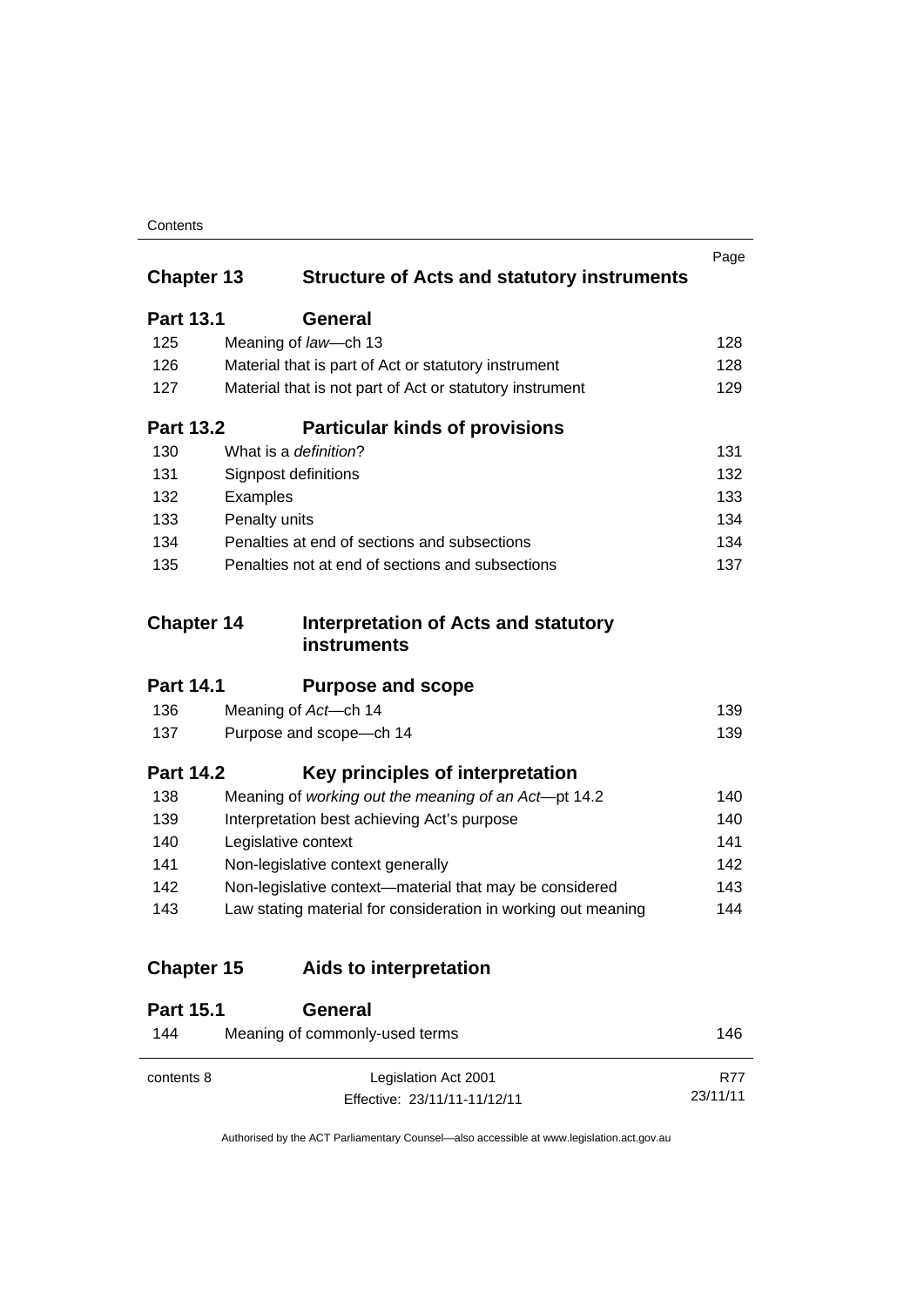|                  |                                                                                   | Contents   |
|------------------|-----------------------------------------------------------------------------------|------------|
|                  |                                                                                   | Page       |
| 145              | Gender and number                                                                 | 146        |
| 146              | Meaning of may and must                                                           | 146        |
| 147              | Changes of drafting practice not to affect meaning                                | 147        |
| 148              | Terms used in instruments have same meanings as in authorising<br>laws            | 148        |
| 149              | Age in years                                                                      | 148        |
| 150              | Measurement of distance                                                           | 148        |
| 151              | Working out periods of time generally                                             | 149        |
| 151A             | Periods of time ending on non-working days                                        | 151        |
| 151B             | Doing things for which no time is fixed                                           | 152        |
| 151C             | Power to extend time                                                              | 153        |
| 152              | Continuing effect of obligations                                                  | 154        |
| <b>Part 15.2</b> | <b>Definitions</b>                                                                |            |
| 155              | Definitions apply subject to contrary intention                                   | 155        |
| 156              | Application of definitions in dictionaries and sections                           | 155        |
| 157              | Defined terms-other parts of speech and grammatical forms                         | 157        |
| <b>Part 15.3</b> | References to various entities and things                                         |            |
| 160              | References to people generally                                                    | 158        |
| 161              | Corporations liable to offences                                                   | 159        |
| 162              | References to a Minister or the Minister                                          | 160        |
| 163              | References to a director-general or the director-general                          | 161        |
| 164              | References to Australian Standards etc                                            | 162        |
| 165              | References to Assembly committees that no longer exist                            | 163        |
| 168              | References to person with interest in land include personal<br>representative etc | 163        |
| 169              | References to domestic partner and domestic partnership                           | 163        |
| 169A             | References to transgender people                                                  | 164        |
| 169B             | References to intersex people                                                     | 165        |
| <b>Part 15.4</b> | Preservation of certain common law<br>privileges                                  |            |
| 170              | Privileges against self-incrimination and exposure to civil penalty               | 166        |
| 171              | Client legal privilege                                                            | 166        |
| <b>R77</b>       | Legislation Act 2001                                                              | contents 9 |
| 23/11/11         | Effective: 23/11/11-11/12/11                                                      |            |

Authorised by the ACT Parliamentary Counsel—also accessible at www.legislation.act.gov.au

Effective: 23/11/11-11/12/11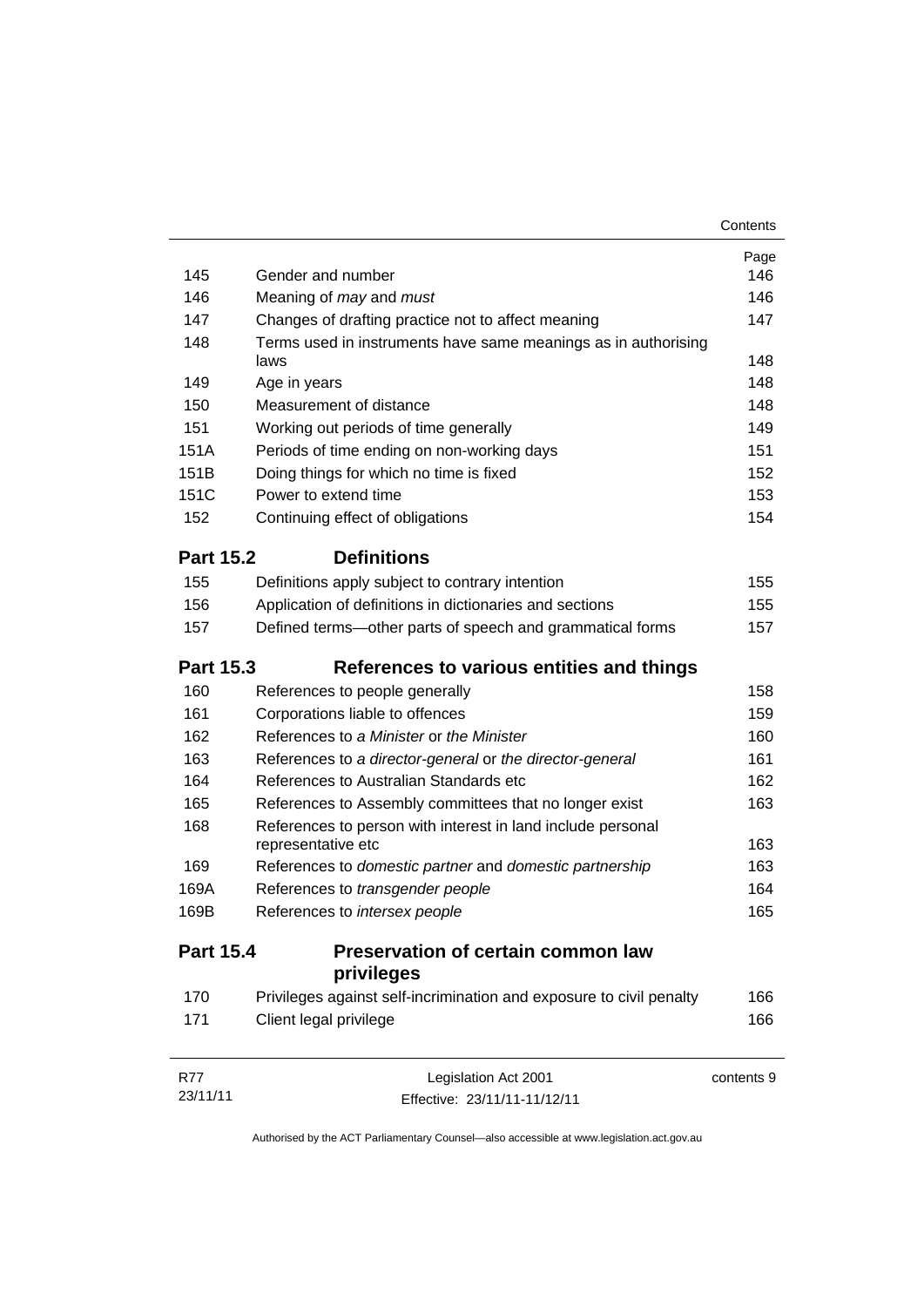| Contents |
|----------|
|----------|

| <b>Chapter 16</b> | Courts, tribunals and other decision-makers                | Page |
|-------------------|------------------------------------------------------------|------|
|                   |                                                            |      |
| 175               | Meaning of law-ch 16                                       | 167  |
| 176               | Jurisdiction of courts and tribunals                       | 167  |
| 177               | Recovery of amounts owing under laws                       | 167  |
| 178               | Power to decide includes power to take evidence etc        | 167  |
| 179               | Content of statements of reasons for decisions             | 168  |
| 180               | Power to make decision includes power to reverse or change | 169  |
|                   |                                                            |      |

## **Chapter 17 [Entities and positions](#page-185-0)**

| 182  | Meaning of law-ch 17               | 170 |
|------|------------------------------------|-----|
| 183  | Change of name of entity           | 170 |
| 184  | Change in constitution of entity   | 170 |
| 184A | References to entity               | 171 |
| 185  | References to occupant of position | 171 |
| 186  | Change of name of position         | 172 |
| 187  | Chair and deputy chair etc         | 172 |

## **[Chapter 18](#page-188-0) Offences**

| 188 | Meaning of ACT law—ch 18                                              | 173  |
|-----|-----------------------------------------------------------------------|------|
| 189 | Reference to offence includes reference to related ancillary offences | 173  |
| 190 | Indictable and summary offences                                       | 174  |
| 191 | Offences against 2 or more laws                                       | 174  |
| 192 | When must prosecutions begin?                                         | 175  |
| 193 | Continuing offences                                                   | 176. |

## **Chapter 19 [Administrative and machinery provisions](#page-192-0)**

| <b>Part 19.1</b>        | <b>Introductory</b>                                                            |            |
|-------------------------|--------------------------------------------------------------------------------|------------|
| 195                     | Meaning of law-ch 19                                                           | 177        |
| <b>Part 19.2</b><br>196 | <b>Functions</b><br>Provision giving function gives power to exercise function | 178        |
| contents 10             | Legislation Act 2001                                                           | <b>R77</b> |
|                         | Effective: 23/11/11-11/12/11                                                   | 23/11/11   |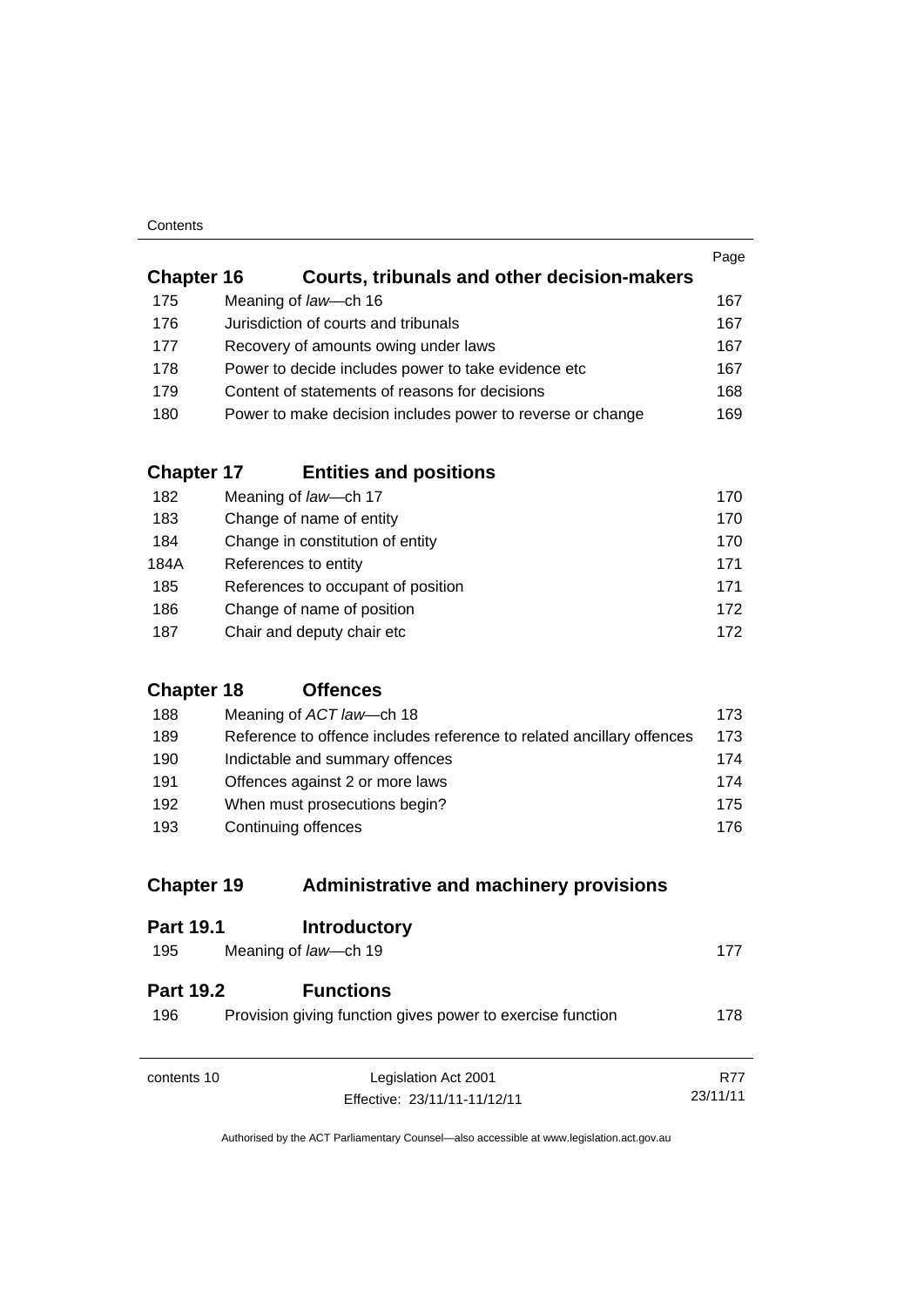| 197              | Statutory functions may be exercised from time to time                        | Page<br>178 |
|------------------|-------------------------------------------------------------------------------|-------------|
| 199              | <b>Functions of bodies</b>                                                    | 178         |
| 200              | Functions of occupants of positions                                           | 180         |
| <b>Part 19.3</b> | <b>Appointments</b>                                                           |             |
| Division 19.3.1  | Appointments-general                                                          |             |
| 205              | Application-div 19.3.1                                                        | 181         |
| 206              | Appointments must be in writing etc                                           | 181         |
| 207              | Appointment may be by name or position                                        | 181         |
| 208              | Power of appointment includes power to suspend etc                            | 182         |
| 209              | Power of appointment includes power to make acting appointment                | 182         |
| 210              | Resignation of appointment                                                    | 184         |
| 211              | Appointment not affected by appointer changes                                 | 184         |
| 212              | Appointment not affected by defect etc                                        | 184         |
| Division 19.3.2  | <b>Acting appointments</b>                                                    |             |
| 215              | Application-div 19.3.2                                                        | 185         |
| 216              | Acting appointments must be in writing etc                                    | 185         |
| 217              | Acting appointment may be made by name or position                            | 185         |
| 218              | Instrument may provide when acting appointment has effect etc                 | 186         |
| 219              | Appointer may decide terms of acting appointment etc                          | 186         |
| 220              | Appointee may exercise functions under acting appointment etc                 | 187         |
| 221              | How long does an acting appointment operate?                                  | 187         |
| 222              | Resignation of acting appointment                                             | 188         |
| 223              | Effect of acting appointment on substantive appointment etc                   | 188         |
| 224              | Acting appointment not affected by appointer changes                          | 189         |
| 225              | Acting appointment not affected by defect etc                                 | 189         |
| Division 19.3.2A | <b>Standing acting arrangements</b>                                           |             |
| 225A             | Application-div 19.3.2A                                                       | 190         |
| 225B             | Person acting under standing acting arrangement may exercise<br>functions etc | 190         |
| Division 19.3.3  | <b>Appointments-Assembly consultation</b>                                     |             |
| 226              | Meaning of statutory position-div 19.3.3                                      | 190         |
| 227              | Application-div 19.3.3                                                        | 191         |
| <b>R77</b>       | Legislation Act 2001                                                          | contents 11 |

23/11/11 Effective: 23/11/11-11/12/11 contents 11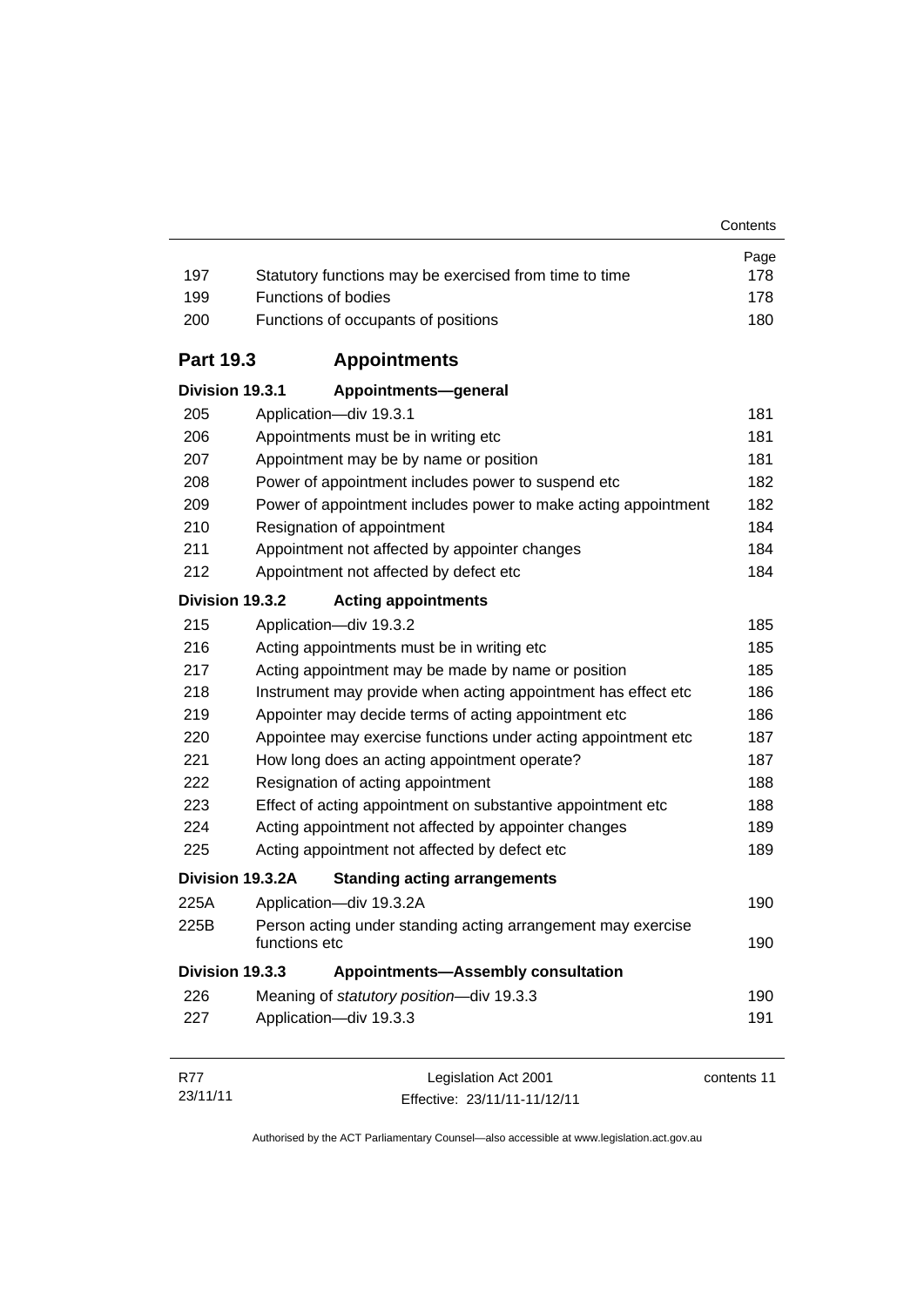|                  |                                                                                                                 | Page     |  |
|------------------|-----------------------------------------------------------------------------------------------------------------|----------|--|
| 228              | Consultation with appropriate Assembly committee                                                                | 191      |  |
| 229              | Appointment is disallowable instrument                                                                          | 192      |  |
| <b>Part 19.4</b> | <b>Delegations</b>                                                                                              |          |  |
| 230              | Application-pt 19.4 generally                                                                                   | 193      |  |
| 231              | Application-pt 19.4 to subdelegations                                                                           |          |  |
| 232              | Delegation must be in writing etc                                                                               |          |  |
| 233              | Delegation may be made by name or position                                                                      |          |  |
| 234              | Instrument may provide when delegation has effect etc                                                           | 194      |  |
| 235              | Delegation may be made to 2 or more delegates                                                                   | 194      |  |
| 236              | Power to delegate may not be delegated                                                                          | 195      |  |
| 237              | Delegation may be amended or revoked                                                                            | 195      |  |
| 238              | Appointer responsible for delegated function                                                                    | 196      |  |
| 239              | Exercise of delegation by delegate                                                                              | 196      |  |
| 240              | Appointer may exercise delegated function                                                                       |          |  |
| 241              | Delegation not affected by appointer changes                                                                    | 197      |  |
| 242              | Delegation not affected by defect etc                                                                           | 197      |  |
| <b>Part 19.5</b> | <b>Service of documents</b>                                                                                     |          |  |
| 245              | Application-pt 19.5                                                                                             | 198      |  |
| 246              | Definitions-pt 19.5                                                                                             |          |  |
| 247              | Service of documents on individuals<br>Service of documents on corporations<br>Service of documents on agencies |          |  |
| 248              |                                                                                                                 |          |  |
| 249              |                                                                                                                 |          |  |
| 250              | When document taken to be served                                                                                |          |  |
| 251              | Other laws not affected etc                                                                                     |          |  |
| 252              | Powers of courts and tribunals not affected                                                                     | 203      |  |
| <b>Part 19.6</b> | <b>Functions of Executive and Ministers</b>                                                                     |          |  |
| 253              | Exercise of functions of Executive                                                                              | 204      |  |
| 254              | Administration of matters not allocated                                                                         | 204      |  |
| 254A             | Delegation by Minister                                                                                          | 205      |  |
| <b>Part 19.7</b> | <b>Other matters</b>                                                                                            |          |  |
| 255              | Forms                                                                                                           | 206      |  |
| contents 12      | Legislation Act 2001                                                                                            | R77      |  |
|                  | Effective: 23/11/11-11/12/11                                                                                    | 23/11/11 |  |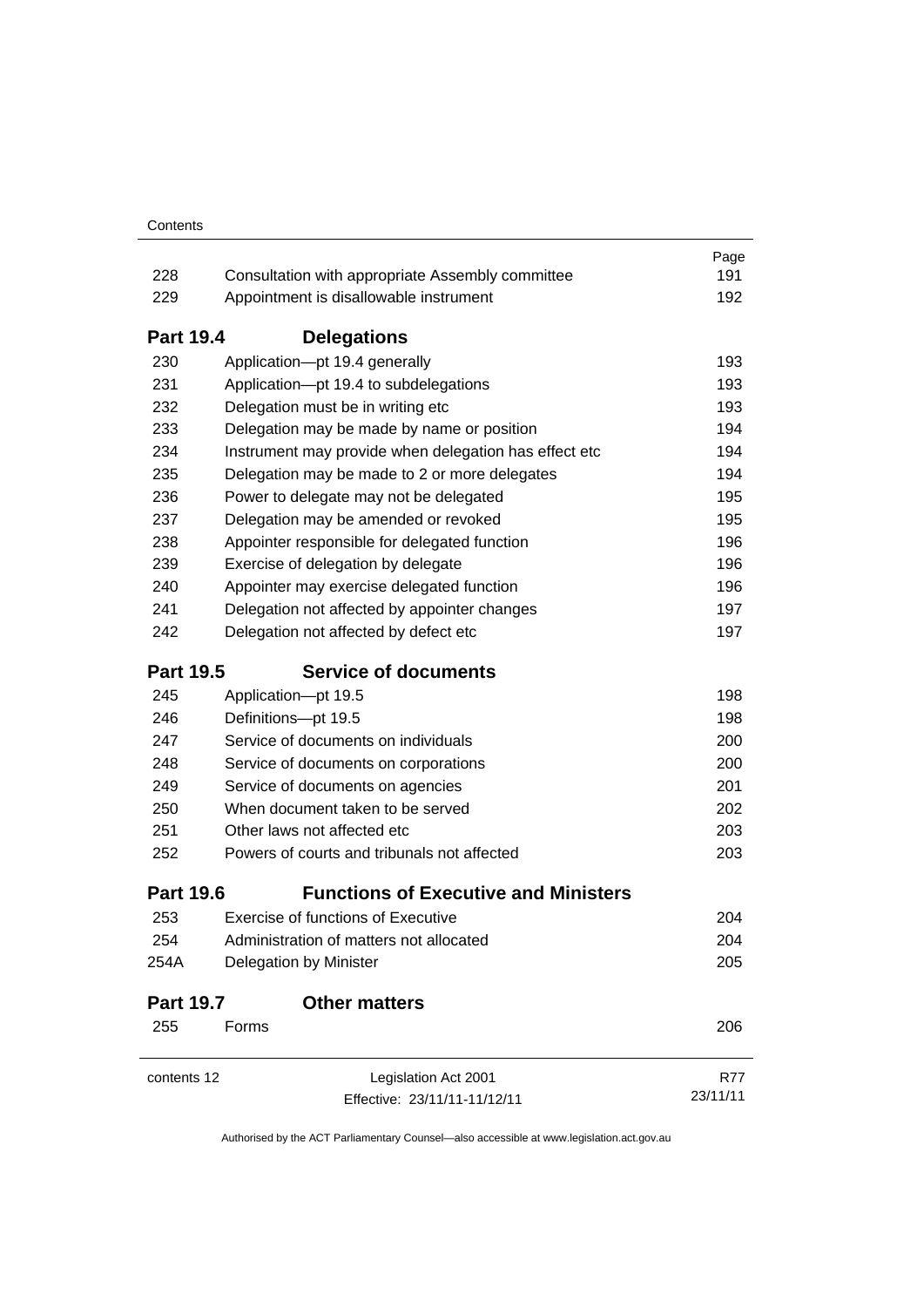|                                              |                                                                                | Contents                                                      |
|----------------------------------------------|--------------------------------------------------------------------------------|---------------------------------------------------------------|
| Production of records kept in computers etc. |                                                                                | Page<br>208                                                   |
|                                              | <b>Miscellaneous</b>                                                           |                                                               |
| Delegation by parliamentary counsel          |                                                                                |                                                               |
| References to Administration Act 1989 etc.   |                                                                                |                                                               |
| Regulation-making power                      |                                                                                | 209                                                           |
|                                              |                                                                                |                                                               |
|                                              | Acts included in sources of law in the ACT                                     | 210                                                           |
|                                              | Former NSW and UK Acts in force before<br>establishment of Territory           | 210                                                           |
|                                              | Former NSW Acts applied after establishment of<br><b>Territory</b>             | 211                                                           |
|                                              |                                                                                | 212                                                           |
|                                              | <b>Meaning of commonly-used terms</b>                                          | 212                                                           |
|                                              | <b>Terms for Legislation Act 2001 only</b>                                     | 242                                                           |
|                                              |                                                                                |                                                               |
|                                              |                                                                                | 246                                                           |
|                                              |                                                                                | 246                                                           |
|                                              |                                                                                |                                                               |
| Amendment history                            |                                                                                |                                                               |
|                                              | <b>Chapter 20</b><br><b>Schedule 1</b><br><b>Dictionary</b><br><b>Endnotes</b> | About the endnotes<br>Abbreviation key<br>Legislation history |

5 [Earlier republications 296](#page-311-0)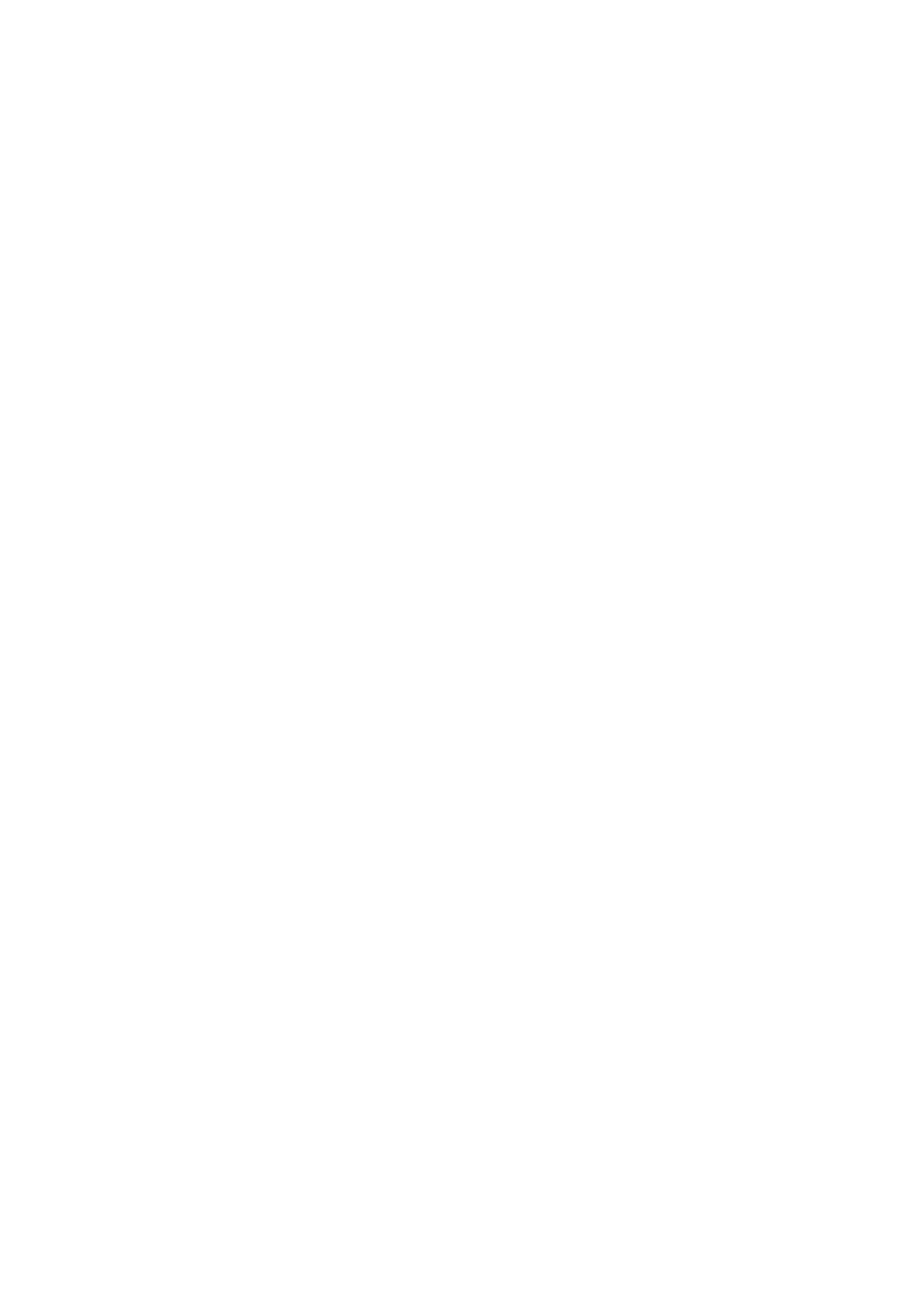

# **Legislation Act 2001**

An Act about legislation

R77 23/11/11

l

Legislation Act 2001 Effective: 23/11/11-11/12/11 page 1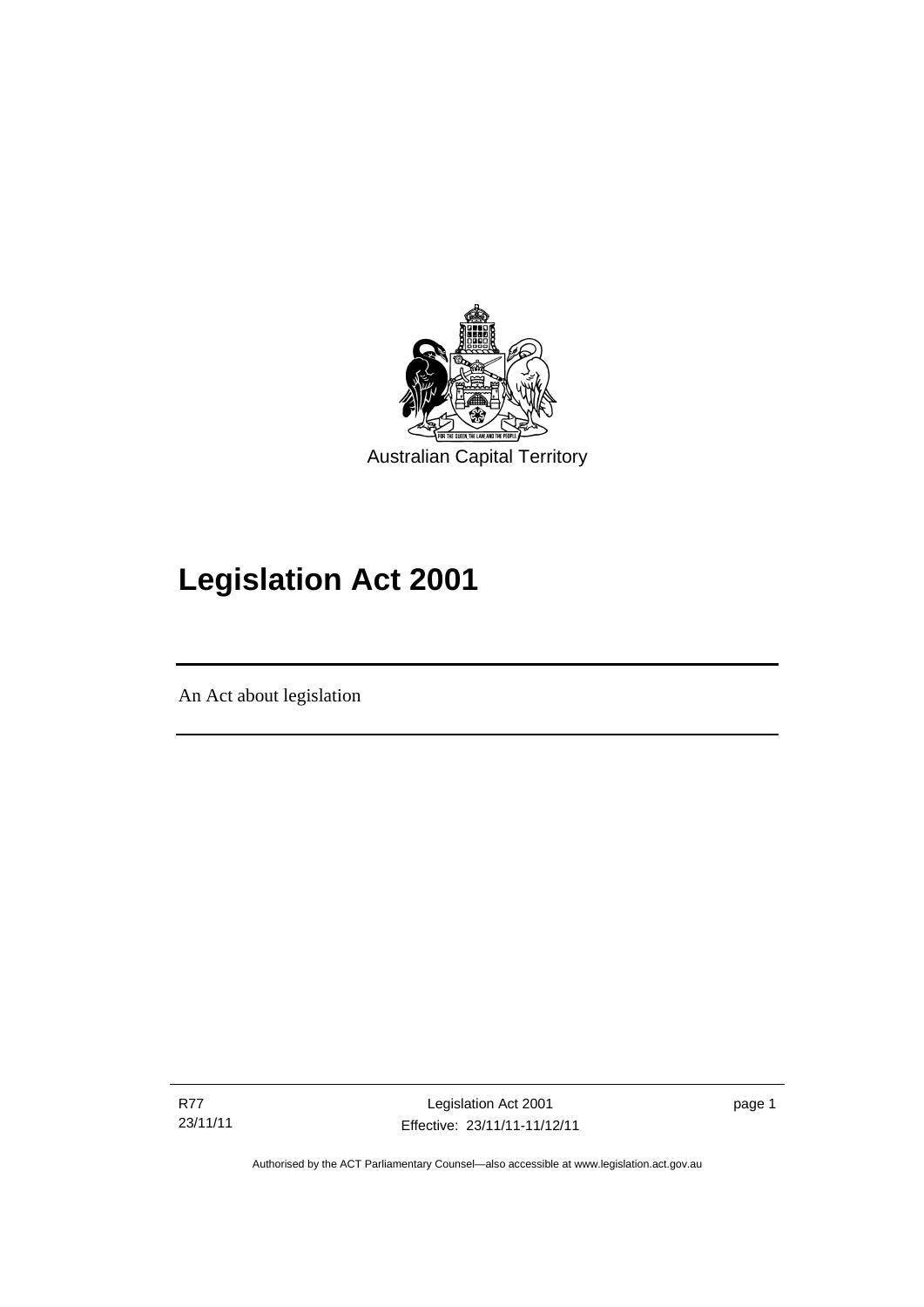**Chapter 1** Preliminary<br>**Part 1.1** General General

Section 1

## <span id="page-17-0"></span>**Chapter 1** Preliminary

## <span id="page-17-1"></span>**Part 1.1 General**

## <span id="page-17-2"></span>**1 Name of Act**

This Act is the *Legislation Act 2001.* 

## <span id="page-17-3"></span>**2 Dictionary**

The dictionary at the end of this Act is part of this Act.

- *Note 1* The dictionary at the end of an Act usually defines certain terms used in the Act, and includes references (*signpost definitions*) to other terms defined elsewhere in the Act. However, in this Act the dictionary is divided into 2 parts.
- *Note 2* Pt 1 defines terms commonly used in Acts (including this Act) and statutory instruments. For example, because of the definition '*month* means calendar month.', the term 'month' has the defined meaning wherever the term is used in an Act or statutory instrument unless the Act or instrument provides otherwise or the contrary intention otherwise appears (see s 144 and s 155).
- *Note 3* Pt 2 defines certain terms used in this Act. For example, the signpost definition '*administrator*, for part 19.5 (Service of documents)—see section 246.' means that the term 'administrator' is defined in s 246 for this Act, pt 19.5. A definition in pt 2 applies to all of this Act unless the definition, or another provision of this Act, provides otherwise or the contrary intention otherwise appears (see s 155 and s 156 (1)).

### <span id="page-17-4"></span>**2A Notes**

A note included in this Act is explanatory and is not part of this Act.

*Note* See s 127 (1), (4) and (5) for the legal status of notes.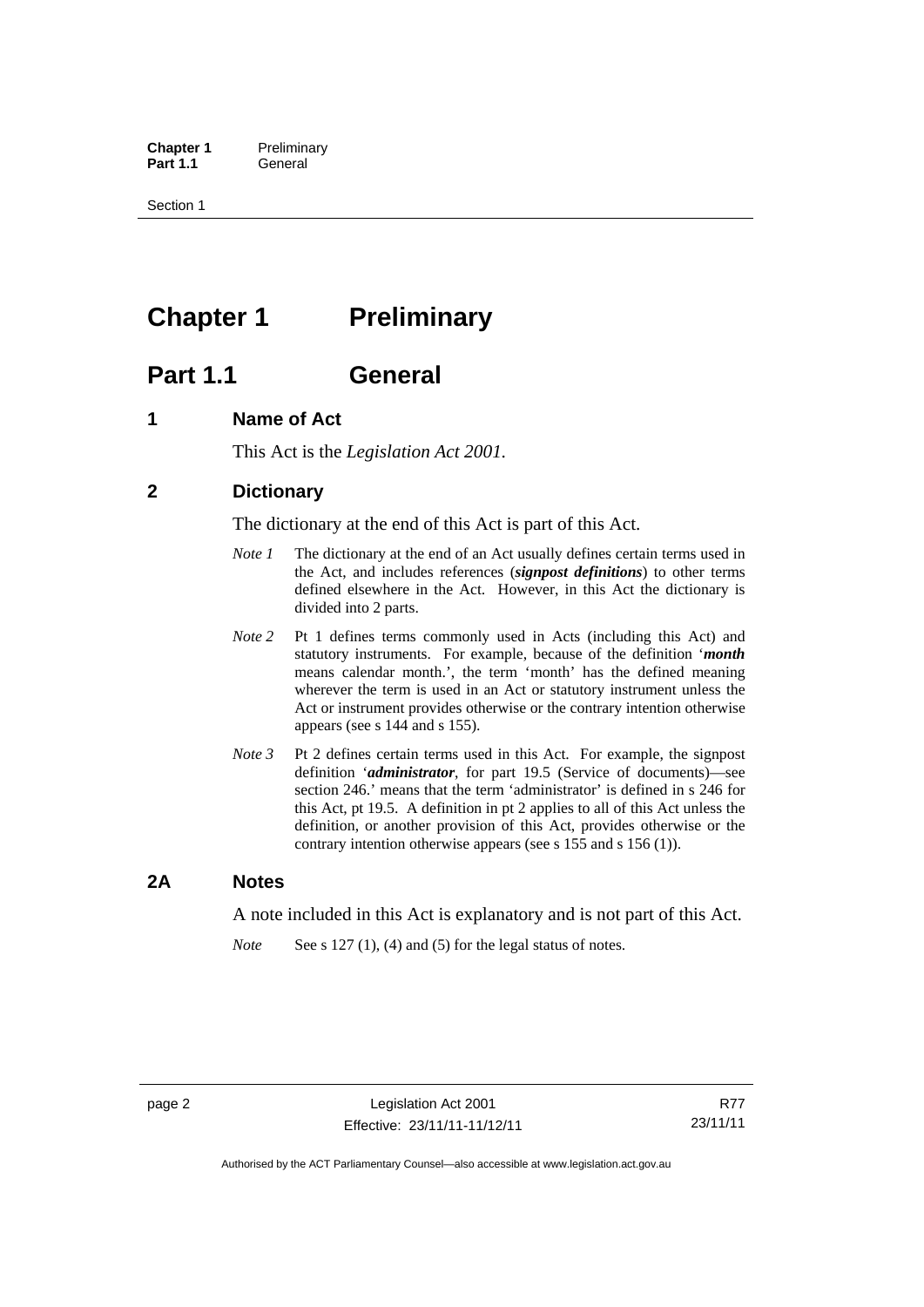## <span id="page-18-0"></span>**3 Objects**

- (1) The main object of this Act is to make legislation more accessible.
- (2) This is to be achieved particularly by—
	- (a) encouraging access to legislation through the internet, while maintaining access to printed legislation; and
	- (b) restating the law dealing with the 'life cycle' of legislation, improving its structure and content, and simplifying its provisions where practicable; and
	- (c) assisting users of legislation to find, read, understand and use legislation by—
		- (i) facilitating the shortening and simplification of legislation; and
		- (ii) promoting consistency in the form and language of legislation; and
		- (iii) providing rules about the interpretation of legislation; and
		- (iv) facilitating the updating and republication of legislation to ensure its ready availability.
- (3) For this section, the '*life cycle*' of legislation includes the making (where relevant), notification, commencement, presentation and disallowance (where relevant), operation, interpretation, proof, republication, amendment and repeal of legislation and instruments made under legislation.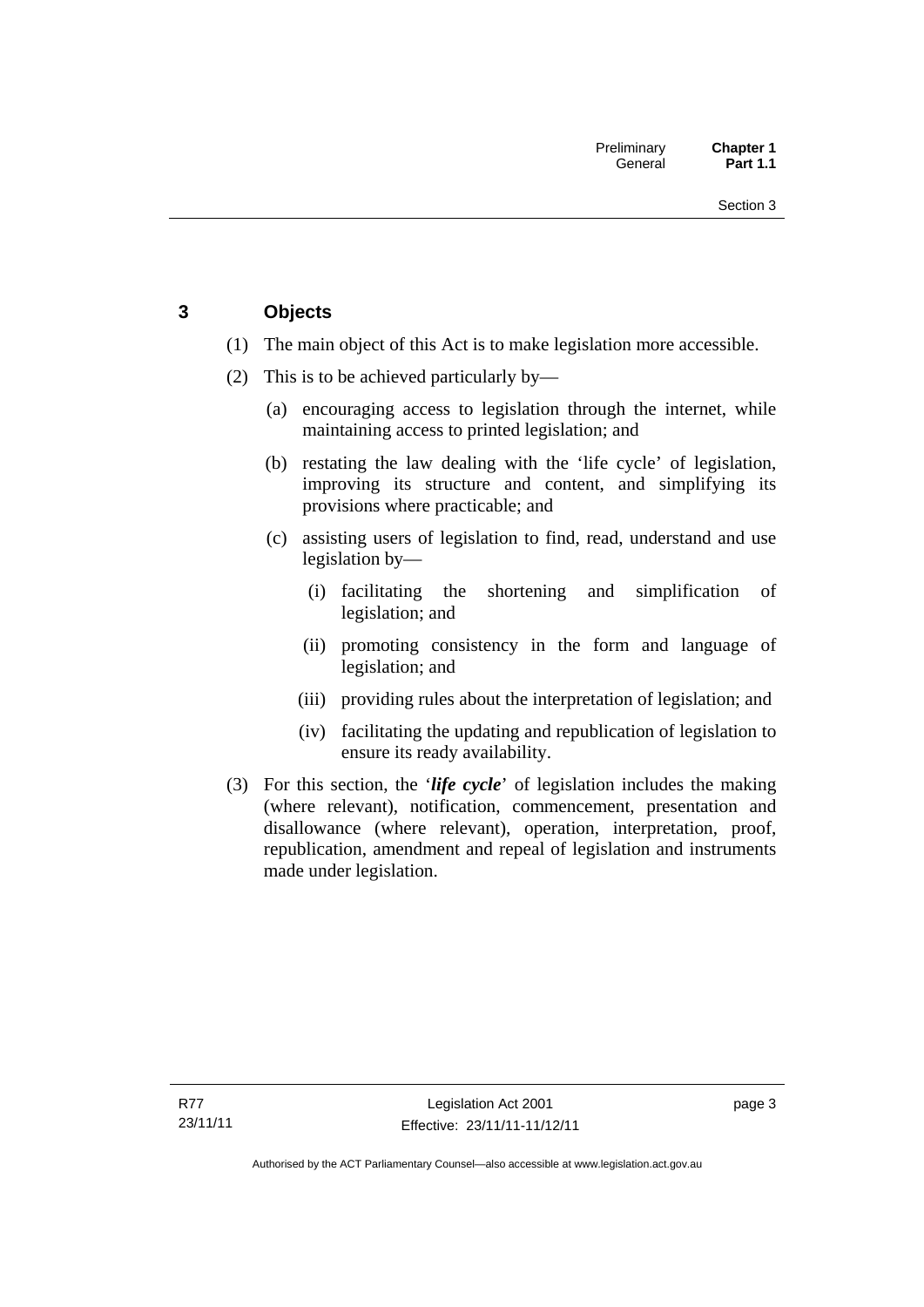## <span id="page-19-0"></span>**4 Application of Act**

- (1) This Act applies to all Acts (including this Act) and statutory instruments.
- (2) In particular, Acts and statutory instruments are taken to be made on the basis that they will operate in conjunction with this Act.

#### **Examples**

- 1 An Act imposes an obligation and provides that people who 'fail' to carry out the obligation are liable to the penalty. The Act does not, however, define 'fail' or indicate that the word is used in a special way. In accordance with this Act, dictionary, pt 1 (see s 144), the word 'fail' includes 'refuse'. In other words, a person who refuses to carry out the obligation will be subject to the penalty in the same way as someone who only neglects the obligation. In this case, the presence in an Act of a word that is defined in this Act attracts the operation of the definition in the dictionary.
- 2 The *XYZ Act 2001* contains the following provision:

The Minister may determine fees for this Act.

Because the XYZ Act authorises a fee to be determined 'for this Act', this Act, s 56 applies and therefore the provisions of pt 6.3 (Making of certain statutory instruments about fees) apply to the determination of fees under the provision. In this case, the operation of provisions of this Act is attracted because the *XYZ Act 2001* contains a provision that triggers the application of the part.

- *Note 1* The determination of a fee by a Minister under an Act is a disallowable instrument and must be in writing (see s 9 (1) (b) and s 42 (2)).
- *Note 2* An example is part of the Act, is not exhaustive and may extend, but does not limit, the meaning of the provision in which it appears (see s 126 and s 132).
- (3) This section is a determinative provision.
	- *Note* See s 5 for the meaning of determinative provisions, and s 6 for their displacement.

R77 23/11/11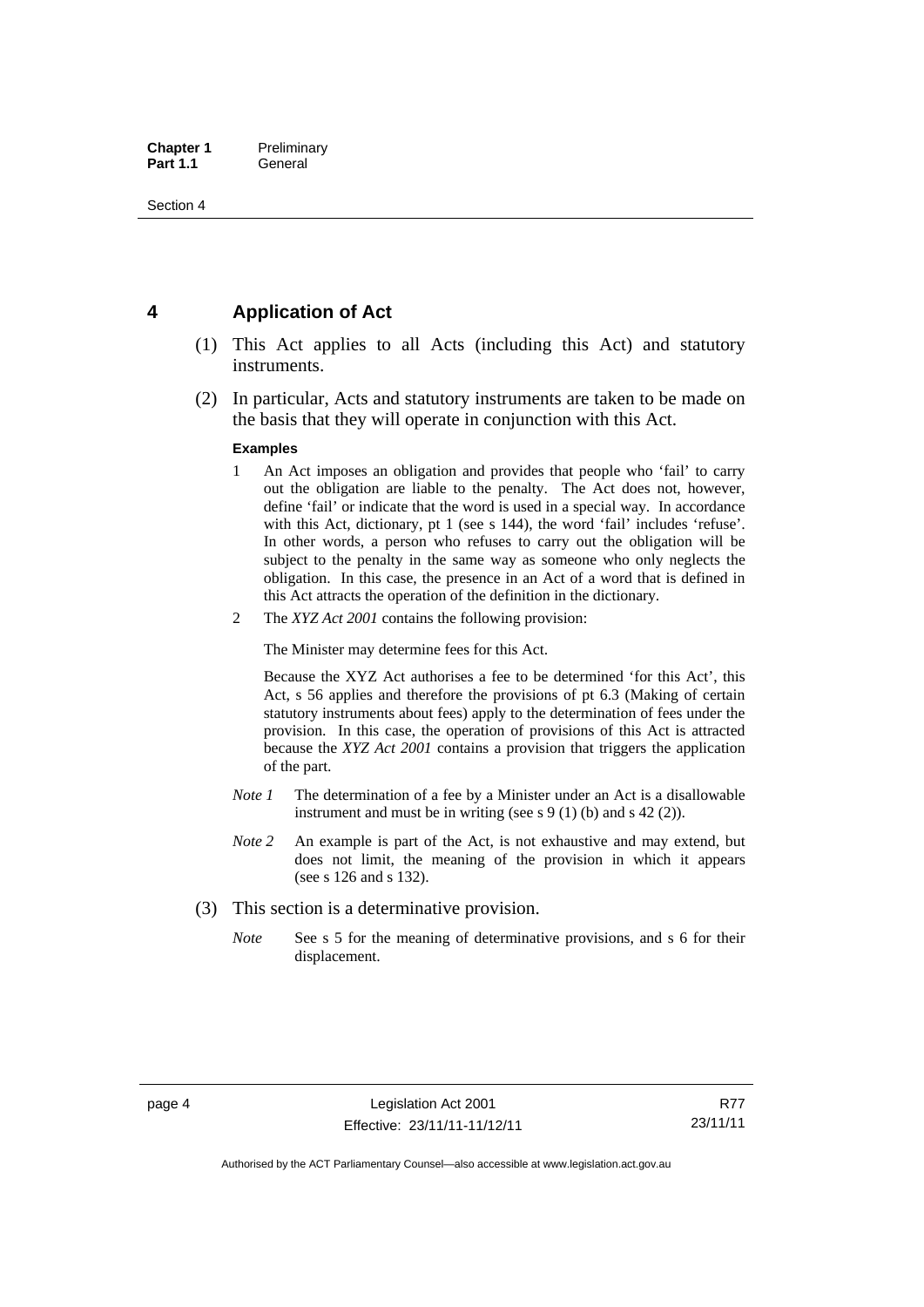### <span id="page-20-0"></span>**5 Determinative and non-determinative provisions**

- (1) This Act consists of determinative and non-determinative provisions.
- (2) A *determinative provision* is a provision of this Act that is declared to be a determinative provision.

#### **Example**

Section 4 (3) provides that s 4 is a determinative provision.

(3) A *non-determinative provision* is any other provision of this Act.

#### **Example**

Section 3 does not contain a provision corresponding to s 4 (3). Therefore, s 3 is not a determinative provision.

*Note* An example is part of the Act, is not exhaustive and may extend, but does not limit, the meaning of the provision in which it appears (see s 126 and s 132).

### <span id="page-20-1"></span>**6 Legislation Act provisions must be applied**

- (1) A provision of this Act must be applied to an Act or statutory instrument, in accordance with the terms of the provision, except so far as it is displaced.
- (2) A determinative provision may be displaced expressly or by a manifest contrary intention.
- (3) A non-determinative provision may be displaced expressly or by a contrary intention.
	- *Note* For the distinction between a 'manifest contrary intention' (see s (2)) and 'contrary intention' (see s (3)), see the examples in this section.
- (4) The declaration of a provision as 'determinative' indicates that it is the intention of the Legislative Assembly that, if the provision is to be displaced at all in a particular case, a more deliberate displacement is required than if the provision were a non-determinative provision.

page 5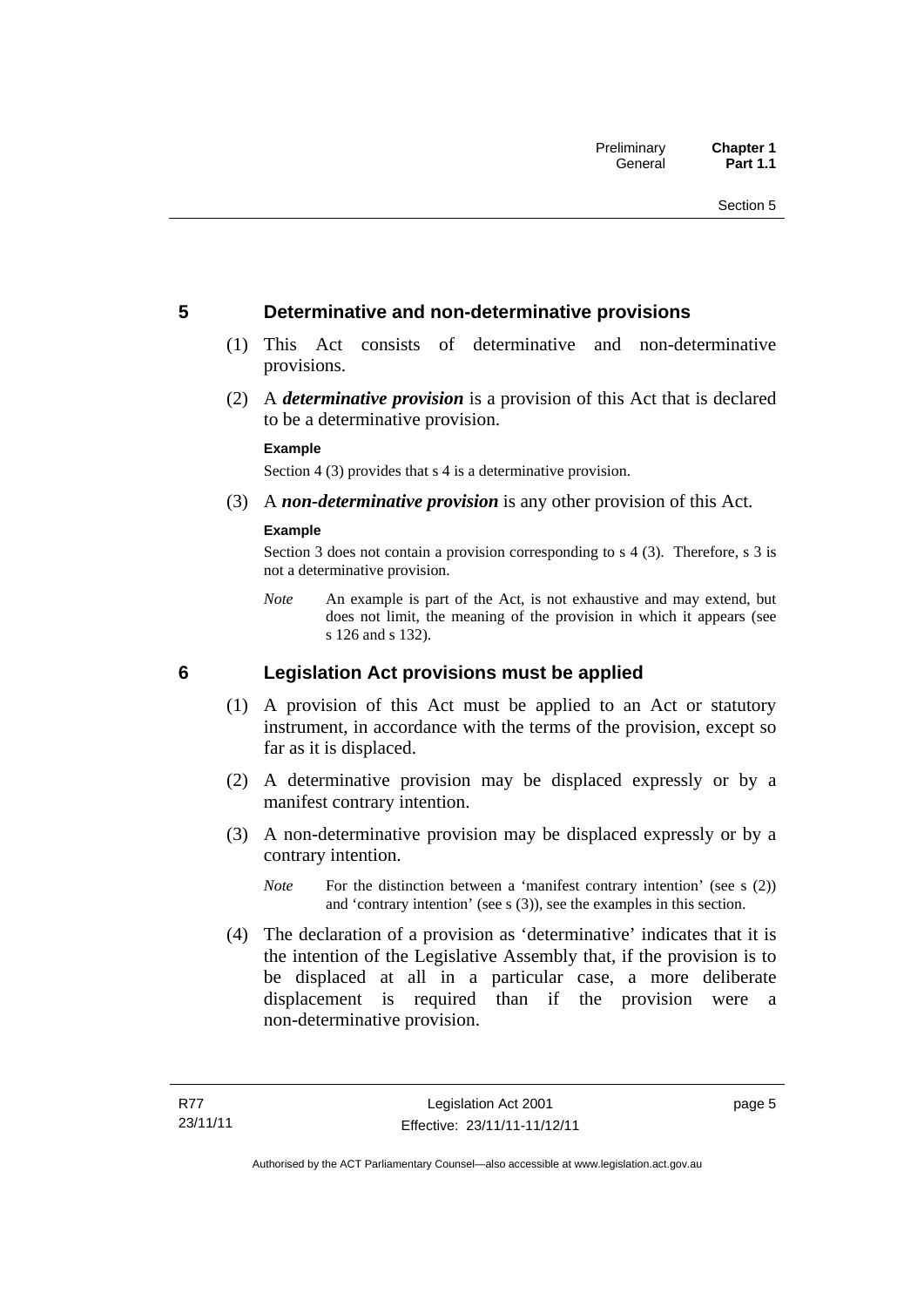- (5) This section applies despite any presumption or rule of interpretation.
- (6) A provision of this Act must not be taken to be displaced by a provision of an Act or statutory instrument so far as the provisions can operate concurrently.
- (7) In particular and without limiting subsection (5), a provision of this Act is not displaced by a provision of an Act or statutory instrument because the provisions deal with the same or a similar subject matter.
- (8) This section is a determinative provision.

#### **Examples—different kinds of displacement**

- 1 *Determinative provision—express displacement* The *Collections Regulation Act 1999* (hypothetical), s 83 contains the following provision:
	- (2) The Legislation Act, section 47 (3) does not apply to a regulation under this Act.

Section 83 (2) illustrates a provision expressly displacing this Act, s 47 (3), a determinative provision.

2 *Determinative provision—manifest contrary intention*

The *Motor Repairers Act 2001* (hypothetical) does not contain a provision like the *Collections Regulation Act 1999*, s 83, but s 79 contains the following provision:

(3) A regulation may apply, adopt or incorporate an instrument or provision of an instrument as in force from time to time.

Section 79 (3) illustrates a provision displacing this Act, s 47 (3), a determinative provision, by a manifest contrary intention because s 79 (3) clearly contradicts s 47 (3).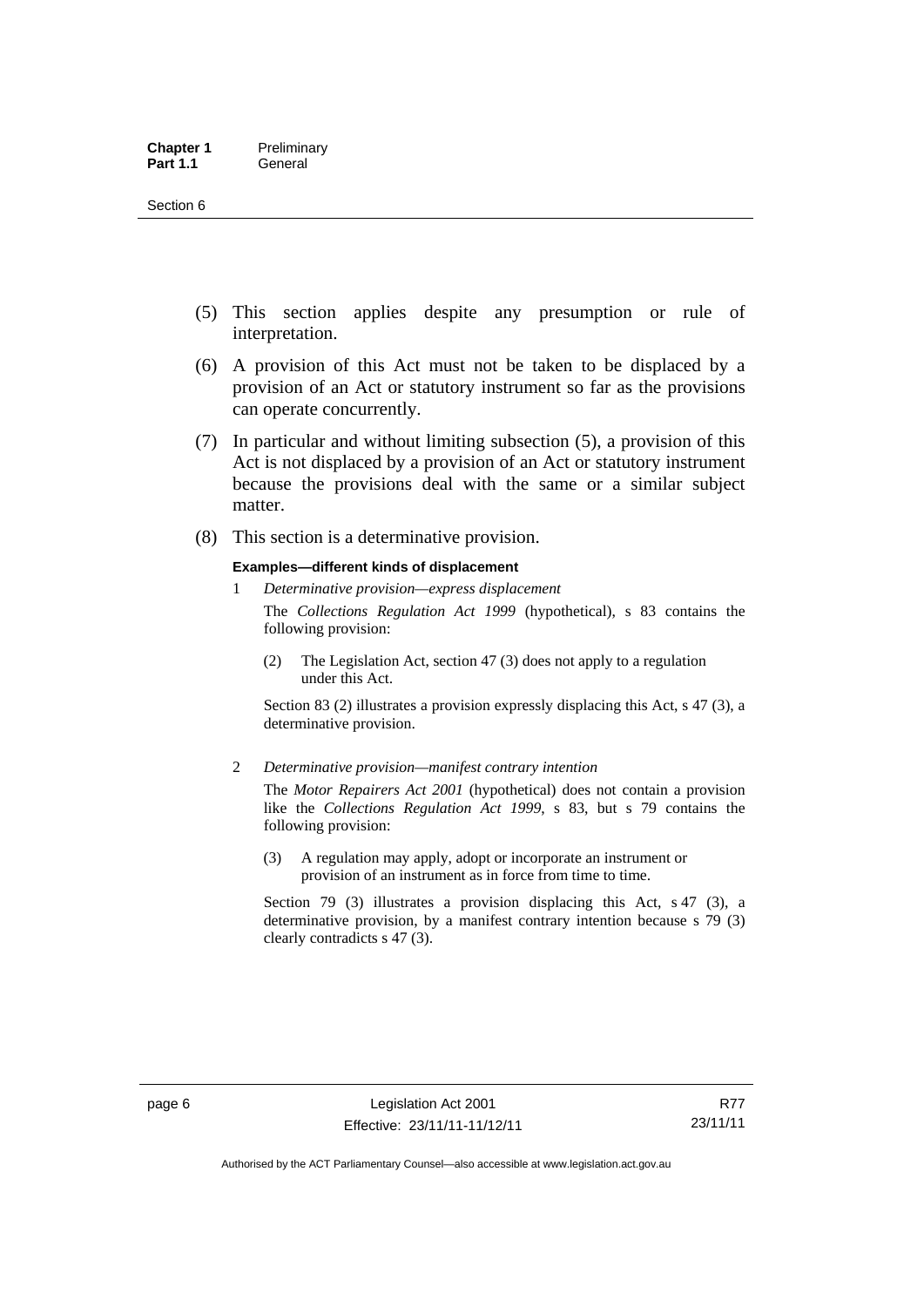#### 3 *Non-determinative provision—contrary intention*

The master of a vessel is charged with contravening the *Liquor Act 2001* (hypothetical), s 126 by selling liquor on or from 'licensed premises' otherwise than at a time authorised by the Act. It is claimed that the sale took place on the vessel. The Act defines 'licensed premises' to mean that part or those parts of a building or buildings and of the land adjoining it or them as defined by the licensing court. It is argued that the complaint is defective in that a vessel cannot be 'licensed premises'. However, s 126 is expressed to apply to 'a licensee, servant, agent or master who sells liquor on or from licensed premises'. In this case, the reference to 'master' indicates a contrary intention indicating that the section is intended to apply to liquor sold on or from vessels.

#### **Example—concurrent operation (no displacement)**

The *Small Clubs Act 2002* (hypothetical) contains the following provision about how notice of the club's annual general meeting may be served on members of a registered small club:

#### **60 Serving notice of annual general meeting**

The executive committee of a registered small club may serve notice of the annual general meeting of the club on members by pinning the notice to a noticeboard in the club house.

This Act, s 247, a non-determinative provision, allows a document to be served on an individual under an Act in a number of ways (by giving the document to the individual, by sending it by prepaid post etc), but does not mention pinning the document to a noticeboard as a method of giving the notice.

Section 247 is not displaced by the *Small Clubs Act 2002*, s 60, because—

- s 60 does not expressly displace section 247 nor does it indicate a contrary intention (see s 6 (1) and (3)) and, in particular, s 60 does not indicate an intention that the method of service it authorises is to be the only method of serving notice of annual general meetings on members of small clubs; and
- the application of s 247 is not displaced by any presumption or rule of interpretation (see s 6 (5)); and
- s 60 and s 247 can operate concurrently (see s 6 (6)) by allowing complementary methods of service; and
- the fact that s 60 and s 247 deal with the same (or a similar) subject matter does not of itself displace s 247 (see s 6 (7) and also s 6 (5)).

page 7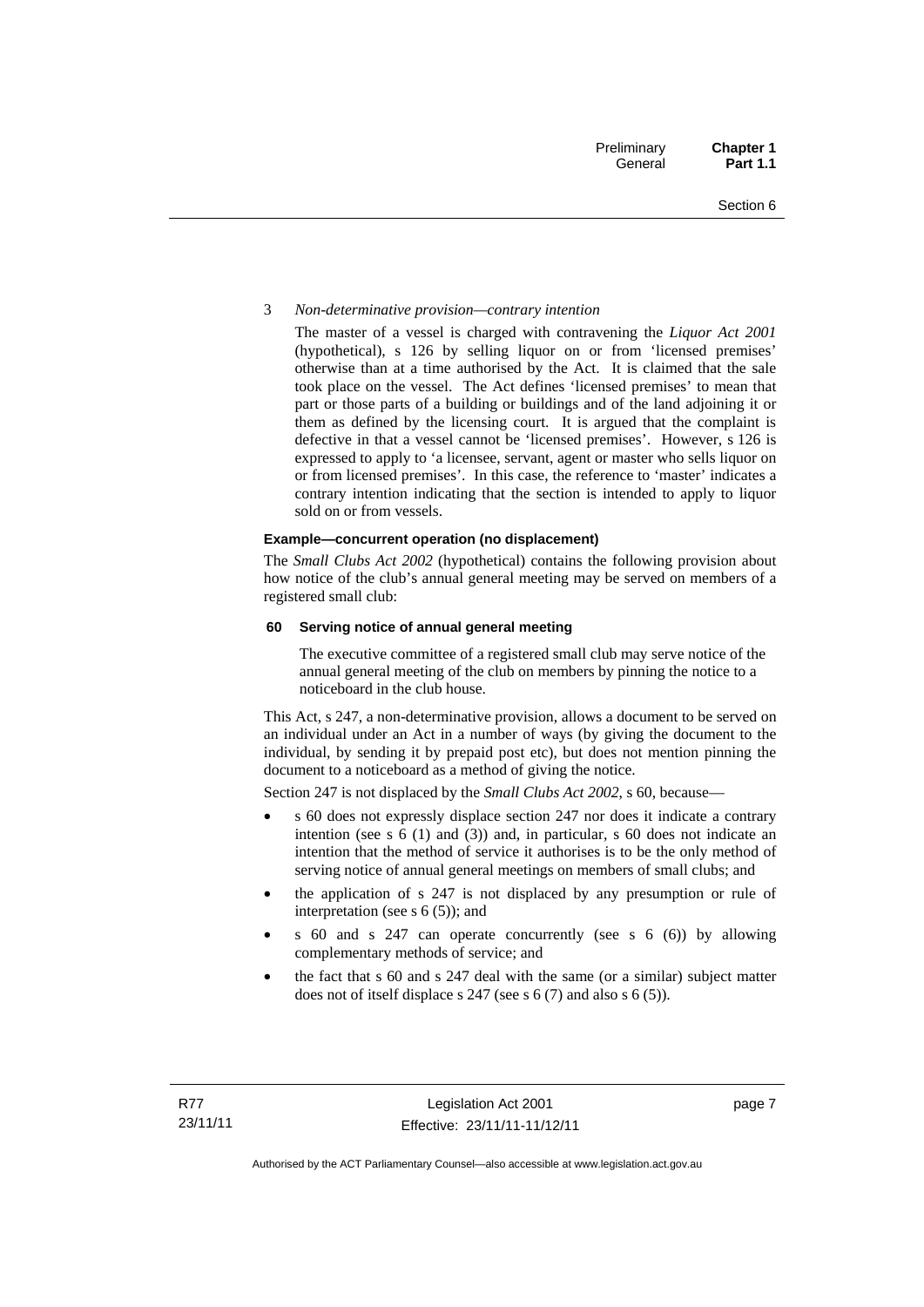#### Section 6

It follows, therefore, that the executive committee is free to serve notice of the annual general meeting under s 60 or s 247.

*Note* An example is part of the Act, is not exhaustive and may extend, but does not limit, the meaning of the provision in which it appears (see s 126 and s 132).

page 8 Legislation Act 2001 Effective: 23/11/11-11/12/11

R77 23/11/11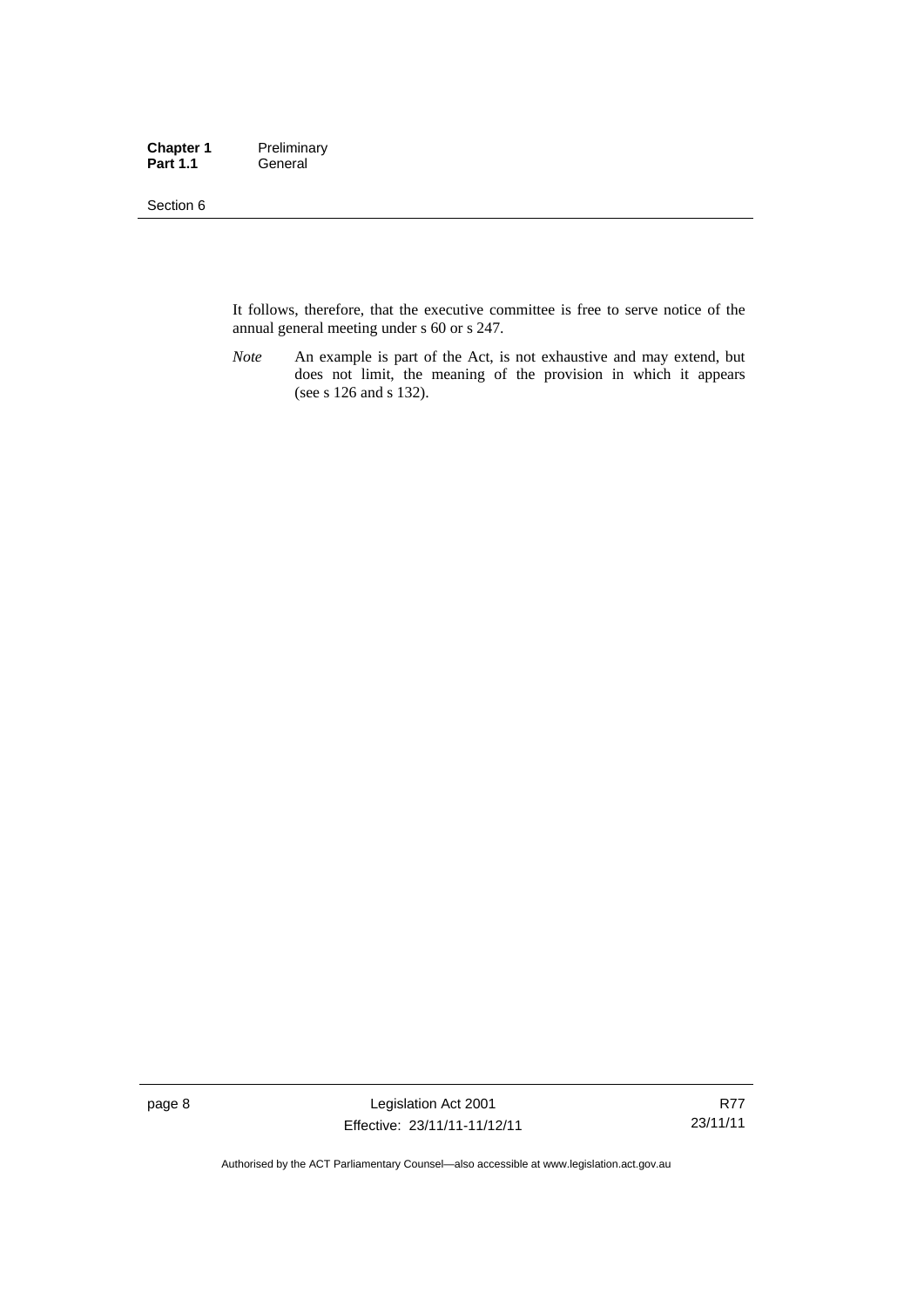## <span id="page-24-0"></span>**Part 1.2 Basic concepts**

## <span id="page-24-1"></span>**7 Meaning of** *Act* **generally**

- (1) An *Act* is an Act of the Legislative Assembly.
- (2) An *Act of the Legislative Assembly* is a law (however described or named) made by the Legislative Assembly under the Self-Government Act.
- (3) A reference to an *Act* includes a reference to a provision of an Act.
	- *Note 1* Section 17 deals with former Commonwealth enactments, and former NSW and UK Acts, that have become ACT Acts.
	- *Note 2* Section 100 (1) deals with references to particular Acts.

## <span id="page-24-2"></span>**8 Meaning of** *subordinate law*

- (1) A *subordinate law* is a regulation, rule or by-law (whether or not legislative in nature) made under—
	- (a) an Act; or
	- (b) another subordinate law; or
	- (c) power given by an Act or subordinate law and also power given otherwise by law.
- (2) A reference to a *subordinate law* includes a reference to a provision of a subordinate law.

## <span id="page-24-3"></span>**9 Meaning of** *disallowable instrument*

- (1) A *disallowable instrument* is—
	- (a) a statutory instrument (whether or not legislative in nature) that is declared to be a disallowable instrument by an Act, subordinate law or another disallowable instrument; or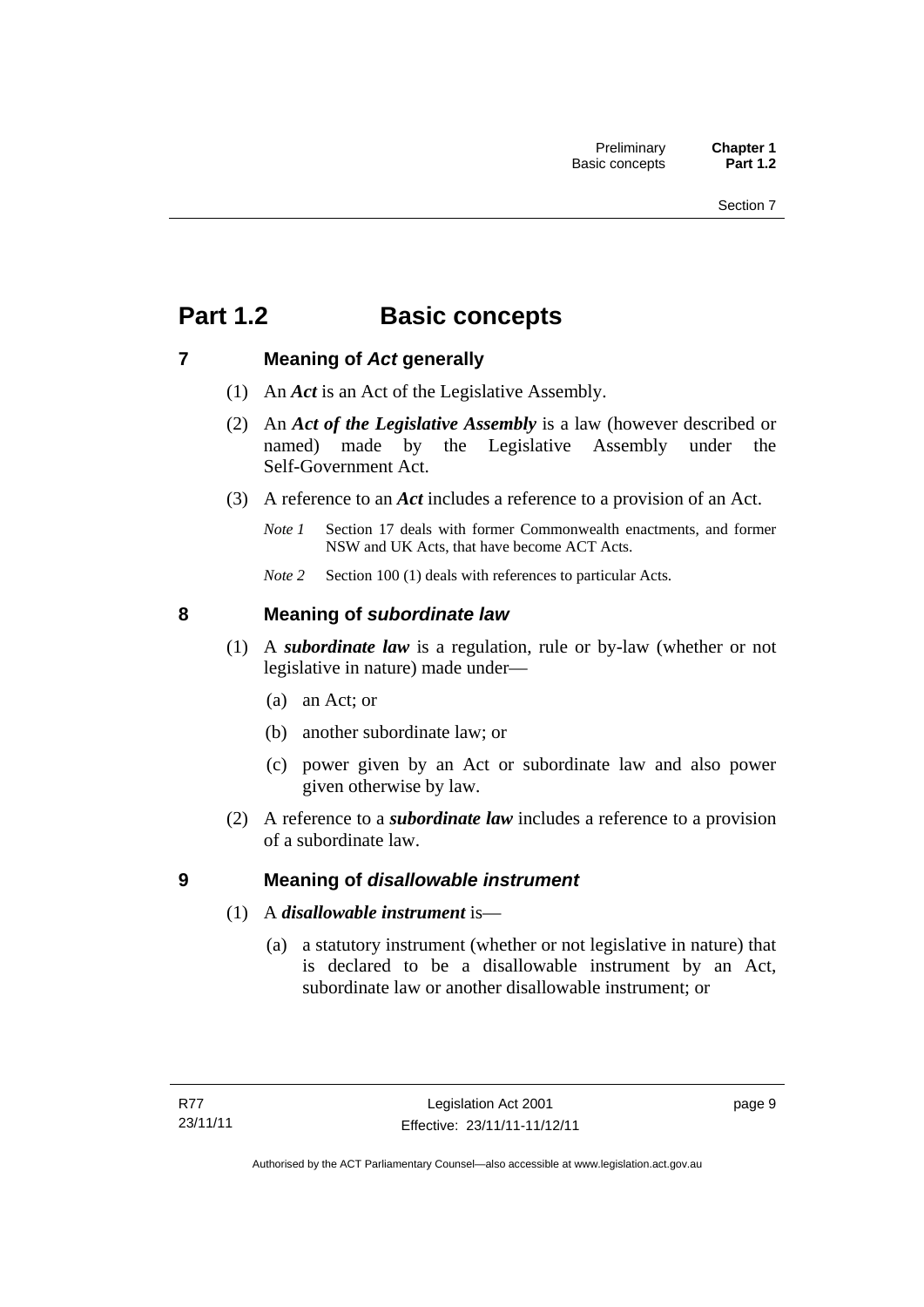(b) a determination of fees or charges by a Minister under an Act or subordinate law.

*Note Statutory instrument* is defined in s 13.

 (2) A reference to a *disallowable instrument* includes a reference to a provision of a disallowable instrument.

### <span id="page-25-0"></span>**10 Meaning of** *notifiable instrument*

- (1) A *notifiable instrument* is a statutory instrument (whether or not legislative in nature) that is declared to be a notifiable instrument by an Act, subordinate law, disallowable instrument or another notifiable instrument.
- (2) A reference to a *notifiable instrument* includes a reference to a provision of a notifiable instrument.

### <span id="page-25-1"></span>**11 Meaning of** *commencement notice*

- (1) A *commencement notice* is a statutory instrument that fixes or otherwise determines the commencement of an Act, subordinate law, disallowable instrument or notifiable instrument.
- (2) A reference to a *commencement notice* includes a reference to a provision of a commencement notice.

### <span id="page-25-2"></span>**12 Meaning of** *legislative instrument*

- (1) A *legislative instrument* is—
	- (a) a subordinate law; or
	- (b) a disallowable instrument; or
	- (c) a notifiable instrument; or
	- (d) a commencement notice.
- (2) A reference to a *legislative instrument* includes a reference to a provision of a legislative instrument.

R77 23/11/11

Authorised by the ACT Parliamentary Counsel—also accessible at www.legislation.act.gov.au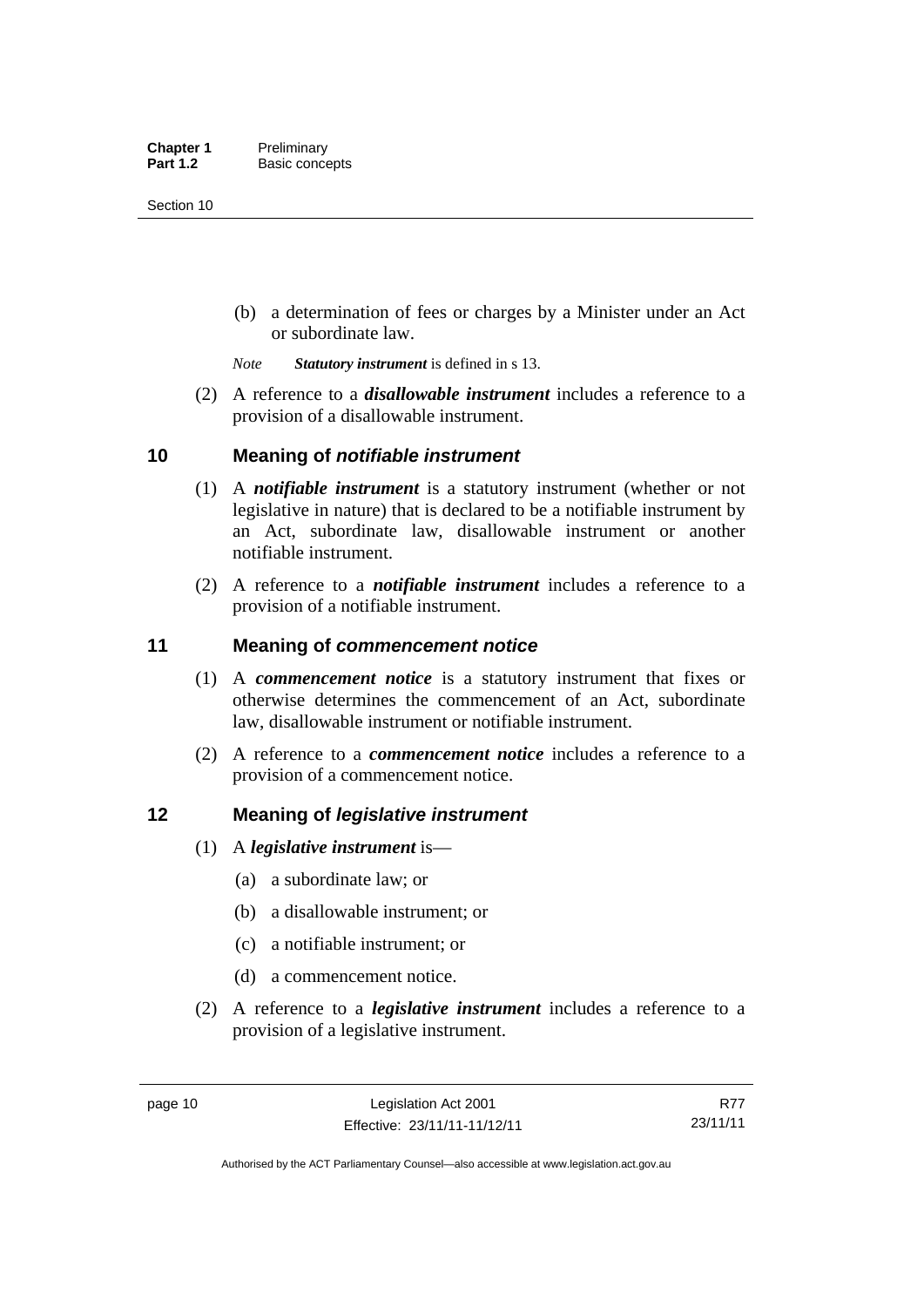## <span id="page-26-0"></span>**13 Meaning of** *statutory instrument*

- (1) A *statutory instrument* is an instrument (whether or not legislative in nature) made under—
	- (a) an Act; or
	- (b) another statutory instrument; or
	- (c) power given by an Act or statutory instrument and also power given otherwise by law.
- (2) A *statutory instrument* includes a subordinate law, disallowable instrument, notifiable instrument and commencement notice.
- (3) A reference to a *statutory instrument* includes a reference to a provision of a statutory instrument.

### <span id="page-26-1"></span>**14 Meaning of** *instrument*

(1) An *instrument* is any writing or other document.

*Note Writing* is defined in the dictionary, pt 1.

 (2) A reference to an *instrument* includes a reference to a provision of an instrument.

### <span id="page-26-2"></span>**15 Meaning of** *authorised republication*

- (1) An *authorised republication* is a republication of a law authorised by the parliamentary counsel under this Act.
- (2) A reference to an *authorised republication* includes a reference to a provision of an authorised republication.
- (3) In this section:

*law*—see section 107 (Definitions—ch 11).

page 11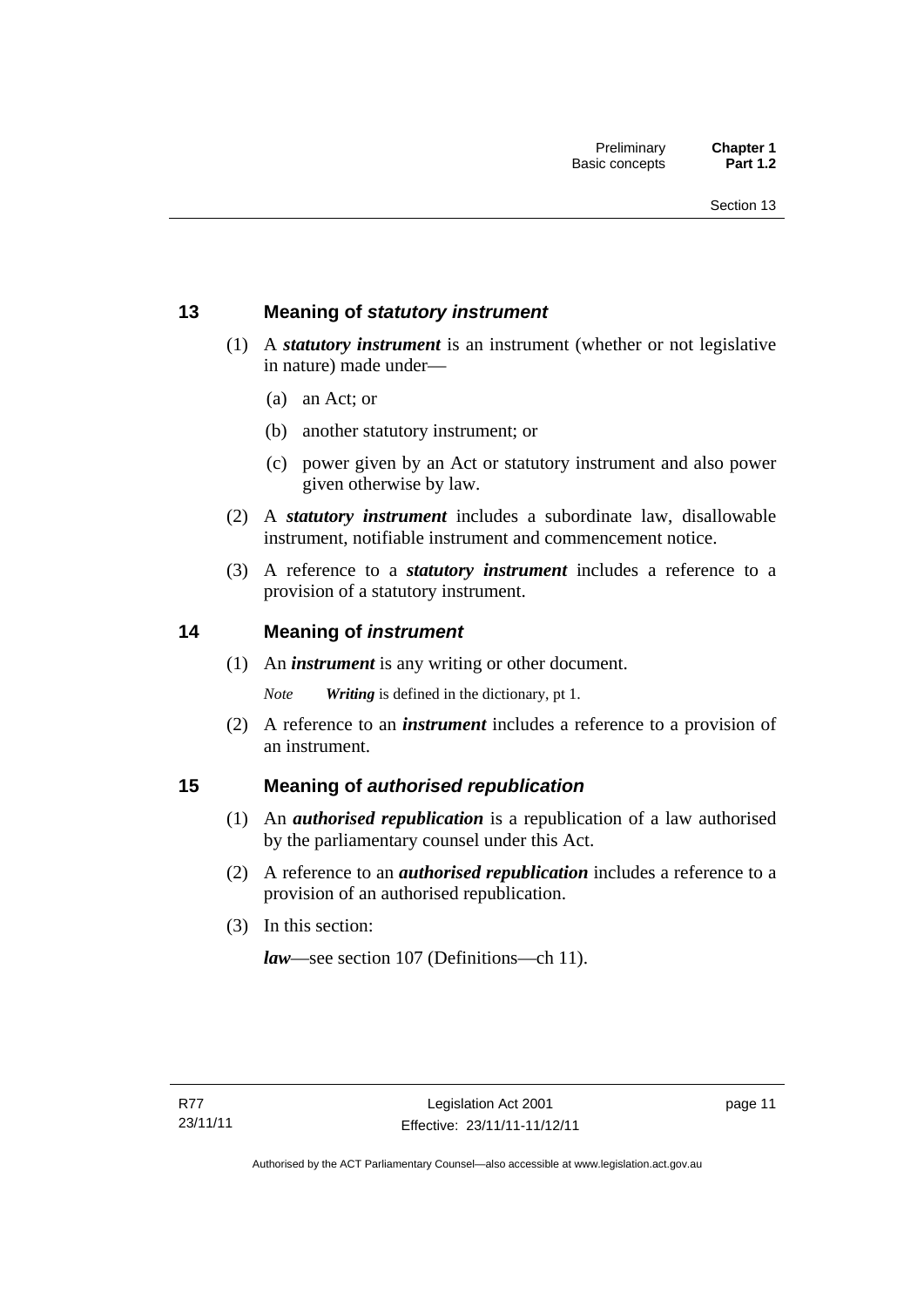### <span id="page-27-0"></span>**16 Meaning of** *provision*

A *provision* of an Act or instrument is any words or anything else that forms part of the Act or instrument.

#### **Examples—provisions consisting of groups of words**

sections, subsections, paragraphs, subparagraphs, sub-subparagraphs, examples

#### **Examples—provisions consisting of groups of other provisions**

chapters, parts, divisions, subdivisions, schedules

- *Note 1* An example is part of the Act, is not exhaustive and may extend, but does not limit, the meaning of the provision in which it appears (see s 126 and s 132).
- *Note 2* See s 126 and s 127 for material that is, or is not, part of an Act or statutory instrument.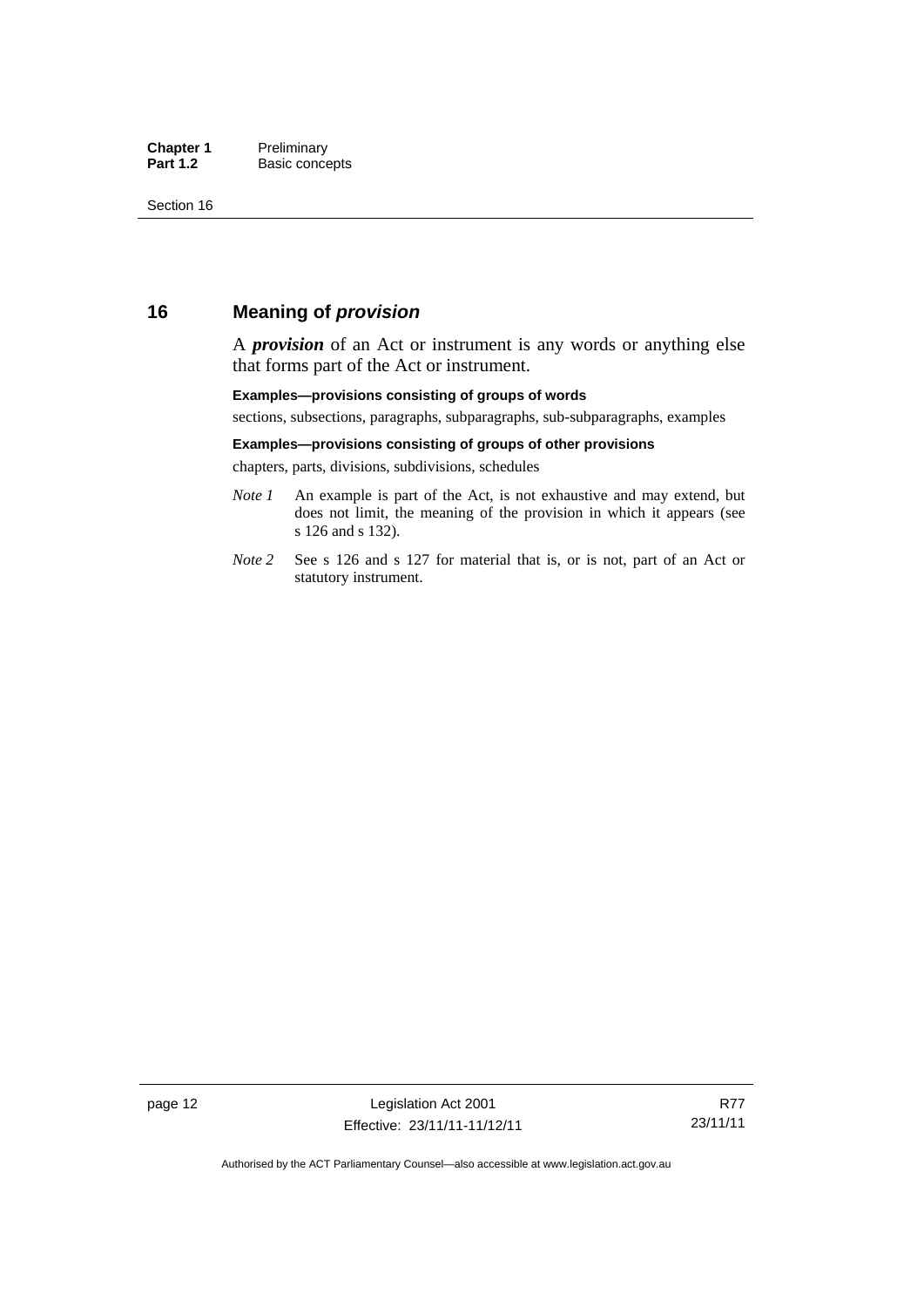## <span id="page-28-0"></span>**Part 1.3 Sources of law in the ACT**

#### **Notes on sources of law**

- *Note 1* The laws in force in the ACT consist of the written law and various unwritten laws known as the principles and rules of common law and equity.
- *Note* 2 The written law of the Territory consists primarily of laws, known as Acts, made by the Legislative Assembly. It also includes regulations, rules of court and other legislative instruments made under specific powers given by Acts. (Written laws made under an Act are commonly called 'subordinate' or 'delegated' legislation.)
- *Note 3* Before self-government, ordinances made by the Governor-General under the *Seat of Government* (*Administration*) *Act 1910* (Cwlth) were the main form of legislation made for the ACT. Most of the ordinances in force at self-government have been converted into Acts (see the Self-Government Act, s 34). However, the Governor-General has power to make ordinances for the ACT on a limited number of topics (see *Seat of Government (Administration) Act 1910* (Cwlth), s 12).
- *Note 4* The written laws in force in the ACT also include the Commonwealth Constitution, Commonwealth Acts, and regulations and other legislative instruments made under Commonwealth Acts. As a general rule, Commonwealth Acts and legislative instruments apply in the ACT in the same way as they apply in other parts of Australia. Commonwealth Acts and instruments prevail over the Acts made by the Legislative Assembly to the extent to which they are inconsistent (see Self-Government Act, s 28).
- *Note 5* Certain Acts of New South Wales and the United Kingdom also formed part of the written laws in force in the ACT. Because of the *Interpretation Act 1967*, s 65, these are now taken to be laws made by the Legislative Assembly as if they had been enacted by the Assembly. (Section 65 has expired, but its previous operation was saved–see s 65 (3)). These Acts are listed in sch 1.

page 13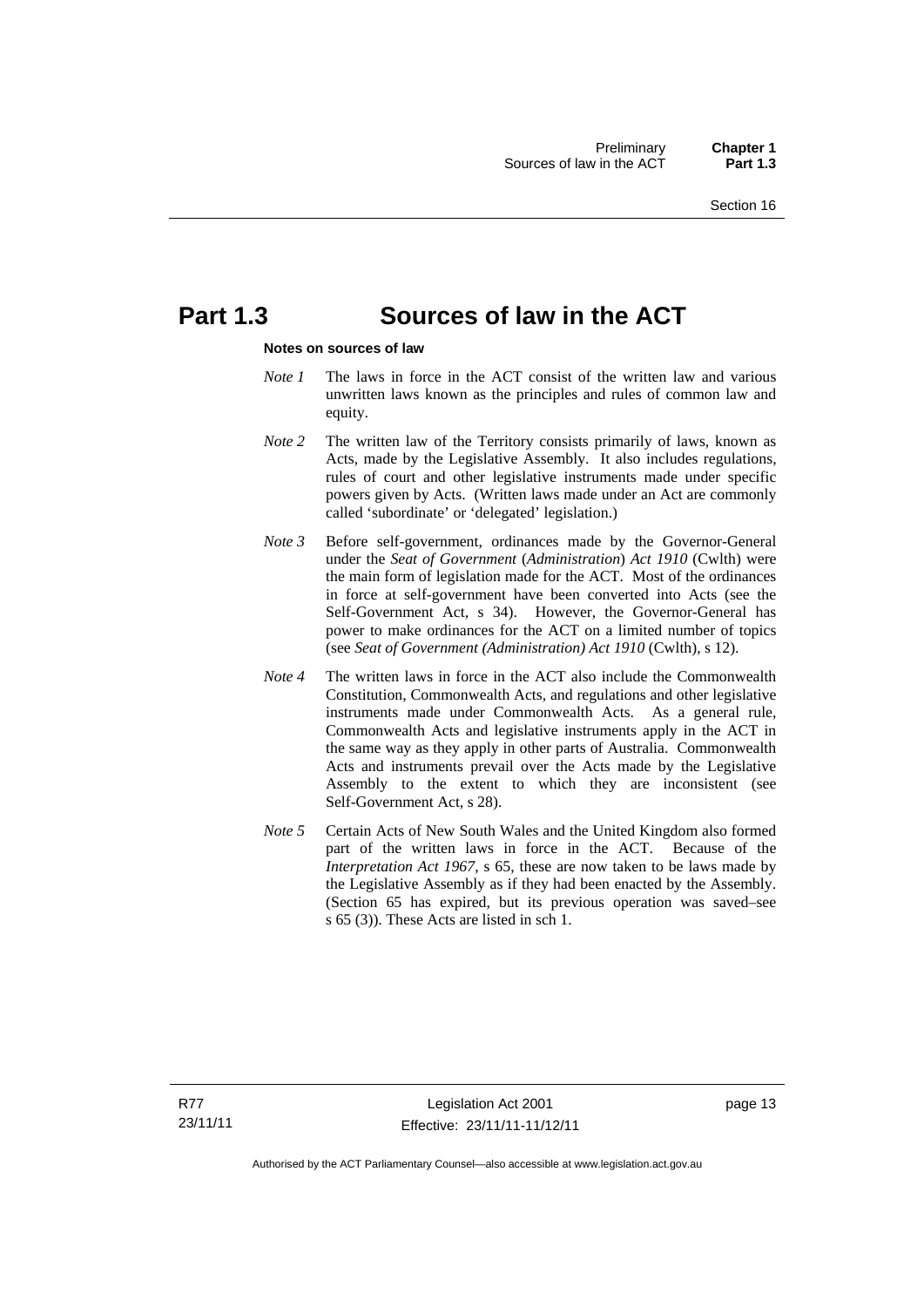## <span id="page-29-0"></span>**17 References to Acts include references to former Cwlth enactments etc**

- (1) A reference to an *Act* includes a reference to a former Commonwealth enactment.
- (2) Without limiting subsection (1), a reference to an *Act* includes a reference to a former NSW Act or former UK Act mentioned in schedule 1.
- (3) In this section:

*former Commonwealth enactment* means a Commonwealth Act or ordinance, a New South Wales Act or Imperial Act that is—

- (a) an enactment within the meaning of the Self-Government Act because of that Act, section 34; or
- (b) an enactment because of the *A.C.T*. *Self-Government (Consequential Provisions) Act 1988* (Cwlth), section 10 (3) or section 12 (2) or (3).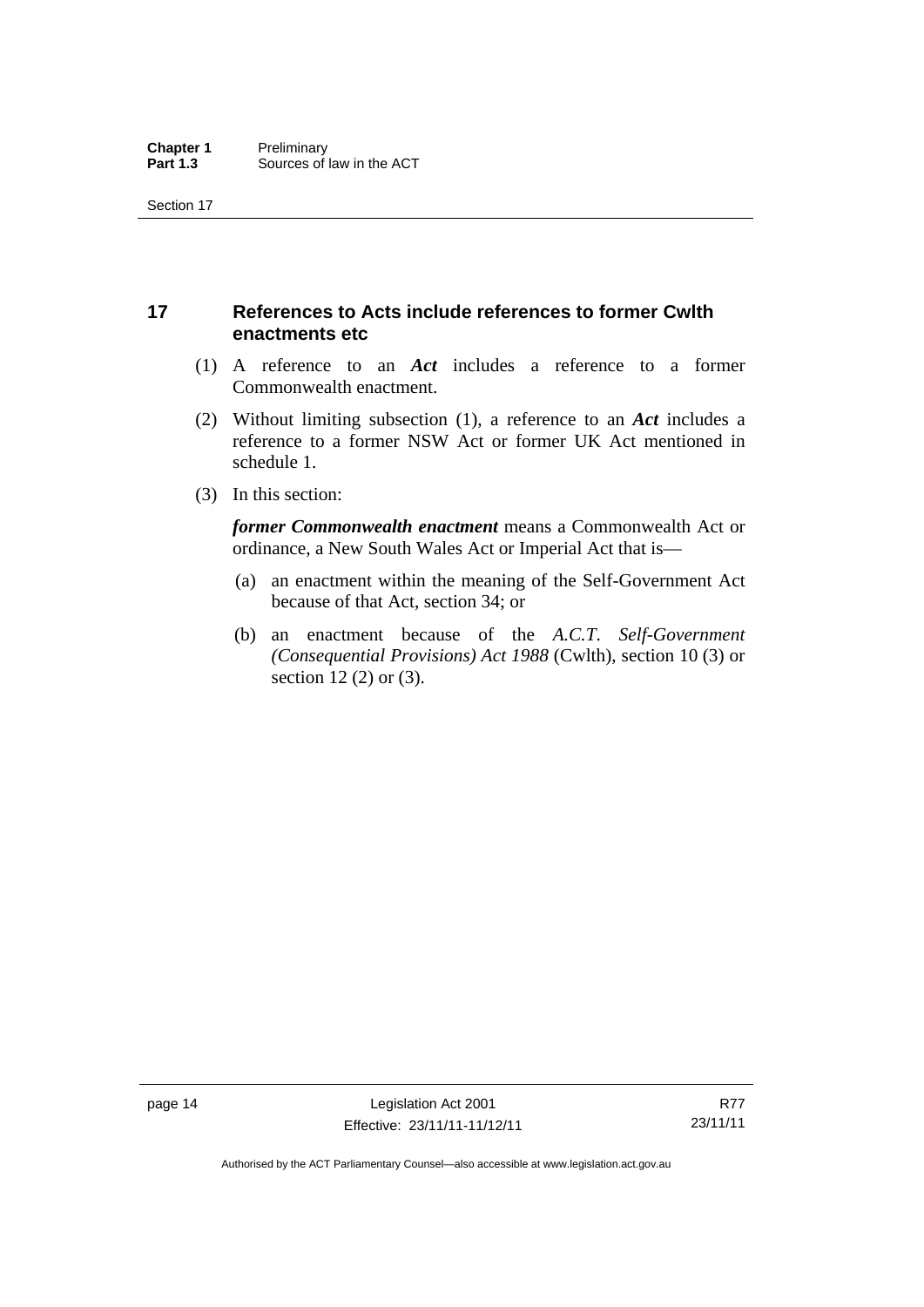## <span id="page-30-0"></span>**Chapter 2 ACT legislation register and website**

## <span id="page-30-1"></span>**18 ACT legislation register**

- (1) The parliamentary counsel must establish and maintain a register of Acts and statutory instruments (the *ACT legislation register*).
- (2) The register must be kept electronically.

#### **Example—how register may be kept**

The register may be kept in the form of, or as part of, 1 or more computer databases, and may include data compiled electronically from the databases.

*Note* An example is part of the Act, is not exhaustive and may extend, but does not limit, the meaning of the provision in which it appears (see s 126 and s 132).

### <span id="page-30-2"></span>**19 Contents of register**

- (1) The ACT legislation register must contain the following:
	- (a) authorised republications of laws currently in force;
	- (b) Acts as made;
	- (c) subordinate laws as made;
	- (d) disallowable instruments as made;
	- (e) notifiable instruments as made;
	- (f) commencement notices as made;
	- (g) resolutions passed, or taken to have been passed, by the Legislative Assembly to disallow a subordinate law or disallowable instrument;
	- (h) resolutions passed, or taken to have been passed, by the Legislative Assembly to amend a subordinate law or disallowable instrument;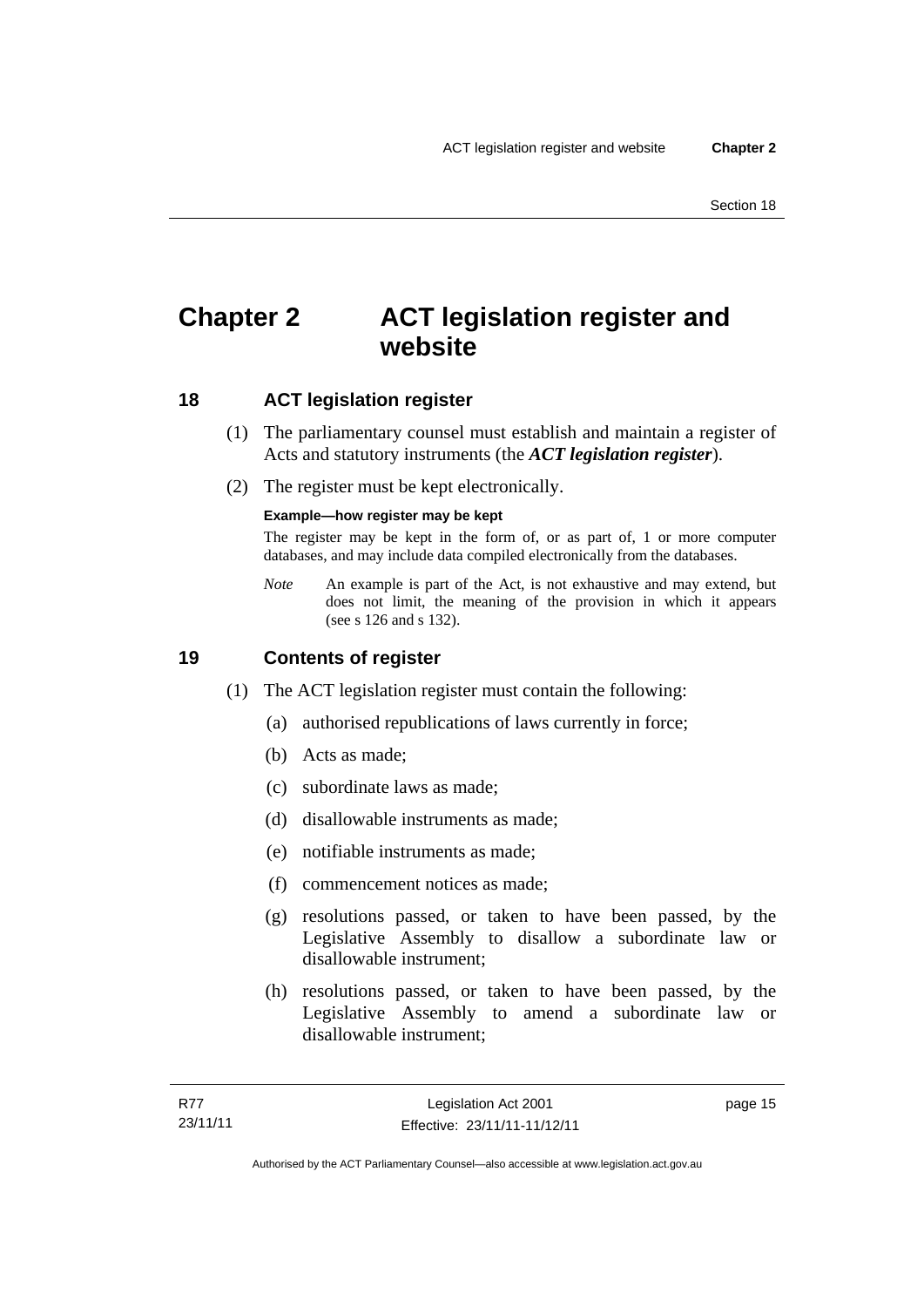- (i) bills presented to the Legislative Assembly;
- (j) explanatory statements for bills, and amendments of bills, presented to the Legislative Assembly;
- (k) explanatory statements, and regulatory impact statements under chapter 5, for subordinate laws and disallowable instruments.
- (2) The ACT legislation register must also contain the following:
	- (a) notifications of the making of Acts;
	- (b) notifications of the making of subordinate laws;
	- (c) notifications of the making of disallowable instruments;
	- (d) notifications of the making of notifiable instruments;
	- (e) notifications of the making of commencement notices;
	- (f) notifications of the disallowance of subordinate laws or disallowable instruments under section 65 (Disallowance by resolution of Assembly);
	- (g) notifications of the amendment of subordinate laws or disallowable instruments under section 68 (Amendment by resolution of Assembly).
- (3) The parliamentary counsel may enter additional material in the register if the parliamentary counsel considers that it is likely to be useful to users of the register.
- (4) Without limiting subsection (3), the additional material may include the following:
	- (a) unauthorised republications of laws currently in force;
	- (b) past versions of unauthorised republications;
	- (c) past versions of authorised republications;
	- (d) statutory instruments that are not legislative instruments;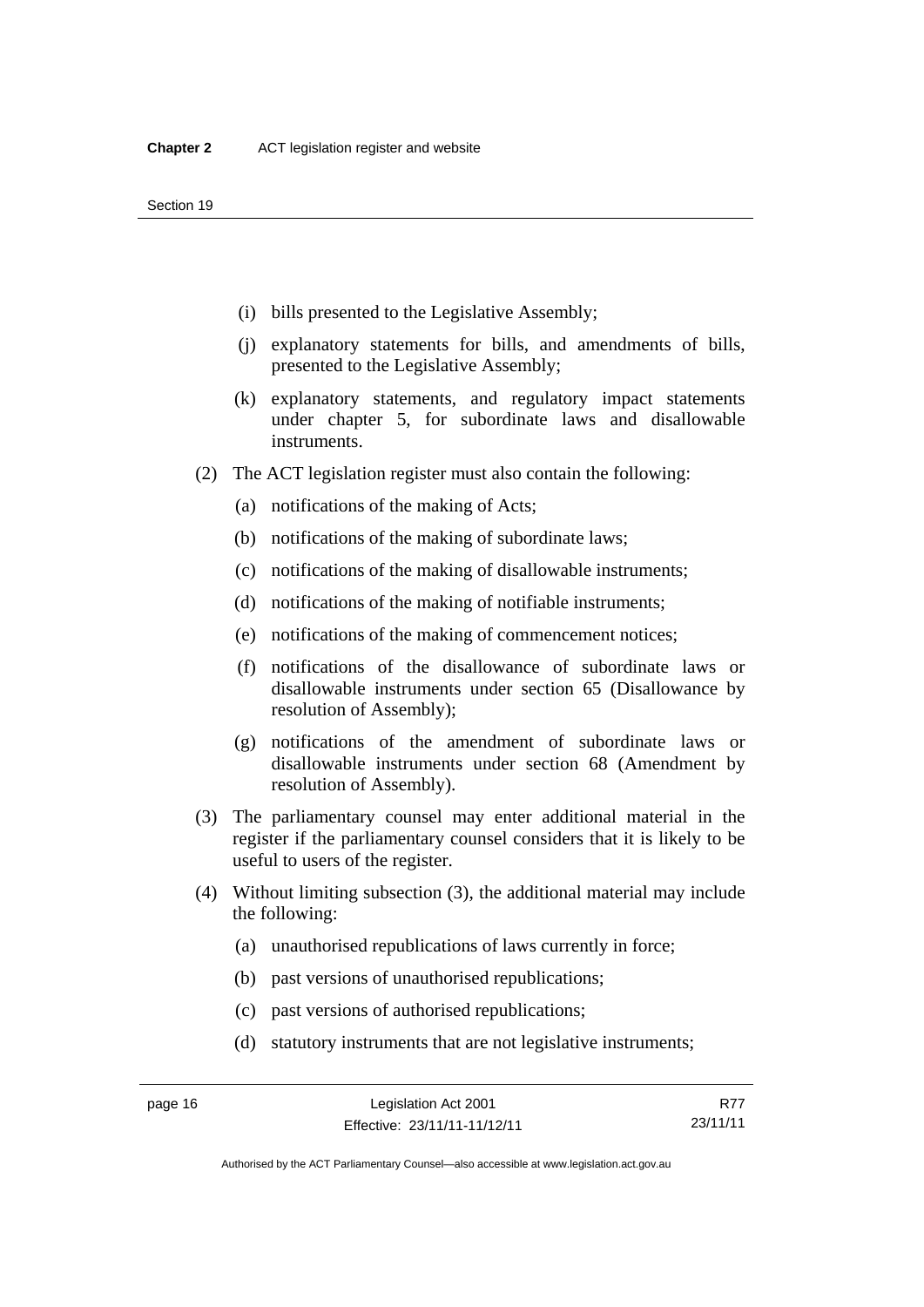- (e) repealed Acts and statutory instruments;
- (f) Commonwealth laws that apply in or in relation to the ACT;
- (g) material relevant to interpreting the rights set out in the *Human Rights Act 2004*, including documents mentioned in that Act, dictionary, definition of *international law*.
- *Note* The following sections deal with the entry of material in the register:
	- s 28 (Notification of Acts)
	- s 61 (Notification of legislative instruments)
	- s 65A (Notification of disallowance by resolution of Assembly)
	- s 69 (Notification of amendments made by resolution of Assembly)
		- s 108 (Republication in register).
- (5) The parliamentary counsel may enter additional material in the register in any way the parliamentary counsel considers is likely to be helpful to users of the register.

#### **Examples**

1 A uniform legislative scheme is entered into under heads of agreement signed on behalf of the Commonwealth, States and Territories. The Legislative Assembly later passes an Act to implement the scheme on behalf of the ACT and the Act is notified and entered in the register. The agreement is also entered in the register as a notifiable instrument with a notifiable instrument number even though the instrument is not taken to be a notifiable instrument under s 10 (Meaning of *notifiable instrument*). The page of the register for the Act contains the heading 'Legislative instruments' and the agreement is listed underneath. The page of the register for the agreement gives particulars for the agreement and mentions that it is not a notifiable instrument but is included in the register for information.

R77 23/11/11 page 17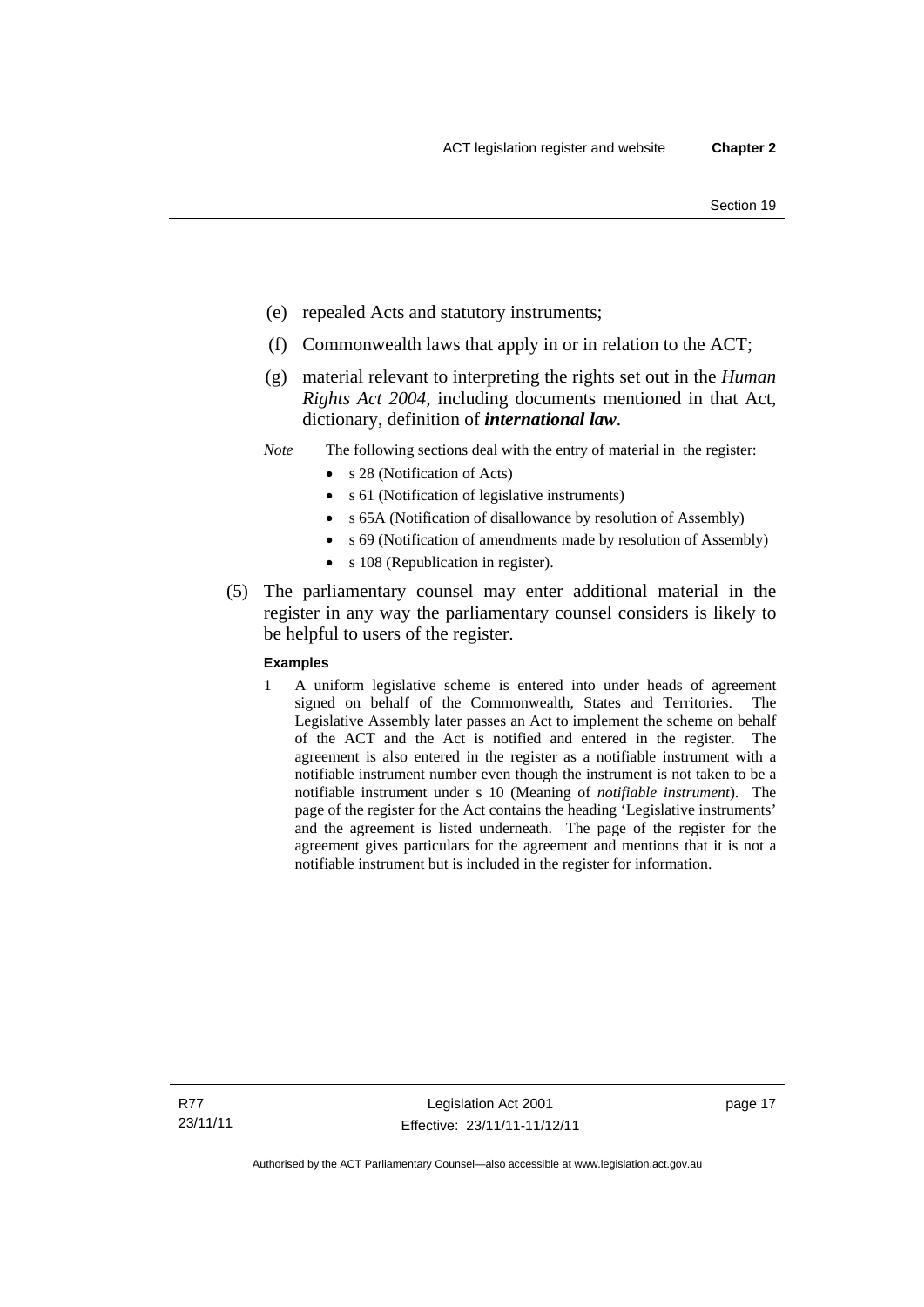- 2 An instrument under the Self-Government Act notifying the appointment of Ministers is entered in the register as a notifiable instrument even though the instrument is not taken to be a notifiable instrument under s 10 (Meaning of *notifiable instrument*). The instrument is also numbered as a notifiable instrument. The page of the register for the notification mentions that it is made under the Self-Government Act and is not a notifiable instrument but is included in the register for information.
- *Note* An example is part of the Act, is not exhaustive and may extend, but does not limit, the meaning of the provision in which it appears (see s 126 and s 132).
- (6) Without limiting subsection (3) or (5), a regulation may prescribe requirements to be satisfied for additional material to be entered in the register under this section, including, for example, requirements about—
	- (a) the form of the material; and
	- (b) the making of requests for its entry in the register.
- (7) A regulation may also make provision about the following in relation to instruments (other than legislative instruments) to be entered in the register under this section:
	- (a) the numbering of the instruments by the parliamentary counsel, whether in a series of numbers allocated under section 59 (Numbering) or otherwise;
	- (b) the identification of the instruments, including, for example, authorising the parliamentary counsel to—
		- (i) add a name to an unnamed instrument; or
		- (ii) amend an instrument's name; or
		- (iii) add notes to an instrument to assist in its identification; or
		- (iv) do anything else in relation to an instrument to assist users of the register to identify or refer to the instrument.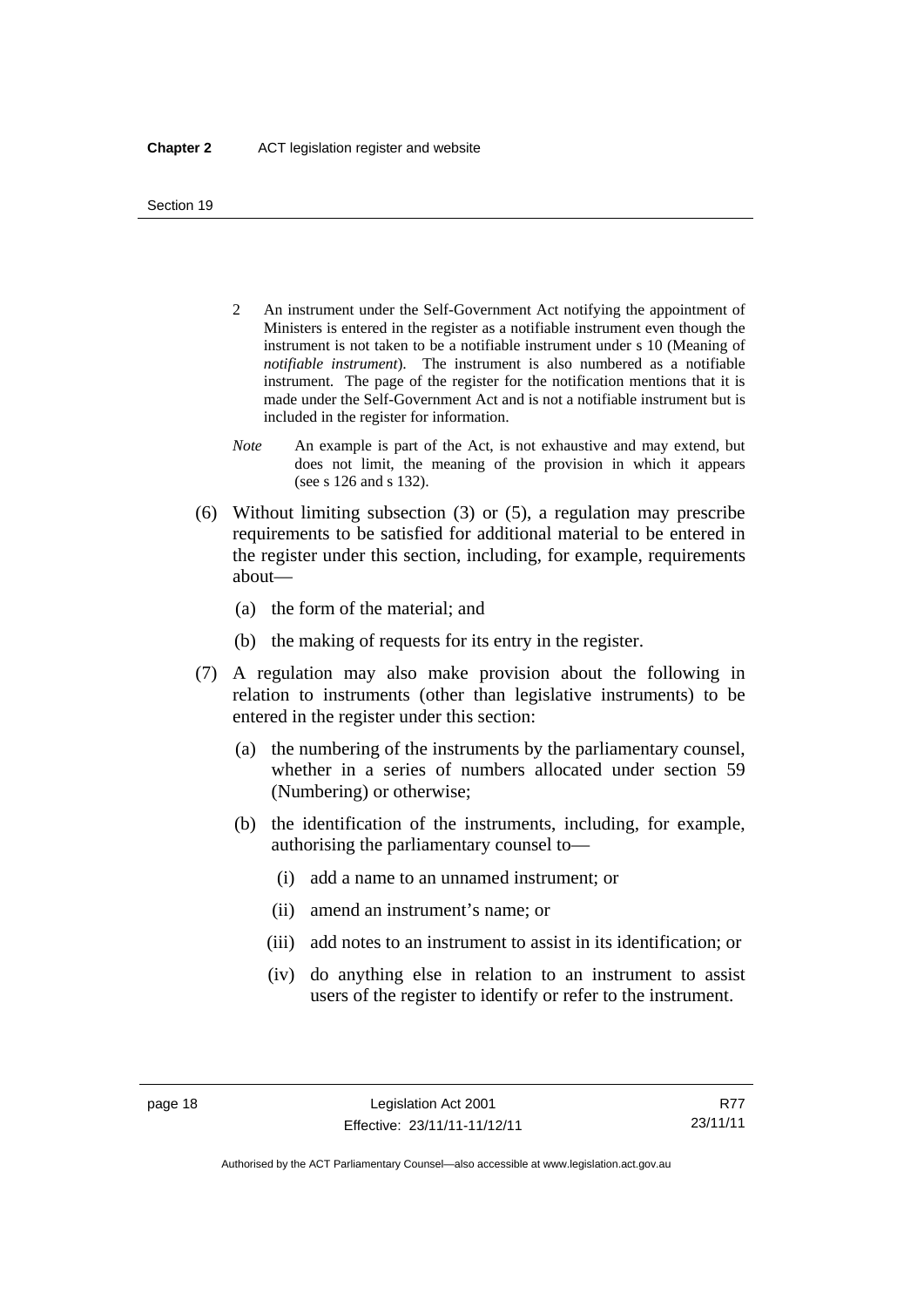- (8) If the register contains an authorised republication of a law currently in force, and the law is amended, the parliamentary counsel must replace the republication with an authorised republication of the law as amended.
- (9) If the register contains an authorised republication of a law, and the law is repealed, expires or, for a subordinate law or disallowable instrument, is disallowed by the Legislative Assembly, the parliamentary counsel must ensure that the republication is no longer shown as a republication of law currently in force.
- (10) If the parliamentary counsel considers it likely to be useful to users of the register to enter information (in any form) in the register, the parliamentary counsel may enter the information at any time.

#### **Example**

guides and indexes to the register

- (11) If an Act passed by the Legislative Assembly, or a legislative instrument made, before the commencement of this Act need not be notified under this Act, the parliamentary counsel may enter the text of the Act or instrument in the register.
- (12) The parliamentary counsel may correct any mistake, error or omission in the register subject to the requirements (if any) of the regulations.
- (13) In this section:

*amended* includes modified.

*law*—see section 107 (Definitions—ch 11).

*repealed* includes lapsed and expired.

## <span id="page-34-0"></span>**20 Prompt registration**

The parliamentary counsel must ensure that anything the parliamentary counsel is required to do in relation to the register is done promptly.

page 19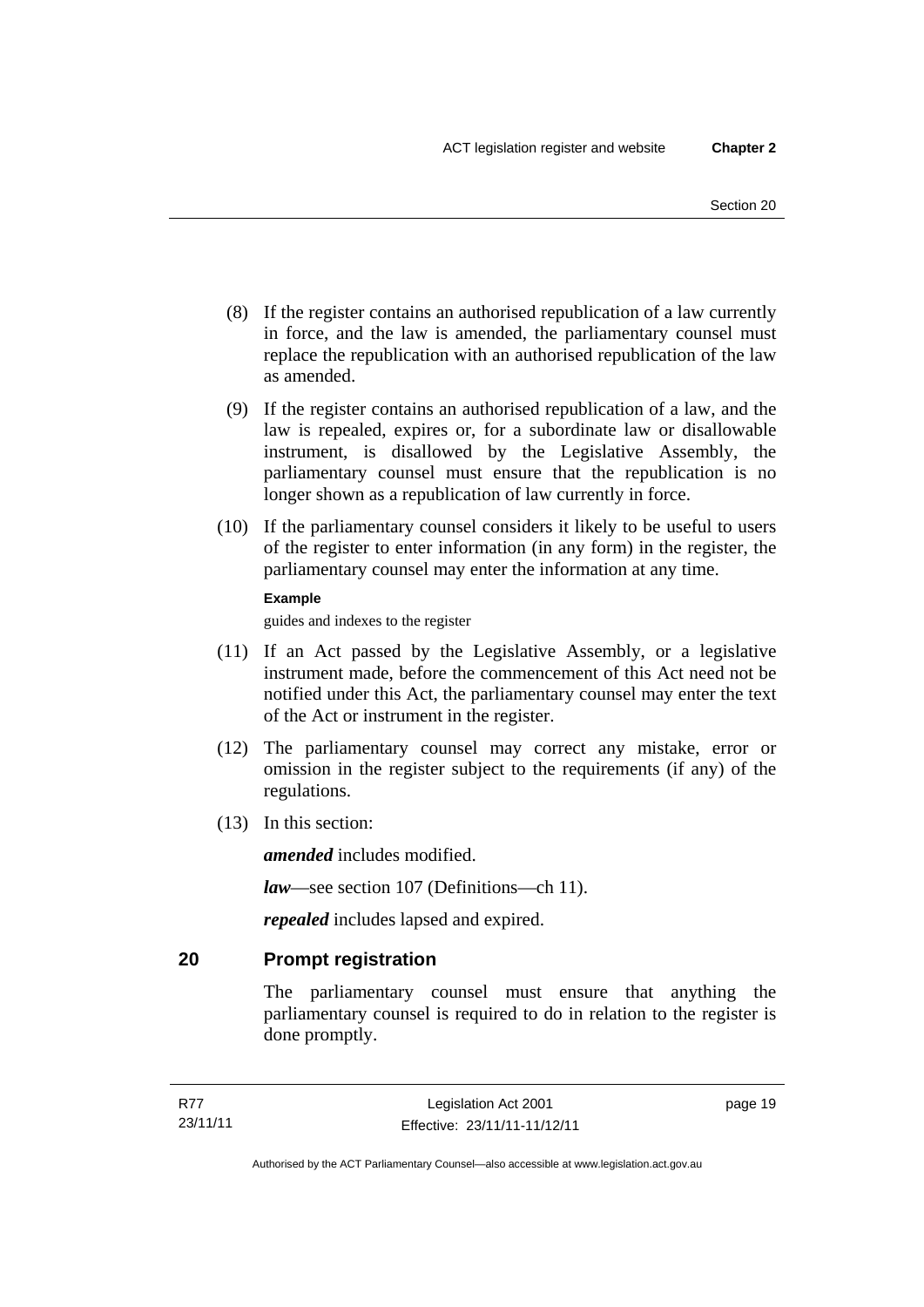Section 21

## <span id="page-35-0"></span>**21 Approved website**

- (1) The parliamentary counsel must approve an internet site, and may approve additional internet sites, for this Act.
- (2) The parliamentary counsel may enter into agreements or arrangements to ensure that users can authenticate an approved website or the material accessible on an approved website.

## <span id="page-35-1"></span>**22 Access to registered material at approved website**

- (1) The parliamentary counsel must ensure, as far as practicable, that a copy of the material mentioned in section 19 (1) and (2) (Contents of register) is accessible at all times on an approved website.
- (2) Access is to be provided without charge by the Territory.

Authorised by the ACT Parliamentary Counsel—also accessible at www.legislation.act.gov.au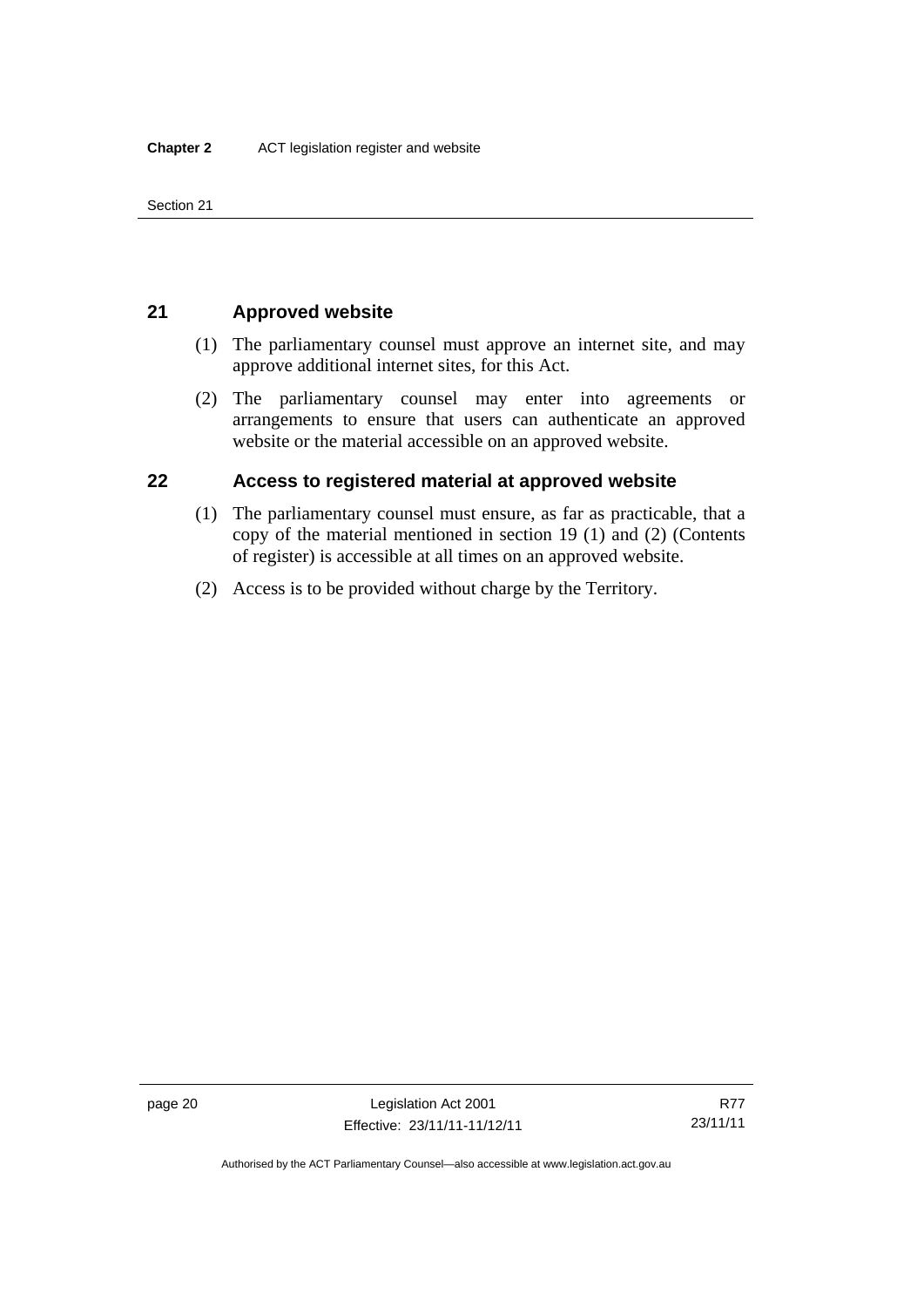# **Chapter 3 Authorised versions and evidence of laws and legislative material**

# **22A Definitions—ch 3**

In this chapter:

*law* means an Act or statutory instrument, whether or not it has been amended, and includes, in relation to a republication—

- (a) a collection of 2 or more Acts or statutory instruments; or
- (b) all or part of an agreement or other instrument that has the force of law or is in, or attached to, an Act or statutory instrument.
- *Note* A reference to an Act or statutory instrument includes a reference to a provision of the Act or instrument (see s 7 and s 13).

*legislative material* means material (other than a law or provision of a law) relating to an Act or statutory instrument.

#### **Examples—legislative material**

- 1 Additional material entered in the register under s 19 (3) (Contents of register) that is not an Act or statutory instrument, for example, appointments of Ministers. Ministers are appointed by the Chief Minister under the Self-Government Act, s 41. An instrument notifying an appointment may be entered in the register even though the instrument is not a statutory instrument.
- 2 Material that may be considered under ch 14 in working out the meaning of an Act or statutory instrument, for example, an explanatory statement for the bill that became the relevant Act that was presented to the Legislative Assembly before the Act was passed.
- *Note* An example is part of the Act, is not exhaustive and may extend, but does not limit, the meaning of the provision in which it appears (see s 126 and s 132).

#### *republication* includes part of a republication.

page 21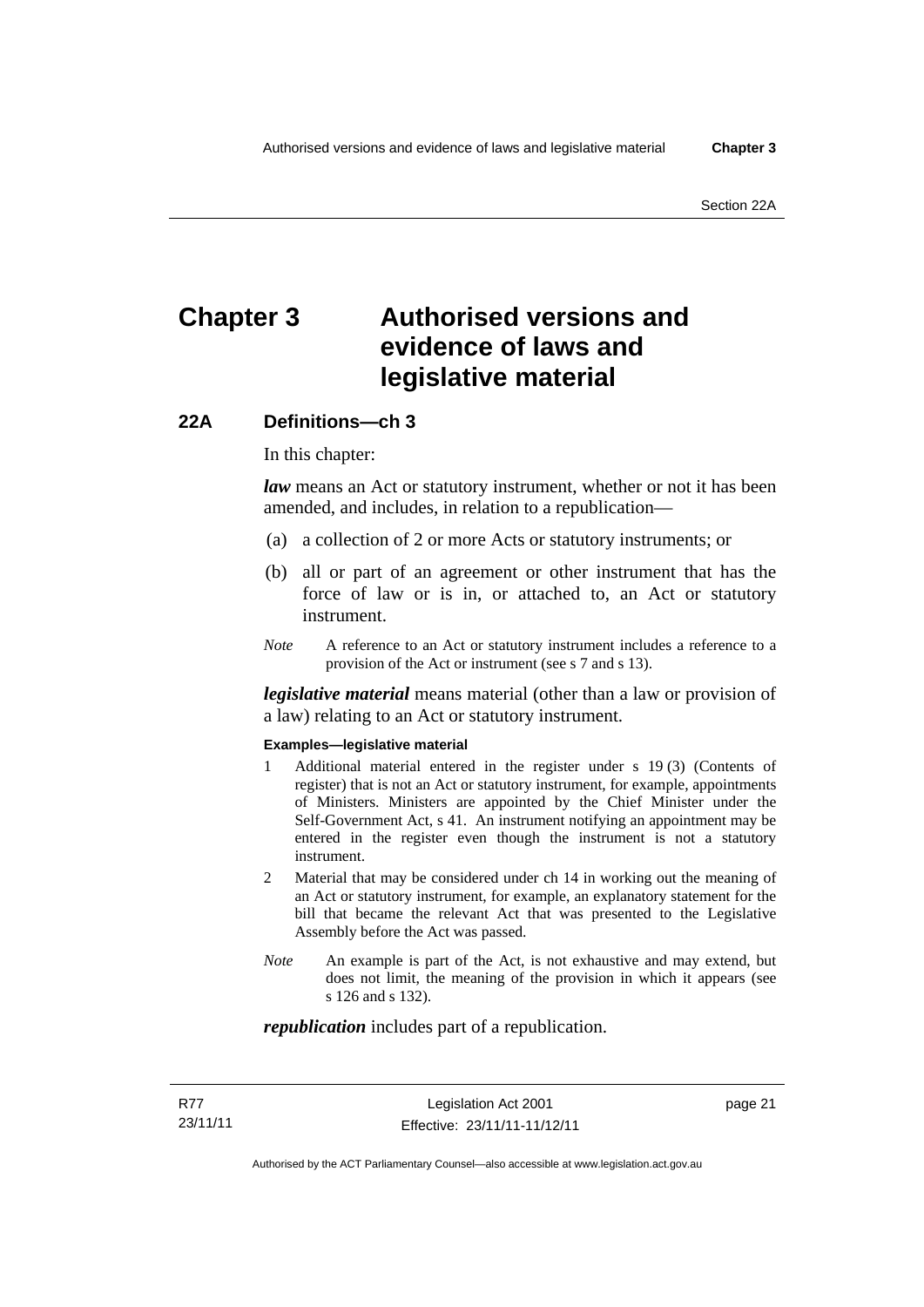# **23 Authorisation of versions by parliamentary counsel**

The parliamentary counsel may authorise written or electronic versions of a law, republication or legislative material.

*Note Written* includes printed (see dict, pt 1, def *writing*).

## **24 Authorised electronic versions**

- (1) An electronic copy of a law, republication or legislative material is an authorised version if—
	- (a) it is accessed at, or downloaded from, an approved website in a format authorised by the parliamentary counsel; or
	- (b) it is authorised by the parliamentary counsel and is in the format in which it is authorised by the parliamentary counsel.

**Example—authorised electronic format**  a locked pdf file

*Note* An example is part of the Act, is not exhaustive and may extend, but does not limit, the meaning of the provision in which it appears (see s 126 and s 132).

- (2) It is presumed, unless the contrary is proved—
	- (a) that an internet site purporting to be an approved website is an approved website; and
	- (b) that an electronic copy of a law, republication or legislative material accessed at, or downloaded from, an approved website and purporting to be authorised by the parliamentary counsel (however expressed) is an authorised version of the law, republication or legislative material; and
	- (c) that any other electronic copy of a law, republication or legislative material purporting to be authorised by the parliamentary counsel (however expressed) is an authorised version of the law, republication or legislative material; and

R77 23/11/11

Authorised by the ACT Parliamentary Counsel—also accessible at www.legislation.act.gov.au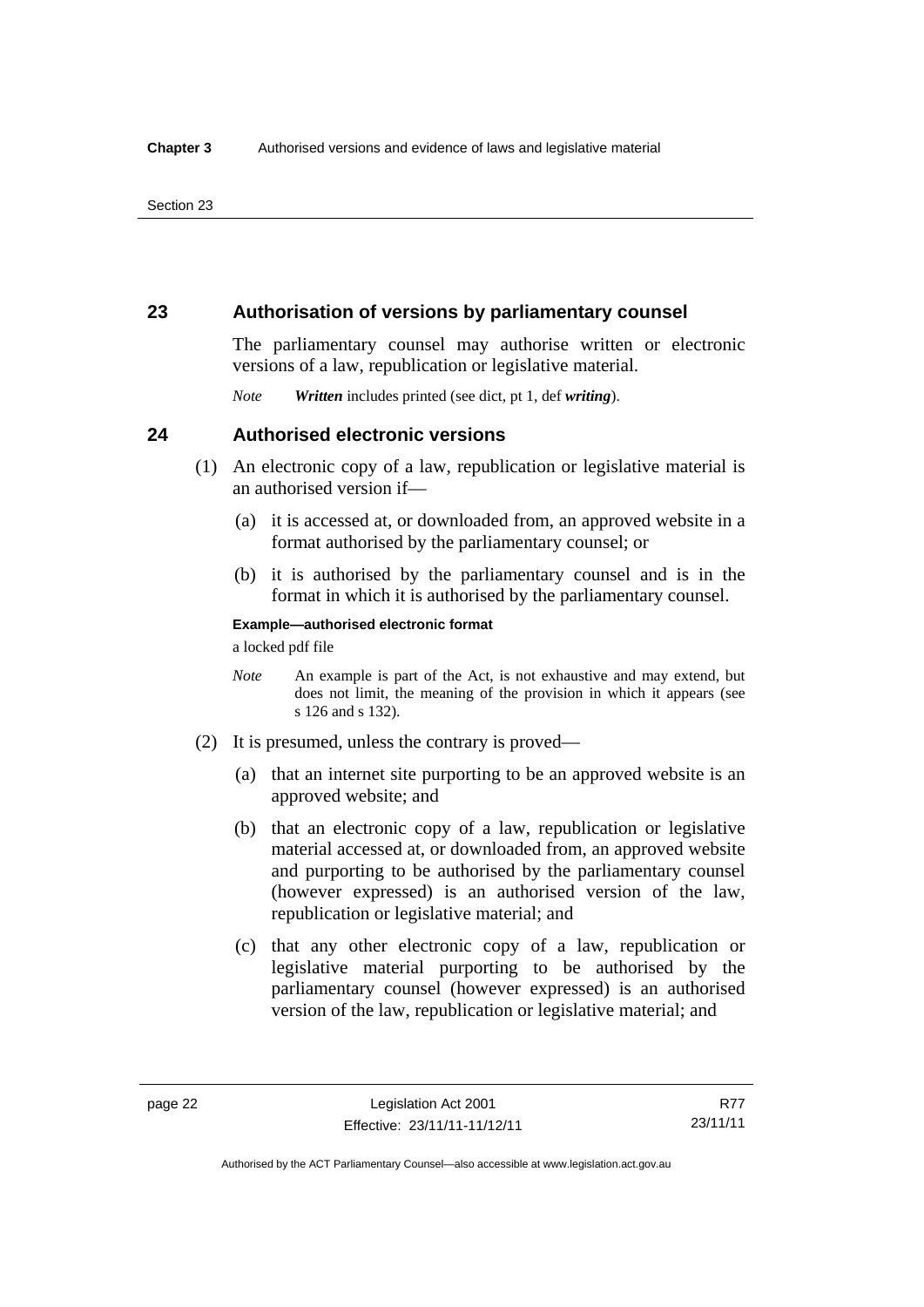page 23

- (d) that an authorised electronic version of an Act or statutory instrument correctly shows the Act or instrument; and
- (e) that an authorised electronic version of a republication of a law correctly shows the law as at the republication date; and
- (f) that an authorised electronic version of legislative material correctly shows the material.

#### **Examples—electronic copy of republication purporting to be authorised by parliamentary counsel**

- 1 The republication has the words 'Authorised by the ACT Parliamentary Counsel' on the front cover and the words 'Authorised when accessed at www.legislation.act.gov.au or in authorised printed form' at the foot of each page of the republication.
- 2 The republication has the words 'Authorised by the ACT Parliamentary Counsel' on the front cover and the words 'Authorised by the ACT Parliamentary Counsel—also accessible at www.legislation.act.gov.au' at the foot of each page of the republication.
- *Note* A reference to an Act or statutory instrument includes a reference to a provision of the Act or instrument (see s 7 (3) and s 13 (3)). A reference to a republication includes a reference to part of a republication (see s 22A def *republication*).

## **25 Authorised written versions**

- (1) A written copy of a law, republication or legislative material is an authorised version if—
	- (a) it is a written copy produced directly from an authorised electronic version of the law, republication or legislative material; or
	- (b) it is a written copy of another version of the law, republication or legislative material authorised by the parliamentary counsel.

#### **Example—par (a)**

An authorised electronic version of an Act is downloaded from an approved website and printed. The printed copy is an authorised written version of the Act.

*Note* An example is part of the Act, is not exhaustive and may extend, but does not limit, the meaning of the provision in which it appears (see s 126 and s 132).

| <b>R77</b> | Legislation Act 2001         |
|------------|------------------------------|
| 23/11/11   | Effective: 23/11/11-11/12/11 |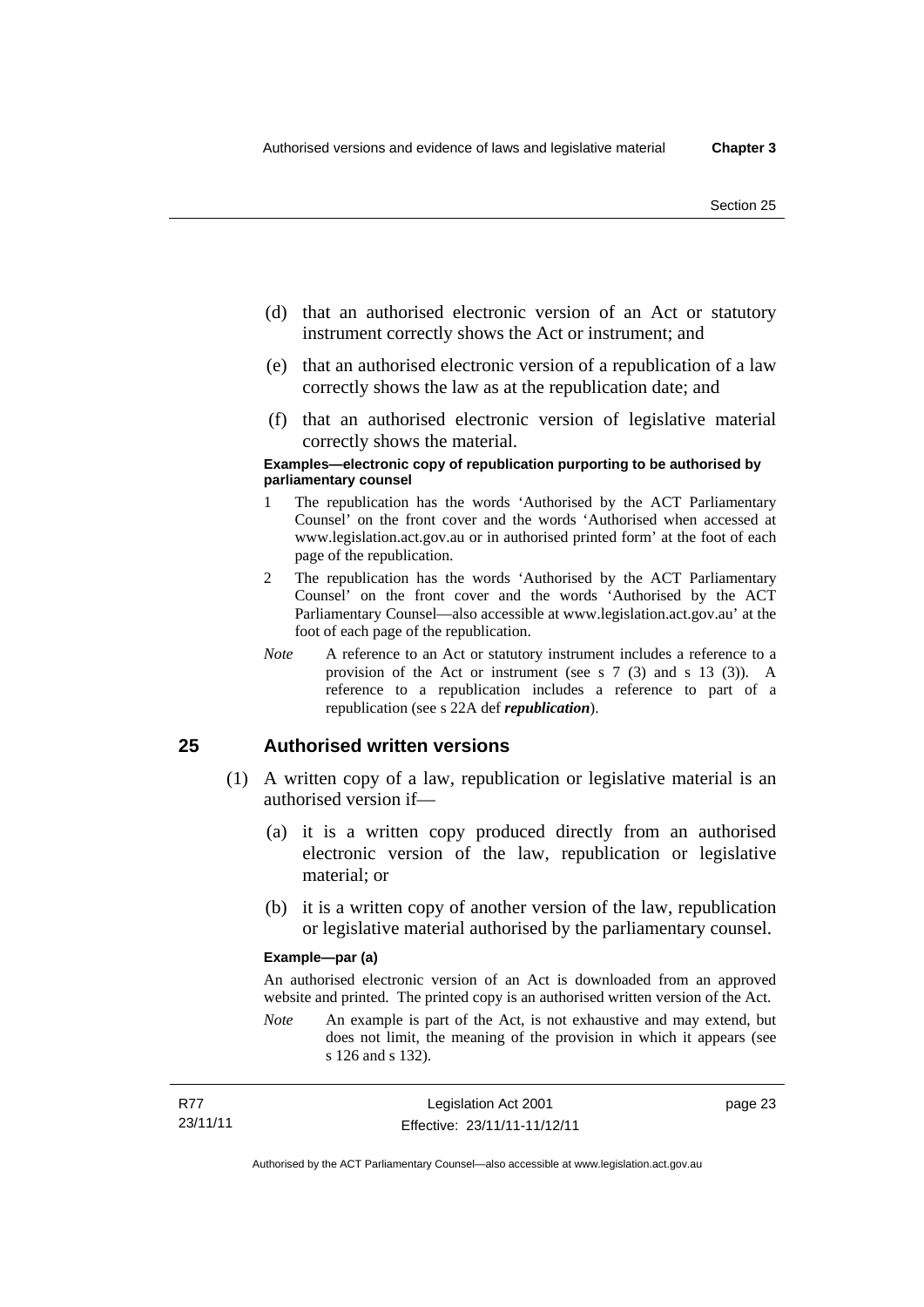- (2) It is presumed, unless the contrary is proved—
	- (a) that a written copy of a law, republication or legislative material purporting to be authorised by the parliamentary counsel (however expressed) is an authorised version of the law, republication or legislative material; and
	- (b) that an authorised written version of an Act or statutory instrument correctly shows the Act or instrument; and
	- (c) that an authorised written version of a republication of a law correctly shows the law as at the republication date; and
	- (d) that an authorised written version of legislative material correctly shows the material.

#### **Examples—written copy of republication purporting to be authorised by parliamentary counsel**

- 1 The republication has the words 'Authorised by the ACT Parliamentary Counsel' on the front cover and the words 'Authorised by the parliamentary counsel and printed by authority of the ACT Government' at the foot of each page of the republication.
- 2 The republication has the words 'Authorised by the ACT Parliamentary Counsel and printed by authority of the ACT Government' on the front cover and the words 'Authorised by the ACT Parliamentary Counsel—also accessible at www.legislation.act.gov.au' at the foot of each page of the republication.
- 3 The republication has the words 'Authorised by the ACT Parliamentary Counsel' on the front cover and the words 'Authorised by the ACT Parliamentary Counsel—also accessible at www.legislation.act.gov.au' at the foot of each page of the republication.
- *Note* A reference to an Act or statutory instrument includes a reference to a provision of the Act or instrument (see s 7 (3) and s 13 (3)). A reference to a republication includes a reference to part of a republication (see s 22A def *republication*).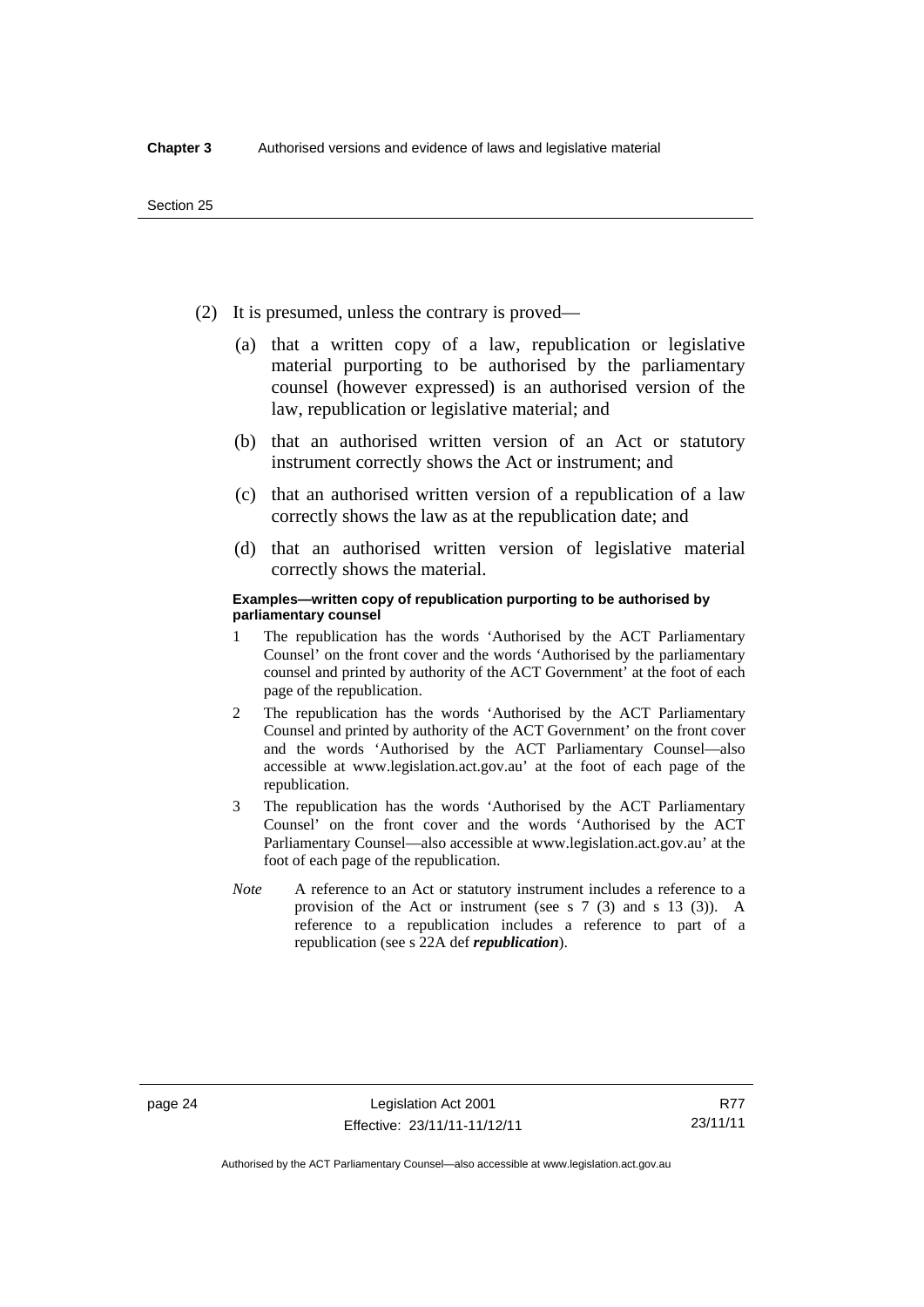# **26 Judicial notice of certain matters**

- (1) Proof is not required about—
	- (a) the passing of a proposed law by the Legislative Assembly or its notification in the register, the gazette or otherwise under section 28 (2) (b); or
	- (b) the making, or notification or publication in the register, the gazette or otherwise under section 61 (2) (b), of a subordinate law, disallowable instrument, notifiable instrument, commencement notice or any other statutory instrument; or
	- (c) the approval (however described) of a statutory instrument by the Executive, a Minister or any other entity; or
	- (d) the provisions of an Act, subordinate law, disallowable instrument, notifiable instrument, commencement notice or any other statutory instrument; or
	- (e) the commencement of an Act, subordinate law, disallowable instrument, notifiable instrument, or any other statutory instrument; or
	- (f) the presentation of a subordinate law, disallowable instrument or any other statutory instrument to the Legislative Assembly; or
	- (g) anything done or not done by or in the Legislative Assembly in relation to a subordinate law, disallowable instrument or any other statutory instrument; or
	- (h) amendments or other changes made under chapter 11 (Republication of Acts and statutory instruments); or
	- (i) the authorisation of a republication under this Act, the provisions of an authorised republication or the republication date of an authorised republication.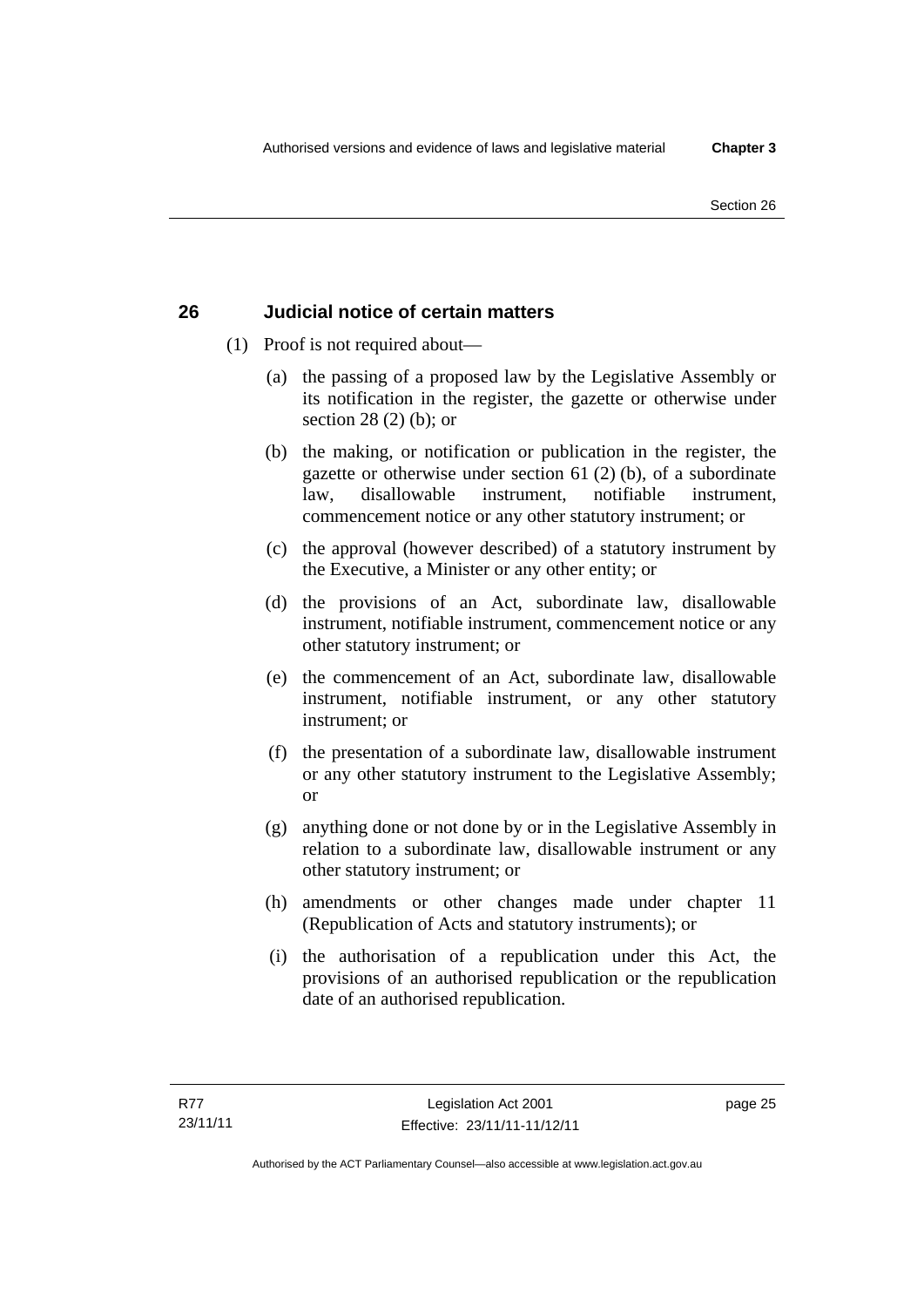(2) A court or tribunal may inform itself of anything mentioned in subsection (1) in any way it considers appropriate.

#### **Examples—ways that may be appropriate**

- 1 using a version of an Act downloaded from an approved website using the internet
- 2 using information obtained from an approved website using the internet
- 3 using an authorised written version of a republication
- *Note* An example is part of the Act, is not exhaustive and may extend, but does not limit, the meaning of the provision in which it appears (see s 126 and s 132).
- (3) However, the court or tribunal must consider whether the source it intends to use appears to be a reliable source of information.
- (4) For subsection (3), an authorised version of a law, republication or legislative material is a reliable source of information.
- (5) This section does not limit any other law providing how a court or tribunal may be informed about a matter mentioned in subsection  $(1)$ .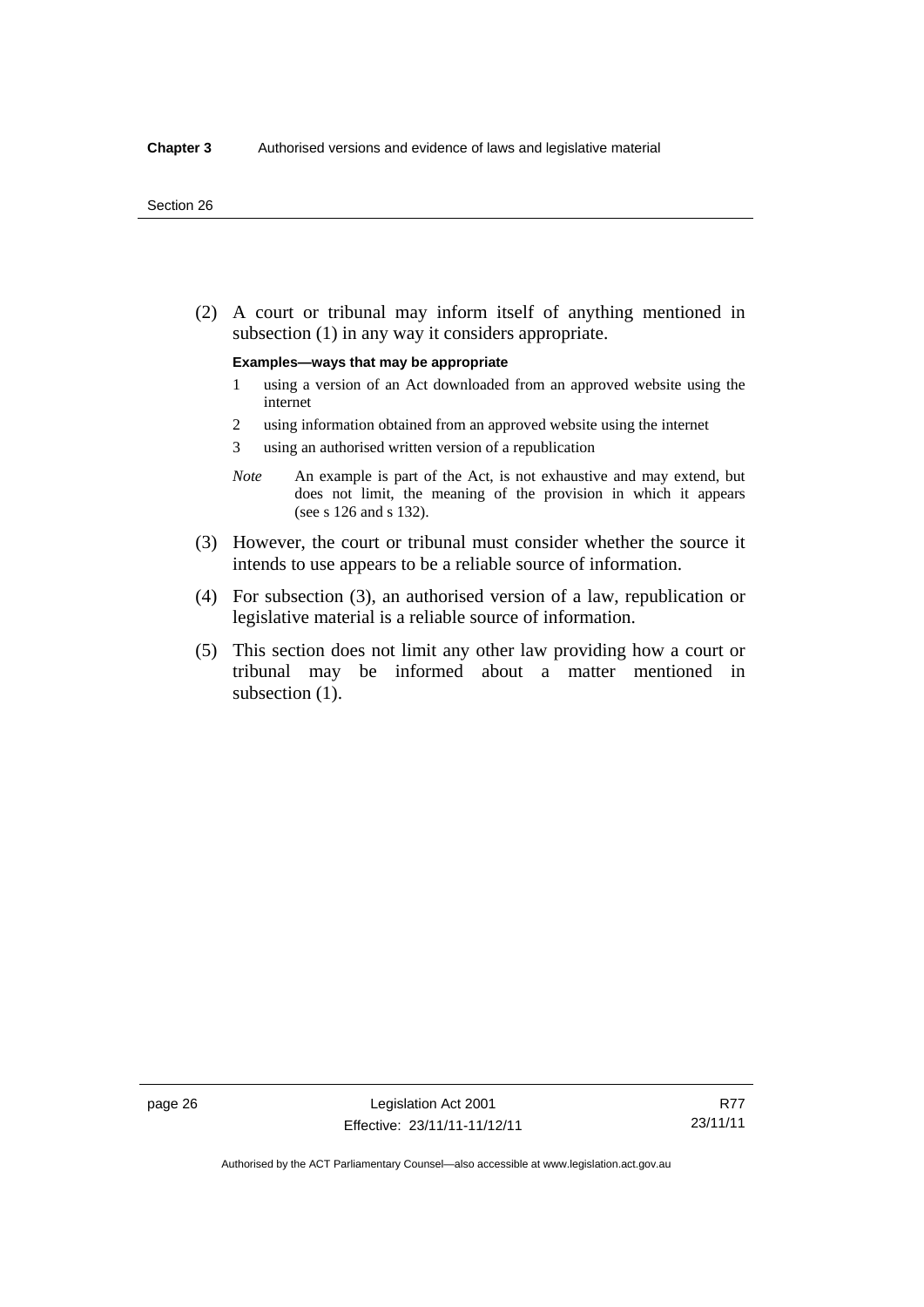# **Chapter 4 Numbering and notification of Acts**

# **27 Numbering of Acts**

The Acts passed in each year are to be numbered as nearly as practicable in the order in which they are passed.

# **28 Notification of Acts**

- (1) If a proposed law is passed by the Legislative Assembly, the Speaker must ask the parliamentary counsel to notify the making of the law.
- (2) If the Speaker asks the parliamentary counsel to notify the making of the proposed law, the parliamentary counsel must—
	- (a) notify the making of the law in the register; or
	- (b) if it is not practicable to notify the making of the proposed law in the register—notify the making of the law in another place the parliamentary counsel considers appropriate.

#### **Examples—other places**

- 1 another government website
- 2 the gazette
- 3 outside the Legislative Assembly
- *Note* An example is part of the Act, is not exhaustive and may extend, but does not limit, the meaning of the provision in which it appears (see Legislation Act, s 126 and s 132).
- (3) If the Speaker asks the parliamentary counsel to notify the making of the proposed law on a particular day, the parliamentary counsel must notify the making of the law on that day unless it is impracticable to do so.
- (4) The making of the proposed law is notified in the register by entering in the register—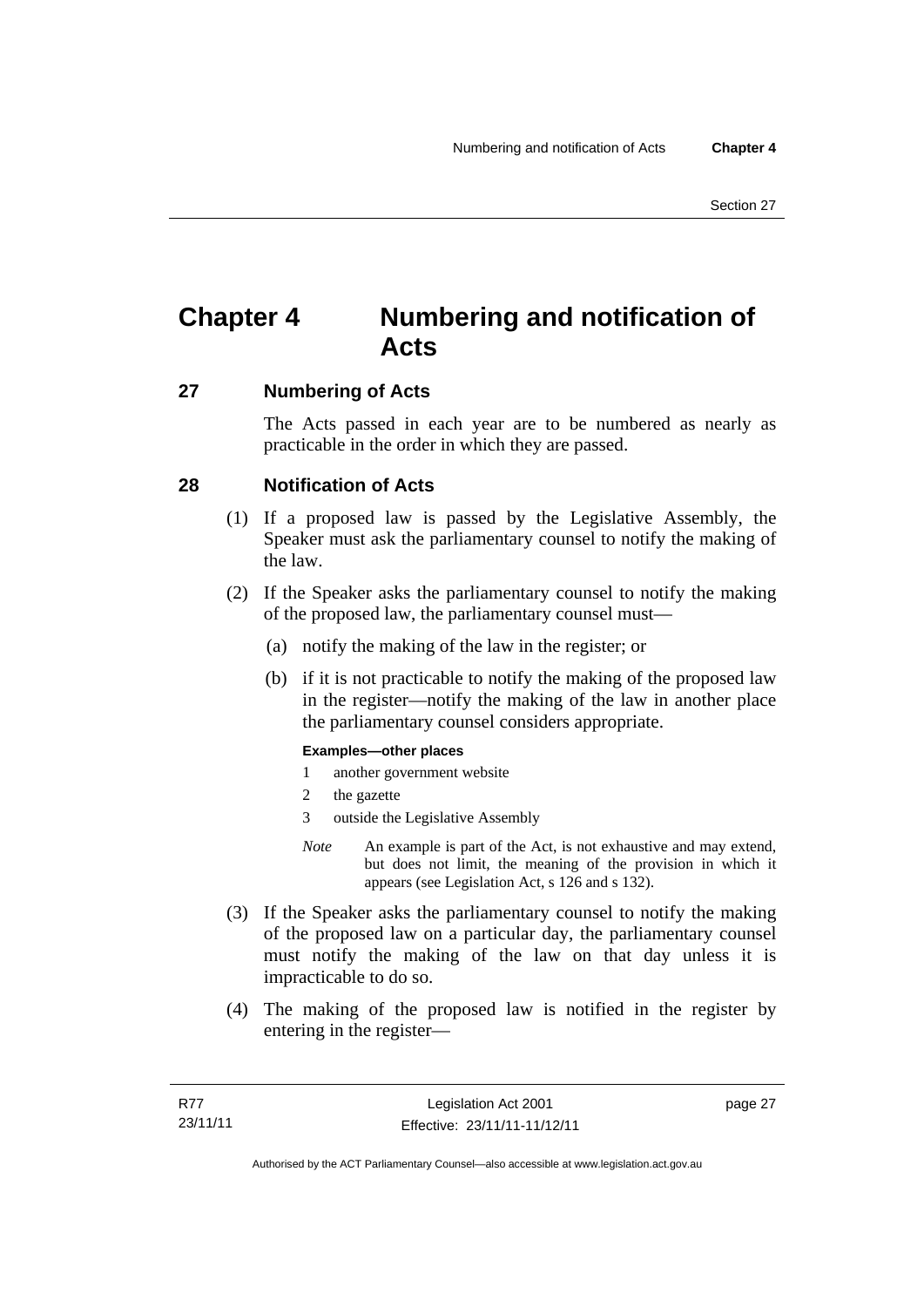- (a) a statement that the law has been passed by the Legislative Assembly; and
- (b) the text of the law.
- (5) The making of the proposed law is notified under subsection (2) (b)  $by-$ 
	- (a) publishing the text of the law in the place decided by the parliamentary counsel under subsection (2) (b); or
	- (b) publishing in that place a statement that—
		- (i) the law has been passed by the Legislative Assembly; and
		- (ii) copies of the law can be obtained at a stated place or stated places (whether by purchase or otherwise).
- (6) If the making of the proposed law is notified under subsection  $(2)$  (b), the parliamentary counsel must as soon as practicable enter in the register—
	- (a) a statement that the law—
		- (i) has been passed by the Legislative Assembly; and
		- (ii) was notified in the stated place on a stated date; and
	- (b) the text of the law.
- (7) If the making of the proposed law is notified by publishing the statement mentioned in subsection (5) (b), copies of the law must be available on the day of publication, or as soon as practicable after that day, at the stated place or each of the stated places.
- (8) If on that day no copies of the law are available at the stated place or any of the stated places, the parliamentary counsel must give the Minister a statement—
	- (a) that copies of the law were not available; and
	- (b) explaining why they were not available.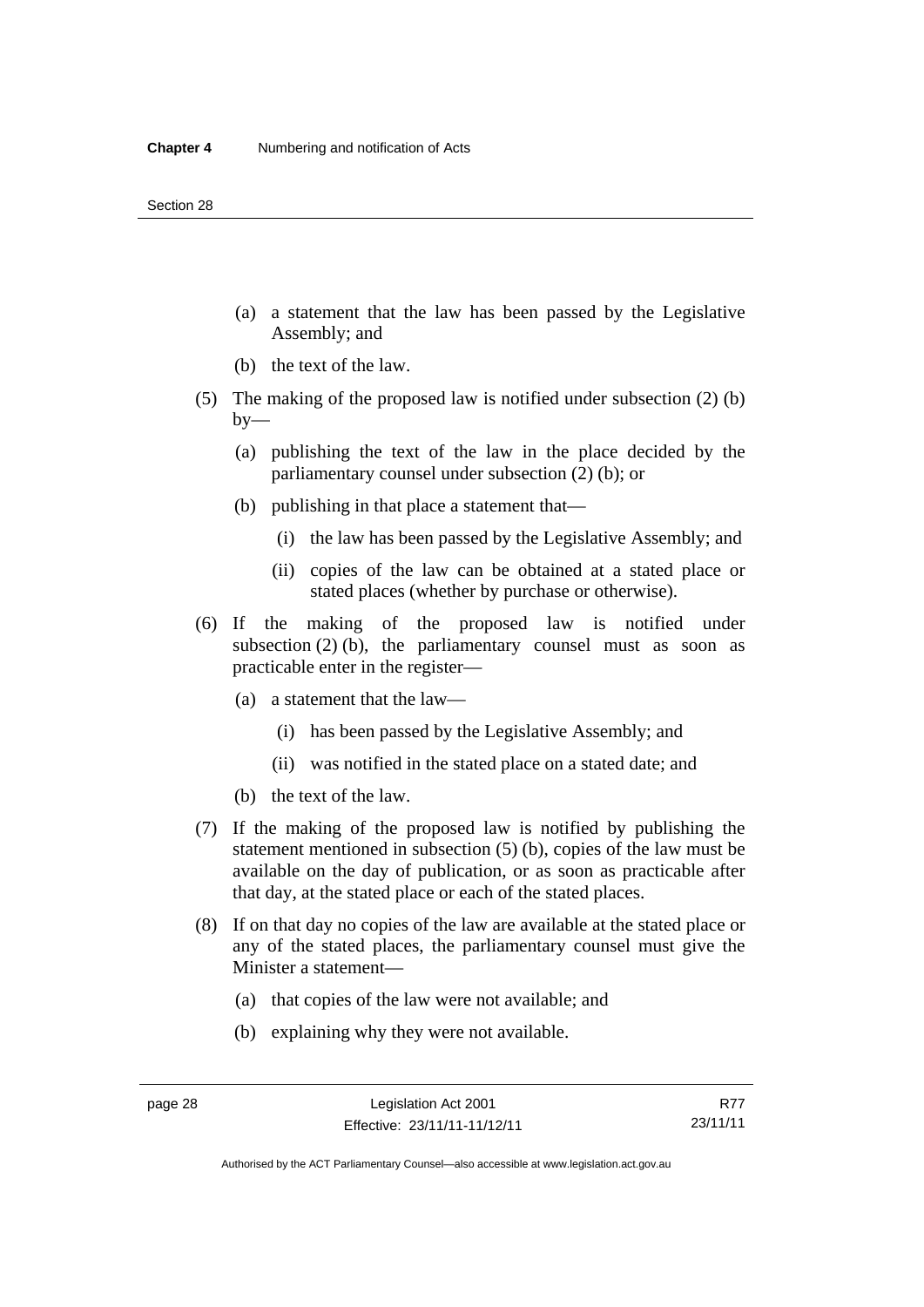- (9) The Minister must present the statement to the Legislative Assembly not later than 6 sitting days after receiving it.
- (10) This section is a determinative provision.
	- *Note* See s 5 for the meaning of determinative provisions, and s 6 for their displacement.

# **29 References to** *enactment* **or** *passing* **of Acts**

In an Act or statutory instrument, a reference to the *enactment* or *passing* of an Act is a reference to the making of the Act having been notified in the register, the gazette or otherwise under section 28 (2) (b).

### **30 References to** *notification* **of Acts**

In an Act or statutory instrument, a reference to the *notification* of an Act is a reference to the making of the Act having been notified in the register, the gazette or otherwise under section 28 (2) (b).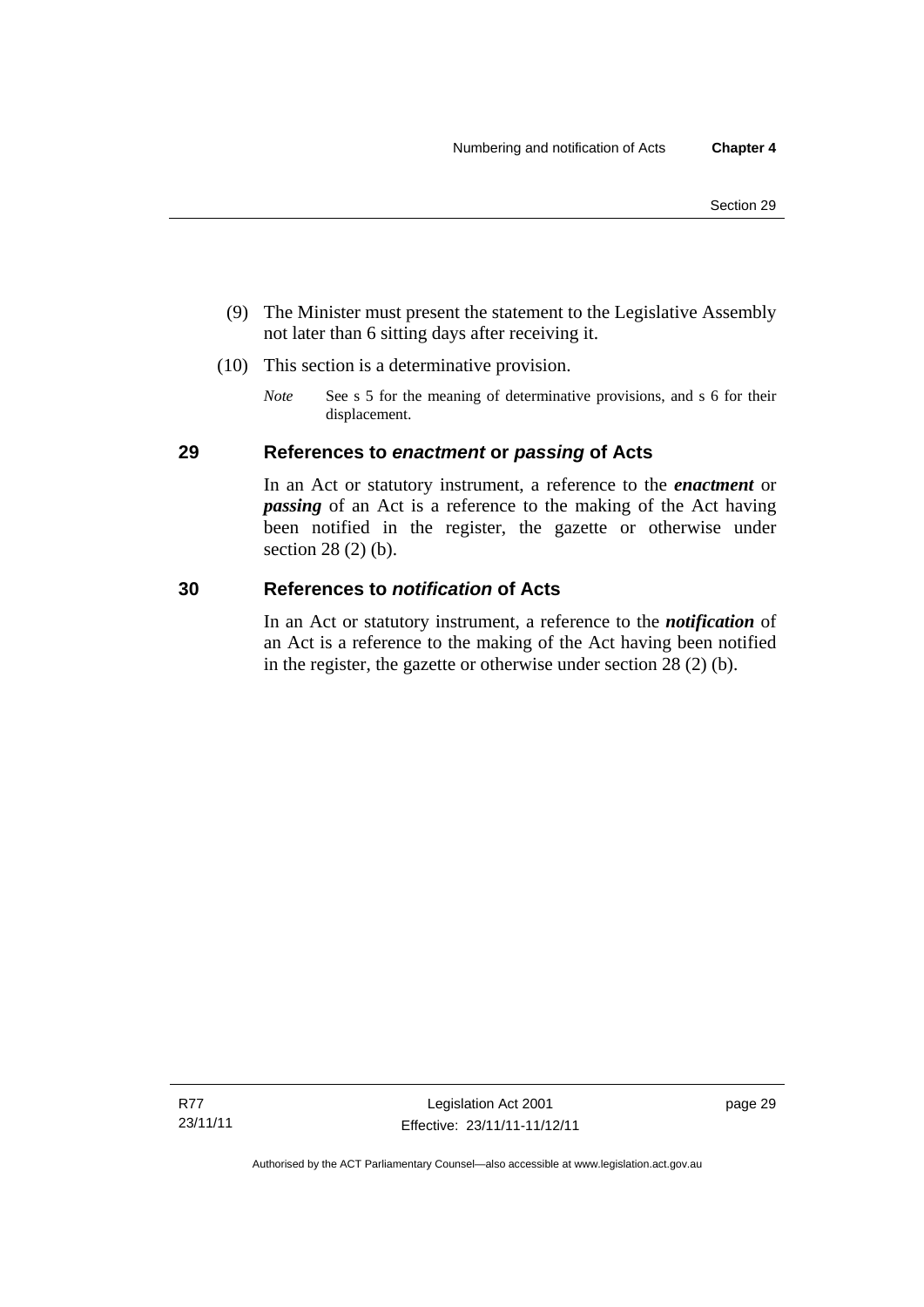#### **Chapter 5** Regulatory impact statements for subordinate laws and disallowable instruments Part 5.1 **Preliminary**

Section 31

# **Chapter 5 Regulatory impact statements for subordinate laws and disallowable instruments**

# **Part 5.1** Preliminary

# **31 Definitions—ch 5**

In this chapter:

*authorising law*, in relation to a proposed subordinate law or disallowable instrument (the *proposed law*), means the Act or statutory instrument (and, if appropriate, the provision of the Act or statutory instrument) under which the proposed law will be made.

*benefits* includes—

- (a) advantages; and
- (b) direct and indirect economic, environmental and social benefits.

*costs* includes—

- (a) burdens and disadvantages; and
- (b) direct and indirect economic, environmental and social costs.

*scrutiny committee principles* means the terms of reference of the Legislative Assembly's Standing Committee on Legal Affairs that apply to subordinate laws and disallowable instruments.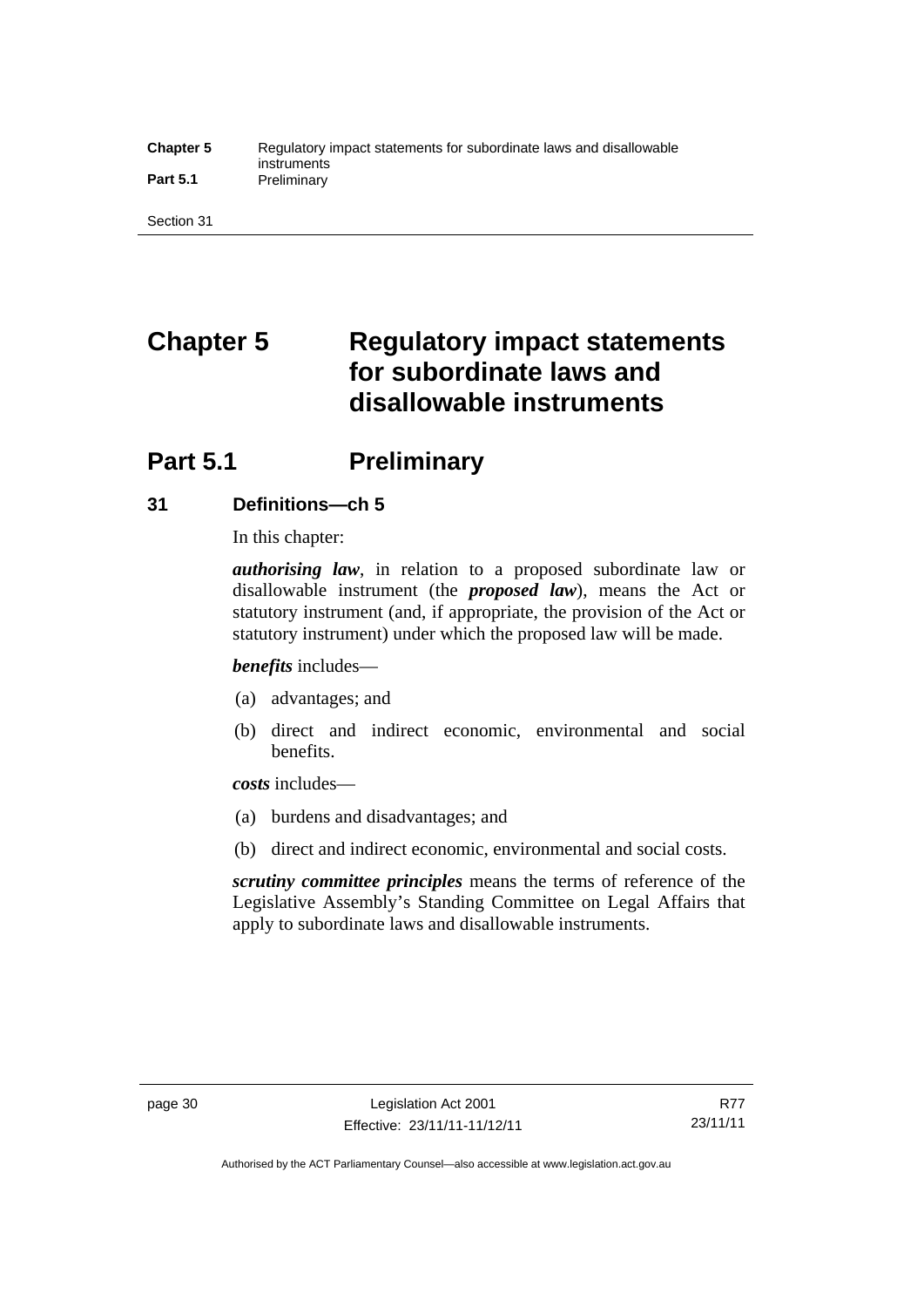# **32 Other publication or consultation requirements not affected**

- (1) Part 5.2 (Requirements for regulatory impact statements) does not affect any requirements in any other territory law for publication or consultation about a proposal to make a subordinate law or disallowable instrument.
- (2) Part 5.2 does not apply to the subordinate law or disallowable instrument if the requirements are of a comparable level to publication and consultation under the part.

# **33 Guidelines about costs of proposed subordinate laws and disallowable instruments**

- (1) The Minister may issue guidelines to be applied in deciding whether a proposed subordinate law or disallowable instrument is, or is not, likely to impose appreciable costs on the community or a part of the community.
- (2) A guideline is a disallowable instrument.
	- *Note* A disallowable instrument must be notified, and presented to the Legislative Assembly, under this Act.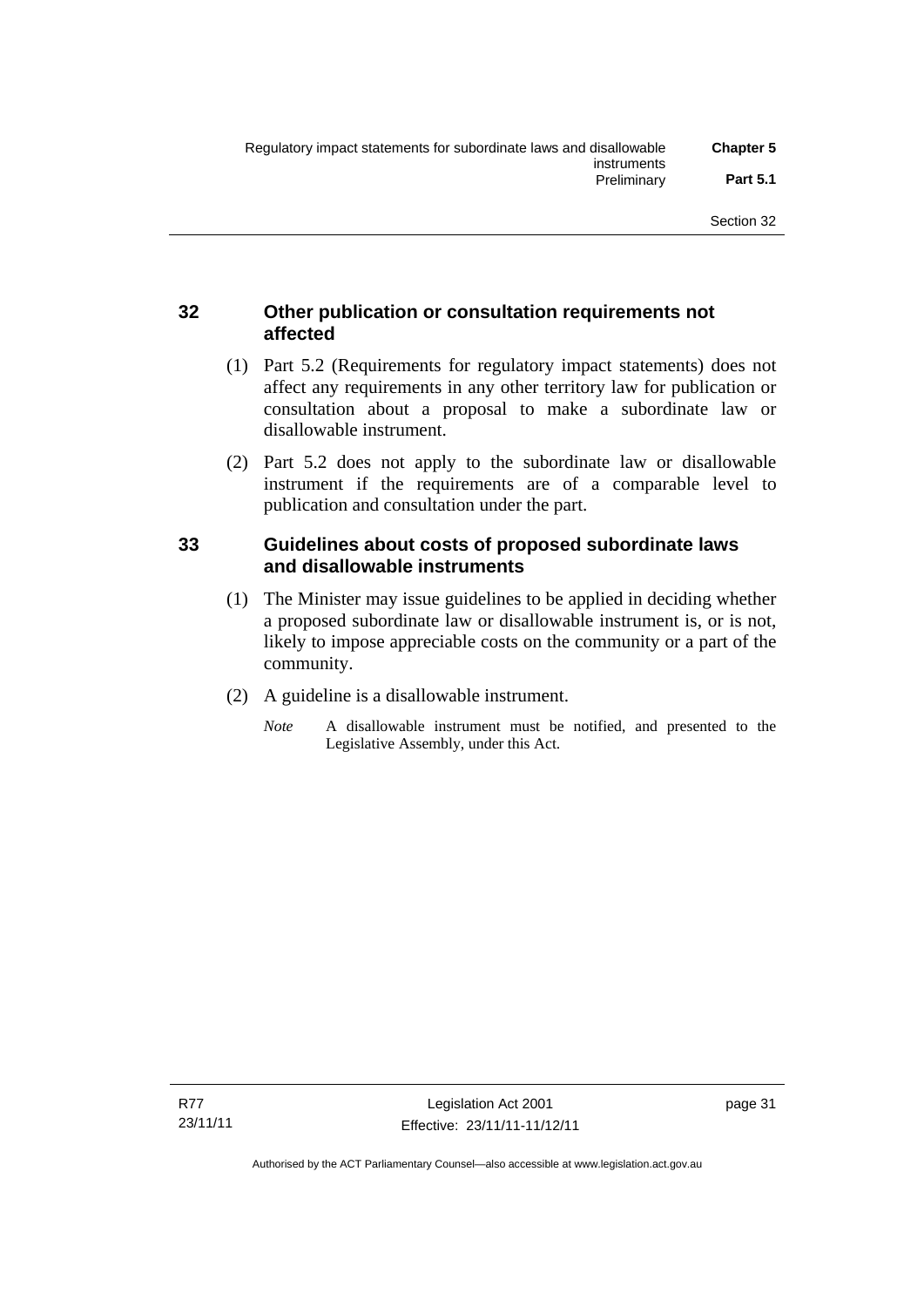# **Part 5.2 Requirements for regulatory impact statements**

## **34 Preparation of regulatory impact statements**

- (1) If a proposed subordinate law or disallowable instrument (the *proposed law*) is likely to impose appreciable costs on the community, or a part of the community, then, before the proposed law is made, the Minister administering the authorising law (the *administering Minister*) must arrange for a regulatory impact statement to be prepared for the proposed law.
- (2) However, this section does not apply to the proposed law if the administering Minister exempts the proposed law from subsection  $(1)$ .

*Note* Section 32 and s 36 also state other circumstances when a regulatory impact statement is not required.

- (3) An exemption under subsection (2) (the *RIS exemption*) is a disallowable instrument.
	- *Note* A disallowable instrument must be notified, and presented to the Legislative Assembly, under this Act.
- (4) If the RIS exemption is disallowed under this Act after the proposed law has been made, the administering Minister must arrange for a regulatory impact statement to be prepared for the subordinate law or disallowable instrument.
- (5) The regulatory impact statement prepared under subsection (4) must be presented to the Legislative Assembly not later than 5 sitting days after the day the RIS exemption is disallowed.
- (6) This chapter (other than section 37 (When must regulatory impact statement be presented?)) applies to the law as if the law were a proposed subordinate law or disallowable instrument.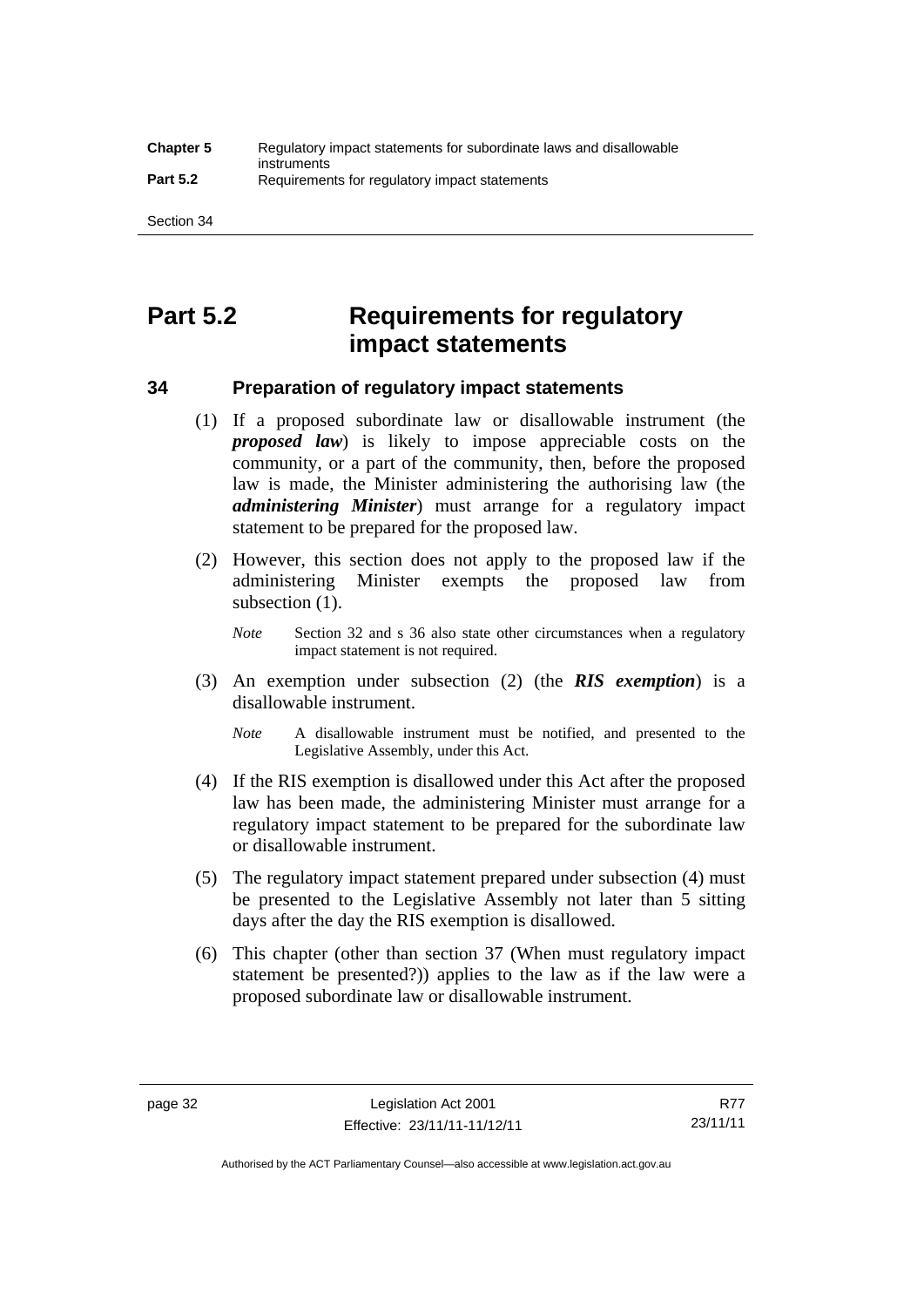# **35 Content of regulatory impact statements**

A regulatory impact statement for a proposed subordinate law or disallowable instrument (the *proposed law*) must include the following information about the proposed law in clear and precise language:

- (a) the authorising law;
- (b) a brief statement of the policy objectives of the proposed law and the reasons for them;
- (c) a brief statement of the way the policy objectives will be achieved by the proposed law and why this way of achieving them is reasonable and appropriate;
- (d) a brief explanation of how the proposed law is consistent with the policy objectives of the authorising law;
- (e) if the proposed law is inconsistent with the policy objectives of another territory law—
	- (i) a brief explanation of the relationship with the other law; and
	- (ii) a brief explanation for the inconsistency;
- (f) if appropriate, a brief statement of any reasonable alternative way of achieving the policy objectives (including the option of not making a subordinate law or disallowable instrument) and why the alternative was rejected;
- (g) a brief assessment of the benefits and costs of implementing the proposed law that—
	- (i) if practicable and appropriate, quantifies the benefits and costs; and
	- (ii) includes a comparison of the benefits and costs with the benefits and costs of any reasonable alternative way of achieving the policy objectives stated under paragraph (f);

page 33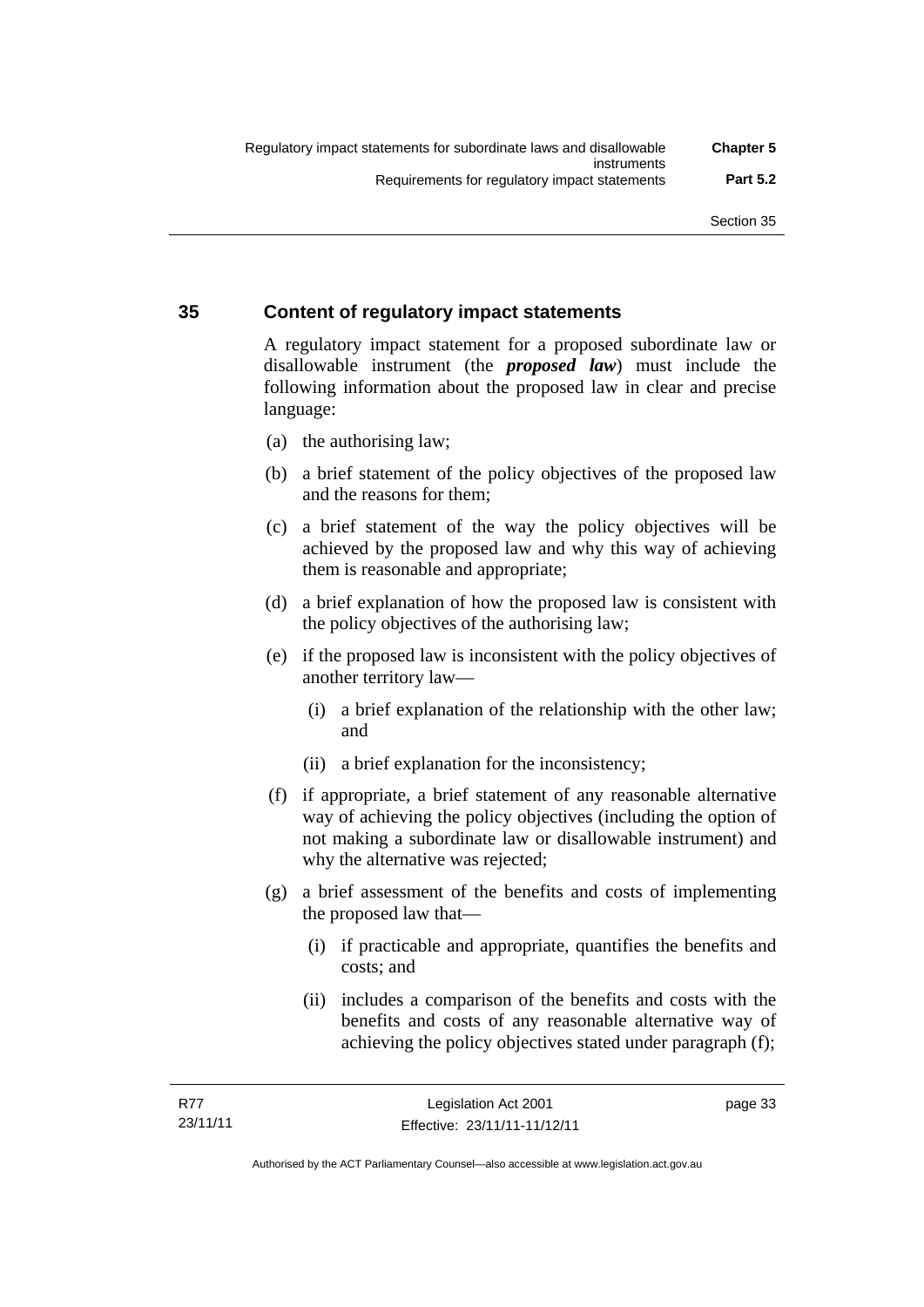| <b>Chapter 5</b> | Regulatory impact statements for subordinate laws and disallowable |
|------------------|--------------------------------------------------------------------|
| <b>Part 5.2</b>  | instruments<br>Requirements for regulatory impact statements       |

Section 36

 (h) a brief assessment of the consistency of the proposed law with the scrutiny committee principles and, if it is inconsistent with the principles, the reasons for the inconsistency.

# **36 When is preparation of regulatory impact statement unnecessary?**

- (1) A regulatory impact statement need not be prepared for a proposed subordinate law or disallowable instrument (the *proposed law*) if the proposed law only provides for, or to the extent it only provides for, any of the following:
	- (a) a matter that is not of a legislative nature, including, for example, a matter of a machinery, administrative, drafting or formal nature;
	- (b) a matter that does not operate to the disadvantage of anyone (other than the Territory or a territory authority or instrumentality) by—
		- (i) adversely affecting the person's rights; or
		- (ii) imposing liabilities on the person;
	- (c) an amendment of a territory law to take account of current legislative drafting practice;
	- (d) the commencement of an Act or statutory instrument;
		- *Note* A reference to an Act or statutory instrument includes a reference to a provision of the Act or instrument (see s 7 and s 13).
	- (e) an amendment of a territory law that does not fundamentally affect the law's application or operation;
	- (f) a matter of a transitional character;
	- (g) a matter arising under a territory law that is part of a uniform scheme of legislation or complementary with legislation of the Commonwealth, a State or New Zealand;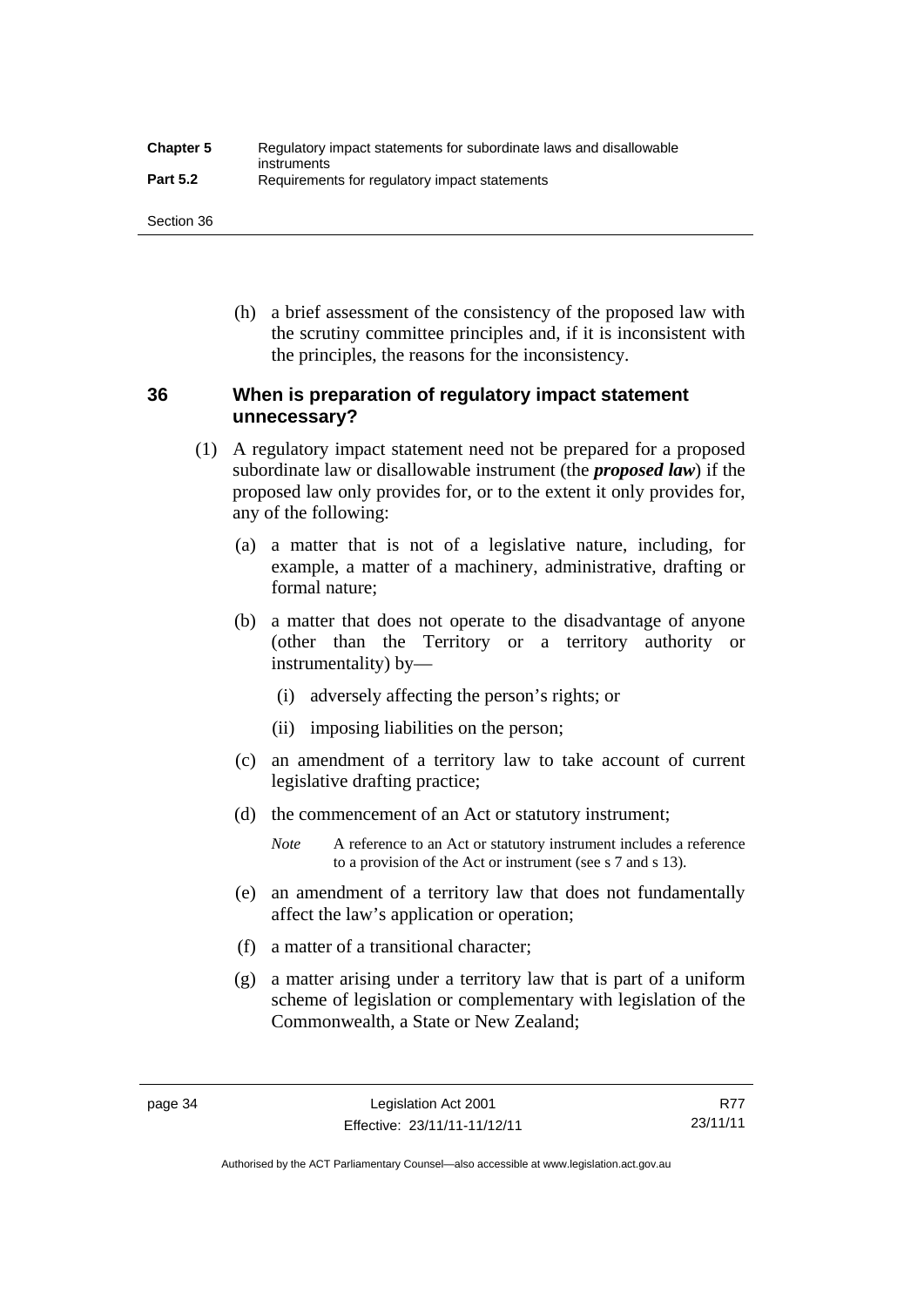- (h) a matter involving the adoption of an Australian or international protocol, standard, code, or intergovernmental agreement or instrument, if an assessment of the benefits and costs has already been made and the assessment was made for, or is relevant to, the ACT;
- (i) a proposal to make, amend or repeal rules of court;
- (j) a matter advance notice of which would enable someone to gain unfair advantage;
- (k) an amendment of a fee, charge or tax consistent with announced government policy.
- (2) A regulatory impact statement also need not be prepared for the proposed law if, or to the extent that, it would be against the public interest because of the nature of the proposed law or the circumstances in which it is made.

#### **Example**

A law may need to be made urgently for controlling the spread of a disease or dealing with another urgent situation.

- *Note 1* An example is part of the Act, is not exhaustive and may extend, but does not limit, the meaning of the provision in which it appears (see this Act, s 126 and s 132).
- *Note* 2 Section 32 and s 34 also state other circumstances when a regulatory impact statement is not required.

# **37 When must regulatory impact statement be presented?**

- (1) This section applies if a regulatory impact statement for a proposed subordinate law or disallowable instrument (the *proposed law*) has been prepared and the proposed law is made.
- (2) The statement must be presented to the Legislative Assembly with the subordinate law or disallowable instrument.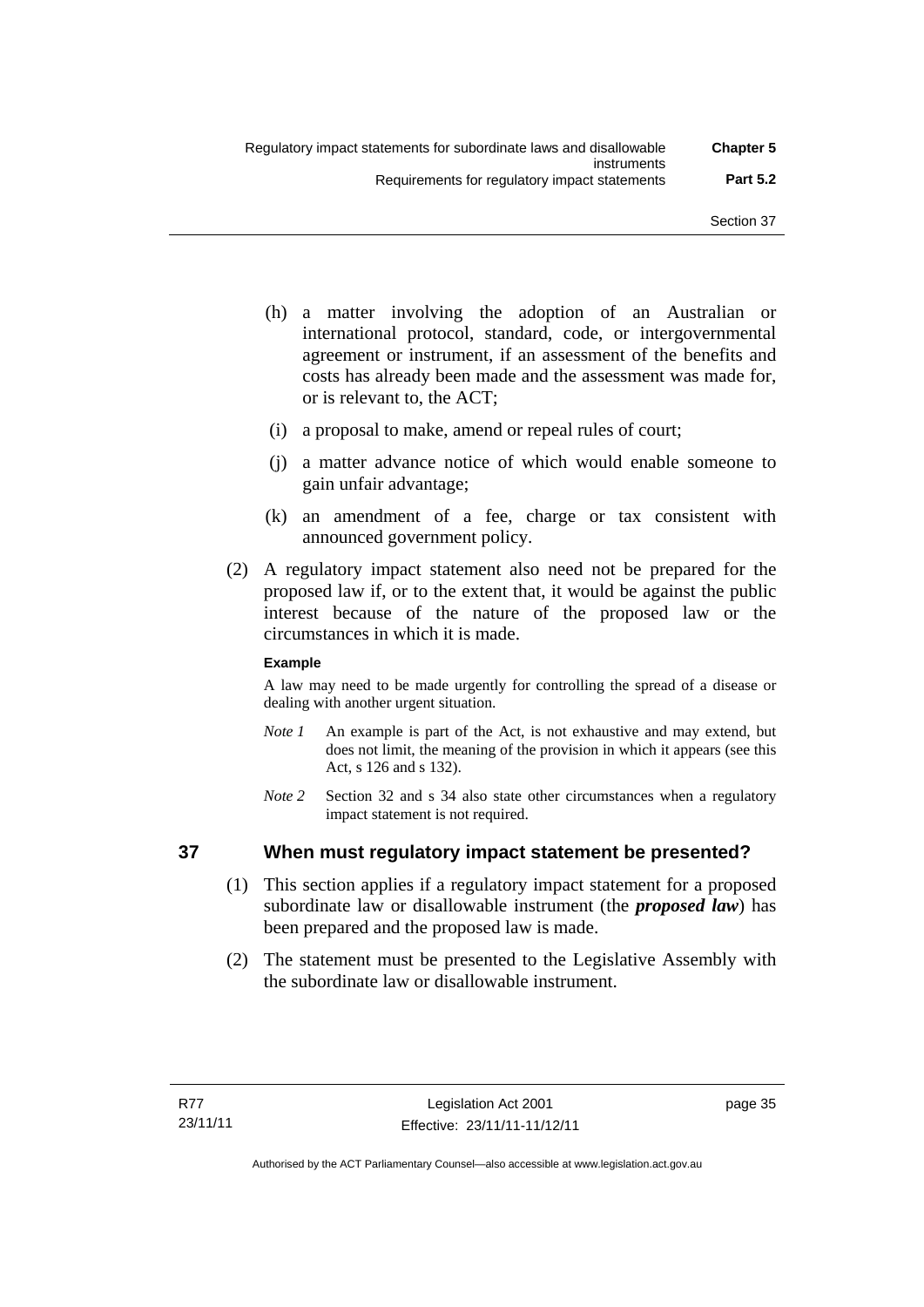#### **Chapter 5** Regulatory impact statements for subordinate laws and disallowable instruments **Part 5.3** Failure to comply with requirements for regulatory impact statements

Section 38

# **Part 5.3 Failure to comply with requirements for regulatory impact statements**

# **38 Effect of failure to comply with pt 5.2**

- (1) Failure to comply with part 5.2 (Requirements for regulatory impact statements) in relation to a subordinate law or disallowable instrument (the *law*) does not—
	- (a) affect the law's validity; or
	- (b) create rights or impose legally enforceable obligations on the Territory, a Minister or anyone else.
- (2) In addition, a decision made, or appearing to be made, under part 5.2 is final and conclusive.
- (3) In this section:

*decision* includes—

- (a) conduct engaged in to make a decision; and
- (b) conduct related to making a decision; and
- (c) failure to make a decision.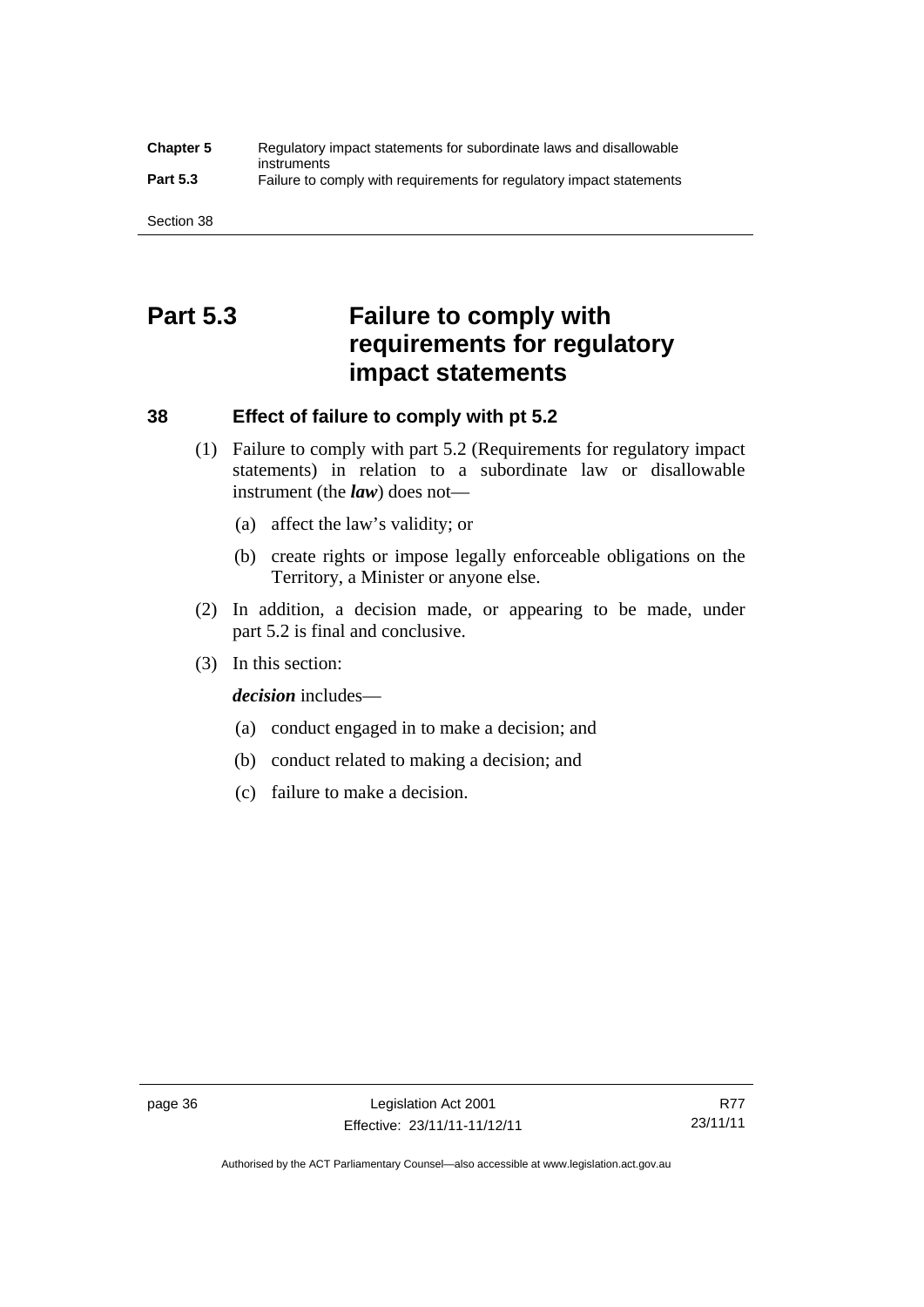# **Chapter 6 Making, notification and numbering of statutory instruments**

# **Part 6.1 General**

# **39 Meaning of** *matter***—ch 6**

In this chapter:

*matter*, in relation to a statutory instrument, includes circumstance, person, place and purpose.

# **40 Presumption of validity**

It is presumed, unless the contrary is proved, that all conditions and steps required for the making of a statutory instrument have been satisfied and carried out.

# **41 Making of certain statutory instruments by Executive**

- (1) This section applies if an Act authorises or requires the Executive to make a subordinate law or disallowable instrument.
- (2) The subordinate law or disallowable instrument is taken to be made by the Executive if—
	- (a) it is signed by 2 or more Ministers who are members of the Executive; and
	- (b) 1 of the signing Ministers is the responsible Minister.
- (3) A subordinate law or disallowable instrument made in accordance with subsection (2) is taken to be made when it is signed by the second Minister signing.

page 37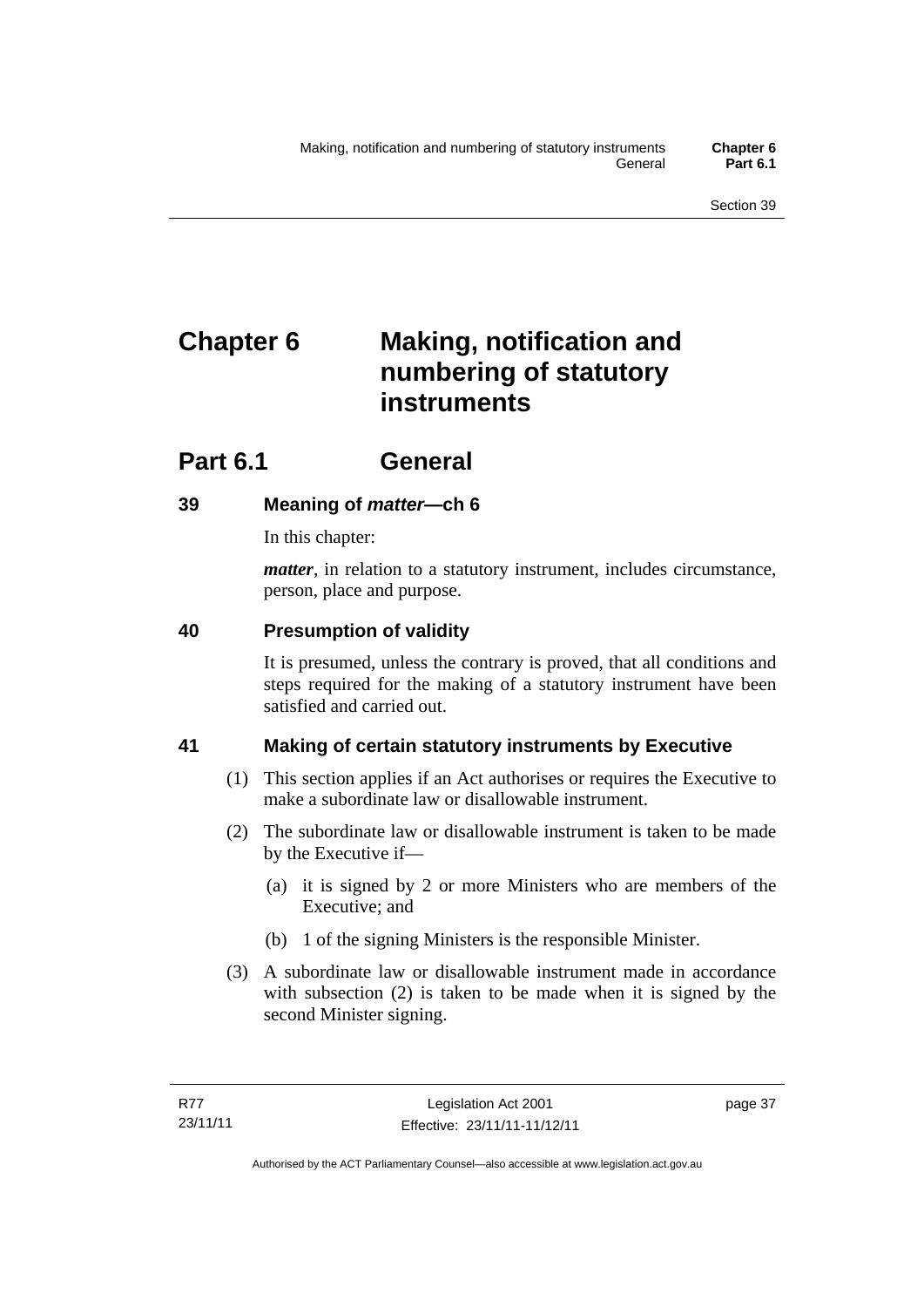- (4) Subsection (2) (b) does not apply if the responsible Minister cannot sign because he or she is absent from the ACT, ill or on leave.
- (5) In this section:

*responsible Minister* means—

- (a) the Minister for the time being administering the Act; or
- (b) if, for the time being, different Ministers administer the Act in relation to different matters—
	- (i) if only 1 Minister administers the Act in relation to the relevant matter—that Minister; or
	- (ii) if 2 or more Ministers administer the Act in relation to the relevant matter—any of the Ministers; or
	- (iii) if subparagraph (ii) does not apply and, for the time being, 2 or more Ministers administer the Act—any of the Ministers;

but does not include a Minister for the time being acting on behalf of the Minister or 2 or more Ministers.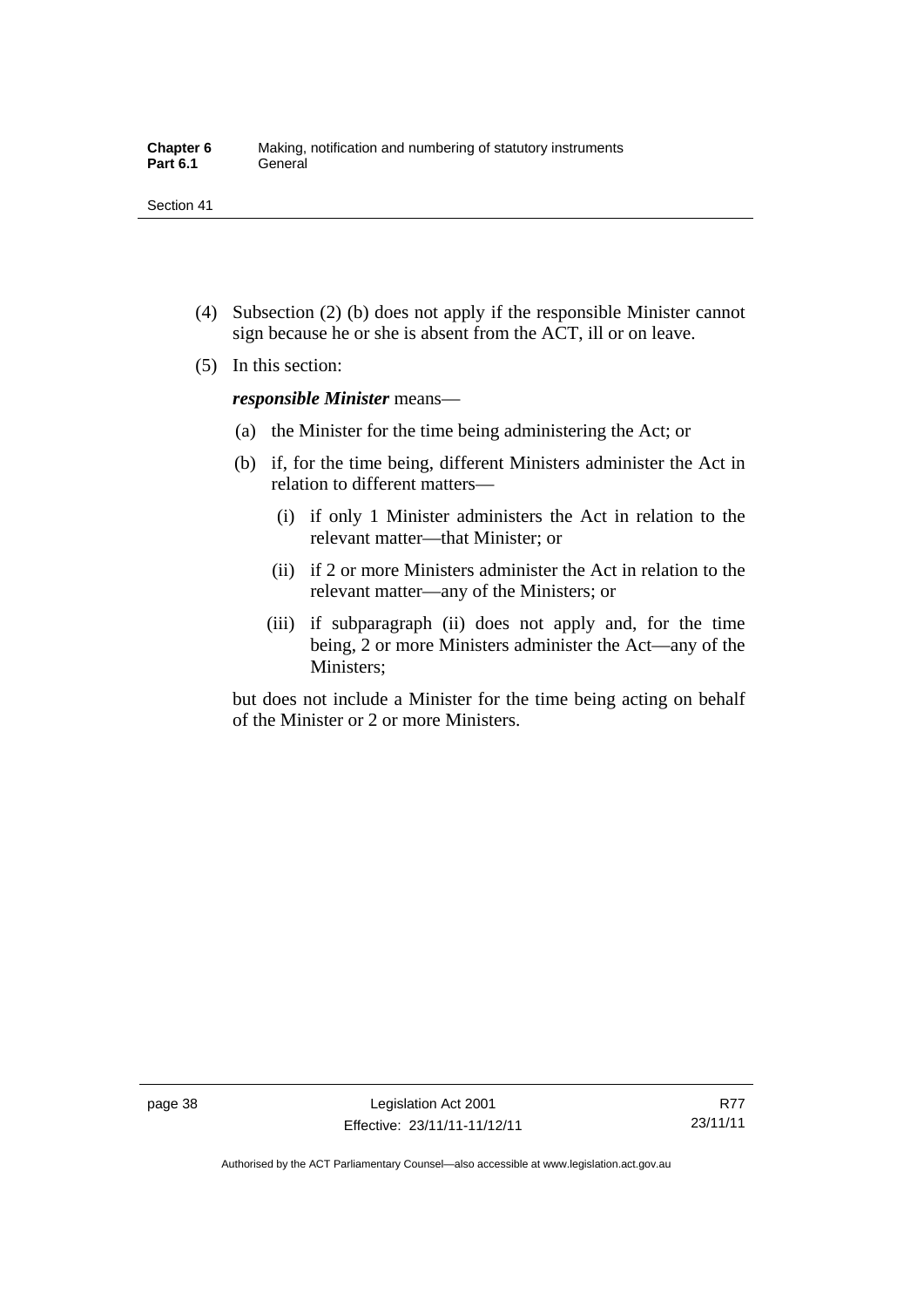# **Part 6.2 Making of statutory instruments generally**

#### **42 Power to make statutory instruments**

 (1) If an Act or statutory instrument gives a power that can be exercised by making an instrument, the Act or statutory instrument gives power to make the instrument.

#### **Example**

An Act gives a Minister power to approve codes of practice, but does not require the approval to be in writing or to be given by a particular instrument. The power can be exercised by giving a written approval. The Act, therefore, gives power to make an instrument, namely, a written approval.

- *Note* An example is part of the Act, is not exhaustive and may extend, but does not limit, the meaning of the provision in which it appears (see s 126 and s 132).
- (2) If an Act or statutory instrument gives power to make an instrument that would be a legislative instrument, the power can only be exercised by making an instrument.

#### **Examples**

See examples to s 56 (3) and s 255 (3).

- (3) If an Act or statutory instrument gives power to make an instrument, the power may be exercised from time to time.
- (4) This section is a determinative provision.
	- *Note* See s 5 for the meaning of determinative provisions, and s 6 for their displacement.

page 39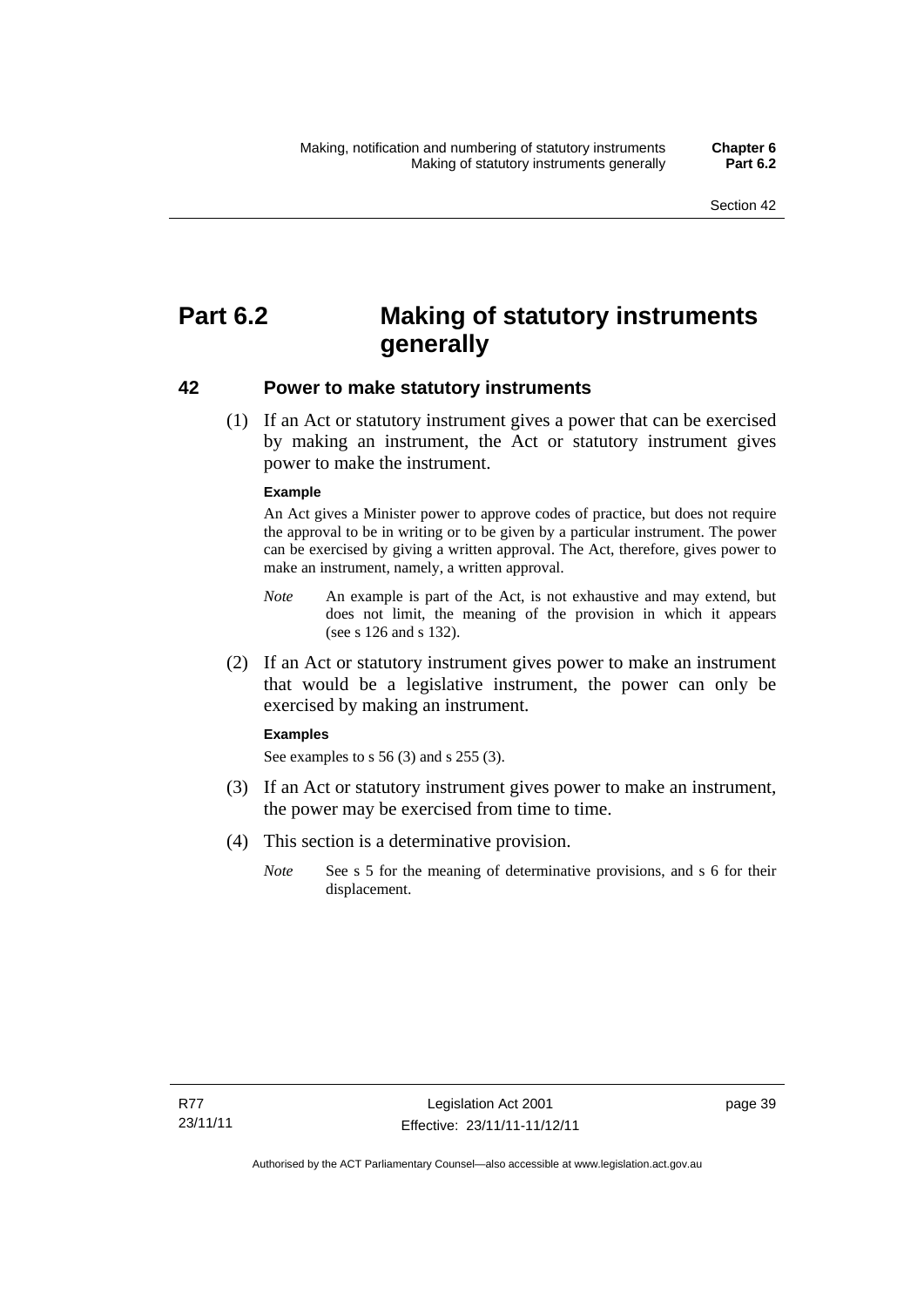## **43 Statutory instruments to be interpreted not to exceed powers under authorising law**

- (1) A statutory instrument is to be interpreted as operating to the full extent of, but not to exceed, the power given by the Act or statutory instrument under which it is made (the *authorising law*).
- (2) Without limiting subsection (1), if a provision of a statutory instrument would, apart from this section, be interpreted as exceeding power—
	- (a) the provision is valid to the extent to which it does not exceed power; and
	- (b) the remainder of the instrument is not affected.

#### **Example 1**

The *Agriculture Services Determination* 2001, pt 4 exceeds the determination– making power given by the *Agriculture Services Act 2000* (hypothetical). The other provisions of the determination are within power.

The determination (apart from pt 4) operates effectively. Pt 4 is treated as if it did not form part of the determination and is disregarded.

*Note* The kind of interpretation indicated in example 1 is known as a divisible interpretation of the determination.

#### **Example 2**

The *Goats Regulation 2001* (hypothetical) is made under the *Goats Act 2001*. The *Goats Regulation 2001*, s 39 seeks to impose rules about the care of 'animals', but the Act only gives power to make regulations about goats.

Section 39 is read restrictively ('read down') as if it mentioned goats. In other words, the section is effective but treated as if it applied only to goats.

*Note* The kind of interpretation indicated in example 2 is known as a distributive interpretation of the regulation.

R77 23/11/11

Authorised by the ACT Parliamentary Counsel—also accessible at www.legislation.act.gov.au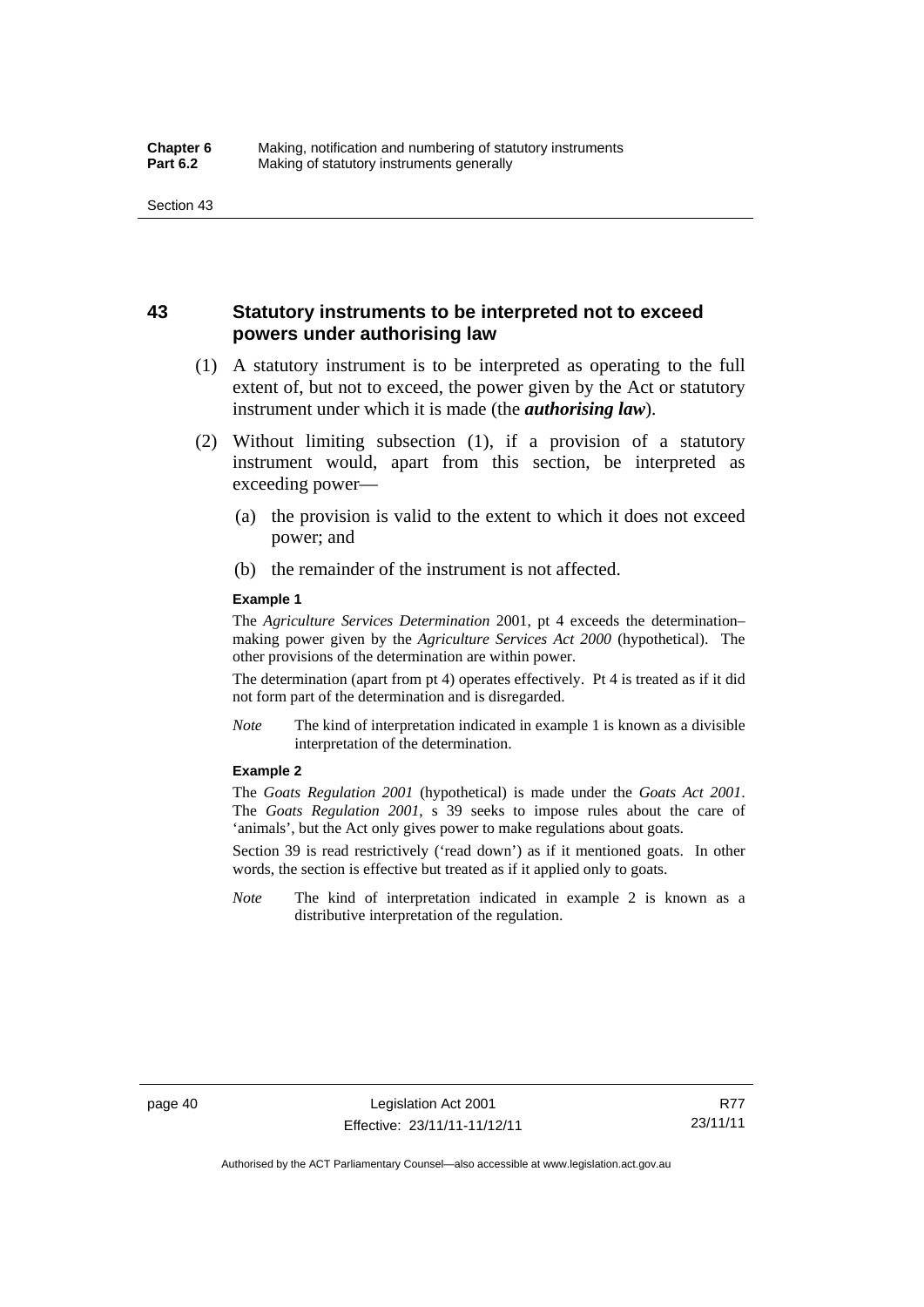#### **Example 3**

The *Wombat Protection Act 2003* (hypothetical) provides that the Minister may appoint a Wombat Advocate. The instrument making the appointment states that the appointment is for 5 years, but the maximum term of appointment authorised under the Act is 4 years.

The instrument is read restrictively ('read down') as if it referred to 4 years. In other words, the instrument is effective but the appointment is only valid for 4 years.

- *Note 1* The kind of interpretation indicated in example 3 is known as a distributive interpretation of the instrument.
- *Note 2* An example is part of the Act, is not exhaustive and may extend, but does not limit, the meaning of the provision in which it appears (see s 126 and s 132).
- (3) Without limiting subsection (1), if the application of a provision of a statutory instrument to a matter would, apart from this section, be interpreted as exceeding power, the provision's application to other matters is not affected.

#### **Example**

The *Community Safety Order 2001* is expressed to apply to all members of the community without qualification although it is in fact made under the *Building Industry (Safety) Act 2000* (hypothetical). That Act is restricted in its operation to the building industry. The order is cast in such wide terms that it cannot be interpreted divisibly or distributively. However, the order applies to entities such as XYZ Constructions Pty Ltd because it is a company in the construction industry.

- (4) This section is in addition to any provision of the statutory instrument or authorising law.
- (5) This section is a determinative provision.
	- *Note* See s 5 for the meaning of determinative provisions, and s 6 for their displacement.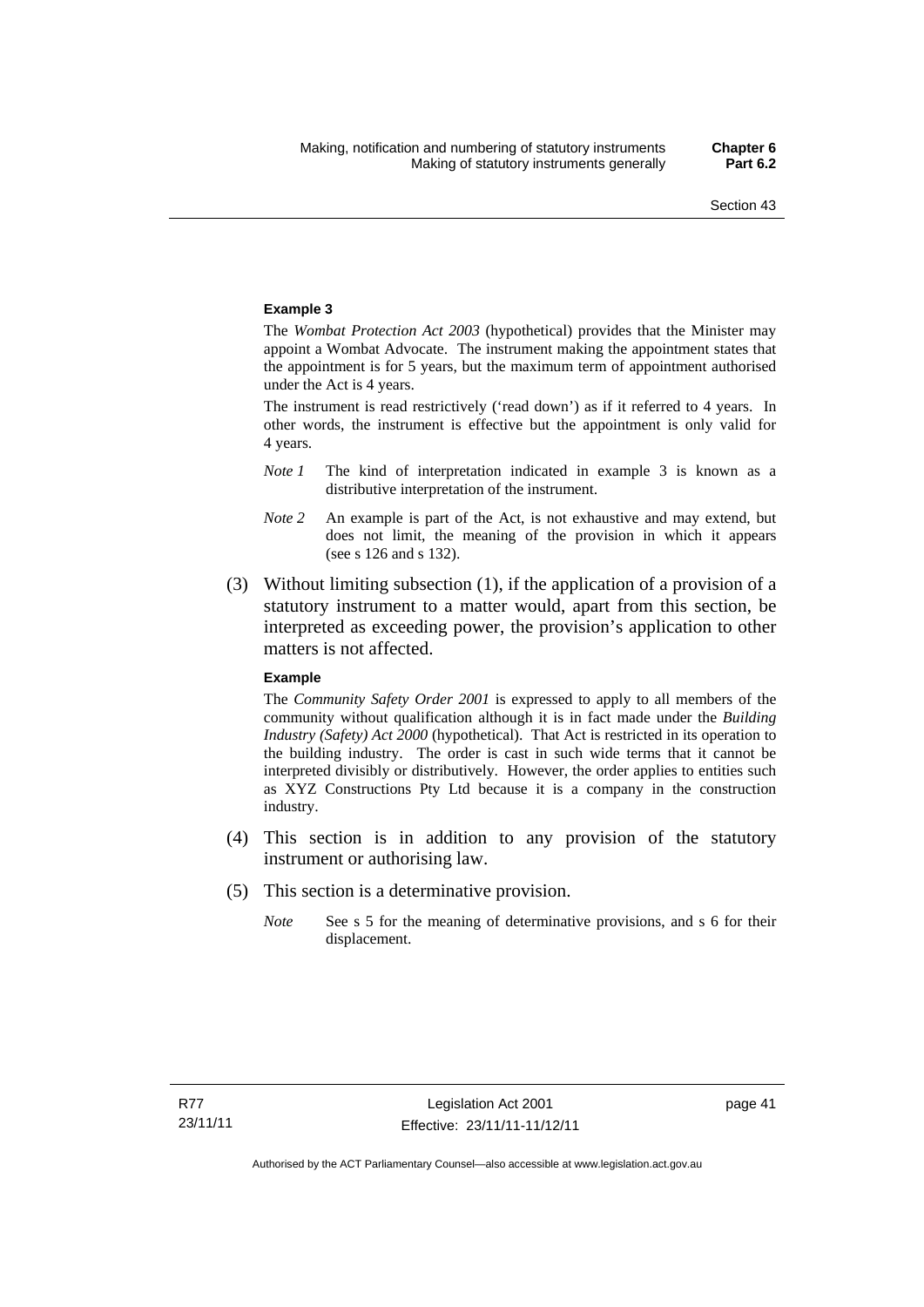#### **44 Power to make statutory instruments for Act etc**

- (1) If an Act or statutory instrument (the *authorising law*) authorises or requires the making of a statutory instrument for the authorising law or another Act or statutory instrument (the *other law*), the power authorises a statutory instrument to be made in relation to any matter that—
	- (a) is required or permitted to be prescribed by the authorising law or other law; or
	- (b) is necessary or convenient to be prescribed for carrying out or giving effect to the authorising law or other law.
- (2) Subsection (1) applies to the authorising law even though the authorising law—
	- (a) only authorises the making of a statutory instrument for the authorising law; or
	- (b) also authorises or requires the making of a statutory instrument about a particular matter.
- (3) Power given by the authorising law to make a statutory instrument about a particular matter does not limit power given by the authorising law or other law to make a statutory instrument (whether or not of the same kind) about any other matter.
- (4) This section is a determinative provision.
	- *Note* See s 5 for the meaning of determinative provisions, and s 6 for their displacement.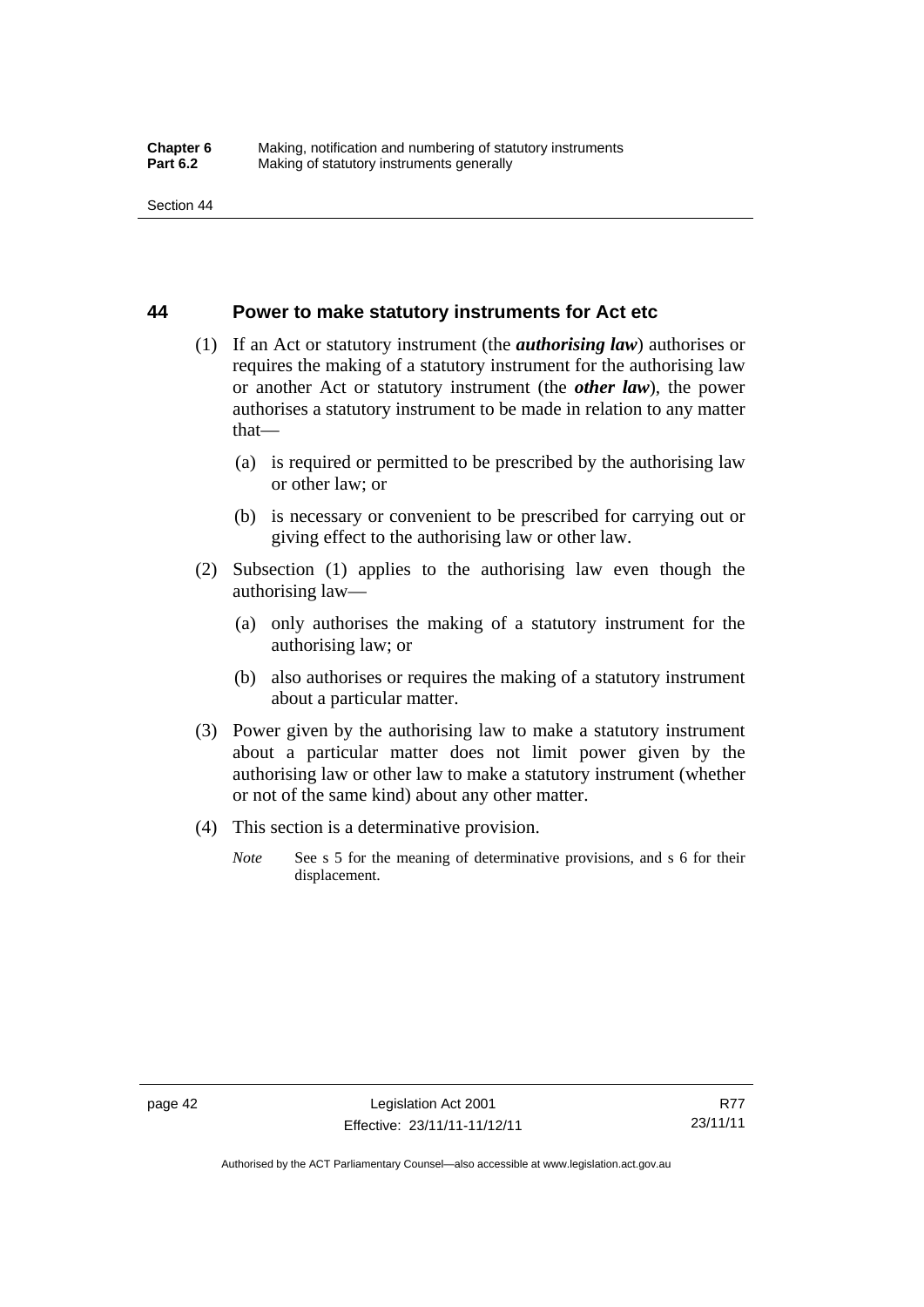### **45 Power to make court rules**

- (1) The power of an entity to make rules for a court includes power to make rules in relation to any matter necessary or convenient to be prescribed for carrying out or giving effect to the court's jurisdiction under any law that authorises or requires anything to be done in or in relation to the court.
- (2) This section is additional to section 44.
- (3) This section is a determinative provision.
	- *Note* See s 5 for the meaning of determinative provisions, and s 6 for their displacement.
- (4) In this section:

*court* includes a tribunal*.*

*disallowable instrument*, for a Commonwealth Act, means an instrument that can be disallowed under the *Legislative Instruments Act 2003* (Cwlth), part 5 (Parliamentary scrutiny of legislative instruments), including that part, or provisions of that part, applied by another Commonwealth law.

*law* means—

- (a) an Act, subordinate law or disallowable instrument; or
	- *Note* A reference to an Act, subordinate law or disallowable instrument includes a reference to a provision of the Act, law or instrument (see s 7, s 8 and s 9).
- (b) a Commonwealth Act or a disallowable instrument under a Commonwealth Act (or a provision of such an Act or instrument).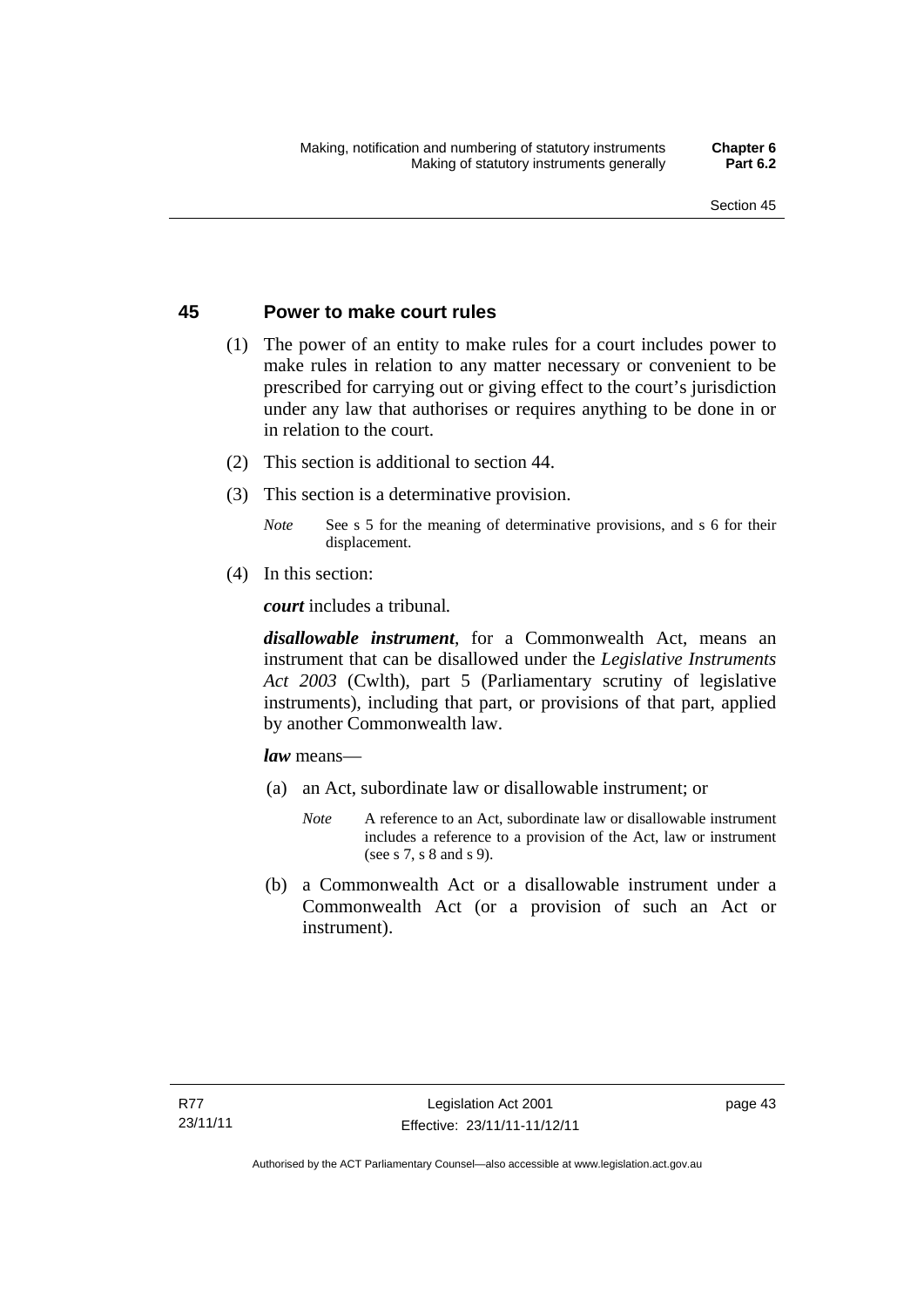# **46 Power to make instrument includes power to amend or repeal**

- (1) Power given under an Act or statutory instrument (the *authorising law*) to make a statutory instrument includes power to amend or repeal the instrument.
- (2) The power to amend or repeal the instrument is exercisable in the same way, and subject to the same conditions, as the power to make the instrument.

#### **Examples**

- 1 If the instrument is a disallowable instrument, an amendment or repeal of the instrument is also a disallowable instrument.
- 2 If the instrument is a notifiable instrument, an amendment or repeal of the instrument is also a notifiable instrument.
- 3 If notice of the making of the instrument must be published in a newspaper, notice of an amendment or repeal of the instrument must also be published in the newspaper.
- *Note* An example is part of the Act, is not exhaustive and may extend, but does not limit, the meaning of the provision in which it appears (see s 126 and s 132).
- (3) Despite subsection (1), a form that is a legislative instrument may be repealed or repealed and remade (with or without changes), but may not be amended.
- (4) This section is a determinative provision.
	- *Note* See s 5 for the meaning of determinative provisions, and s 6 for their displacement.

# **47 Statutory instrument may make provision by applying law or instrument**

 (1) This section applies if an Act, subordinate law or disallowable instrument (the *authorising law*) authorises or requires the making of a statutory instrument (the *relevant instrument*) about a matter.

Authorised by the ACT Parliamentary Counsel—also accessible at www.legislation.act.gov.au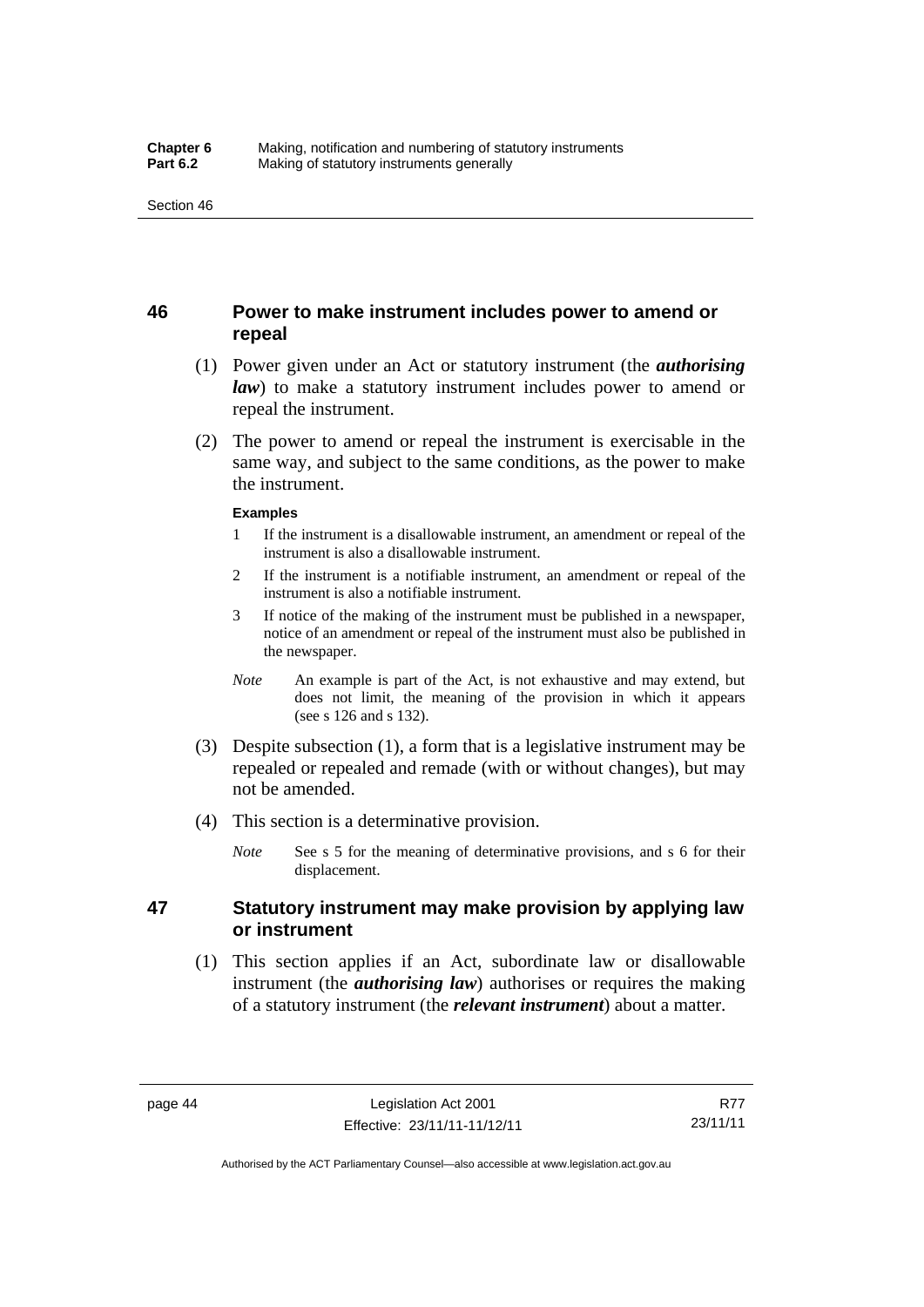- (2) The relevant instrument may make provision about the matter by applying an ACT law—
	- (a) as in force at a particular time; or
	- (b) as in force from time to time.
- (3) The relevant instrument may make provision about the matter by applying a law of another jurisdiction, or an instrument, as in force only at a particular time.

*Note* For information on the operation of s (3), see the examples to s (9).

- (4) If the relevant instrument makes provision about the matter by applying a law of another jurisdiction or an instrument, the following provisions apply:
	- (a) if subsection (3) is displaced by, or under authority given by, an Act or the authorising law—the law of the other jurisdiction or instrument is applied as in force from time to time;
		- *Note* For the displacement of s (3), see s 6, examples 1 and 2.
	- (b) if subsection (3) is not so displaced and the relevant instrument does not provide that the law of the other jurisdiction or instrument is applied as in force at a particular time—the law or instrument is taken to be applied as in force when the relevant instrument is made.

#### **Examples—s (4) (b)**

1 The *Locust Damage Compensation Determination 2003* (a hypothetical disallowable instrument) provides for the making of claims against a compensation fund. Section 43 states that disputes about claims must be decided in accordance with the *Commercial Arbitration Act 1984* (NSW) (the *NSW Act*) as in force from time to time. The determination is made on 1 August 2003. The Act under which the determination is made does not displace s (3). Therefore, even though s 43 purports to apply the NSW Act as in force from time to time, the NSW Act as in force on 1 August 2003 is applied by the determination.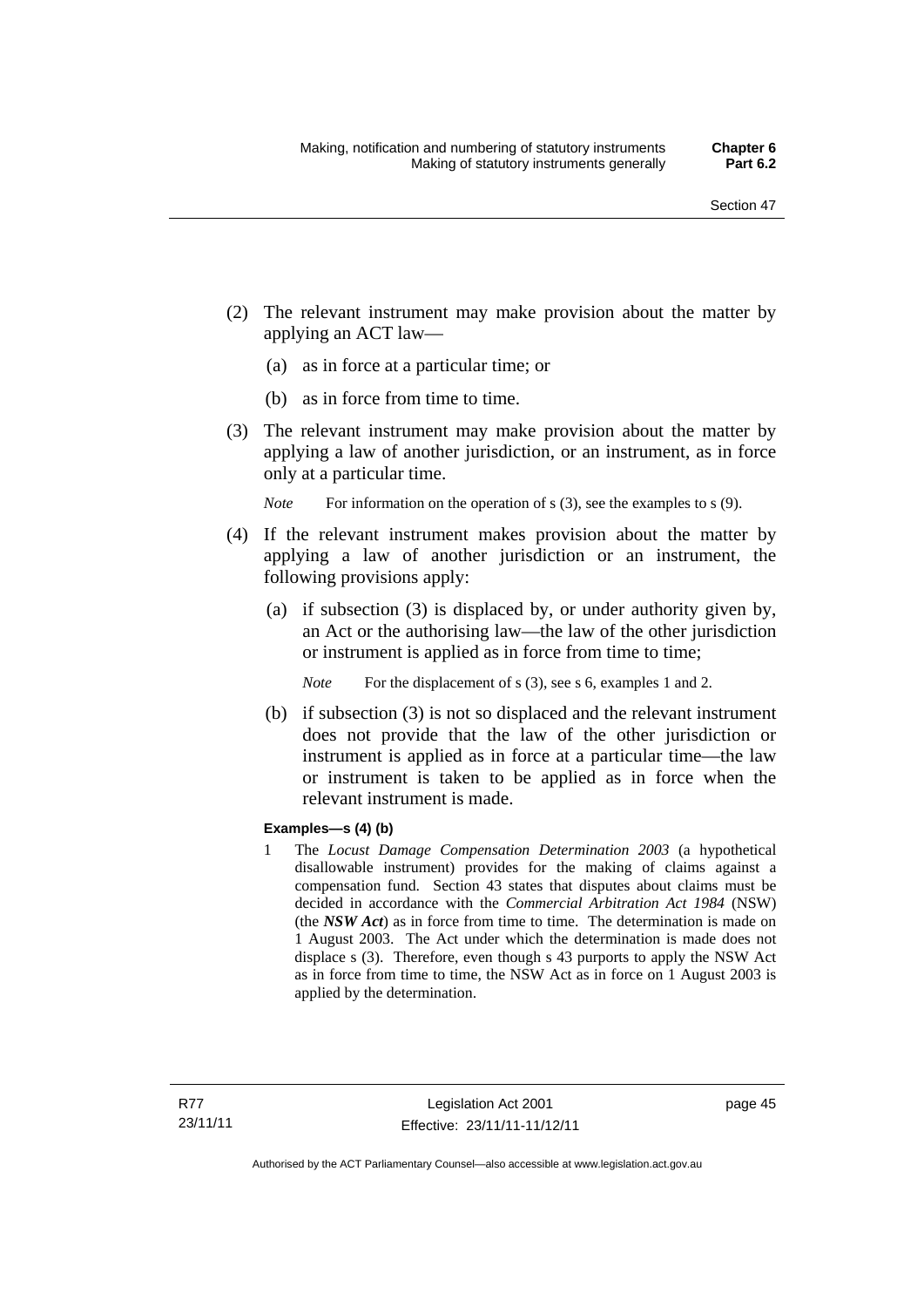Section 47

- 2 The *Locust Damage Compensation Determination 2003* (mentioned in example 1), s 43 states that disputes about claims must be decided in accordance with the *Commercial Arbitration Act 1984* (NSW) (the *NSW Act*), but does not state that the NSW Act is to be applied as in force from time to time or at a particular time. The determination is made on 1 August 2003. The Act under which the determination is made does not displace s (3). Therefore, the NSW Act as in force on 1 August 2003 is applied by the determination.
- *Note* An example is part of the Act, is not exhaustive and may extend, but does not limit, the meaning of the provision in which it appears (see s 126 and s 132).
- (5) If a law of another jurisdiction or an instrument is applied as in force at a particular time, the text of the law or instrument (as in force at that time) is taken to be a notifiable instrument made under the relevant instrument by the entity authorised or required to make the relevant instrument.
- (6) If subsection (3) is displaced and a law of another jurisdiction or an instrument is applied as in force from time to time, the text of each of the following is taken to be a notifiable instrument made under the relevant instrument by the entity authorised or required to make the relevant instrument:
	- (a) the law or instrument as in force at the time the relevant instrument is made;
	- (b) each subsequent amendment of the law or instrument;
	- (c) if the law or instrument is repealed and remade (with or without changes)—the law or instrument as remade and each subsequent amendment of the law or instrument;
	- (d) if a provision of the law or instrument is omitted and remade (with or without changes) in another law or instrument—the provision as remade and each subsequent amendment of the provision.

Authorised by the ACT Parliamentary Counsel—also accessible at www.legislation.act.gov.au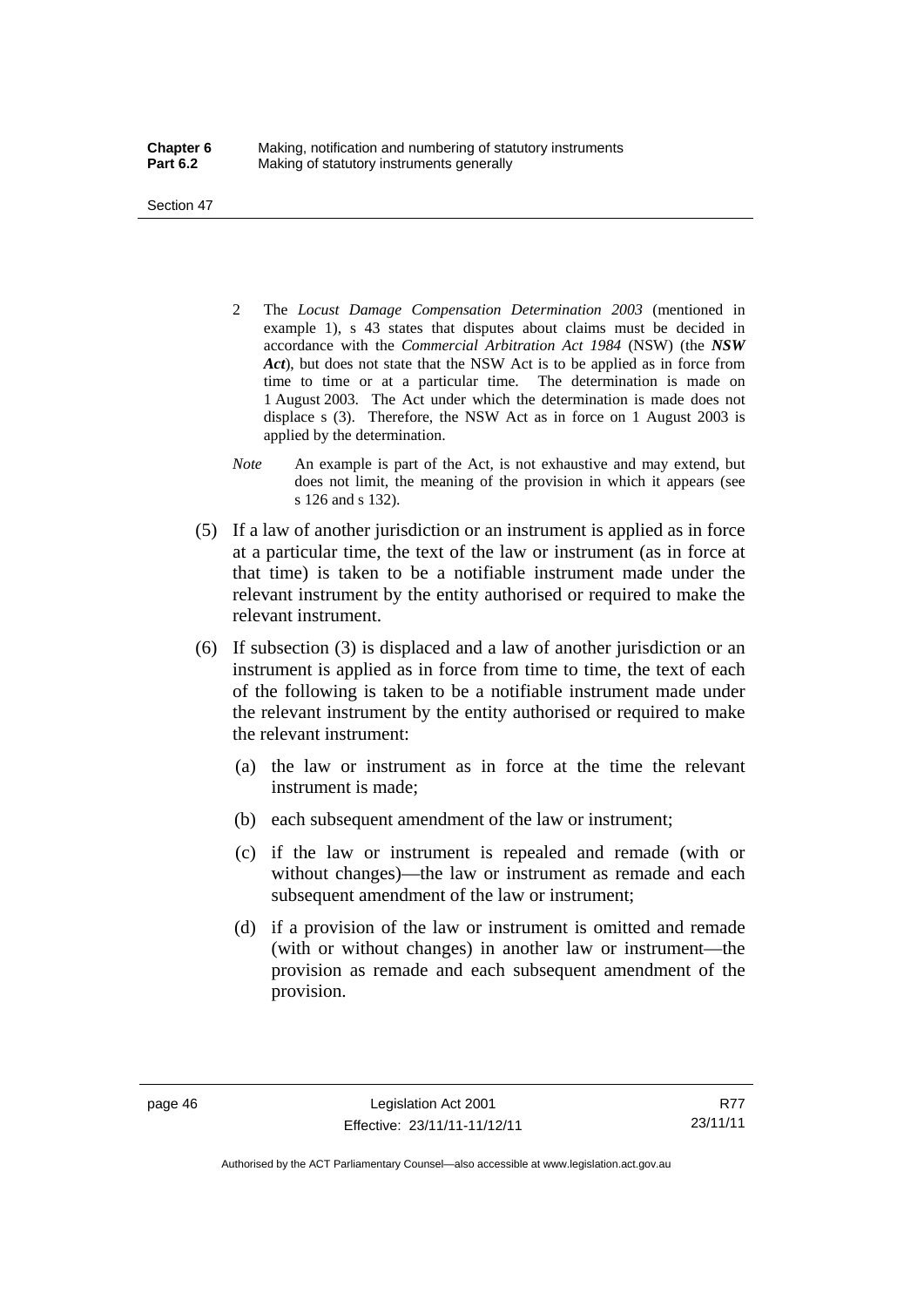- (7) The authorising law or, if the relevant instrument is a subordinate law or disallowable instrument, the relevant instrument may provide that—
	- (a) subsection (5) or (6) does not apply to the relevant instrument; or
	- (b) subsection (5) or (6) applies with the modifications stated in the authorising law or relevant instrument.
- (8) If a provision of an Act, subordinate law or disallowable instrument authorises or requires the application of a law or instrument, the provision authorises the making of changes or modifications to the law or instrument for that application.
- (9) This section is a determinative provision.

#### **Examples—s (3) and s (9)**

Here are 2 examples about the operation of s (3) and (9): the first illustrates how s (3) might be displaced and the second illustrates how a law of another jurisdiction that applies as in force from time to time would operate—

- 1 The effect of s (3) and s (9), and s (10), def *applying*, is that if it is intended to apply, adopt or incorporate a law or instrument as in force from time to time, the authorising law would need to expressly displace s (3) (as illustrated in s 6, examples of different kinds of displacement, example 1) *or* indicate a manifest contrary intention (as illustrated in example 2 in those examples).
- 2 The *ABC Regulation 2001* (made under a provision like those illustrated in s 6, examples of different kinds of displacement, examples 1 and 2) provides that noise measurements are to be taken in accordance with the NSW noise control manual as in force from time to time. The effect of the *ABC Regulation 2001* is that whenever the NSW noise control manual is amended in future, the noise measurements must be taken in accordance with the manual as last amended.
- *Note* See s 5 for the meaning of determinative provisions, and s 6 for their displacement.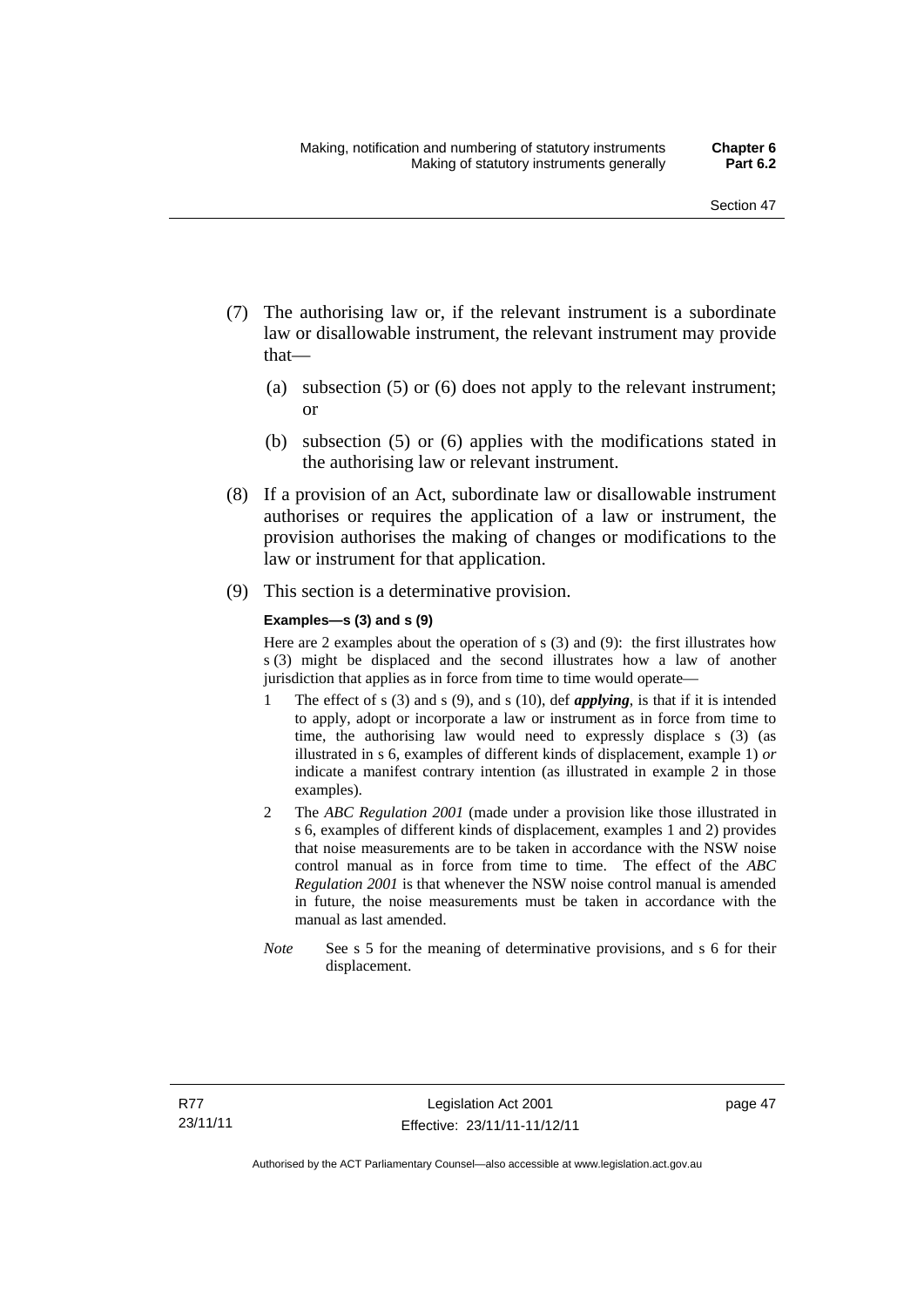(10) In this section:

*ACT law* means an Act, subordinate law or disallowable instrument.

*Note* A reference to an Act, subordinate law or disallowable instrument includes a reference to a provision of the Act, law or instrument (see s 7, s 8 and s 9).

*applying* includes adopting or incorporating.

*Note* See also s 157 (Defined terms–other parts of speech and grammatical forms).

*disallowable instrument*, for a Commonwealth Act, means an instrument that can be disallowed under the *Legislative Instruments Act 2003* (Cwlth), part 5 (Parliamentary scrutiny of legislative instruments), including that part, or provisions of that part, applied by another Commonwealth law.

*instrument* includes a provision of an instrument, but does not include an ACT law or a law of another jurisdiction.

*law of another jurisdiction* means—

- (a) a Commonwealth Act or a disallowable instrument under a Commonwealth Act; or
- (b) a State Act, or any regulation or rule under a State Act; or
- (c) a New Zealand or Norfolk Island Act, or any regulation or rule under a New Zealand or Norfolk Island Act; or
- (d) a provision of a law mentioned in paragraphs (a) to (c).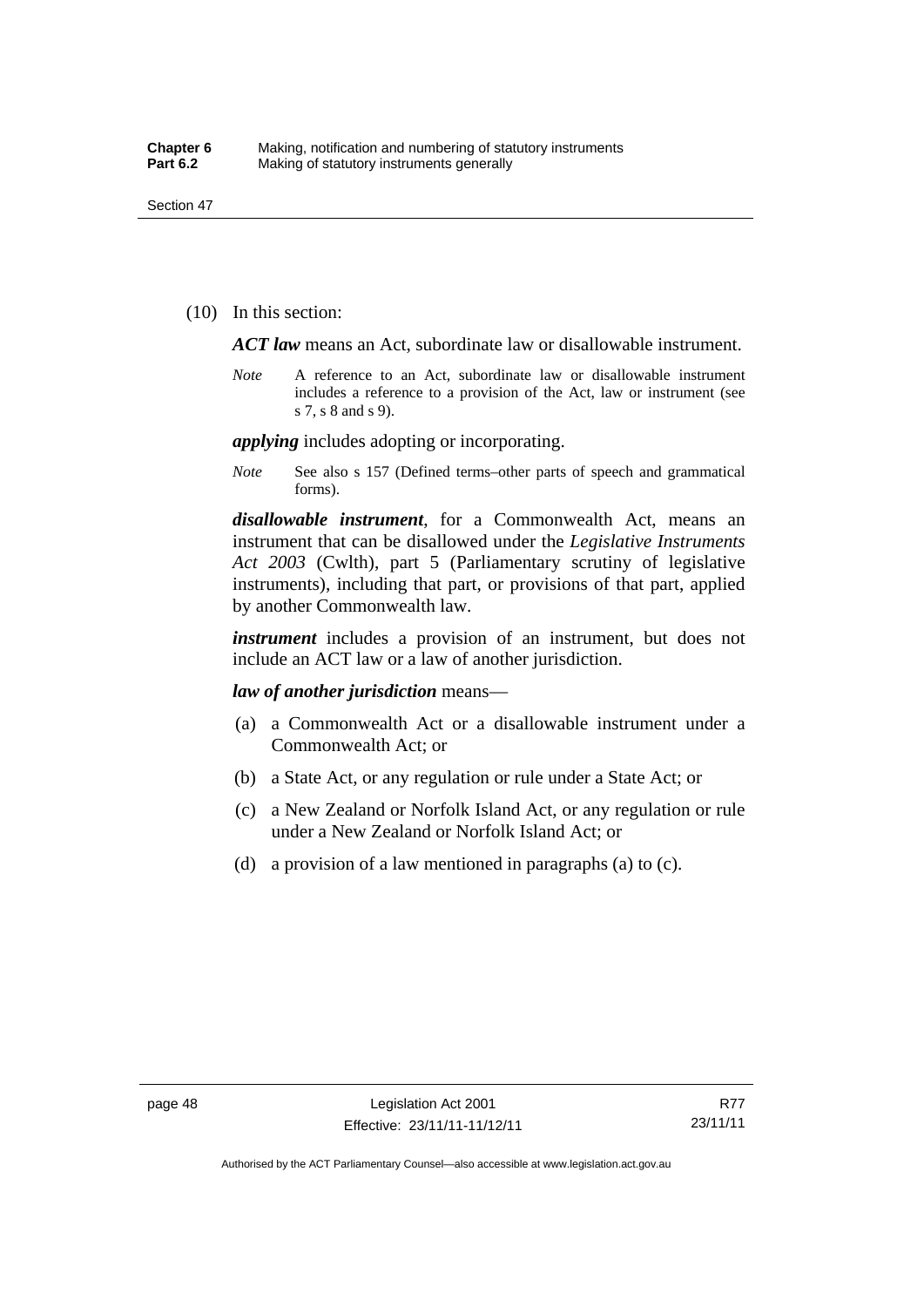# **48 Power to make instrument includes power to make different provision for different categories etc**

- (1) Power given under an Act or statutory instrument to make a statutory instrument includes power—
	- (a) to make different provision in relation to different matters or different classes of matters; or
	- (b) to make an instrument that applies differently by reference to stated exceptions or factors.
- (2) Without limiting subsection (1), power given under an Act or statutory instrument to make a statutory instrument about particular matters includes power to make a statutory instrument about any 1 or more of the matters or a particular class of the matters.
- (3) For this section, a class may consist of a single matter.
- (4) This section is a determinative provision.
	- *Note* See s 5 for the meaning of determinative provisions, and s 6 for their displacement.

# **49 Single instrument may exercise several powers or satisfy several requirements**

- (1) Power given under an Act or statutory instrument may be exercised with any other power to make a single instrument—
	- (a) whether or not the powers are exercised in relation to separate provisions, some of the same provisions, or all of the provisions, of the instrument; or
	- (b) whether or not the other powers are given under the same Act or statutory instrument, another Act or statutory instrument or any other territory law.
- (2) A statutory instrument is taken—
	- (a) to be made under each power given under territory law under which it could be made; and

| R77      | Legislation Act 2001         | page 49 |
|----------|------------------------------|---------|
| 23/11/11 | Effective: 23/11/11-11/12/11 |         |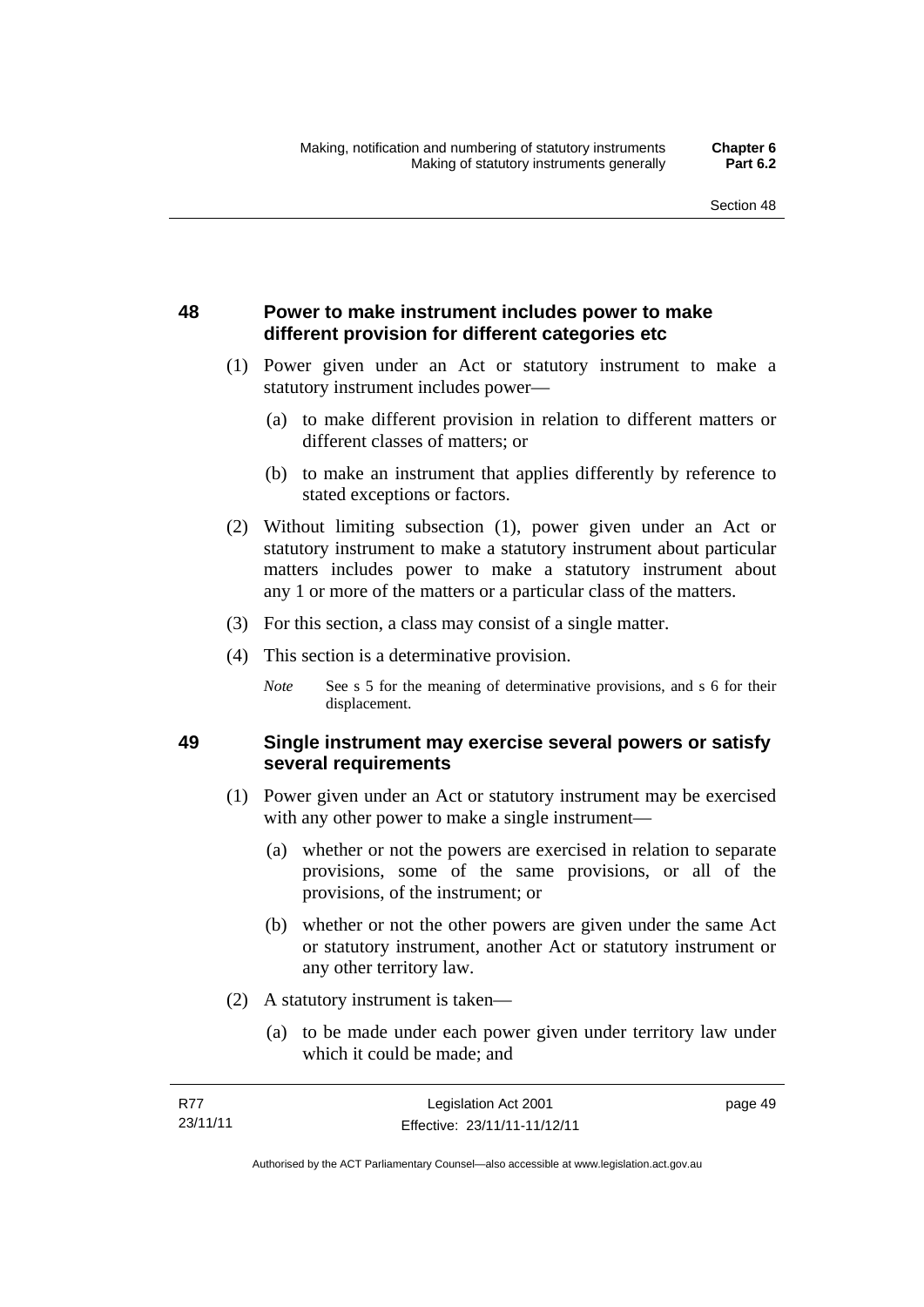- (b) to satisfy each requirement under territory law that it could satisfy.
- (3) Without limiting subsection (2), that subsection applies to an instrument even though—
	- (a) it is stated to be made under a particular territory law (the *authorising law*) or a particular provision of the authorising law; and
	- (b) it is stated to be made for a particular territory law (the *requiring law*) or a particular provision of the requiring law.
- (4) This section is a determinative provision.
	- *Note* See s 5 for the meaning of determinative provisions, and s 6 for their displacement.

## **50 Relationship between authorising law and instrument dealing with same matter**

- (1) If an Act or statutory instrument (the *authorising law*) gives power to make a statutory instrument about a matter, the instrument may make provision in relation to a particular aspect of the matter even though provision is made by the authorising law in relation to another aspect of the matter or in relation to another matter.
- (2) This section is a determinative provision.
	- *Note* See s 5 for the meaning of determinative provisions, and s 6 for their displacement.

## **51 Instrument may make provision in relation to land by reference to map etc**

- (1) This section applies if an Act or statutory instrument authorises or requires provision to be made by statutory instrument in relation to land or waters.
- (2) Provision may be made by reference to—
	- (a) a particular map or plan held by an entity; or

R77 23/11/11

Authorised by the ACT Parliamentary Counsel—also accessible at www.legislation.act.gov.au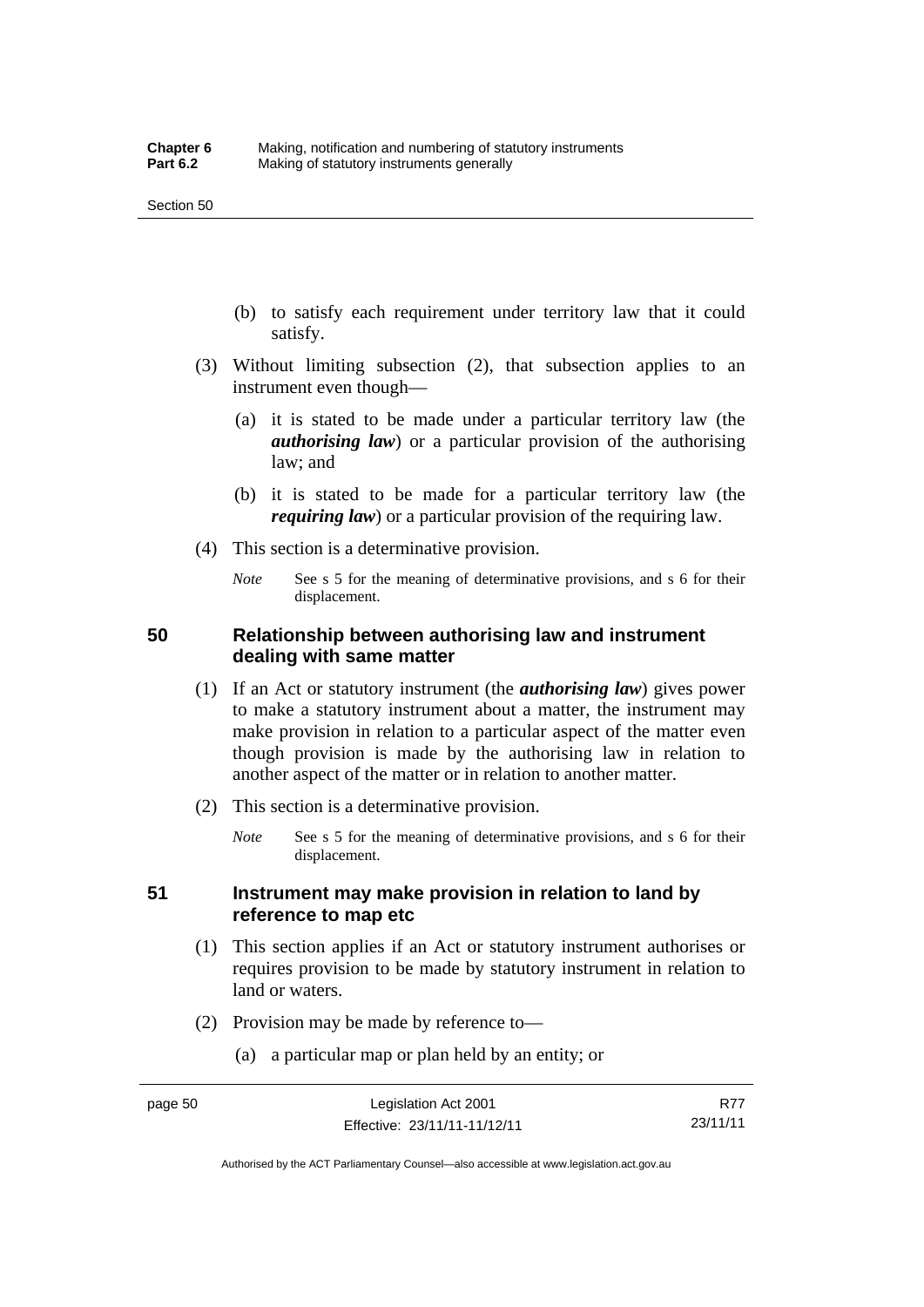(b) a particular entry in a register kept by an entity;

if the map, plan or register is available for inspection (on the internet or otherwise) by members of the public, whether or not on payment of a fee.

### **52 Instrument may authorise determination of matter etc**

- (1) This section applies if an Act or statutory instrument (the *authorising law*) authorises or requires provision to be made about a matter by statutory instrument.
- (2) A statutory instrument made under the authorising law may make provision about the matter by authorising or requiring a stated entity to make provision about the matter, or any aspect of the matter, whether or not from time to time.
- (3) This section is a determinative provision.
	- *Note* See s 5 for the meaning of determinative provisions, and s 6 for their displacement.
- (4) In this section:

*provision*, for a matter, includes determining or regulating the matter, applying the instrument to the matter, being satisfied or forming an opinion about anything relating to the matter, or doing anything else in relation to the matter.

#### **Example**

If an Act provides that an application is to be in a prescribed form, a regulation made under the Act may provide that the form is to be a form approved by the Minister.

*Note* An example is part of the Act, is not exhaustive and may extend, but does not limit, the meaning of the provision in which it appears (see s 126 and s 132).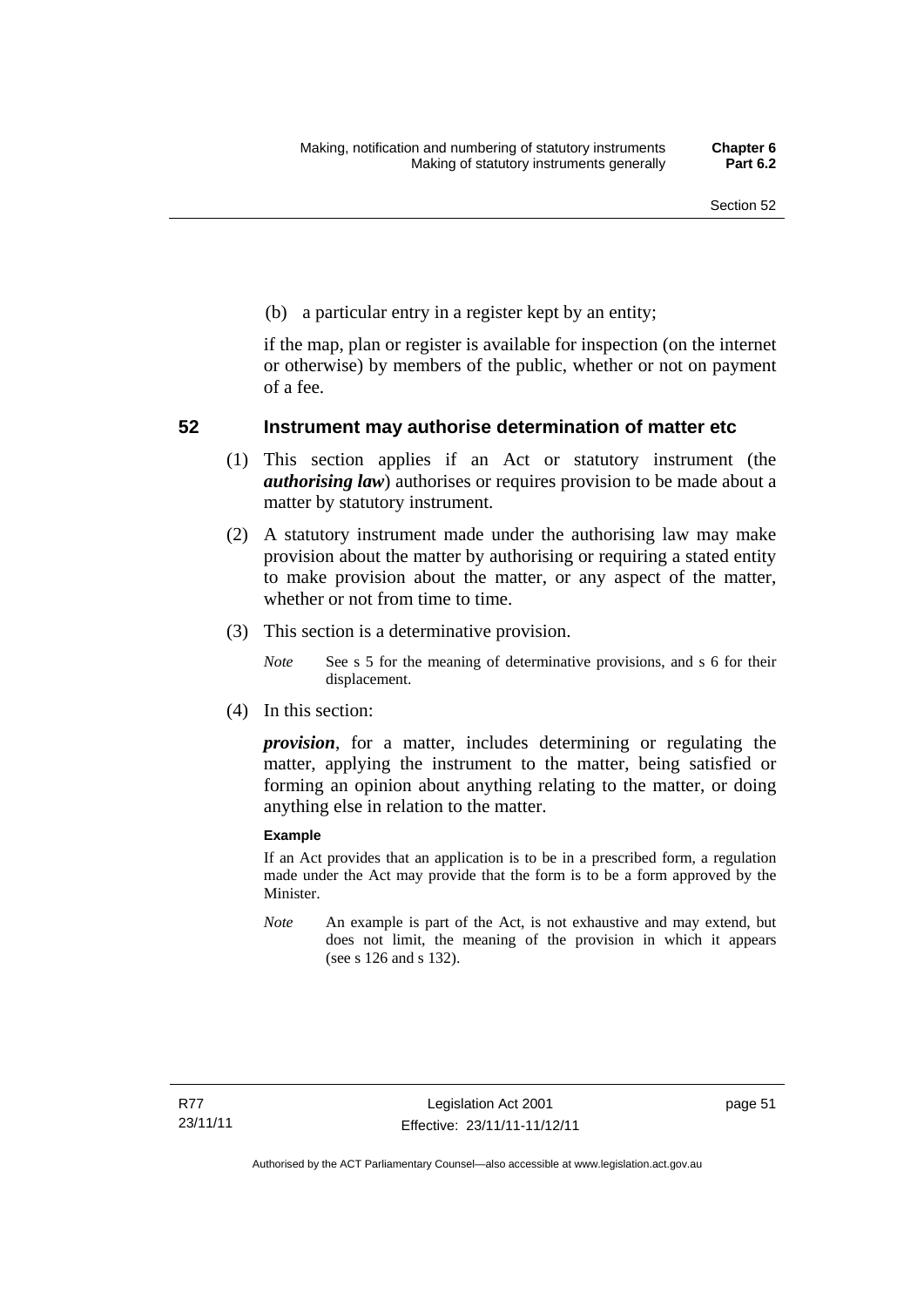### **53 Instrument may prohibit**

- (1) If an Act or statutory instrument authorises or requires a matter to be regulated (however described) by statutory instrument, the power may be exercised by prohibiting by statutory instrument the matter or any aspect of the matter.
- (2) This section is a determinative provision.
	- *Note* See s 5 for the meaning of determinative provisions, and s 6 for their displacement.

#### **54 Instrument may require making of statutory declaration**

- (1) If an Act or statutory instrument (the *authorising law*) gives power to make a statutory instrument, the instrument may require the making of a statutory declaration.
	- *Note* The *Statutory Declarations Act 1959* (Cwlth) applies to the making of statutory declarations under territory laws (see that Act, s 5).
- (2) Subsection (1) applies—
	- (a) whether or not the authorising law authorises or requires penalties to be prescribed by instrument; and
	- (b) if the authorising law authorises or requires penalties to be prescribed by instrument—irrespective of the level of penalties that may be prescribed.
- (3) This section is a determinative provision.
	- *Note* See s 5 for the meaning of determinative provisions, and s 6 for their displacement.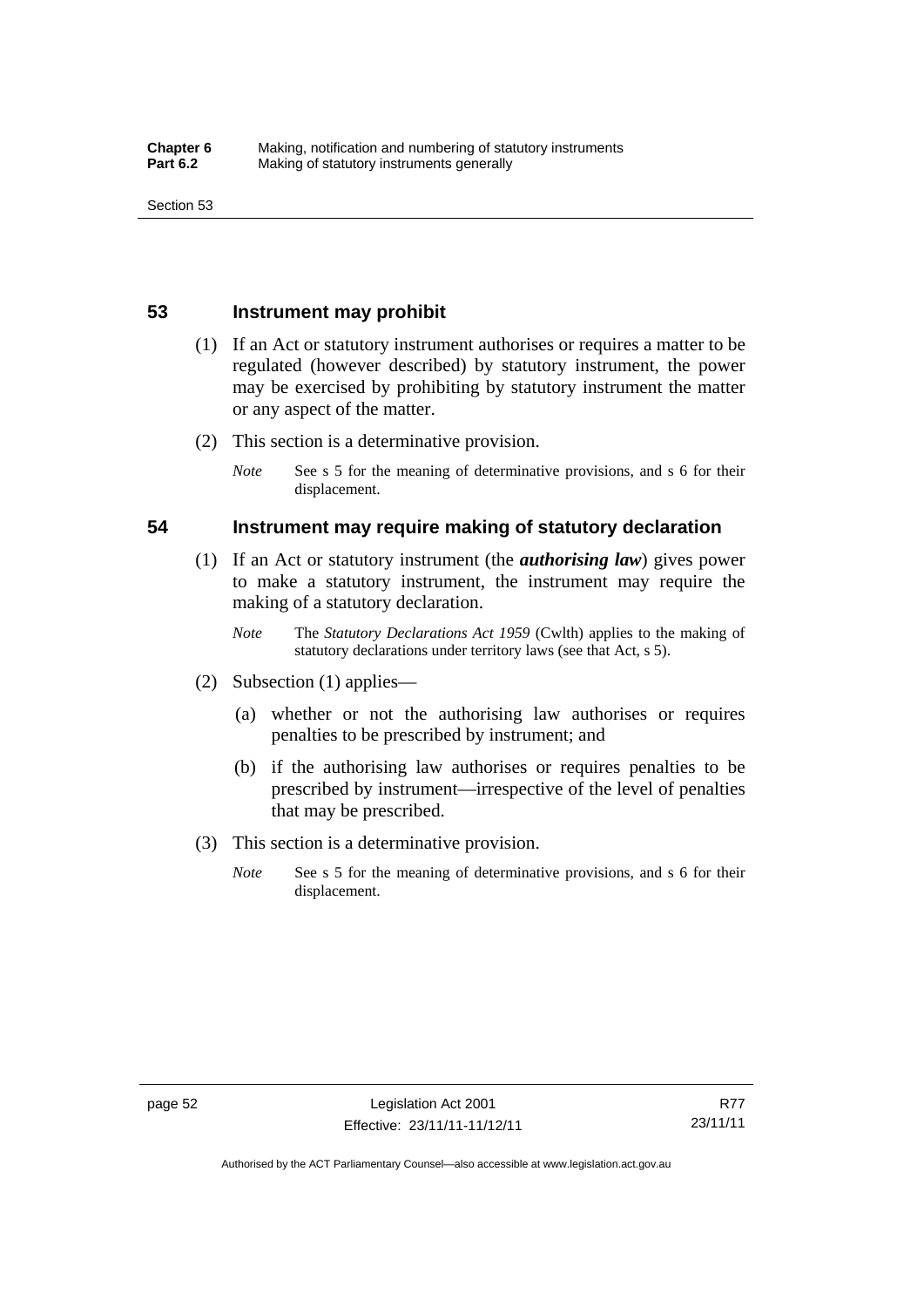# **Part 6.3 Making of certain statutory instruments about fees**

# **55 Definitions—pt 6.3**

In this part:

*fee* includes a charge or other amount.

*provide* a service includes exercise a function.

*service* includes a function or facility.

#### **56 Determination of fees by disallowable instrument**

- (1) This section applies if an Act (the *authorising law*) authorises fees to be determined for an Act or statutory instrument (the *relevant law*).
- (2) The authorising law authorises a fee to be determined in relation to any matter under or related to the relevant law.
- (3) To remove any doubt, a fee may be determined for a provision of the relevant law even though the provision does not mention a fee.

#### **Example**

The X Act, s 15 provides for a person to apply for an approval but makes no mention of a fee for the approval. However, the Act, s 79 (1) provides:

(1) The Minister may determine fees for this Act.

Because s 79 (1) permits a fee to be determined 'for this Act', this Act, s 56 applies in relation to s 15 and the Minister may, in writing, determine an application fee for the approval.

- *Note 1* The determination of a fee by a Minister under an Act is a disallowable instrument and must be in writing (see s 9 (1) (b) and s 42 (2)).
- *Note 2* An example is part of the Act, is not exhaustive and may extend, but does not limit, the meaning of the provision in which it appears (see s 126 and s 132).

page 53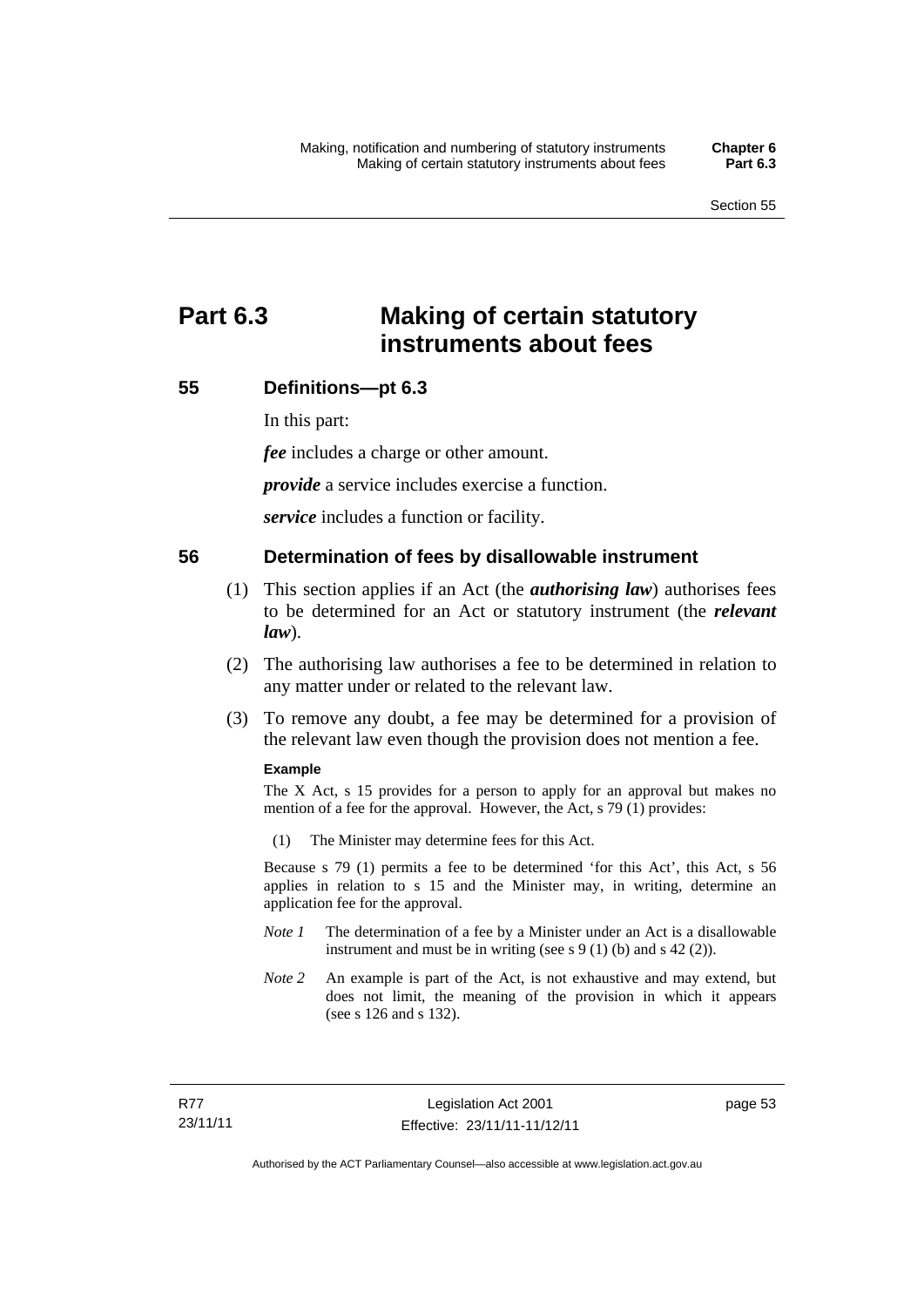- (4) A fee may be determined—
	- (a) by stating the fee; or
	- (b) by setting a rate, or providing a formula or other method, by which the fee is to be worked out; or
	- (c) by a combination of a stated fee and a rate, formula or other method.

#### **Examples—different methods of determining fees**

An instrument may determine a fee by stating an amount (eg \$250), or a rate (eg \$7.50 per kilogram). An instrument may also determine a fee by providing a formula. For example, the fee for a licence issued for part of a year could be worked out using the following formula:

annual fee  $\times$  whole and part months for which licence issued  $\frac{12}{\sqrt{12}}$ 

- (5) The determination—
	- (a) must provide by whom the fee is payable; and
	- (b) must provide to whom the fee is to be paid; and
	- (c) may make provision about the circumstances in which the fee is payable; and
	- (d) may make provision about exempting a person from payment of the fee; and
	- (e) may make provision about when the fee is payable and how it is to be paid (for example, as a lump sum or by instalments); and
	- (f) may mention the service for which the fee is payable; and
	- (g) may make provision about waiving, postponing or refunding the fee (completely or partly); and
	- (h) may make provision about anything else relating to the fee.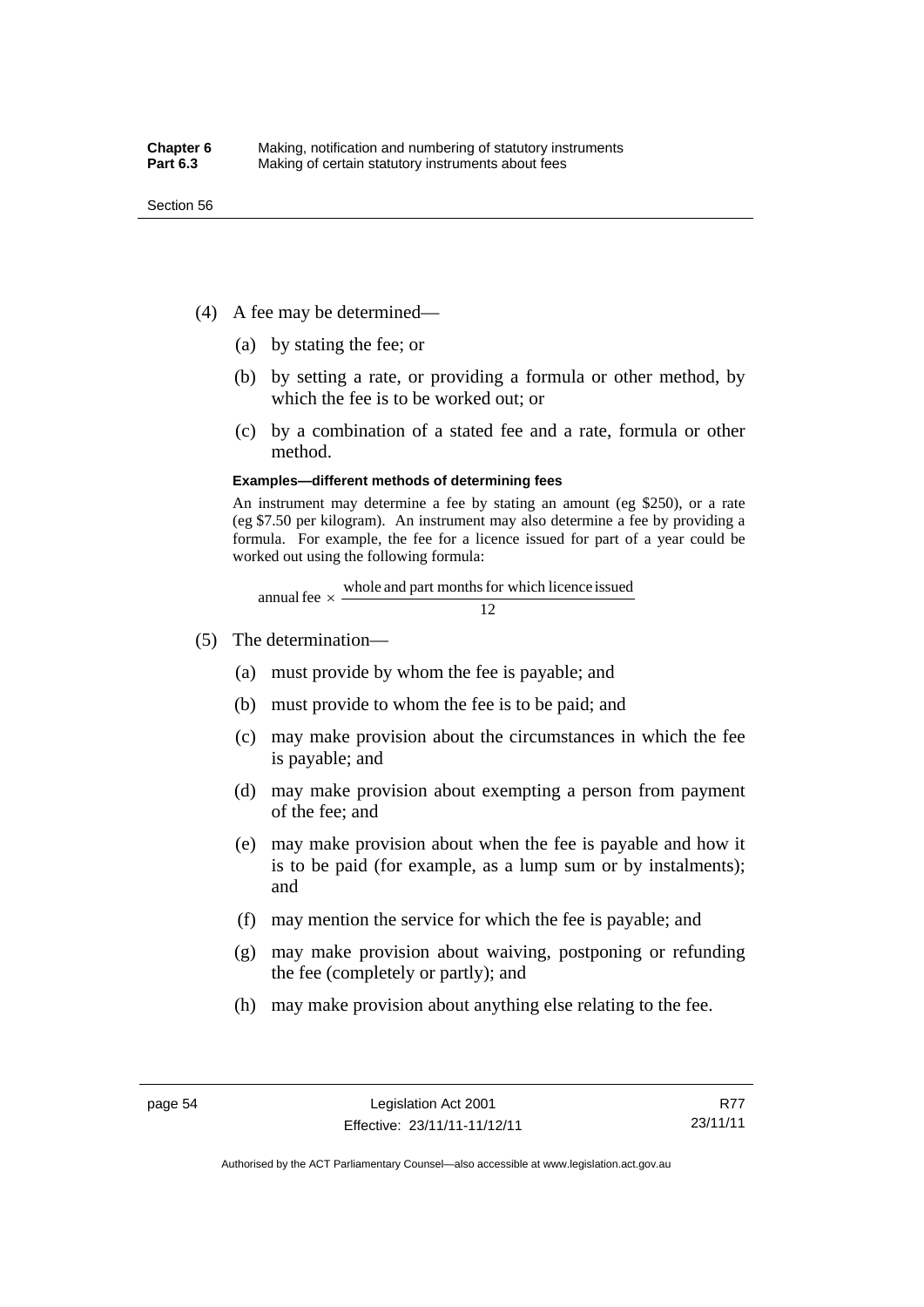#### **Example—par (a)**

a provision that the owner for the time being of a vehicle is liable for any unpaid registration fee

#### **Examples—par (c)**

- 1 a provision that a document prepared and submitted in accordance with a condition imposed under the Act be accompanied by a fee
- 2 a provision that royalty ceases to be payable if the percentage of recoverable minerals is less than the prescribed limit

#### **Examples—par (e)**

- 1 a provision that a levy is payable within 30 days after the day goods are sold
- 2 a provision that, if a licensee fails to pay an instalment payable in the financial year within 14 days after the day it is payable, all remaining instalments payable in the financial year become payable

#### **Example—par (g)**

a provision that a stated official may waive all or part of a charge in stated circumstances, including if the official is satisfied about a stated circumstance

- (6) This section is a determinative provision.
	- *Note* See s 5 for the meaning of determinative provisions, and s 6 for their displacement.

#### **57 Fees payable in accordance with determination etc**

- (1) A fee determined by a disallowable instrument is payable by the
- person by whom the fee is payable under the determination, in relation to the service (if any) mentioned in the determination and in accordance with the determination, to the person to whom the fee is payable under the determination.
- (2) If a service is mentioned in the determination, the fee is payable before the service is provided unless the determination provides otherwise.

page 55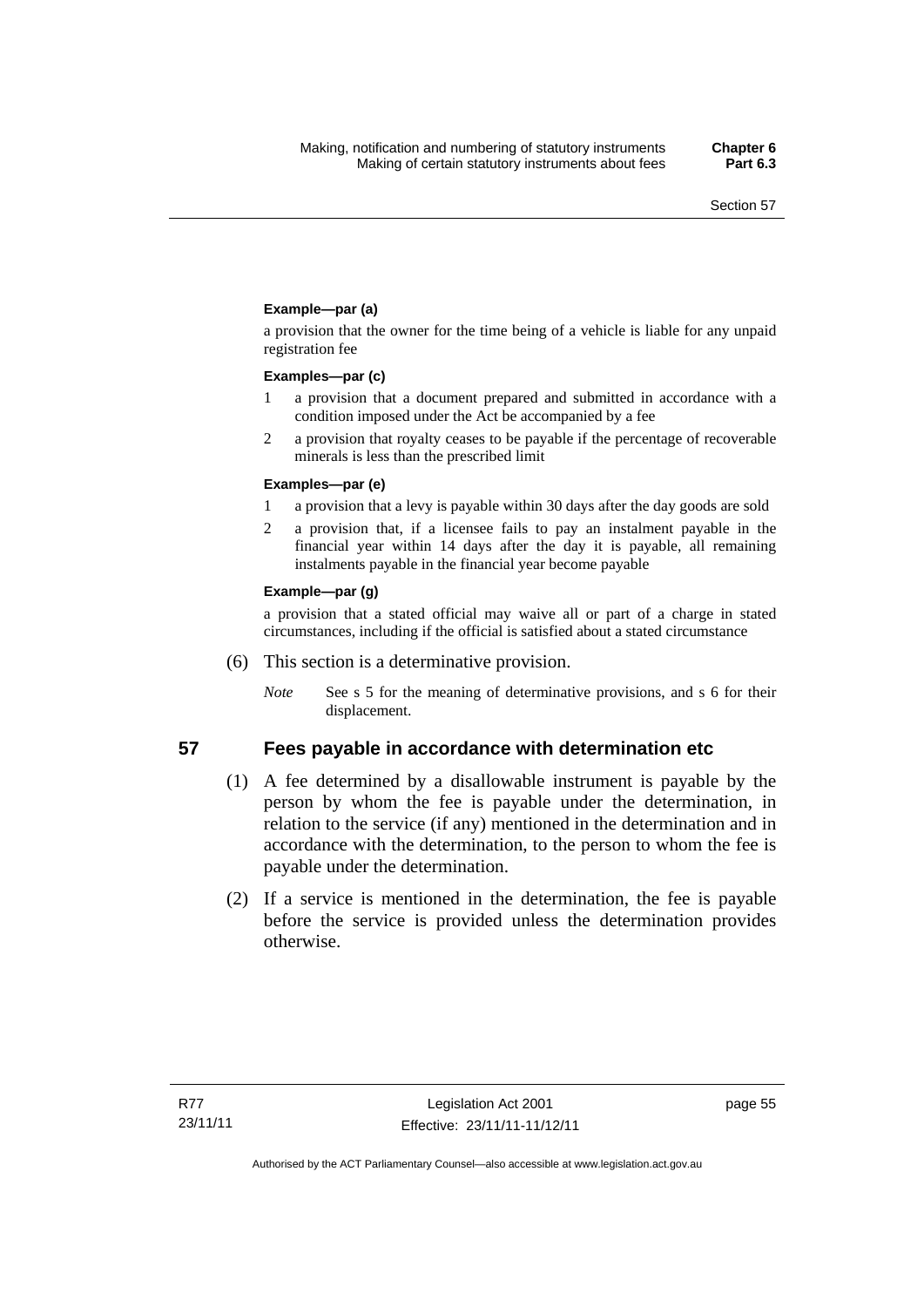#### Section 58

 (3) If the fee is payable in relation to a service mentioned in the determination and the fee has not been paid in accordance with the determination, no-one is obliged to provide the service.

#### **Examples**

- 1 If a fee for a service is payable in advance under a disallowable instrument and the fee is not paid, there is no obligation to provide the service.
- 2 If fees for services over a period of time are payable by instalment under a disallowable instrument and the person paying the fees falls behind in payments on the instalments, there is no obligation to provide further services for the person.
- *Note* An example is part of the Act, is not exhaustive and may extend, but does not limit, the meaning of the provision in which it appears (see s 126 and s 132).
- (4) Subsection (3) applies to a service even though, apart from that subsection, someone is under a duty to provide the service.

#### **Example**

A provision of an Act provides that a registrar 'must' renew a licence if the holder of the licence applies to the registrar for its renewal before the end of the licence term. If a fee is determined for renewal of the licence, the registrar is not required to renew the licence unless the fee is paid.

- (5) This section is a determinative provision.
	- *Note* See s 5 for the meaning of determinative provisions, and s 6 for their displacement.

# **58 Regulations may make provision about fees**

- (1) This section applies if an Act (the *authorising law*)—
	- (a) authorises or requires fees to be determined for the authorising law, or another Act or a statutory instrument (the *fees law*); and
	- (b) the authorising law authorises the making of regulations by the Executive.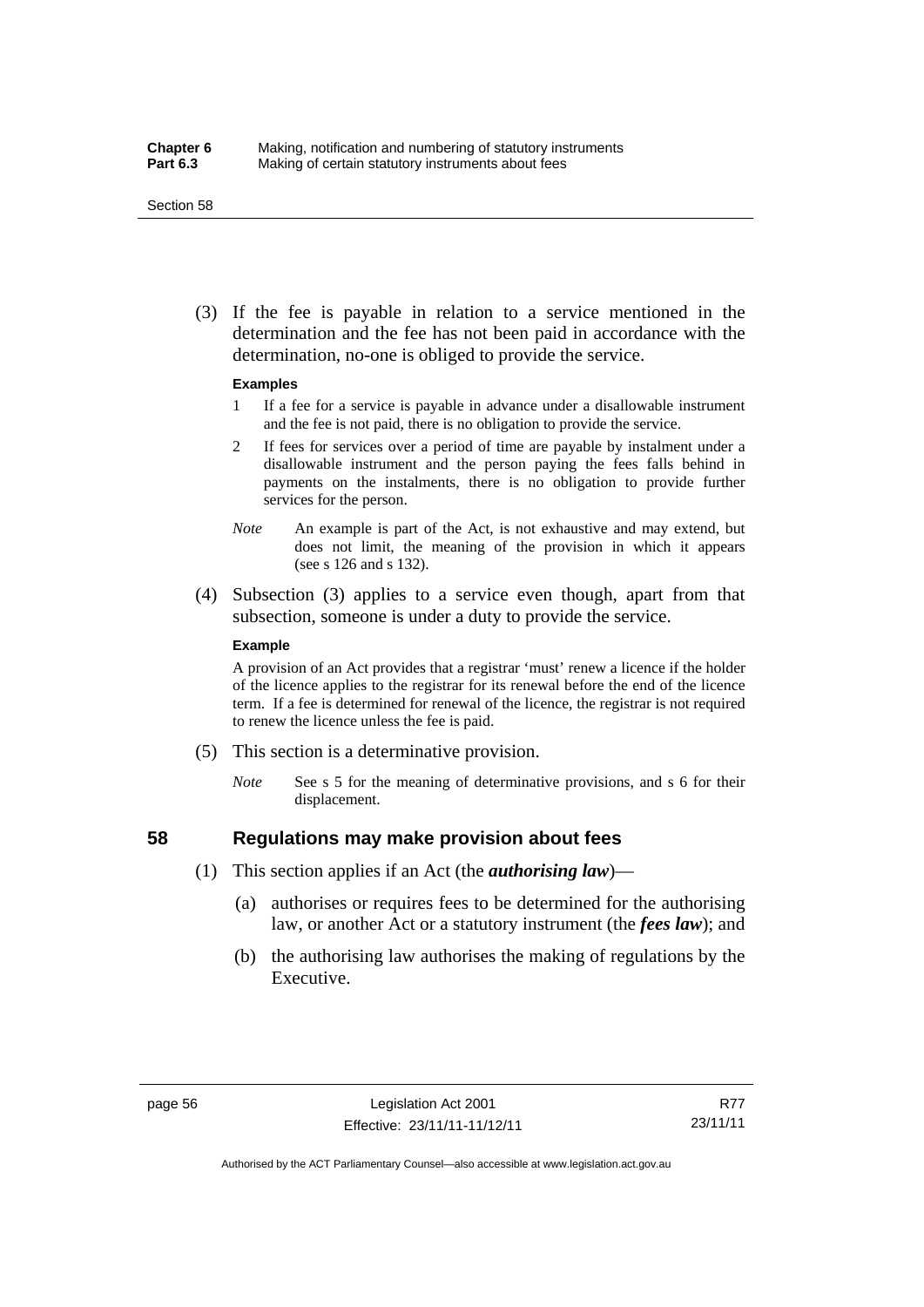- (2) A regulation under the authorising law may make provision in relation to—
	- (a) the payment, collection and recovery of determined fees; and
	- (b) the waiver, postponement or refund of the fees (completely or partly); and
	- (c) anything else about which provision may, under section 56 (Determination of fees by disallowable instrument), be made by determination in relation to determined fees.
- (3) The power mentioned in subsection (2) (b) includes power to make provision in relation to an entitlement to a waiver, postponement or refund of determined fees in circumstances prescribed by regulation (including the removal of a statutory capacity).
- (4) A regulation or the authorising law may make provision in relation to the payment of determined fees by cheque or credit card, including, for example, the consequences of a cheque not being honoured on presentation or a credit card transaction not being honoured.
- (5) A regulation or the authorising law may make provision in relation to the removal of a statutory capacity if any determined fee—
	- (a) is not paid when it is required to be paid; or
	- (b) is paid by cheque and the cheque is not honoured on presentation; or
	- (c) is paid by credit card and the credit card transaction is not honoured.
- (6) A regulation or the authorising law may make provision in relation to the restoration of a statutory capacity (whether prospectively or during any past period).
- (7) This section is in addition to any provision of the authorising law or fees law.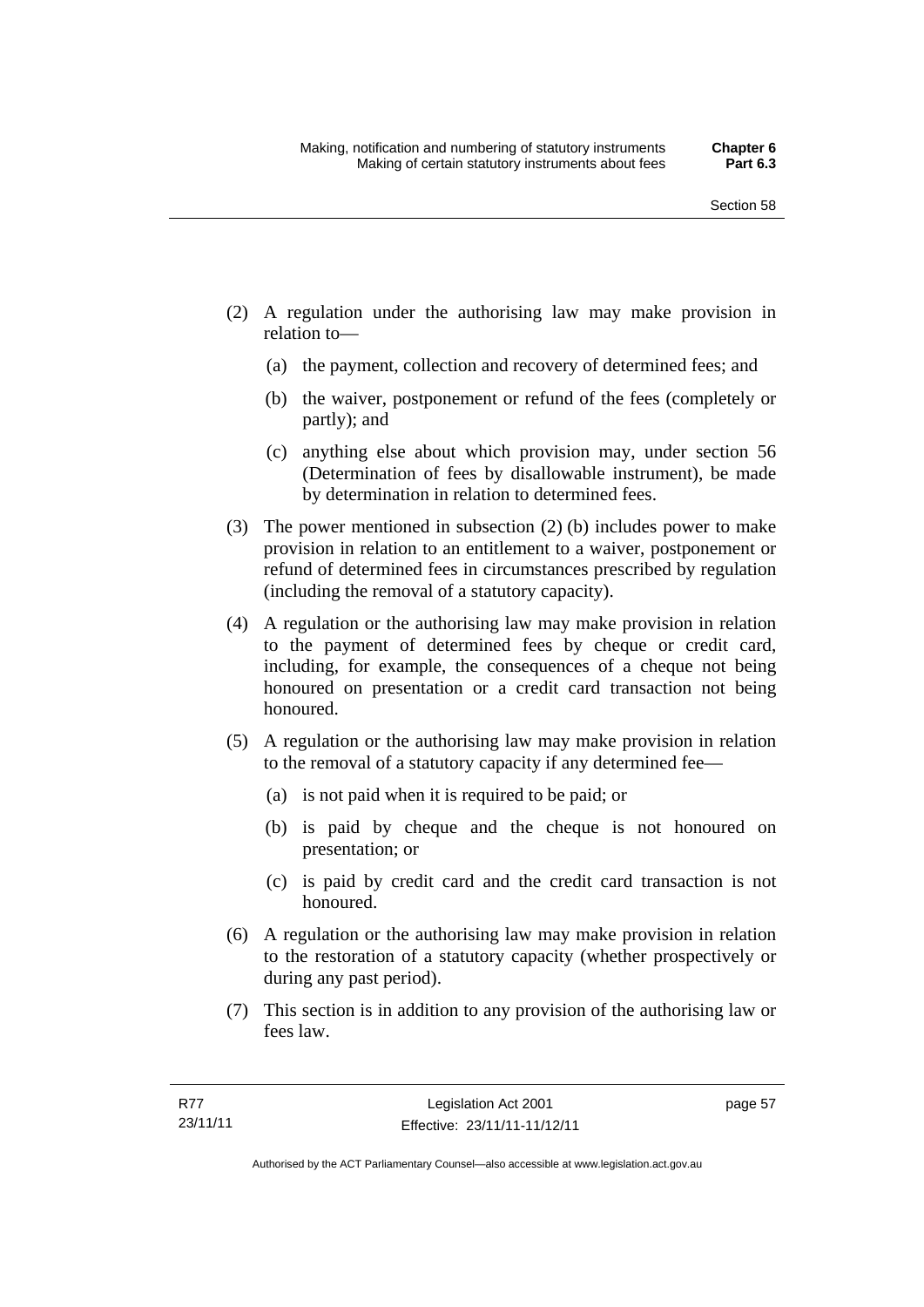- (8) This section is a determinative provision.
	- *Note* See s 5 for the meaning of determinative provisions, and s 6 for their displacement.
- (9) In this section:

*credit card* includes debit card.

*removal*, of a statutory capacity, includes suspension, cancellation, revocation, withdrawal, surrender or other prescribed restriction or termination of a statutory capacity under the fees law or authorising law.

*statutory capacity* includes an accreditation, approval, assessment, authority, certificate, condition, decision, determination, exemption, licence, permission, permit, registration or other prescribed thing giving a status, privilege or benefit under the fees law or authorising law (whether or not required under either law for doing anything).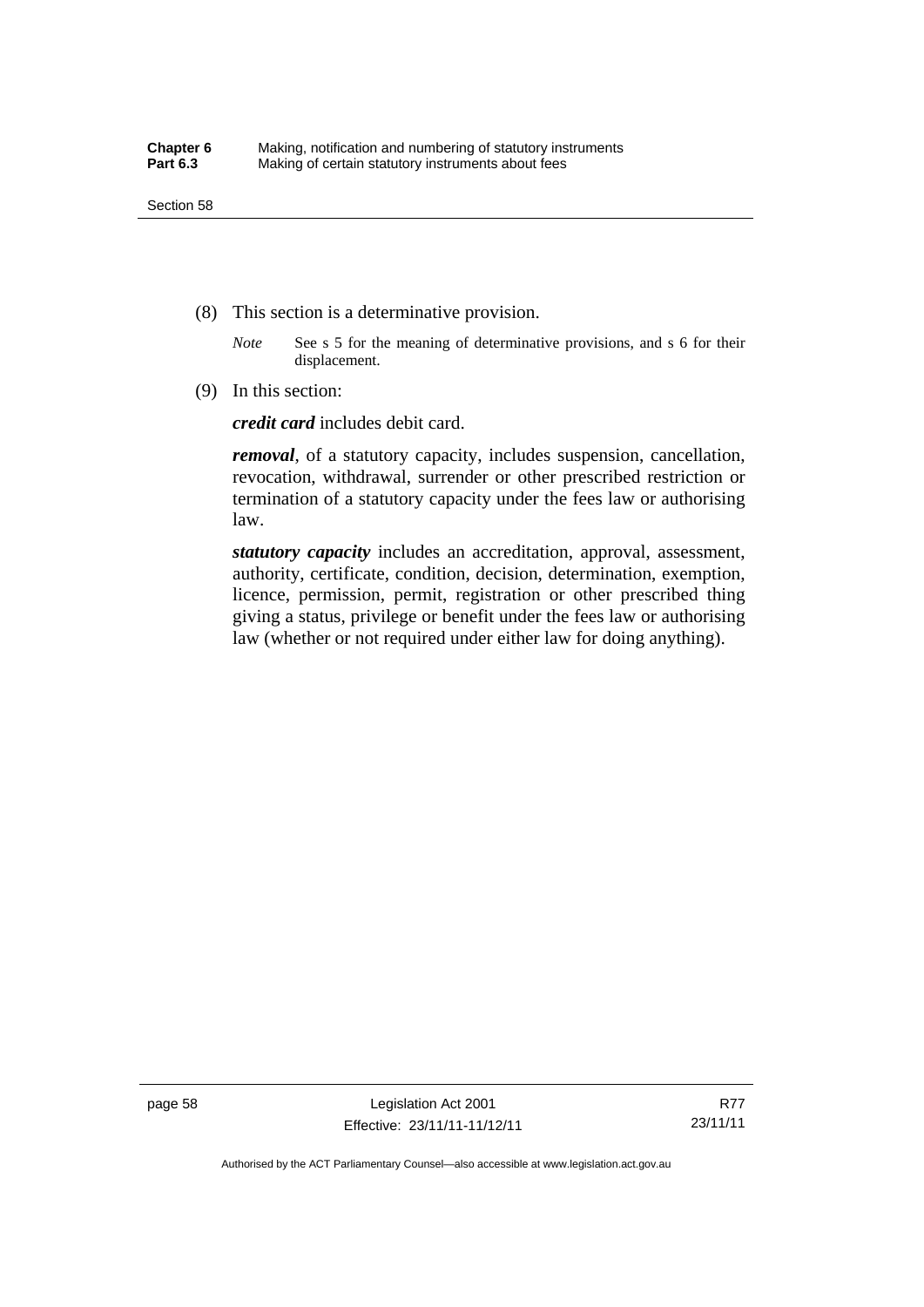# **Part 6.4 Numbering and notification of legislative instruments**

## **59 Numbering**

- (1) The legislative instruments registered in each year must be numbered by the parliamentary counsel as nearly as practicable in the order in which they are notified.
- (2) However, the parliamentary counsel may—
	- (a) allocate different kinds of legislative instruments to different series for numbering purposes; or
	- (b) add distinguishing letters to numbers to indicate the kind of legislative instrument.

## **Examples**

- 1 The parliamentary counsel may number subordinate laws, disallowable instruments, commencement notices and other legislative instruments in different series.
- 2 The parliamentary counsel may add the letters 'SL' to the numbers of registered subordinate laws, the letters 'DI' to the numbers of registered disallowable instruments and the letters 'CN' to the numbers of registered commencement notices.
- *Note* An example is part of the Act, is not exhaustive and may extend, but does not limit, the meaning of the provision in which it appears (see s 126 and s 132).
- (3) Also, a regulation may provide that this section does not apply to a notifiable instrument of a kind prescribed by regulation.

## **60 Correction etc of name of instrument**

- (1) This section applies if a legislative instrument, or a statutory instrument entered on the register under section 19 (3), is unnamed or the name it gives to itself—
	- (a) includes a year that is not the year in which the instrument was notified; or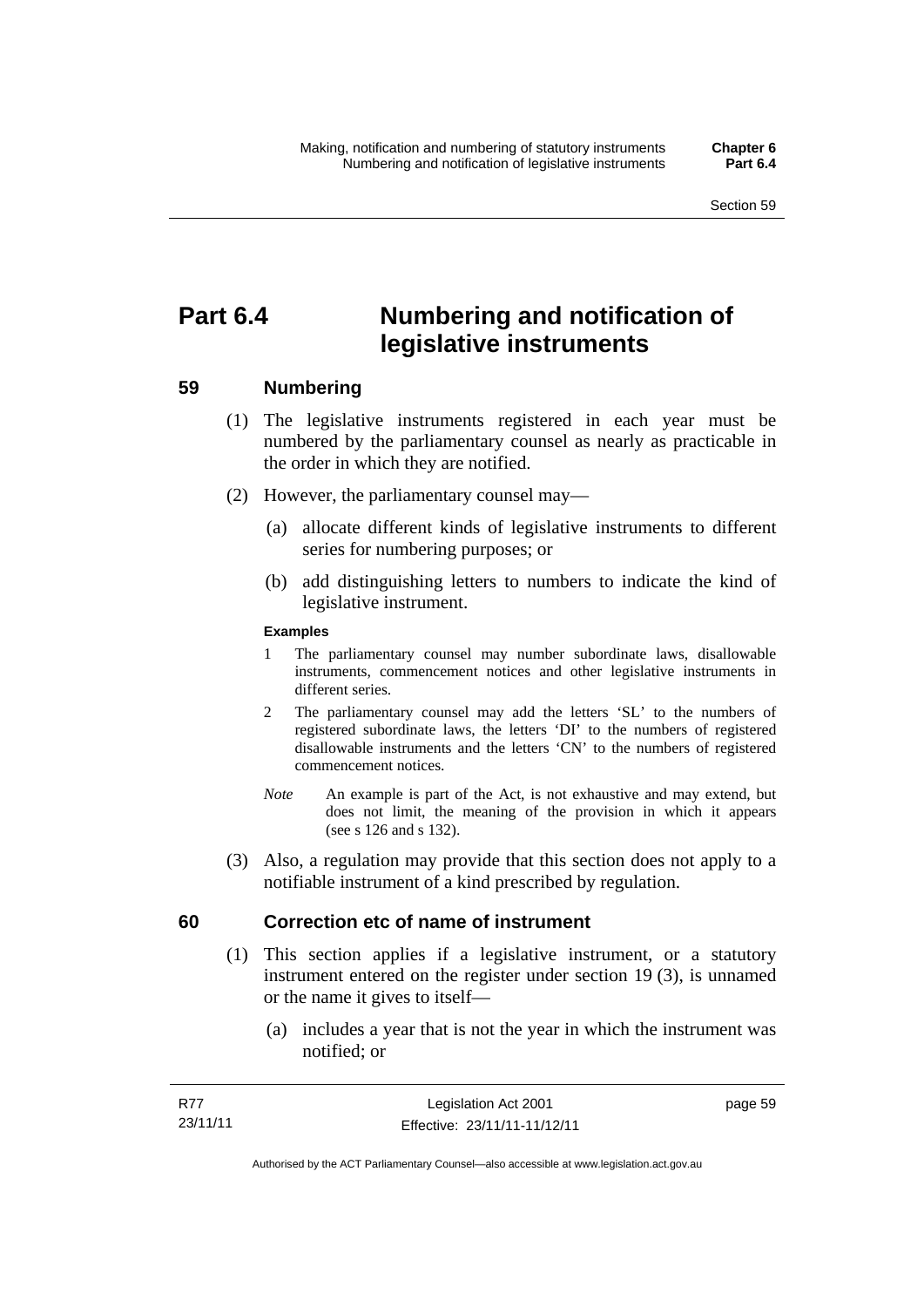#### Section 60

- (b) is the same as another instrument that has been, or is to be, notified under this Act; or
- (c) includes a number that is not consecutive with other instruments that have been notified under this Act; or
- (d) does not include a number that would give the instrument a unique name; or
- (e) is otherwise not in accordance with current legislative drafting practice.

## **Example—par (c)**

A legislative instrument has the name '*XYZ Amendment Rule 2000* (*No 5*)'. Legislative instruments with the names '*XYZ Amendment Rule 2000 (No 1)*', '*XYZ Amendment Rule 2000 (No 2)*' and '*XYZ Amendment Rule 2000 (No 3)*' have already been notified under the Act

#### **Example—par (d)**

A legislative instrument has the name '*XYZ Amendment Rule 2000 (No )*'.

#### **Example—par (e)**

A legislative instrument has the name '*XYY Amendment Order 2002 (No 1)*'. The instrument was made under the *XYZ Act 2000* (the *authorising Act*). The name of the instrument does not correctly reflect the name of the authorising Act.

- *Note* An example is part of the Act, is not exhaustive and may extend, but does not limit, the meaning of the provision in which it appears (see s 126 and s 132).
- (2) The parliamentary counsel may, before notifying the instrument under this Act—
	- (a) add a name to an unnamed instrument; or
	- (b) amend the instrument's name to bring it into line with current legislative drafting practice.
- (3) If the name of an instrument is added or amended under this section, the instrument has effect for all purposes as if the instrument were made with the name as added or amended.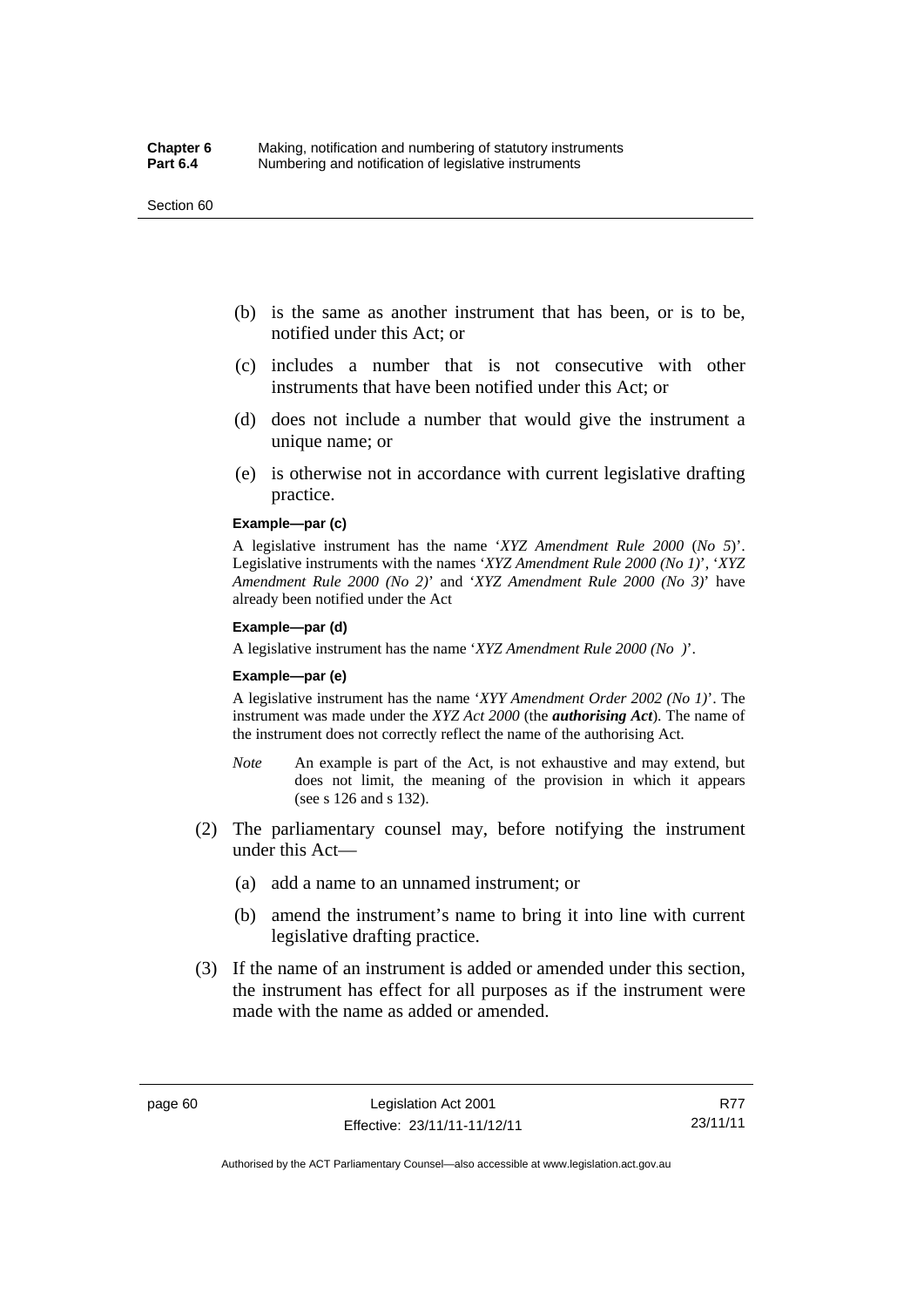(4) If the name of an instrument is added or amended under this section, the parliamentary counsel may make a corresponding change to any explanatory statement or regulatory impact statement for the instrument.

## **60A Correction of name of explanatory statement etc**

- (1) This section applies if an explanatory statement or regulatory impact statement for a legislative instrument—
	- (a) does not include the instrument's number or name in an appropriate place; or
	- (b) includes a reference to the instrument's number or name that is incorrect.
- (2) The parliamentary counsel may, before entering the statement in the register—
	- (a) include the instrument's number or name in an appropriate place in the statement; or
	- (b) correct the reference to the instrument's number or name.

## **61 Notification of legislative instruments**

- (1) If a legislative instrument is made, an authorised person for making a notification request for the instrument may ask the parliamentary counsel to notify the making of the instrument.
- (2) If an authorised person for making a notification request for a legislative instrument asks the parliamentary counsel to notify the making of the instrument and complies with the requirements (if any) prescribed by regulation (whether in relation to the form of the instrument, in relation to the making of the request or otherwise), the parliamentary counsel must—
	- (a) notify the making of the instrument in the register; or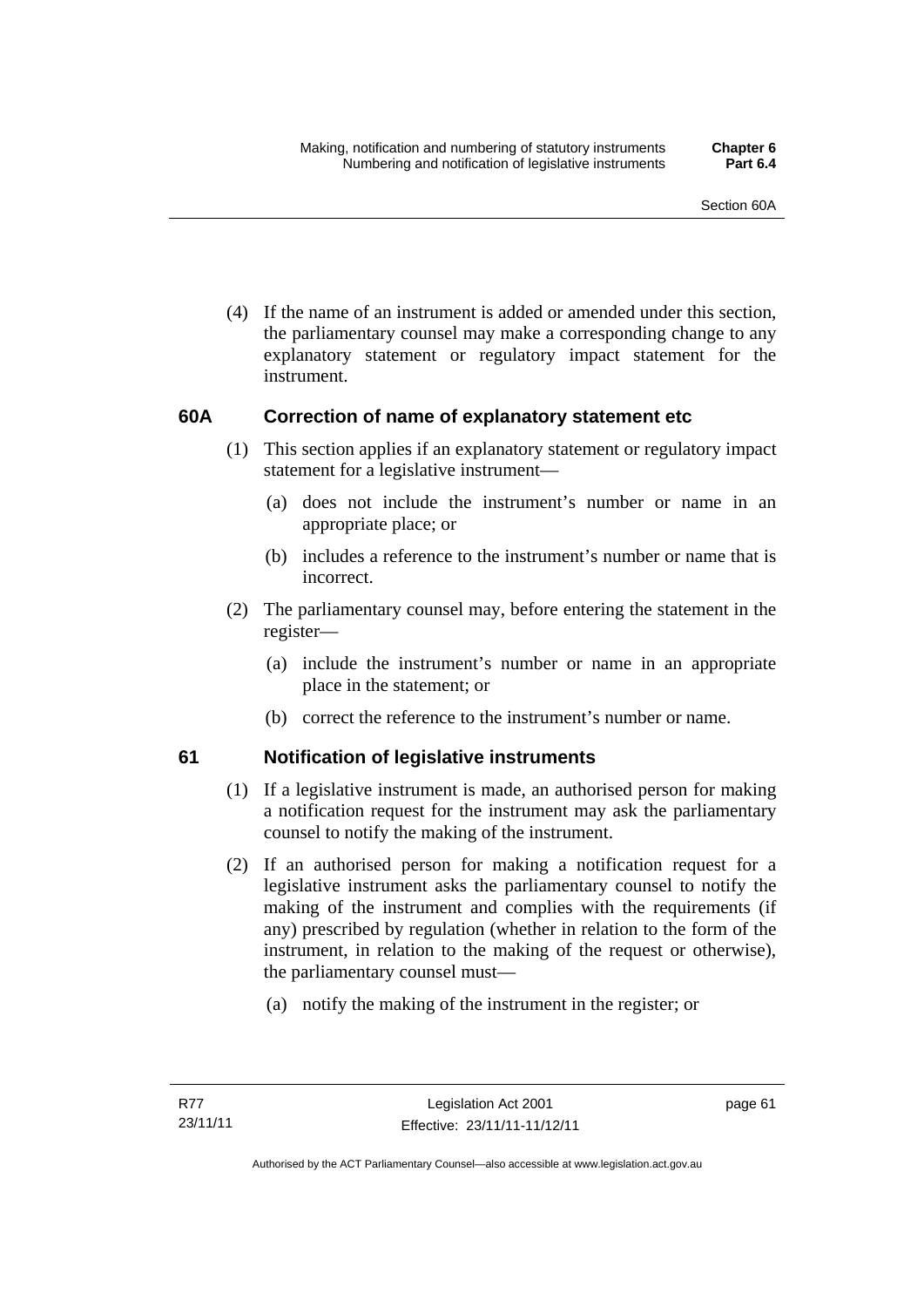#### Section 61

 (b) if it is not practicable to notify the making of the instrument in the register—notify the making of the instrument in another place the parliamentary counsel considers appropriate.

### **Examples—other places**

- 1 another government website
- 2 the gazette
- 3 outside the Legislative Assembly
- *Note* An example is part of the Act, is not exhaustive and may extend, but does not limit, the meaning of the provision in which it appears (see Legislation Act, s 126 and s 132).
- (3) The making of the legislative instrument is notified in the register by entering in the register—
	- (a) a statement that the instrument has been made; and
	- (b) the text of the instrument.
- (4) The making of the legislative instrument is notified under subsection  $(2)$  (b) by—
	- (a) publishing the text of the instrument in the place decided by the parliamentary counsel under subsection (2) (b); or
	- (b) publishing in that place a statement that—
		- (i) the instrument has been made; and
		- (ii) copies of the instrument can be obtained at a stated place or stated places (whether by purchase or otherwise).
- (5) If the making of the legislative instrument is notified under subsection  $(2)$  (b), the parliamentary counsel must as soon as practicable enter in the register—
	- (a) a statement that the instrument—
		- (i) has been made; and
		- (ii) was notified in the stated place on a stated date; and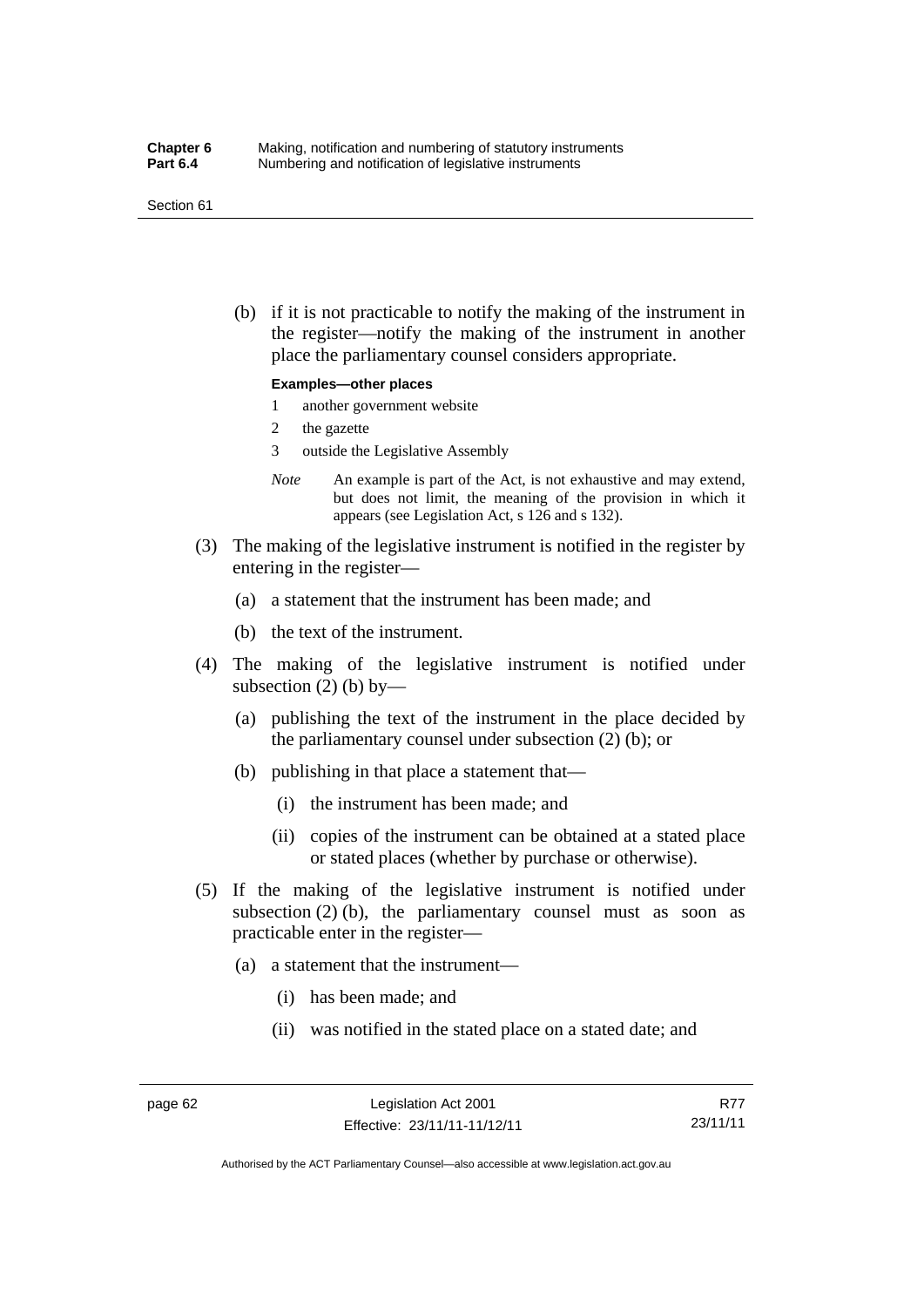- (b) the text of the instrument.
- (6) If the making of the legislative instrument is notified by publishing the statement mentioned in subsection (4) (b), copies of the instrument must be available on the day of publication, or as soon as practicable after that day, at the stated place or each of the stated places.
- (7) If on that day no copies of the legislative instrument are available at the stated place or any of the stated places, the parliamentary counsel must give the Minister a statement—
	- (a) that copies of the instrument were not available; and
	- (b) explaining why they were not available.
- (8) The Minister must present the statement to the Legislative Assembly not later than 6 sitting days after receiving it.
- (9) Despite subsection (2), the parliamentary counsel may notify the making of a legislative instrument even though a requirement prescribed by regulation for subsection (2) (a *prescribed requirement*) is not complied with.
- (10) The notification of a legislative instrument is valid even if—
	- (a) a prescribed requirement was not complied with; or
	- (b) the notification was made on the request of a person who was not, or was no longer, a delegate of an authorised person for making a notification request for the instrument.
- (11) This section is a determinative provision.
	- *Note* See s 5 for the meaning of determinative provisions, and s 6 for their displacement.
- (12) In this section:

*authorised person*, for making a notification request for a legislative instrument, means—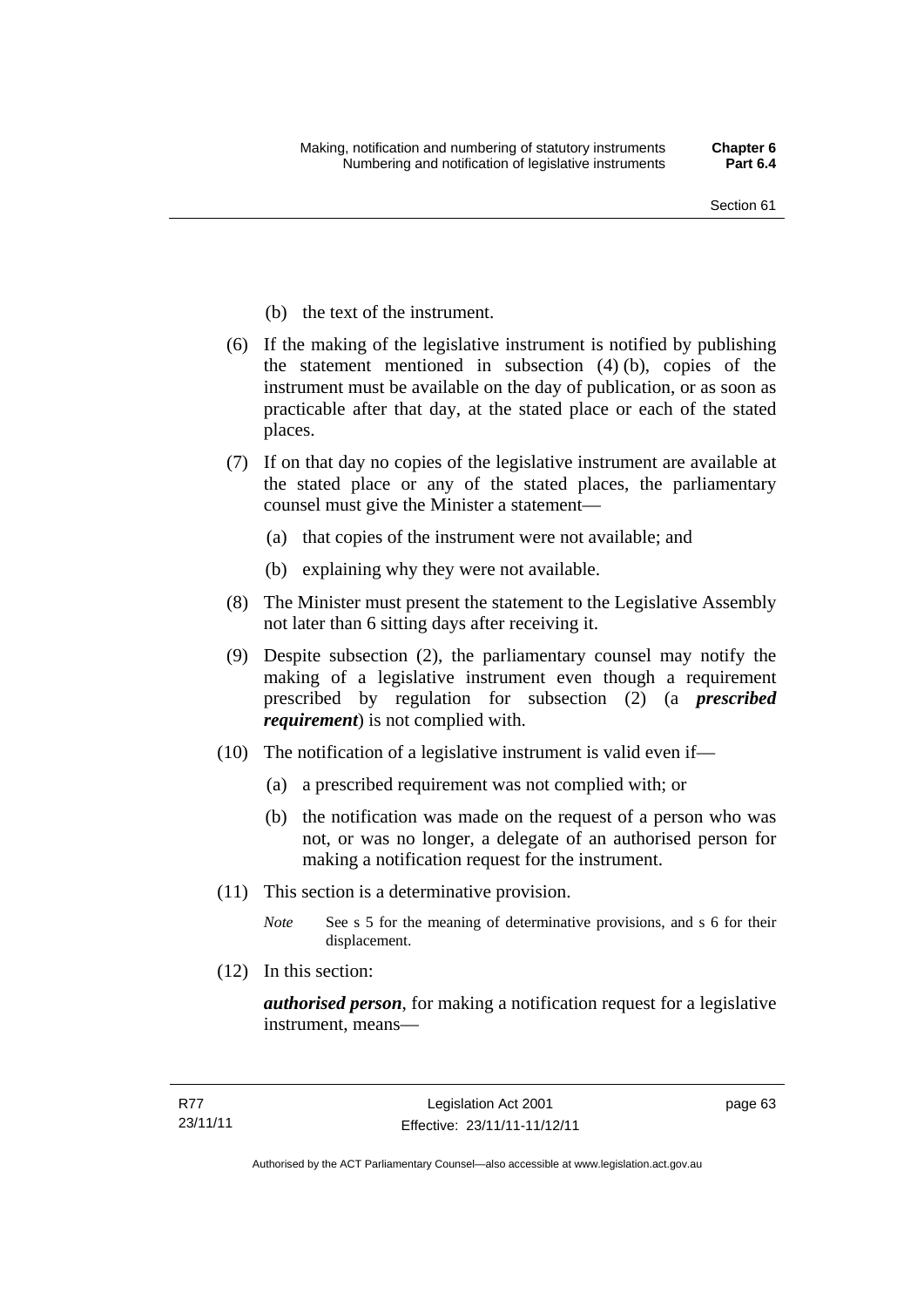- (a) the maker of the instrument; or
- (b) for a legislative instrument made by the Executive—a Minister or director-general; or
- (c) for a legislative instrument made by a Minister—a director-general; or
- (d) for a legislative instrument made by the rule-making committee—
	- (i) the secretary of the committee; or
	- (ii) the registrar of a court or tribunal in relation to which the instrument applies; or
- (e) for any other legislative instrument made by a court or tribunal, or by a member (however described) of a court or tribunal the registrar of the court or tribunal; or
- (f) for any other legislative instrument (other than an instrument prescribed by regulation for this paragraph)—a director-general; or
- (g) for a legislative instrument prescribed by regulation for this paragraph—a person prescribed by regulation as an authorised person for making a notification request for the instrument.

*rule-making committee* means the rule-making committee established under the *Court Procedures Act 2004*.

## **62 Effect of failure to notify legislative instrument**

- (1) A legislative instrument is not enforceable by or against the Territory or anyone else unless it is notified.
- (2) This section is a determinative provision.
	- *Note* See s 5 for the meaning of determinative provisions, and s 6 for their displacement.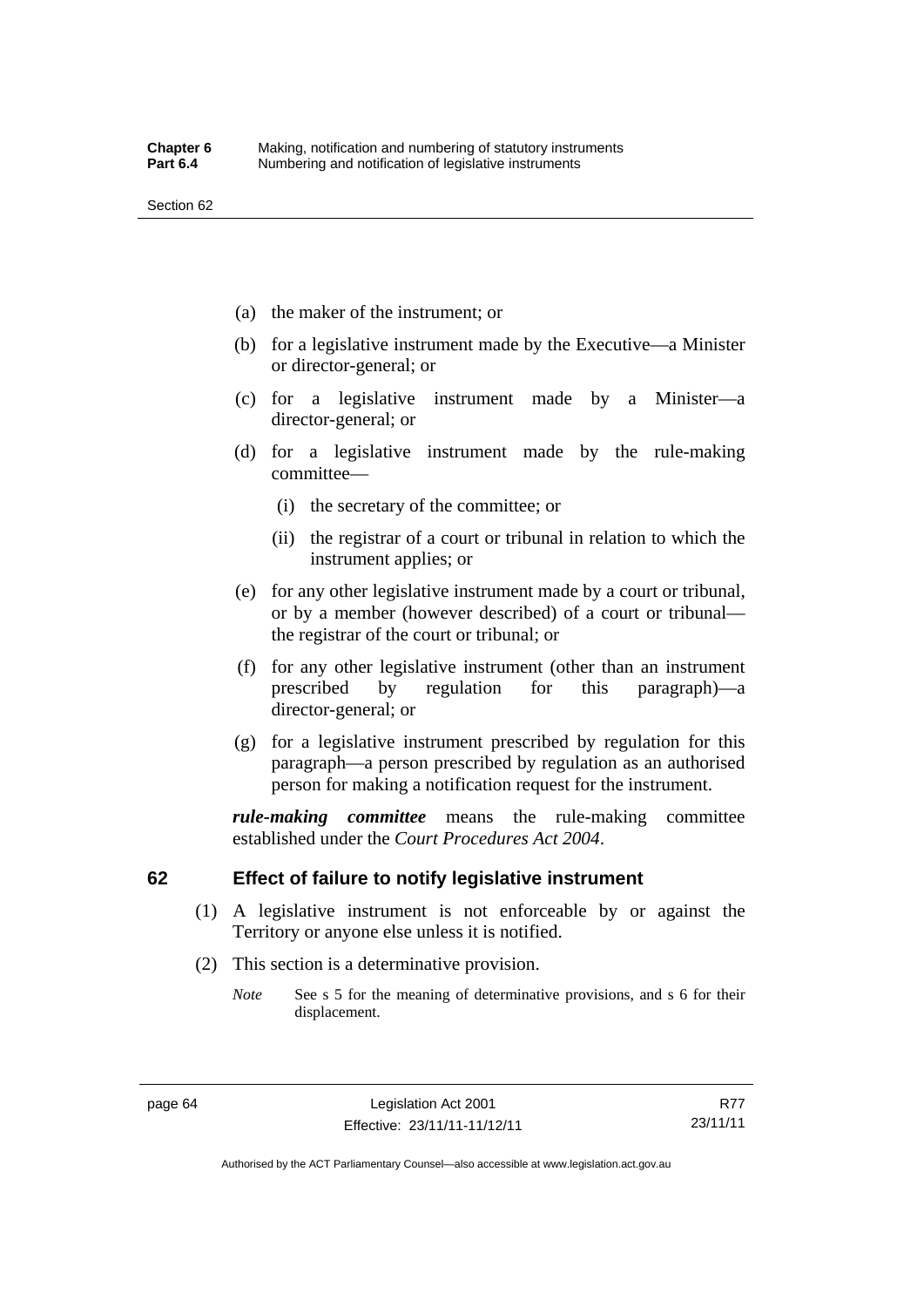## **63 References to** *notification* **of legislative instruments**

In an Act or statutory instrument, a reference to the *notification* of a legislative instrument is a reference to the instrument having been notified in the register, the gazette or otherwise under section  $61$  (2) (b).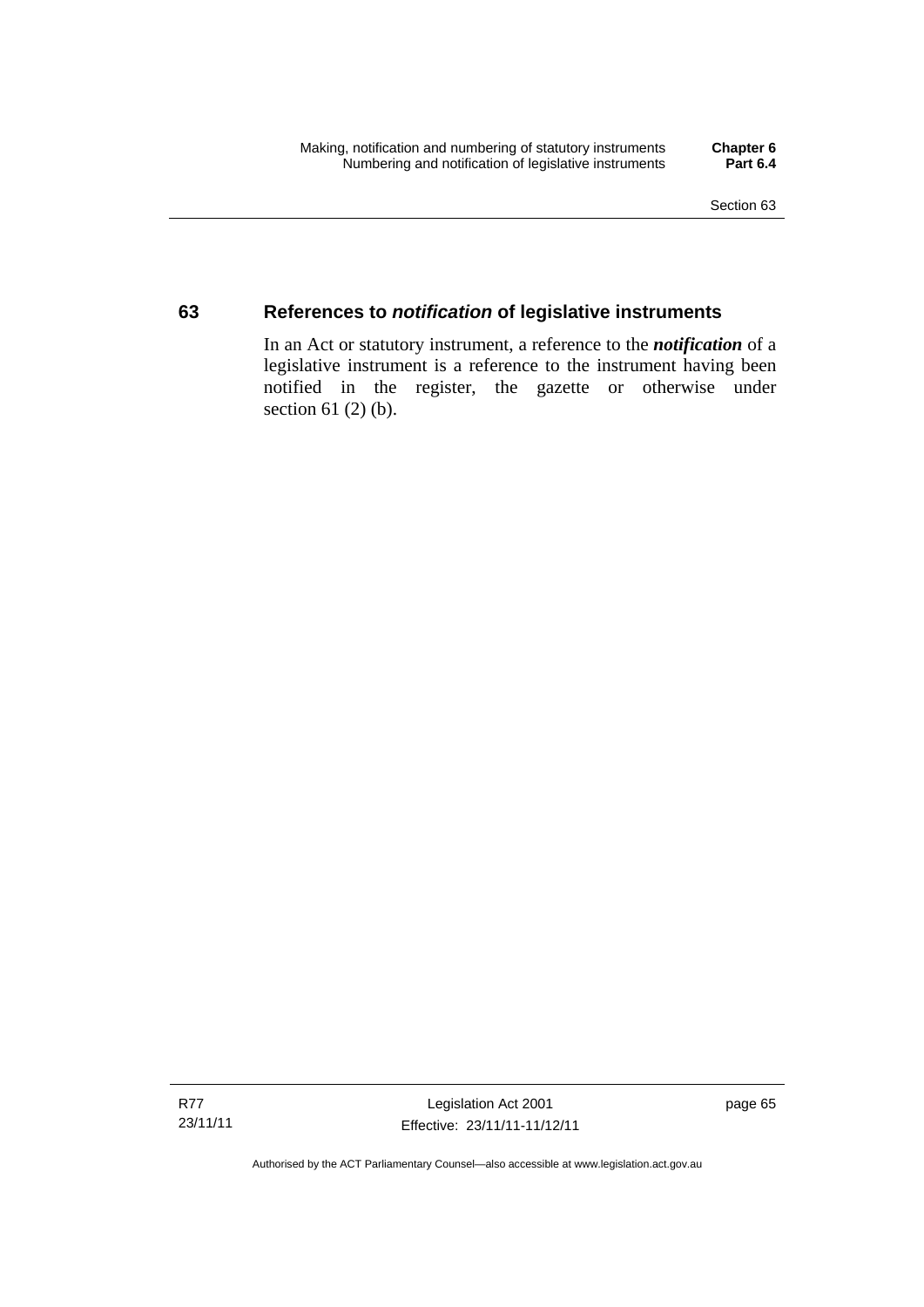#### **Chapter 7** Presentation, amendment and disallowance of subordinate laws and disallowable instruments

# **Chapter 7** Presentation, amendment and **disallowance of subordinate laws and disallowable instruments**

*Note* In this chapter, a reference to a subordinate law or disallowable instrument includes a reference to a provision of a subordinate law or disallowable instrument (see s 8 (2) and s 9 (2)).

## **64 Presentation of subordinate laws and disallowable instruments**

- (1) A subordinate law or disallowable instrument must be presented to the Legislative Assembly not later than 6 sitting days after its notification day.
- (2) If a subordinate law or disallowable instrument is not presented in accordance with subsection (1), it is taken to be repealed.
- (3) This section is a determinative provision.
	- *Note* See s 5 for the meaning of determinative provisions, and s 6 for their displacement.

## **65 Disallowance by resolution of Assembly**

- (1) This section applies if notice of a motion to disallow a subordinate law or disallowable instrument is given in the Legislative Assembly not later than 6 sitting days after the day it is presented to the Assembly.
- (2) If the Legislative Assembly passes a resolution to disallow the subordinate law or disallowable instrument, it is taken to be repealed—
	- (a) on the day after the day the disallowance is notified; or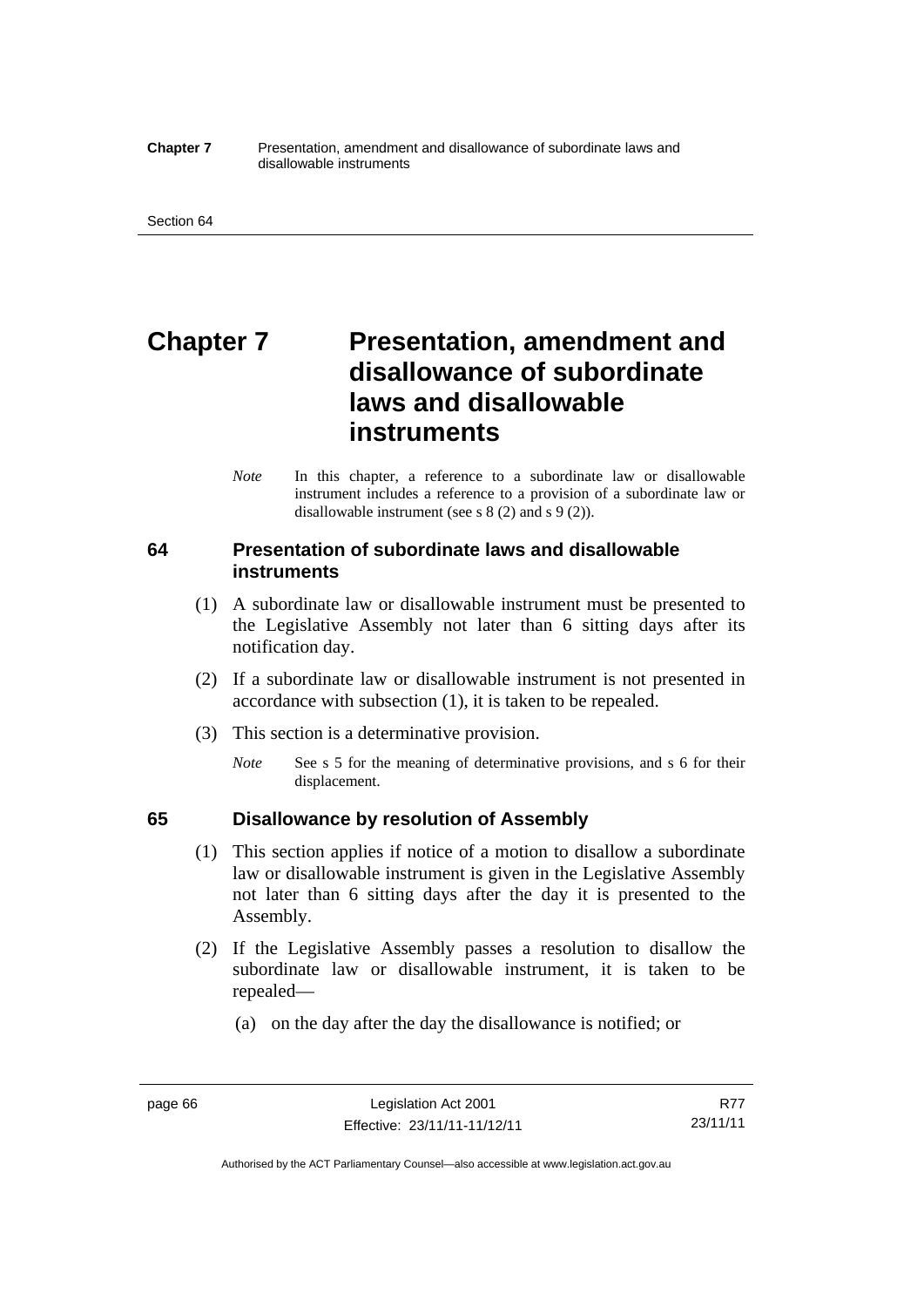- (b) if the resolution provides that it takes effect on the day the resolution is passed—that day.
- (3) For this chapter, the Legislative Assembly is taken to have passed a resolution to disallow the subordinate law or disallowable instrument if, at the end of 6 sitting days after the day the notice is given—
	- (a) the notice has not been withdrawn and the motion has not been called on; or
	- (b) the motion has been called on and moved, but has not been withdrawn or otherwise disposed of.
- (4) If subsection (3) applies, the resolution is taken to be the resolution set out in the motion for the resolution.
- (5) A disallowance under this section has effect for all purposes as if it were a repeal made by an Act.
- (6) This section is a determinative provision.
	- *Note* See s 5 for the meaning of determinative provisions, and s 6 for their displacement.

## **65A Notification of disallowance by resolution of Assembly**

- (1) If a subordinate law or disallowable instrument is disallowed, or taken to have been disallowed, under section 65, the Speaker must ask the parliamentary counsel to notify the disallowance.
- (2) If the Speaker asks the parliamentary counsel to notify the disallowance, the parliamentary counsel must—
	- (a) notify the disallowance in the register; or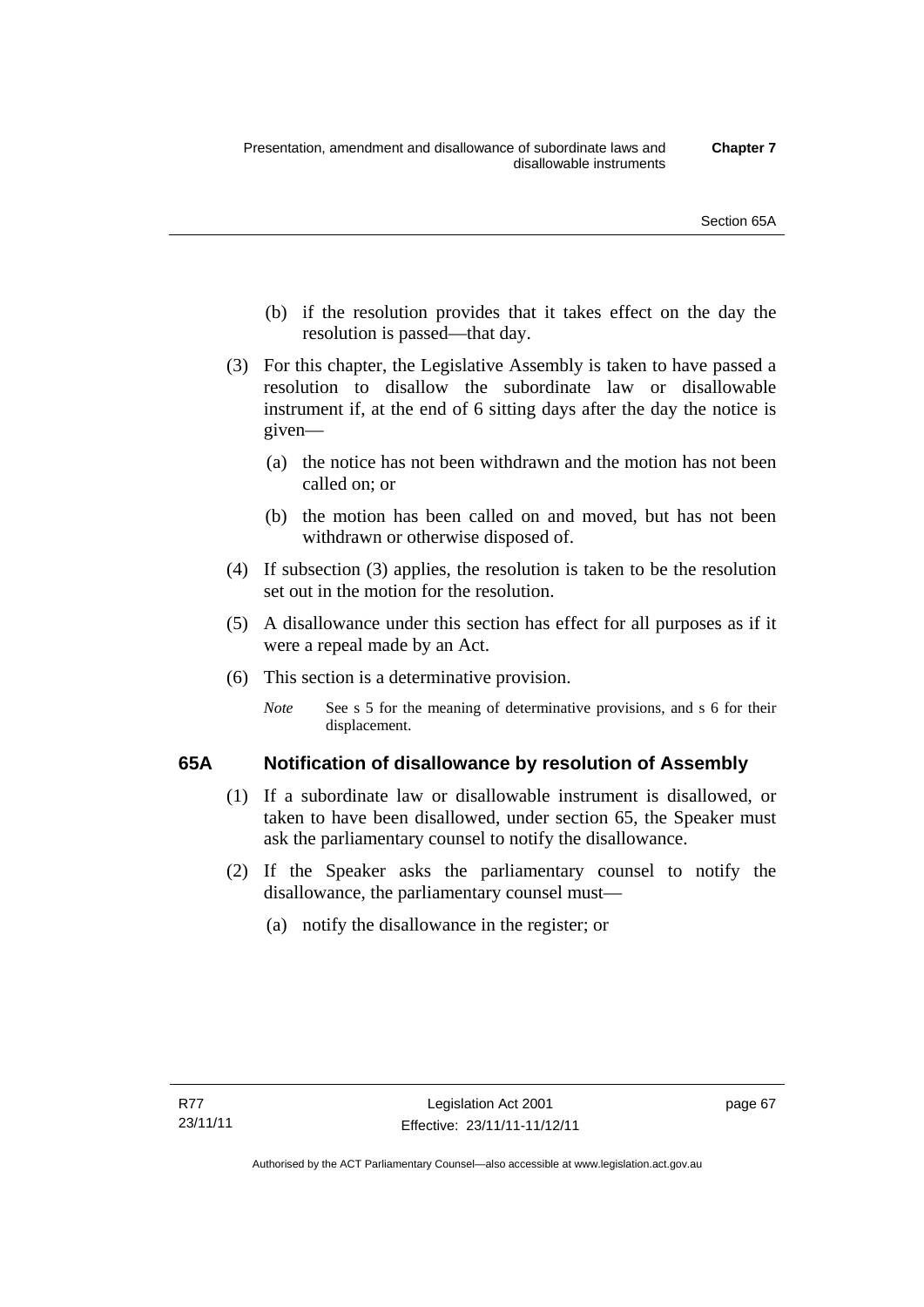#### **Chapter 7** Presentation, amendment and disallowance of subordinate laws and disallowable instruments

#### Section 65A

 (b) if it is not practicable to notify the disallowance in the register—notify the disallowance in another place the parliamentary counsel considers appropriate.

### **Examples—other places**

- 1 another government website
- 2 the gazette
- 3 outside the Legislative Assembly
- *Note* An example is part of the Act, is not exhaustive and may extend, but does not limit, the meaning of the provision in which it appears (see Legislation Act, s 126 and s 132).
- (3) If the Speaker asks the parliamentary counsel to notify the disallowance on a particular day, the parliamentary counsel must notify the disallowance on that day unless it is impracticable to do so.
- (4) The disallowance is notified in the register by entering in the register—
	- (a) a statement that the subordinate law or disallowable instrument has been disallowed under section 65; and
	- (b) the text of the resolution passed, or taken to have been passed, by the Legislative Assembly under section 65; and
	- (c) the day when the resolution was passed or taken to have been passed; and
	- (d) the day when the subordinate law or disallowable instrument is taken to be repealed because of the resolution.
- (5) The disallowance is notified under subsection (2) (b) by publishing in the place decided by the parliamentary counsel under that subsection—
	- (a) a statement that the subordinate law or disallowable instrument has been disallowed under section 65; and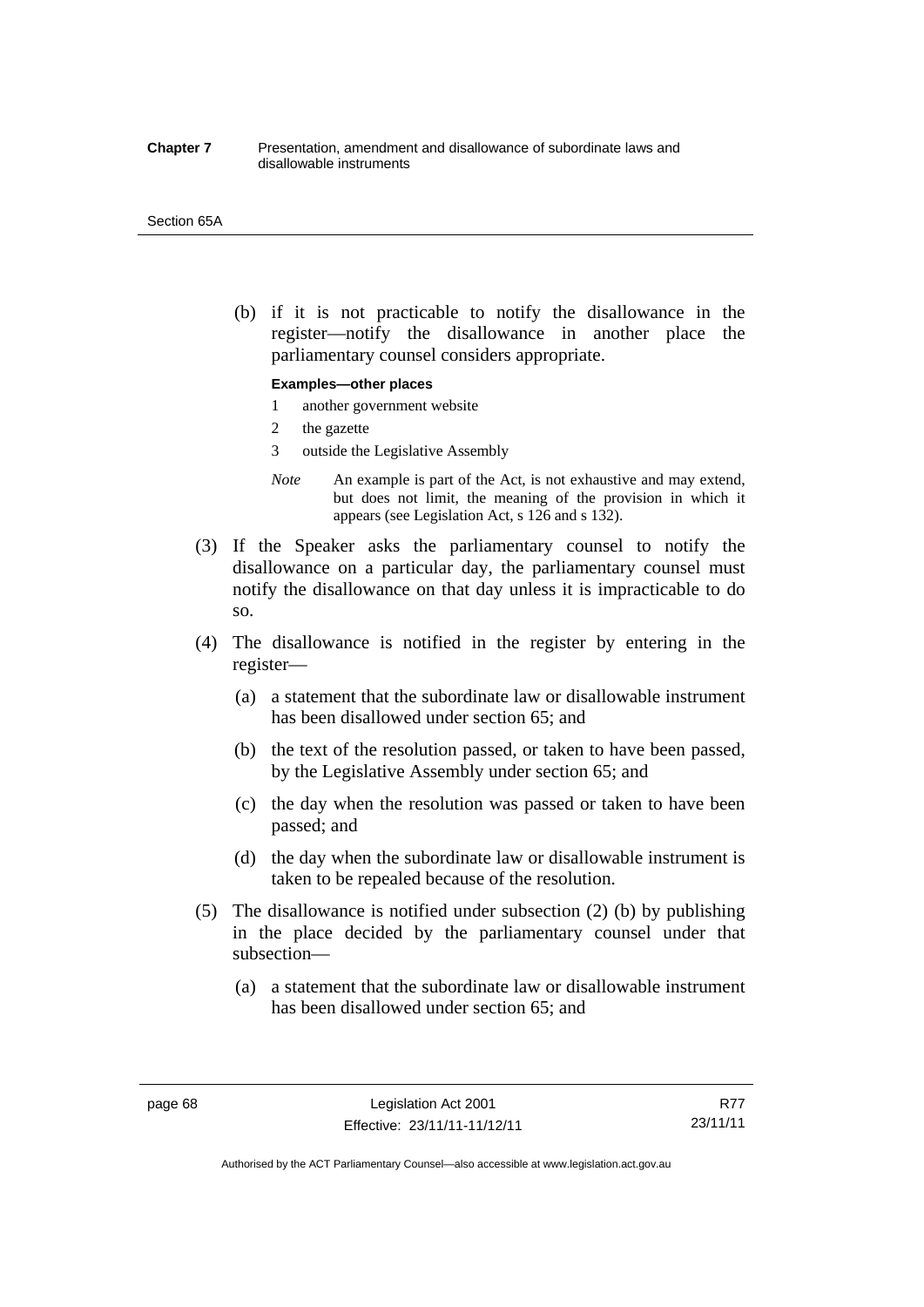- (b) the text of the resolution passed, or taken to have been passed, by the Legislative Assembly under section 65; and
- (c) the day when the resolution was passed or taken to have been passed; and
- (d) the day when the subordinate law or disallowable instrument is taken to be repealed because of the resolution.
- (6) If the disallowance is notified under subsection (2) (b), the parliamentary counsel must enter in the register—
	- (a) a statement that the subordinate law or disallowable instrument has been disallowed under section 65; and
	- (b) a statement that the disallowance was notified under subsection (2) (b) in a stated place on a stated date; and
	- (c) the text of the resolution passed, or taken to have been passed, under section 65; and
	- (d) the day when the resolution was passed or taken to have been passed; and
	- (e) the day when the subordinate law or disallowable instrument is taken to be repealed because of the resolution.
- (7) This section is a determinative provision.
	- *Note* See s 5 for the meaning of determinative provisions, and s 6 for their displacement.

## **66 Revival of affected laws**

- (1) This section applies if—
	- (a) a subordinate law or disallowable instrument (the *disallowed law*) is taken to be repealed under section 64 (Presentation of subordinate laws and disallowable instruments) or section 65 (Disallowance by resolution of Assembly); and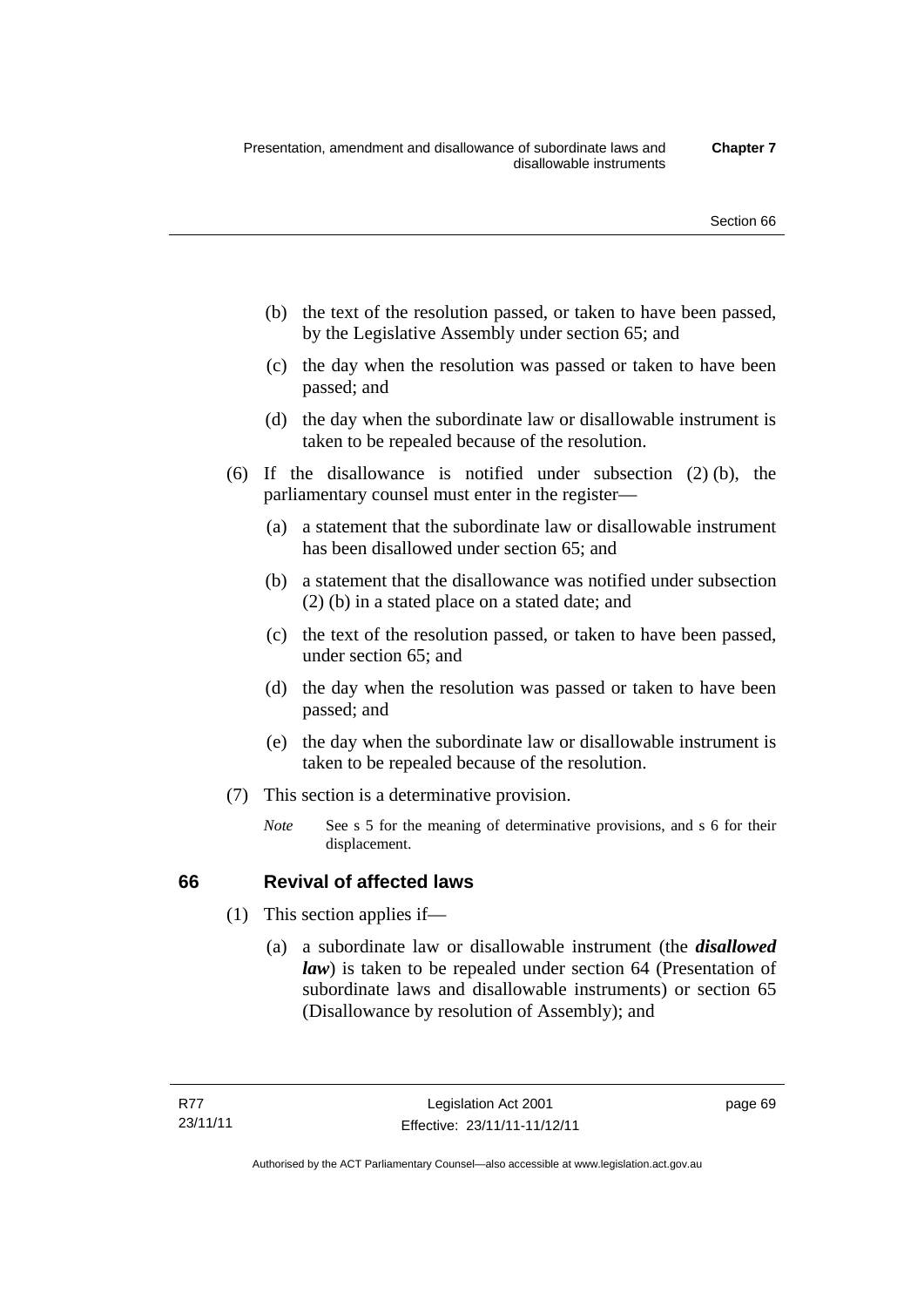#### **Chapter 7** Presentation, amendment and disallowance of subordinate laws and disallowable instruments

#### Section 67

- (b) the disallowed law repealed or amended an Act or statutory instrument (the *affected law*); and
- (c) the repeal or amendment has commenced.
- (2) The affected law is revived, from the beginning of the day after the disallowed law is taken to have been repealed, as if the disallowed law had never been made.
- (3) This section is a determinative provision.
	- *Note* See s 5 for the meaning of determinative provisions, and s 6 for their displacement.

## **67 Making of instrument same in substance within 6 months after disallowance**

- (1) This section applies if a subordinate law or disallowable instrument (the *disallowed law*) is disallowed under section 65 (Disallowance by resolution of Assembly).
- (2) A subordinate law or disallowable instrument the same in substance must not be made within 6 months beginning on the day of the disallowance unless the Legislative Assembly has—
	- (a) rescinded the resolution that disallowed the disallowed law; or
	- (b) by resolution, approved the making of—
		- (i) a subordinate law or disallowable instrument in those terms; or
		- (ii) a subordinate law or disallowable instrument the same in substance as the disallowed law.
- (3) A subordinate law or disallowable instrument made in contravention of this section is void.
- (4) This section is a determinative provision.
	- *Note* See s 5 for the meaning of determinative provisions, and s 6 for their displacement.

R77 23/11/11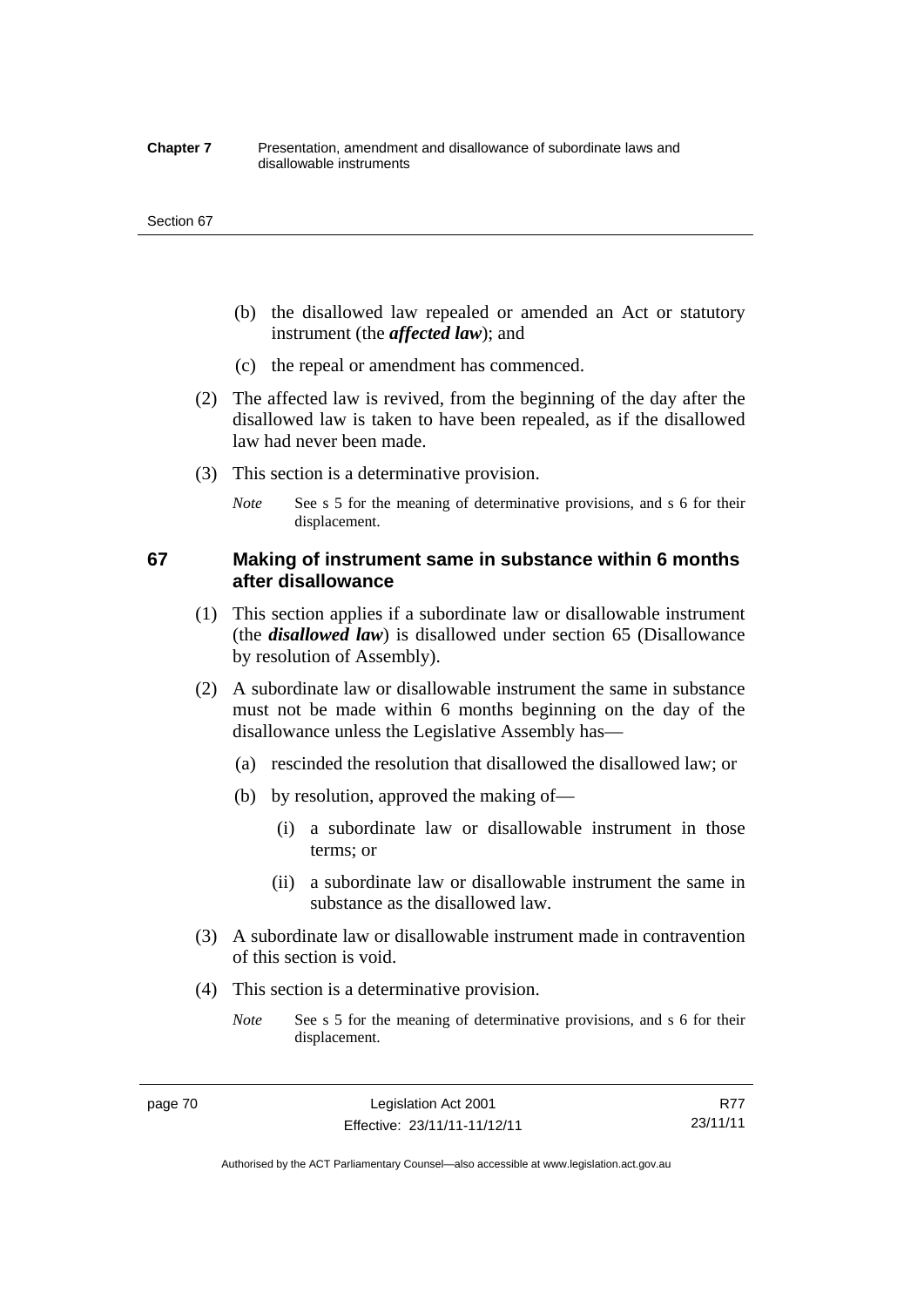## **68 Amendment by resolution of Assembly**

(1) In this section:

*amendment* does not include an amendment that would have the effect of waiving or changing any fee, charge, penalty or other amount payable to the Territory.

*disallowable instrument* does not include a determination of fees or charges by a Minister under an Act or subordinate law.

- (2) This section applies if notice of a motion to amend a subordinate law or disallowable instrument is given in the Legislative Assembly not later than 6 sitting days after the day it is presented to the Assembly.
- (3) If the Legislative Assembly passes a resolution to amend the subordinate law or disallowable instrument, it is amended accordingly—
	- (a) on the day after the day the amendment is notified; or
	- (b) if the resolution provides that it takes effect on the day the resolution is passed—that day.
- (4) For this chapter, the Legislative Assembly is taken to have passed a resolution to amend the subordinate law or disallowable instrument if, at the end of 6 sitting days after the day the notice is given—
	- (a) the notice has not been withdrawn and the motion has not been called on; or
	- (b) the motion has been called on and moved, but has not been withdrawn or otherwise disposed of.
- (5) If subsection (4) applies, the resolution is taken to be the resolution set out in the motion for the resolution.
- (6) An amendment under this section has effect for all purposes as if it had been made by an Act.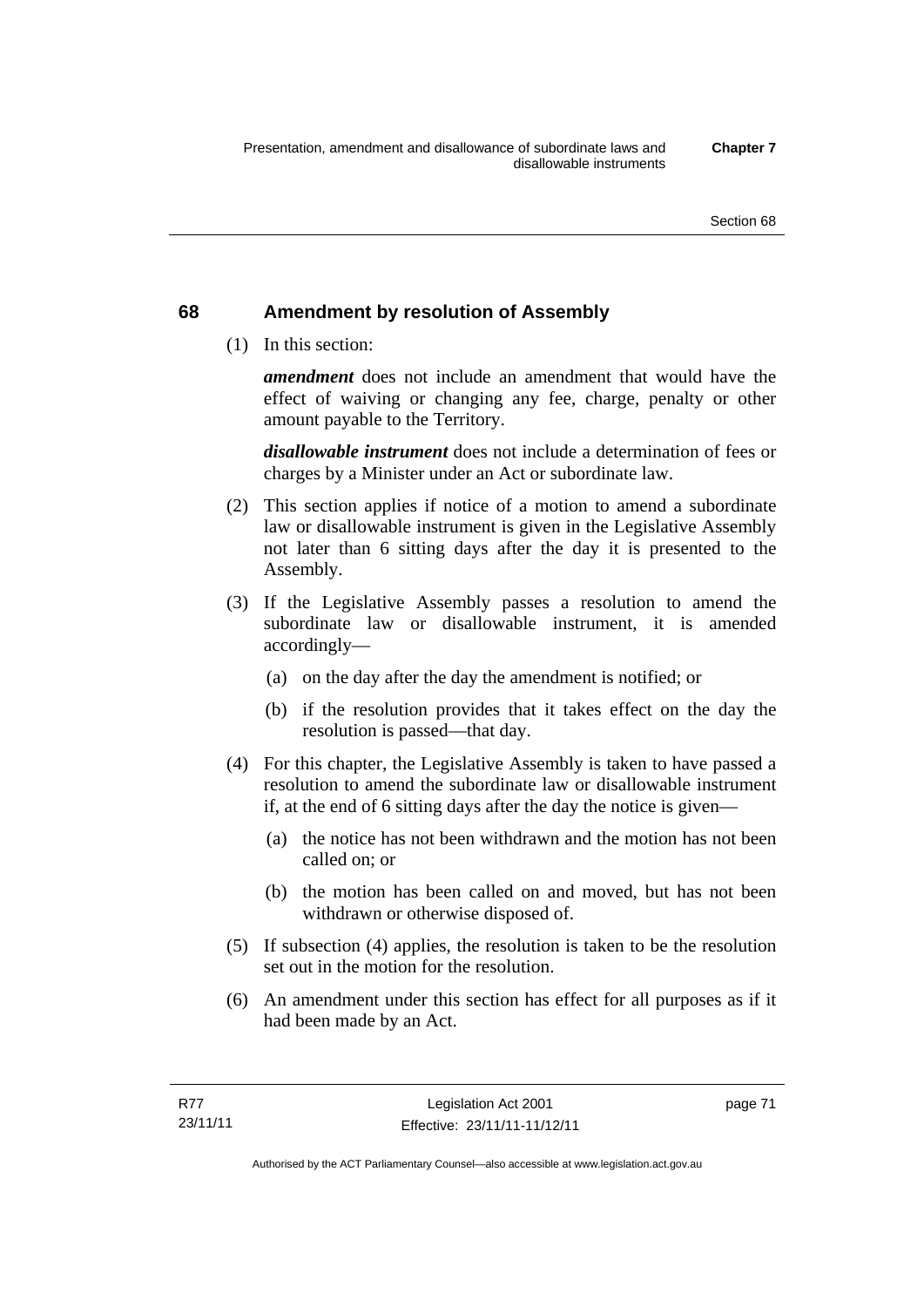#### **Chapter 7** Presentation, amendment and disallowance of subordinate laws and disallowable instruments

#### Section 69

- (7) Without limiting subsection (6), section 83 (Consequences of amendment of statutory instrument by Act) applies to the amendment as if it had been made by an Act.
- (8) This section is a determinative provision.
	- *Note* See s 5 for the meaning of determinative provisions, and s 6 for their displacement.

## **69 Notification of amendments made by resolution of Assembly**

- (1) If a subordinate law or disallowable instrument (the *amended law*) is amended under section 68, the Speaker must ask the parliamentary counsel to notify the amendment.
- (2) If the Speaker asks the parliamentary counsel to notify the amendment, the parliamentary counsel must—
	- (a) notify the amendment in the register; or
	- (b) if it is not practicable to notify the amendment in the register notify the amendment in another place the parliamentary counsel considers appropriate.

#### **Examples—other places**

- 1 another government website
- 2 the gazette
- 3 outside the Legislative Assembly
- *Note* An example is part of the Act, is not exhaustive and may extend, but does not limit, the meaning of the provision in which it appears (see Legislation Act, s 126 and s 132).
- (3) If the Speaker asks the parliamentary counsel to notify the amendment on a particular day, the parliamentary counsel must notify the amendment on that day unless it is impracticable to do so.
- (4) The amendment is notified in the register by entering in the register—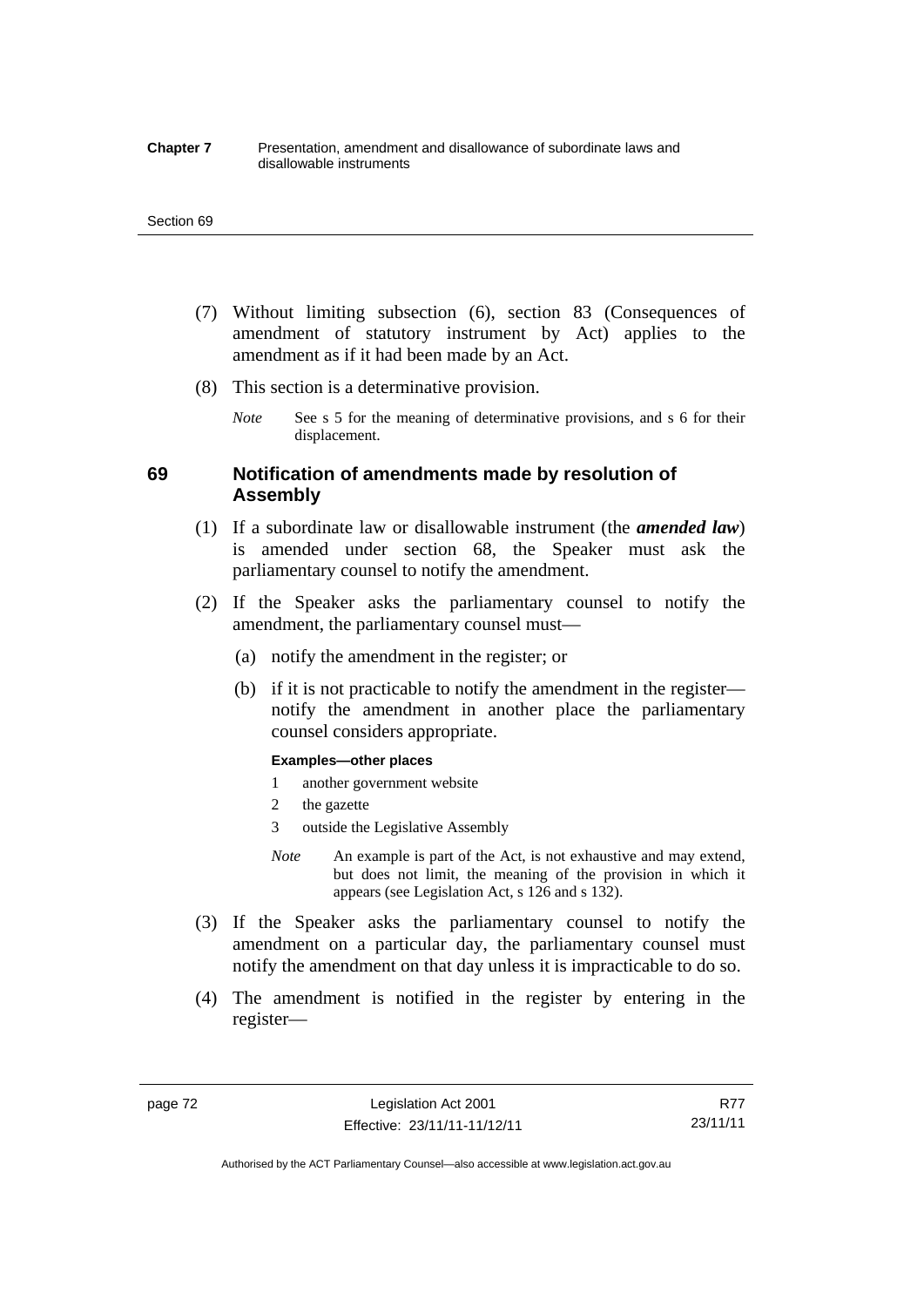- (a) a statement that the amendment of the amended law has been made under section 68; and
- (b) the text of the resolution passed, or taken to have been passed, by the Legislative Assembly under section 68; and
- (c) the day when the resolution was passed or taken to have been passed; and
- (d) the day when the subordinate law or disallowable instrument is taken to be amended because of the resolution.
- (5) The amendment is notified under subsection (2) (b) by publishing in the place decided by the parliamentary counsel under that subsection—
	- (a) a statement that the amendment of the amended law has been made under section 68; and
	- (b) the text of the resolution passed, or taken to have been passed, by the Legislative Assembly under section 68; and
	- (c) the day when the resolution was passed or taken to have been passed; and
	- (d) the day when the subordinate law or disallowable instrument is taken to be amended because of the resolution.
- (6) If the amendment is notified under subsection (2) (b), the parliamentary counsel must enter in the register—
	- (a) a statement that the amendment of the amended law has been made under section 68; and
	- (b) a statement that the amendment was notified under subsection (2) (b) in a stated place on a stated date; and
	- (c) the text of the resolution passed, or taken to have been passed, by the Legislative Assembly under section 68; and
	- (d) the day when the resolution was passed or taken to have been passed; and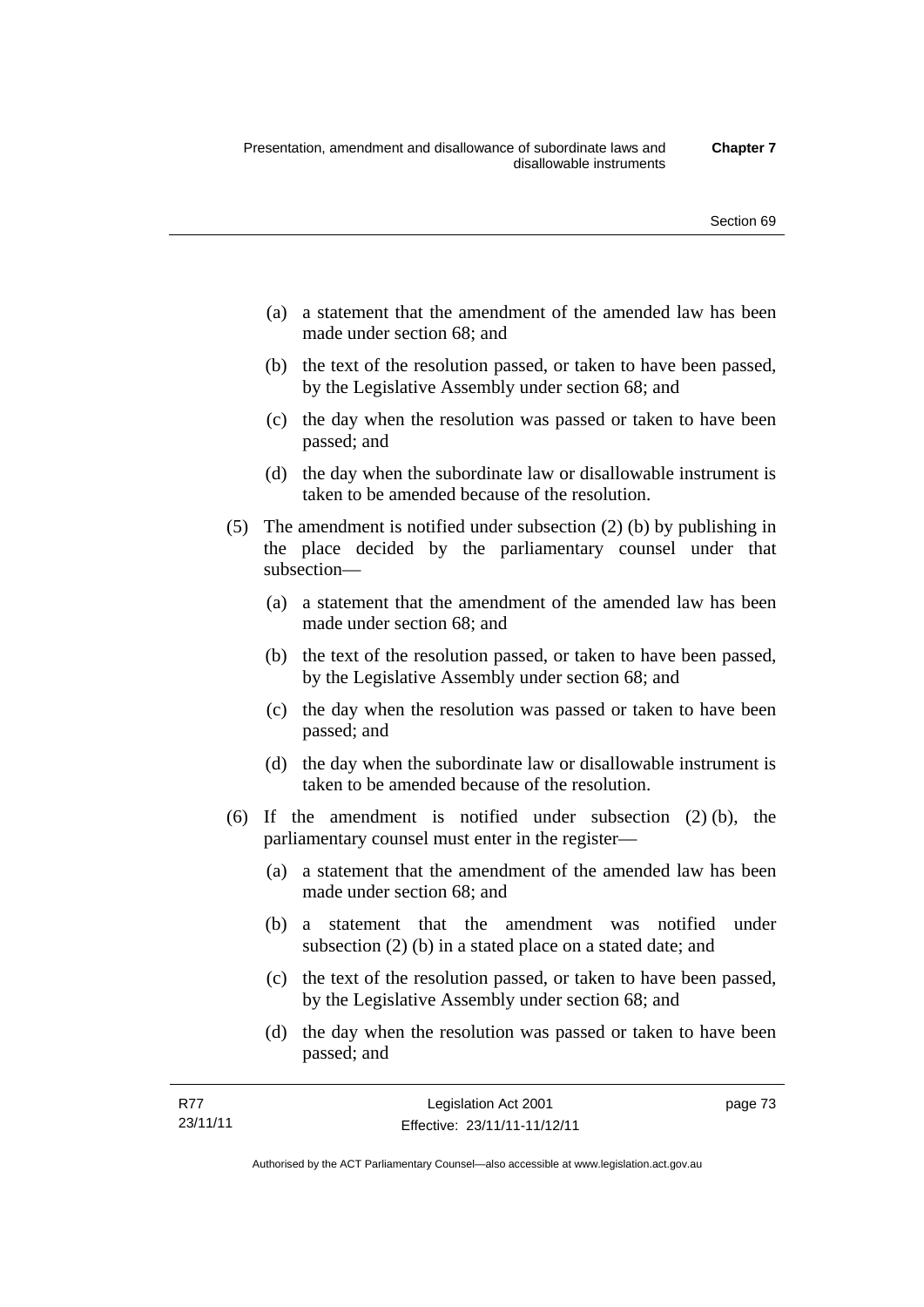#### **Chapter 7** Presentation, amendment and disallowance of subordinate laws and disallowable instruments

#### Section 70

- (e) the day when the subordinate law or disallowable instrument is taken to be amended because of the resolution.
- (7) This section is a determinative provision.
	- *Note* See s 5 for the meaning of determinative provisions, and s 6 for their displacement.

## **70 Making of amendment restoring effect of law within 6 months after amendment**

- (1) This section applies if a subordinate law or disallowable instrument (the *amended law*) is amended under section 68 (Amendment by resolution of Assembly).
- (2) A subordinate law or disallowable instrument the same in substance as the amended law before the amendment (the *earlier law*) must not be made within 6 months beginning on the day the amendment is made unless the Legislative Assembly has—
	- (a) rescinded the resolution that made the amendment; or
	- (b) by resolution approved the making of—
		- (i) a subordinate law or disallowable instrument in those terms; or
		- (ii) a subordinate law or disallowable instrument the same in substance as the earlier law.
- (3) A subordinate law or disallowable instrument made in contravention of this section is void.
- (4) This section is a determinative provision.
	- *Note* See s 5 for the meaning of determinative provisions, and s 6 for their displacement.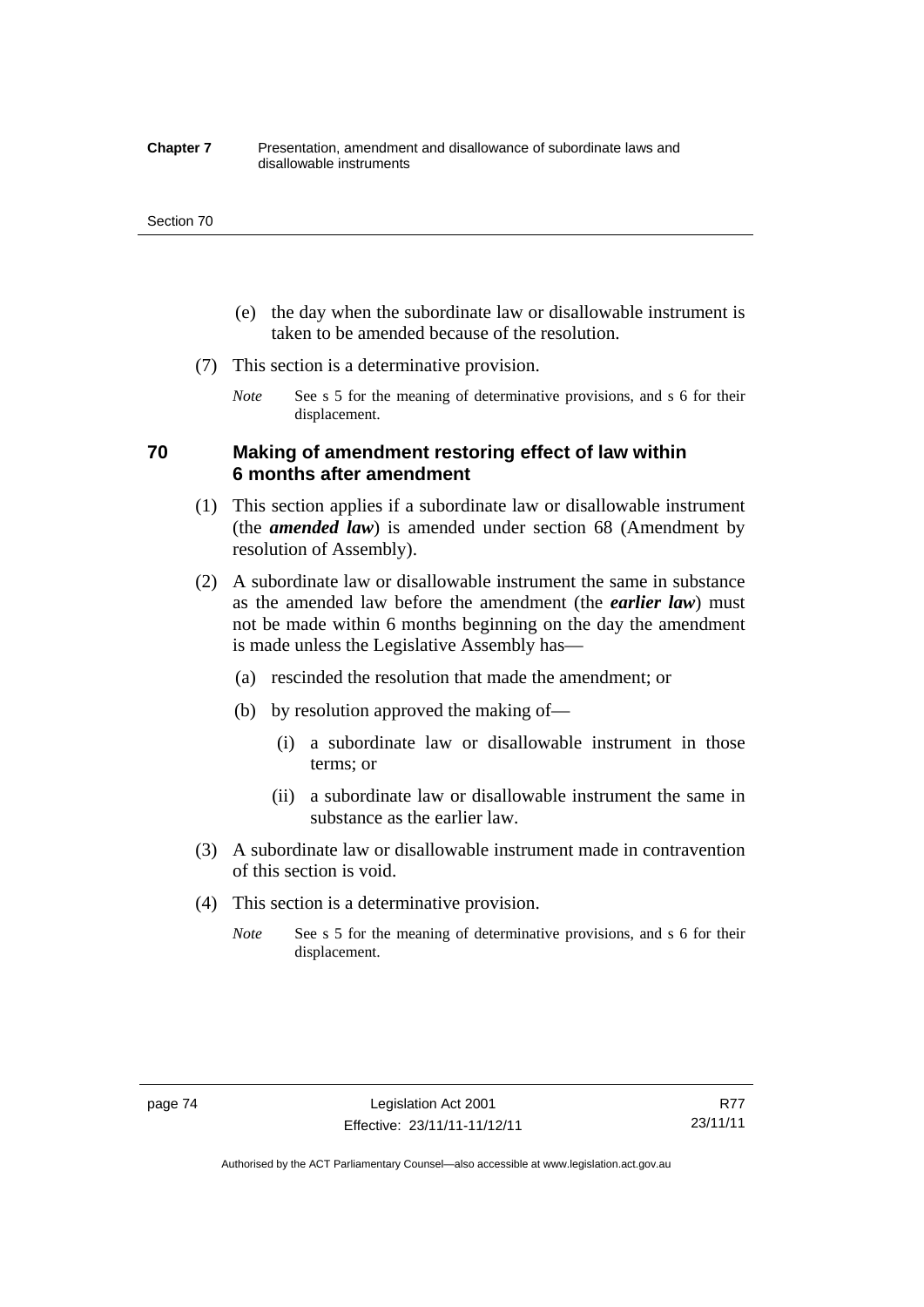## **71 Effect of dissolution or expiry of Assembly on notice of motion**

- (1) This section applies if—
	- (a) notice of motion to disallow or amend a subordinate law or disallowable instrument is given in the Legislative Assembly not later than 6 sitting days after the day the instrument is presented to the Assembly; and
	- (b) not later than 6 sitting days after the day the notice is given, the Assembly is dissolved or expires; and
	- (c) at the time of the dissolution or expiry—
		- (i) the notice has not been withdrawn and the motion has not been called on; or
		- (ii) the motion has been called on and moved, but has not been withdrawn or otherwise disposed of.
- (2) For this chapter, the subordinate law or disallowable instrument is taken to have been presented to the Legislative Assembly on the first sitting day of the Assembly after the next general election of members of the Assembly.
- (3) This section is a determinative provision.
	- *Note* See s 5 for the meaning of determinative provisions, and s 6 for their displacement.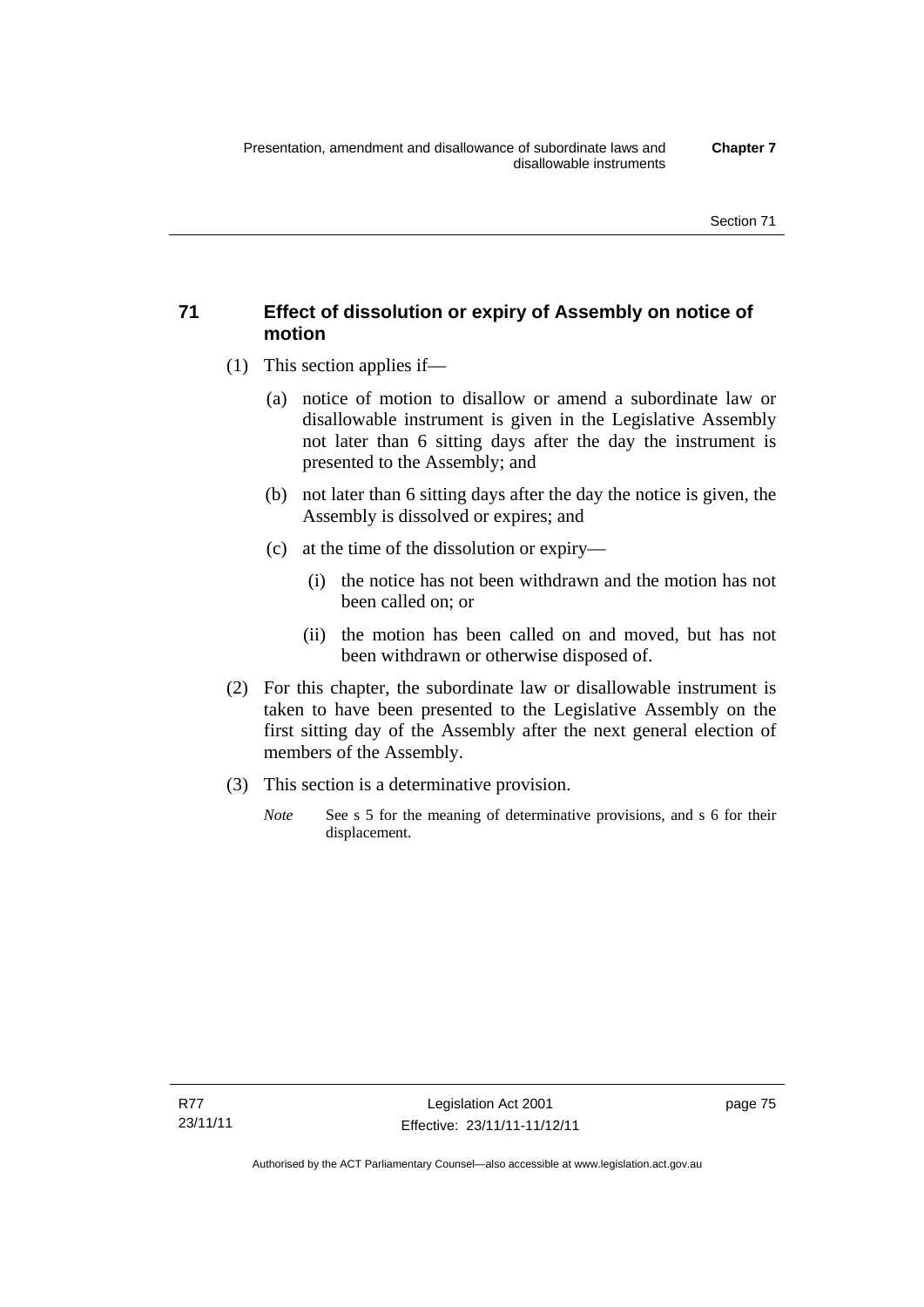# **Chapter 8 Commencement and exercise of powers before commencement**

## **72 Meaning of** *law***—ch 8**

In this chapter:

*law* means an Act or statutory instrument.

*Note* A reference to an Act or statutory instrument includes a reference to a provision of the Act or instrument (see s 7 and s 13).

## **73 General rules about commencement**

- (1) An Act commences—
	- (a) on the day after its notification day; or
	- (b) if the Act or another Act provides for a different date or time of commencement—on that date or at that time.
- (2) A legislative instrument commences—
	- (a) on the day after its notification day; or
	- (b) if an Act or the instrument provides for a later date or time of commencement—on that date or at that time; or
	- (c) if an Act provides for an earlier date or time of commencement—on that date or at that time; or
	- (d) if the instrument, under authority given by an Act, provides for an earlier date or time—on that date or at that time.

#### **Examples—par (b)**

- 1 A subordinate law may provide that it commences on a stated future date or at a stated time on a stated future date.
- 2 A disallowable instrument may provide that it commences on the commencement of a stated law or a stated provision of a stated law.

R77 23/11/11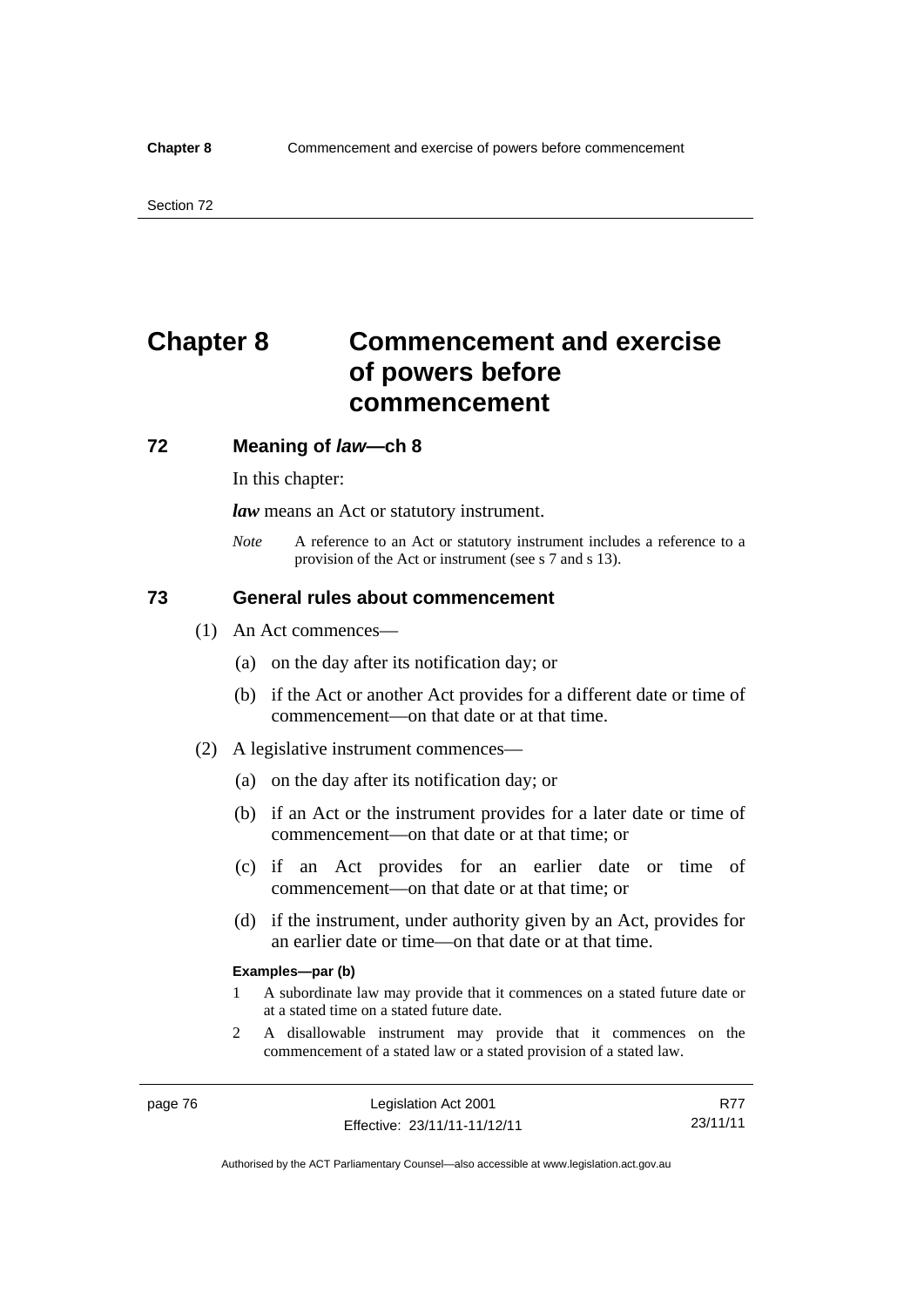- 3 A notifiable instrument may provide that it commences on the expiry of a stated statutory instrument.
- 4 A notifiable instrument may provide that it commences on the date fixed by a Commonwealth Minister, by notice in the Commonwealth gazette, under a stated Commonwealth Act.
- *Note* An example is part of the Act, is not exhaustive and may extend, but does not limit, the meaning of the provision in which it appears (see s 126 and s 132).
- (3) Without limiting subsection (2), if a legislative instrument is notified on a day after the day or time provided by the instrument for its commencement, and subsection (2) (c) or (d) does not apply to the instrument—
	- (a) the instrument is valid; but
	- (b) the instrument commences on the day after its notification day.
- (4) A statutory instrument that is not a legislative instrument commences—
	- (a) on the day after the day it is made or, if it is required under an Act or statutory instrument to be approved (however described) by the Executive, a Minister or any other entity, the day after the day it is approved; or
	- (b) if an Act or the instrument provides for a later date or time of commencement—on that date or at that time; or
	- (c) if an Act provides for an earlier date or time of commencement—on that date or at that time; or
	- (d) if the instrument, under authority given by an Act, provides for an earlier date or time—on that date or at that time.

page 77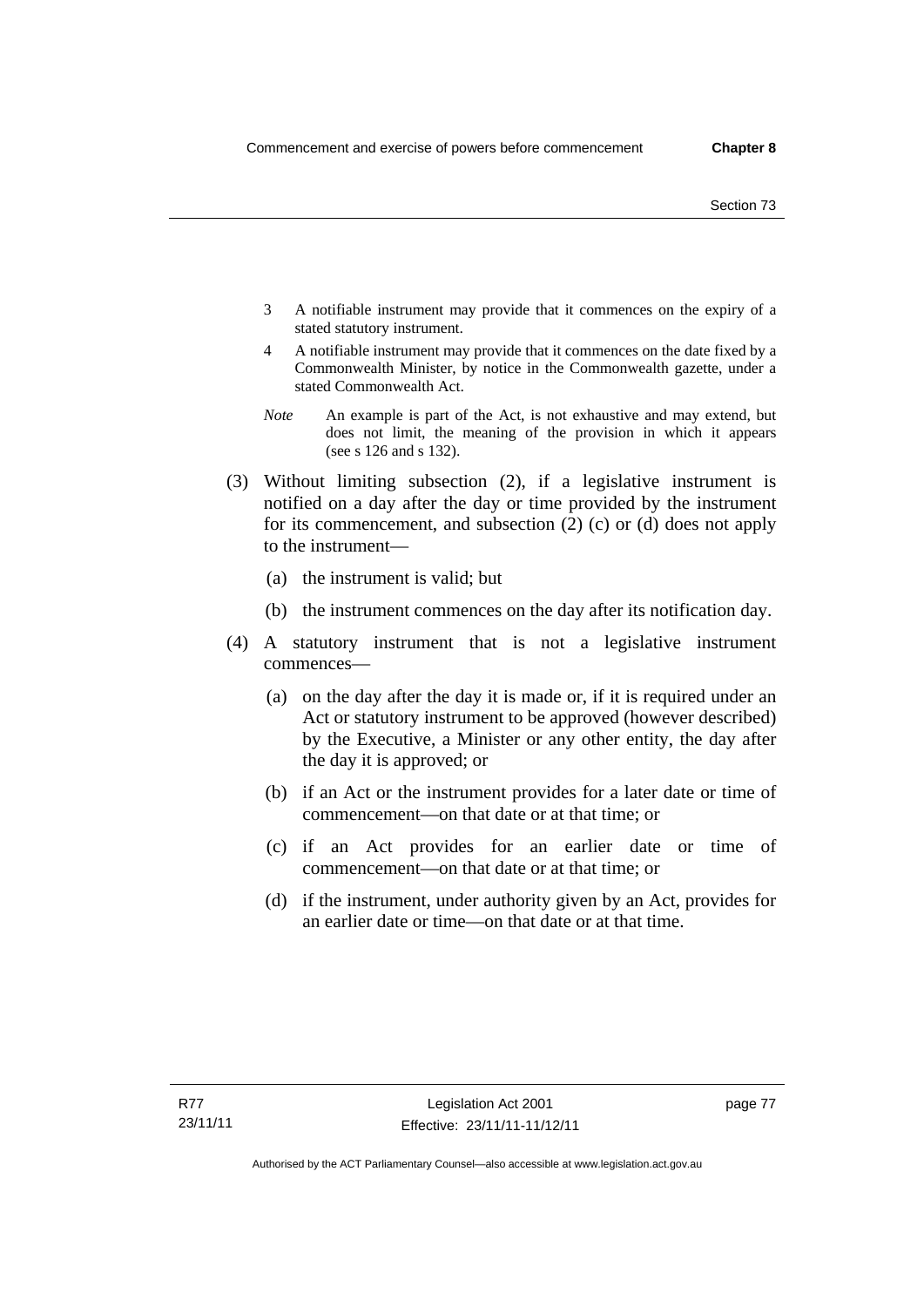- (5) This section is subject to the following sections:
	- (a) section 75 (Commencement of naming and commencement provisions);
	- (b) section 76 (Non-prejudicial provision may commence retrospectively);
	- (c) section 79 (Automatic commencement of postponed law);
	- (d) section 79A (Commencement of amendment of uncommenced law);
	- (e) section 81 (Exercise of powers between notification and commencement).
- (6) This section is a determinative provision.
	- *Note* See s 5 for the meaning of determinative provisions, and s 6 for their displacement.

## **74 Time of commencement**

- (1) If an Act commences on a day, it commences at the beginning of the day unless a different time of commencement is provided by the Act, another Act, or a commencement notice providing for the commencement of the Act.
- (2) If a statutory instrument commences on a day, it commences at the beginning of the day unless a different time of commencement is provided by the instrument, an Act, or a commencement notice providing for the commencement of the instrument.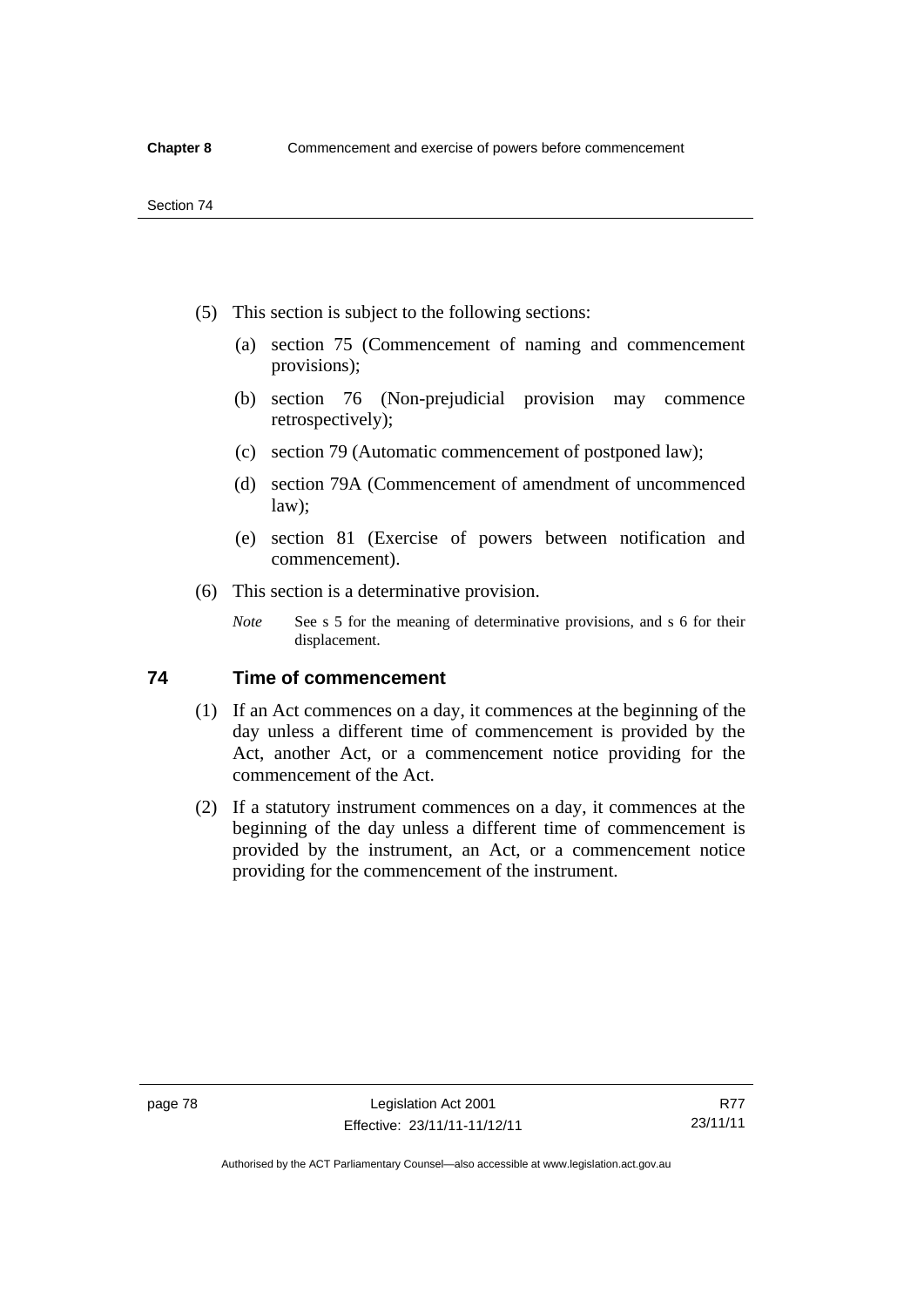## **75 Commencement of naming and commencement provisions**

 (1) The provisions of a law providing for its name and commencement automatically commence on its notification day.

#### **Example**

The *XYZ Act 2002* was notified on 1 October 2002. It contains the following provision:

#### **2 Commencement**

This Act commences on 1 December 2002.

The provisions of the *XYZ Act 2002* providing for its name and commencement commence on 1 October 2002.

- *Note* An example is part of the Act, is not exhaustive and may extend, but does not limit, the meaning of the provision in which it appears (see s 126 and s 132).
- (2) However, if a provision of the law commences before the law's notification day, the naming and commencement provisions are taken to have automatically commenced—
	- (a) on that commencement; or
	- (b) if 2 or more provisions of the law commence at different times before the notification day—on the earlier or earliest of the commencements.

### **Example**

#### **2 Commencement**

- (1) This Act, other than section 9 and section 10, commences on a day fixed by the Minister by written notice.
- (2) Section 9 is taken to have commenced on 1 July 2001.
- (3) Section 10 is taken to have commenced on 1 August 2001.

The provisions of the *XYZ Act 2001* providing for its name and commencement are taken to have commenced on 1 July 2001.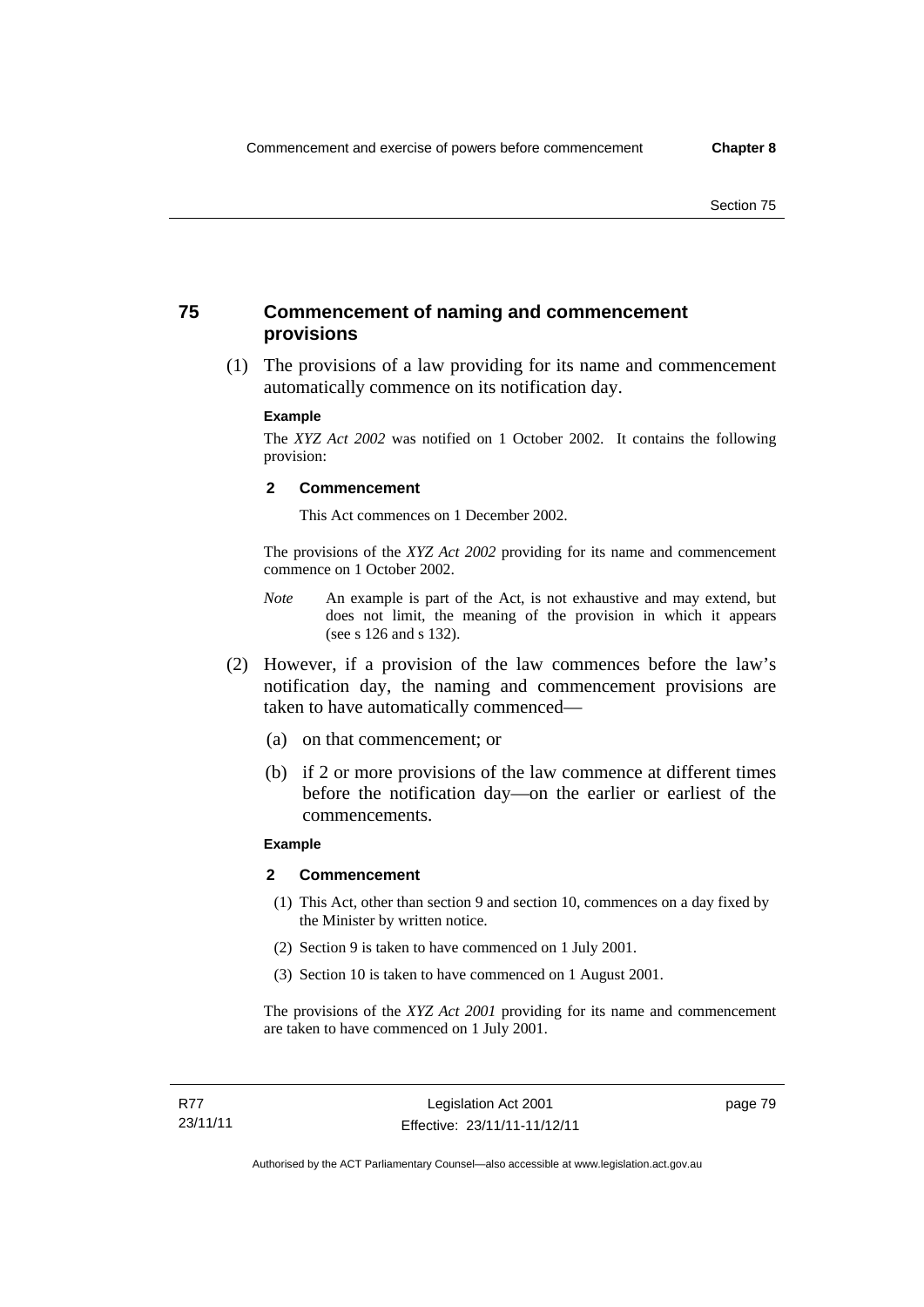- (3) In the application of this section to a statutory instrument that is not a legislative instrument, a reference to the instrument's *notification*  day is a reference to the day after the day it is made or, if it is required under an Act or statutory instrument to be approved (however described) by the Executive, a Minister or any other entity, the day after the day it is approved.
- (4) This section is a determinative provision.
	- *Note* See s 5 for the meaning of determinative provisions, and s 6 for their displacement.

## **75AA Commencement of provisions identifying amended laws**

- (1) This section applies if a law amends another law and includes a provision (a *legislation amended provision*) identifying the amended law.
- (2) The legislation amended provision automatically commences (or is taken to have automatically commenced)—
	- (a) on the commencement of the amendments; or
	- (b) if the amendments commence at different times—on the commencement of the earlier or earliest of the amendments.
- (3) This section is a determinative provision.
	- *Note* See s 5 for the meaning of determinative provision, and s 6 for their displacement.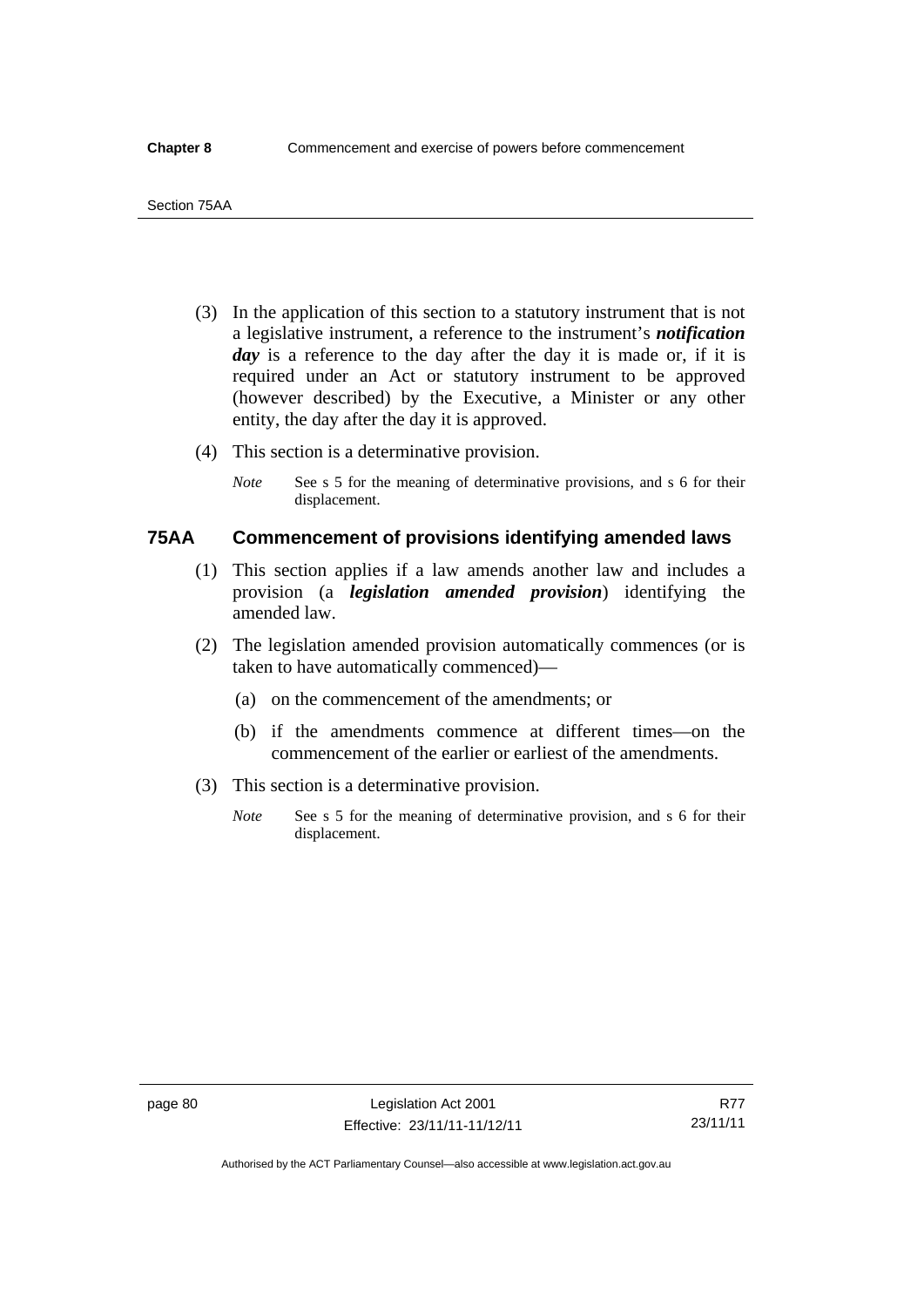## **75A Meaning of commences** *retrospectively*

- (1) An Act or legislative instrument commences *retrospectively* if it commences on a day or at a time earlier than the day after its notification day.
	- *Note* A reference to an Act or legislative instrument includes a reference to a provision of an Act or legislative instrument (see s 7 (3) and s 12 (2)).
- (2) A statutory instrument that is not a legislative instrument commences *retrospectively* if it commences on a day or at a time earlier than the day after the day it is made or, if it is required under an Act or statutory instrument to be approved (however described) by the Executive, a Minister or any other entity, the day after the day it is approved.

## **75B Retrospective commencement requires clear indication**

(1) A law must not be taken to provide for the law (or another law) to commence retrospectively unless the law clearly indicates that it is to commence retrospectively.

### **Example**

The *XYZ Act 2003* was notified on 1 July 2003. It contains the following provision:

## **2 Commencement**

This Act is taken to have commenced on 17 October 2001.

Section 2 clearly indicates that the Act is to commence retrospectively.

- *Note* An example is part of the Act, is not exhaustive and may extend, but does not limit, the meaning of the provision in which it appears (see s 126 and s 132).
- (2) This section is a determinative provision.
	- *Note* See s 5 for the meaning of determinative provisions, and s 6 for their displacement.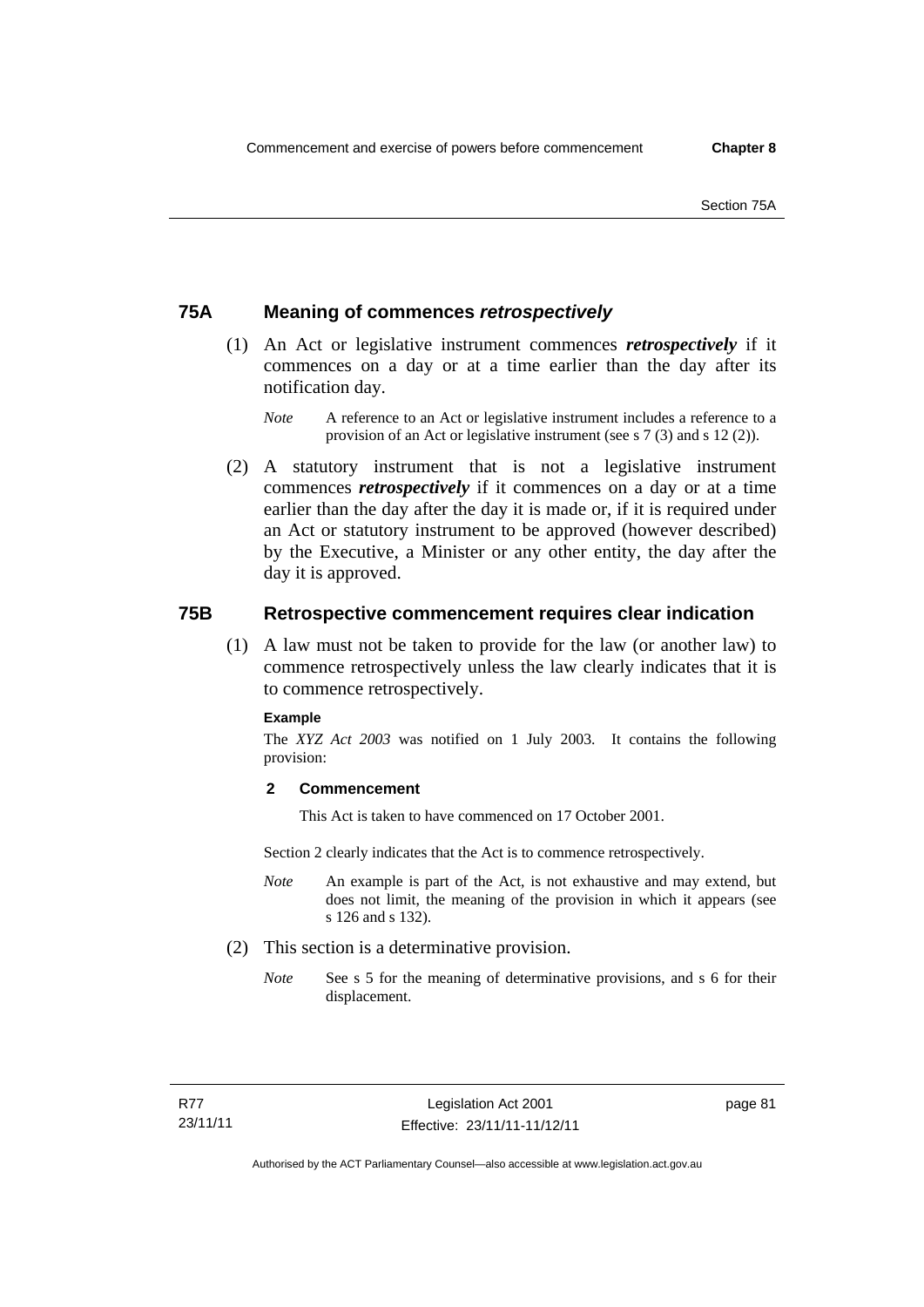## **76 Non–prejudicial provision may commence retrospectively**

- (1) A statutory instrument may provide that a non-prejudicial provision of the instrument commences retrospectively.
- (2) Unless this subsection is displaced by, or under authority given by, an Act, a statutory instrument cannot provide that a prejudicial provision of the instrument commences retrospectively.

#### **Example**

The *Locust Damage Compensation Determination 2003* (a hypothetical disallowable instrument) sets out (among other things) the people who are eligible for compensation under a compensation fund. Previously, there was no restriction on who was eligible. The determination provides that it is taken to have commenced on 1 July 2003, but it is not notified until 15 August 2003. There is nothing in the Act under which the determination is made (or any other Act) that authorises the retrospective commencement.

The provision of the determination that limits who can apply for compensation is a prejudicial provision (ie it adversely affects some people's right to receive compensation) and cannot commence retrospectively. Instead, it would commence on the day after the determination's notification day (see s 73 (3)).

- (3) This section is a determinative provision.
	- *Note* See s 5 for the meaning of determinative provisions, and s 6 for their displacement.
- (4) In this section:

*non-prejudicial provision* means a provision that is not a prejudicial provision.

*prejudicial provision* means a provision that operates to the disadvantage of a person (other than the Territory or a territory authority or instrumentality) by—

- (a) adversely affecting the person's rights; or
- (b) imposing liabilities on the person.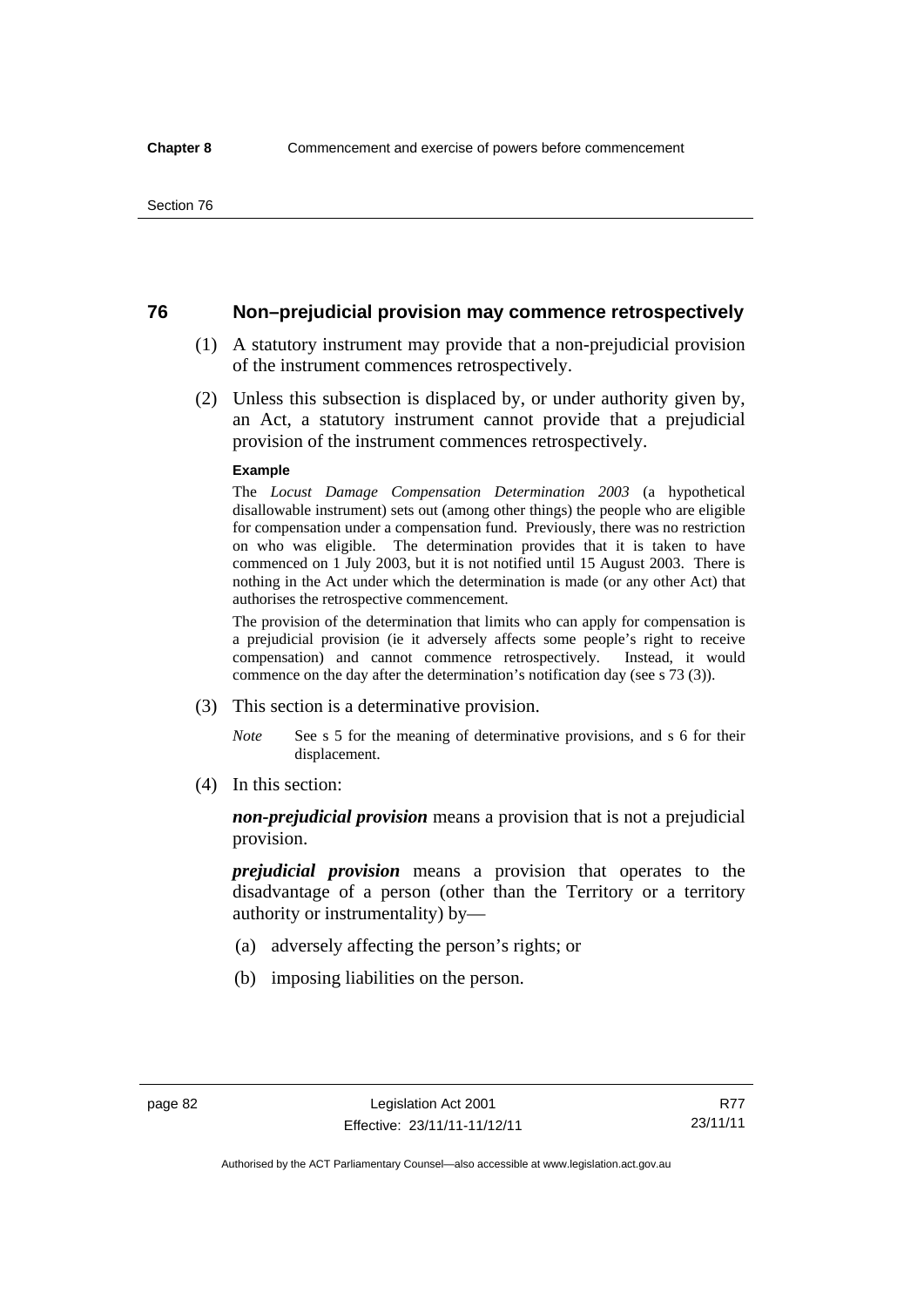## **77 Commencement by commencement notice**

- (1) If a law is expressed to commence on a day fixed or otherwise determined by a notice—
	- (a) a single day, or a time on a single day, may be fixed or determined; or
	- (b) different days or times may be fixed or determined for different provisions.

### **Example**

The *Hypothetical Act 2001* is expressed to commence on a day to be fixed by the Minister by written notice. Unless the Act has commenced automatically in accordance with s 79 (Automatic commencement of postponed law), any of the following arrangements for commencement would be possible:

- (a) a notice could fix a single day (eg 5 June 2001) for the entire Act to commence;
- (b) a notice could fix a time on a single day (eg 8 pm on 5 June 2001) for the entire Act to commence;
- (c) a notice could fix different days or times for the different provisions of the Act to commence (eg pt 7, pt 9 and sch 4 commence on 5 June 2001, pt 11 commences at 5 pm on 30 June 2001, and the remaining provisions of the Act commence on 1 July 2001);
- (d) a notice could fix a single day (eg 5 June 2001) or a time on a single day (eg 8 pm on 5 June 2001) for the provisions of the Act not already commenced to come into operation.
- *Note* An example is part of the Act, is not exhaustive and may extend, but does not limit, the meaning of the provision in which it appears (see s 126 and s 132).
- (2) A commencement notice for a law is valid even if the day or time fixed or otherwise determined by the notice happens before the notice's notification day.
- (3) If the day or time fixed or otherwise determined by a commencement notice for a law happens on or before the notice's notification day, the law commences on the day after the notice's notification day.

page 83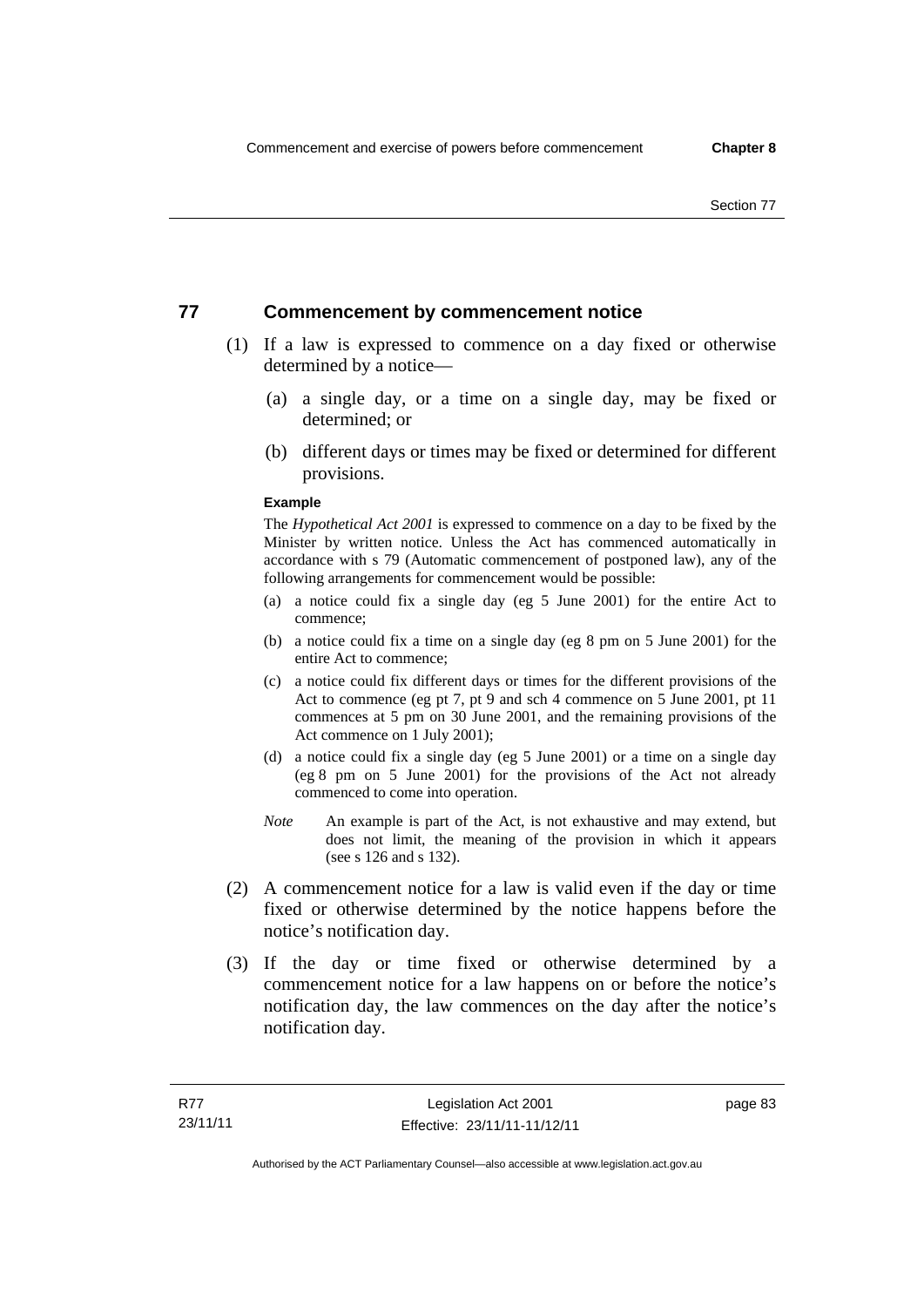- (4) However, subsection (3) does not apply to the commencement notice if—
	- (a) the notice clearly indicates that the law is to commence at an earlier date or time; and
	- (b) the notice provides for the earlier date or time under authority given by an Act.

### **Example—par (a)**

the commencement notice provides that the law or statutory instrument is 'taken to have commenced' at the earlier date or time

- (5) This section is a determinative provision.
	- *Note* See s 5 for the meaning of determinative provisions, and s 6 for their displacement.

## **78 Separate commencement of amendments**

 (1) Amendments made by a provision of a law may be given separate commencements, whether or not the provision is self-contained.

#### **Examples**

- 1 A provision of an amending law inserts 2 sections. The sections may be given separate commencements.
- 2 A provision of an amending law inserts a section that is divided into paragraphs. The paragraphs may be given separate commencements.
- *Note* An example is part of the Act, is not exhaustive and may extend, but does not limit, the meaning of the provision in which it appears (see s 126 and s 132).
- (2) This section is a determinative provision.
	- *Note* See s 5 for the meaning of determinative provisions, and s 6 for their displacement.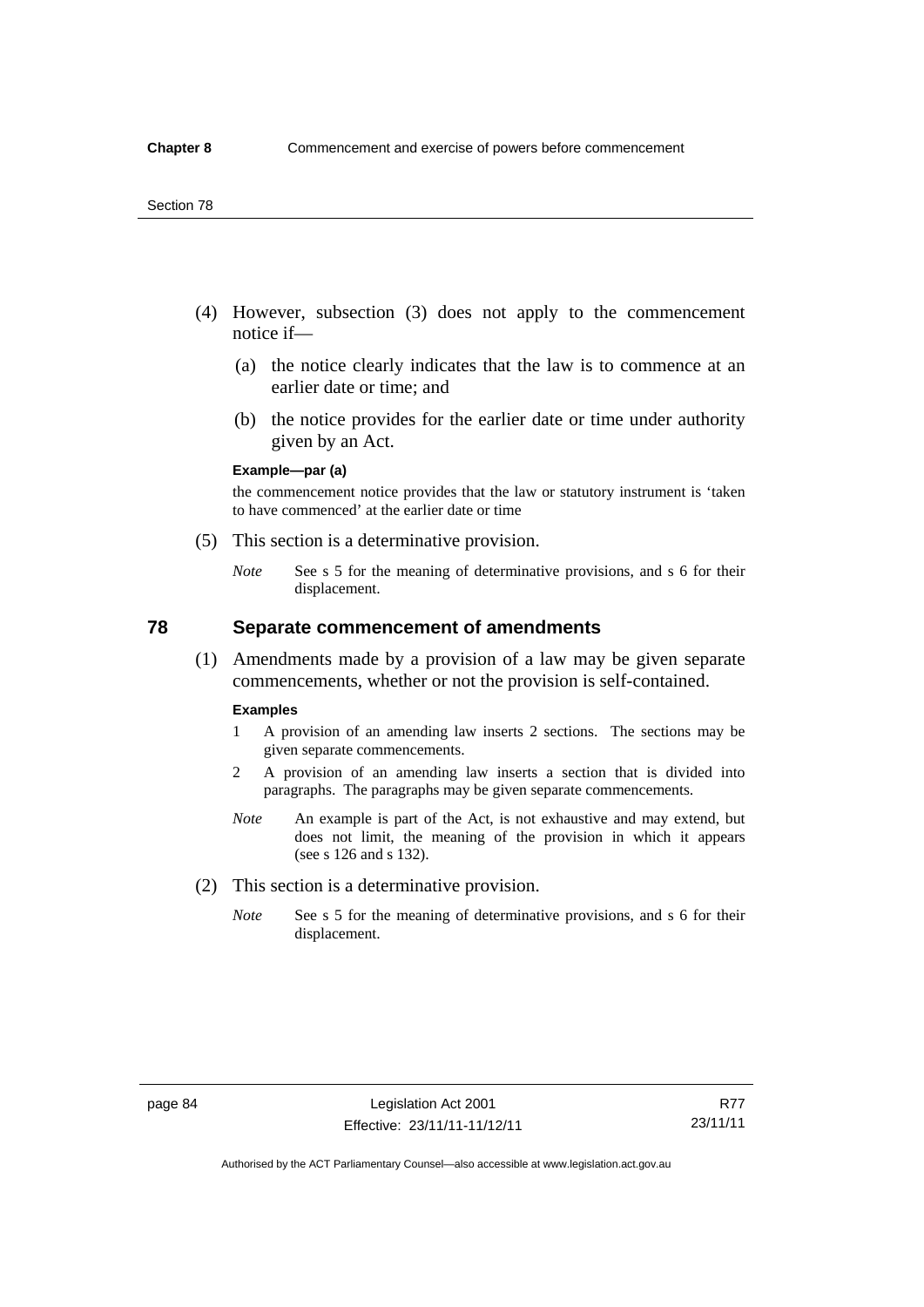## **79 Automatic commencement of postponed law**

 (1) If a postponed law has not commenced within 6 months beginning on its notification day, it automatically commences on the first day after that period.

### **Example**

The *Hypothetical Act 2001* was notified on 5 July 2001 and was expressed to commence on a day to be fixed by the Minister by written notice. If the Act had not commenced by notice on or before 4 January 2002, it would automatically commence on 5 January 2002.

- *Note* An example is part of the Act, is not exhaustive and may extend, but does not limit, the meaning of the provision in which it appears (see s 126 and s 132).
- (2) This section applies to a law unless it is displaced by, or under authority given by, an Act or, if the postponed law is a subordinate law or disallowable instrument, the postponed law.
- (3) This section is a determinative provision.
	- *Note* See s 5 for the meaning of determinative provisions, and s 6 for their displacement.
- (4) In this section:

*enact* includes make.

*law* means an Act, subordinate law, disallowable instrument or notifiable instrument.

*Note* A reference to an Act, subordinate law, disallowable instrument or notifiable instrument includes a reference to a provision of the Act, law or instrument (see s 7, s 8, s 9 and s 10).

*notification day*, for a postponed law, means the notification day  $of$ 

- (a) if the postponed law is a law—the law; or
- (b) if the postponed law is a provision of a law—the law that enacts the provision.

page 85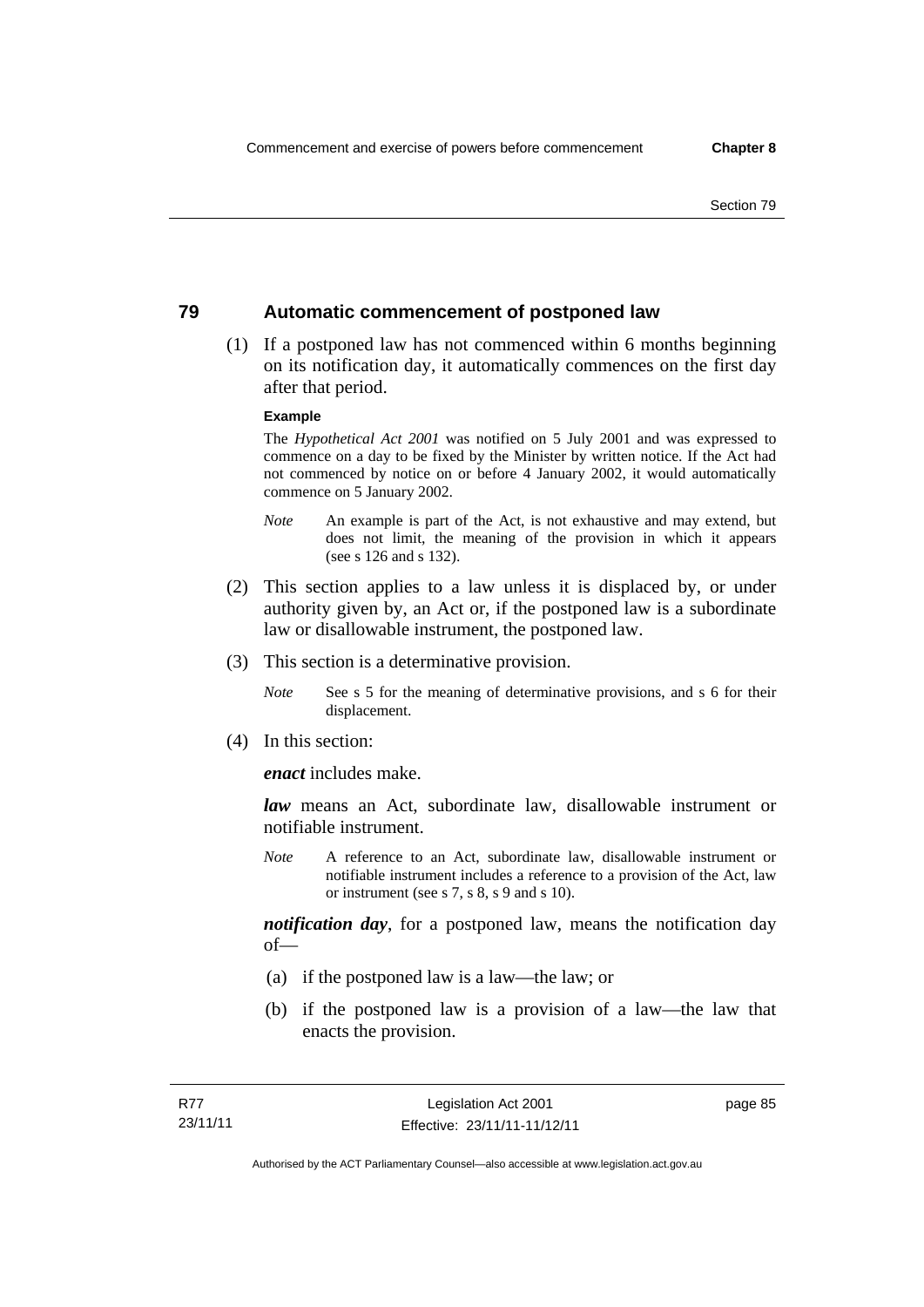#### Section 79A

*postponed law* means a law that does not commence on its notification day because a law postpones its commencement until a day or time fixed or determined by a commencement notice.

## **79A Commencement of amendment of uncommenced law**

- (1) This section applies if a law (the *amending law*) amends a law that has not commenced (the *uncommenced law*).
- (2) The amendment of the uncommenced law does not of itself commence that law.
- (3) The amendment made by the amending law commences on the commencement of the uncommenced law.
- (4) This section is a determinative provision.
	- *Note* See s 5 for the meaning of determinative provisions, and s 6 for their displacement.

## **80 References to** *commencement* **of law**

In a law, a reference to the *commencement* of the law, or another law, (the *law concerned*) is a reference to—

- (a) if the provisions of the law concerned (other than those providing for its name and commencement) commence, or are required to commence, on a single day or at a single time—the commencement of the remaining provisions; or
- (b) if paragraph (a) does not apply and the reference is in a provision of the law concerned—the commencement of the provision; or
- (c) in any other case—the commencement of the relevant provision of the law concerned.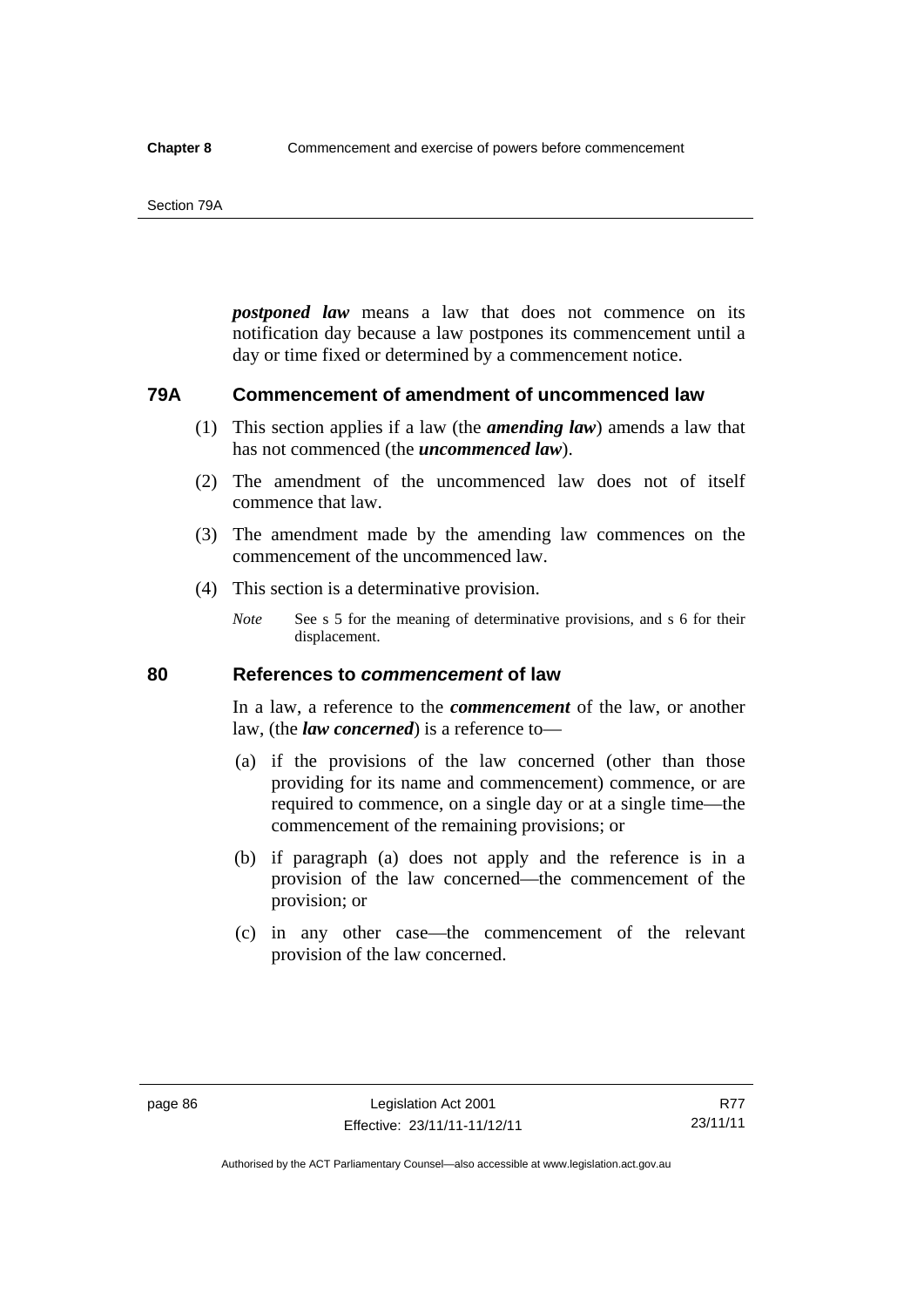## **81 Exercise of powers between notification and commencement**

- (1) This section applies to a power to make an appointment or statutory instrument, or to do anything else, in the following situations:
	- (a) the power is given by a law (the *authorising law*) that has been notified but has not commenced;
	- (b) the power is given by a law (the *authorising law*) as amended by another law (the *amending law*) and the laws have been notified, but all or any of them have not commenced.

### **Examples—powers to which section applies**

- 1 power to delegate a function
- 2 power to give or issue an approval, consent, licence, permit or other authority (however described)
- 3 power to make an acting appointment
- 4 power to issue guidelines
- *Note* An example is part of the Act, is not exhaustive and may extend, but does not limit, the meaning of the provision in which it appears (see s 126 and s 132).
- (2) To remove any doubt and without limiting subsection (1), this section applies to any of the following powers if the power is to be exercised in relation to an entity to be established by the authorising law or the authorising law as amended by the amending law:
	- (a) a power to make an appointment to the entity;
	- (b) a power to make a statutory instrument for the purposes of the entity;
	- (c) a power to do anything else in relation to the entity.

### **Example**

This section applies to powers under an authorising law to be exercised in relation to the conduct of an election for members of a board to be established as a corporation by the authorising law.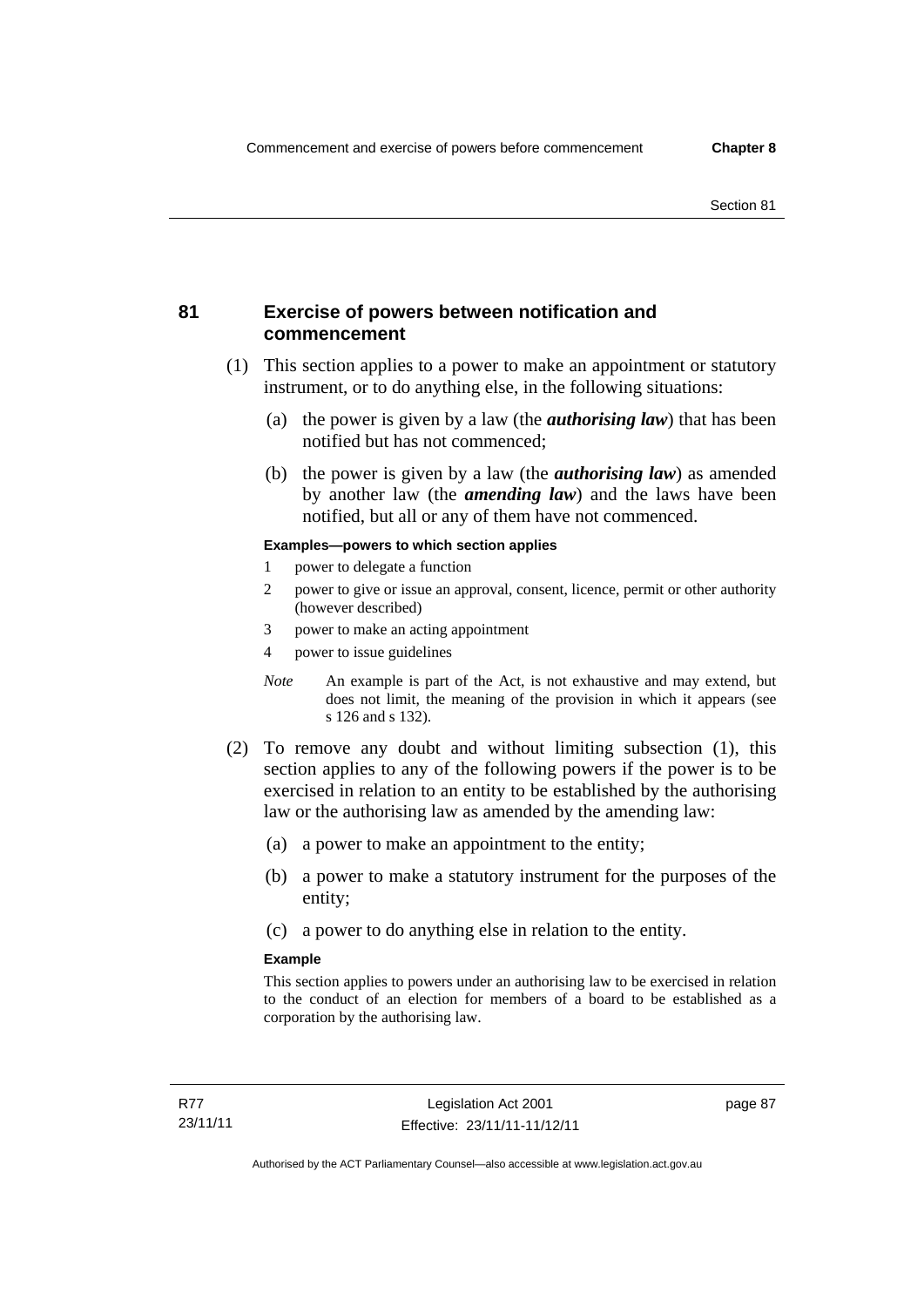#### Section 81

- (3) The power may be exercised at any time even though the authorising law, or the authorising law and amending law (or either of them), is not in force at the time.
- (4) For the exercise of the power, the authorising law, or the authorising law and amending law, are taken to be in force at the time of the exercise of the power.
- (5) Also, anything else may be done under the power at any time for the purpose of bringing, or in relation to bringing, the authorising law, or the authorising law as amended by the amending law, into operation.
- (6) If an appointment or statutory instrument made under this section declares that this subsection applies to it, then, unless the appointment or instrument commences on a different date or at a different time under another provision of this chapter, the appointment or instrument commences on—
	- (a) for an appointment or statutory instrument that is a legislative instrument—the day after its notification day; or
	- (b) for any other appointment or statutory instrument—the day after the day it is made or, if it is required under an Act or statutory instrument to be approved (however described) by the Executive, a Minister or any other entity, the day after the day it is approved.
- (7) In any other case, an appointment or statutory instrument made under this section commences on the latest of the following:
	- (a) the commencement of the authorising law or, if subsection (1) (b) applies and the amending law commences after the authorising law, the commencement of the amending law;
	- (b) on the day or at the time the appointment or instrument would have commenced if it had not been made under this section.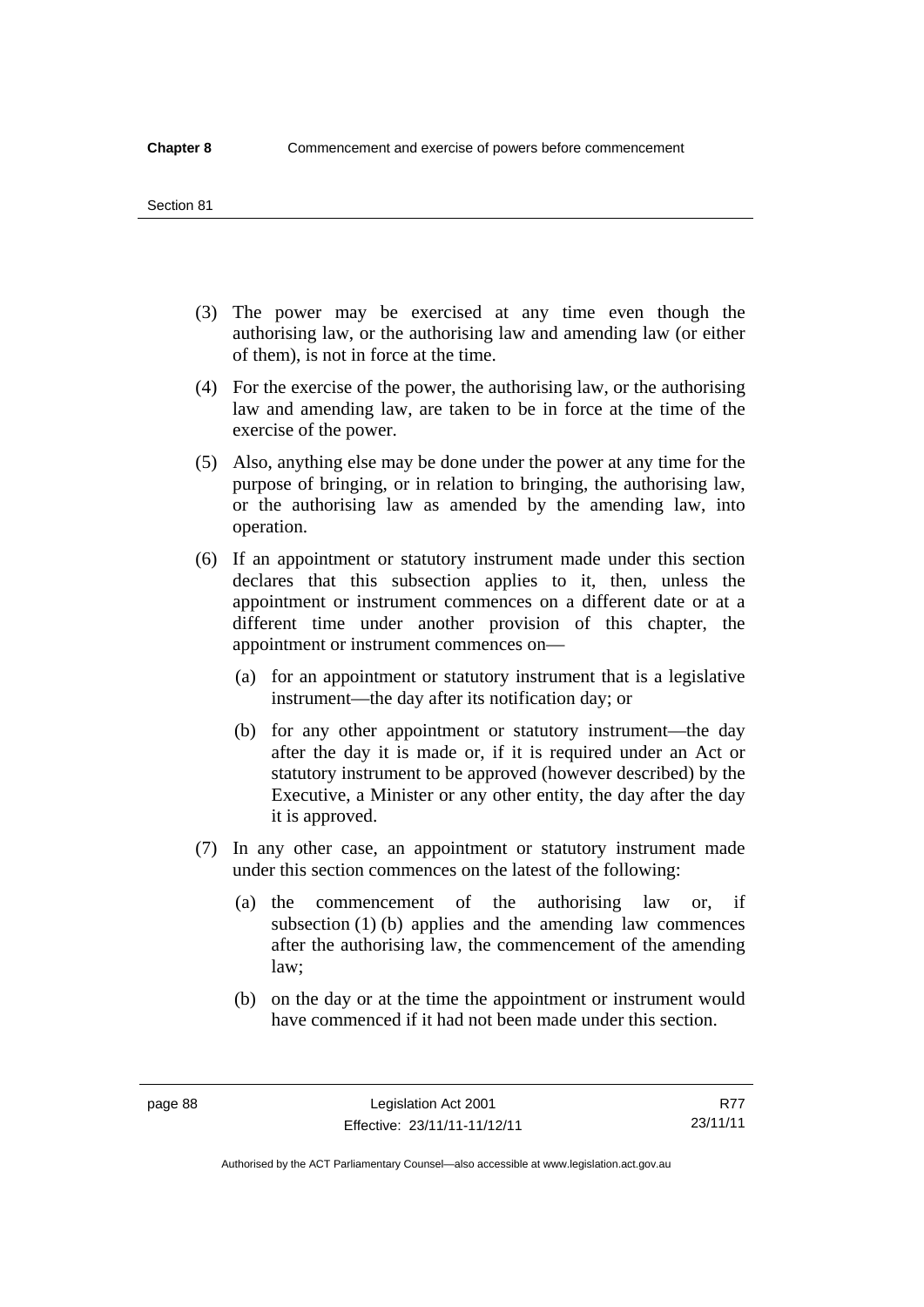- (8) In the application of this section to a statutory instrument that is not a legislative instrument, a reference to the instrument being *notified*  is a reference to the instrument being made or, if it is required under an Act or statutory instrument to be approved (however described) by the Executive, a Minister or any other entity, to the instrument being approved.
- (9) This section is a determinative provision.
	- *Note* See s 5 for the meaning of determinative provisions, and s 6 for their displacement.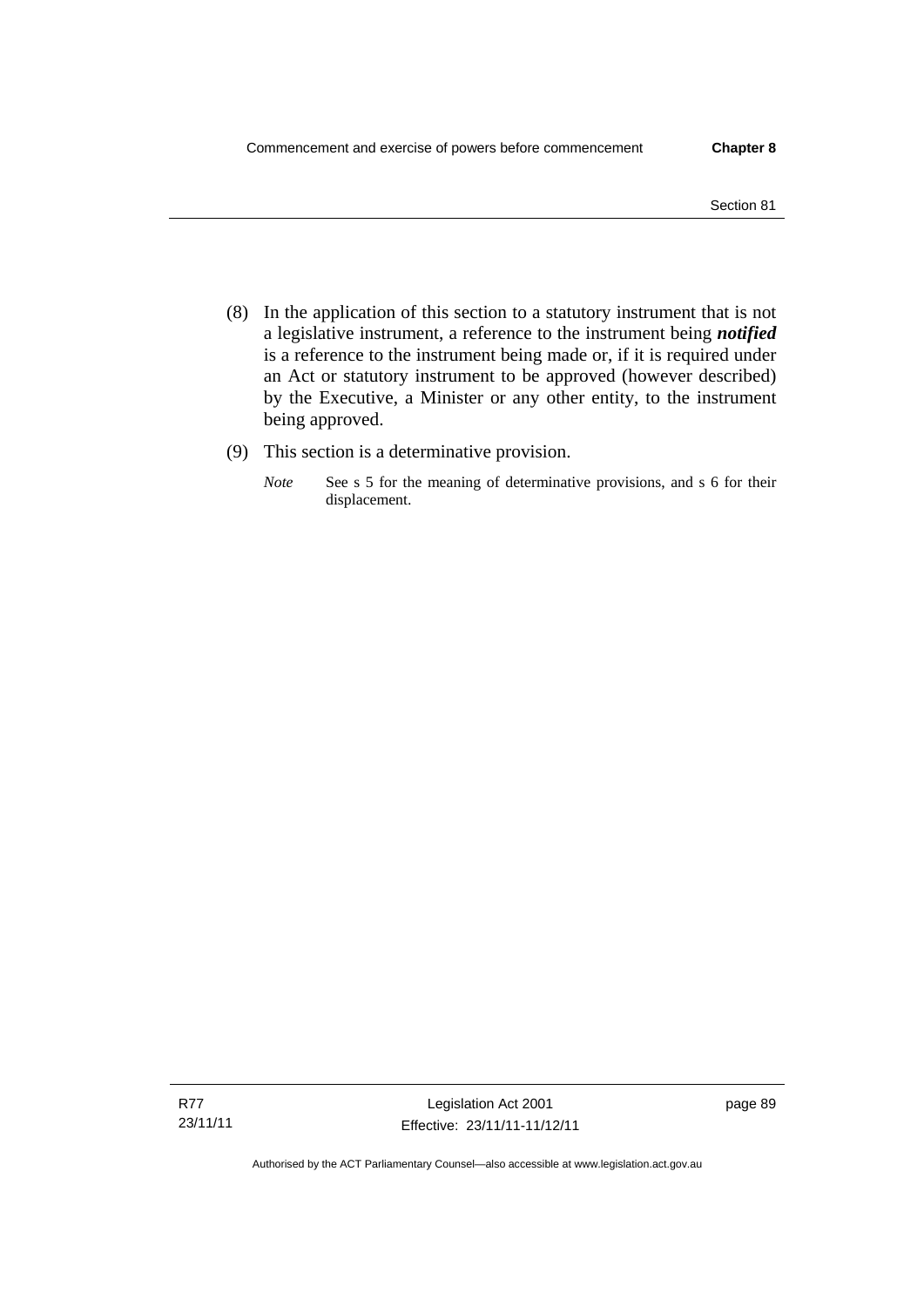Section 82

# **Chapter 9 Repeal and amendment of laws**

# **Part 9.1 General**

## **82 Definitions—ch 9**

In this chapter:

*amend* includes modify.

*law* means an Act or statutory instrument.

*Note* A reference to an Act or statutory instrument includes a reference to a provision of the Act or instrument (see s 7 and s 13).

*repeal* includes lapse and expire.

## **83 Consequences of amendment of statutory instrument by Act**

- (1) If an Act amends a statutory instrument, the instrument may be amended or repealed as if the amendment had been made by another statutory instrument of that kind.
- (2) This section is a determinative provision.
	- *Note* See s 5 for the meaning of determinative provisions, and s 6 for their displacement.

## **84 Saving of operation of repealed and amended laws**

- (1) The repeal or amendment of a law does not—
	- (a) revive anything not in force or existing when the repeal or amendment takes effect; or
	- (b) affect the previous operation of the law or anything done, begun or suffered under the law; or
	- (c) affect an existing right, privilege or liability acquired, accrued or incurred under the law.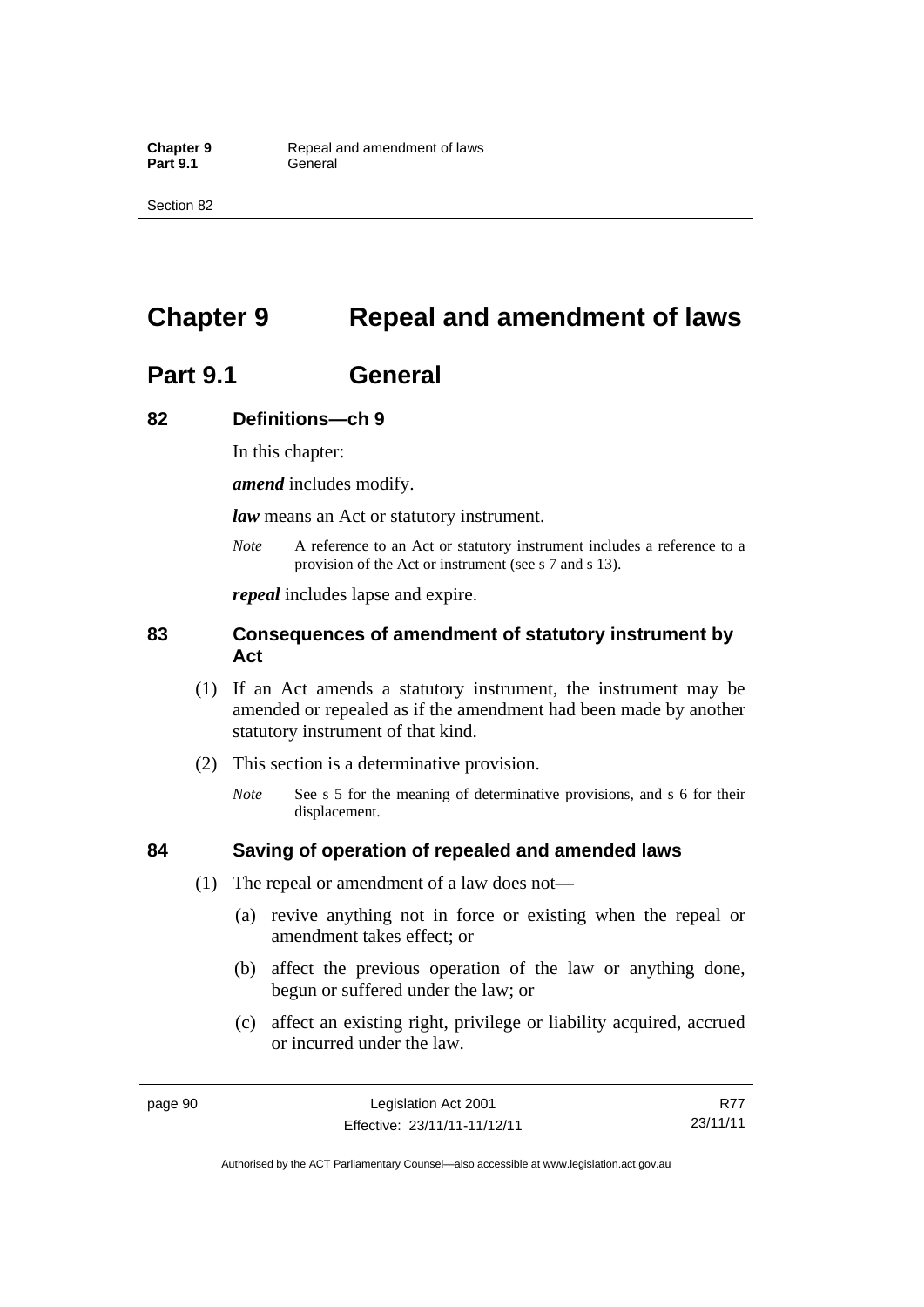- (2) An investigation, proceeding or remedy in relation to an existing right, privilege or liability under the law may be started, exercised, continued or completed, and the right, privilege or liability may be enforced and any penalty imposed, as if the repeal or amendment had not happened.
- (3) Without limiting subsections (1) and (2), the repeal or amendment of a law does not affect—
	- (a) the proof of anything that has happened; or
	- (b) any right, privilege or liability saved by the law.
- (4) This section does not limit any other provision of this chapter and is in addition to any provision of the law by which the repeal or amendment is made.
- (5) This section is a determinative provision.
	- *Note* See s 5 for the meaning of determinative provisions, and s 6 for their displacement.
- (6) In this section:

*liability* includes liability to penalty for an offence against the law.

*penalty* includes punishment and forfeiture.

*privilege* includes immunity.

right includes capacity, interest, status and title.

## **84A Creation of offences and changes in penalties**

- (1) If a law makes an act or omission an offence, the act or omission is only an offence if done or not done after the law commences.
- (2) If a law increases the maximum or minimum penalty, or the penalty, for an offence, the increase applies only to an offence committed after the law commences.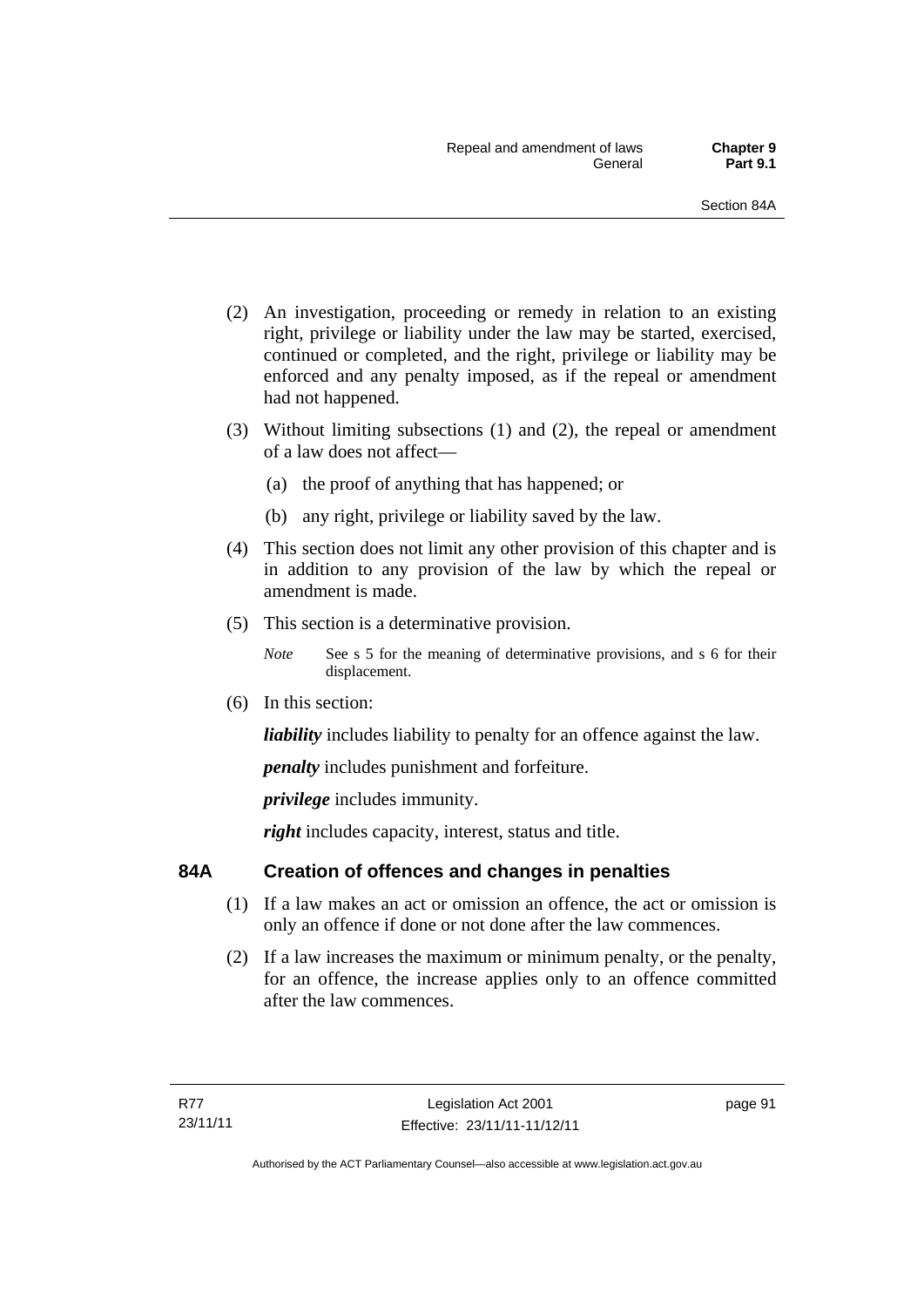- (3) If a law reduces the maximum or minimum penalty, or the penalty, for an offence, the reduction applies to an offence committed before or after the law commences, but does not affect any penalty imposed before the law commences.
- (4) In this section:

*law* means an Act or subordinate law.

- *Note* A reference to an Act or statutory instrument includes a reference to a provision of the Act or instrument (see s 7 and s 8).
- (5) This section is a determinative provision.
	- *Note* See s 5 for the meaning of determinative provisions, and s 6 for their displacement.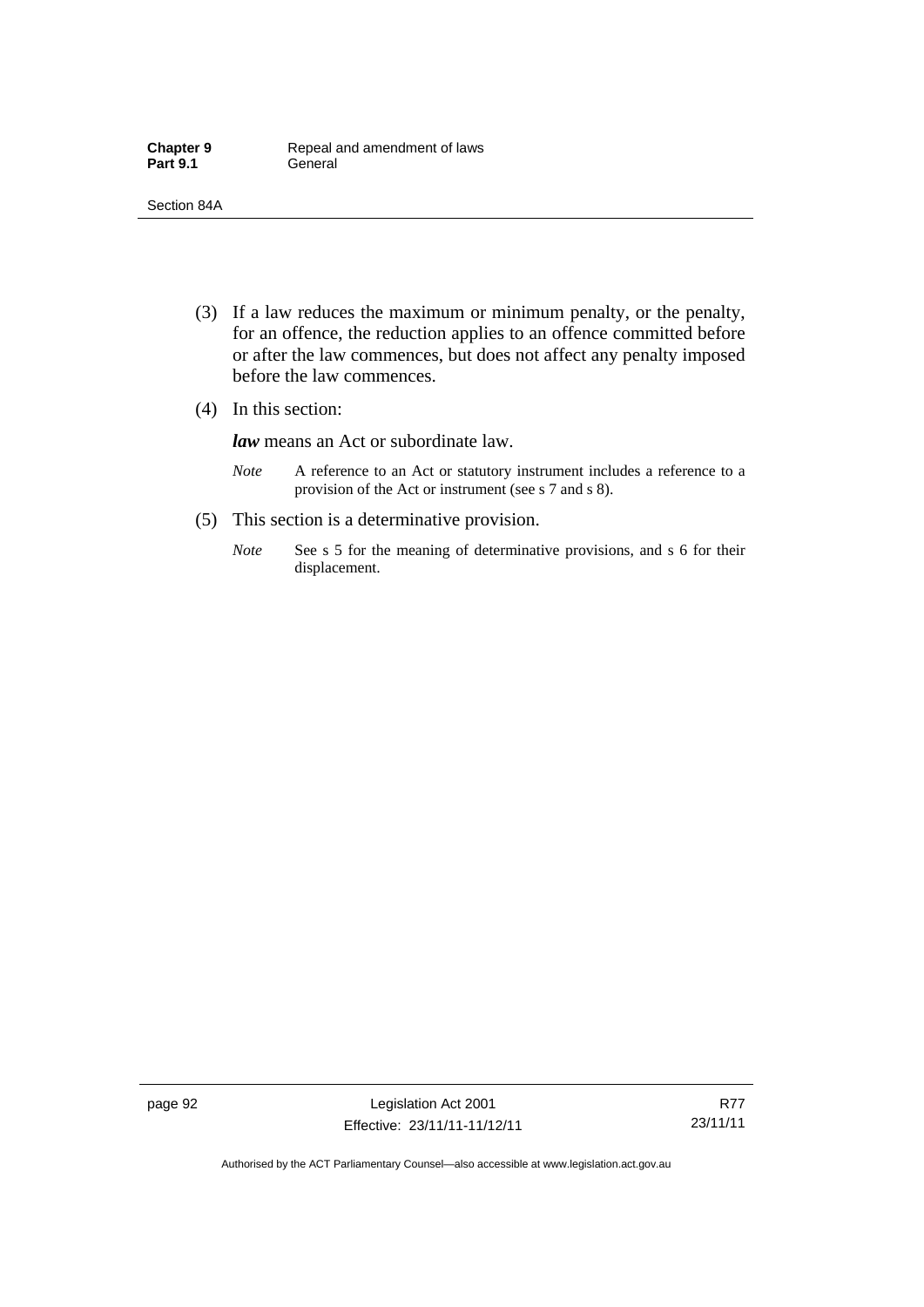## **Part 9.2 Repeal**

## **85 When repeal takes effect**

- (1) This section applies if a law is repealed on a day.
- (2) If the law is remade on that day (with or without changes), the repeal takes effect when the remade law commences.

 (3) If the law is not remade on that day (with or without changes), the law continues in force until the end of the day and the repeal takes effect at midnight on the day.

## **86 Repealed and amended laws not revived on repeal of repealing and amending laws**

 (1) If a law (the *first law*) is repealed by another law (the *other law*), the first law is not revived only because the other law is repealed.

#### **Examples**

- 1 Act A repeals Act B. Act A is repealed. The repeal of Act A does not revive Act B.
- 2 Act A repeals Act B. Act A is automatically repealed under this Act, section 89 (Automatic repeal of certain laws and provisions). The repeal of Act A does not revive Act B.
- *Note* An example is part of the Act, is not exhaustive and may extend, but does not limit, the meaning of the provision in which it appears (see s 126 and s 132).

page 93

*Note* Under s 74, if a law commences on a day, it commences at the beginning of the day unless otherwise provided.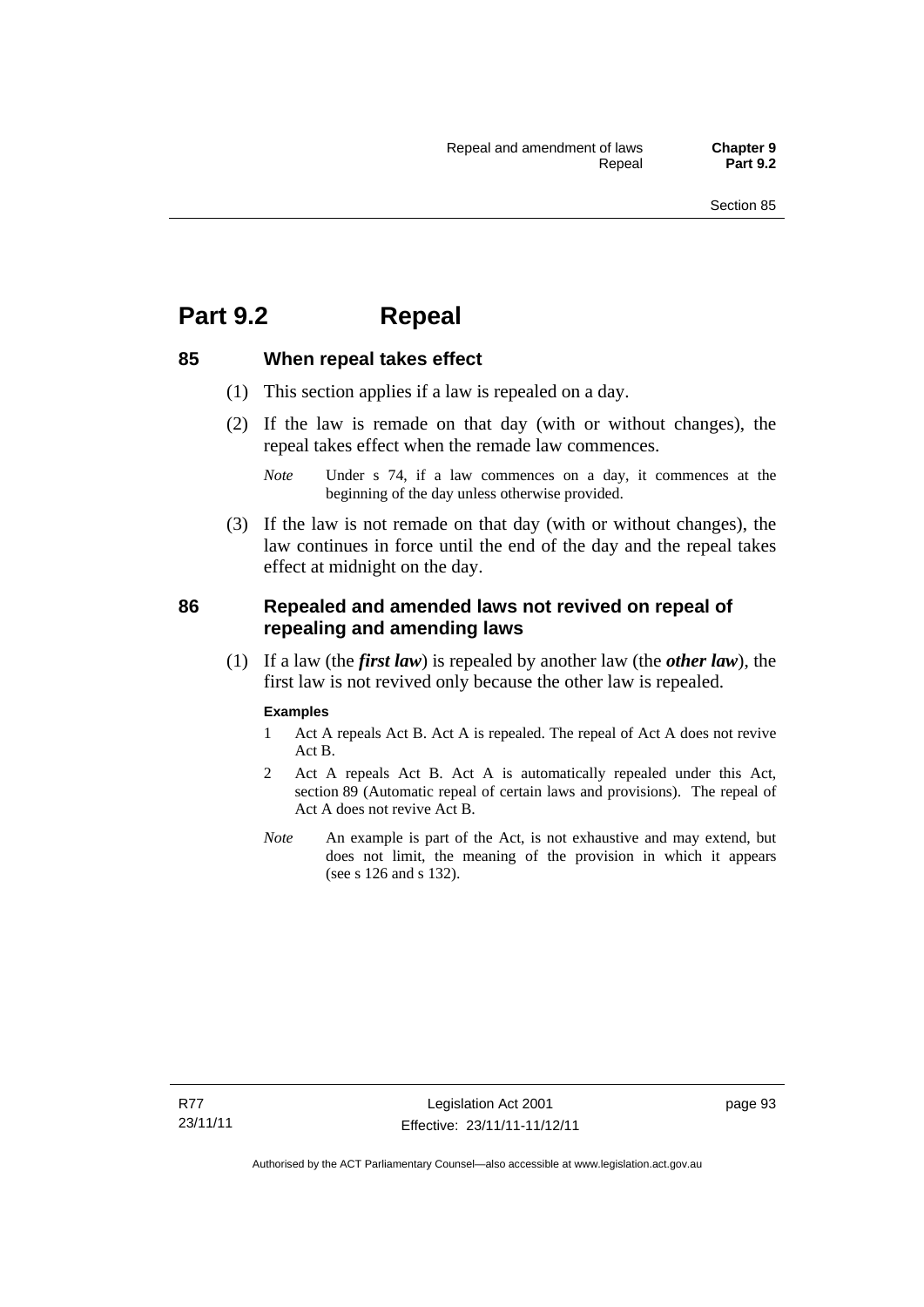(2) If a law (the *first law*) is amended by another law (the *other law*), the continuing operation of the amendments made by the other law is not affected only because the other law is repealed and, in particular, the first law is not revived in the form in which it was in before the amendments took effect only because of the repeal.

#### **Examples**

- 1 Act A amends Act B. Act A is repealed after it has commenced by a later Act C. The amendments made by Act A continue to operate, even though Act A has been repealed.
- 2 Act A amends Act B. Act A is automatically repealed under this Act, section 89. The amendments made by Act A continue to operate, even though Act A has been repealed.
- (3) This section does not limit any other provision of this chapter and is in addition to any provision of the law by which the repeal is made.
- (4) This section is a determinative provision.
	- *Note* See s 5 for the meaning of determinative provisions, and s 6 for their displacement.
- (5) In this section:

*amended* does not include modified.

*law* includes a rule of the common law (including equity).

#### **Examples**

- 1 a common law offence
- 2 a common law rule of practice or procedure
- 3 a right to equitable relief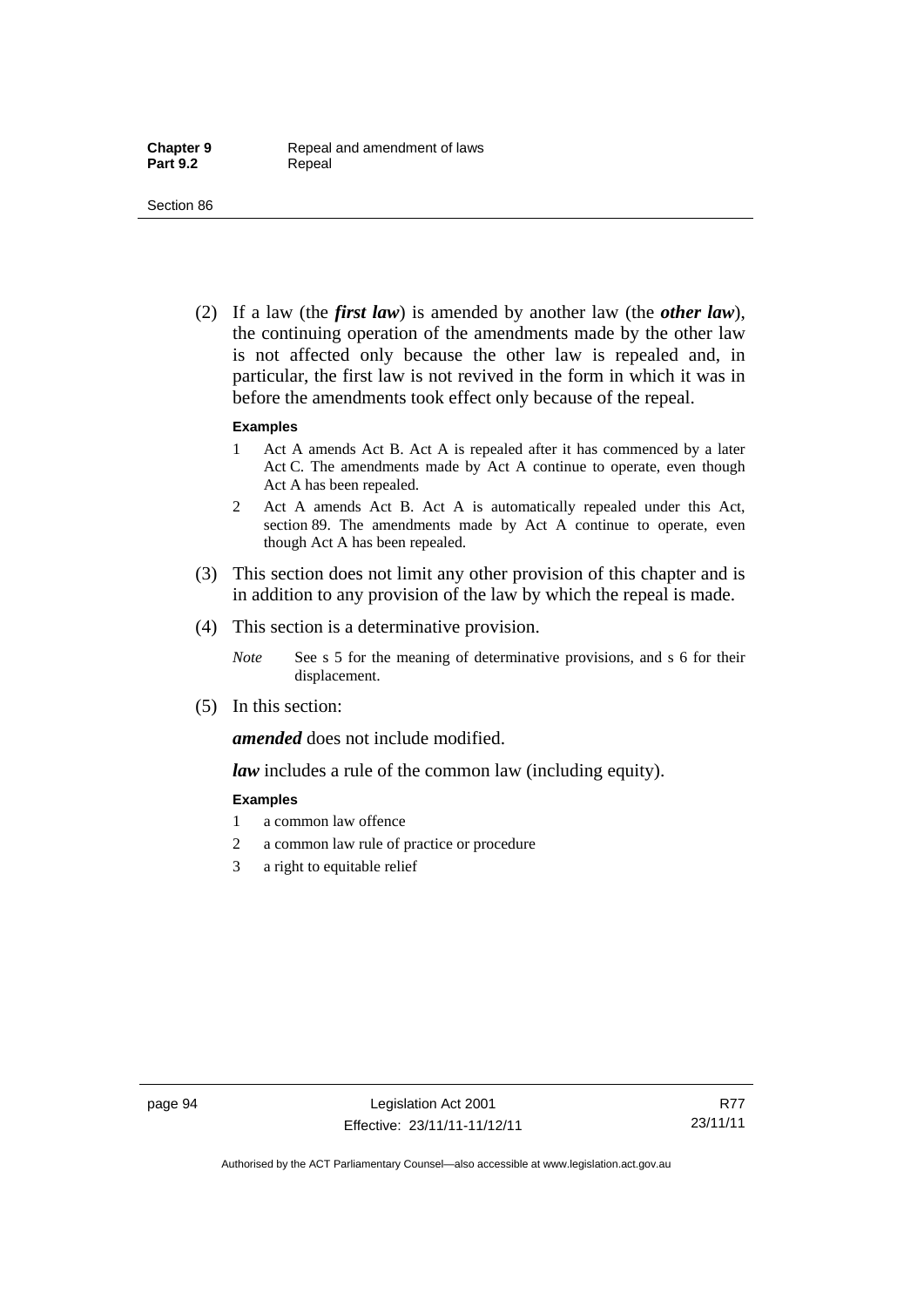## **87 Commencement not undone if repealed**

- (1) If a provision of a law providing for the commencement of the law is repealed after the law has commenced, the repeal of the provision does not affect the continuing operation of the law.
- (2) If a commencement notice providing for the commencement of a law is repealed after the law has commenced, the repeal of the notice does not affect the continuing operation of the law.
- (3) This section does not limit any other provision of this chapter and is in addition to any provision of the law by which the repeal is made.
- (4) This section is a determinative provision.
	- *Note* See s 5 for the meaning of determinative provisions, and s 6 for their displacement.

## **88 Repeal does not end effect of transitional laws etc**

- (1) The continuing operation of a transitional law or validating law is not affected only because the law is repealed.
- (2) Subsection (1) does not apply to a law that is a transitional law or validating law because of modifications that it makes to another law.
- (3) If a law (the *savings law*) declares a law (the *declared law*) to be a law to which this section applies—
	- (a) the effect of the declared law does not end only because of its repeal; and
	- (b) the effect of the savings law does not end only because of its repeal.
- (4) A declaration may be made for subsection (3) about a law whether or not the Act is a law to which subsection (1) applies.
- (5) A declaration made for subsection (3) about a law does not imply that, in the absence of a declaration about it, another law is not a law to which this section applies.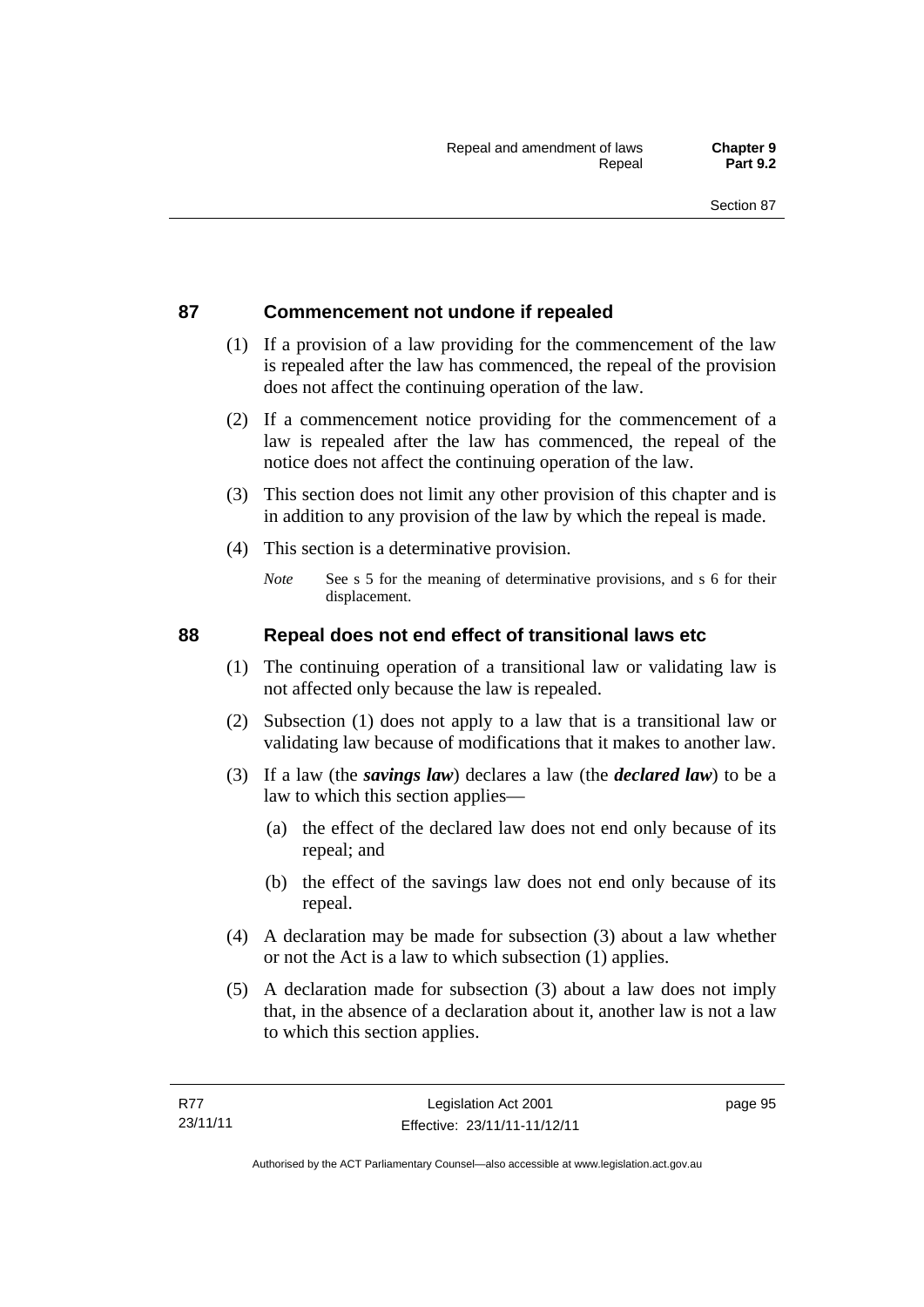- (6) This section does not limit any other provision of this chapter and is in addition to any provision of the law by which the repeal is made.
- (7) This section is a determinative provision.
	- *Note* See s 5 for the meaning of determinative provisions, and s 6 for their displacement.
- (8) To remove any doubt and without limiting section 6 (Legislation Act provisions must be applied), the application of this section to a law is not displaced only because the law is repealed and, in particular, the repeal of the law does not of itself imply an intention to displace the application of this section to the law.
- (9) In this section:

#### *transitional law* means—

- (a) a law made or expressed to be made for a transitional purpose; or
- (b) a law that makes provision consequential on a law mentioned in paragraph (a).

#### **Examples**

- 1 a provision stating that an existing licence under a repealed Act is taken to be a licence of a particular kind under another Act and authorising the imposition of conditions under the other Act
- 2 a provision stating that a provision applies to certain applications made before the commencement of an amendment or only to applications made after the commencement of an amendment
- 3 a declaration made for s (3)
- *Note 1 Transitional* is defined in the dictionary to include application and savings.
- *Note 2* An example is part of the Act, is not exhaustive and may extend, but does not limit, the meaning of the provision in which it appears (see s 126 and s 132).

R77 23/11/11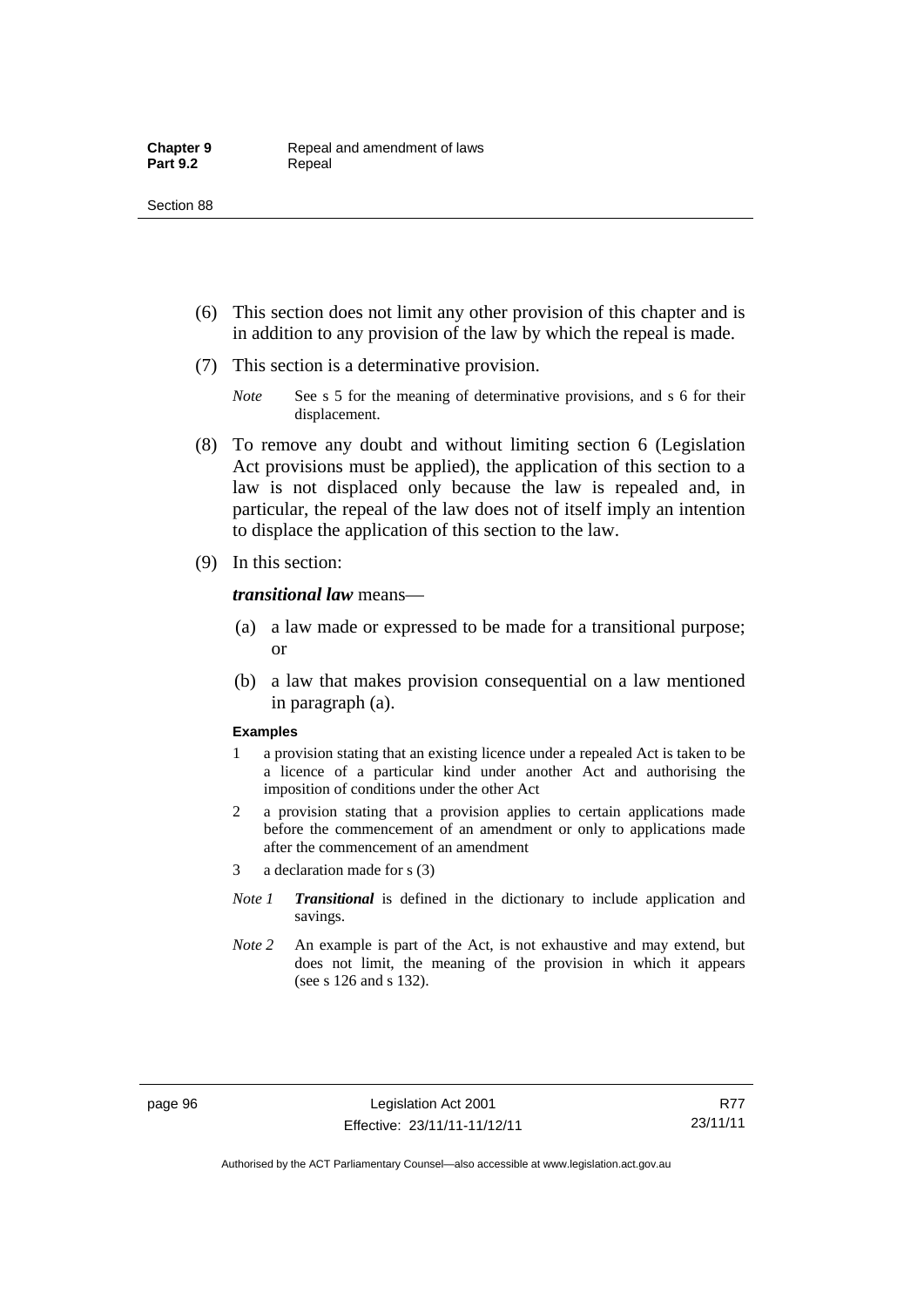#### *validating law* means—

- (a) a law that validates something that is or may be invalid; or
- (b) a law that makes provision consequential on a law mentioned in paragraph (a).

#### **Examples**

- 1 a provision declaring an instrument to have been validly made and acts done in reliance on the instrument to have been validly done
- 2 a provision stating that an instrument that is declared valid is taken to have been amended in a particular way

## **89 Automatic repeal of certain laws and provisions**

- (1) An amending law is automatically repealed on the day after—
	- (a) all of its provisions have commenced; or
	- (b) the last of its provisions that have not commenced are omitted or cannot commence.

#### **Example—provision that can no longer commence**

The *ABC Act 2005* includes a provision that amends the *XYZ Act 2000*. Before the provision commences, the *XYZ Act 2000* is repealed. The provision can, therefore, no longer commence.

- *Note* An example is part of the Act, is not exhaustive and may extend, but does not limit, the meaning of the provision in which it appears (see s 126 and s 132).
- (2) An appropriation Act is automatically repealed on the last day of the financial year for which it makes appropriations.
- (3) An amending provision of a law is automatically repealed immediately after all of the amendments and repeals made by it (or to which it relates) have commenced.
- (4) A commencement provision of a law is automatically repealed immediately after all of the provisions of the law have commenced.

page 97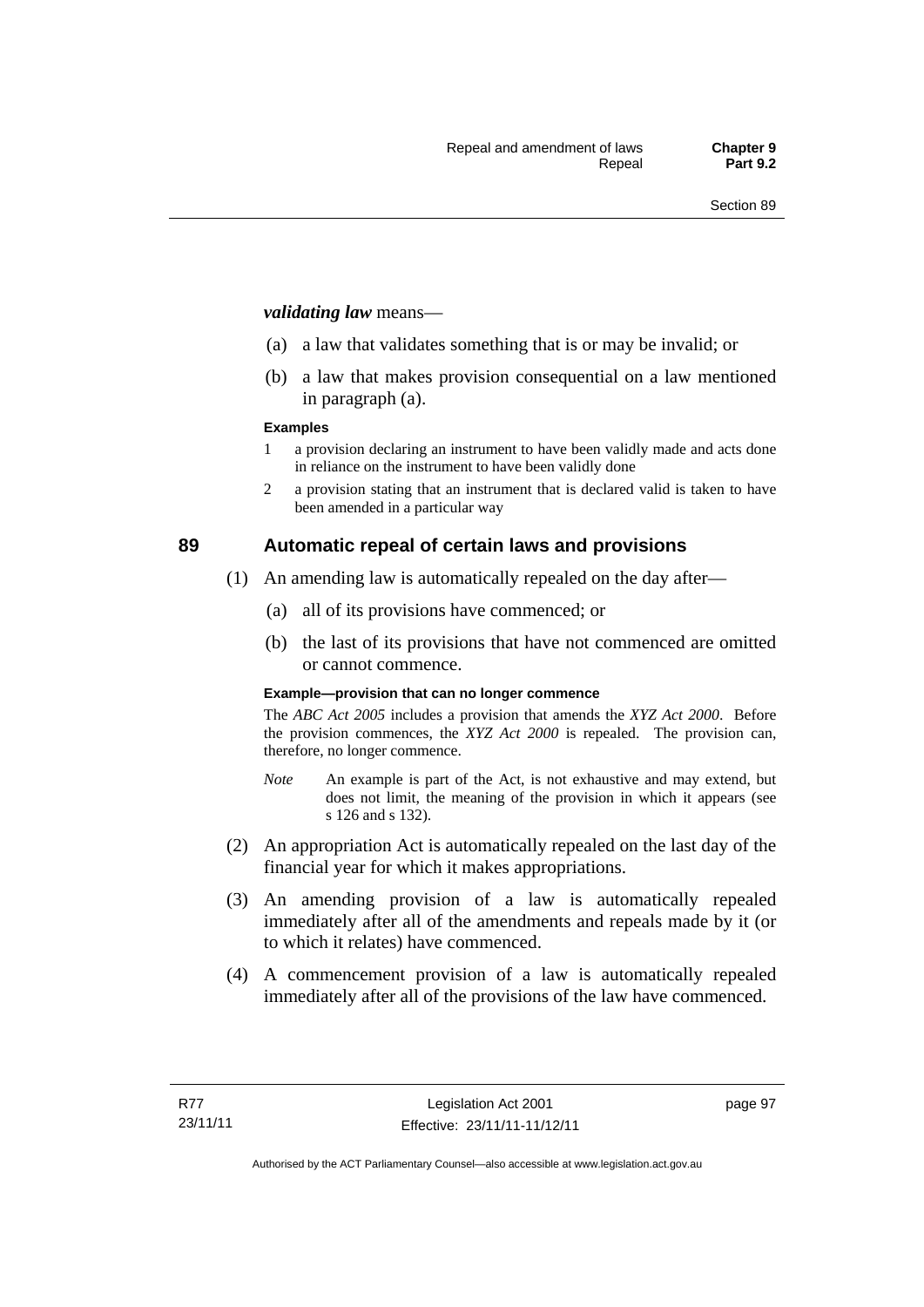- (5) A commencement notice is automatically repealed on the day after the day, or the last of the days, fixed or otherwise determined by the notice for the commencement of a law.
- (6) If an instrument making, or evidencing, an appointment (including an acting appointment) is a legislative instrument, the instrument is automatically repealed—
	- (a) on the day the appointment ends; or
	- (b) if the instrument makes 2 or more appointments that end on different days—on the day the last-ending appointment ends.
- (7) A repeal under this section has effect for all purposes, including, for example, any other provisions of this chapter about repeals.
- (8) If apart from this subsection a law would be automatically repealed on a day that is earlier than its notification day, the law is instead automatically repealed on the day after its notification day.
- (9) In the application of subsection (8) to a statutory instrument that is not a legislative instrument, a reference to the instrument's *notification day* is a reference to the day after the day it is made or, if it is required under an Act or statutory instrument to be approved (however described) by the Executive, a Minister or any other entity, the day after the day it is approved.
- (10) This section does not limit any other provision of this chapter.
- (11) This section is a determinative provision.
	- *Note* See s 5 for the meaning of determinative provisions, and s 6 for their displacement.
- (12) In this section:

*amend* does not include modify.

*amending law* means a law that consists only of provisions of the following kinds:

(a) for an Act—the Act's long title;

Authorised by the ACT Parliamentary Counsel—also accessible at www.legislation.act.gov.au

R77 23/11/11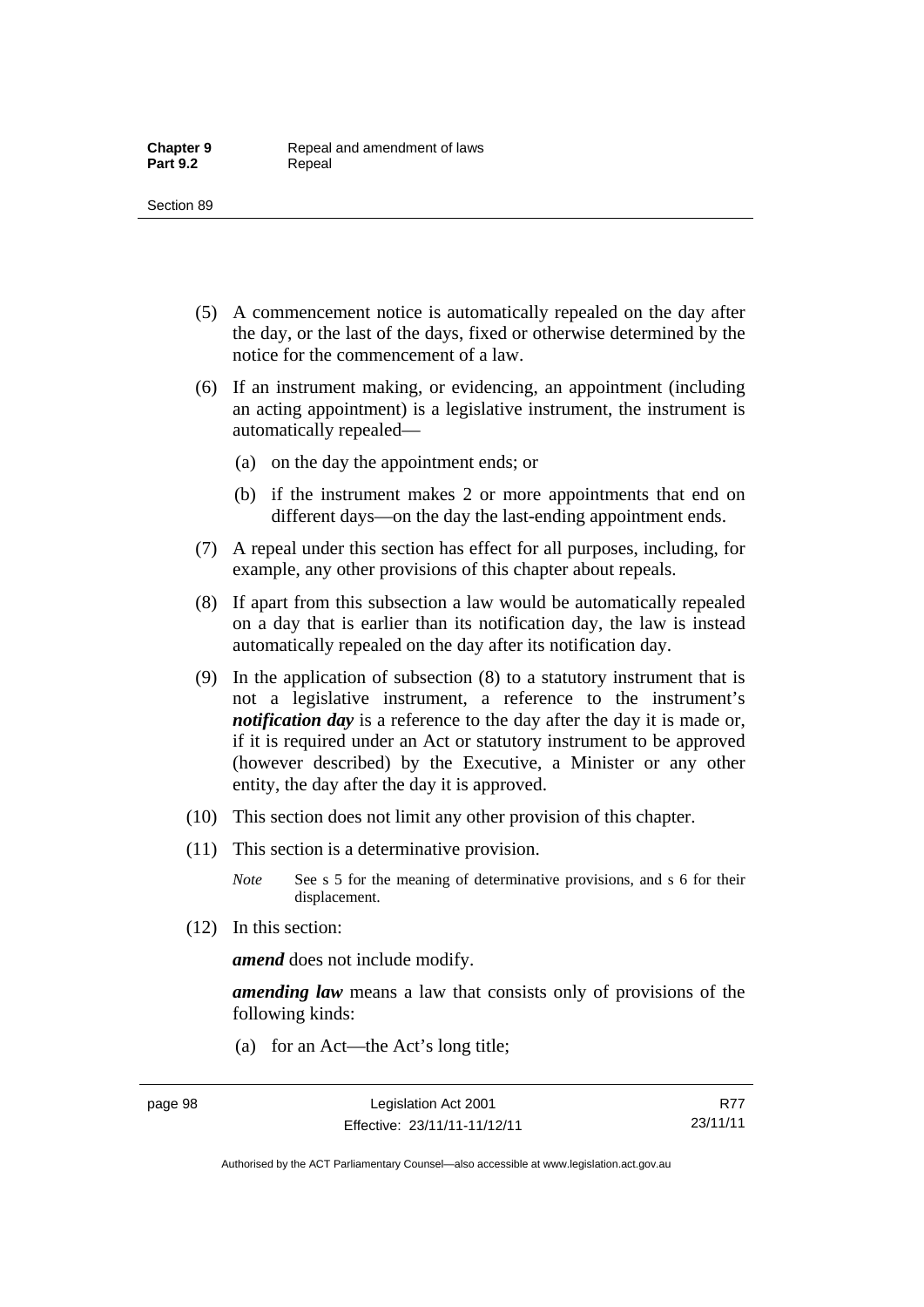- (b) a preamble or recital (however described);
- (c) a provision about the law's name;
- (d) a provision about the law's commencement;
- (e) a provision about the purposes of the law or any of its provisions;

#### **Example**

an objects provision

(f) a provision about the effect of notes;

- (g) a provision providing for the amendment or repeal of a law (including a provision identifying the amended or repealed law);
- (h) a provision declaring a law to be a law to which section 88 (Repeal does not end effect of transitional laws etc) applies;
- (i) a provision about the renumbering of a law;
- (j) a provision authorising or requiring something to be done under chapter 11 (Republication of Acts and statutory instruments).

*amending provision*, of a law, means a provision of the law that only amends or repeals a law, and includes—

- (a) any other provision (for example, a schedule) of the law that only identifies the law amended or repealed; and
- (b) any other provision (for example, a part heading) of the law that only identifies (or groups) provisions that are amended or repealed.

page 99

*Note* A note itself is not part of an Act or statutory instrument (see s 127).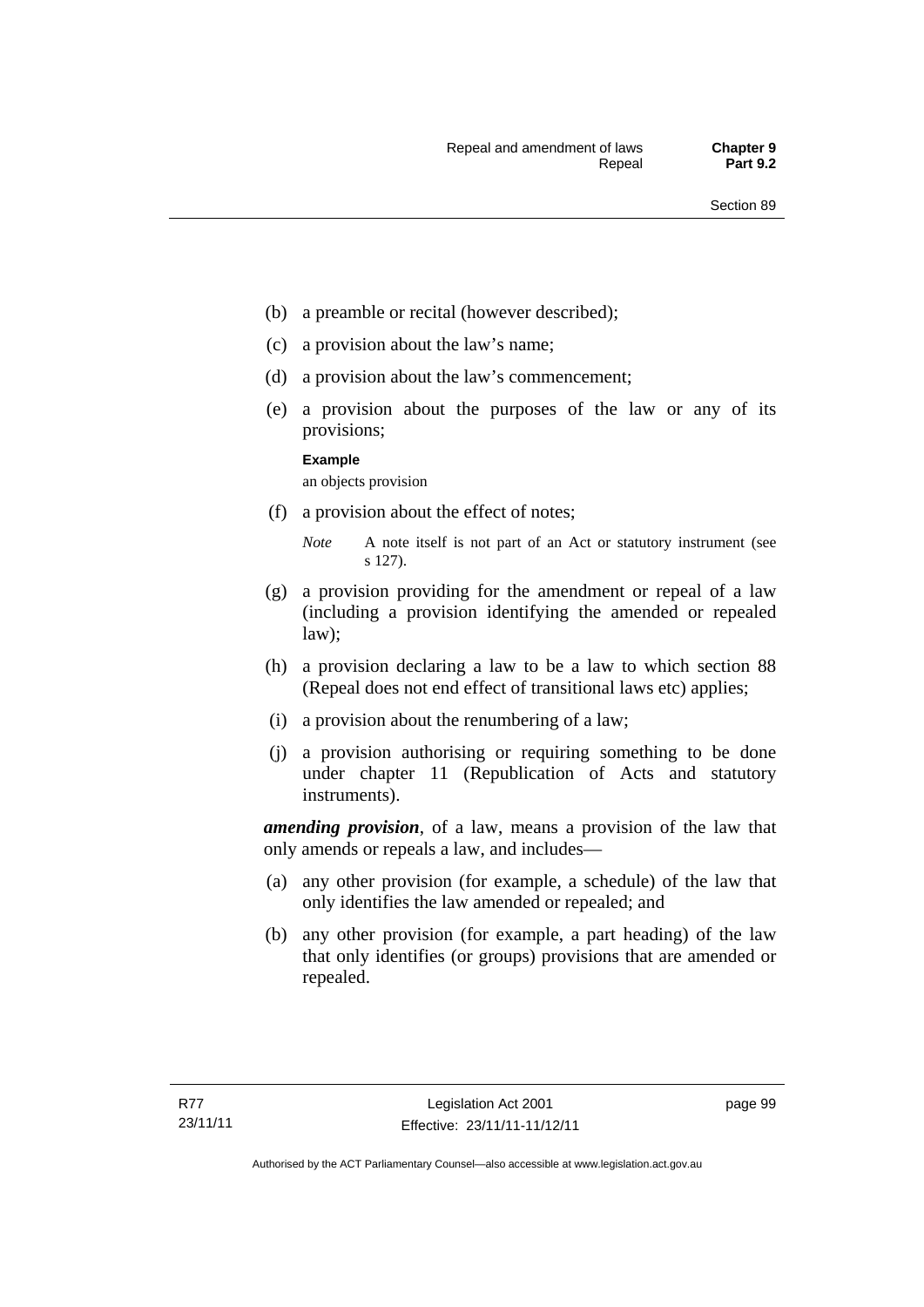#### *appropriation Act*—see the *Financial Management Act 1996*, dictionary.

*commencement provision*, of a law, means a provision of the law that only provides for the commencement of the law.

#### **Example 1—s 89**

The *Hypothetical Amending Act 2002* repeals and amends a number of Acts. The Act contains the following provisions:

- a long title
- a provision about the Act's name
- a provision about the Act's commencement
- repealing provisions (that is, a provision stating that the Act repeals the Acts mentioned in sch 1 and a schedule (sch 1) setting out the names of the repealed Acts)
- amending provisions (that is, a provision stating that the Act amends the Acts mentioned in sch 2 and a schedule (sch 2) setting out the amended Acts and the amendments of them)
- a provision about the application of this Act, s 88 (Repeal does not end effect of transitional laws etc) to a provision being repealed
- a provision requiring an amended Act (the *XYZ Act 1990*), or a provision of the *XYZ Act 1990*, to be renumbered in the next republication of the Act under this Act.

The Act contains no other provisions. Its repealing provisions, and its other provisions apart from the naming provision, the commencement provision and the amending provisions, commence on the day after its notification day, 22 March 2002. Its amending provisions commence on a date fixed by the Minister by written notice, 12 April 2002. The Act is automatically repealed under s 89 on the day after all of its provisions have commenced, 13 April 2002.

#### **Example 2—s 89**

The *Example Act 2001* contains provisions establishing a new licensing scheme. It also amends several Acts and repeals others. Because it contains the scheme provisions, it is not an amending law covered by s (1). It is, therefore, not automatically repealed under s 89.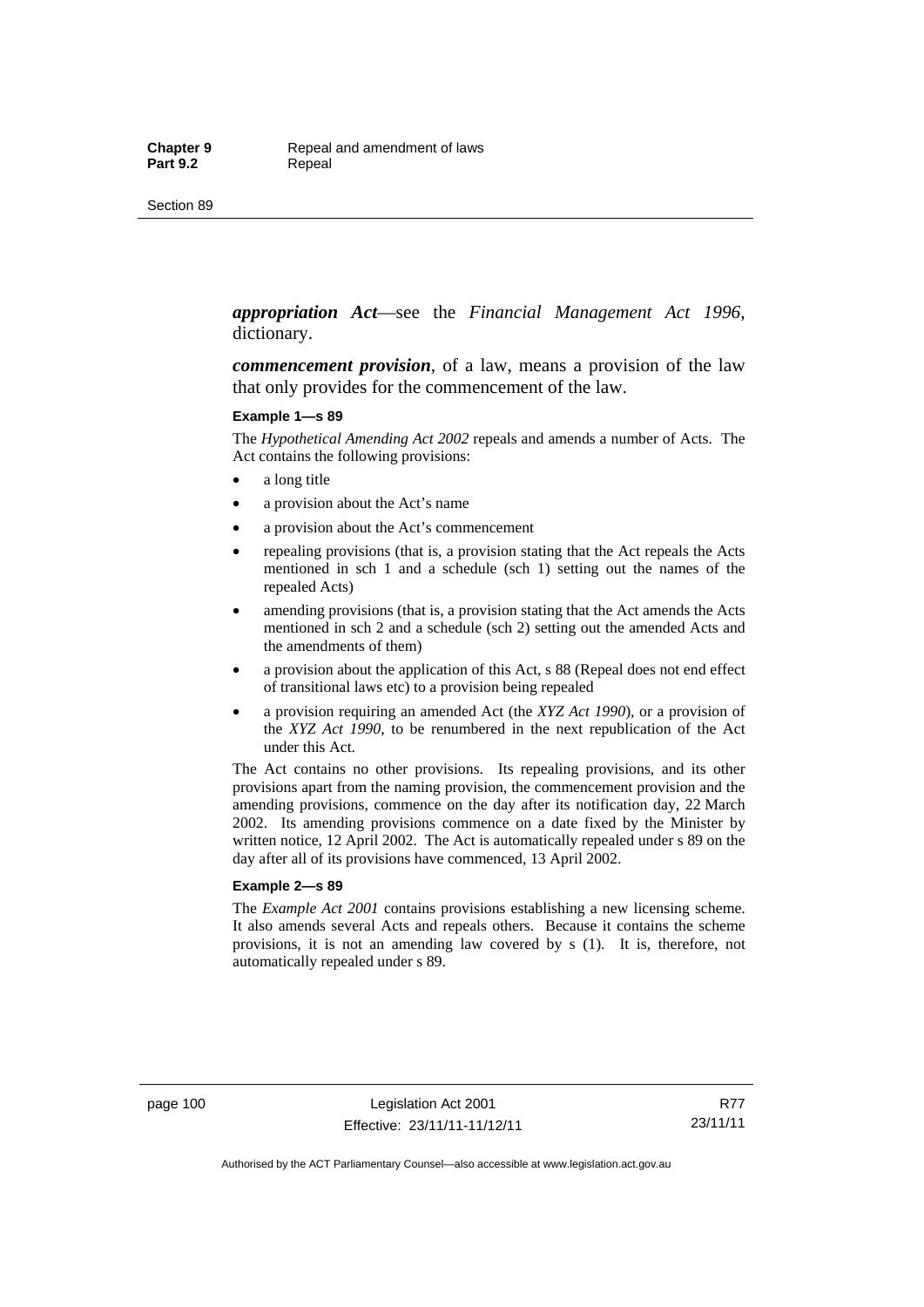#### **Example 3—s 89—see s (12), def** *amending provision*

The *Plant Diseases Act 2003* (hypothetical), pt 6 is as follows:

#### **Part 6 Repeals and consequential amendment**

#### **42 Repeal of Plant Diseases Act 1934**

The *Plant Diseases Act 1934* A1934-21 is repealed.

#### **43 Repeal of Plant Diseases Regulation 1938**

The *Plant Diseases Regulation 1938* (made on 11 February 1938) is repealed.

#### **44 Administrative Decisions (Judicial Review) Act 1989, schedule 1, new item 6**

*insert* 

6 This Act does not apply to decisions of the Minister under the *Plant Diseases Act 2003*, part 3 (Measures for the control of diseases and pests).

Under the definition of *amending provision*, the heading to pt 6, as well as the contents of pt 6, are automatically repealed under s 89.

*Note* An example is part of the Act, is not exhaustive and may extend, but does not limit, the meaning of the provision in which it appears (see s 126 and s 132).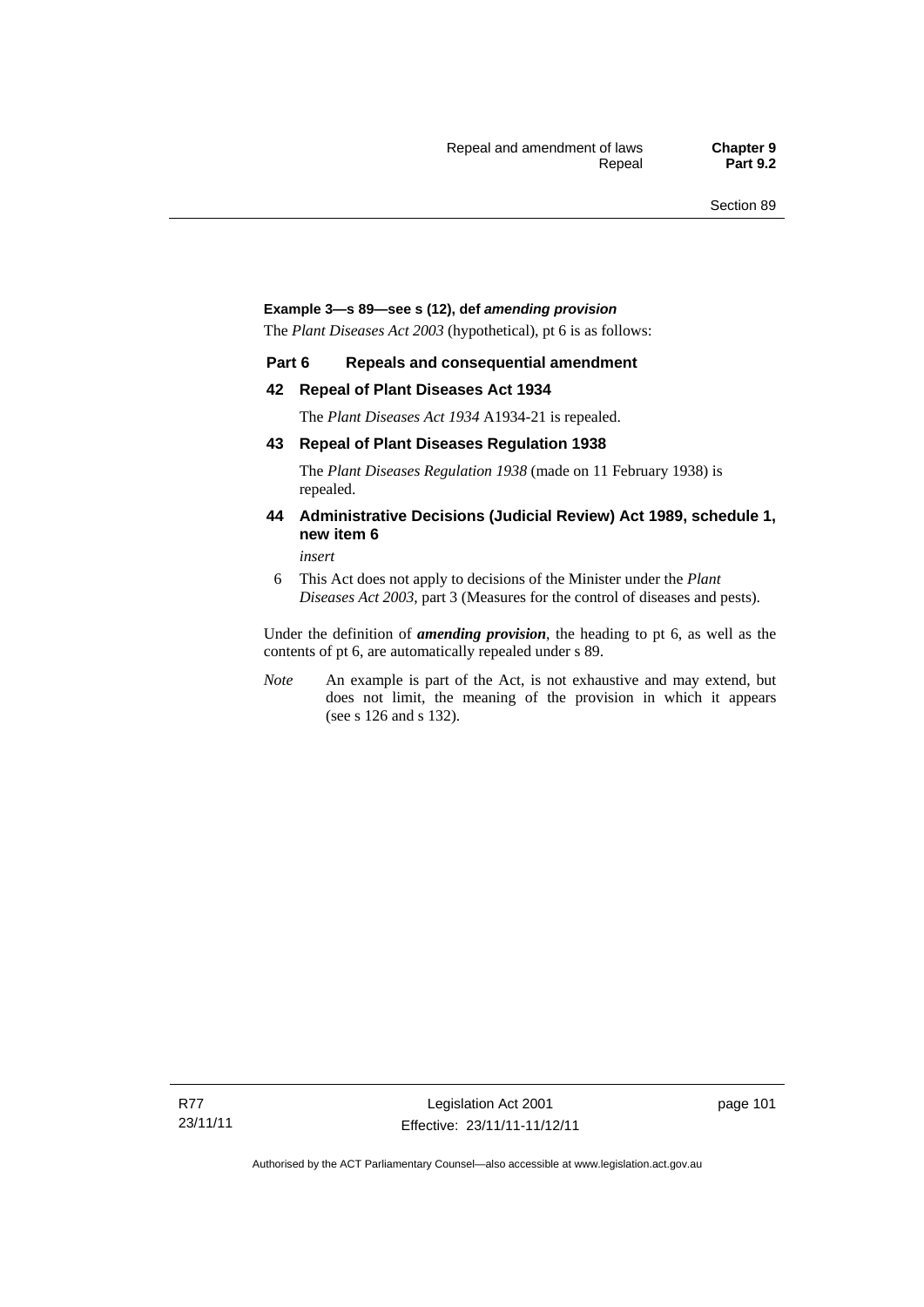## **Part 9.3 Amendment**

#### **90 Law and amending laws to be read as one**

A law and all laws amending it are to be read as one.

#### **91 Insertion of provisions by amending law**

- (1) This section applies if a law (the *amending law*) amends another law (the *amended law*) by inserting any of the following provisions, and does not exactly specify the position in the amended law where it is to be inserted:
	- (a) a chapter, part, division, subdivision, section or subsection (an *inserted chapter, part, division, subdivision, section* or *subsection*);
	- (b) a paragraph (an *inserted paragraph*);
	- (c) a subparagraph (an *inserted subparagraph*);
	- (d) a sub-subparagraph (an *inserted sub-subparagraph*);
	- (e) a definition (an *inserted definition*);
	- (f) any other provision (a *miscellaneous inserted provision*).
- (2) An inserted chapter, part, division, subdivision, section or subsection is inserted in the appropriate numerical or alphanumerical position in the amended law.
- (3) An inserted paragraph is inserted in the appropriate alphabetical position in the amended law.
- (4) An inserted subparagraph is inserted in the appropriate numerical or alphanumerical position in the amended law.
- (5) An inserted sub-subparagraph is inserted in the appropriate alphabetical position in the amended law.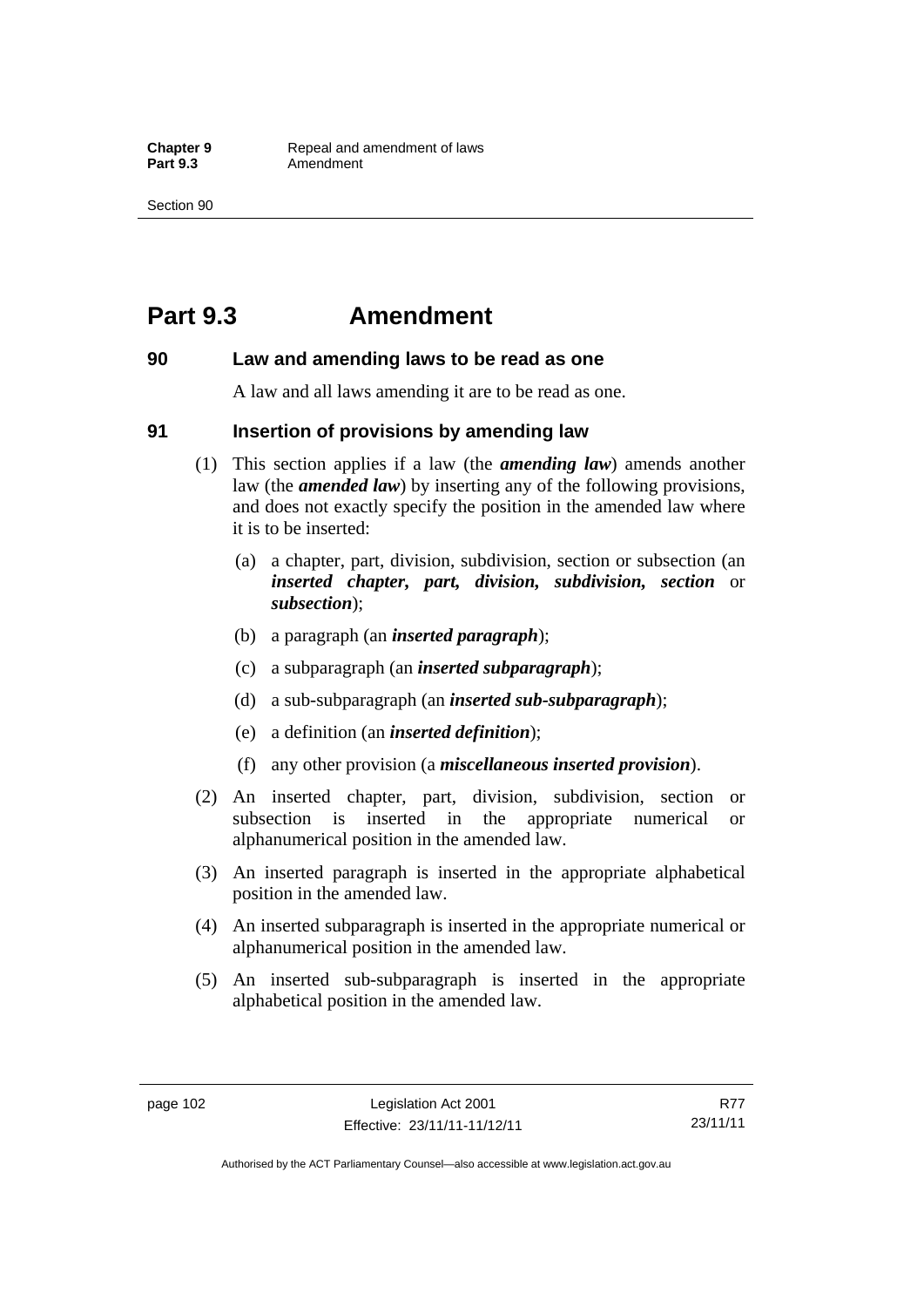- (6) An inserted definition is inserted in the appropriate alphabetical position (worked out on a letter-by-letter basis) in a series of definitions in the amended law.
- (7) A miscellaneous inserted provision is inserted in the appropriate position in the amended law.
- (8) In applying this section to a law that is divided otherwise than into sections, a reference to a section or subsection is a reference to a corresponding provision of the law.
- (9) In working out the appropriate position where a provision is to be inserted in the amended law, regard may be had to the following:
	- (a) the provision number or letter;
	- (b) the heading of the relevant amending provision of the amending law;
	- (c) any other amendments in the amending law including the order of amendments;
	- (d) anything else in the amending law or amended law;
	- (e) current legislative drafting practice.

#### **Examples**

- 1 If a part numbered '3' is to be inserted into an amended law with an existing sequence of parts 'part 1—part 2—part 4', inserted part 3 is inserted between parts 2 and 4.
- 2 If a division numbered '2.2A' is to be inserted into an amended law with an existing sequence of divisions in part 2 'division 2.1—division 2.2 division 2.3', inserted division 2.2A is inserted between divisions 2.2 and 2.3.
- 3 If a section numbered '6AA' is to be inserted into an amended law with an existing sequence of sections 'section 6—section 6A—section 6B', inserted section 6AA is inserted between sections 6A and 6B.
- 4 If a section numbered '7A' is to be inserted (by an amending section headed 'New section 7A', with the command '*in division 2.2, insert*') into an amended law with an existing sequence 'section 7 [in division 2.2] division 2.3 heading—section 8', inserted section 7A is inserted between section 7 and the division 2.3 heading (that is, at the end of division 2.2).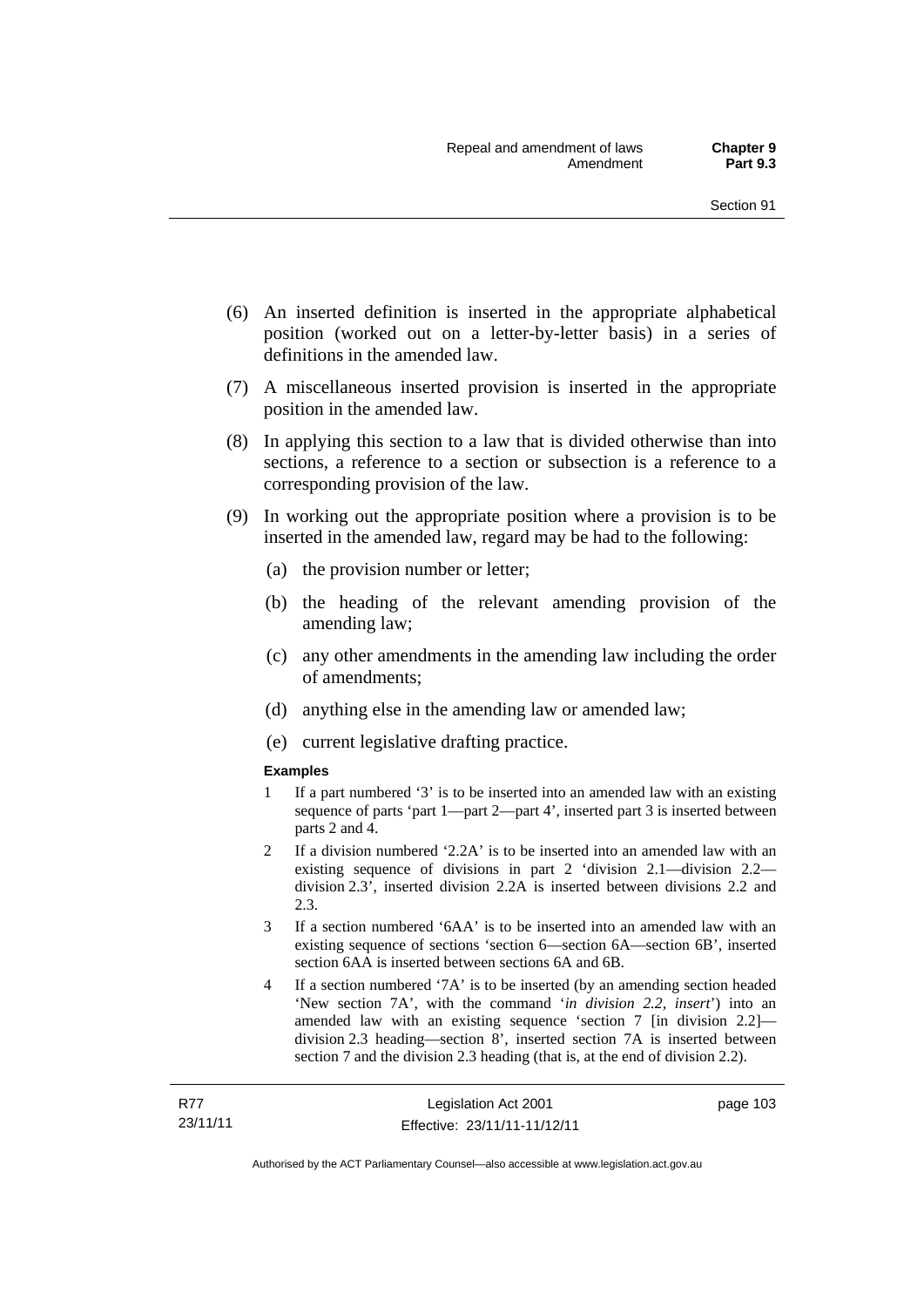- 5 If a section numbered '7A' is to be inserted (by an amending section headed 'New section 7A', with the command '*in division 2.3, insert*') into an amended law with an existing sequence 'section 7 [in division 2.2] division 2.3 heading—section 8', inserted section 7A is inserted between the division 2.3 heading and section 8 (that is, at the beginning of division 2.3).
- *Note* An example is part of the Act, is not exhaustive and may extend, but does not limit, the meaning of the provision in which it appears (see s 126 and s 132).
- (10) This section is a determinative provision.
	- *Note* See s 5 for the meaning of determinative provisions, and s 6 for their displacement.
- (11) In this section:

*insert* includes relocate.

#### **92 Amendment to be made wherever possible**

- (1) If a law amends another law—
	- (a) by omitting a word; or
	- (b) by substituting a word for another word; or
	- (c) by inserting a word before or after a particular word;

the amendment is to be made wherever possible in the other law.

#### **Example**

The *XYZ Amendment Act 2002* is expressed to omit the word 'authorised' from the *ABC Act 1998*, s 20. The word 'authorised' is used once in the heading to s 20, 3 times in s 20 (1), twice in s 20 (3), once in an example to s 20 (4) and twice in a note to s 20 (5). The amendment omits each of those references to the word 'authorised'.

- *Note* An example is part of the Act, is not exhaustive and may extend, but does not limit, the meaning of the provision in which it appears (see s 126 and s 132).
- (2) This section is a determinative provision.
	- *Note* See s 5 for the meaning of determinative provisions, and s 6 for their displacement.

page 104 Legislation Act 2001 Effective: 23/11/11-11/12/11

R77 23/11/11

Authorised by the ACT Parliamentary Counsel—also accessible at www.legislation.act.gov.au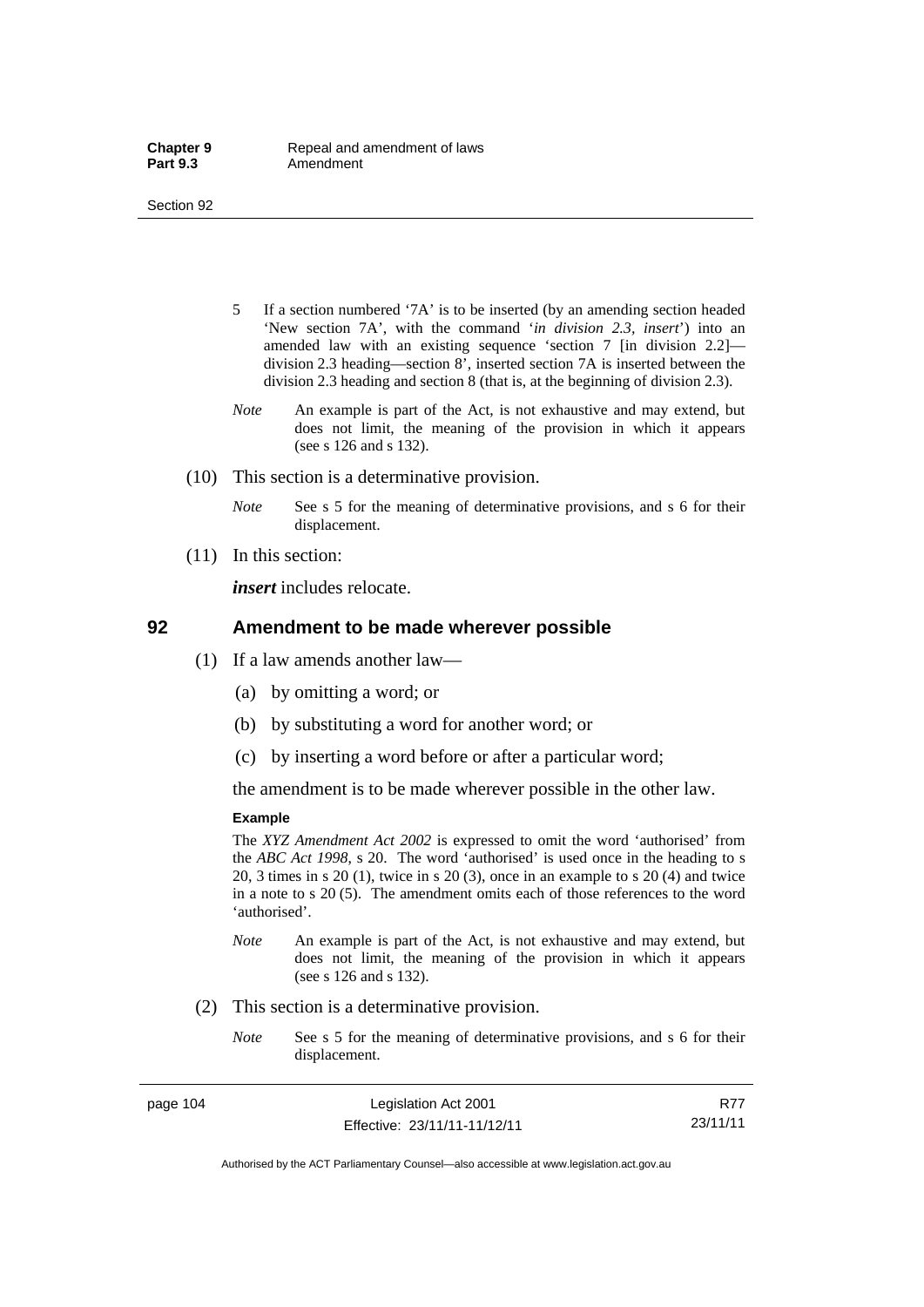## **93 Provisions included in another provision for amendment purposes**

- (1) This section applies for the purpose of amending a law.
- (2) The heading to a chapter, part, division, subdivision, schedule, dictionary, section or any other provision of the law forms part of the provision to which it is a heading.
- (3) An example at the end of a provision of the law is part of the provision unless the example is expressed in a way that indicates that it applies only to another provision.
- (4) A note at the end of a provision of the law is taken, for this section, to be part of the provision unless the note is expressed in a way that indicates that it applies only to another provision.
- (5) However, a note in a law is not, for any other purpose, part of the law.

*Note* Section 127 (Material that is not part of Act or statutory instrument) deals with the status of notes.

- (6) A penalty at the end of a subsection of the law—
	- (a) is part of the subsection unless the penalty is expressed in a way that indicates that it applies only to other subsections of the section; or
	- (b) if the penalty is expressed in a way that indicates that it applies only to other subsections—is part of the section.
- (7) A penalty at the end of a section of the law that is not divided into subsections is part of the section.
- (8) The word 'and', 'or' or 'but', or a similar word, at the end of a paragraph, subparagraph, sub-subparagraph or another provision of the law is part of the provision.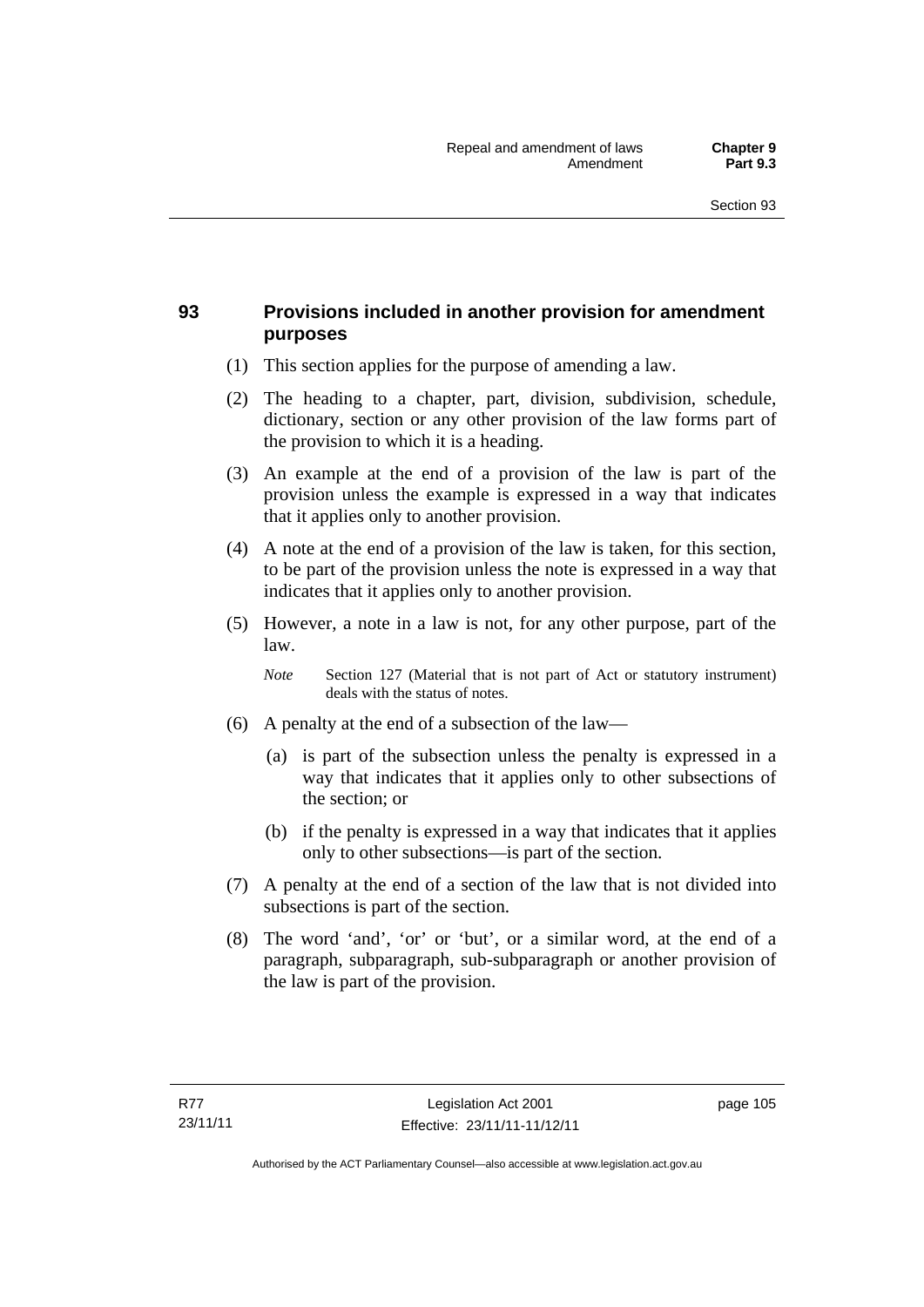- (9) In working out whether an example or note is at the end of a provision of the law, any penalty is to be disregarded, and, for an example, any note is to be disregarded.
	- *Note* According to current legislative drafting practice, examples, notes and penalties to a provision are arranged in the following order at the end of provisions:
		- 1 penalty (first)
		- 2 examples
		- 3 notes (last).
- (10) In applying this section to a law that is divided otherwise than into sections, a reference to a section or subsection is a reference to a corresponding provision of the law.
- (11) This section is a determinative provision.
	- *Note* See s 5 for the meaning of determinative provisions, and s 6 for their displacement.

### **94 Continuance of appointments etc made under amended provisions**

- (1) This section applies if—
	- (a) a law expressly or impliedly authorises or requires—
		- (i) the making of an appointment or statutory instrument; or
		- (ii) the delegation of a function; or
		- (iii) the issue of a licence or permit (however described); or
		- (iv) the doing (however described) of anything else; and
	- (b) the law is amended by another law; and
	- (c) under the amended law—
		- (i) the appointment or statutory instrument may be made; or
		- (ii) the function may be delegated; or
		- (iii) the licence or permit may be issued; or

R77 23/11/11

Authorised by the ACT Parliamentary Counsel—also accessible at www.legislation.act.gov.au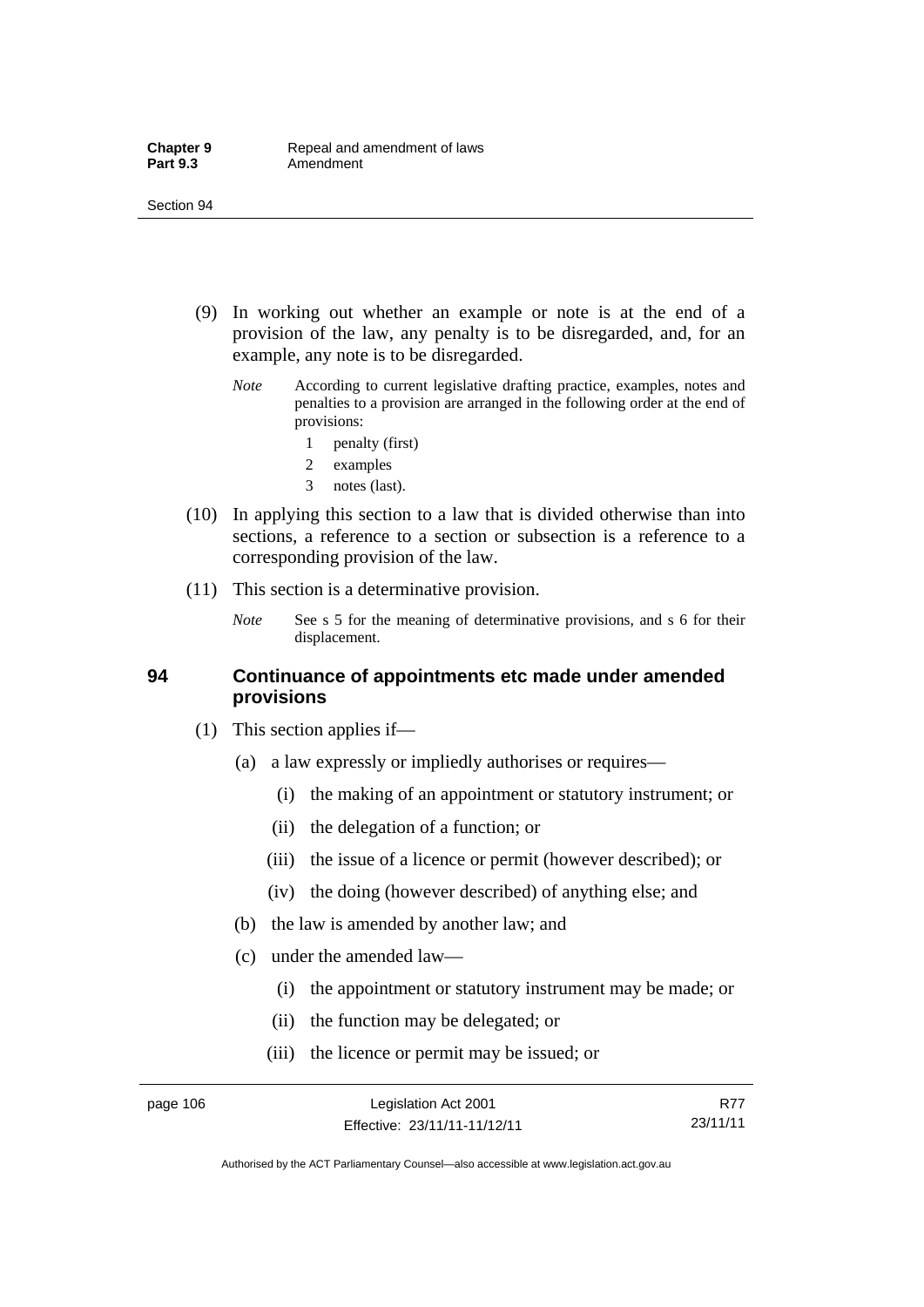(iv) the thing may be done;

whether by the same or a different entity.

#### **Examples—par (a) (iv)**

- 1 the giving of an approval, consent or permission
- 2 the making of a recommendation
- *Note* An example is part of the Act, is not exhaustive and may extend, but does not limit, the meaning of the provision in which it appears (see s 126 and s 132).
- (2) An appointment, statutory instrument, delegation, licence, permit or anything else mentioned in subsection (1) that was in force immediately before the commencement of the amendment continues to have effect as if it had been made, issued or done (however described) under the amended law.
- (3) This section is a determinative provision.
	- *Note* See s 5 for the meaning of determinative provisions, and s 6 for their displacement.
- (4) In this section:

*amend* includes omit and re-enact in the same law (with or without changes), but does not include omit and re-enact in another law.

*appointment* includes acting appointment.

### **95 Status of modifications**

- (1) If a law is modified by another law, the law operates as modified but the modification does not amend the text of the law.
- (2) This section is a determinative provision.
	- *Note* See s 5 for the meaning of determinative provisions, and s 6 for their displacement.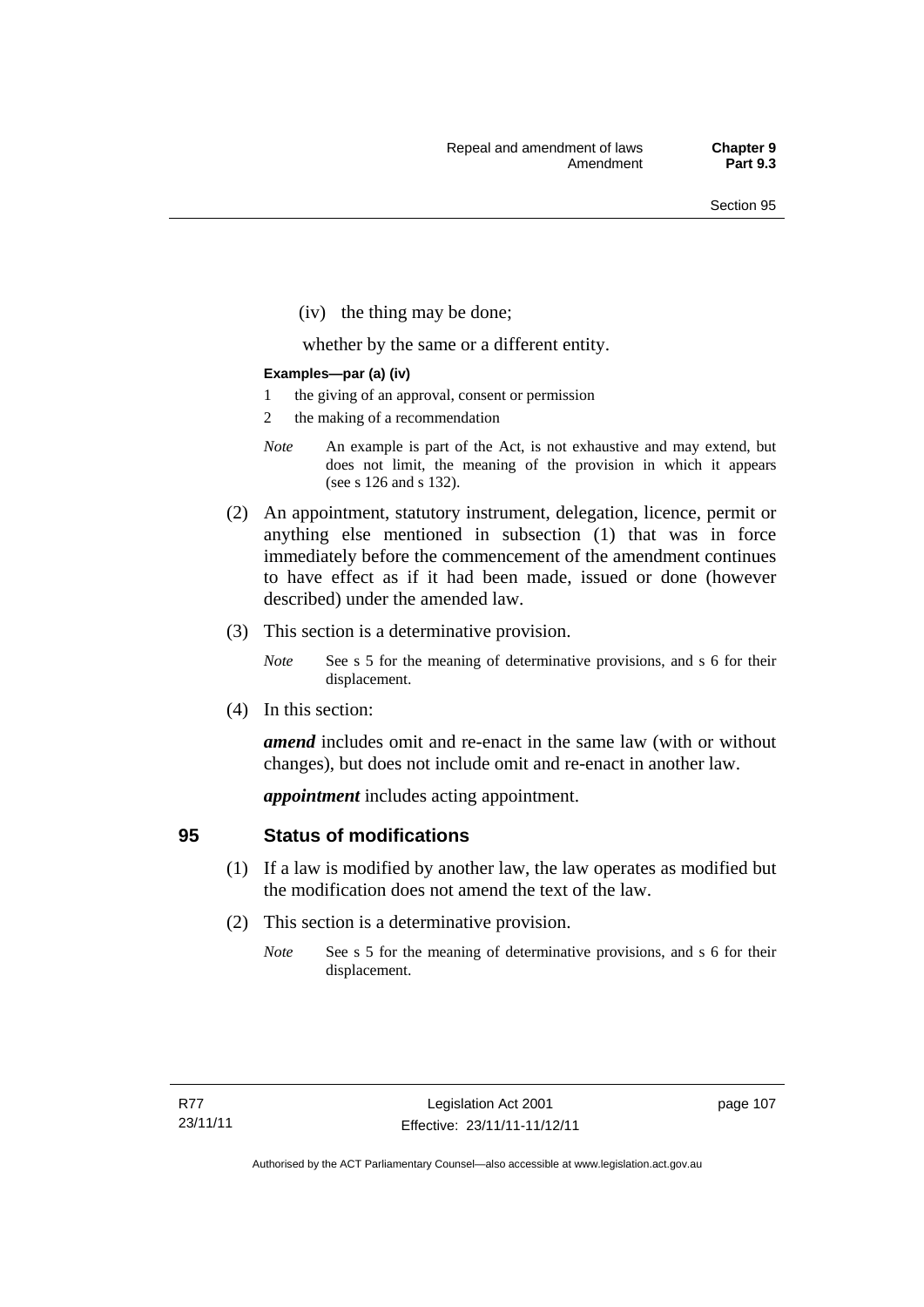### **96 Relocated provisions**

- (1) This section applies if a provision of a law is relocated (with or without changes) to a different place in the same law or to a different law.
- (2) The operation or meaning of the provision is not affected only because of the provision's relocation.
- (3) Without limiting subsection (2), if before its relocation the provision was to be interpreted in a particular way, it is to be interpreted in that way in its new location.

#### **Example**

If a provision of an Act is to be interpreted as if it were a law consolidating the provisions of other laws and it is relocated into another Act, it is to be interpreted in the same way in its new location.

- *Note* An example is part of the Act, is not exhaustive and may extend, but does not limit, the meaning of the provision in which it appears (see s 126 and s 132).
- (4) However, the provision has effect subject to any changes made to, or in relation to, it.
- (5) This section is a determinative provision.
	- *Note* See s 5 for the meaning of determinative provisions, and s 6 for their displacement.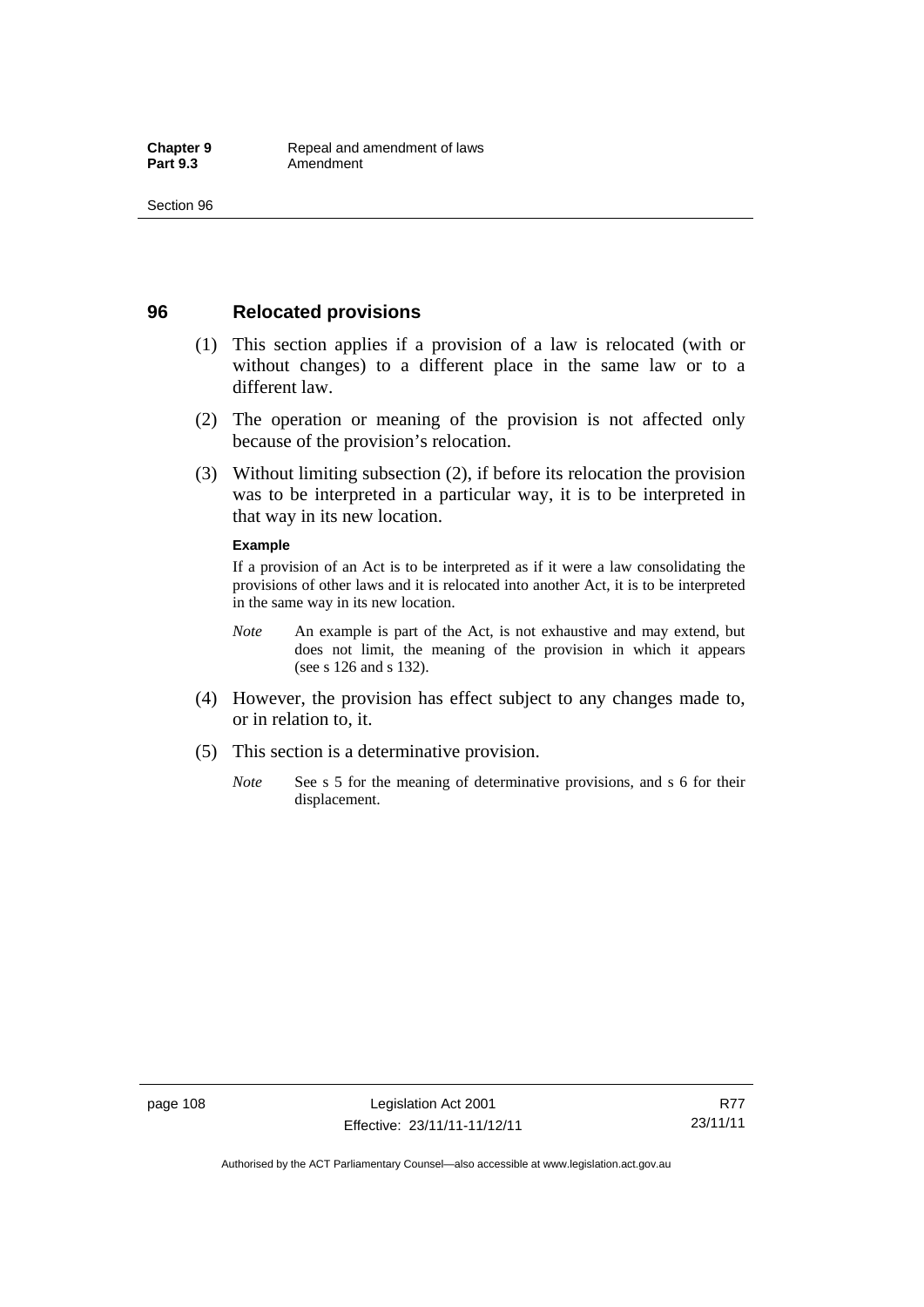## **Chapter 10 Referring to laws**

## **97 Definitions—ch 10**

(1) In this chapter:

*ACT law* means an Act or statutory instrument.

*Note* A reference to an Act or statutory instrument includes a reference to a provision of the Act or instrument (see s 7 and s 13).

*law* means an ACT law or a law of another jurisdiction.

*law of another jurisdiction* means an Act or statutory instrument of another jurisdiction, and includes a provision of an Act or statutory instrument of another jurisdiction.

- *Note Another jurisdiction* means the Commonwealth, a State, another Territory, the United Kingdom or New Zealand (see dict, pt 2).
- (2) In this section:

*Act*, in relation to another Territory, includes ordinance.

*statutory instrument*, of another jurisdiction, means an instrument (whether or not legislative in nature) made under—

- (a) an Act of the other jurisdiction; or
- (b) another statutory instrument of the other jurisdiction; or
- (c) power given by an Act or statutory instrument of the other jurisdiction and also power given otherwise by law.

page 109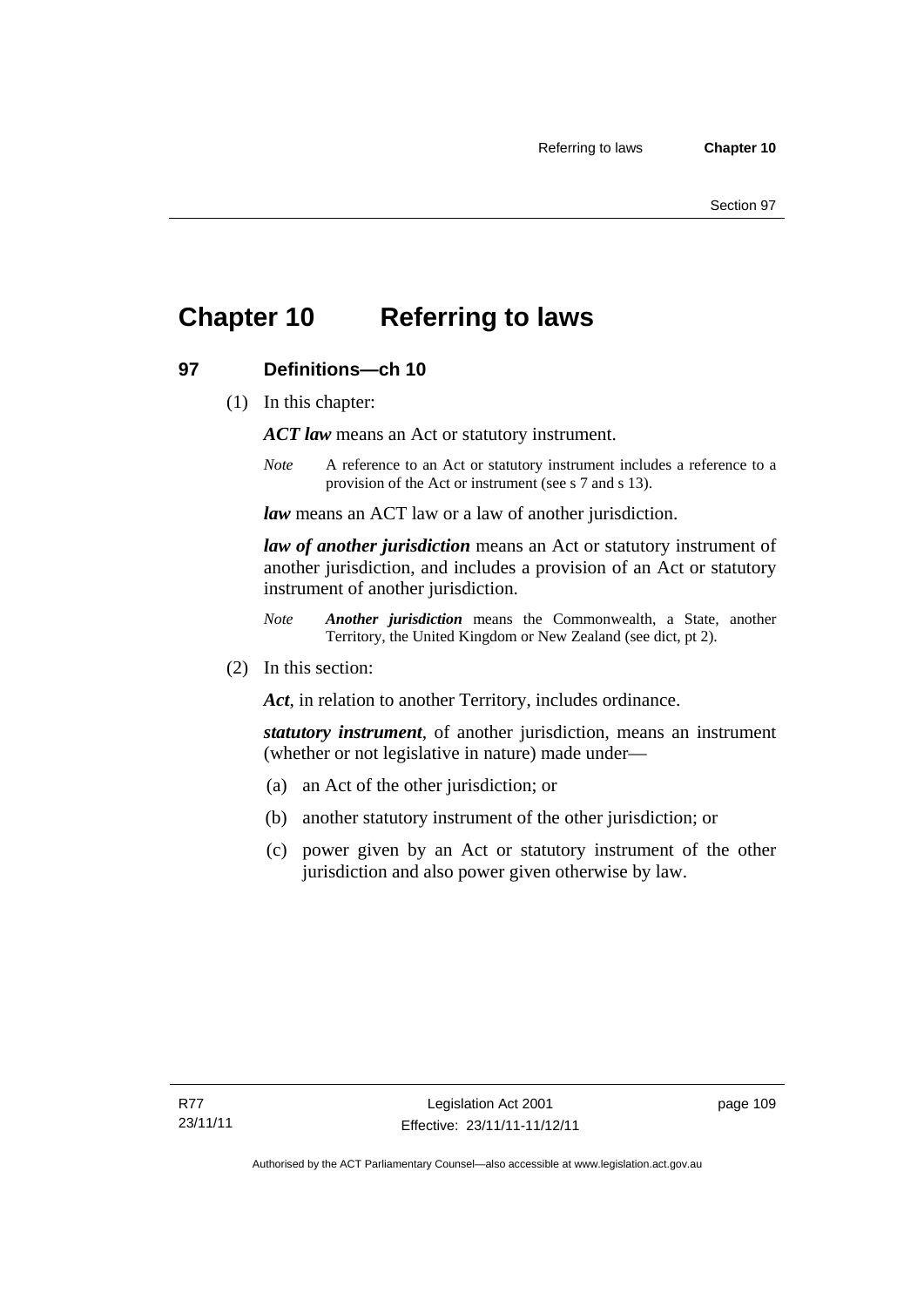#### **98 References to ACT law include law containing reference**

In an ACT law, a reference in general terms to an ACT law of the same kind includes a reference to the law itself.

#### **Example**

The *ABC Act 2001*, s 27 gives a power to confiscate property under certain circumstances. Section 93 of the same Act provides 'If an Act authorises the confiscation of property, the owner of the property has a right of appeal to the Magistrates Court.' The right of appeal under s 93 also applies to the power given by s 27 because the reference to 'an Act' in s 93 includes a reference to the *ABC Act 2001*.

*Note* An example is part of the Act, is not exhaustive and may extend, but does not limit, the meaning of the provision in which it appears (see s 126 and s 132).

#### **99 References in ACT statutory instruments to** *the Act*

In a statutory instrument, a reference to *Act* or *the Act*, without mentioning a particular Act, is a reference to the Act under which the instrument is made or in force.

#### **100 Referring to particular ACT laws**

- (1) An Act may be referred to by—
	- (a) the name the Act gives to itself; or
	- (b) the year it was passed and its number, together with a reference (if necessary) to indicate that it is an Act.

#### **Example—reference to indicate Act**

An Act may be referred to using the word Act or the letter 'A' (eg 'A1993-1' is a reference to Act No 1 of 1993).

*Note* An example is part of the Act, is not exhaustive and may extend, but does not limit, the meaning of the provision in which it appears (see s 126 and s 132).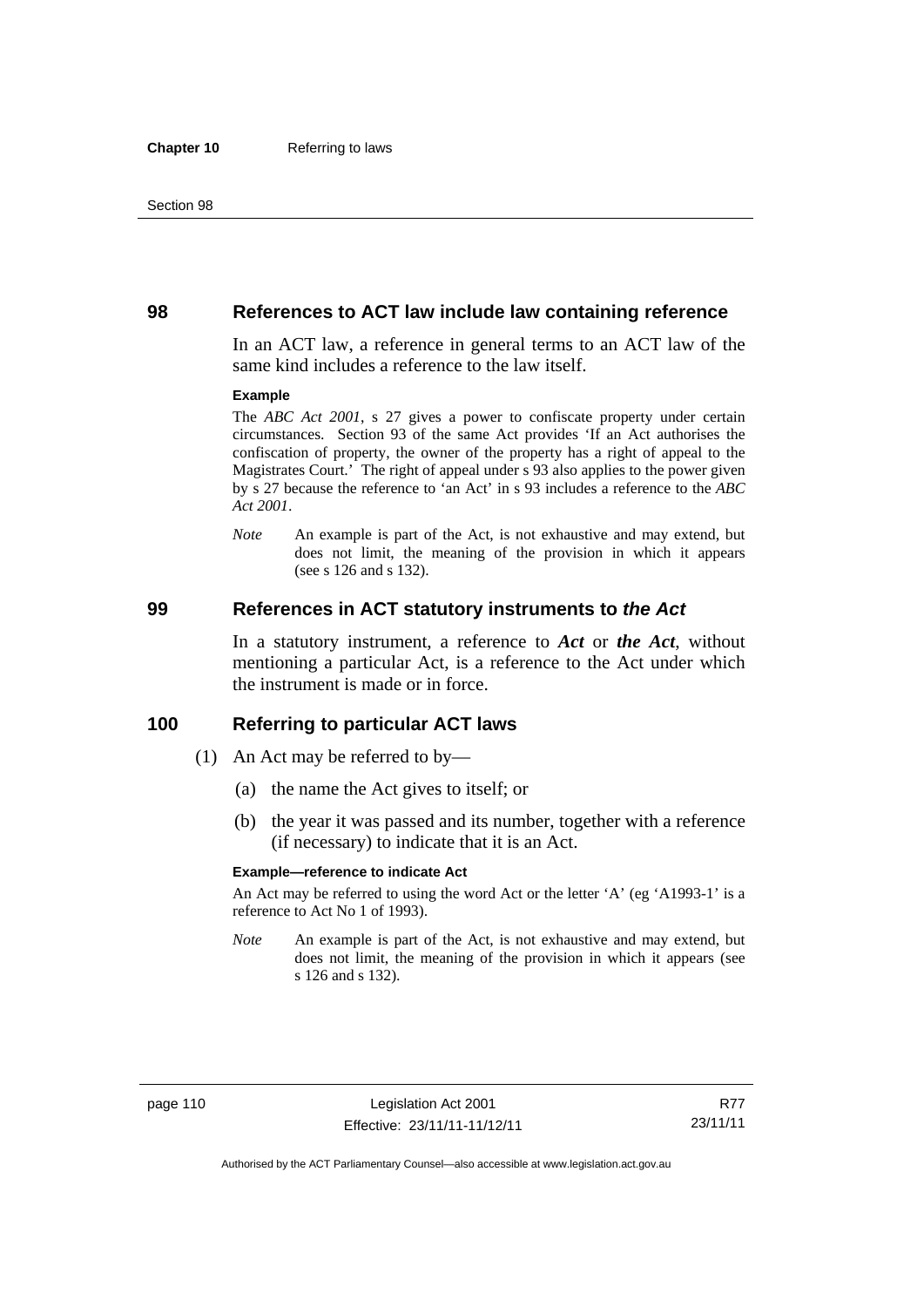- (2) A statutory instrument may be referred to by—
	- (a) any name the instrument gives to itself; or
	- (b) if the instrument was notified in the register, the gazette or otherwise under section 61 (2) (b) and was numbered under this Act or another territory law—the year it was notified and its number, together with a reference (if necessary) to the kind of instrument; or
	- (c) if the instrument was not notified but was numbered under a territory law—the year it was made and its number, together with a reference (if necessary) to the kind of instrument; or
	- (d) if the instrument was notified in the gazette before the commencement of this Act—the number, date and page of the gazette where it was notified; or
	- (e) the date it was made, together with a reference to the Act or statutory instrument under which it was made.

#### **Examples—references to kind of instrument—par (b)**

- 1 A subordinate law may be referred to using the letters 'SL' (eg 'SL2000-11' is a reference to subordinate law No 11 of 2000).
- 2 A disallowable instrument may be referred to using the letters 'DI' (eg 'DI1997-101' is a reference to disallowable instrument No 101 of 1997).
- 3 A notifiable instrument that is not an approved form may be referred to using the letters 'NI' (eg 'NI2002-226' is a reference to notifiable instrument No 226 of 2002).
- 4 An approved form may be referred to using the letters 'AF' (eg 'AF2003-1' is a reference to approved form No 1 of 2003).
- 5 A commencement notice may be referred to using the letters 'CN' (eg 'CN2002-3' is a reference to commencement notice No 3 of 2002).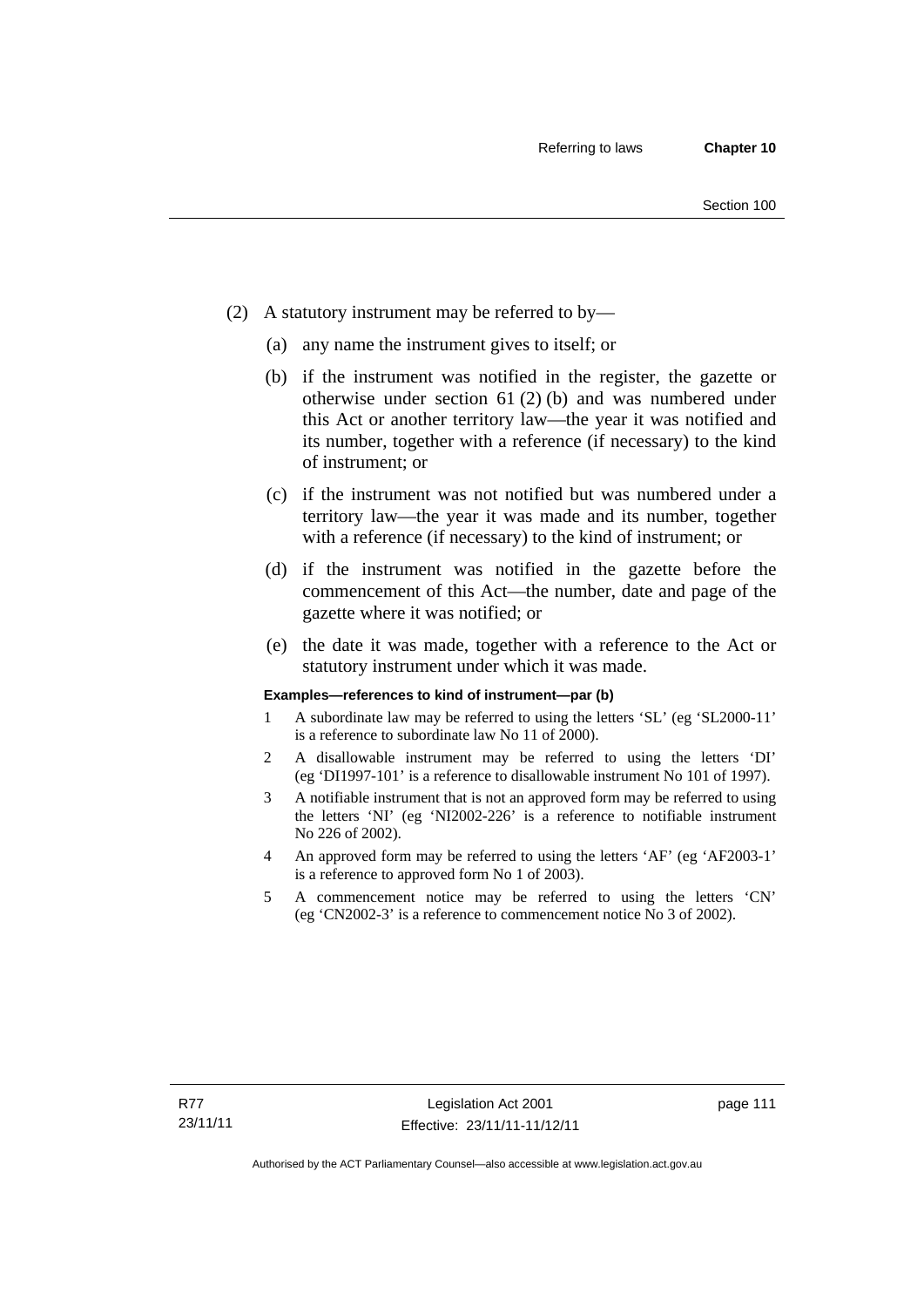## **101 Referring to particular laws of other jurisdictions etc**

- (1) In an ACT law, a law of another jurisdiction (the *relevant law*) may be referred to—
	- (a) by the name the relevant law gives to itself; or
	- (b) in any other way sufficient in a law of the other jurisdiction for referring to the relevant law; or
	- (c) in any way that, under current legislative drafting practice, would be sufficient for referring to the relevant law if it were an ACT law;

together with a reference to the jurisdiction (or an abbreviation of the jurisdiction).

- (2) In an ACT law, a provision of a law of another jurisdiction may be referred to—
	- (a) in a way sufficient in a law of the other jurisdiction for referring to the provision; or
	- (b) in any way that, under current legislative drafting practice, would be sufficient for referring to the provision if it were a provision of an ACT law.
- (3) Subsection (2) does not limit any other provision of this chapter.

## **102 References to laws include references to laws as in force from time to time**

- (1) In an ACT law, a reference to a law includes a reference to the following:
	- (a) the law as originally made, and as amended from time to time since it was originally made;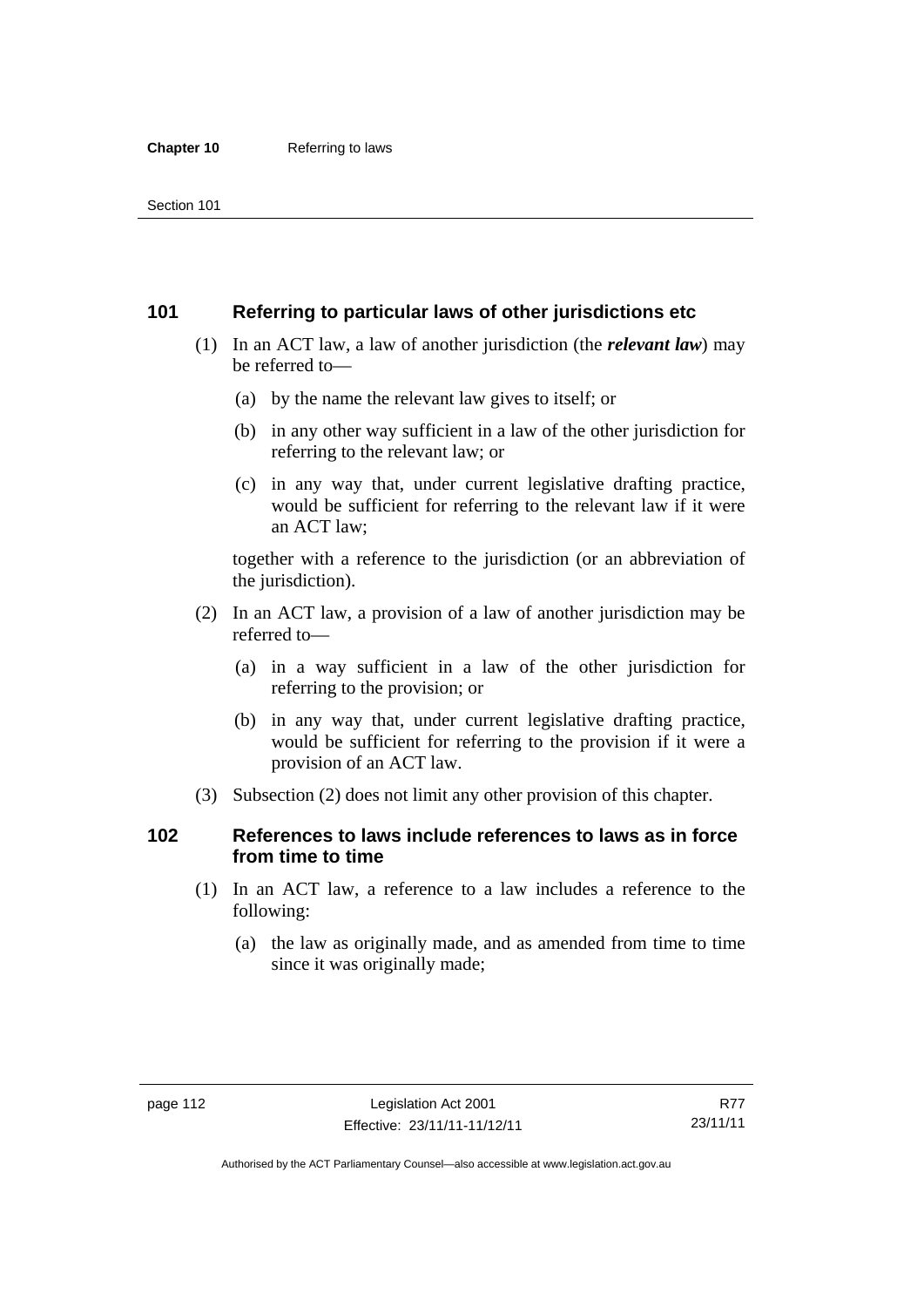- (b) if the law has been repealed and remade (with or without changes) since the reference was made—the law as remade (or last remade), and as amended from time to time since it was remade (or last remade);
- (c) if a relevant provision of the law has been omitted and remade (with or without changes) in another law since the reference was made—the law in which the provision was remade (or last remade), as in force when the provision was remade (or last remade), and as amended from time to time since the provision was remade (or last remade).
- (2) In an ACT law, a reference to a provision of a law includes a reference to the following:
	- (a) the provision as originally made, and as amended from time to time since it was originally made;
	- (b) if the provision has been omitted and remade (with or without changes and whether in the law or another law) since the reference was made—the provision as remade (or last remade), and as amended from time to time since it was remade (or last remade).
- (3) To remove any doubt, if the name of a law is amended, a reference in an ACT law to the law by its name before the amendment includes a reference to the law by its name as amended.
- (4) This section is subject to section 47 (Statutory instrument may make provision by applying law or instrument).
- (5) In this section:

*made* includes enacted.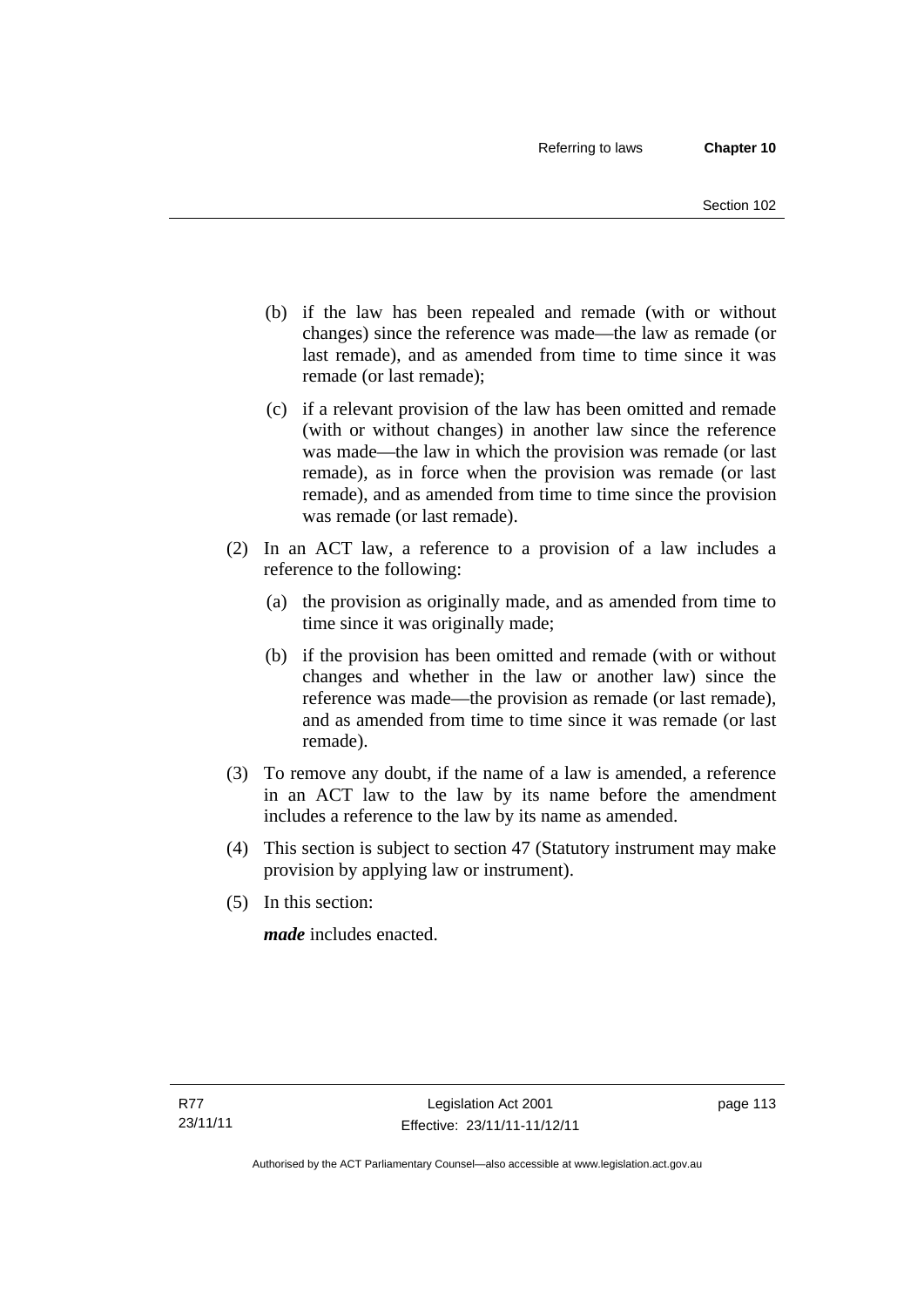## **103 References to repealed laws**

In an ACT law, a reference to a law as repealed is a reference to the law as in force immediately before it was repealed.

#### **Example**

A reference to the '*XYZ Act 2000* (repealed)' is a reference to the *XYZ Act 2000* immediately before it was repealed.

*Note* An example is part of the Act, is not exhaustive and may extend, but does not limit, the meaning of the provision in which it appears (see s 126 and s 132).

## **104 References to laws include references to instruments under laws**

- (1) In an ACT law, a reference (either generally or specifically) to a law includes a reference to the statutory instruments made or in force under the law.
- (2) In subsection (1), a reference to the statutory instruments made or in force under the law includes a reference to any law or instrument applied, adopted or incorporated (with or without change) under the law.
- (3) This chapter applies to an instrument applied, adopted or incorporated under a law as if—
	- (a) the instrument were a law; and
	- (b) any other necessary changes were made.
- (4) In this section:

*statutory instrument*, of another jurisdiction—see section 97 (2).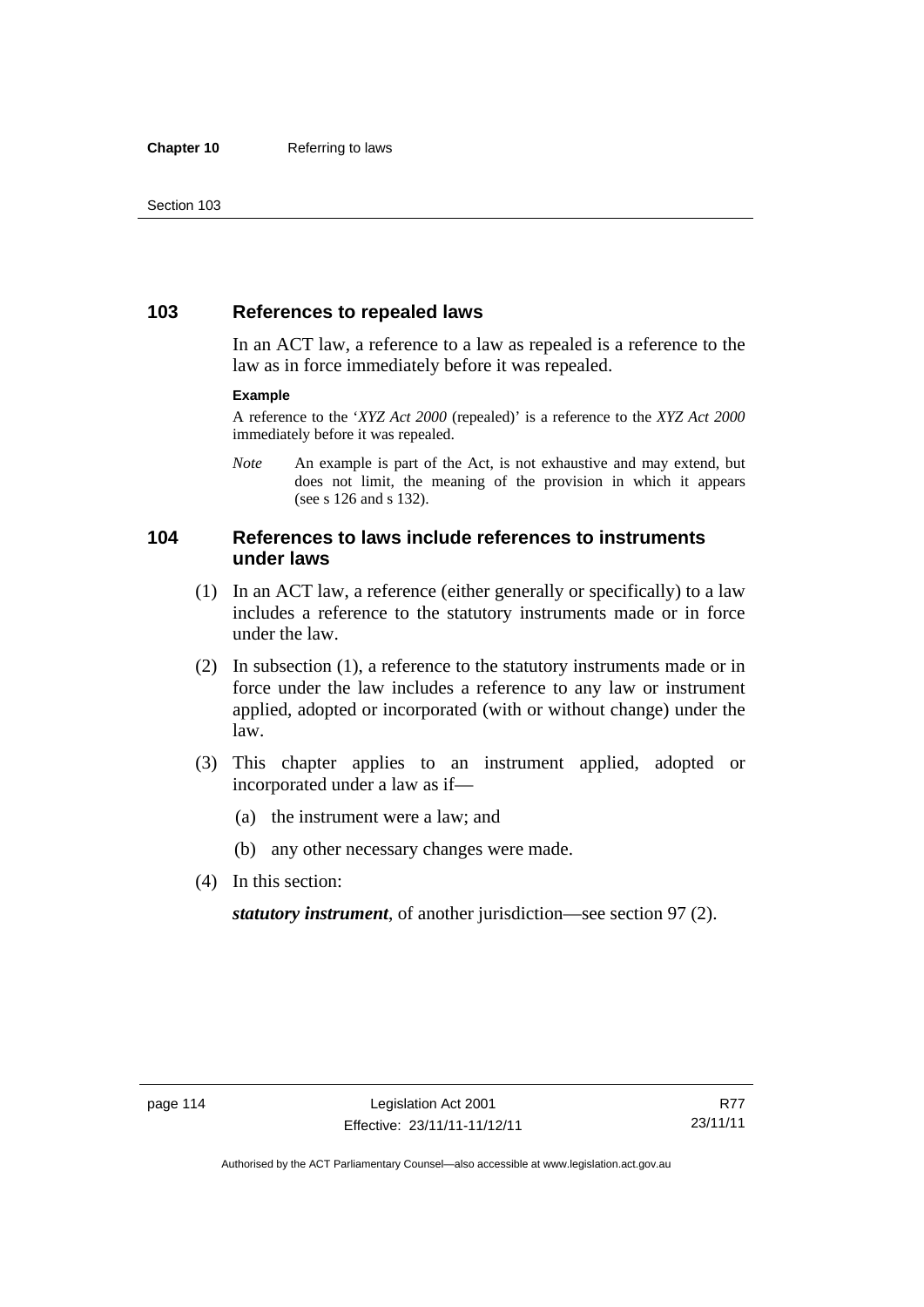## **105 Referring to provisions of laws**

In an ACT law, a provision of a law may be referred to by reference to the provision of the law in which it is contained.

#### **Example**

Paragraph (b) of subsection (2) of section 10 of an Act may be referred to by reference to the section, subsection and paragraph, that is, as section 10 (2) (b).

*Note* An example is part of the Act, is not exhaustive and may extend, but does not limit, the meaning of the provision in which it appears (see s 126 and s 132).

#### **106 References to provisions of laws are inclusive**

In an ACT law, a reference to any part of a law is a reference to the following:

- (a) the provision of the law that begins the part;
- (b) the provision of the law that ends the part;
- (c) any provision of the law between the beginning and end of the part.

#### **Examples**

- 1 A reference to 'sections 5 to 9' includes both section 5 and section 9.
- 2 A reference to 'sections 260 to 264' includes a provision such as a part heading between section 260 and section 261.
- 3 A reference to '*from* child *to* adult' includes both the word 'child' and the word 'adult'.
- *Note* An example is part of the Act, is not exhaustive and may extend, but does not limit, the meaning of the provision in which it appears (see s 126 and s 132).

page 115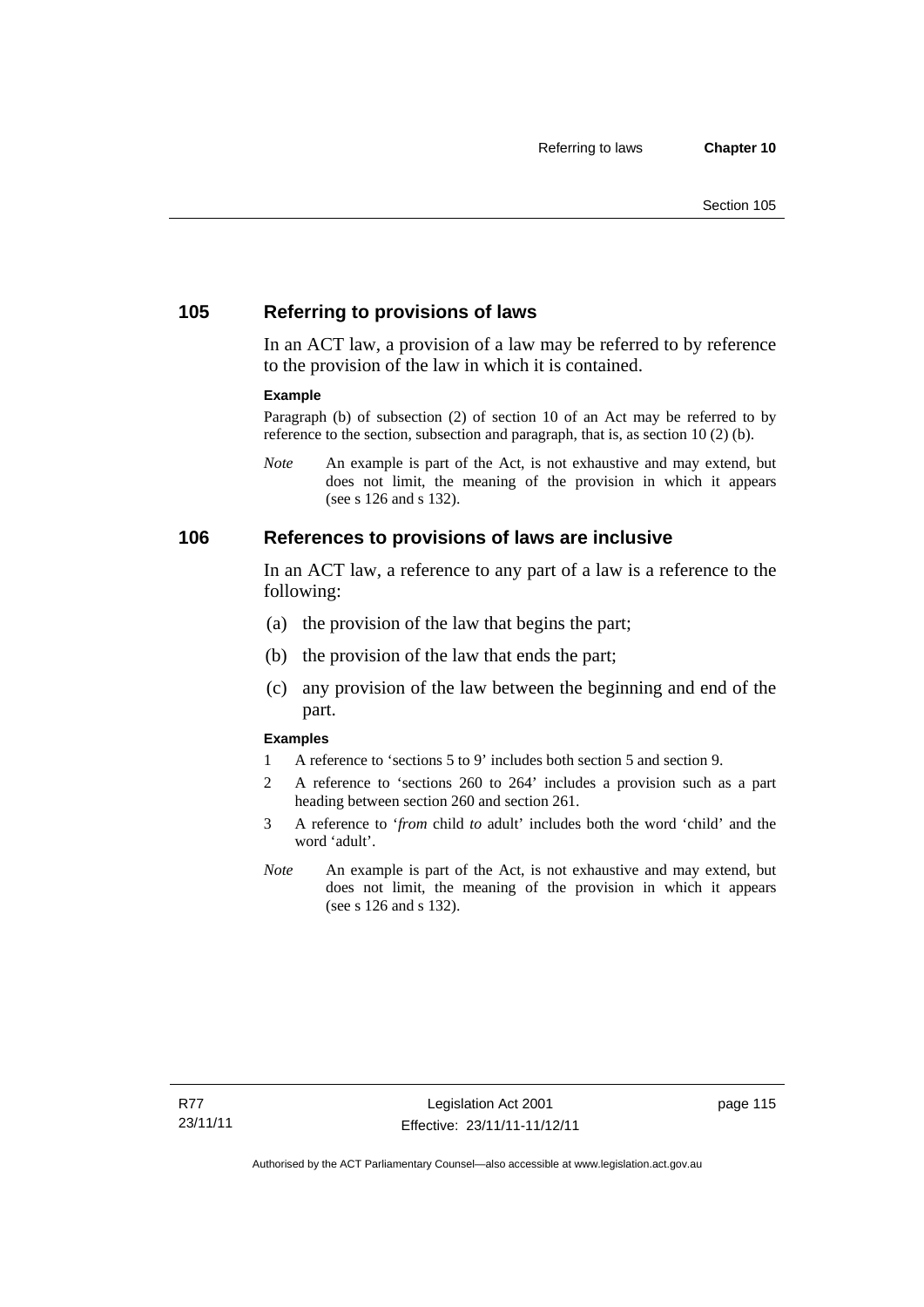#### **Chapter 10** Referring to laws

### **106A References to paragraphs etc of laws**

 (1) In an ACT law, a reference to a paragraph of a provision of a law includes any words in the provision before or after the paragraph that are necessary or desirable to make the reference meaningful.

#### **Example**

A subsection may be divided into paragraphs as follows:

- '(2) An application must be—
	- (a) in writing; and
	- (b) accompanied by a copy of the advertisement of the applicant's intention to apply.'

Paragraphs form part of the sentence in which they are contained. A reference to paragraph (a) in this example that did not include the preceding words 'An application must be' would be meaningless. Section 106A therefore allows the paragraph to be read with those words so that it makes sense.

- *Note 1* Although this section contains a reference to an ACT law and a reference to a law, s 98 makes it clear that the references can be to the same law.
- *Note 2* An example is part of the Act, is not exhaustive and may extend, but does not limit, the meaning of the provision in which it appears (see s 126 and s 132).
- (2) In this section:

*paragraph* includes a subparagraph and a sub-subparagraph.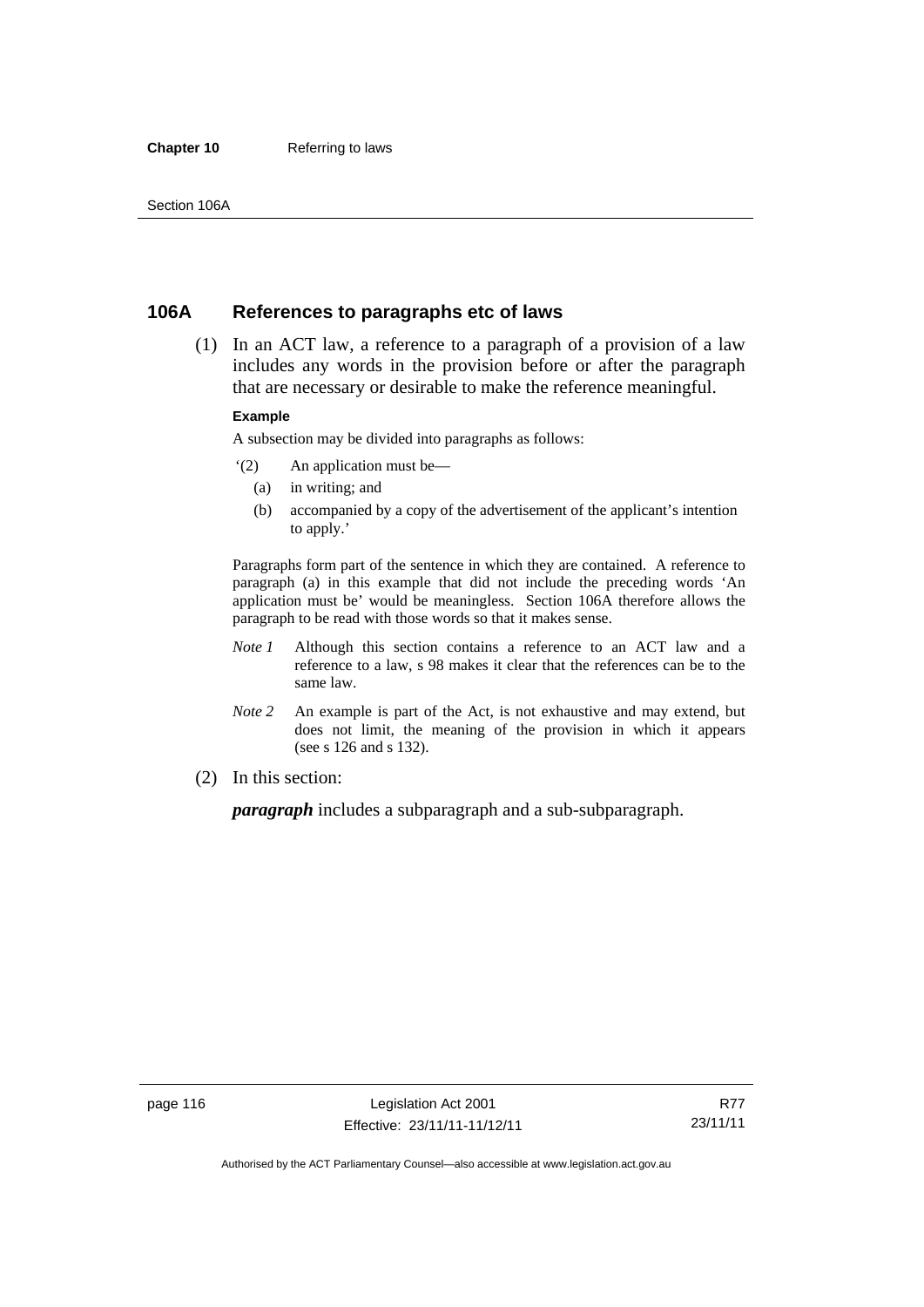# **Chapter 11 Republication of Acts and statutory instruments**

## **Part 11.1 General**

## **107 Definitions—ch 11**

In this chapter:

*law* means an Act or statutory instrument, whether or not it has been amended, and includes—

- (a) a collection of 2 or more Acts or statutory instruments; or
- (b) all or part of an agreement or other instrument that has the force of law or is in, or attached to, an Act or statutory instrument.
- *Note* A reference to an Act or statutory instrument includes a reference to a provision of the Act or instrument (see s 7 and s 13).

*republication* means a republication of a law.

### **108 Republication in register**

- (1) The parliamentary counsel may republish a law by entering the text of the law in the register.
- (2) This section does not limit the ways in which the parliamentary counsel may republish a law.

## **109 Republications may be published with other information**

The parliamentary counsel may publish information not required by this chapter with a written or electronic version of an authorised republication if the parliamentary counsel considers that the information is likely to be useful to users of the republication.

page 117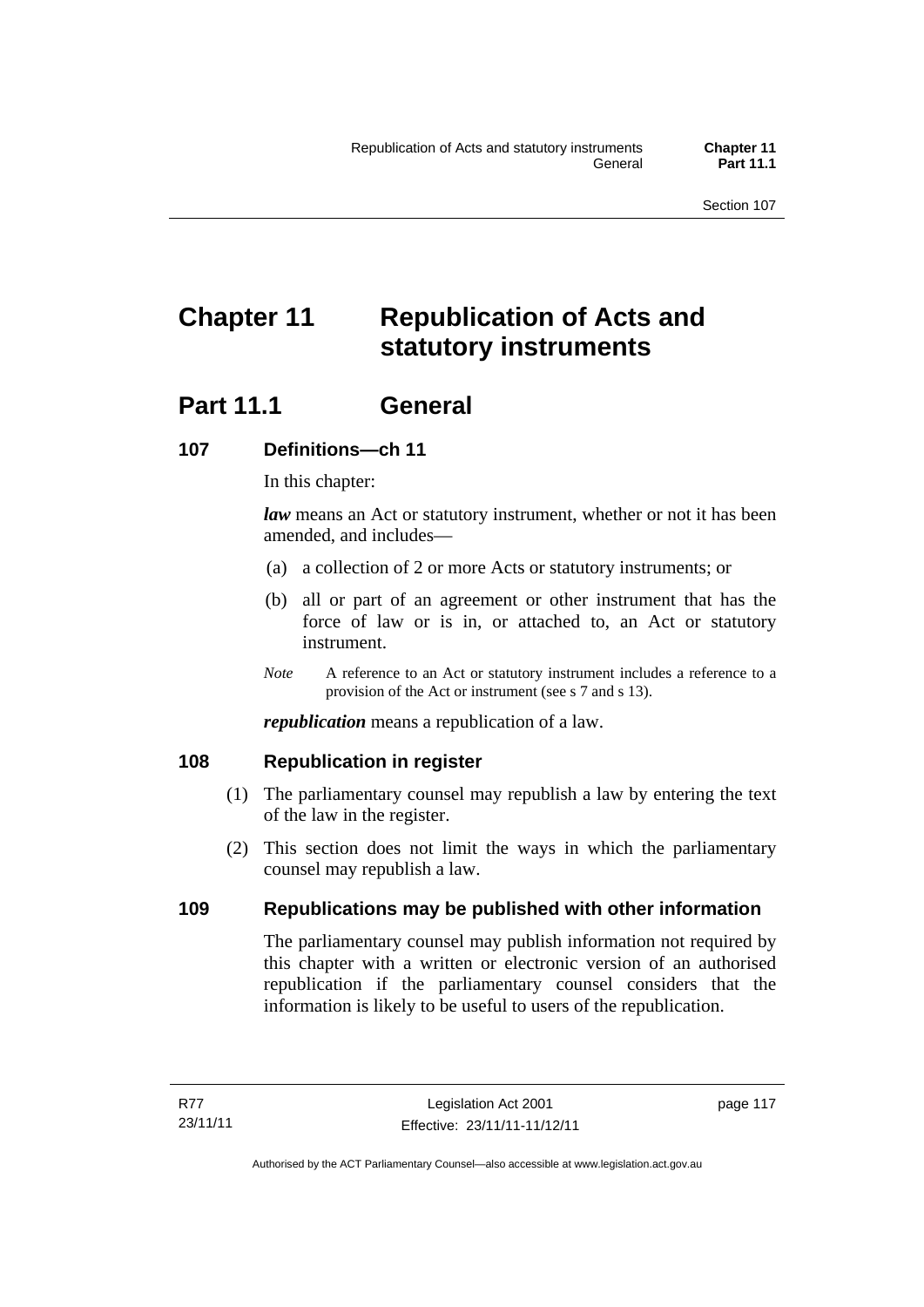## **110 Collections of laws**

- (1) If the parliamentary counsel authorises under this Act the republication of 2 or more laws in a collection, this chapter applies to each of the laws in the collection as if it were republished separately.
- (2) This section does not prevent the use of—
	- (a) a single contents for the collection; or
	- (b) information applying to 2 or more laws in the collection.

page 118 Legislation Act 2001 Effective: 23/11/11-11/12/11

Authorised by the ACT Parliamentary Counsel—also accessible at www.legislation.act.gov.au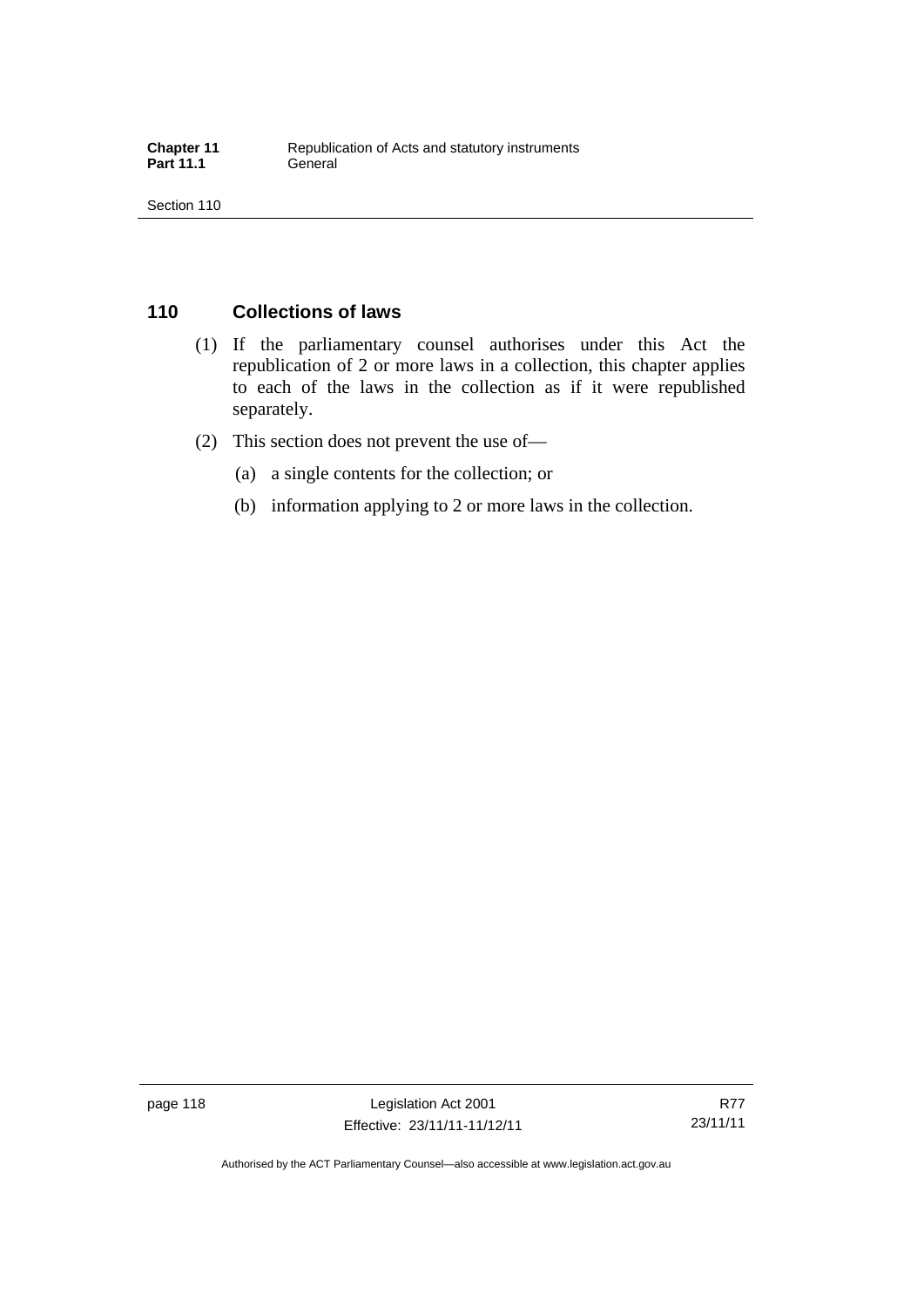## **Part 11.2 Substantive amendments made by laws**

## **111 Incorporation of amendments**

- (1) This section applies to a law if the law has been amended by another law by the omission, insertion, substitution, renumbering or relocation of provisions.
- (2) An authorised republication of the law must show the law as amended by all amendments that commenced on or before the day stated in the republication as the republication date.
- (3) This section does not prevent an authorised republication of the law showing the law as it would be amended by amendments that have not commenced on or before the republication date if the republication indicates, in a suitable place, that the amendments have not commenced.

### **112 Reference to amending laws**

An authorised republication of a law that shows the law as amended must include, in a suitable place, a reference to the law by which each amendment was made.

### **113 Provisions not republished or relocated**

- (1) This part does not require—
	- (a) every provision of a law to be shown in an authorised republication of the law; or
	- (b) each provision of a law to be shown in an authorised republication of the law in the place in the law where it was located when the provision was made.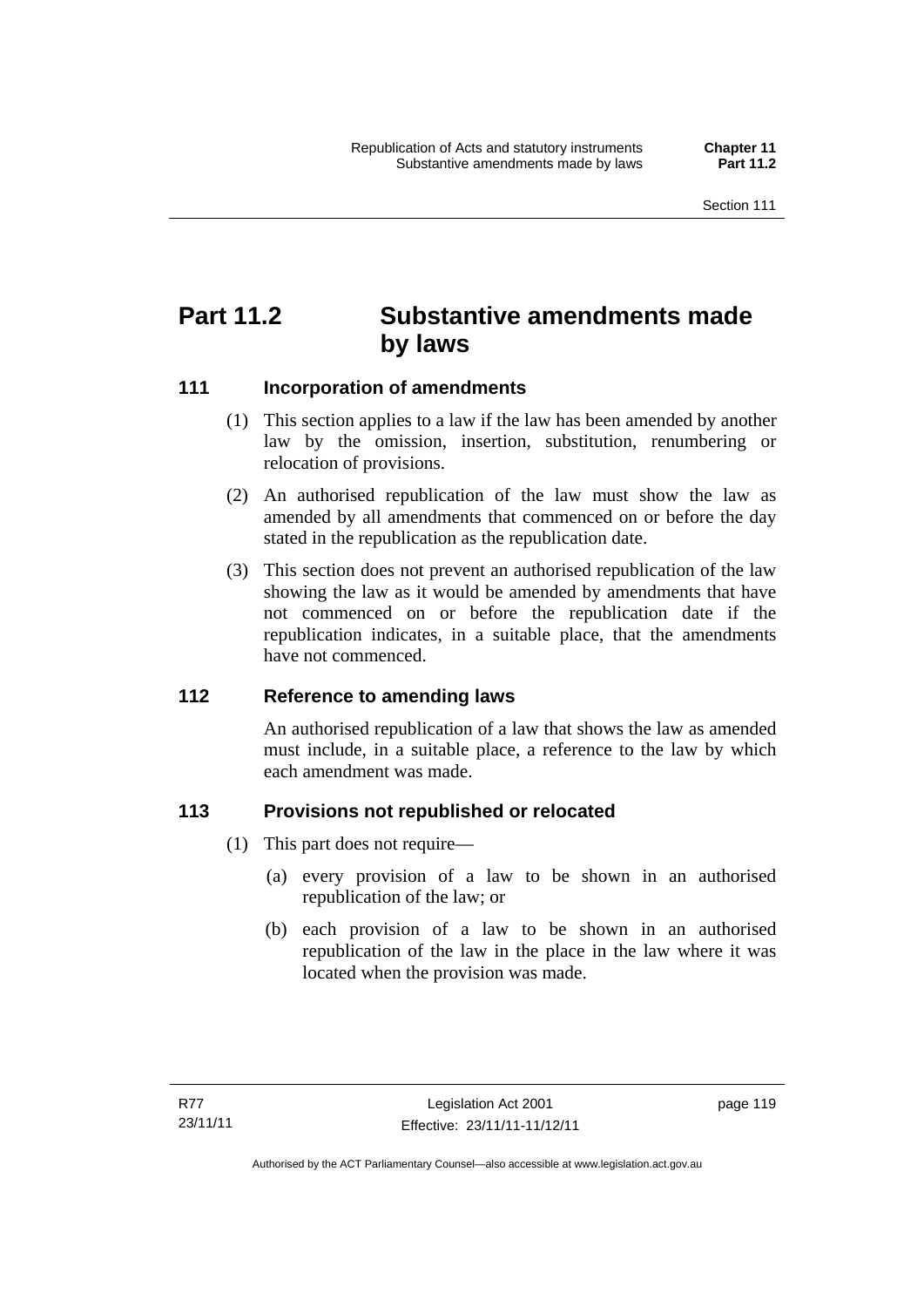- (2) If a provision of a law is not shown in an authorised republication, the republication must indicate that fact in a suitable place.
- (3) If a provision of a law is shown in an authorised republication in a different place in the law to the place where it was located when the provision was made, the republication must indicate that fact in a suitable place.

page 120 Legislation Act 2001 Effective: 23/11/11-11/12/11

R77 23/11/11

Authorised by the ACT Parliamentary Counsel—also accessible at www.legislation.act.gov.au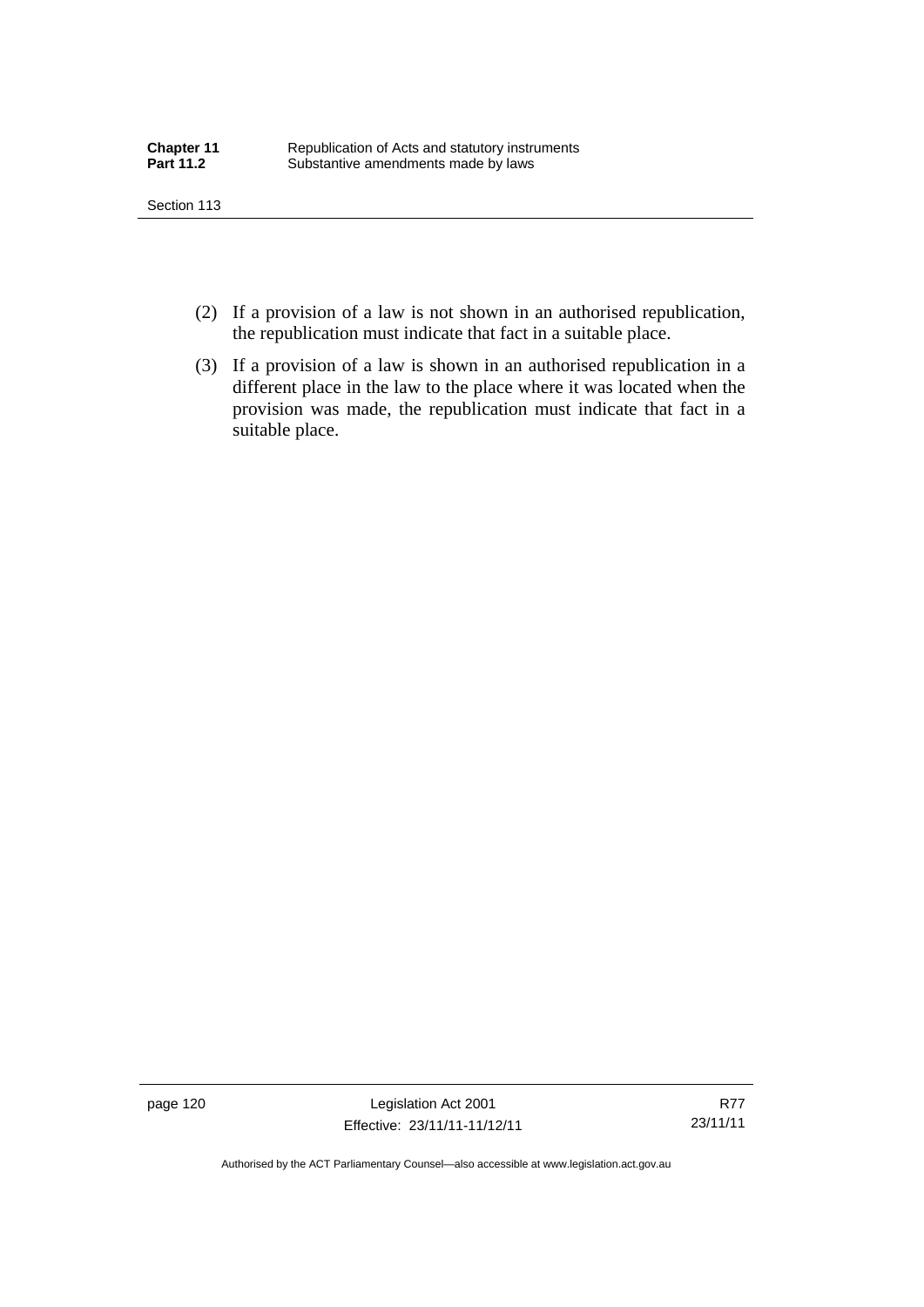## **Part 11.3 Editorial changes**

## **114 Authorisation for parliamentary counsel**

In preparing a law for republication, the parliamentary counsel is authorised—

- (a) to make editorial amendments and other textual amendments of a formal nature that the parliamentary counsel considers desirable to bring the law into line, or more closely into line, with current legislative drafting practice; and
- (b) to make other editorial changes by way of format, layout or printing style, or in any other presentational respect, that the parliamentary counsel considers desirable to bring the law into line, or more closely into line, with current legislative drafting practice.

## **115 Amendments not to change effect**

This part does not permit the making of an amendment of a law that would change the effect of the law.

### **116 Ambit of editorial amendments**

- (1) An *editorial amendment* of a law is an amendment that—
	- (a) corrects a typographical error; or
	- (b) corrects or updates a reference to a law, position, entity, place or thing; or
	- (c) goes only to a matter of spelling, punctuation, grammar or syntax or the use of conjunctives and disjunctives; or
	- (d) changes the name of the law or a provision of the law; or
	- (e) numbers or renumbers a provision of the law; or
	- (f) changes the order of definitions or other provisions of the law; or

| R77      | Legislation Act 2001         | page 121 |
|----------|------------------------------|----------|
| 23/11/11 | Effective: 23/11/11-11/12/11 |          |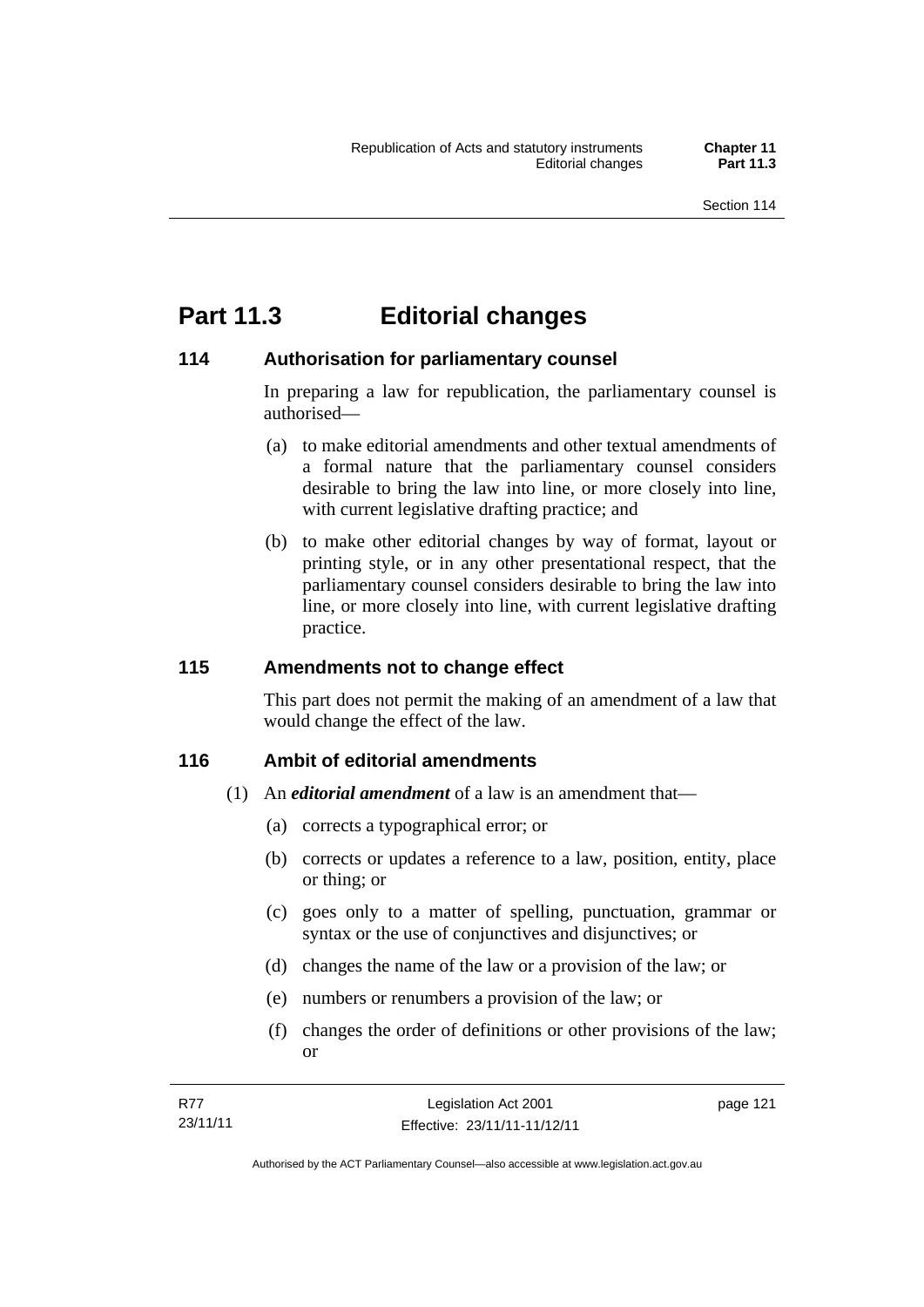- (g) replaces a reference to a provision of a law with a different form of reference to the provision; or
- (h) changes the way of referring to or expressing a number, year, date, time, amount of money, penalty, quantity, measurement, or other matter, idea or concept; or
- (i) replaces a word indicating gender or that could be taken to indicate gender in accordance with current legislative drafting practice; or
- (j) replaces a reference to the Queen, the King or the Crown with a reference to the Sovereign or the Territory; or
- (k) omits—
	- (i) the enacting words or the law-making words (including any signatures); or
	- (ii) a provision that consists only of a description of how the law is arranged into groups of provisions; or
	- (iii) a provision that has expired, the operation of which is exhausted or spent or that is otherwise obsolete or redundant; or
- (l) omits, inserts or changes a referential term; or
- (m) inserts, omits or changes a note; or
- (n) updates a reference to the heading to a provision; or
- (o) is consequential on any amendment made to the law by another law; or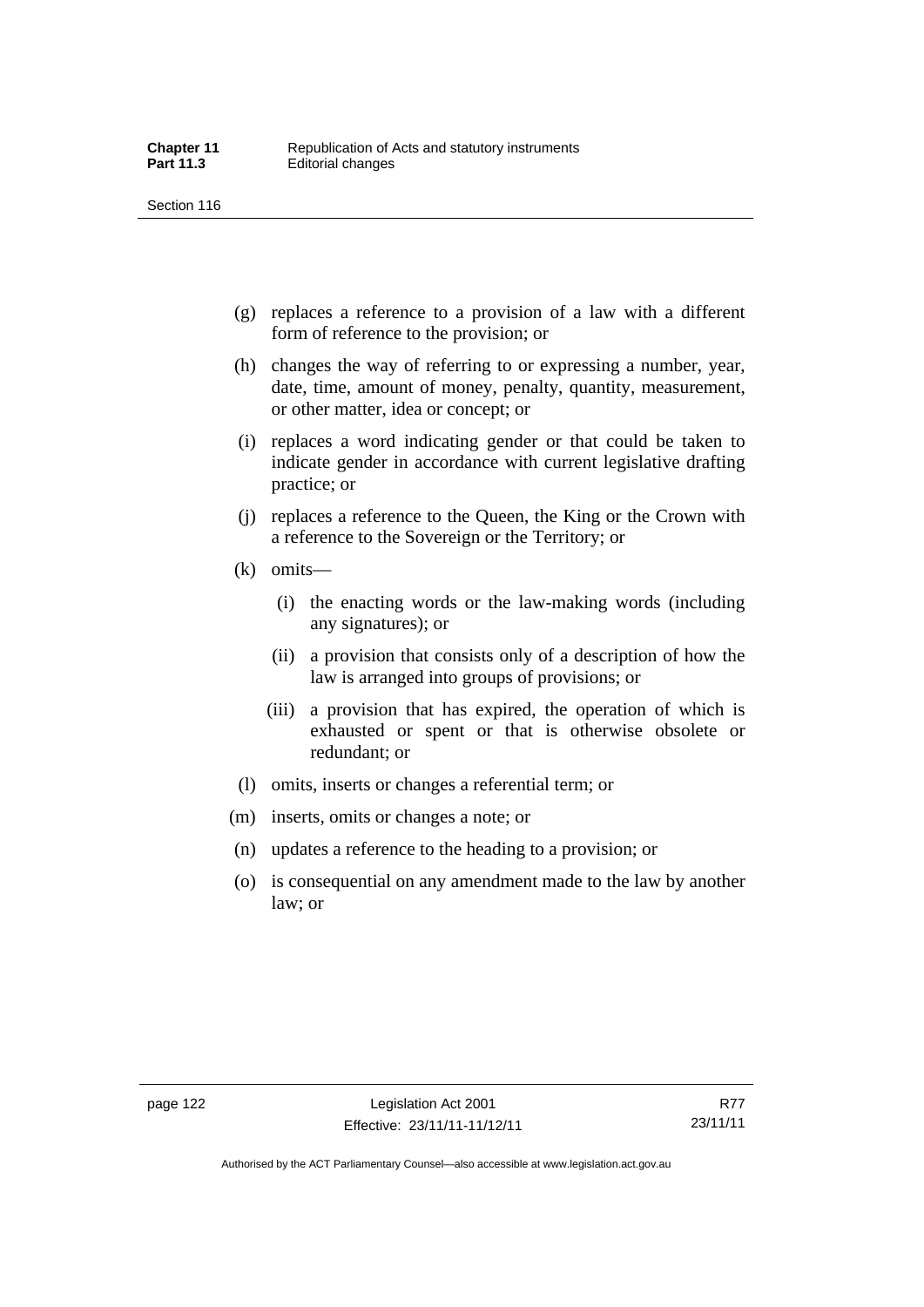(p) is consequential on any other editorial amendment (whether made to that law or another law).

#### **Examples—consequential amendments—par (o)**

- 1 If an amendment adds 1 or more subsections to a section that is not already divided into subsections, the subsection number (1) may be inserted.
- 2 If an amendment omits subsection (1) from a section with 2 subsections, the subsection number (2) may be omitted.
- 3 If an amendment omits subsection (2) from a series of 4 subsections (subsections  $(1)$  to  $(4)$ ), subsections  $(3)$  and  $(4)$  may be renumbered as subsections (2) and (3).
- 4 If an amendment adds a new subsection (3A) to a series of 5 subsections (subsections  $(1)$  to  $(5)$ ), the new subsection and subsections  $(4)$  and  $(5)$  may be renumbered as subsections (4), (5), and (6).
- 5 If an amendment omits paragraph (b) from a series of 4 paragraphs (paragraphs (a) to (d)), paragraphs (c) and (d) may be renumbered as paragraphs (b) and (c).
- 6 If an amendment adds a new paragraph (aa) to a series of 3 paragraphs (paragraphs (a) to (c)), the paragraphs may be renumbered as paragraphs (a), (b), (c) and (d).
- 7 If an amendment makes a change mentioned in any of examples 1 to 6, a cross-reference in any law to any of the provisions that have been renumbered may be correspondingly renumbered.
- 8 If an amendment adds a paragraph as the last paragraph in a series of paragraphs that end in a full stop, the full stop may be changed to a semicolon and, if the series of paragraphs is joined by a conjunction (eg 'and'), the conjunction may be added after the semicolon.
- 9 If an amendment omits a section example from a section that has 2 section examples, the number of the remaining example may be omitted.
- 10 If an amendment adds a subsection note to a subsection that already has a subsection note, the notes may be numbered.
- *Note* An example is part of the Act, is not exhaustive and may extend, but does not limit, the meaning of the provision in which it appears (see s 126 and s 132).
- (2) In this section:

*law* includes a law of another jurisdiction.

*law of another jurisdiction*—see section 97 (1).

page 123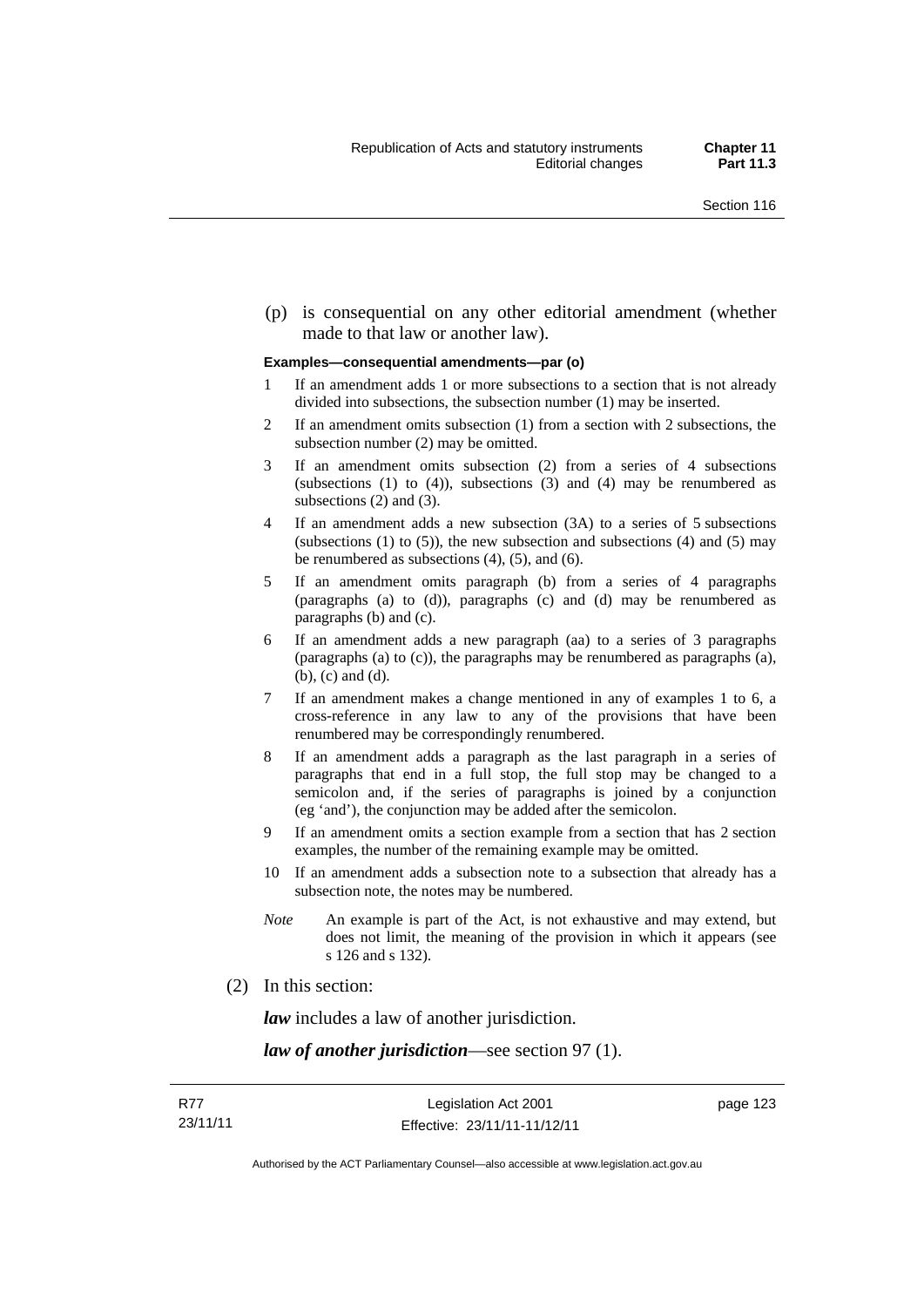*referential term* means a term that identifies a provision as a provision, or part of a provision, of the Act, statutory instrument or provision in which it appears.

#### **Examples**

- 1 of this Act
- 2 of this section
- 3 hereof
- 4 said
- *Note* An example is part of the Act, is not exhaustive and may extend, but does not limit, the meaning of the provision in which it appears (see s 126 and s 132).

## **117 Legal effect of editorial changes**

- (1) A law that is amended or otherwise changed under this part in preparing an authorised republication of the law has effect for all purposes, on and after the republication date, as if the changes had been made by an Act that commenced on the republication date.
- (2) Without limiting subsection (1), section 83 (Consequences of amendment of statutory instrument by Act) applies to an amendment made under this part as if the amendment had been made by an Act.
- (3) This section is subject to section 115 (Amendments not to change effect).

### **118 Reference to editorial amendments**

If a law is amended under this part in preparing an authorised republication of the law, the republication must indicate that fact in a suitable place.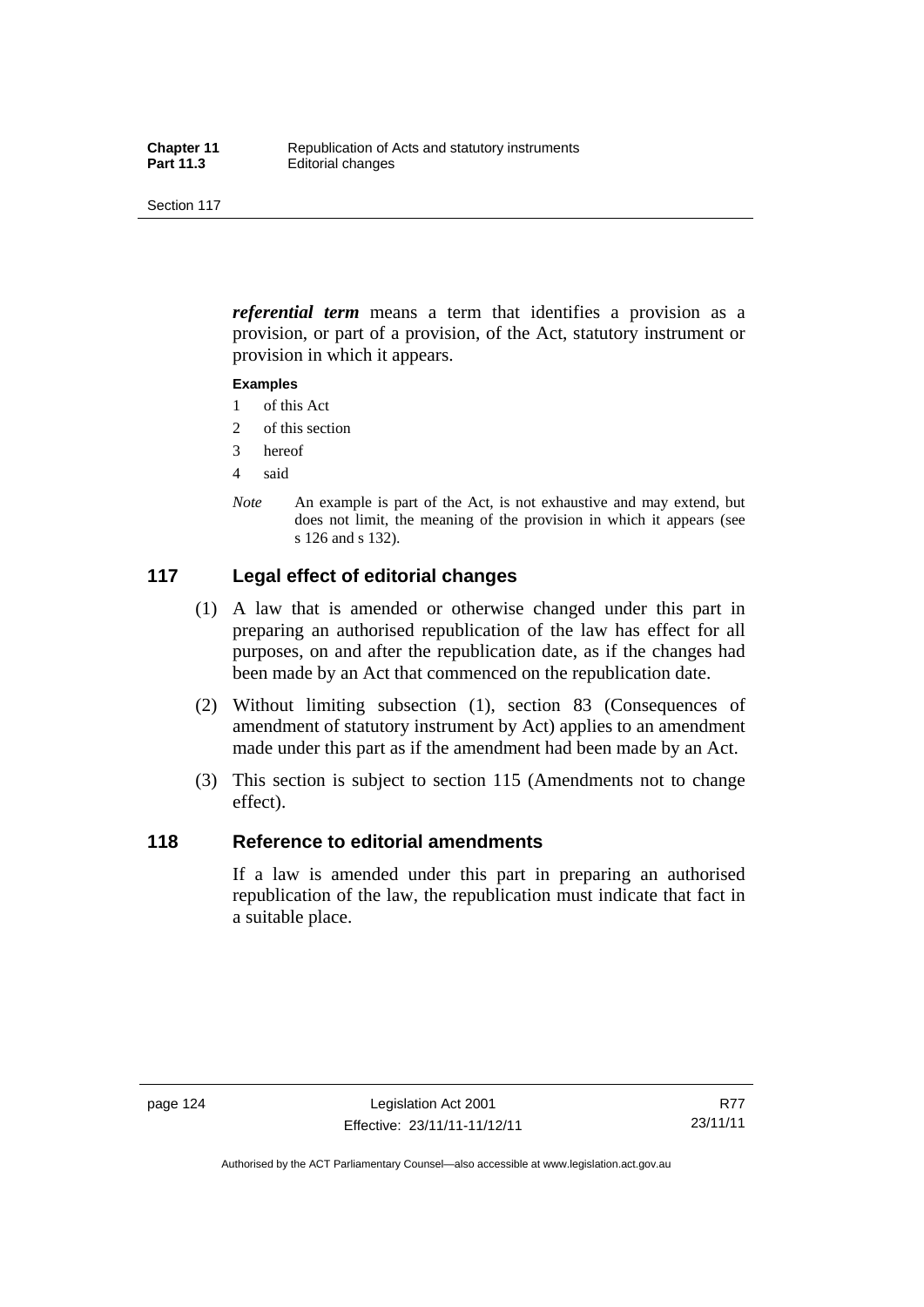## **Chapter 12 Scope of Acts and statutory instruments**

## **120 Act to be interpreted not to exceed legislative powers of Assembly**

- (1) An Act is to be interpreted as operating to the full extent of, but not to exceed, the legislative power of the Legislative Assembly.
- (2) Without limiting subsection (1), if a provision of an Act would, apart from this section, be interpreted as exceeding the legislative power of the Legislative Assembly—
	- (a) the provision is valid to the extent to which it does not exceed power; and
	- (b) the remainder of the Act is not affected.
- (3) Without limiting subsection (1), if the application of a provision of an Act to a matter would, apart from this section, be interpreted as exceeding power, the provision's application to other matters is not affected.
- (4) This section is in addition to any provision of the Act itself.

*Note* For the equivalent provision for statutory instruments, see s 43.

- (5) This section is a determinative provision.
	- *Note* See s 5 for the meaning of determinative provisions, and s 6 for their displacement.

### **121 Binding effect of Acts**

- (1) An Act binds everyone, including people who are not Australian citizens and all governments.
	- *Note* See the Self-Government Act, s 27 which provides that, except as provided by the regulations under that Act, an ACT enactment does not bind the Crown in right of the Commonwealth. See also s 120.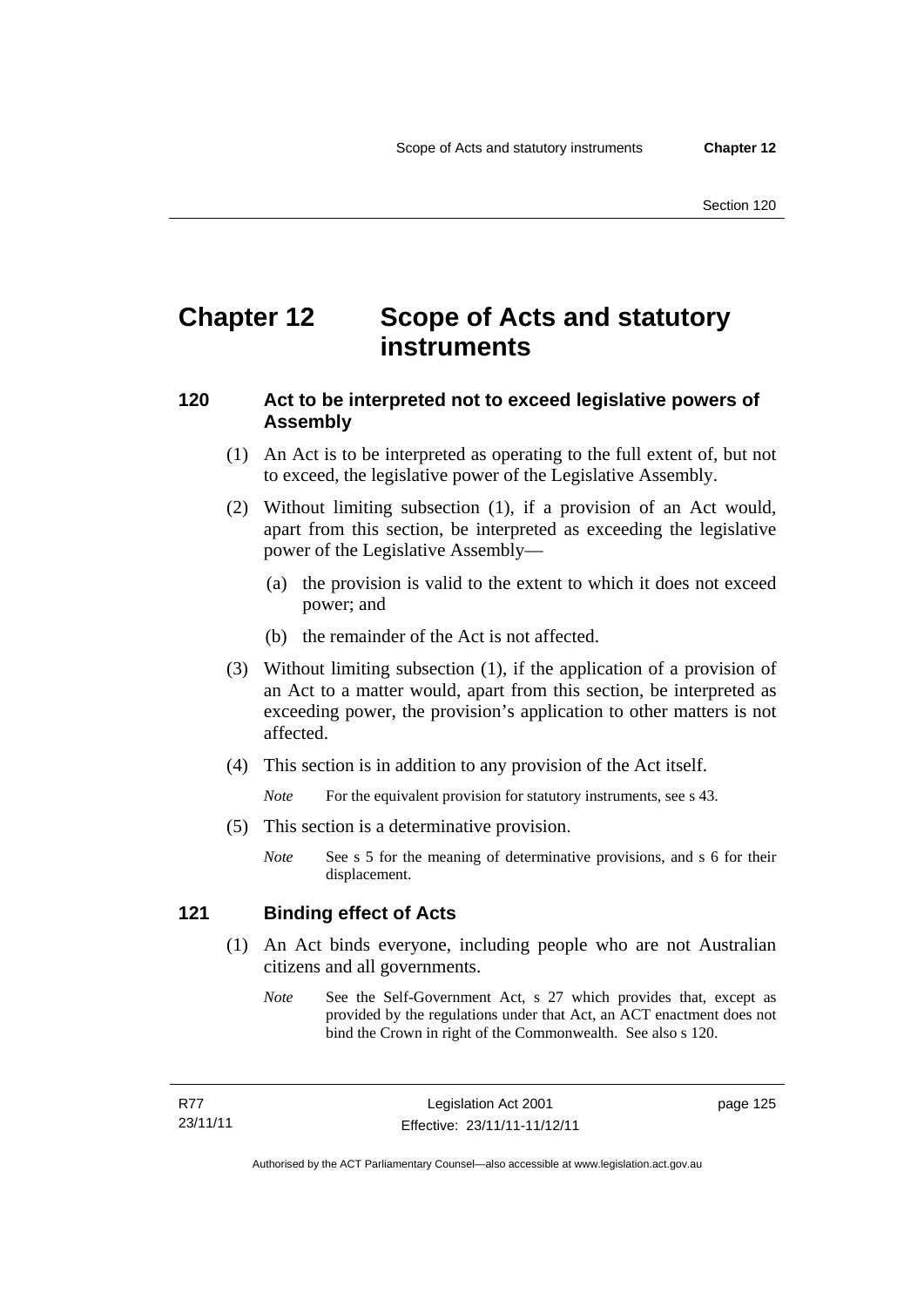- (2) However, an Act does not bind the Territory to the extent that it requires or otherwise provides for the payment of money that, on payment, would form part of the public money of the Territory.
- (3) Also, subsection (1) does not make a government liable to be prosecuted for an offence.
- (4) To the extent that an Act does not bind a government, the same degree of immunity extends to a government entity in relation to an authorised act or omission of the entity.
- (5) This section is a determinative provision.

*Note* See s 5 for the meaning of determinative provisions, and s 6 for their displacement.

(6) In this section:

*authorised*—an act or omission of a government entity is *authorised* if—

- (a) for an instrumentality—the act or omission relates to a matter within the scope of the instrumentality's functions; and
- (b) for an officer or employee of the government—the act or omission relates to a matter within the scope of the duties of the officer or employee; and
- (c) for a contractor who exercises a function on behalf of the government—the act or omission relates to a matter within the scope of the contract; and
- (d) for anyone else who exercises a function on behalf of the government—the act or omission relates to a matter within the scope of the person's engagement.

*government* includes the Territory, the Commonwealth, a State, another Territory or New Zealand.

*government entity* includes—

(a) an instrumentality, officer or employee of the government; and

Authorised by the ACT Parliamentary Counsel—also accessible at www.legislation.act.gov.au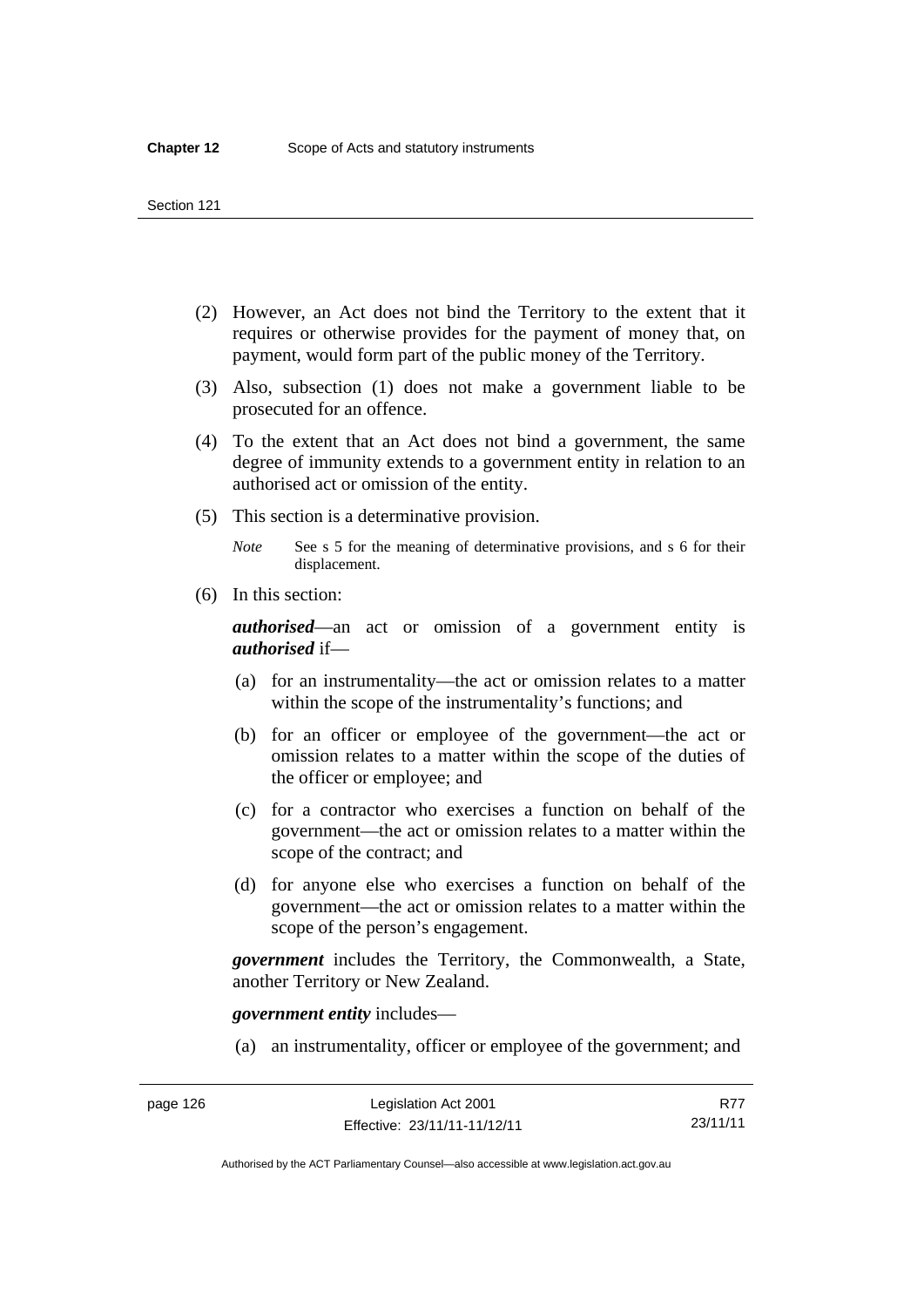- Section 122
- (b) a contractor or anyone else who exercises a function on behalf of the government.

## **122 Application to Territory**

- (1) In an Act or statutory instrument—
	- (a) a reference to an entity or position by name or description is a reference to the entity or position of that name or description in or for the Territory; and
	- (b) a reference to a place, jurisdiction or anything else by name or description is a reference to the place, jurisdiction or thing of that name or description in or for the Territory.
- (2) If the name of an entity or position established under an Act or statutory instrument includes the words 'of the Australian Capital Territory', 'for the Australian Capital Territory', '(ACT)', or words having a similar effect, a reference in an Act or statutory instrument to the entity or position need not include the words.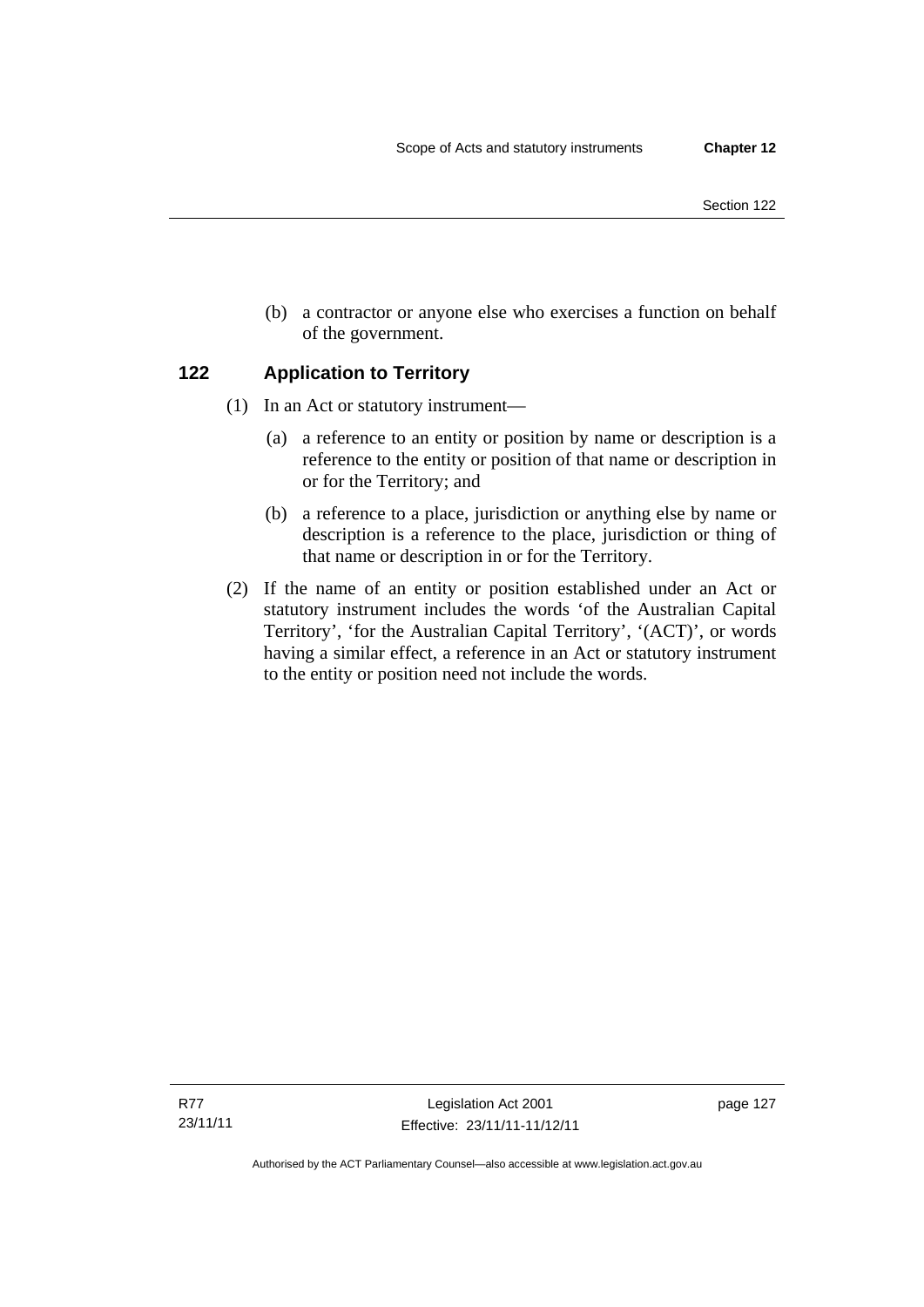## **Chapter 13 Structure of Acts and statutory instruments**

## **Part 13.1 General**

#### **125 Meaning of** *law***—ch 13**

In this chapter:

*law* means an Act, subordinate law or disallowable instrument.

*Note* A reference to an Act, subordinate law or disallowable instrument includes a reference to a provision of the Act, law or instrument (see s 7, s 8 and s 9).

#### **126 Material that is part of Act or statutory instrument**

- (1) A heading to a chapter, part, division, subdivision, schedule, or another provision (other than a section or subsection), of or to an Act or statutory instrument is part of the Act or instrument.
- (2) A heading to a section or subsection of an Act or statutory instrument is part of the Act or instrument if—
	- (a) the Act was enacted, or the instrument was made, after 1 January 2000; or
	- (b) the heading was amended or inserted into the Act or instrument after 1 January 2000.
- (3) A preamble or other recital to an Act or statutory instrument is part of the Act or instrument.
- (4) An example or diagram in an Act or statutory instrument is part of the Act or instrument.
- (5) A schedule, dictionary or appendix to an Act or statutory instrument is part of the Act or instrument.

Authorised by the ACT Parliamentary Counsel—also accessible at www.legislation.act.gov.au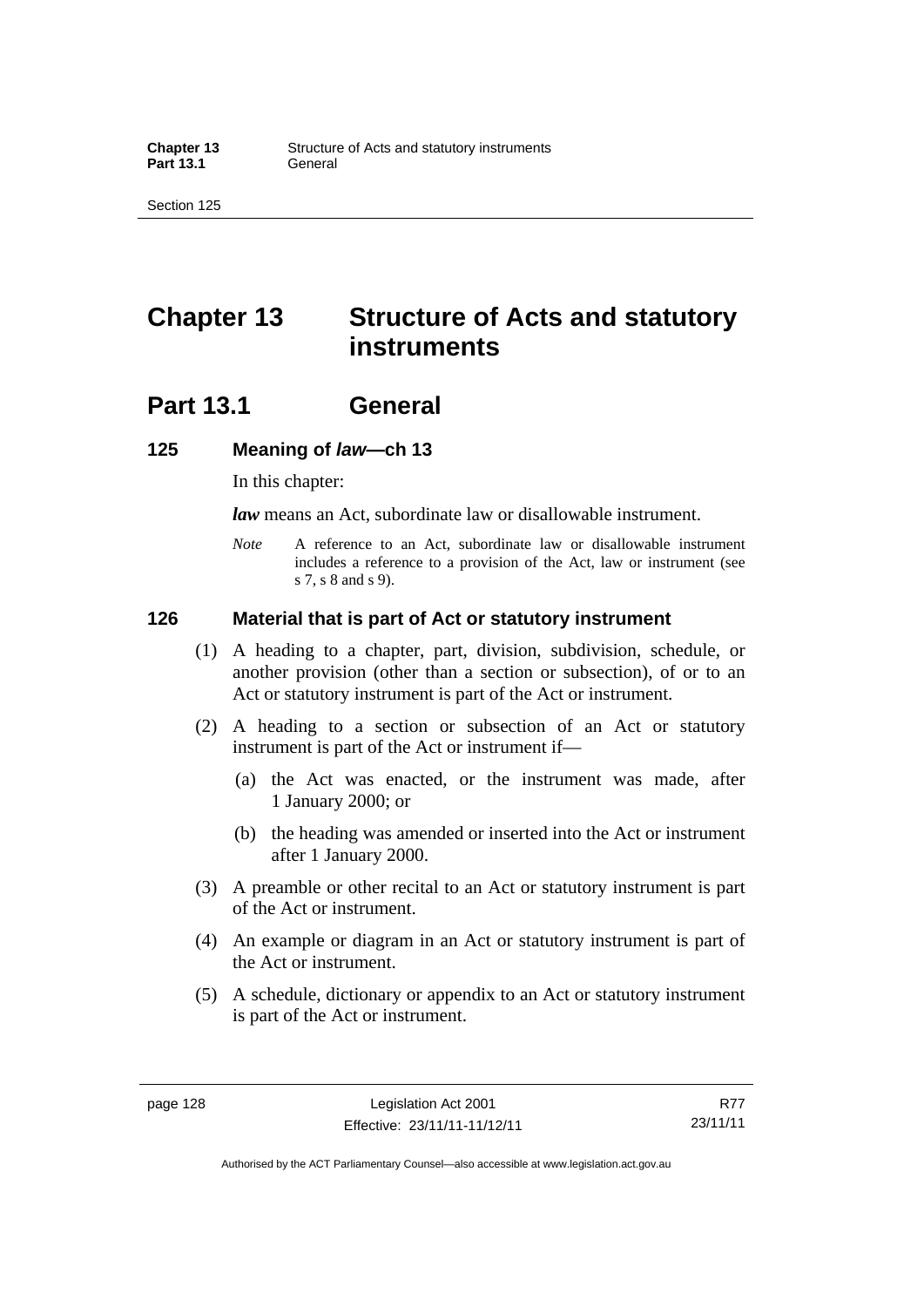- (6) Punctuation in an Act or statutory instrument is part of the Act or instrument.
- (7) A provision number in an Act or statutory instrument is part of the Act or instrument.
- (8) In applying this section to an Act or statutory instrument that is divided otherwise than into sections, a reference to a section or subsection is a reference to a corresponding provision of the Act or instrument.
	- *Note* A reference to an Act or statutory instrument includes a reference to a provision of the Act or instrument (see s 7 and s 13).
- (9) This section is a determinative provision.
	- *Note* See s 5 for the meaning of determinative provisions, and s 6 for their displacement.

## **127 Material that is not part of Act or statutory instrument**

- (1) A footnote, endnote, or other note, in or to an Act or statutory instrument is not part of the Act or instrument.
- (2) A table of contents (however described), or reader's guide or index, in or to an Act or statutory instrument is not part of the Act or instrument.
- (3) A heading to a section or subsection of an Act or statutory instrument is not part of the Act or instrument if section 126 (2) does not apply to the heading.
- (4) This section does not prevent the amendment of a note, table, guide, index or heading mentioned in subsection (1), (2) or (3).
- (5) However, such a note, table, guide or index does not become part of the Act or statutory instrument because it is amended or inserted by an Act or instrument.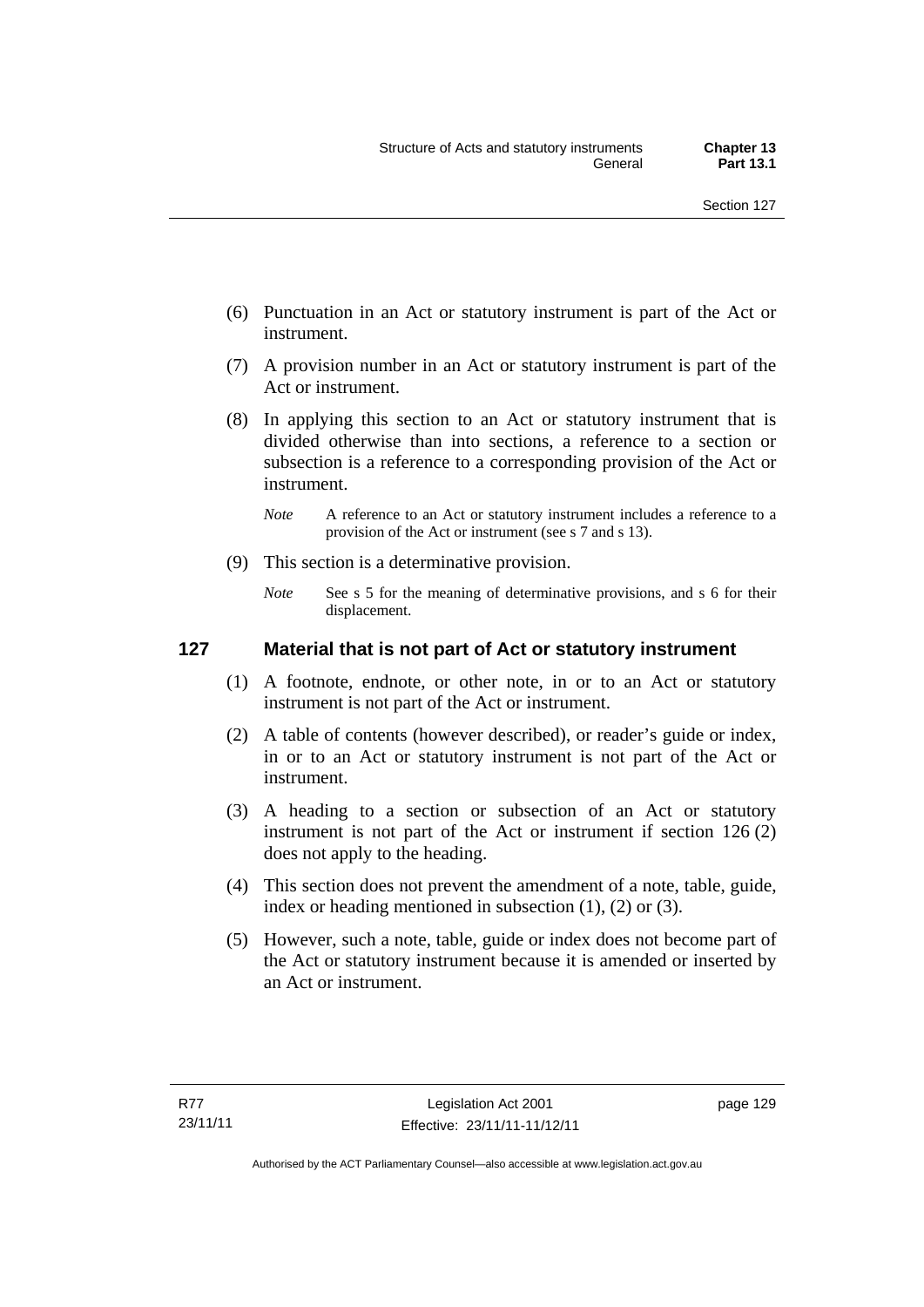| <b>Chapter 13</b> | Structure of Acts and statutory instruments |
|-------------------|---------------------------------------------|
| <b>Part 13.1</b>  | General                                     |

- (6) In applying this section to an Act or statutory instrument that is divided otherwise than into sections, a reference to a section or subsection is a reference to a corresponding provision of the Act or instrument.
	- *Note* A reference to an Act or statutory instrument includes a reference to a provision of the Act or instrument (see s 7 and s 13).
- (7) This section is a determinative provision.
	- *Note* See s 5 for the meaning of determinative provisions, and s 6 for their displacement.

page 130 Legislation Act 2001 Effective: 23/11/11-11/12/11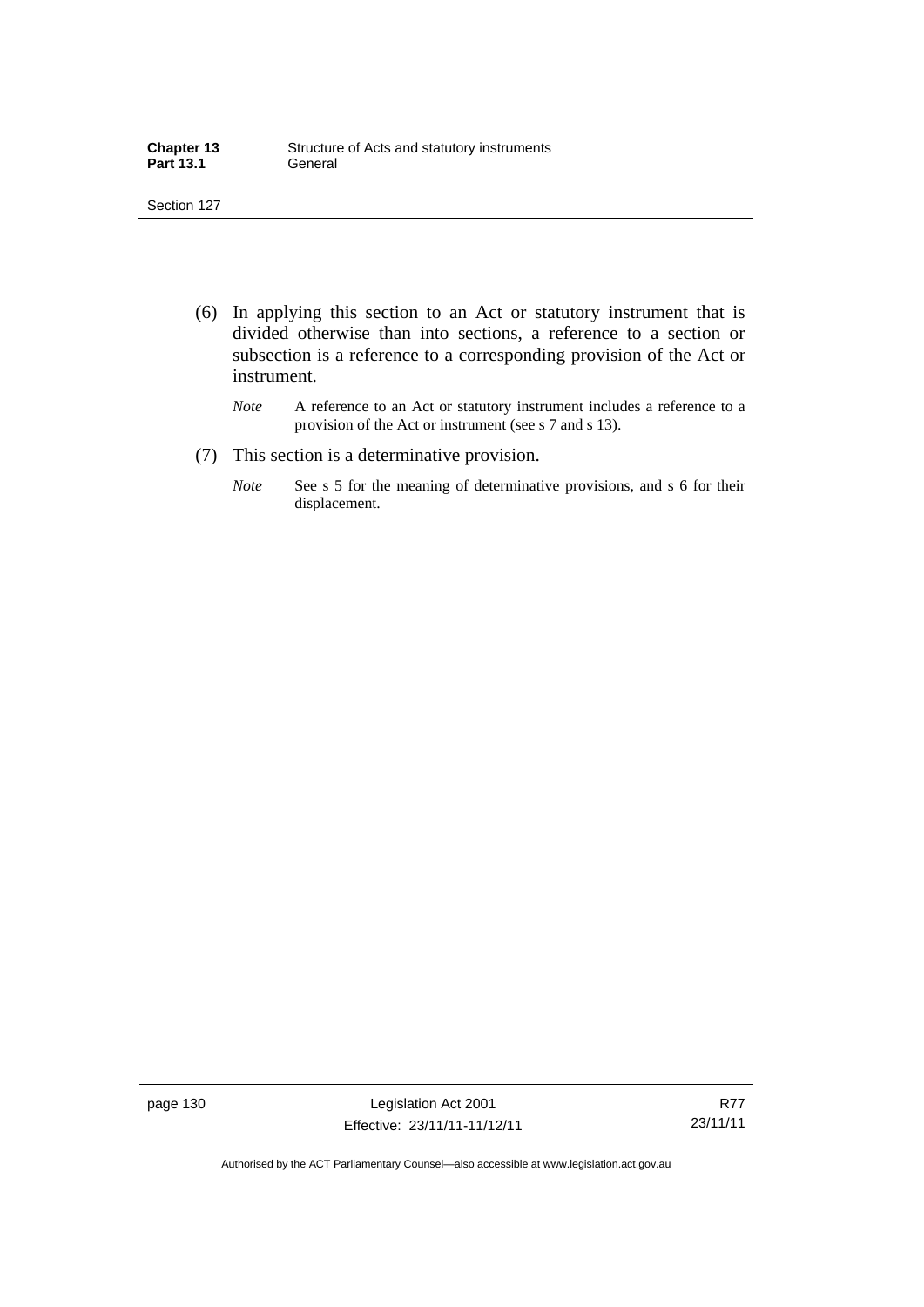# **Part 13.2 Particular kinds of provisions**

#### **130 What is a** *definition***?**

A *definition* is a provision (however expressed) of an Act or statutory instrument that—

- (a) gives a meaning to a term; or
- (b) limits or extends the meaning of a term.

#### **Examples—definitions**

- 1 *X* means Y.
- 2 *X* includes Y.
- 3 *X* means Y, and includes Z.
- 4 A reference to *X* is a reference to Y.
- 5 *X*—see section Y.
- 6 *X*—see the *XYZ Act 1999*, section Y.
- 7 In a proceeding against a person (the *retailer*), it is a defence if the retailer establishes that the goods were bought honestly.
- 8 *excluded*—a claim is *excluded* if the claim is not brought within 1 year after the day the claimant becomes aware of the failure to account to which the claim relates.
- 9 A term used in the *XYZ Act 2003* has the same meaning in this Act.
- 10 A term defined in the *XYZ Act 2003* has the same meaning in this Act.
- *Note 1* Examples 5 and 6 illustrate signpost definitions, that is, definitions that do not themselves directly define a term but point the reader to the place where the term is defined (see s 131).
- *Note 2* Example 7 illustrates a tagged-term definition (*retailer*) that takes its meaning from the context of the provision where the defined term is found.
- *Note 3* Example 8 illustrates a definition that does not begin with the defined term.
- *Note 4* For other provisions about definitions, see pt 15.2.
- *Note* 5 An example is part of the Act, is not exhaustive and may extend, but does not limit, the meaning of the provision in which it appears (see s 126 and s 132).

| - R77    | Legislation Act 2001         |  |
|----------|------------------------------|--|
| 23/11/11 | Effective: 23/11/11-11/12/11 |  |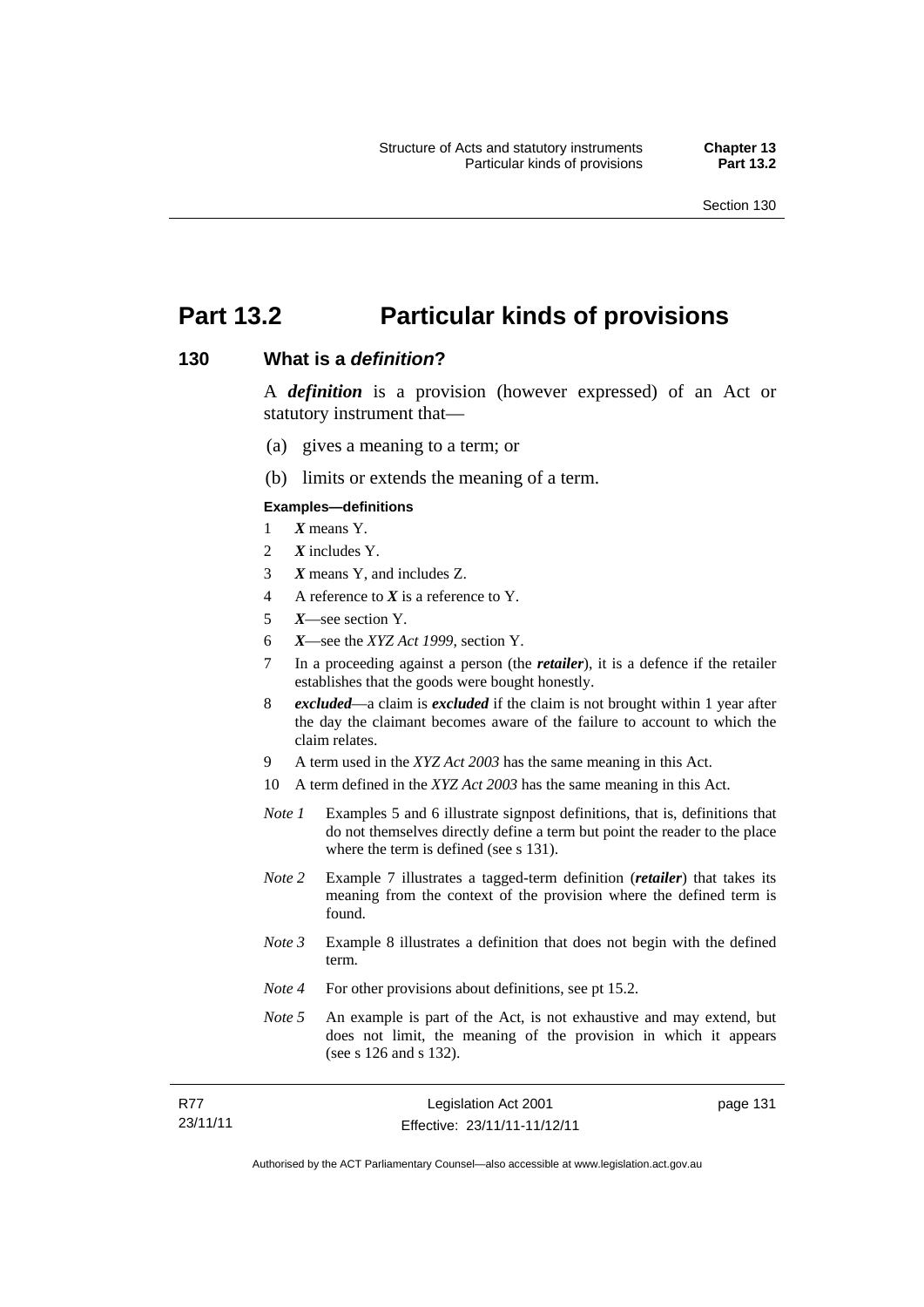## **131 Signpost definitions**

 (1) In an Act or statutory instrument, a definition of a term that includes the word 'see' followed by a reference to a law or instrument (a *signpost definition*) means the term has the same meaning as the term (or, if the reference includes a reference to the definition of another term, that term) has in the law or instrument, as in force from time to time.

#### **Examples**

- 1 A signpost definition '*food*—see section 10.' in the dictionary to an Act means that the word 'food' when used in the Act has the same meaning as it has in section 10, as in force from time to time.
- 2 A signpost definition '*injury*—see the *XYZ Act 2001*, dictionary.' in the dictionary to another Act means that the word 'injury', when used in the other Act, has the same meaning as it has in the definition of *injury* in the *XYZ Act 2001*, dictionary, as in force from time to time.
- 3 A signpost definition 'Work Safety Council—see the *XYZ Act 2000*, dictionary, definition of *council*.' means that the expression 'Work Safety Council' has the same meaning as the word 'council' has in the definition of *council* in the *XYZ Act 2000*, dictionary, as in force from time to time.
- *Note* An example is part of the Act, is not exhaustive and may extend, but does not limit, the meaning of the provision in which it appears (see s 126 and s 132).
- (2) This section is subject to section 47 (Statutory instrument may make provision by applying law or instrument).
- (3) In this section:

*instrument* includes a provision of an instrument.

*law* includes a law, or a provision of a law, of the Commonwealth, a State or another Territory.

*Note* For other provisions about definitions, see pt 15.2.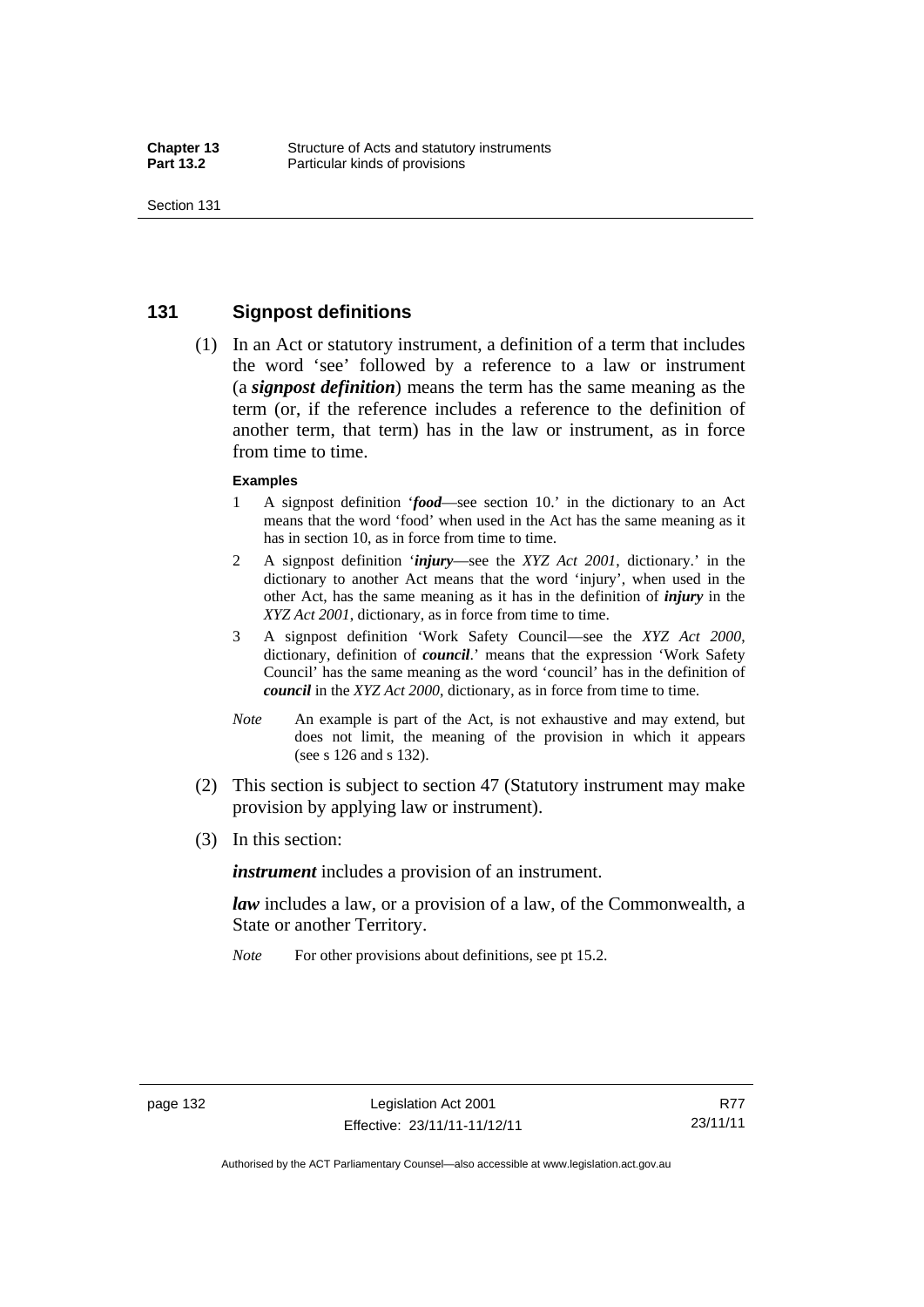## **132 Examples**

- (1) An example in an Act or statutory instrument—
	- (a) is not exhaustive; and
	- (b) may extend, but does not limit, the meaning of the Act or instrument, or the particular provision to which it relates.

#### **Examples**

- 1 A specific case (which may be fictional) that helps to give meaning to the more abstract language of a provision. See the examples in s 43.
- 2 An example (which may be fictional) that clarifies the scope of a provision by illustrating cases that fall within the provision or cases that fall outside the provision, or both. See the examples in s 86.
- *Note 1* These examples may overlap.
- *Note* 2 An example in an Act or statutory instrument is part of the Act or instrument (see s 126 (4)).
- (2) An example may take either of the following forms:
	- (a) a statement at the end of the provision it illustrates (or at the end of a provision containing the provision it illustrates);
	- (b) a statement forming part of the text of a provision that illustrates the operation of the provision, whether or not the words 'for example' are used.

**Examples—par (a)** 

the examples in s 130 or this section, s (1)

#### **Example—par (b)**

the statement beginning 'for example' in s 36 (1) (a)

- (3) Subsection (2) does not limit the form that an example may take.
- (4) This section is a determinative provision.
	- *Note* See s 5 for the meaning of determinative provisions, and s 6 for their displacement.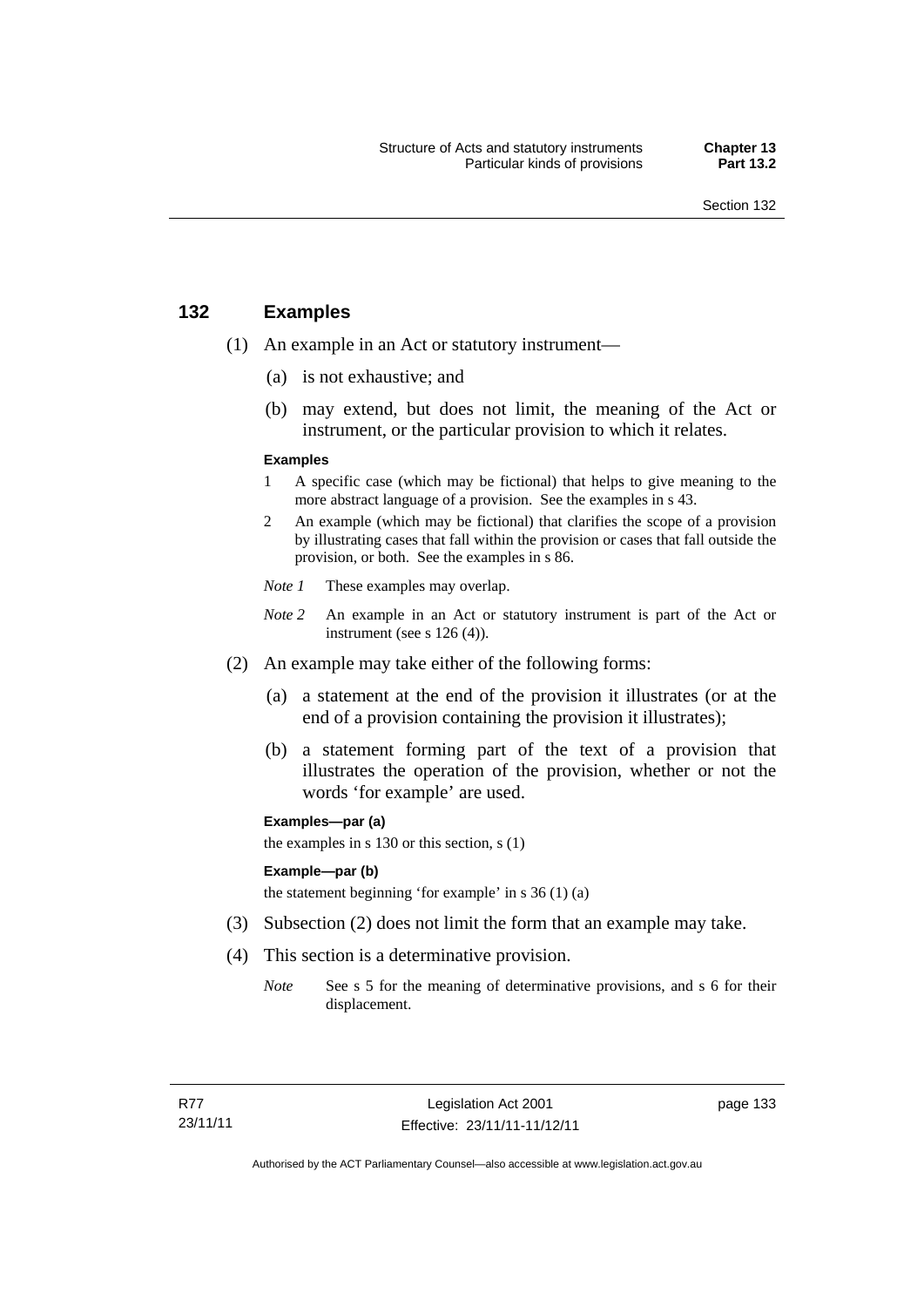## **133 Penalty units**

- (1) In a law, if a penalty for an offence is expressed as a number (whether whole or fractional) of penalty units, the penalty for the offence is a fine of that number of penalty units.
- (2) A *penalty unit* is—
	- (a) for an offence committed by an individual—\$110; or
	- (b) for an offence committed by a corporation—\$550.

#### **Example**

'Maximum penalty: 10 penalty units.' means that a person who is convicted of the relevant offence is liable to a maximum fine of 10 penalty units.

- If the person is an individual, the maximum fine is, therefore, \$1 100 (\$110 x 10).
- If the person is a corporation, the maximum fine is, therefore, \$5 500 (\$550 x 10).
- *Note* An example is part of the Act, is not exhaustive and may extend, but does not limit, the meaning of the provision in which it appears (see s 126 and s 132).
- (3) This section is a determinative provision.
	- *Note* See s 5 for the meaning of determinative provisions, and s 6 for their displacement.

#### **134 Penalties at end of sections and subsections**

- (1) This section applies if a penalty (however expressed) is stated in a law—
	- (a) at the end of a section (whether or not the section is divided into subsections) and not expressed in a way that indicates that it applies only to a provision of the section; or
	- (b) at the end of a subsection (but not at the end of a section) and not expressed in a way that indicates that it applies only to a provision of the subsection; or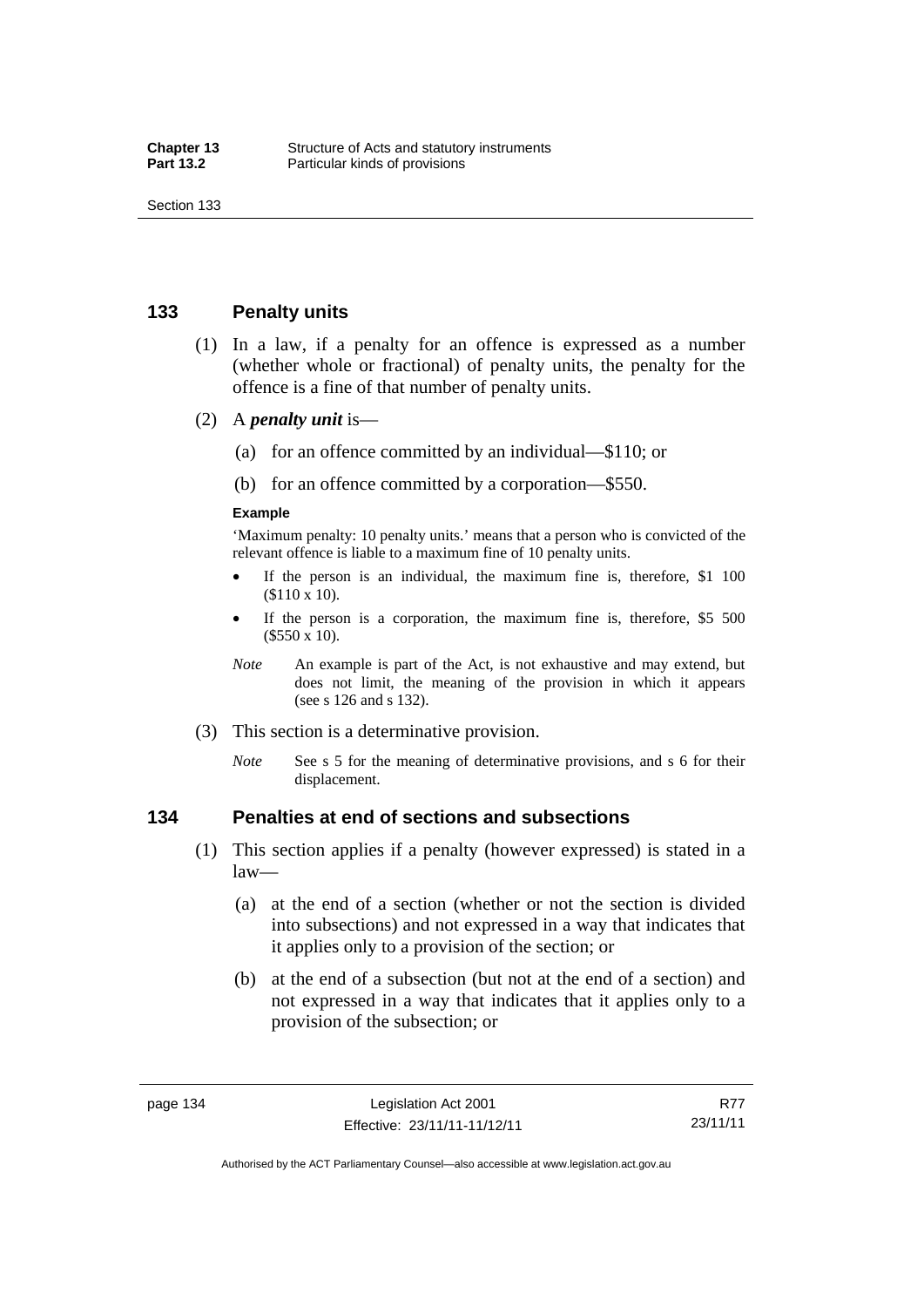(c) at the end of a section or subsection and expressed in a way that indicates that it applies only to a provision of the section or subsection (the *relevant provision*).

#### **Example—par (a)**

the following penalty at the end of a section:

'Maximum penalty: 20 penalty units.'

#### **Example—par (b)**

the following penalty at the end of a subsection, but not at the end of a section: 'Maximum penalty: 20 penalty units.'

#### **Examples—par (c)**

- 1 the following penalty at the end of a section divided into subsections: 'Maximum penalty (subsection (3)): 20 penalty units.'.
- 2 the following penalty at the end of a subsection, but not at the end of a section:

'Maximum penalty:

- (a) for paragraph (b)—20 penalty units; or
- (b) for another paragraph—50 penalty units, imprisonment for 6 months or both.'
- *Note* An example is part of the Act, is not exhaustive and may extend, but does not limit, the meaning of the provision in which it appears (see s 126 and s 132).
- (2) If an offence is not expressly mentioned in the section, subsection or relevant provision, the penalty indicates that contravention of the section, subsection or relevant provision is an offence punishable on conviction as provided by subsection (4).

#### **Example—penalty applying to entire section or subsection**

A person must not contravene a notice. Maximum penalty: 20 penalty units.

#### **Example—penalty applying to a stated provision**

- (2) The register of transactions—
	- (a) may be kept in electronic form; and
	- (b) must contain the particulars mentioned in section 91C.

Maximum penalty (paragraph (b)): 20 penalty units.

page 135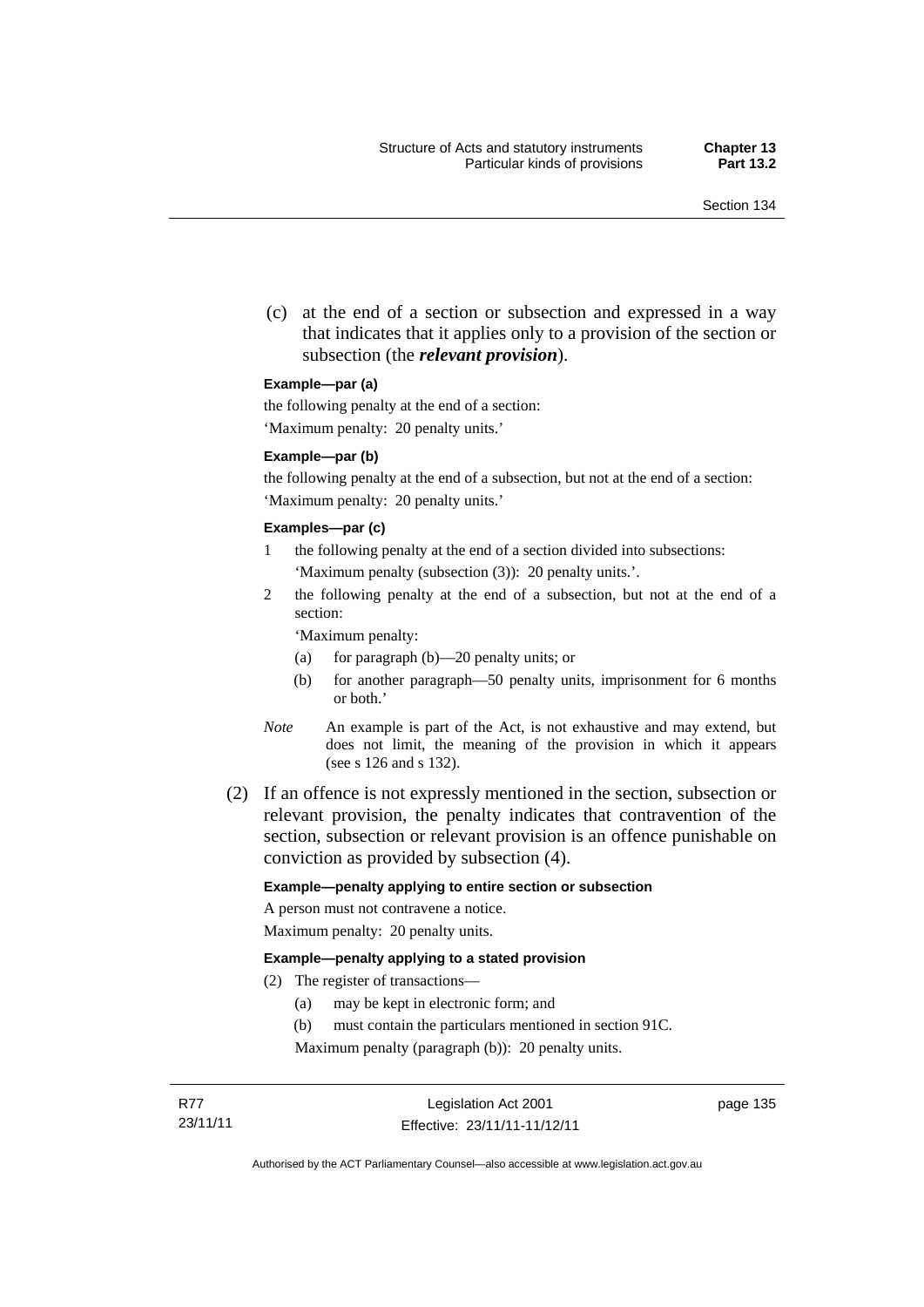(3) If an offence is expressly mentioned in the section, subsection or relevant provision, the penalty indicates that the offence is punishable on conviction as provided by subsection (4).

**Example—penalty applying to entire section or subsection** 

A person who contravenes a notice commits an offence.

Maximum penalty: 20 penalty units.

#### **Example—penalty applying to a stated provision**

- (2) If a person keeps the person's identity card after ceasing to be an officer—
	- (a) the person commits an offence; and
	- (b) the identity card is forfeited to the Territory.
	- Maximum penalty (paragraph (a)): 20 penalty units.
- (4) The penalty that may be imposed for the offence is—
	- (a) if only a single penalty is stated (whether as a maximum penalty or a penalty)—not more than the stated penalty; or
	- (b) if a minimum as well as a maximum penalty is stated—not less than the minimum and not more than the maximum.
- $(5)$  If—
	- (a) a penalty (however expressed) is stated in a law at the end of a section divided into subsections; and
	- (b) another penalty (however expressed) is stated at the end of another subsection of the section; and
	- (c) the first penalty is not expressed in a way that indicates that it applies only to a particular provision of the last subsection;

the first penalty is taken, for this section, to be expressed in a way that indicates that it applies only to the last subsection.

#### **Example**

In the following example, s (4) is the last subsection and the penalty stated at the end applies only to that subsection:

'(2) A permit holder must record all transactions under this Act. Maximum penalty: 20 penalty units.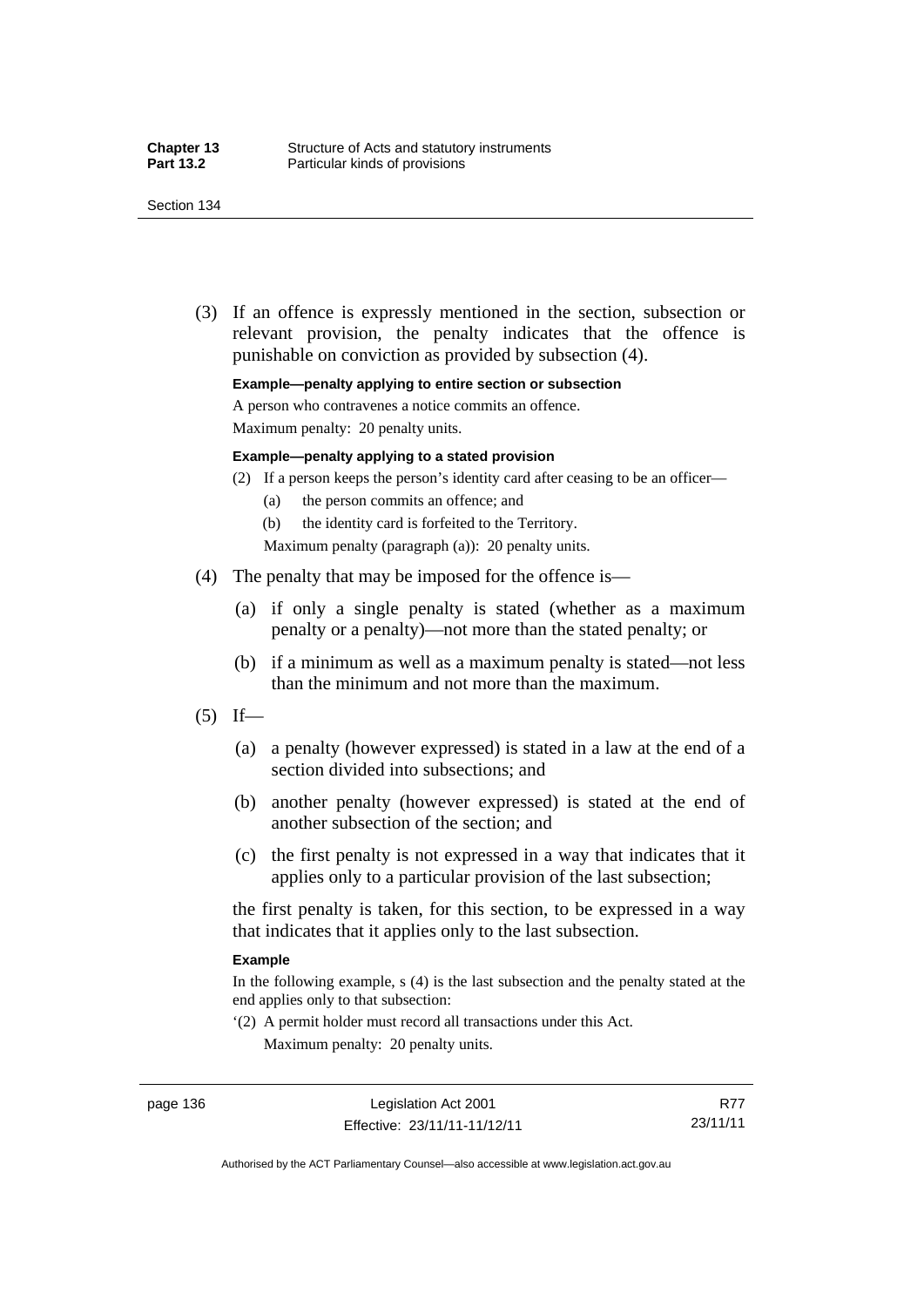- (3) If a permit holder is convicted of an offence against subsection (2), the registrar must cancel the permit.
- (4) A permit holder must not sell a declared substance in contravention of this Act.

Maximum penalty: 100 penalty units, imprisonment for 1 year or both.'.

- (6) In working out for this section whether a penalty is at the end of a section or subsection, the position of any example or note is to be disregarded.
- (7) This section is a determinative provision.
	- *Note* See s 5 for the meaning of determinative provisions, and s 6 for their displacement.

#### **135 Penalties not at end of sections and subsections**

- (1) This section applies if a penalty (however expressed) is stated in a provision of a law other than at the end of a section or subsection.
- (2) If an offence is expressly mentioned in the provision, the penalty indicates that the offence is punishable on conviction as provided by subsection (4).

#### **Example**

A person who contravenes s (3) commits an offence punishable by a fine of not more than 20 penalty units.

- *Note* An example is part of the Act, is not exhaustive and may extend, but does not limit, the meaning of the provision in which it appears (see s 126 and s 132).
- (3) If an offence is not expressly mentioned in the provision, the penalty indicates that contravention of the provision (or a stated part of the provision) is an offence punishable on conviction as provided by subsection (4).

#### **Example**

A person who contravenes s (3) must pay a fine of not more than 20 penalty units.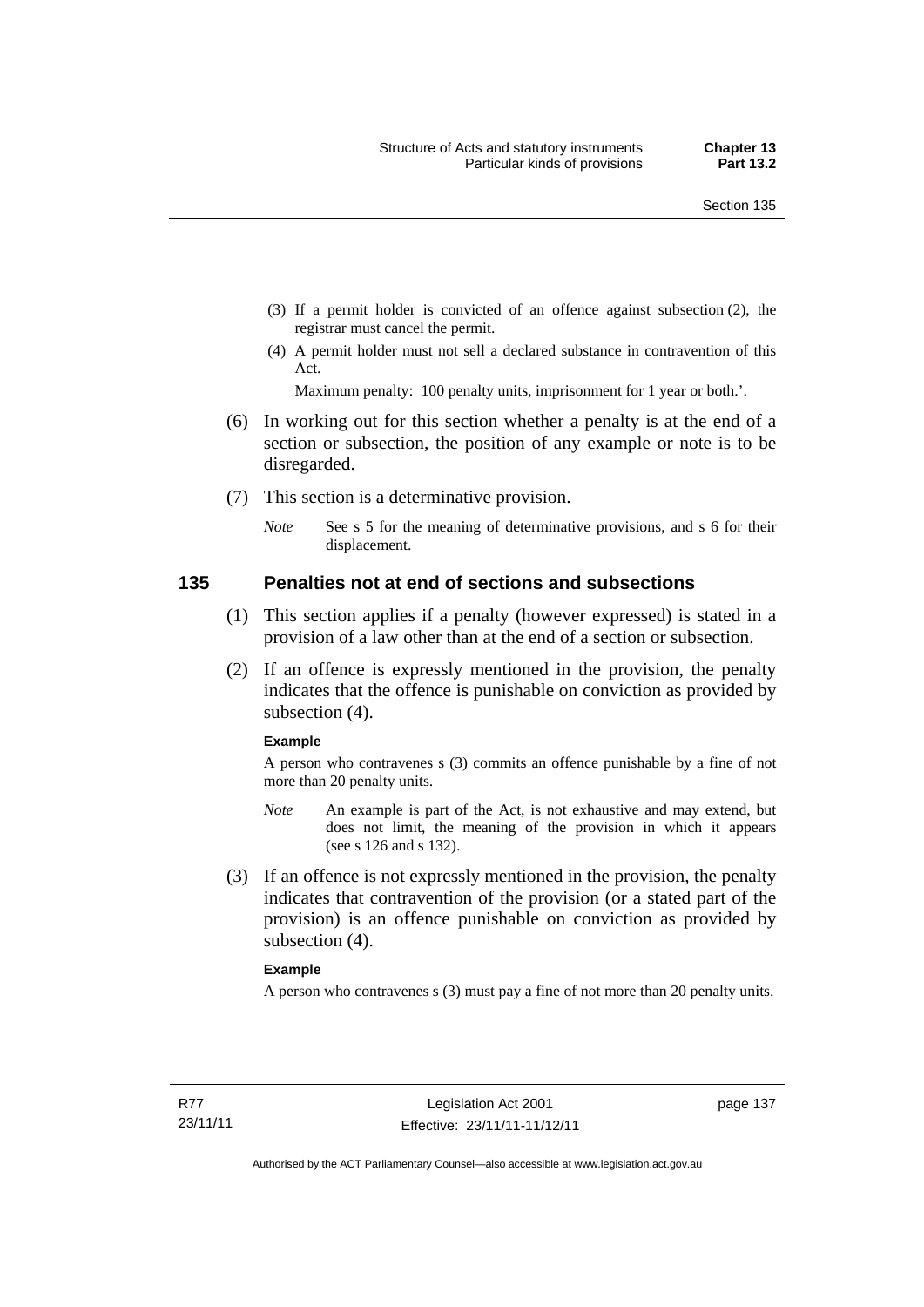- (4) The penalty that may be imposed for the offence is—
	- (a) if only a single penalty is stated (whether as a maximum penalty or a penalty)—not more than the stated penalty; or
	- (b) if a minimum as well as a maximum penalty is stated—not less than the minimum and not more than the maximum.
- (5) In working out for this section whether a penalty is at the end of a section or subsection, the position of any example or note is to be disregarded.
- (6) This section is a determinative provision.
	- *Note* See s 5 for the meaning of determinative provisions, and s 6 for their displacement.

page 138 Legislation Act 2001 Effective: 23/11/11-11/12/11

Authorised by the ACT Parliamentary Counsel—also accessible at www.legislation.act.gov.au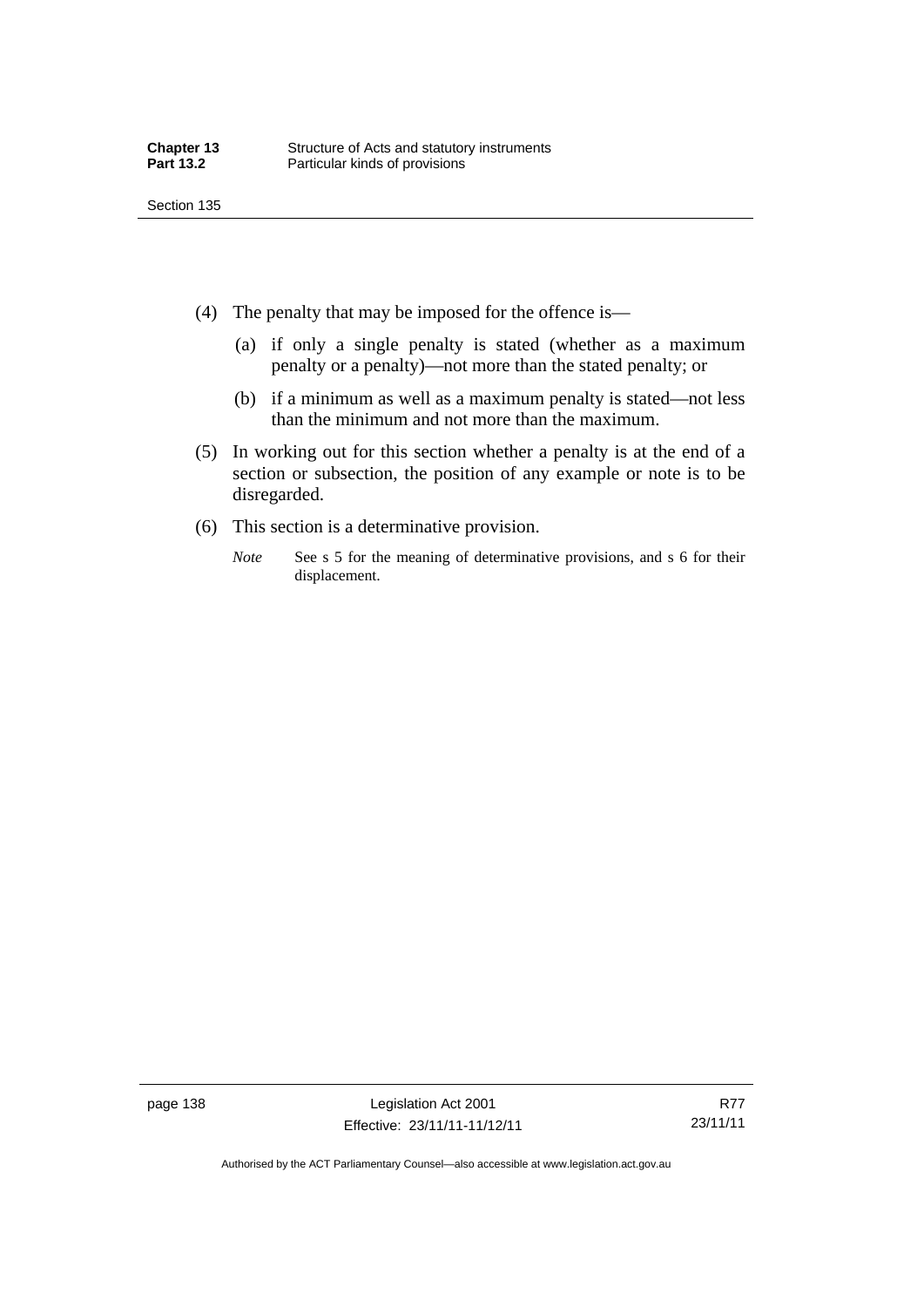# **Chapter 14 Interpretation of Acts and statutory instruments**

# **Part 14.1 Purpose and scope**

## **136 Meaning of** *Act***—ch 14**

In this chapter:

*Act* includes a statutory instrument.

*Note* Section 7 (3) provides that a reference to an Act includes a reference to a provision of an Act. Section 13 (3) provides that a reference to a statutory instrument includes a reference to a provision of a statutory instrument.

## **137 Purpose and scope—ch 14**

- (1) The purpose of this chapter is to provide guidance about the interpretation of Acts.
- (2) This chapter is not intended to be a comprehensive statement of the law of interpretation applying to Acts.
- (3) In particular, this chapter assumes that common law presumptions operate in conjunction with this chapter.
- (4) Subsection (3) also applies to common law presumptions that come into existence after the commencement of this chapter.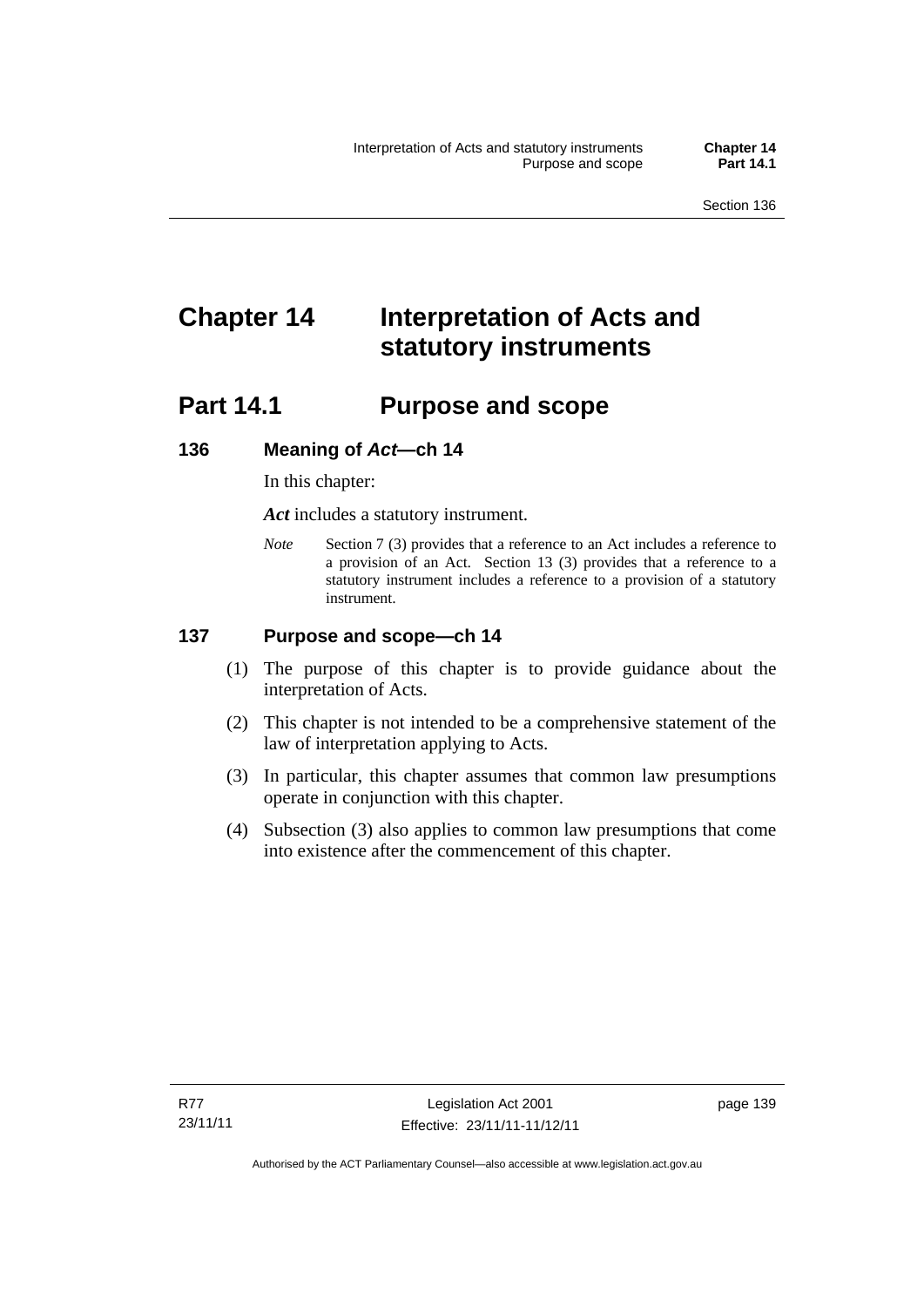# **Part 14.2 Key principles of interpretation**

## **138 Meaning of** *working out the meaning of an Act***—pt 14.2**

In this part:

*working out the meaning of an Act* means—

- (a) resolving an ambiguous or obscure provision of the Act; or
- (b) confirming or displacing the apparent meaning of the Act; or
- (c) finding the meaning of the Act when its apparent meaning leads to a result that is manifestly absurd or is unreasonable; or
- (d) finding the meaning of the Act in any other case.

## **139 Interpretation best achieving Act's purpose**

- (1) In working out the meaning of an Act, the interpretation that would best achieve the purpose of the Act is to be preferred to any other interpretation.
- (2) This section applies whether or not the Act's purpose is expressly stated in the Act.
	- *Note* The *Human Rights Act 2004*, s 30 (1) (which is about interpreting legislation to be consistent with human rights) is also relevant to interpreting territory laws.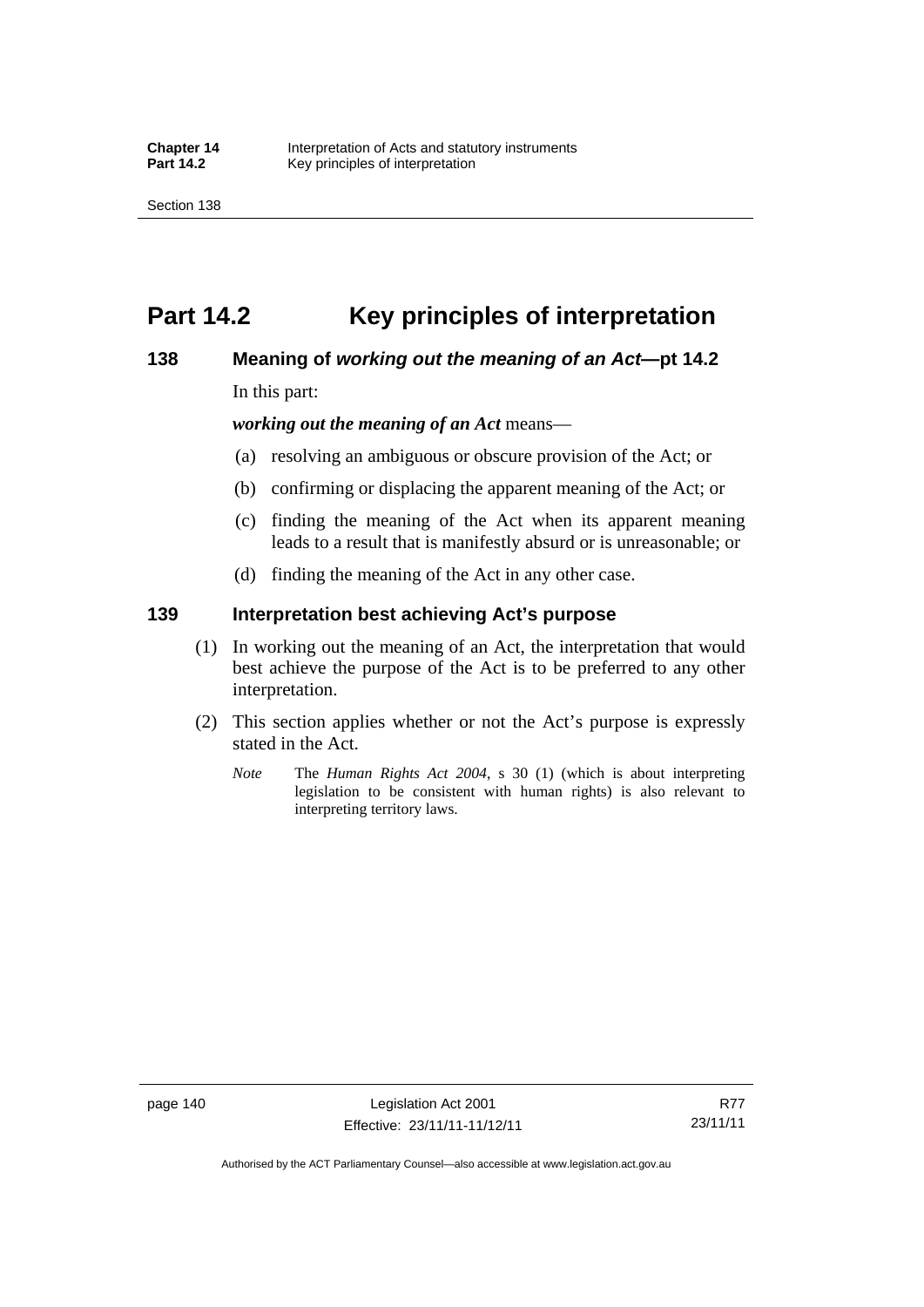## **140 Legislative context**

In working out the meaning of an Act, the provisions of the Act must be read in the context of the Act as a whole.

#### **Examples**

- 1 The long title of an Act provides that it is an Act to give certain benefits to the holders of pensioner cards. Section 4 provides 'This Act applies to a holder of a pensioner card'. Section 22 provides that the commissioner may grant 'a person' an exemption from payment of rates. The Act does not contain a definition of 'person'. Section 22 must be read in the context of the Act as a whole so that the commissioner may only grant exemptions to people who are holders of pensioner cards.
- 2 The *Drug Testing Regulation 2001* (made under the *Drug Testing Act 2000* (hypothetical)), s 6 contains the following heading:

#### **6 Corresponding law—Act, s 100, def** *corresponding law*

The heading indicates that the section has been made for the definition of *corresponding law* in the *Drug Testing Act 2000*, s 100.

- 3 Section 12 (1) of a subordinate law refers to 'a non-conviction order under the *Crimes (Sentencing) Act 2005*'. No other kind of order is mentioned in the section and the word 'order' is not otherwise defined in the subordinate law. Subsections (2), (4), (7) and (9) of the same section, which only refer to 'the order', are to be understood as referring to the order mentioned in s (1).
- *Note 1* See s 126 and s 127 for material that is, or is not, part of an Act or statutory instrument.
- *Note* 2 An example is part of the Act, is not exhaustive and may extend, but does not limit, the meaning of the provision in which it appears (see s 126 and s 132).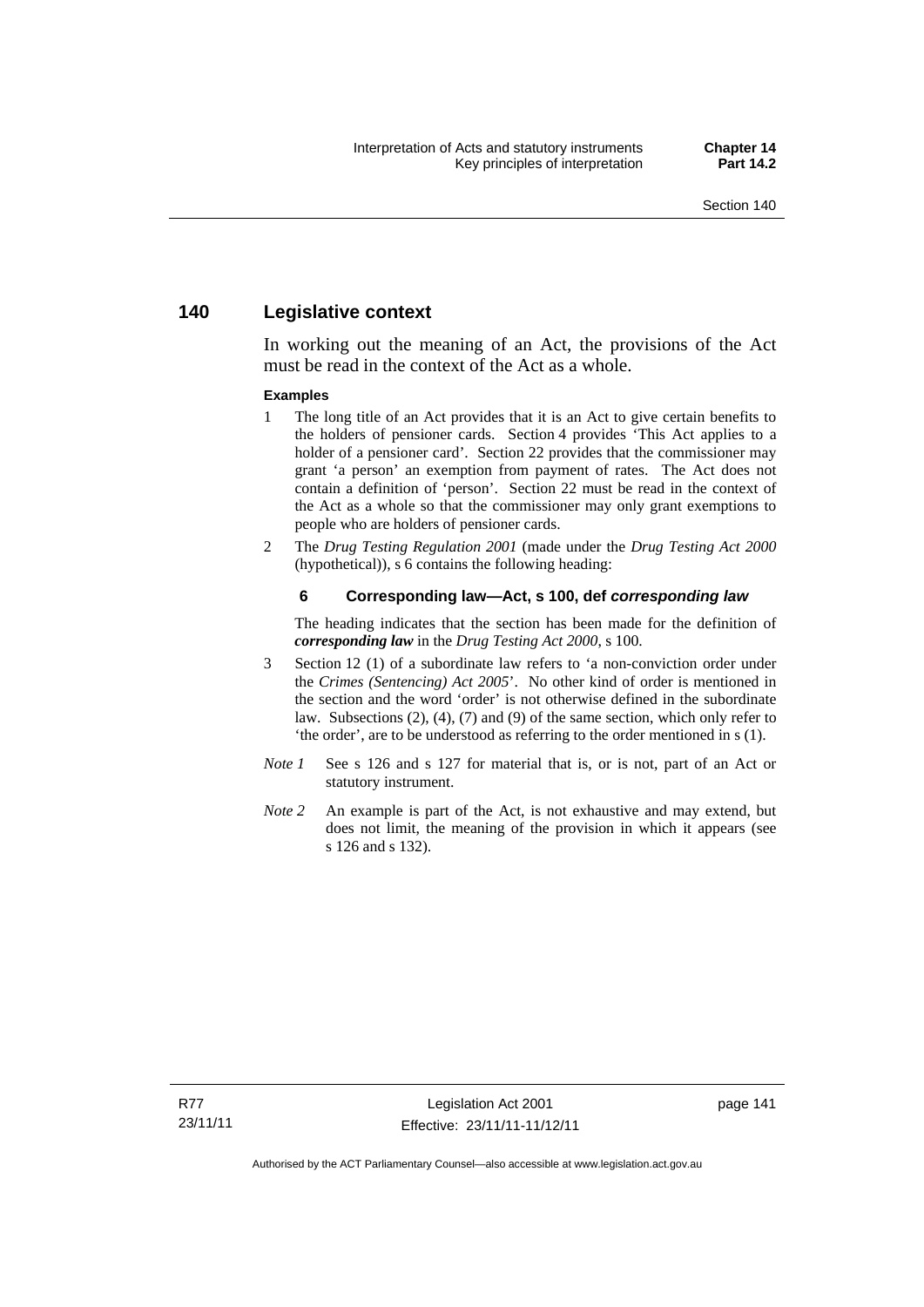Section 141

## **141 Non-legislative context generally**

- (1) In working out the meaning of an Act, material not forming part of the Act may be considered.
	- *Note 1* See s 146 for the meaning of *may* and *must*.
	- *Note* 2 See s 126 and s 127 for material that is, or is not, part of an Act or statutory instrument.
	- *Note 3* See s 142 for material that may be considered in working out the meaning of an Act or statutory instrument.
- (2) In deciding whether material not forming part of an Act should be considered in working out the meaning of the Act, and the weight to be given to the material, the following matters must be taken into account:
	- (a) the desirability of being able to rely on the ordinary meaning of the Act, having regard to the purpose of the Act and the provisions of the Act read in the context of the Act as a whole;
	- (b) the undesirability of prolonging proceedings without compensating advantage;
	- (c) the accessibility of the material to the public.
- (3) Subsection (2) does not limit the matters that may be taken into account.
- (4) For subsection (2) (c), material in the register is taken to be accessible to the public.
	- *Note* The register is the ACT legislation register (see dict, pt 2, def *register*).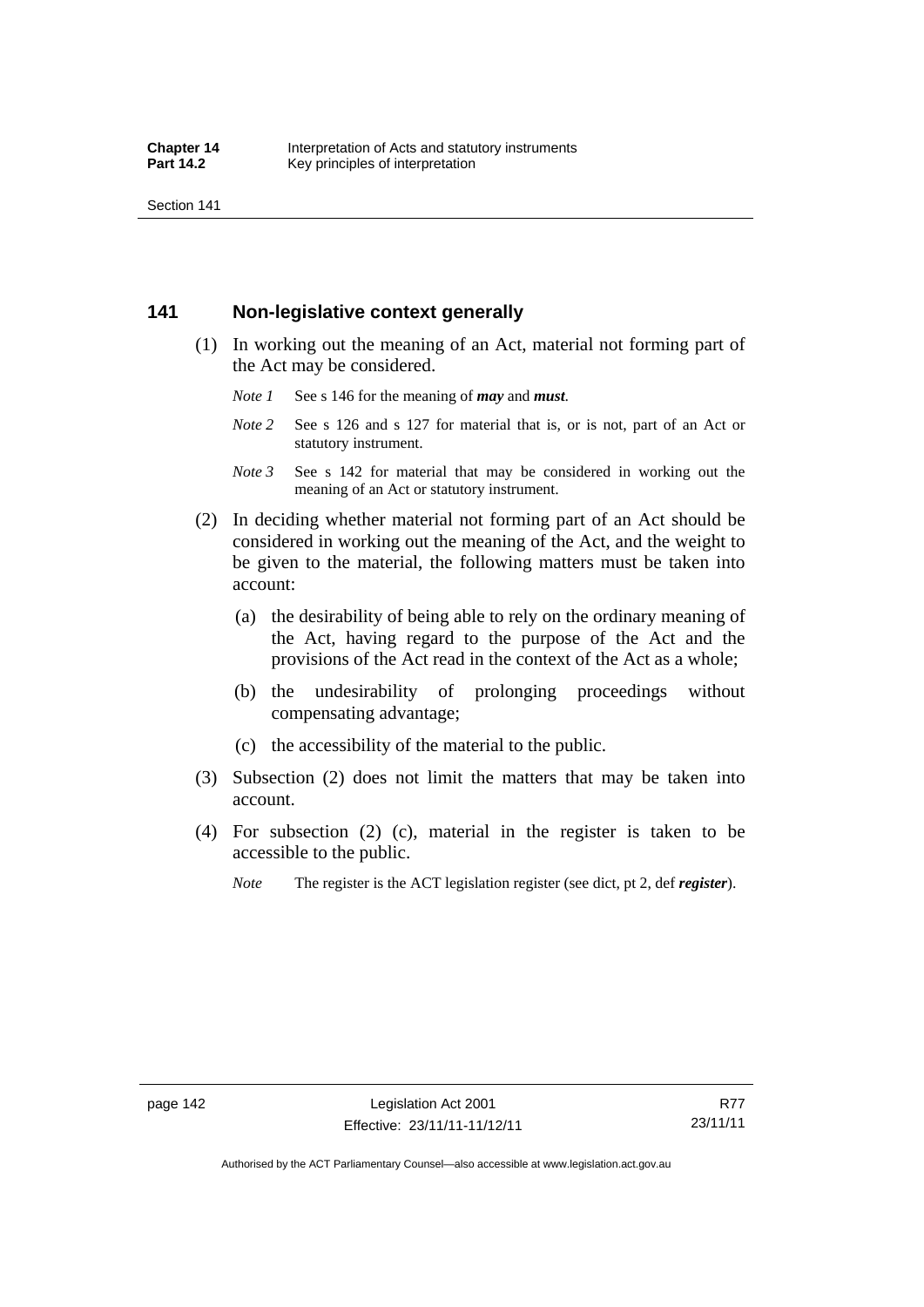## **142 Non-legislative context—material that may be considered**

- (1) In working out the meaning of an Act, material mentioned in table 142, column 2 may be considered.
- (2) In working out the meaning of a statutory instrument, material mentioned in table 142, column 3 may be considered.
- (3) This section does not limit the material that may be considered in working out the meaning of an Act or statutory instrument.

#### **Table 142**

| column 1       | column <sub>2</sub>                                                                                                                                                                                       | column 3                                                                                                                                                                                                                                                                                                                                                                                                              |
|----------------|-----------------------------------------------------------------------------------------------------------------------------------------------------------------------------------------------------------|-----------------------------------------------------------------------------------------------------------------------------------------------------------------------------------------------------------------------------------------------------------------------------------------------------------------------------------------------------------------------------------------------------------------------|
| item           | Act                                                                                                                                                                                                       | statutory instrument                                                                                                                                                                                                                                                                                                                                                                                                  |
|                | material not forming part of the<br>Act contained in an authorised<br>version of the Act                                                                                                                  | material not forming part of the statutory<br>instrument contained in an authorised version<br>of the instrument                                                                                                                                                                                                                                                                                                      |
|                | <i>Note</i> See ch 3 (Authorised versions<br>and evidence of laws and<br>legislative material).                                                                                                           | See ch 3 (Authorised versions and evidence<br><i>Note</i><br>of laws and legislative material).                                                                                                                                                                                                                                                                                                                       |
| $\overline{2}$ | any relevant report of a royal<br>commission, law reform<br>commission, committee of inquiry<br>or other similar entity that was<br>presented to the Legislative<br>Assembly before the Act was<br>passed | any relevant report of a royal commission,<br>law reform commission, committee of<br>inquiry or other similar entity that was<br>presented to the Legislative Assembly—<br>if the statutory instrument was<br>(a)<br>presented to the Assembly—before<br>the end of 6 sitting days after the<br>day the instrument was presented to<br>the Assembly; or<br>in any other case—before the<br>(b)<br>instrument was made |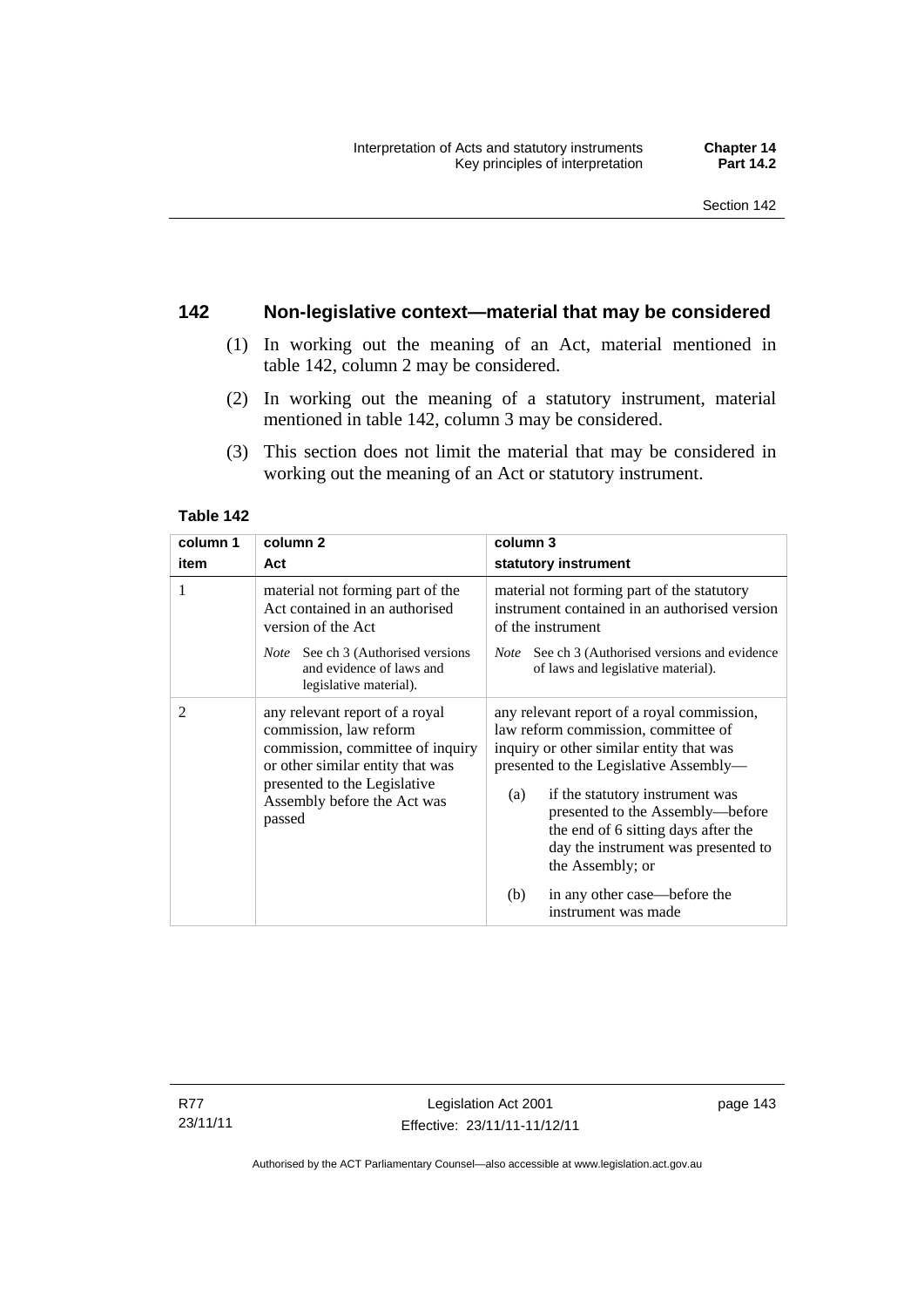**Chapter 14** Interpretation of Acts and statutory instruments<br>**Part 14.2** Key principles of interpretation Key principles of interpretation

Section 143

| column 1       | column <sub>2</sub>                                                                                                                                                                                        | column 3                                                                                                                                                                                                                                                                                                                                          |
|----------------|------------------------------------------------------------------------------------------------------------------------------------------------------------------------------------------------------------|---------------------------------------------------------------------------------------------------------------------------------------------------------------------------------------------------------------------------------------------------------------------------------------------------------------------------------------------------|
| item           | Act                                                                                                                                                                                                        | statutory instrument                                                                                                                                                                                                                                                                                                                              |
| $\overline{3}$ | any relevant report of a committee<br>of the Legislative Assembly that<br>was made to the Assembly before<br>the Act was passed                                                                            | any relevant report of a committee of the<br>Legislative Assembly that was made to the<br>Assembly-<br>if the statutory instrument was<br>(a)<br>presented to the Assembly-before<br>the end of 6 sitting days after the<br>day the instrument was presented to<br>the Assembly; or<br>in any other case—before the<br>(b)<br>instrument was made |
| $\overline{4}$ | any explanatory statement<br>(however described) for the bill<br>that became the Act, or any other<br>relevant document, that was<br>presented to the Legislative<br>Assembly before the Act was<br>passed | if the statutory instrument was presented to<br>the Legislative Assembly—any explanatory<br>statement (however described) for the<br>instrument, or any other relevant document,<br>that was presented to the Legislative<br>Assembly before the end of 6 sitting days<br>after the instrument was presented to the<br>Assembly                   |
| 5              | the presentation speech made to<br>the Legislative Assembly during<br>the passage of the bill that became<br>the Act                                                                                       | if the statutory instrument was presented to<br>the Legislative Assembly by a member of the<br>Assembly—any presentation speech made to<br>the Assembly                                                                                                                                                                                           |
| 6              | official reports of proceedings in<br>the Legislative Assembly in<br>relation to the bill that became the<br>Act                                                                                           | if the statutory instrument was presented to<br>the Legislative Assembly-official reports of<br>proceedings in the Legislative Assembly in<br>relation to the statutory instrument                                                                                                                                                                |
| 7              | any relevant treaty or other<br>international agreement to which<br>Australia is a party                                                                                                                   | any relevant treaty or other international<br>agreement to which Australia is a party                                                                                                                                                                                                                                                             |

## **143 Law stating material for consideration in working out meaning**

 (1) If a relevant law provides that stated material may or must be considered in working out the meaning of an Act or statutory instrument, that does not by implication prevent other material of

page 144 Legislation Act 2001 Effective: 23/11/11-11/12/11

R77 23/11/11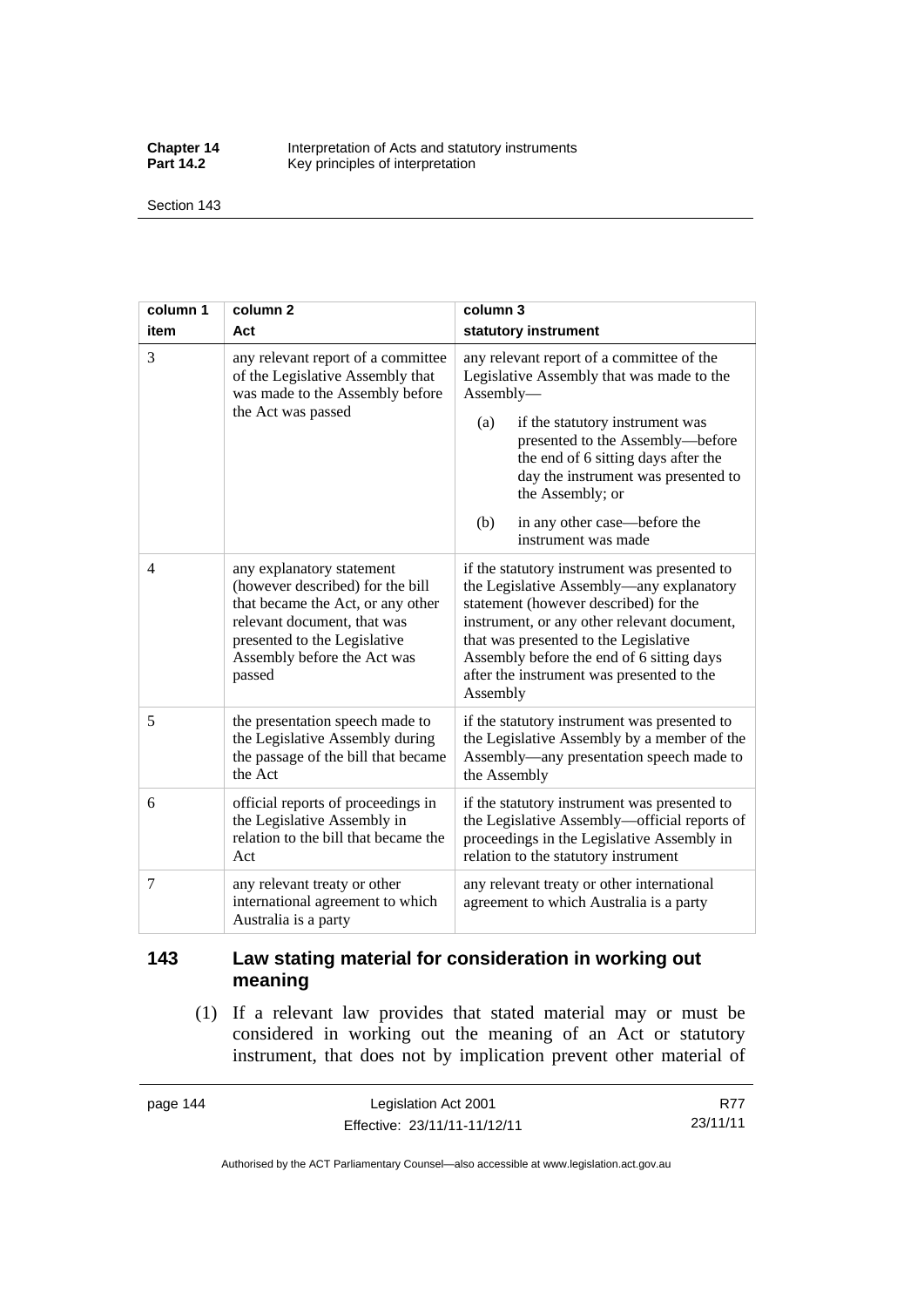the same or similar kind being considered in working out the meaning of the Act or instrument.

#### **Example**

The *Computer Crime Act 2000* (hypothetical) contains the following provision:

#### **4 Report may be used as an aid to interpretation**

The *Community Law Reform Report on Computer Crime* (CLRC No X) may be considered in working out the meaning of this Act.

This does not limit access to other non-legislative material of the same or a similar kind for working out the meaning of the *Computer Crime Act 2000*.

- *Note* An example is part of the Act, is not exhaustive and may extend, but does not limit, the meaning of the provision in which it appears (see s 126 and s 132).
- (2) In this section:

*relevant law* means—

- (a) in working out the meaning of an Act—the Act or another Act; or
- (b) in working out the meaning of a statutory instrument made under an Act—the Act, another Act or the instrument; or
- (c) in working out the meaning of a statutory instrument made under another statutory instrument—an Act or either instrument.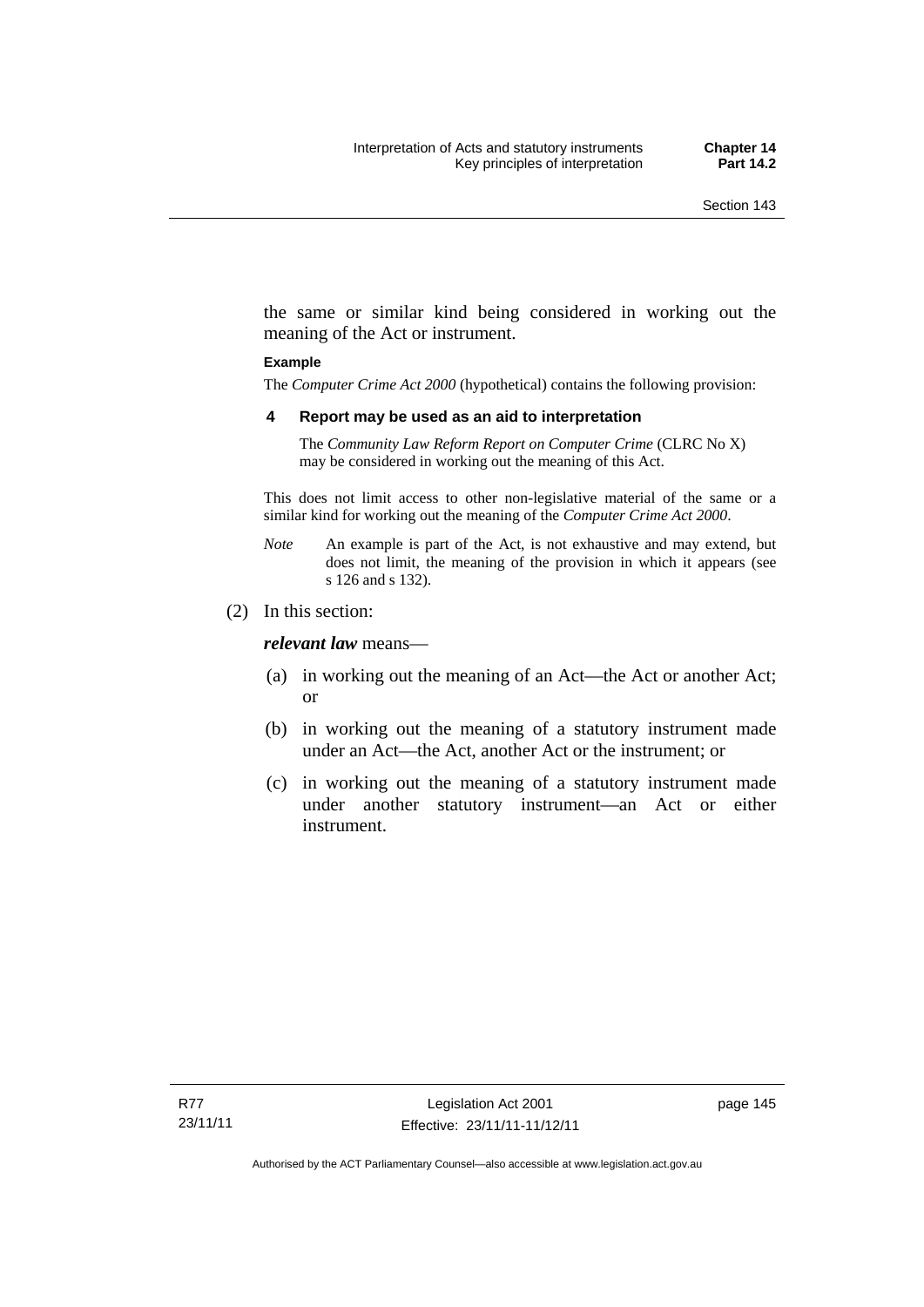**Part 15.1** 

Section 144

# **Chapter 15 Aids to interpretation**

# **Part 15.1 General**

## **144 Meaning of commonly-used terms**

A definition in the dictionary, part 1 applies to all Acts and statutory instruments.

*Note* See s 130 for the def *definition* and s 131 for provisions about signpost definitions.

## **145 Gender and number**

In an Act or statutory instrument—

- (a) words indicating a gender include every other gender; and
- (b) words in the singular number include the plural and words in the plural number include the singular.

## **146 Meaning of** *may* **and** *must*

- (1) In an Act or statutory instrument, the word *may*, or a similar term, used in relation to a function indicates that the function may be exercised or not exercised, at discretion.
	- *Note Function* is defined in the dictionary, pt 1 to include authority, duty and power.
- (2) In an Act or statutory instrument, the word *must*, or a similar term, used in relation to a function indicates that the function is required to be exercised.
- (3) This section is a determinative provision so far as it applies to an applicable law or an applicable provision.
	- *Note* See s 5 for the meaning of determinative provisions, and s 6 for their displacement.

R77 23/11/11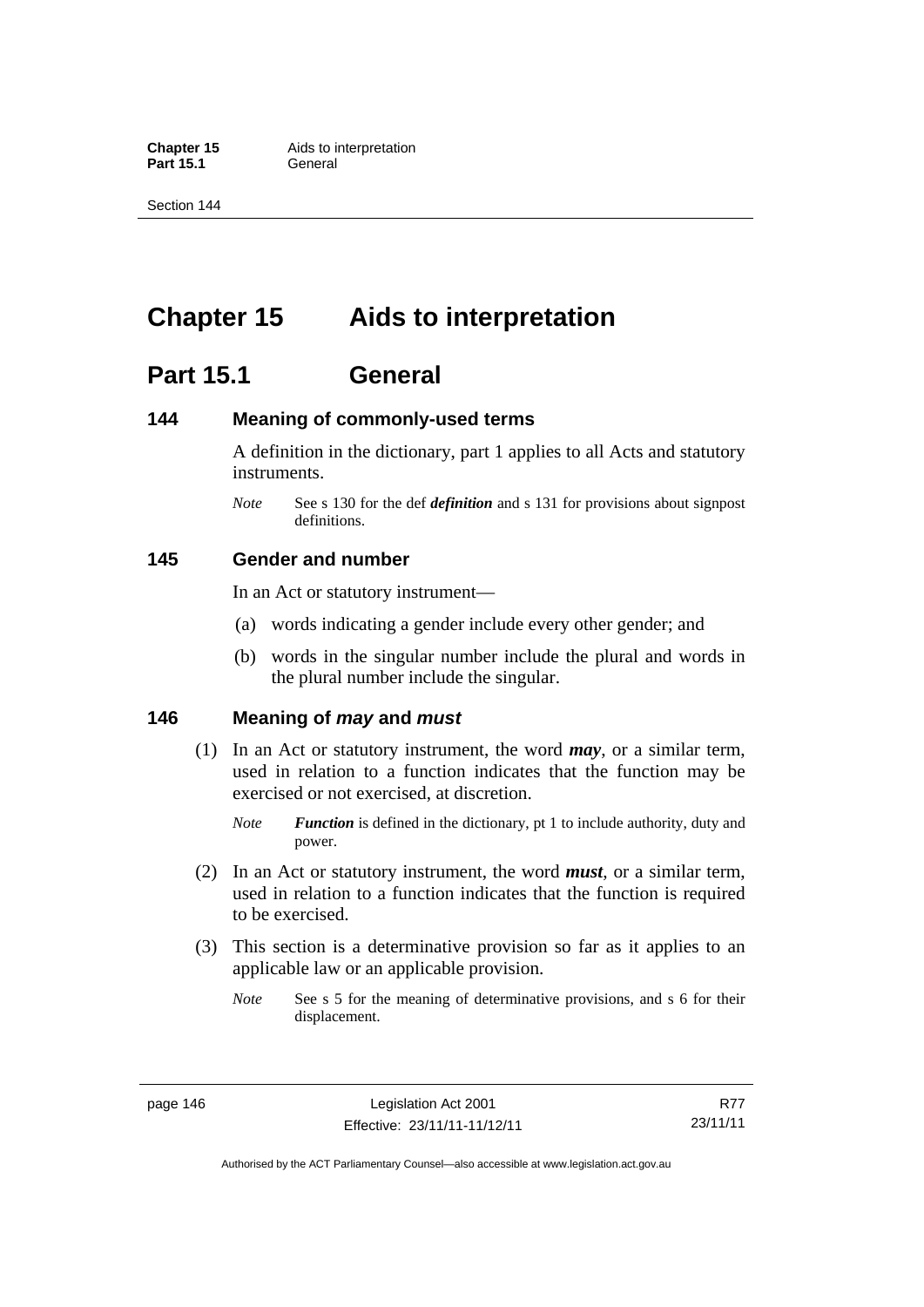(4) In this section:

*applicable law* means an Act enacted, or statutory instrument made, after the application date.

*applicable provision* means a provision inserted after the application date into an Act or statutory instrument that is not an applicable law.

*application date* means—

- (a) for an Act, subordinate law or disallowable instrument— 1 January 2000; and
- (b) for any other statutory instrument—1 January 2006.

*inserted*, for a provision, includes inserted in substitution for another provision.

## **147 Changes of drafting practice not to affect meaning**

(1) The purpose of this section is to encourage the making of progressive improvements in the form of the statute book without inadvertently changing the substantive effect of the law.

*Note* See also s 96 (Relocated provisions).

- (2) This is to be achieved particularly by updating the language and structure of Acts and statutory instruments to replace older forms of legislative expression with forms reflecting current legislative drafting practice.
- (3) If an Act or statutory instrument is amended so that it contains an older form of legislative expression in a provision and a newer form in another, the ideas in the 2 provisions must not be regarded as different only because different words are used or the provisions are structured in different ways.
- (4) Subsection (3) also applies if the provisions are in different Acts or statutory instruments.

page 147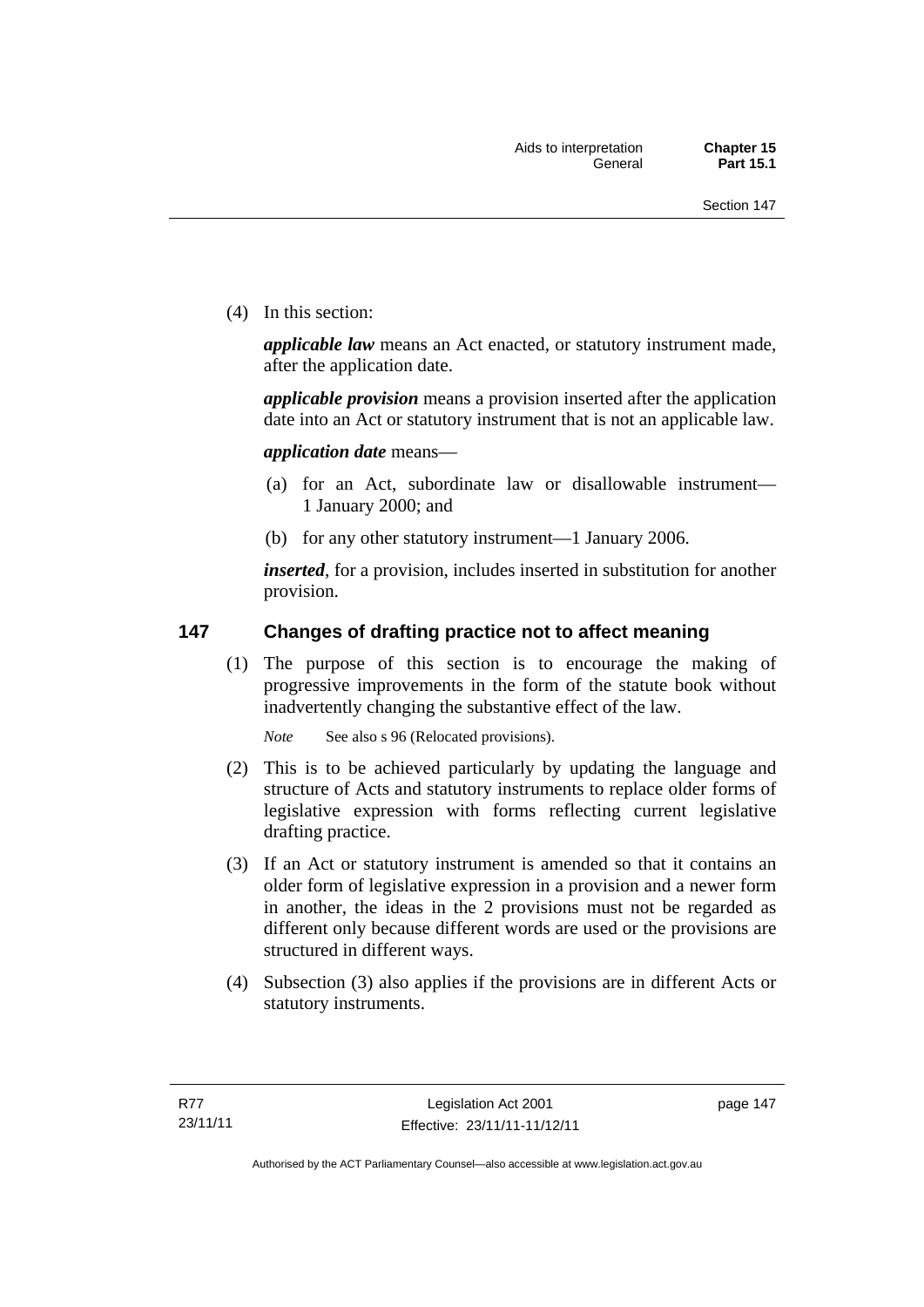- (5) Also, if an Act or statutory instrument is amended so that a provision containing an older form of legislative expression is replaced (whether or not in the same position) by a provision in a newer form, the ideas in the 2 provisions must not be regarded as different only because different words are used or the provisions are structured in different ways.
- (6) In deciding whether the ideas are different, regard must be had to the context and history of the 2 provisions.
- (7) Subsection (6) does not limit the matters to which regard may be had.
- (8) This section is a determinative provision.
	- *Note* See s 5 for the meaning of determinative provisions, and s 6 for their displacement.

## **148 Terms used in instruments have same meanings as in authorising laws**

Terms used in a statutory instrument have the same meanings as they have, from time to time, in the Act or statutory instrument (the *authorising law*), or the relevant provisions of the authorising law, under which the instrument is made or in force.

## **149 Age in years**

For an Act or statutory instrument, a person is an age in years at the beginning of the person's birthday for the age.

## **150 Measurement of distance**

In applying an Act or statutory instrument, distance is to be measured in a straight line on a horizontal plane.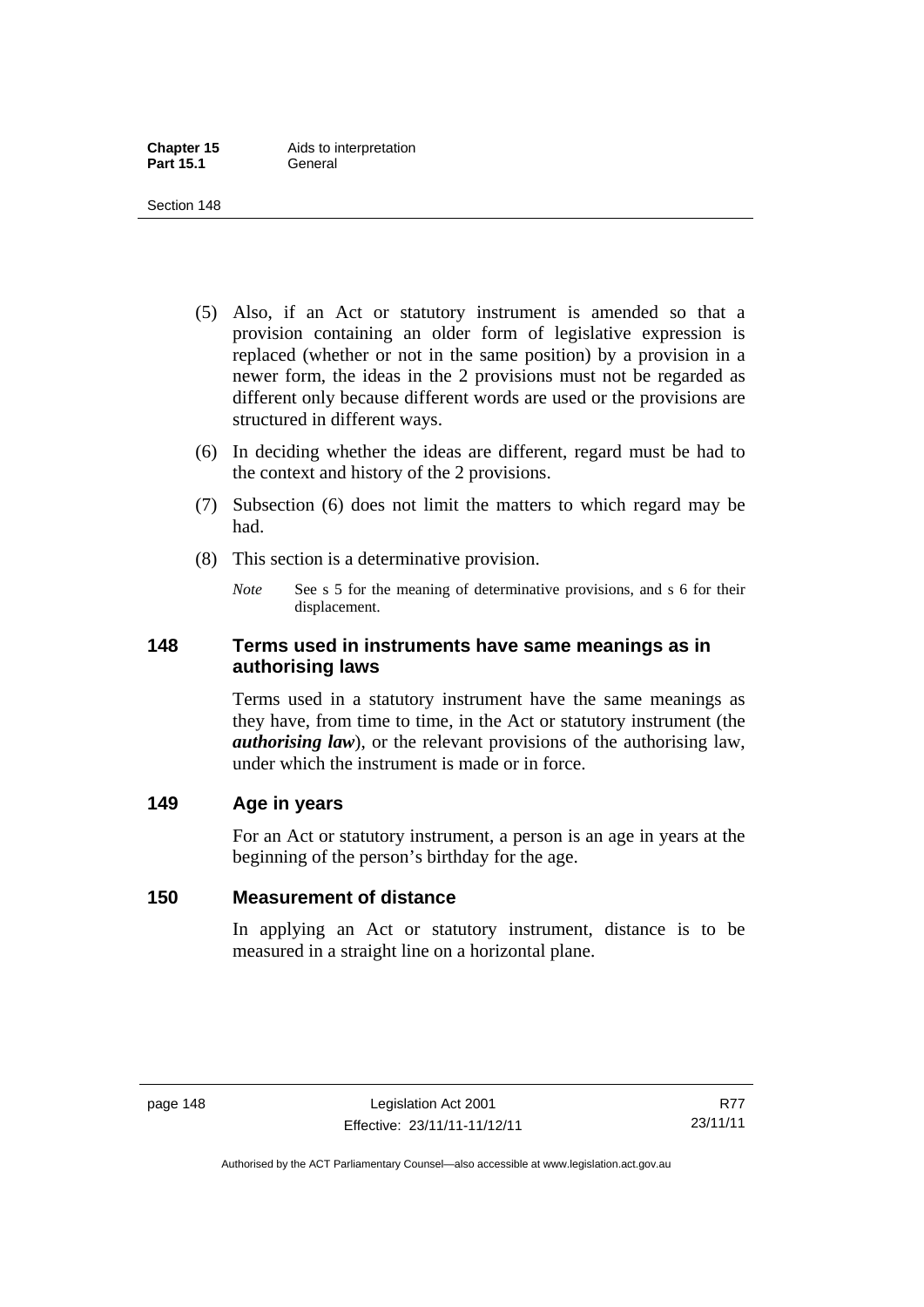## **151 Working out periods of time generally**

- (1) This section applies in working out periods of 1 day or longer for an Act or statutory instrument, whether the period is a period in the future or the past.
	- *Note 1* The following definitions in the dictionary, pt 1 are also relevant to periods of time:
		- *business day*
		- *calendar month*
		- *calendar year*
		- *financial year*
		- *midnight*
		- *month*
		- *named month*
		- *quarter*
		- *working day*
		- *year*.
	- *Note 2* The *Standard Time and Summer Time Act 1972* deals with the meaning of a reference to a time.
- (2) A period of time described as beginning at, on or with a stated day, act or event includes the stated day or the day of the stated act or event.
- (3) A period of time described as beginning from or after a stated day, act or event does not include the stated day or the day of the stated act or event.
- (4) A period of time described as ending at, by, on or with, or as continuing to or until, a stated day, act or event includes the stated day or the day of the stated act or event.
- (5) A period of time described as ending before a stated day, act or event does not include the stated day or the day of the stated act or event.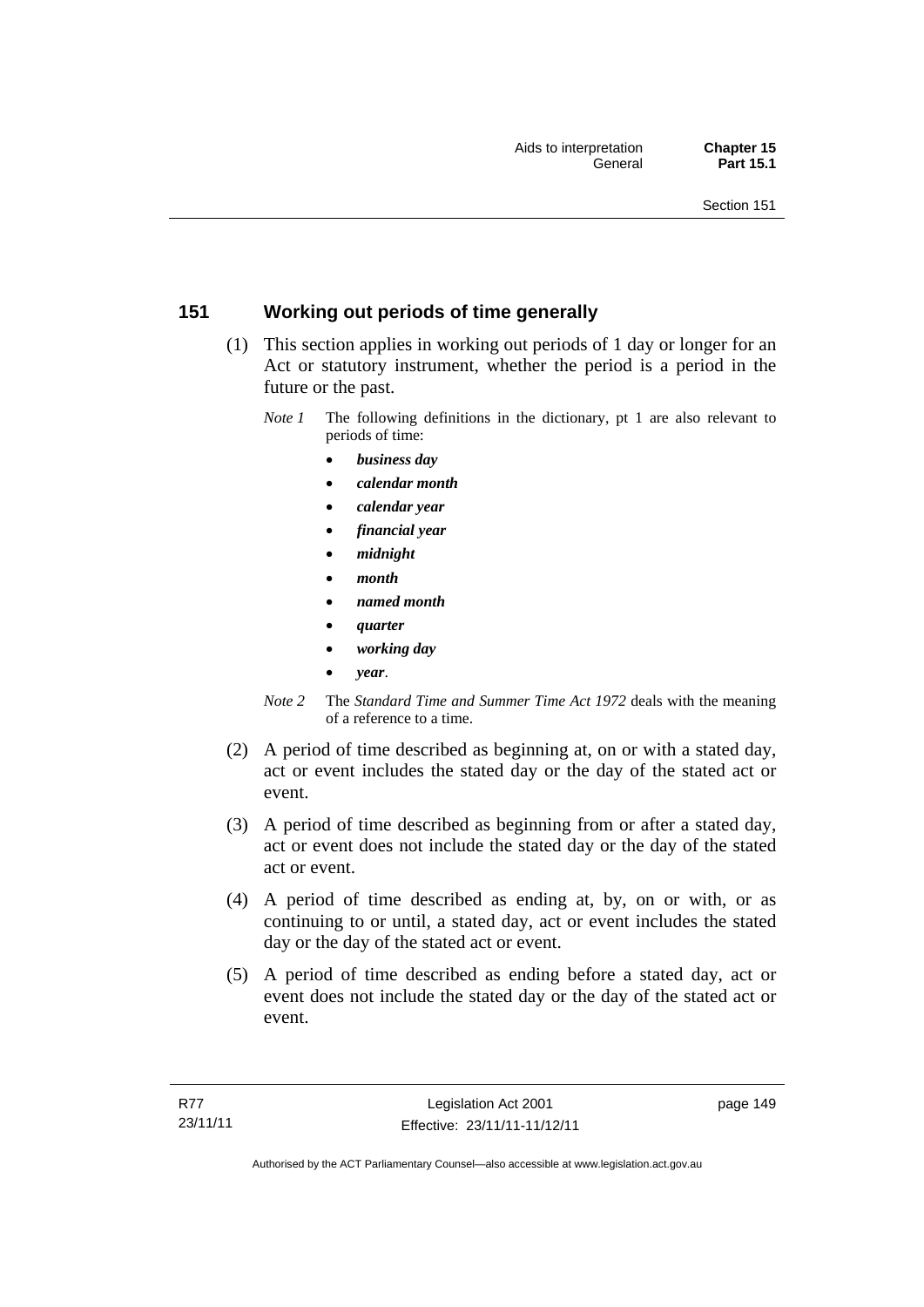(6) A reference to a number of days between 2 events does not include the days when the events happen.

#### **Example**

A court rule requires a notice of motion to be served 2 days before the return date for the application. If the return date is Friday, that day and the day the application is served are not counted in working out the 2 days. For service to be valid, the application must be served on or before the Tuesday before the return date.

- *Note* An example is part of the Act, is not exhaustive and may extend, but does not limit, the meaning of the provision in which it appears (see Legislation Act, s 126 and s 132).
- (7) Despite subsection (3), if, under an Act or statutory instrument, something must or may be done within a particular period of time after a stated day, the thing may be done on the stated day.
- (8) This section is a determinative provision so far as it applies to an applicable law or applicable provision.
	- *Note* See s 5 for the meaning of determinative provisions, and s 6 for their displacement.
- (9) In this section:

*applicable law* means an Act enacted, or statutory instrument made, after 1 January 2006.

*applicable provision* means a provision inserted after 1 January 2006 into an Act or statutory instrument that is not an applicable law.

*inserted*, for a provision, includes inserted in substitution for another provision.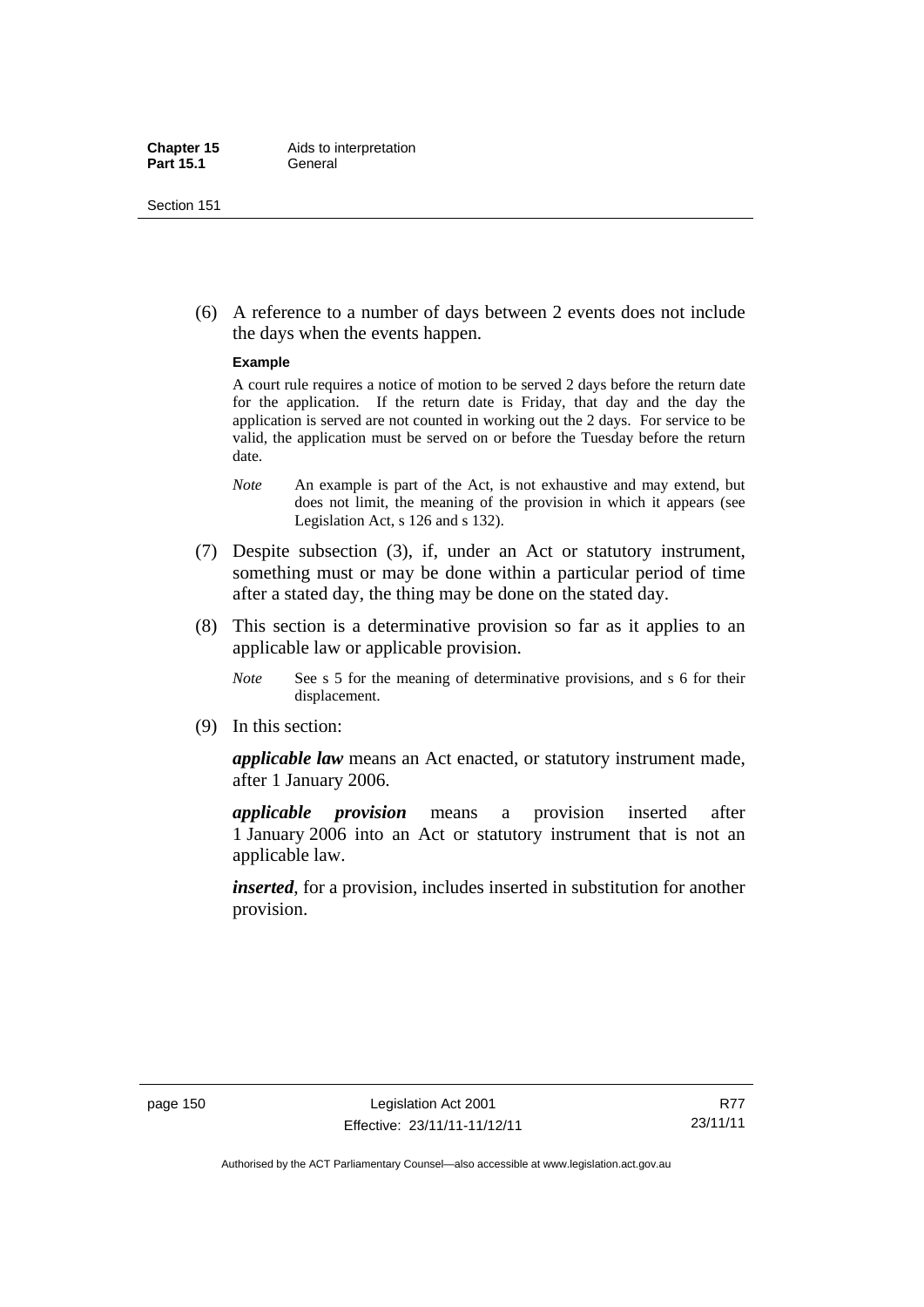## **151A Periods of time ending on non-working days**

- (1) This section applies if—
	- (a) under an Act or statutory instrument, something must or may be done on a particular day or within a particular period of time; and
	- (b) the day, or the last day of the period, is not a working day.
- (2) The thing must or may be done on the next day that is a working day.
- (3) This section is a determinative provision so far as it applies to an applicable law or applicable provision.
	- *Note* See s 5 for the meaning of determinative provisions, and s 6 for their displacement.
- (4) In this section:

*applicable law* means an Act enacted, or statutory instrument made, after 1 January 2006.

*applicable provision* means a provision inserted after 1 January 2006 into an Act or statutory instrument that is not an applicable law.

*inserted*, for a provision, includes inserted in substitution for another provision.

*public entity* means—

- (a) a court or tribunal; or
- (b) an administrative unit; or
- (c) a statutory-office holder; or
- (d) any other entity established for a public purpose under a law.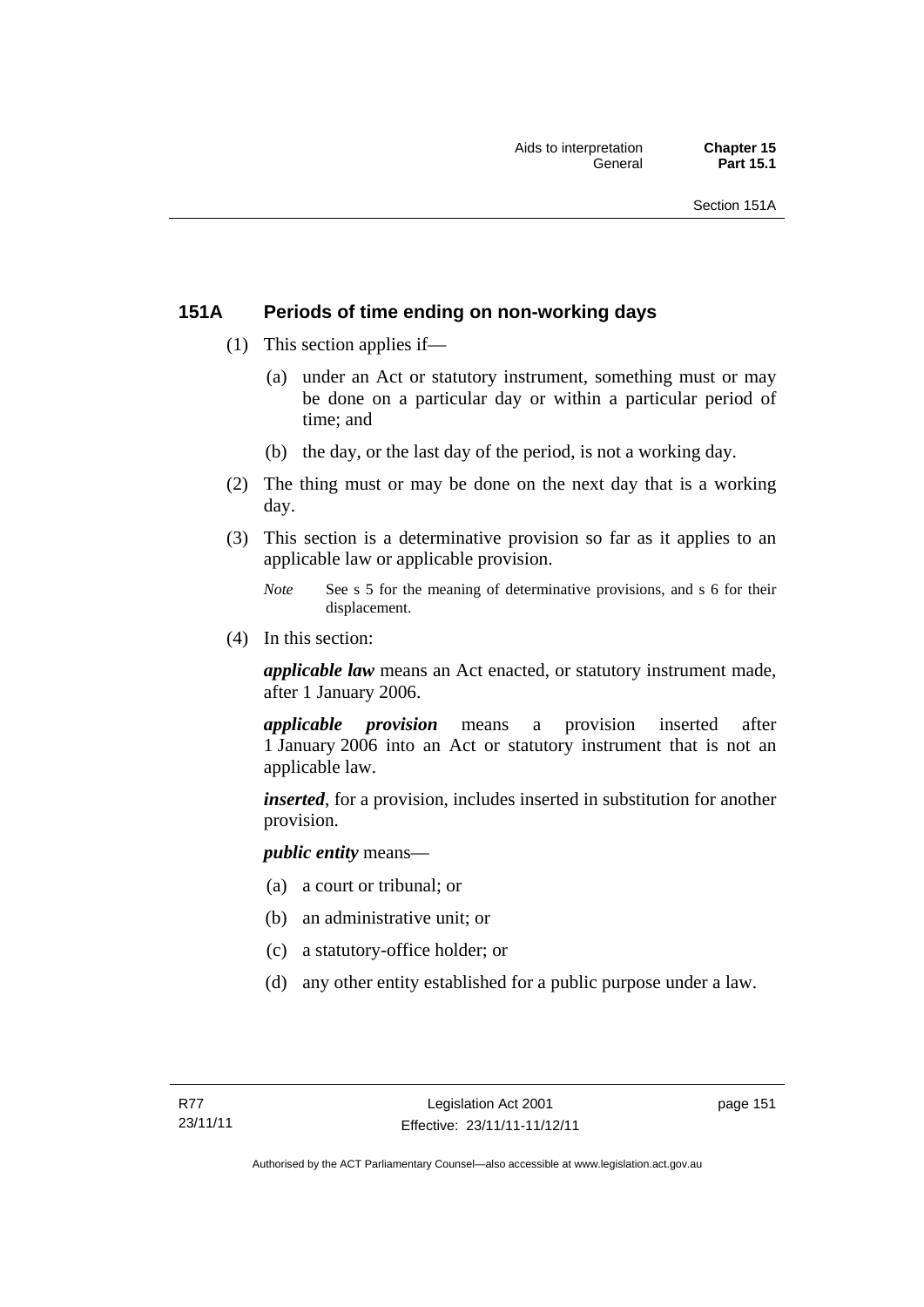Section 151B

#### *working day* means—

- (a) for doing something at an office (however described) of a public entity where the thing must or may be done—a day when the office is open; and
- (b) for doing anything else—a day that is not—
	- (i) a Saturday or Sunday; or
	- (ii) a public holiday at the place where the thing must or may be done; or
	- (iii) if the thing is to be done by or in relation to an authorised deposit-taking institution—a day observed by the institution as a bank holiday at the place where the thing must or may be done.

#### **Example—par (a)**

filing a document at a court registry

*Note* An example is part of the Act, is not exhaustive and may extend, but does not limit, the meaning of the provision in which it appears (see Legislation Act, s 126 and s 132).

## **151B Doing things for which no time is fixed**

- (1) This section applies if—
	- (a) under an Act or statutory instrument, something must or may be done; but
	- (b) no time is provided for doing the thing.
- (2) The thing must or may be done as soon as possible and as often as needed.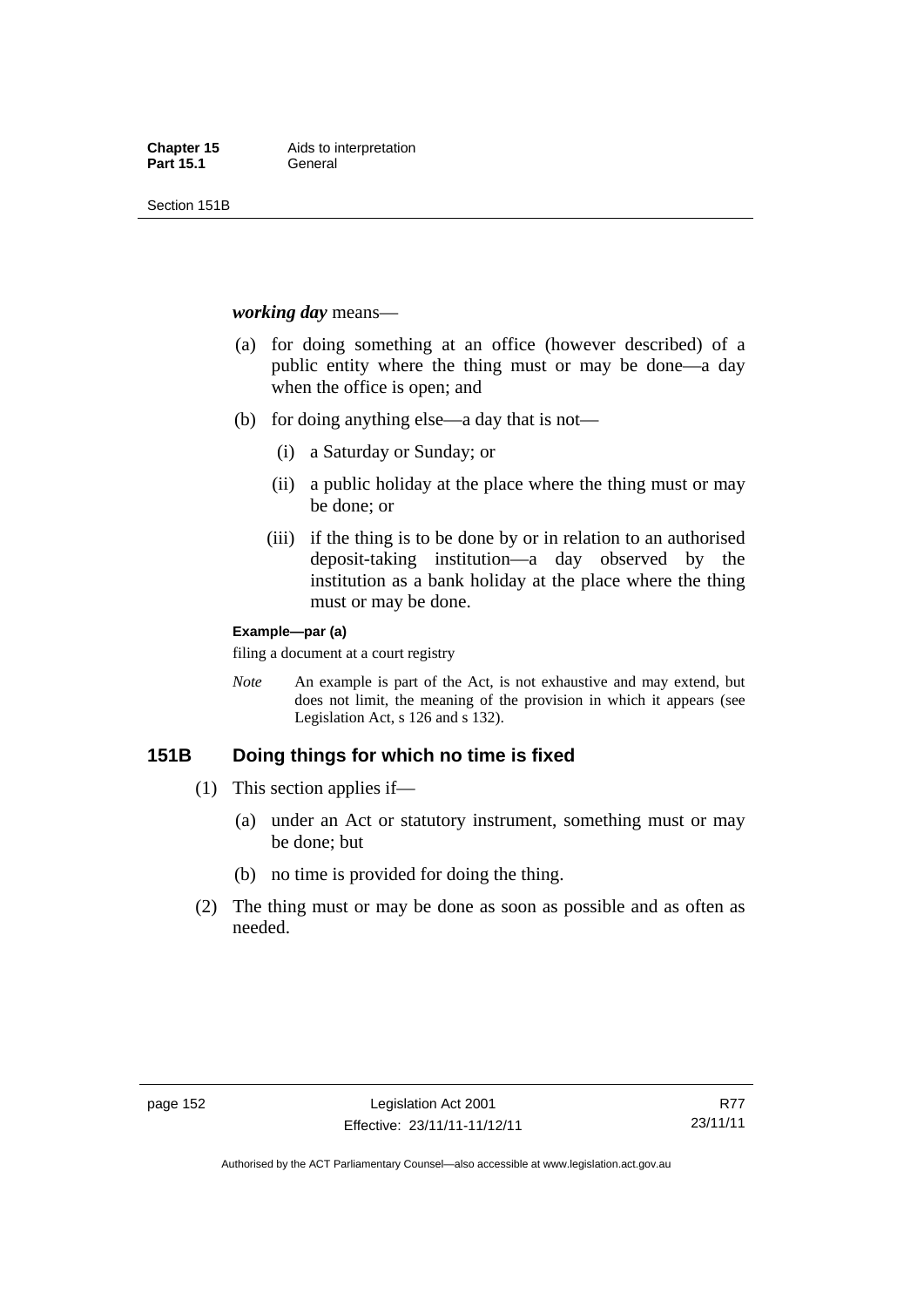## **151C Power to extend time**

- (1) This section applies if, under an Act or statutory instrument—
	- (a) something must or may be done on a particular day or within a particular period of time; but
	- (b) a court or other entity has power to extend the time (the *relevant time*) for doing the thing.
- (2) A person may apply to the court or other entity for the relevant time to be extended even though the relevant time has ended.
- (3) The court or other entity may extend the relevant time even though the relevant time has ended.
- (4) This section is a determinative provision.
	- *Note* See s 5 for the meaning of determinative provisions, and s 6 for their displacement.
- (5) This section applies only to an applicable law or applicable provision.
- (6) In this section:

*applicable law* means an Act enacted, or statutory instrument made, after 1 January 2006.

*applicable provision* means a provision inserted after 1 January 2006 into an Act or statutory instrument that is not an applicable law.

*inserted*, for a provision, includes inserted in substitution for another provision.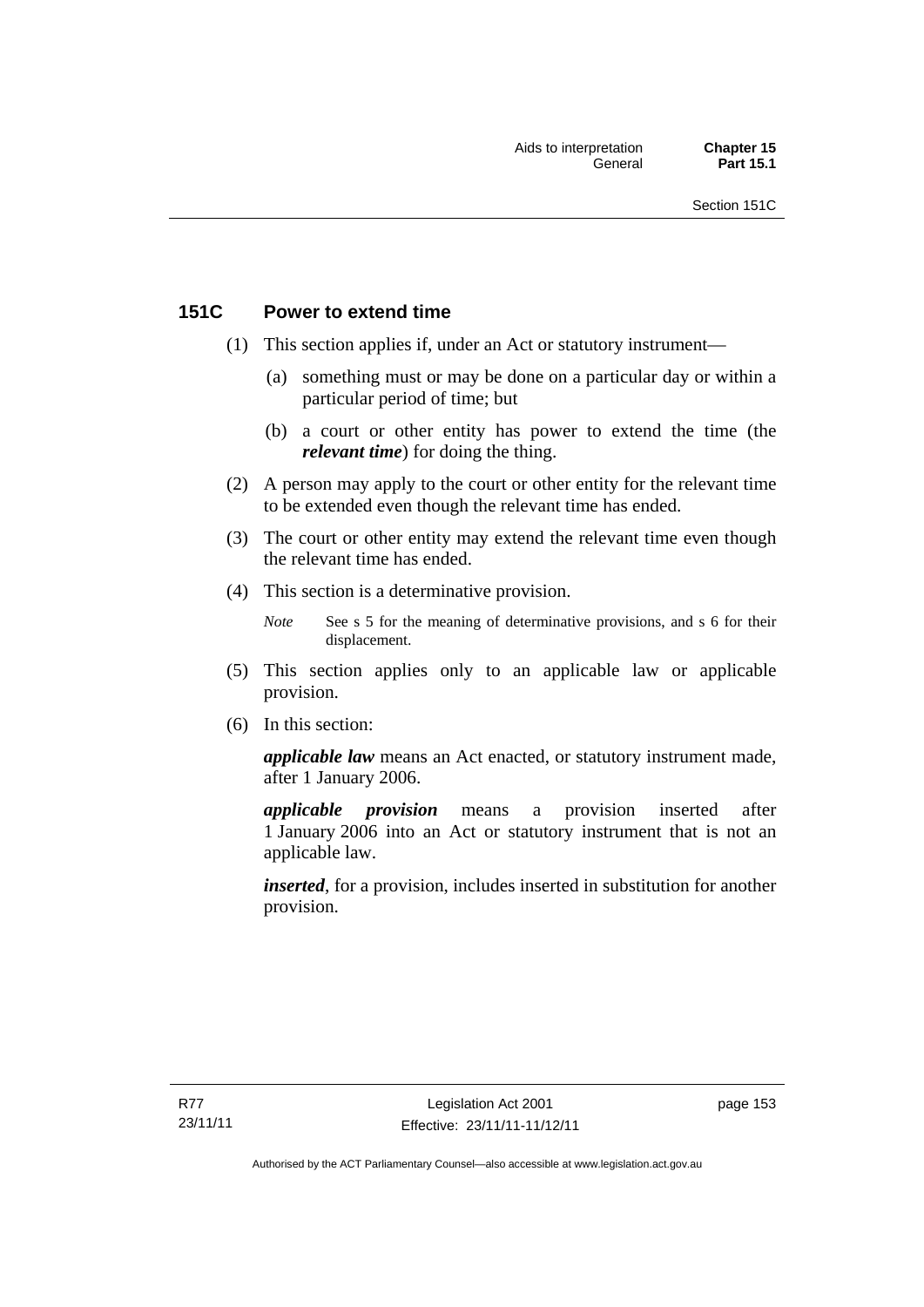## **152 Continuing effect of obligations**

If, under a provision of an Act or statutory instrument, an act is required to be done, the obligation to do the act continues until the act is done even if—

- (a) the provision required the act to be done within a particular period or before a particular time, and the period has ended or the time has passed; or
- (b) someone has been convicted of an offence in relation to failure to do the act.

page 154 Legislation Act 2001 Effective: 23/11/11-11/12/11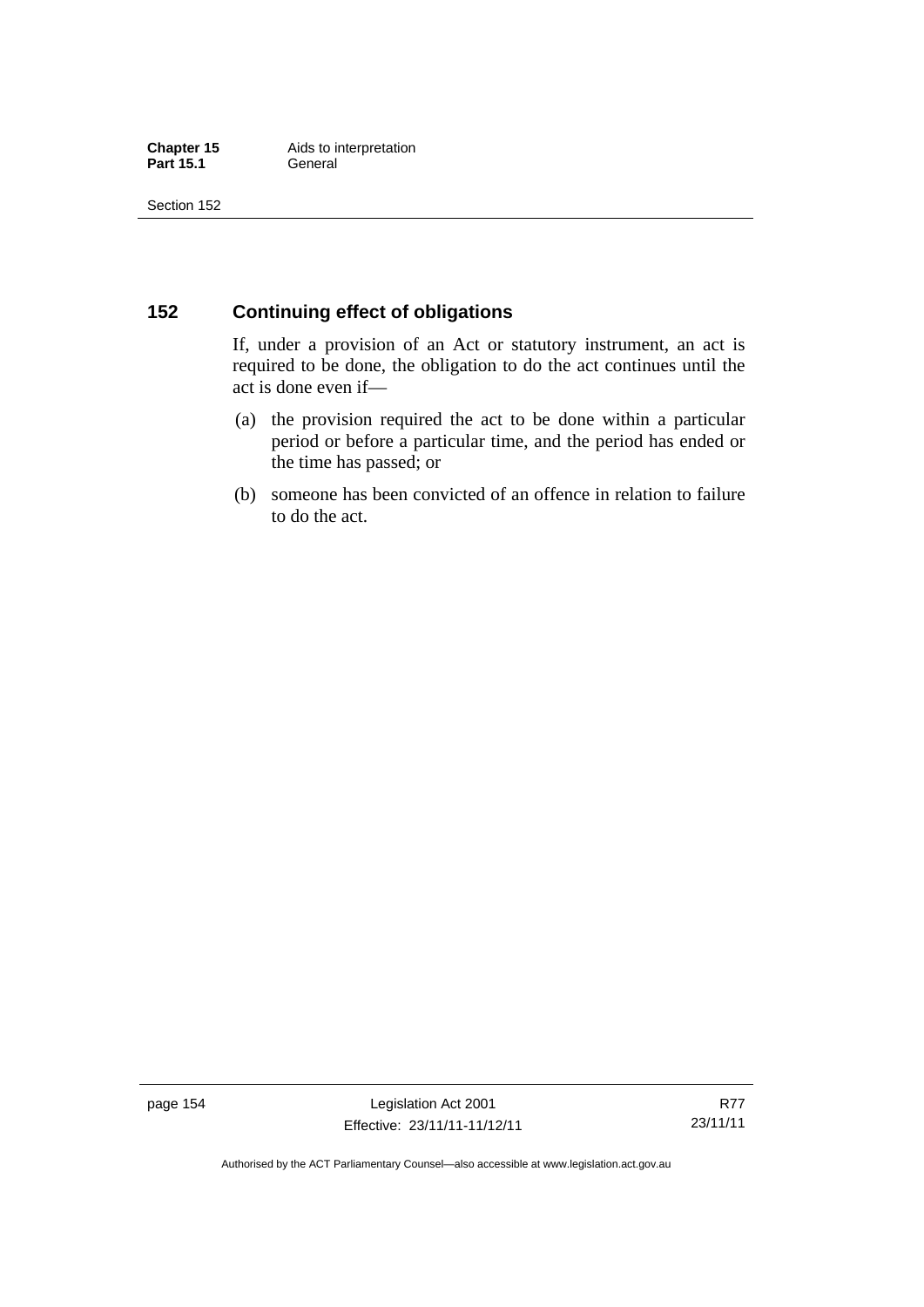# **Part 15.2 Definitions**

*Note* See also s 130 (What is a definition?), s 131 (Signpost definitions) and s 148 (Terms used in instruments have same meanings as in authorising laws).

## **155 Definitions apply subject to contrary intention**

- (1) A definition in an Act or statutory instrument applies except so far as the contrary intention appears.
- (2) This section is a determinative provision.
	- *Note* See s 5 for the meaning of determinative provisions, and s 6 for their displacement.

## **156 Application of definitions in dictionaries and sections**

 (1) A definition in the dictionary to an Act or statutory instrument applies to the entire Act or instrument unless the Act or instrument provides for the definition to have a more limited application.

#### **Examples**

- 1 The dictionary to the *ABC Act 1999* includes the signpost definition '*x*—see the *XYZ Act 1998*, section 3.'. There is nothing in the *ABC Act 1999* indicating the intended application of the definition of  $x$ . The definition of  $x$ in the *XYZ Act 1998*, s 3, therefore, applies to the entire *ABC Act 1999*.
- 2 In an Act, the word *z* is defined in the dictionary. The definition provides, in part, that '*z*, in part 4 (Registration of vehicles), means ...'. The definition of *z* applies only to pt 4.
- 3 In pt 6 of an Act (which is headed 'Part 6 Complaints'), the word *a* is defined in s 50. The section is not divided into subsections but contains a number of definitions. Section 50 begins with the words 'In this part:'. However, the dictionary to the Act contains the following definition:

*a*—see section 50.

The definition of *a* applies to the entire Act (compare s (2) example 2).

*Note 1* See s 144 (Meaning of commonly-used terms) for the application of the definitions in this Act, dict, pt 1.

page 155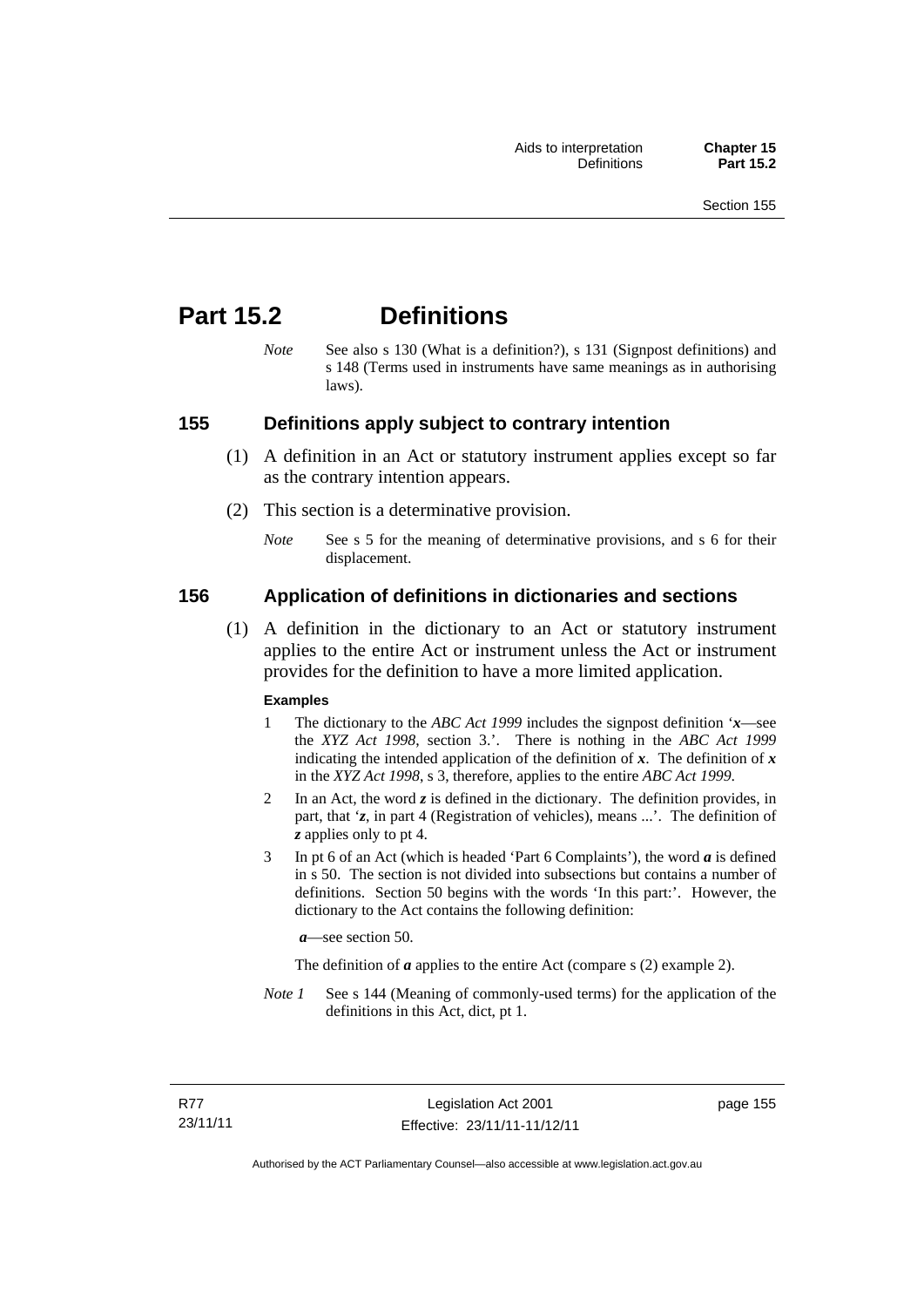Section 156

- *Note 2* Section 148 (Terms used in instruments have same meanings as in authorising laws) provides that terms used in a statutory instrument have the same meaning as they have in the Act or statutory instrument under which the statutory instrument is made.
- *Note 3* An example is part of the Act, is not exhaustive and may extend, but does not limit, the meaning of the provision in which it appears (see s 126 and s 132).
- (2) A definition in a section of an Act or statutory instrument applies only to the section unless the Act or instrument provides for the definition to have a broader application.

#### **Examples**

- 1 This Act, s 255 (7) (Forms) contains definitions of *form 1* and *form 2* as tagged terms. There is nothing in this Act indicating that the definitions apply outside s 255. The definitions apply only to s 255.
- 2 In pt 6 of an Act (which is headed 'Part 6 Complaints'), the word *a* is defined in s 50. The section is not divided into subsections but contains a number of definitions. Section 50 begins with the words 'In this part:'. However, the dictionary to the Act contains the following definition:

a, for part 6 (Complaints)—see section 50.

The definition of *a* applies to all of pt 6, but not to provisions of the Act outside pt 6 (compare s (1) example 3).

- 3 In an Act, the word *b* is defined in a section, which is not divided into subsections but contains a number of definitions. The section begins with the words 'In this Act:'. The definition of *b* applies to the entire Act.
- (3) A definition in a section of an Act or statutory instrument applies to the entire section unless the Act or instrument provides for the definition to have a more limited application.

#### **Example**

In a subsection of a section of an Act, the word *c* is defined. The subsection begins with the words 'In subsection  $(3)$ :'. The definition of  $c$  applies only to s (3) of that section.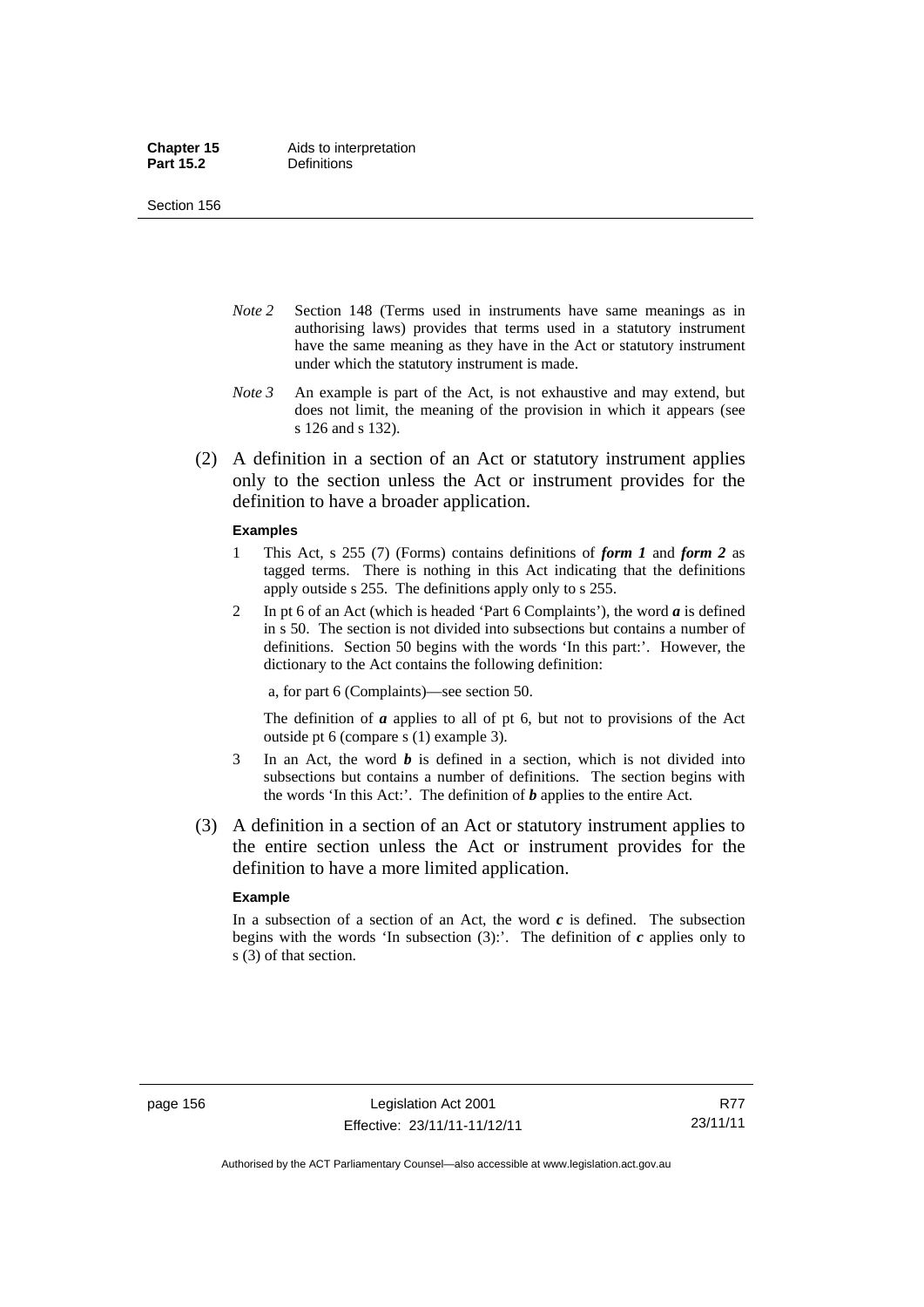- (4) In applying this section to an Act or statutory instrument that is divided otherwise than into sections, a reference to a section is a reference to a corresponding provision of the Act or instrument.
	- *Note* A reference to an Act or statutory instrument includes a reference to a provision of the Act or instrument (see s 7 and s 13).

## **157 Defined terms—other parts of speech and grammatical forms**

If an Act or statutory instrument defines a term, other parts of speech and grammatical forms of the term have corresponding meanings.

#### **Example**

The *Publication (Grants) Act 2001* contains a definition of *publish* and also contains other forms of the same word ('published', 'publisher', 'publishes', 'publishing' and 'publication'). Because of this section, all forms of the word will have the same meaning except so far as the Act otherwise expressly provides or a contrary intention appears (see s 6 (3)).

*Note* An example is part of the Act, is not exhaustive and may extend, but does not limit, the meaning of the provision in which it appears (see s 126 and s 132).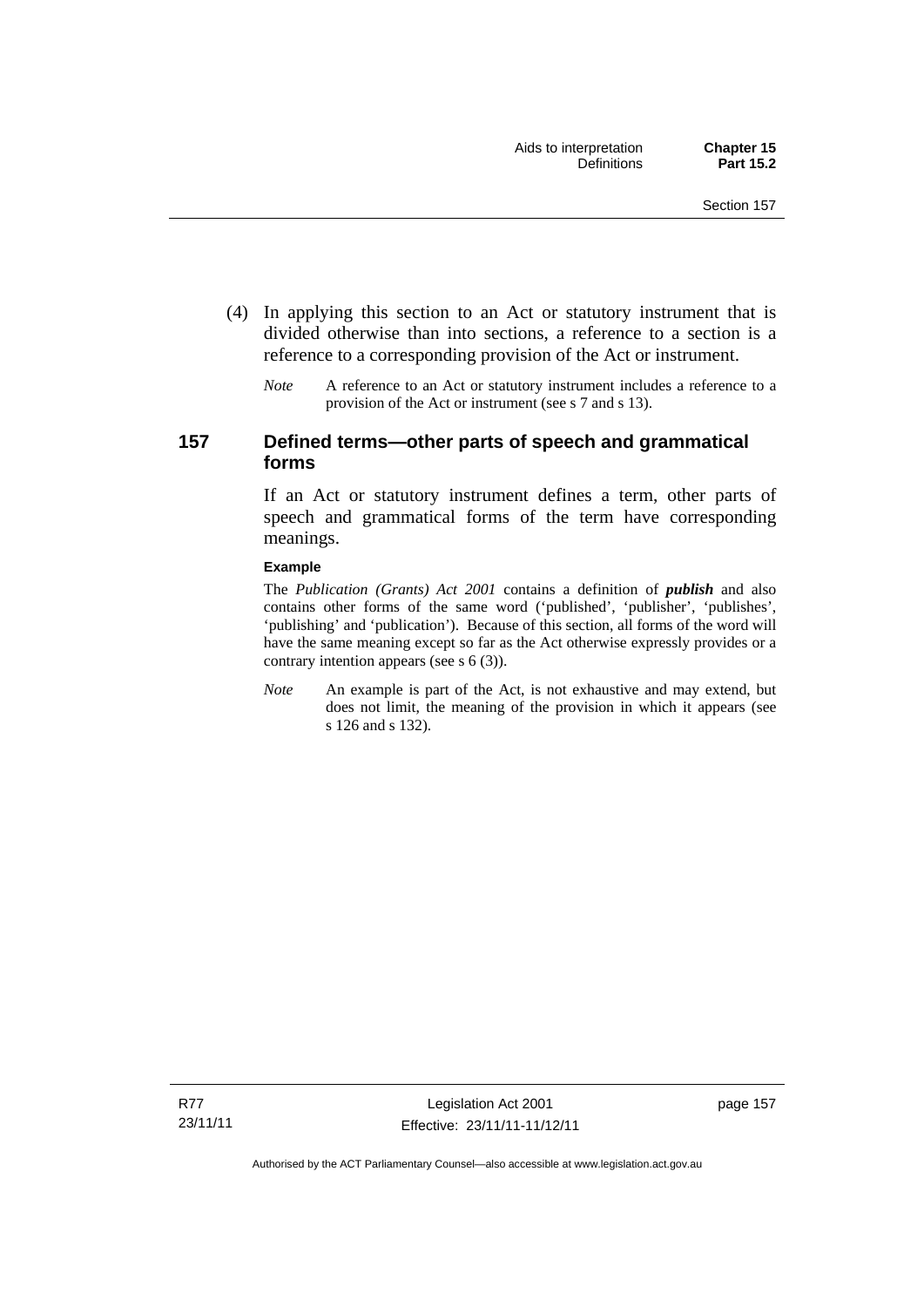Section 160

# **Part 15.3 References to various entities and things**

*Note* See also ch 10 (Referring to laws).

## **160 References to people generally**

- (1) In an Act or statutory instrument, a reference to a *person* generally includes a reference to a corporation as well as an individual.
- (2) Subsection (1) is not displaced only because there is an express reference to either an individual or a corporation elsewhere in the Act or statutory instrument.

#### **Examples—references to a person generally**

- 1 another person
- 2 anyone else
- 3 party
- 4 someone else
- 5 employer

#### **Examples—express references to a corporation**

- 1 body corporate
- 2 company

#### **Examples—express references to an individual**

- 1 adult
- 2 child
- 3 spouse
- 4 driver
- *Note* An example is part of the Act, is not exhaustive and may extend, but does not limit, the meaning of the provision in which it appears (see Legislation Act, s 126 and s 132).
- (3) Subsection (2) does not limit the operation of section 6.
	- *Note* Section 6 deals with the displacement of a provision of this Act.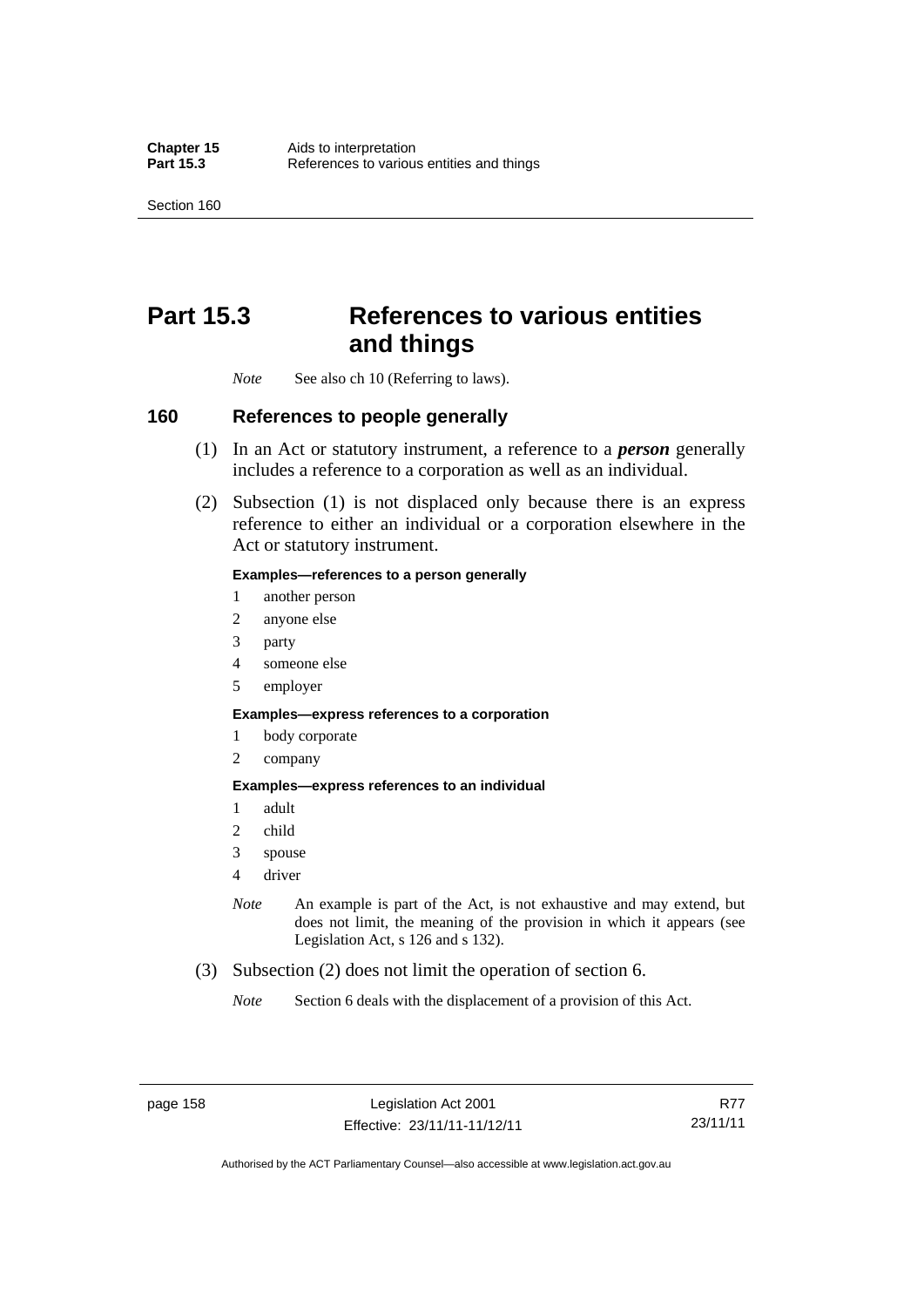## **161 Corporations liable to offences**

- (1) A provision of a law that creates an offence (whether indictable or summary) applies to corporations as well as to individuals.
- (2) A provision of a law that creates an offence can apply to a corporation even though contravention of the provision is punishable by imprisonment (with or without another penalty).

#### **Example**

A provision of an Act contains the following penalty:

'Maximum penalty: 100 penalty units, imprisonment for 1 year or both.' The provision can apply to a corporation.

- *Note* An example is part of the Act, is not exhaustive and may extend, but does not limit, the meaning of the provision in which it appears (see Legislation Act, s 126 and s 132).
- (3) If a corporation is convicted of an offence and, apart from this subsection, the penalty for the offence is a period of imprisonment only, the court may impose a maximum penalty of—
	- (a) if the period of imprisonment is not longer than 6 months— 50 penalty units; and
	- (b) if the period of imprisonment is longer than 6 months but not longer than 1 year—100 penalty units; and
	- (c) if the period of imprisonment is longer than 1 year but not longer than 2 years—200 penalty units; and
	- (d) if the period of imprisonment is longer than 2 years but not longer than 5 years—500 penalty units; and
	- (e) if the period of imprisonment is longer than 5 years but not longer than 10 years—1 000 penalty units; and
	- (f) if the period of imprisonment is longer than 10 years—1 500 penalty units.
	- *Note* Section 133 explains the meaning and value of penalty units.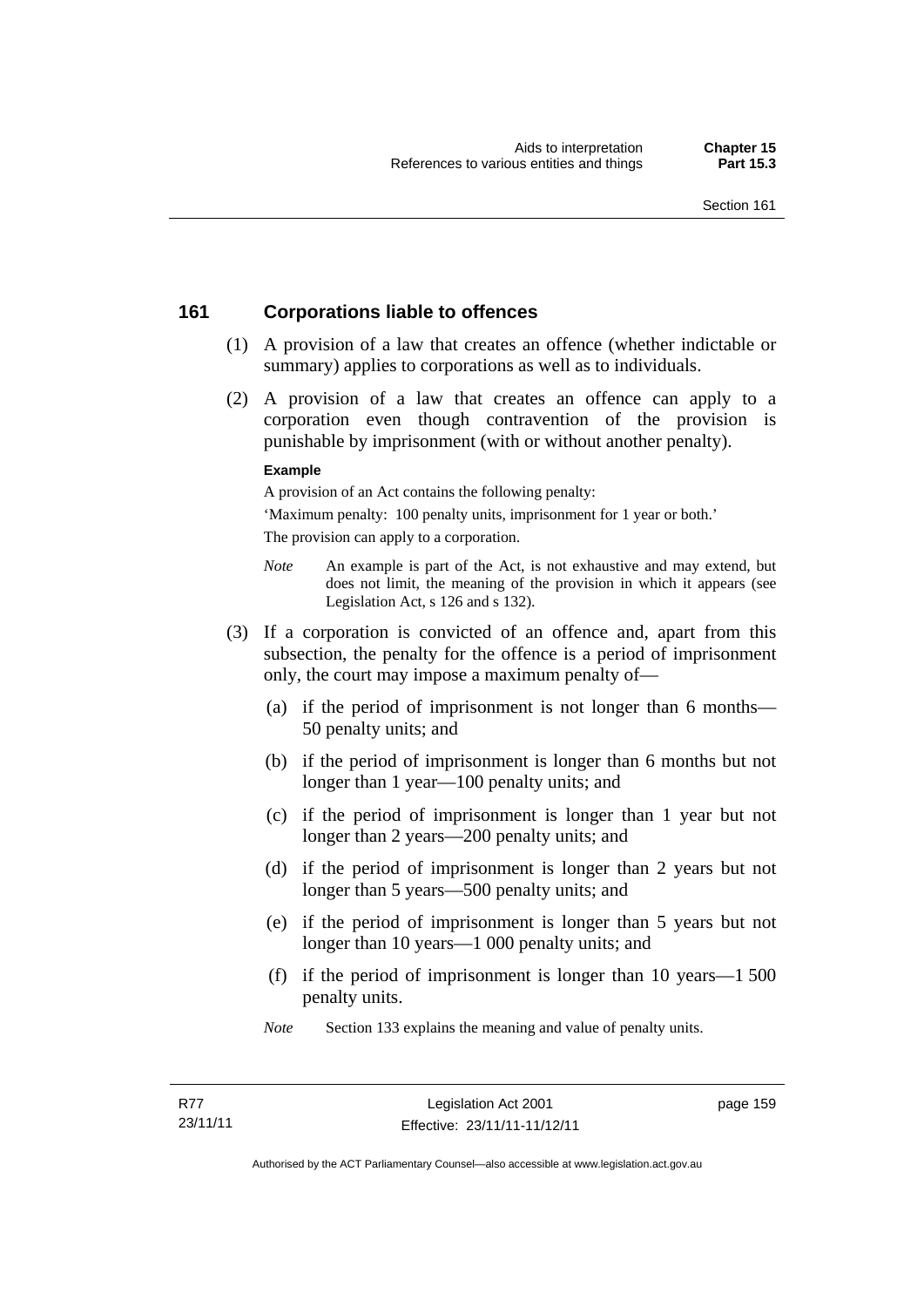(4) In this section:

*law* means an Act, subordinate law or disallowable instrument.

#### **162 References to** *a Minister* **or** *the Minister*

 (1) In an Act or statutory instrument, a reference to *a Minister* is a reference to the Chief Minister or a Minister appointed under the Self-Government Act, section 41.

*Note Chief Minister*—see the dictionary, pt 1.

- (2) In a provision of an Act or statutory instrument, a reference to *the Minister* without identifying the Minister's title or portfolio is a reference to—
	- (a) the Minister for the time being administering the provision; or
	- (b) if, for the time being, different Ministers administer the provision in relation to different matters—
		- (i) if only 1 Minister administers the provision in relation to the relevant matter—the Minister; or
		- (ii) if 2 or more Ministers administer the provision in relation to the relevant matter—any of the Ministers; or
	- (c) if paragraph (b) does not apply and, for the time being, 2 or more Ministers administer the provision—any of the Ministers.
- (3) In subsection (2):

*Minister* includes a Minister for the time being acting on behalf of the Minister or 2 or more Ministers.

 (4) If an Act or statutory instrument mentions a Minister and identifies the Minister by reference to the fact that the Minister administers a stated Act, statutory instrument or provision, subsection (2) applies as if references in paragraphs (a) to (c) to the provision were references to the stated Act, instrument or provision.

*Note Attorney-General* and *Treasurer*—see the dictionary, pt 1.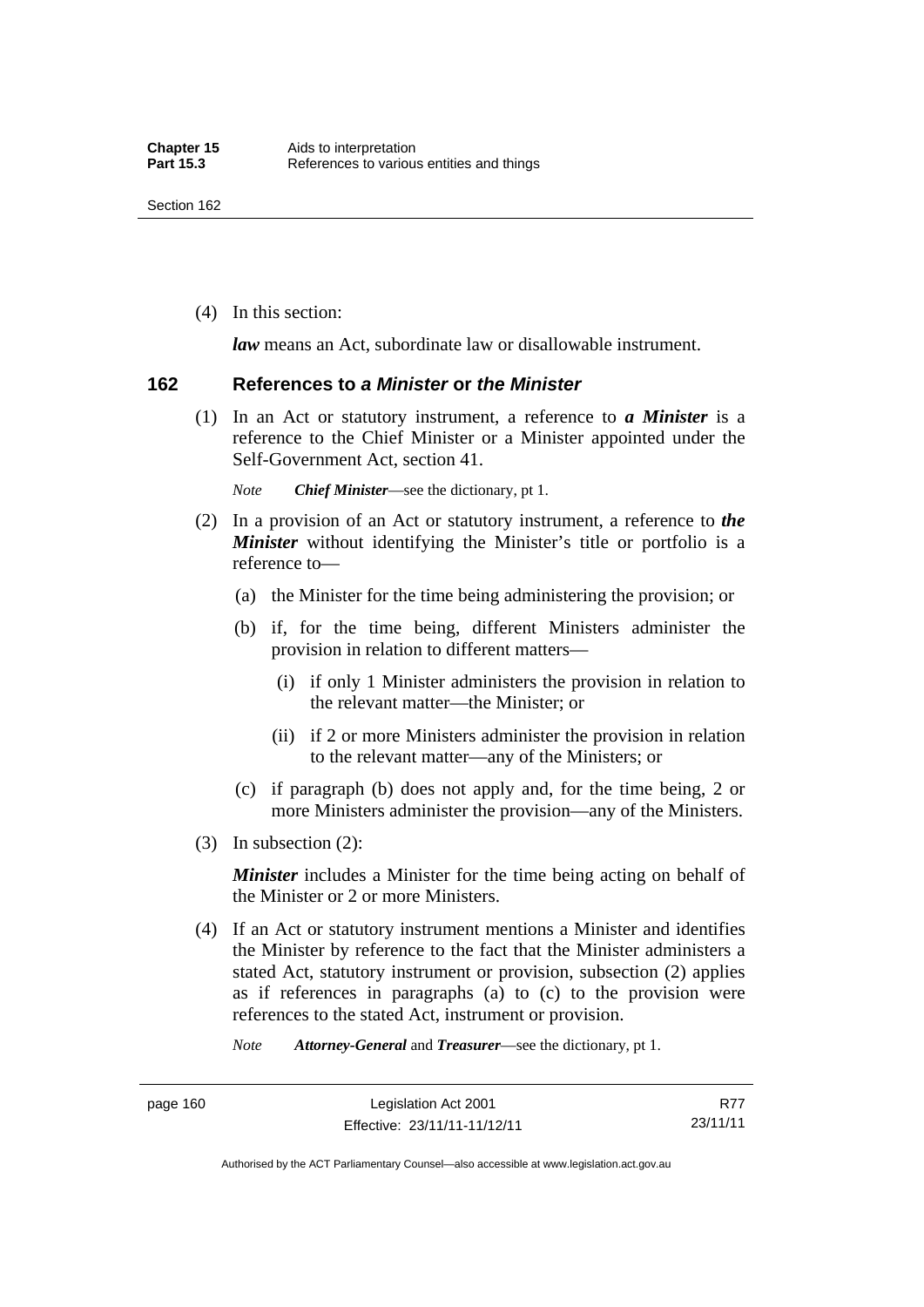## **163 References to** *a director-general* **or** *the director-general*

- (1) In an Act or statutory instrument, a reference to *a director-general* is a reference to a person employed under the Public Sector Management Act, section 28 (Directors-general—engagement) or section 30 (Directors-general—temporary contracts) to perform the duties of an office of director-general.
- (2) In a provision of an Act or statutory instrument, a reference to *the director-general* without identifying the director-general's title is a reference to—
	- (a) the director-general of the administrative unit responsible for the provision; or
	- (b) if, for the time being, different administrative units are responsible for the provision in relation to different matters—
		- (i) if only 1 administrative unit is responsible for the provision in relation to the relevant matter—the director-general of the administrative unit; or
		- (ii) if 2 or more administrative units are responsible for the provision in relation to the relevant matter—the director-general of any of the administrative units; or
	- (c) if paragraph (b) does not apply and, for the time being, 2 or more administrative units are responsible for the provision the director-general of any of the administrative units.
	- *Note Administrative unit*—see the dictionary, pt 1.
- (3) If an Act or statutory instrument mentions a director-general and identifies the director-general by reference to the fact that the director-general is the director-general of the administrative unit responsible for a stated Act, statutory instrument or provision, subsection (2) applies as if references in paragraphs (a) to (c) to the provision were references to the stated Act, instrument or provision.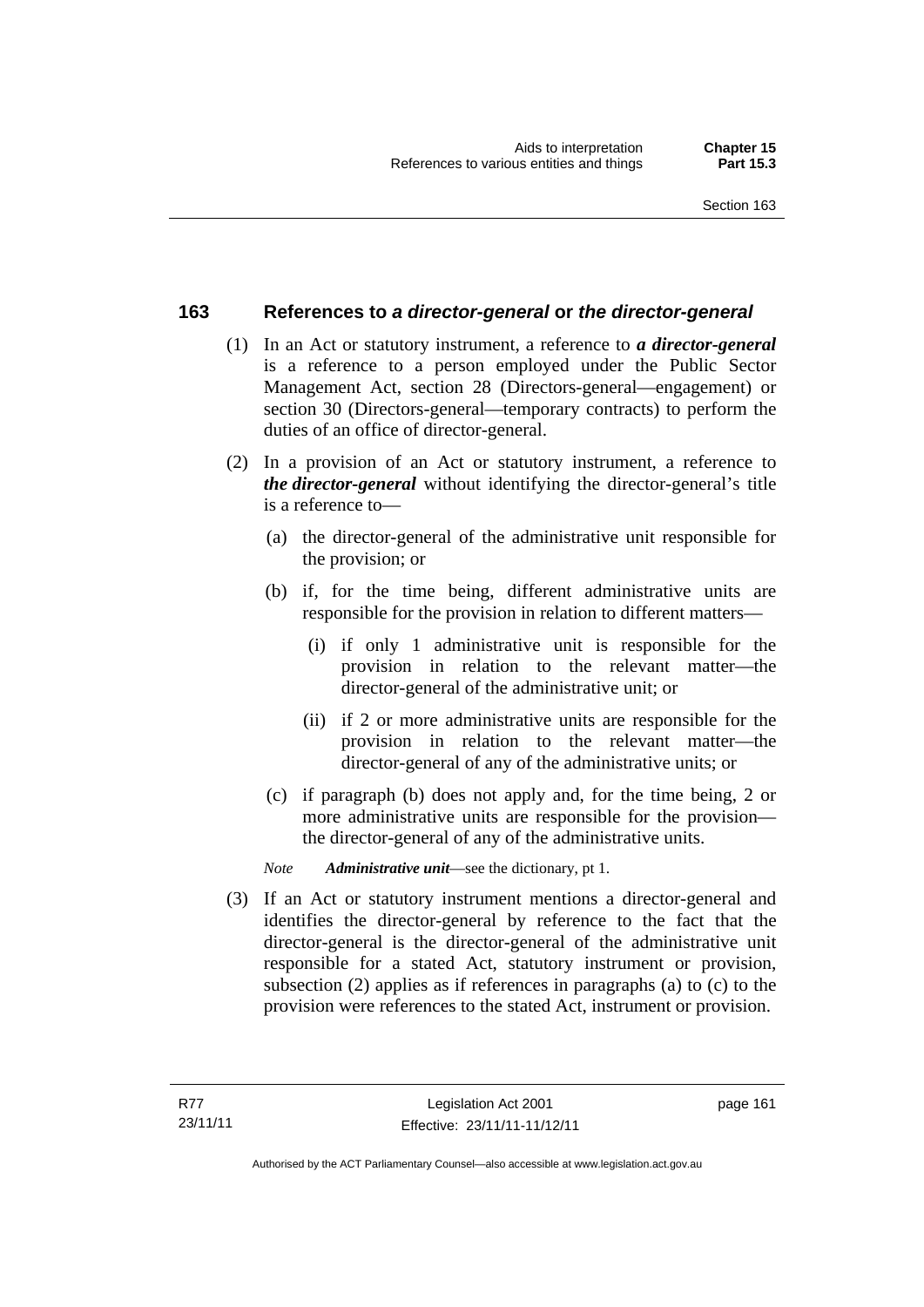(4) In this section:

*director-general*, of an administrative unit, means the person who is employed under the Public Sector Management Act, section 28 or section 30 to perform the duties of the office of director-general in the administrative unit.

*Public Sector Management Act* means the *Public Sector Management Act 1994*.

*responsible*, for a provision, means allocated responsibility for the provision under the Public Sector Management Act, section 14 (1) (b) (Ministerial responsibility and functions of administrative units).

## **164 References to Australian Standards etc**

- (1) In an Act or statutory instrument, a reference consisting of the words 'Australian Standard' or 'AS' followed by a number is a reference to the standard so numbered published by or on behalf of Standards Australia.
- (2) In an Act or statutory instrument, a reference consisting of the words 'Australian/New Zealand Standard' or 'AS/NZS' followed by a number is a reference to the standard so numbered published jointly by or on behalf of Standards Australia and Standards New Zealand.

#### **Examples—s 164**

- 1 AS 4608-1999
- 2 AS/NZS 4906: 1994
- *Note* An example is part of the Act, is not exhaustive and may extend, but does not limit, the meaning of the provision in which it appears (see s 126 and s 132).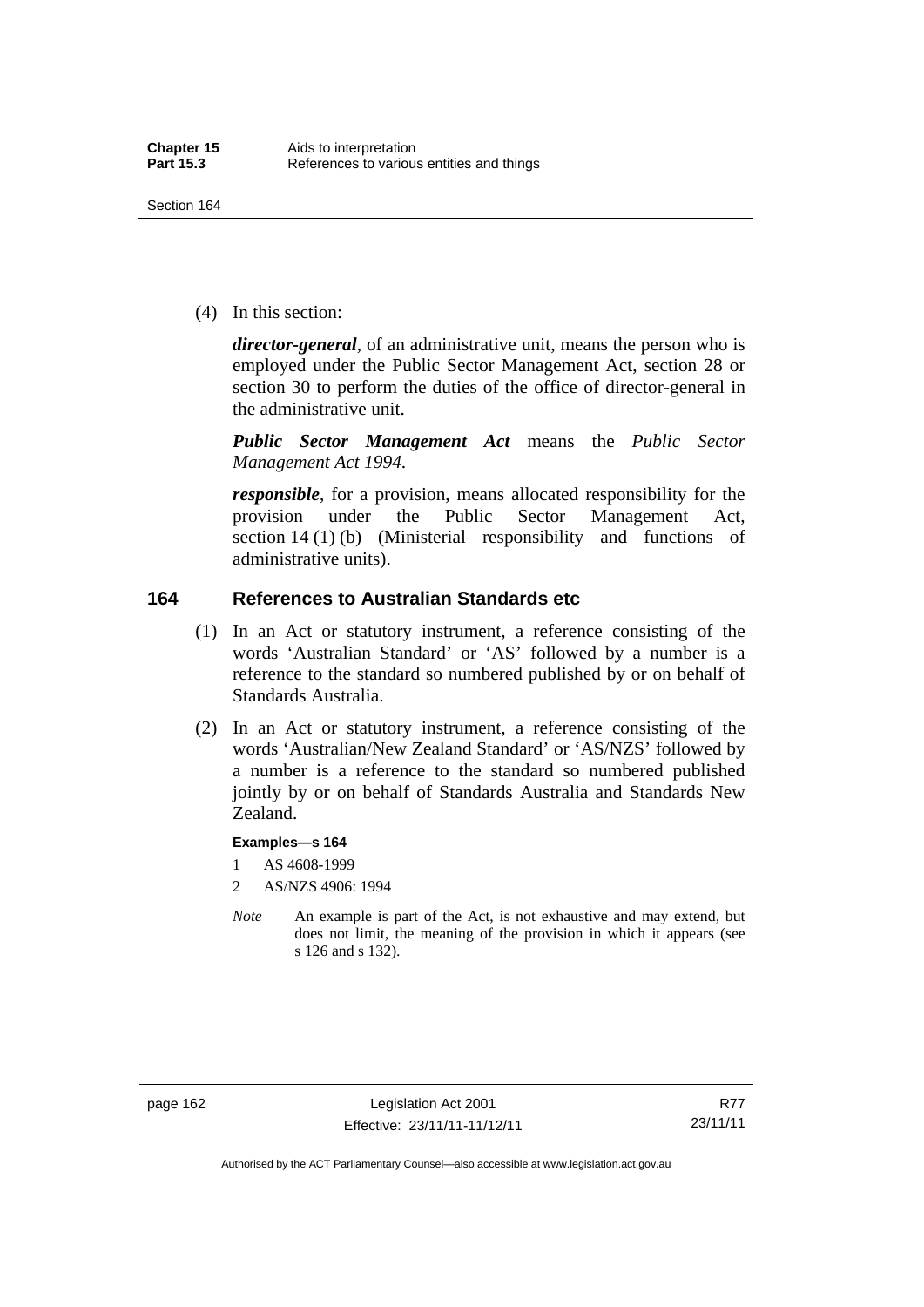## **165 References to Assembly committees that no longer exist**

In an Act or statutory instrument, a reference (whether by name or description) to a committee of the Legislative Assembly that no longer exists is a reference to the committee of the Assembly nominated by the Speaker either generally or for the provision containing the reference.

## **168 References to person with interest in land include personal representative etc**

In an Act or statutory instrument, a reference to a person with an interest in land or other property includes a reference to the person's personal representatives, successors and assigns.

#### **Examples—references to people with interests in land**

- 1 proprietor
- 2 transferor or transferee
- 3 mortgagor or mortgagee
- 4 lessor or lessee
- 5 sublessor or sublessee
- 6 trustee
- *Note* An example is part of the Act, is not exhaustive and may extend, but does not limit, the meaning of the provision in which it appears (see s 126 and s 132).

## **169 References to** *domestic partner* **and** *domestic partnership*

- (1) In an Act or statutory instrument, a reference to a person's *domestic partner* is a reference to someone who lives with the person in a domestic partnership, and includes a reference to a spouse or civil partner of the person.
	- *Note* The Macquarie dictionary, (1997) defines spouse as 'either member of a married pair in relation to the other; one's husband or wife'.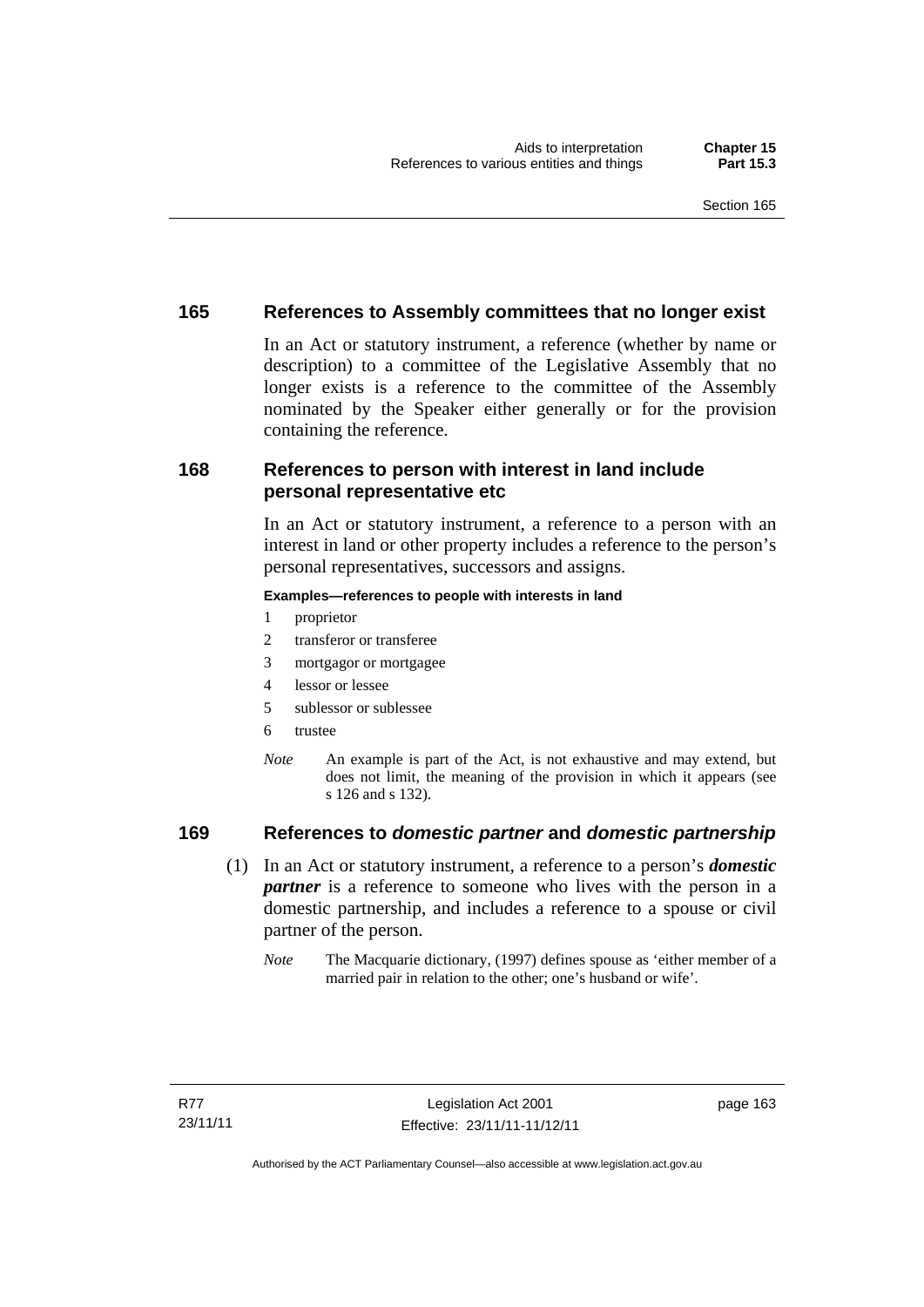(2) In an Act or statutory instrument, a *domestic partnership* is the relationship between 2 people, whether of a different or the same sex, living together as a couple on a genuine domestic basis.

#### **Example—indicators to decide whether 2 people are in a domestic partnership**

- 1 the length of their relationship
- 2 whether they are living together
- 3 if they are living together—how long and under what circumstances they have lived together
- 4 whether there is a sexual relationship between them
- 5 their degree of financial dependence or interdependence, and any arrangements for financial support, between or by them
- 6 the ownership, use and acquisition of their property, including any property that they own individually
- 7 their degree of mutual commitment to a shared life
- 8 whether they mutually care for and support children
- 9 the performance of household duties
- 10 the reputation, and public aspects, of the relationship between them
- *Note* An example is part of the Act, is not exhaustive and may extend, but does not limit, the meaning of the provision in which it appears (see s 126 and s 132).
- (3) In an Act or statutory instrument, a reference to a *domestic partnership* includes a reference to a marriage and a civil partnership.

#### **169A References to** *transgender people*

- (1) A *transgender person* is a person who—
	- (a) identifies as a member of a different sex by living, or seeking to live, as a member of that sex; or
	- (b) has identified as a member of a different sex by living as a member of that sex;

whether or not the person is a recognised transgender person.

page 164 Legislation Act 2001 Effective: 23/11/11-11/12/11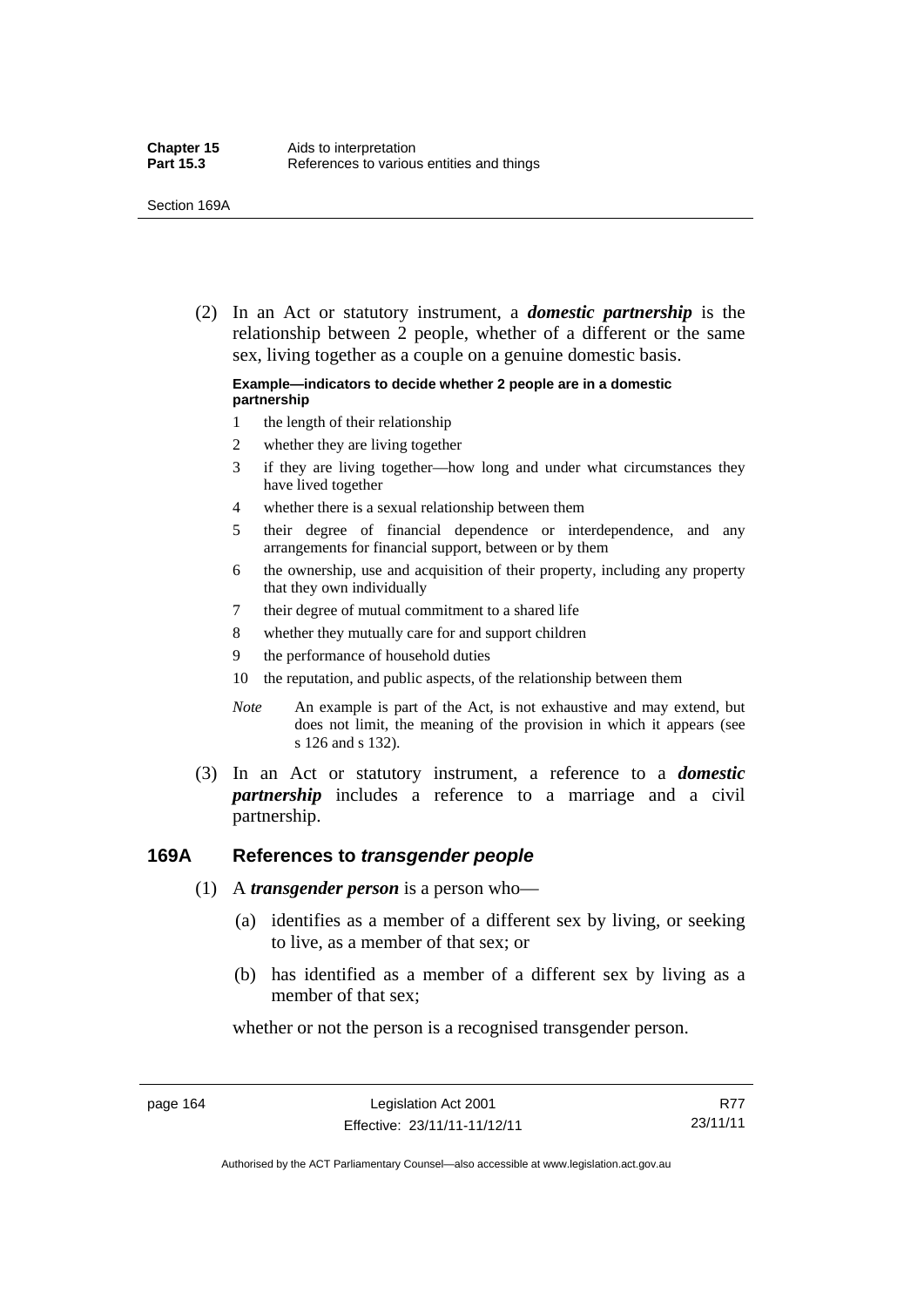- (2) A *transgender person* includes a person who is thought of as a transgender person, whether or not the person is a recognised transgender person.
- (3) A *recognised transgender person* is a person the record of whose sex is altered under the *Births, Deaths and Marriages Registration Act 1997*, part 4 or the corresponding provisions of a law of a State or another Territory.

## **169B References to** *intersex people*

An *intersex person* is a person who, because of a genetic condition, was born with reproductive organs or sex chromosomes that are not exclusively male or female.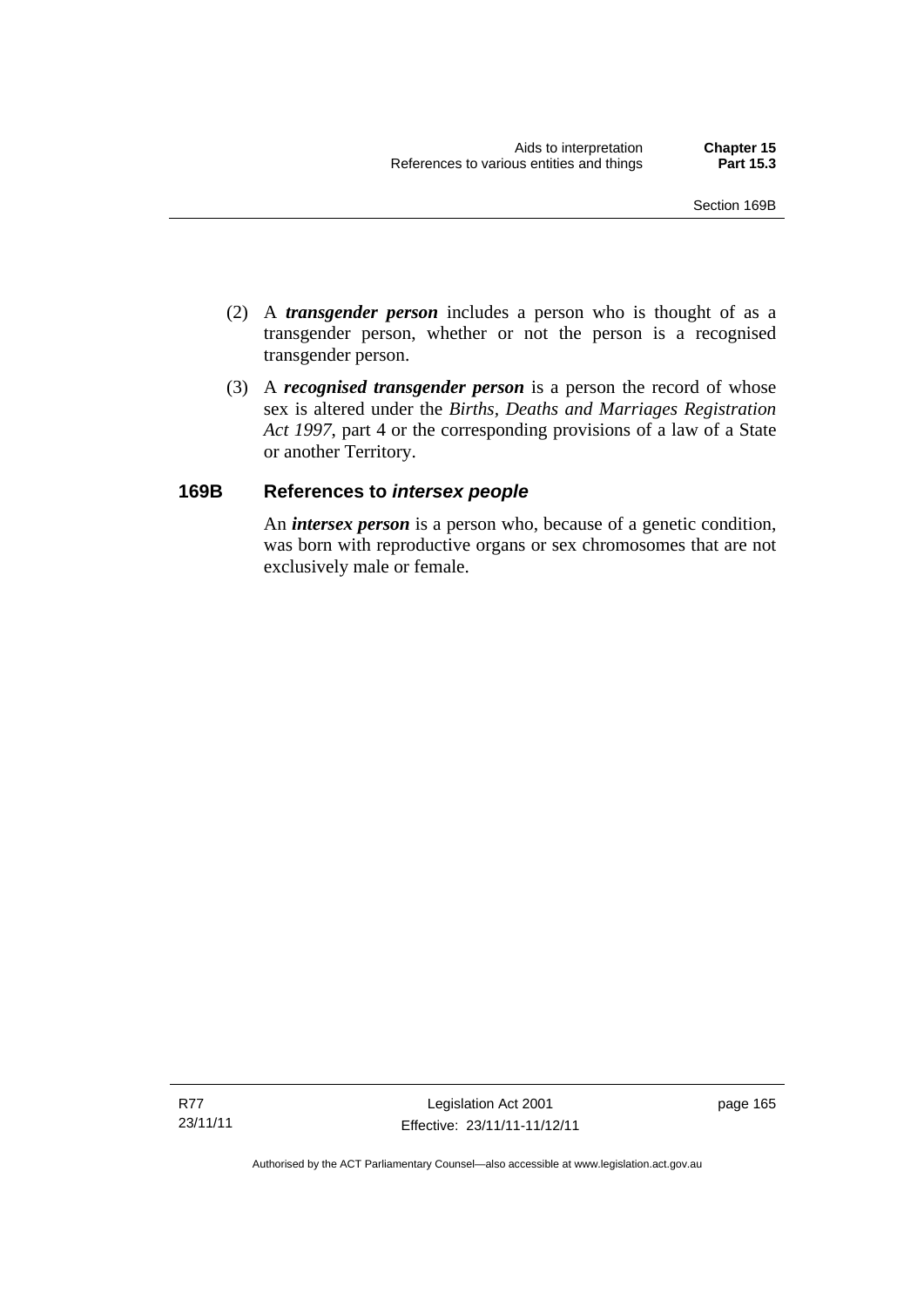# **Part 15.4 Preservation of certain common law privileges**

## **170 Privileges against self-incrimination and exposure to civil penalty**

- (1) An Act or statutory instrument must be interpreted to preserve the common law privileges against self-incrimination and exposure to the imposition of a civil penalty.
- (2) However, this section does not affect the operation of the *Evidence Act 1995* (Cwlth).
	- *Note* The *Evidence Act 1995* (Cwlth), s 128 contains provisions that apply if a witness raises these privileges in a proceeding. The section applies to proceedings in ACT courts (see *Evidence Act 1995* (Cwlth), s 4). However, the privileges have been abolished for bodies corporate (see *Evidence Act 1995* (Cwlth), s 187).
- (3) This section is a determinative provision.
	- *Note* See s 5 for the meaning of determinative provisions, and s 6 for their displacement.

#### **171 Client legal privilege**

- (1) An Act or statutory instrument must be interpreted to preserve the common law privilege in relation to client legal privilege (also known as legal professional privilege).
- (2) However, this section does not affect the operation of the *Evidence Act 1995* (Cwlth).
	- *Note* The *Evidence Act 1995* (Cwlth), pt 3.10, div 1 contains provisions about client legal privilege. The provisions apply to proceedings in ACT courts (see *Evidence Act 1995* (Cwlth), s 4).
- (3) This section is a determinative provision.
	- *Note* See s 5 for the meaning of determinative provisions, and s 6 for their displacement.

page 166 Legislation Act 2001 Effective: 23/11/11-11/12/11

R77 23/11/11

Authorised by the ACT Parliamentary Counsel—also accessible at www.legislation.act.gov.au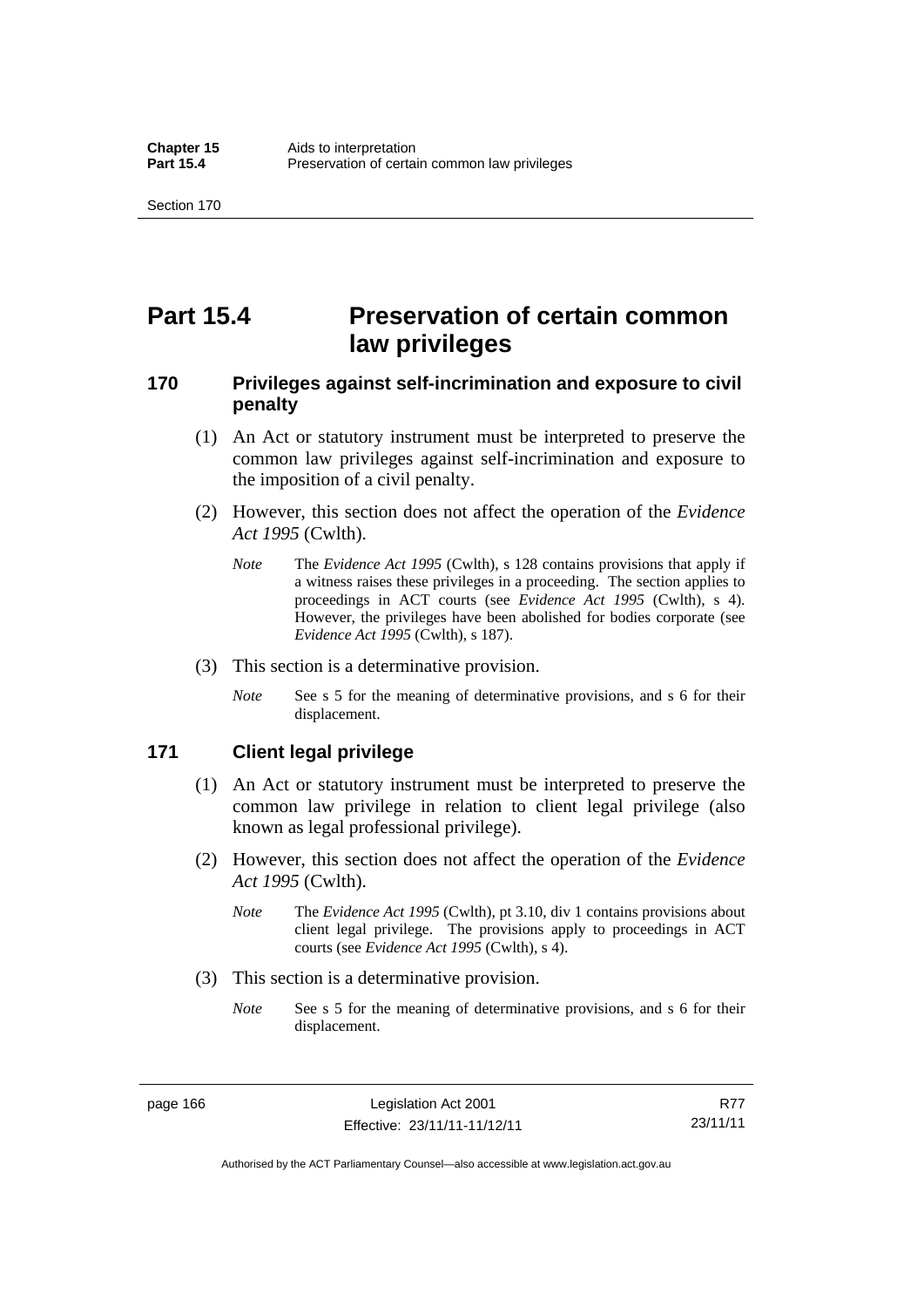# **Chapter 16 Courts, tribunals and other decision-makers**

### **175 Meaning of** *law***—ch 16**

In this chapter:

*law* means an Act, subordinate law or disallowable instrument.

*Note* A reference to an Act, subordinate law or disallowable instrument includes a reference to a provision of the Act, law or instrument (see s 7, s 8 and s 9).

# **176 Jurisdiction of courts and tribunals**

- (1) This section applies if a law, whether expressly or by implication, authorises a proceeding (whether civil or criminal) to be brought in a particular court or tribunal in relation to a matter.
- (2) The law vests the court or tribunal with jurisdiction in the matter.
- (3) The jurisdiction so vested is not limited by any limits to which any other jurisdiction of the court or tribunal may be subject.
	- *Note* See also s 45 which relates to the making of rules carrying out or giving effect to the jurisdiction of the court or tribunal.

### **177 Recovery of amounts owing under laws**

If an amount is owing under a law to a person (the *creditor*) by another person (the *debtor*), the creditor may recover the amount as a debt owing by the debtor to the creditor in a court of competent jurisdiction or the ACAT.

### **178 Power to decide includes power to take evidence etc**

- (1) A court, tribunal or other entity authorised by law to hear and decide a matter (however expressed) has power—
	- (a) to take evidence, including evidence on oath; and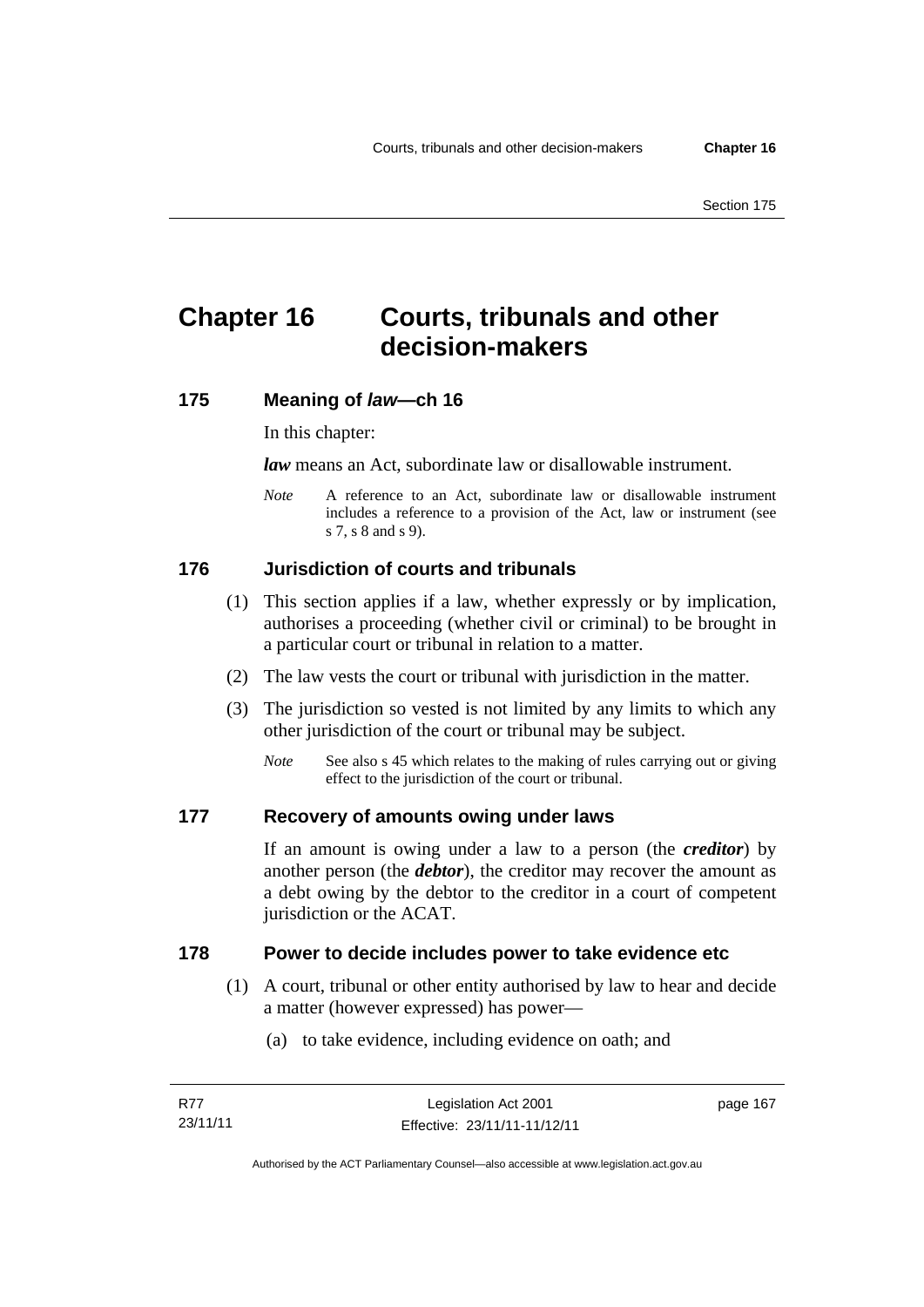- (b) to examine witnesses; and
- (c) to administer oaths to witnesses.
- (2) The court, tribunal or other entity may authorise a person to administer an oath to a witness.
- (3) This section does not limit any other power of the court, tribunal or other entity.

#### **179 Content of statements of reasons for decisions**

- (1) This section applies if a law requires a tribunal or other entity making a decision to give written reasons for the decision, whether the term 'reasons', 'grounds' or any other term is used.
- (2) The document giving the reasons must also set out the findings on material questions of fact and refer to the evidence or other material on which the findings were based.
- (3) This section is a determinative provision.
	- *Note* See s 5 for the meaning of determinative provisions, and s 6 for their displacement.

Authorised by the ACT Parliamentary Counsel—also accessible at www.legislation.act.gov.au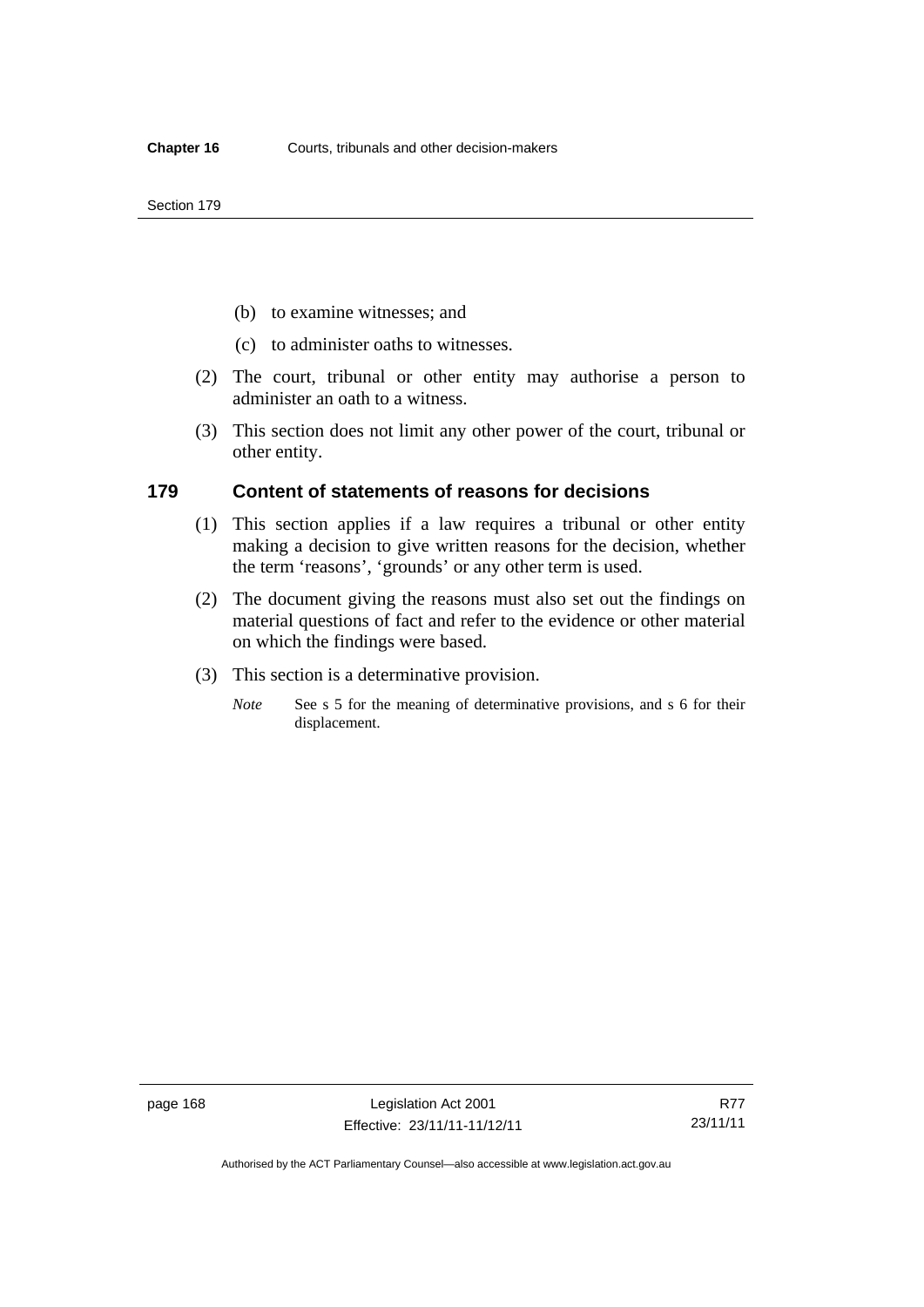## **180 Power to make decision includes power to reverse or change**

- (1) Power given by a law to make a decision includes power to reverse or change the decision.
- (2) The power to reverse or change the decision is exercisable in the same way, and subject to the same conditions, as the power to make the decision.

#### **Example**

If the power to include land in a special reserve is exercisable only on the resolution of the Legislative Assembly, the power to excise land from a special reserve is exercisable only on the resolution of the Assembly.

*Note* An example is part of the Act, is not exhaustive and may extend, but does not limit, the meaning of the provision in which it appears (see s 126 and s 132).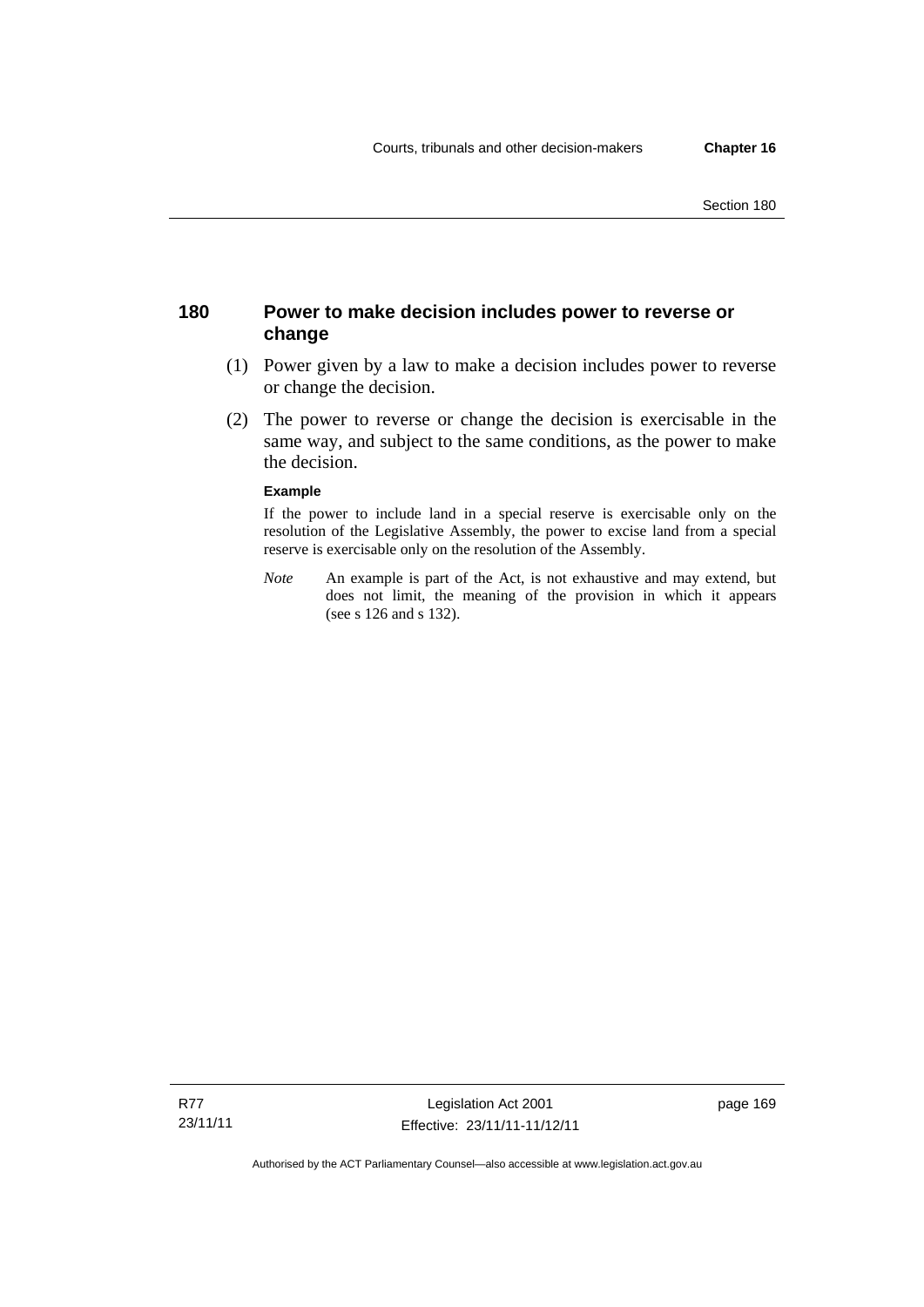# **Chapter 17 Entities and positions**

#### **182 Meaning of** *law***—ch 17**

In this chapter:

*law* means an Act or statutory instrument.

*Note* A reference to an Act or statutory instrument includes a reference to a provision of the Act or instrument (see s 7 and s 13).

## **183 Change of name of entity**

- (1) If a law changes the name of an entity established under a law, the entity continues in existence under the new name and its identity is not affected by the change.
- (2) If the name of an entity is changed, a reference in a law to the entity by its previous name is taken, after the change, to be a reference to the entity by its new name.
- (3) To remove any doubt, subsection (2) applies to all entities, whether or not in or for the Territory, including entities established under a law of another jurisdiction.
	- *Note Another jurisdiction* means the Commonwealth, a State, another Territory, the United Kingdom or New Zealand (see dict, pt 2).

## **184 Change in constitution of entity**

- (1) This section applies if a law changes how an entity established under a law is constituted.
- (2) The entity continues in existence as newly constituted and its identity is not affected by the change.
- (3) Without limiting subsection (2), the change does not affect—
	- (a) any function, right, privilege, liability or property of the entity; or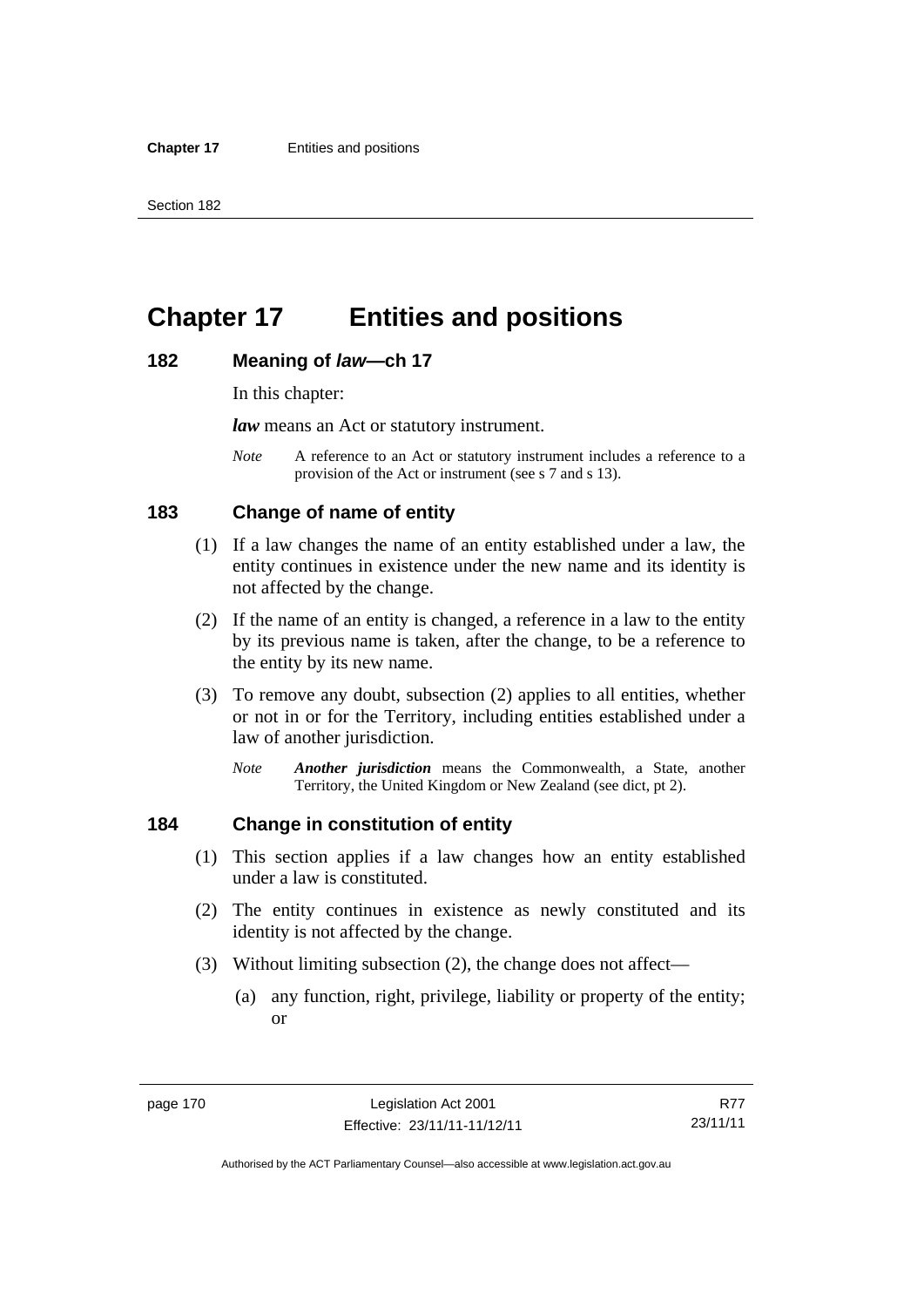- (b) the bringing of a proceeding, or the continuation of a proceeding, by or against the entity; or
- (c) the carrying out of an investigation or inquiry, or the continuation of an investigation or inquiry, in relation to anything done or not done by or in relation to the entity.
- *Note Function* is defined in the dictionary, pt 1 to include authority, duty and power.

# **184A References to entity**

- (1) In a law, a reference to an entity includes a reference to a person exercising a function of the entity, whether under a delegation, subdelegation or otherwise.
- (2) To remove any doubt, this section applies to all entities, whether or not in or for the Territory, including entities established under a law of another jurisdiction.

## **185 References to occupant of position**

- (1) In a law, a reference to the occupant of a position (however expressed) includes a reference to anyone for the time being occupying the position.
- (2) To remove any doubt, this section applies to all positions, whether or not in or for the Territory, including positions established under a law of another jurisdiction.
	- *Note* See s 200 (1) (Functions of occupants of positions) and defs *occupy* and *position* in the dictionary, pt 1.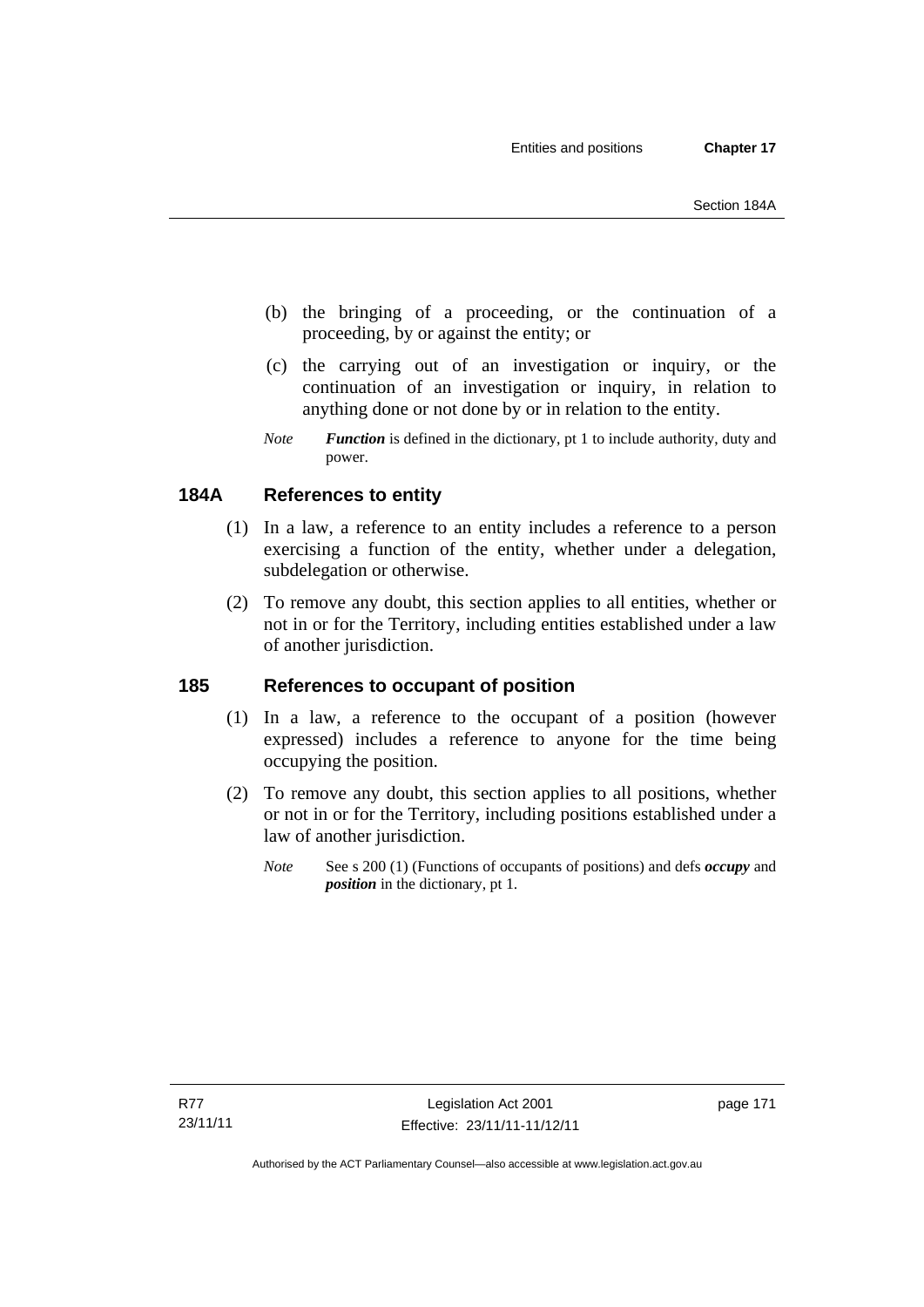## **186 Change of name of position**

- (1) If a law changes the name of a position established under a law, the position continues in existence under the new name and its identity is not affected by the change.
- (2) If the name of a position is changed, a reference in a law to the position by its previous name is taken, after the change, to be a reference to the position by its new name.
- (3) To remove any doubt, subsection (2) applies to all positions, whether or not in or for the Territory, including positions established under a law of another jurisdiction.

## **187 Chair and deputy chair etc**

- (1) If a law establishes a position of chair or chairperson of an entity, the chair or chairperson may be referred to as chairman, chairwoman, chairperson or chair.
- (2) If a law establishes a position of deputy chair or deputy chairperson of an entity, the deputy chair or deputy chairperson may be referred to as deputy chairman, deputy chairwoman, deputy chairperson or deputy chair.

Authorised by the ACT Parliamentary Counsel—also accessible at www.legislation.act.gov.au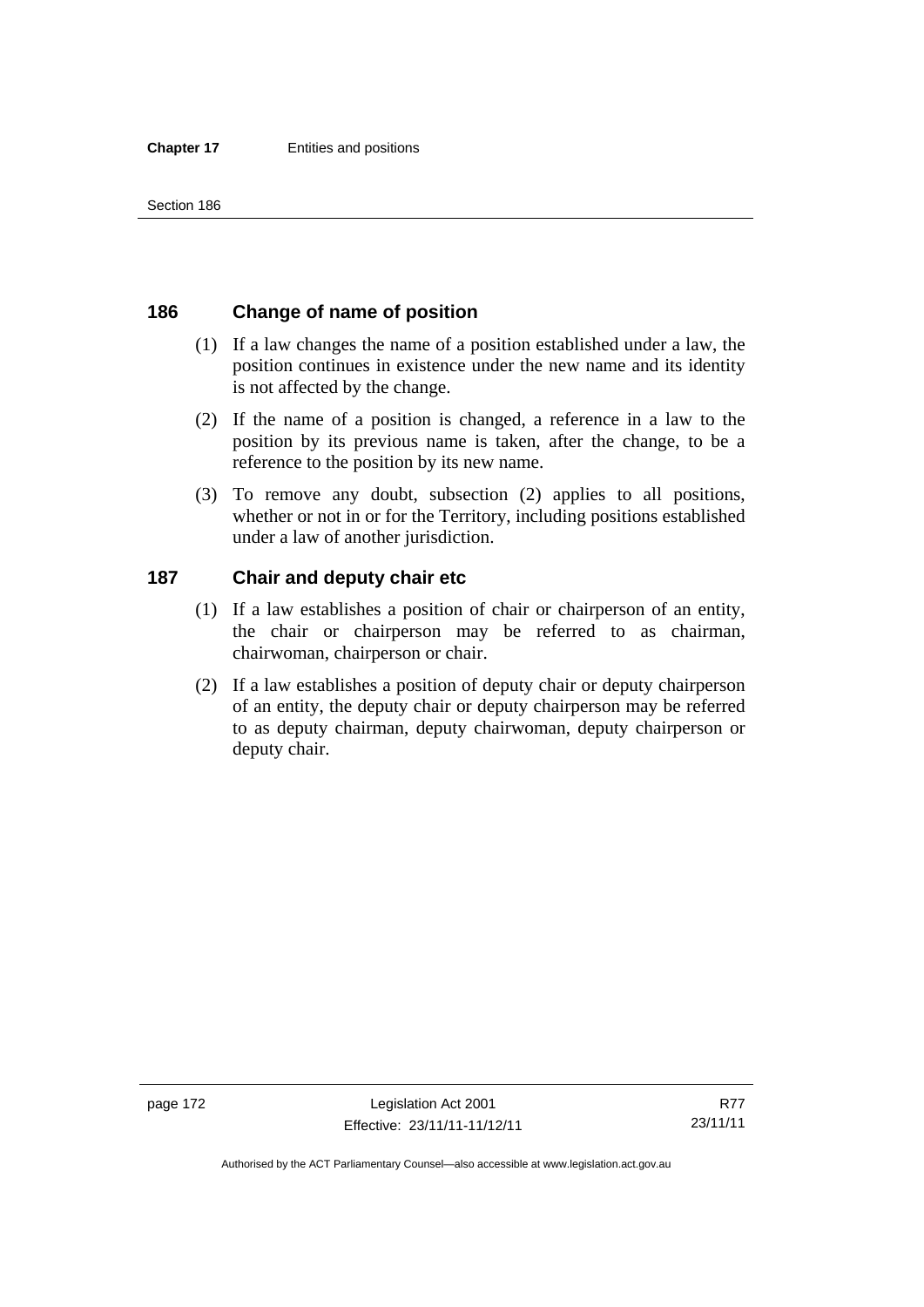# **Chapter 18 Offences**

*Note* See also s 133 to s 135 (which relate to penalty units and penalty provisions) and s 161 (Corporations liable to offences).

#### **188 Meaning of** *ACT law***—ch 18**

In this chapter:

*ACT law* means an Act or subordinate law.

*Note* A reference to an Act or subordinate law includes a reference to a provision of the Act or law (see s 7 and s 8).

#### **189 Reference to offence includes reference to related ancillary offences**

A reference to an offence against an ACT law includes a reference to an offence against the Criminal Code, part 2.4 (Extensions of criminal responsibility) or section 717 (Accessory after the fact) that relates to the ACT law.

#### **Example**

X is the holder of a licence under the *Plant Development Act 2001* (hypothetical). The Plant Development Act, s 23 provides for the cancellation of a licence if a licence holder commits an offence against the Act. While his business premises are being inspected, X incites an employee to obstruct the inspector. As a result, the employee obstructs the inspector (which is an offence against the Act). X is later convicted of the offence of incitement against the Criminal Code, s 47 (which is an offence in the Criminal Code, pt 2.4). Because of the Legislation Act, s 189, X is taken to have committed an offence against the Plant Development Act and is therefore liable to have his licence cancelled.

*Note 1* The result would be the same if X had been convicted of conspiracy relating to the offence of obstruction in the Plant Development Act.

> Apart from the Legislation Act, s 189, the following offences in the Criminal Code, pt 2.4 could also apply to the offence in the Plant Development Act:

- attempt (s 44 (Attempt))
- aiding and abetting (s 45 (Complicity and common purpose)).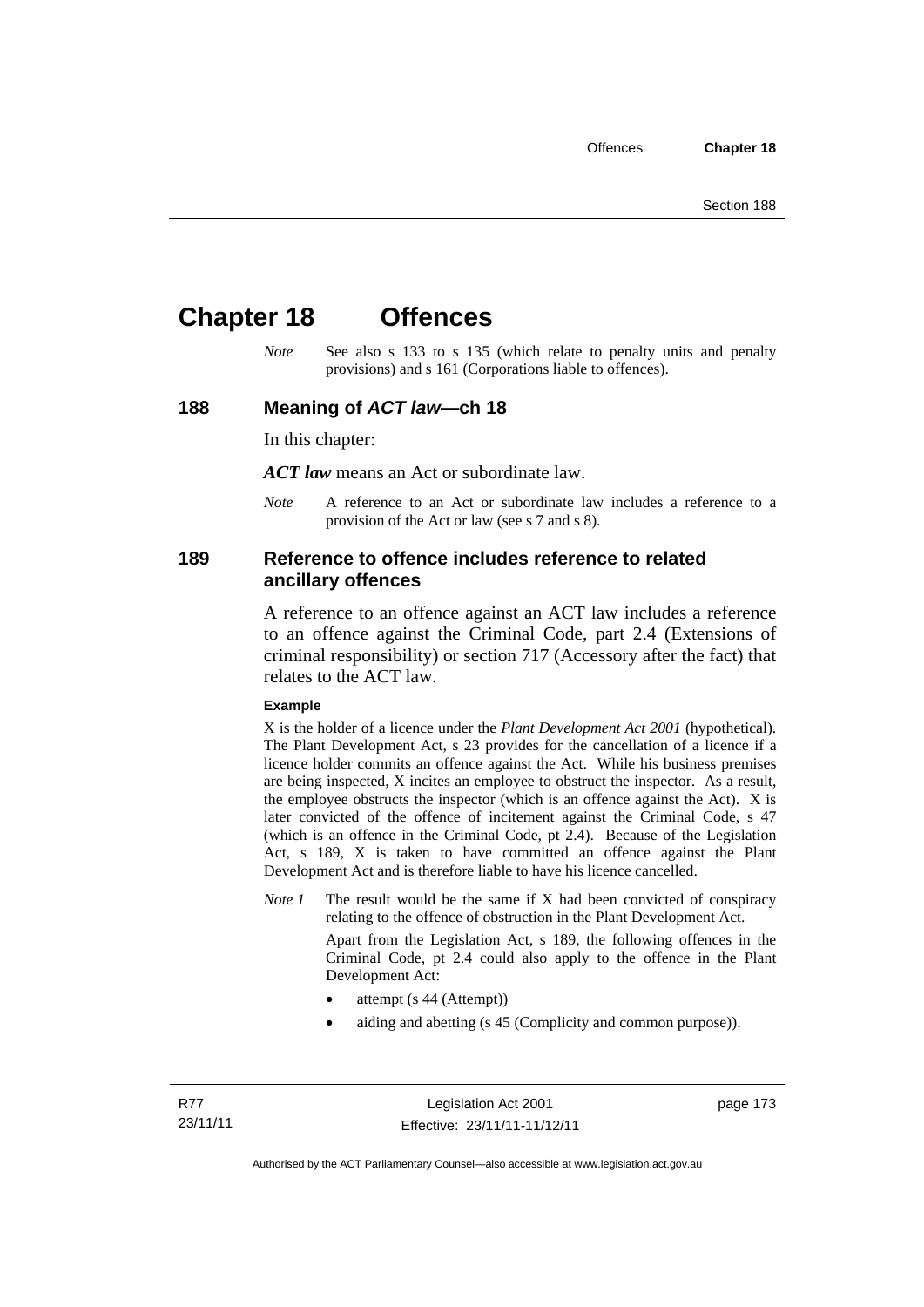*Note 2* An example is part of the Act, is not exhaustive and may extend, but does not limit, the meaning of the provision in which it appears (see s 126 and s 132).

#### **190 Indictable and summary offences**

- (1) An offence is an *indictable offence* if—
	- (a) it is punishable by imprisonment for longer than 2 years; or
	- (b) it is declared by an ACT law to be an indictable offence.
- (2) An *indictable offence* includes an indictable offence that is or may be dealt with summarily.
- (3) Any other offence is a *summary offence* and is punishable on summary conviction.

#### **191 Offences against 2 or more laws**

- (1) If an act or omission by a person is an offence against 2 or more ACT laws, the person may be prosecuted for and convicted of any of the offences, but is not liable to be punished more than once for the act or omission.
- $(2)$  If—
	- (a) an act or omission by a person is an offence against both an ACT law and a law of another jurisdiction; and
	- (b) the person has been punished for the offence against the law of the other jurisdiction;

the person is not liable to be punished for the offence against the ACT law.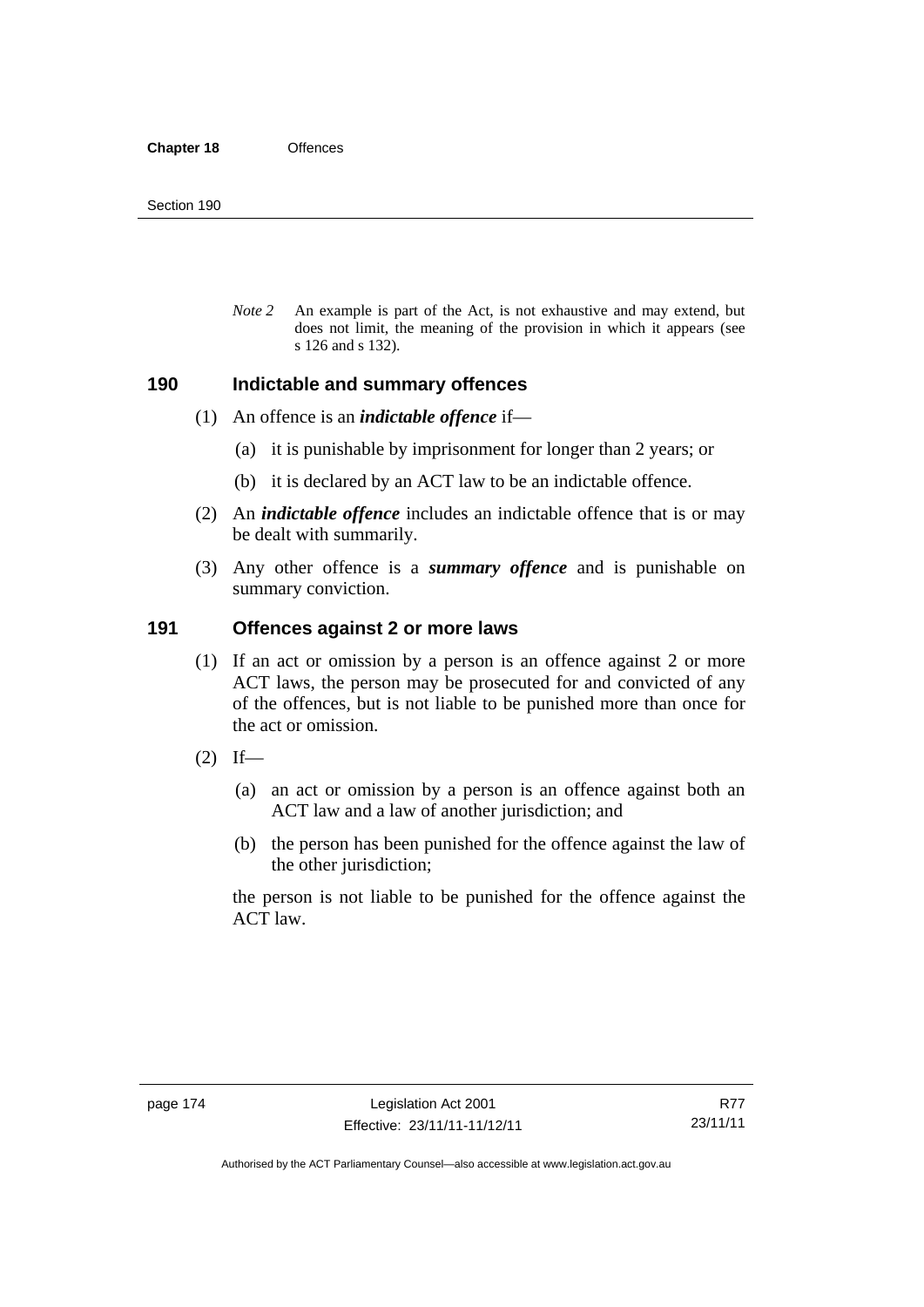## **192 When must prosecutions begin?**

- (1) A prosecution for the following offences against an ACT law may be begun at any time:
	- (a) an offence by an individual punishable by imprisonment for longer than 6 months;
	- (b) an offence by a corporation punishable by a prescribed fine;
		- *Note* See s 161 for the fines that may be imposed on a corporation for offences punishable only by imprisonment.
	- (c) an aiding and abetting offence by an individual in relation to an offence by a corporation punishable by a prescribed fine.
- (2) A prosecution for any other offence against an ACT law must be begun not later than—
	- (a) 1 year after the day of commission of the offence; or
	- (b) if an ACT law provides for another period—that period.
- (3) However, if a coroner's inquest or inquiry, or an inquiry under the *Inquiries Act 1991* or the *Royal Commissions Act 1991*, is held into a matter that discloses or is otherwise found to relate to an offence mentioned in subsection (2), a prosecution for the offence may be begun not later than 1 year after the day when—
	- (a) the coroner's report is made; or
	- (b) the report of the board of inquiry or royal commission is given to the Chief Minister.
- (4) In this section:

*aiding and abetting offence* means an offence against the Criminal Code, section 45 (Complicity and common purpose).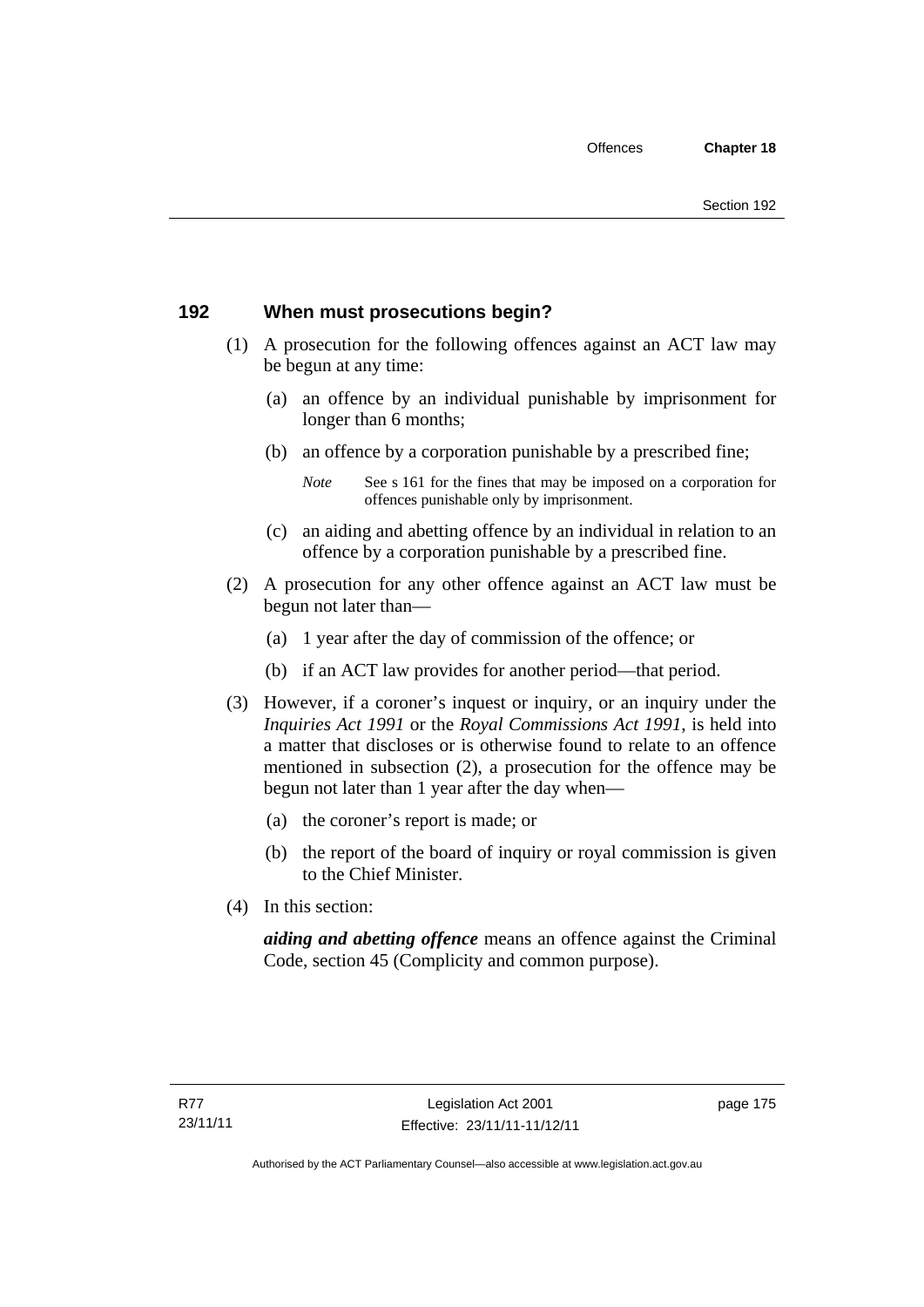*prescribed fine*, for an offence, means—

- (a) if the penalty for the offence is expressed in penalty units— 100 penalty units or more; or
- (b) if the penalty for the offence is expressed as an amount of money—\$50 000 or more.

## **193 Continuing offences**

- (1) This section applies to a requirement to do an act if—
	- (a) the act is required to be done under an ACT law within a particular period or before a particular time; and
	- (b) failure to comply with the requirement is an offence against the law.
- (2) A person who fails to comply with the requirement commits an offence for each day until the act is done.
- (3) A day mentioned in subsection (2) includes any day of conviction for an offence and any later day.

*Note* See also s 152 (Continuing effect of obligations).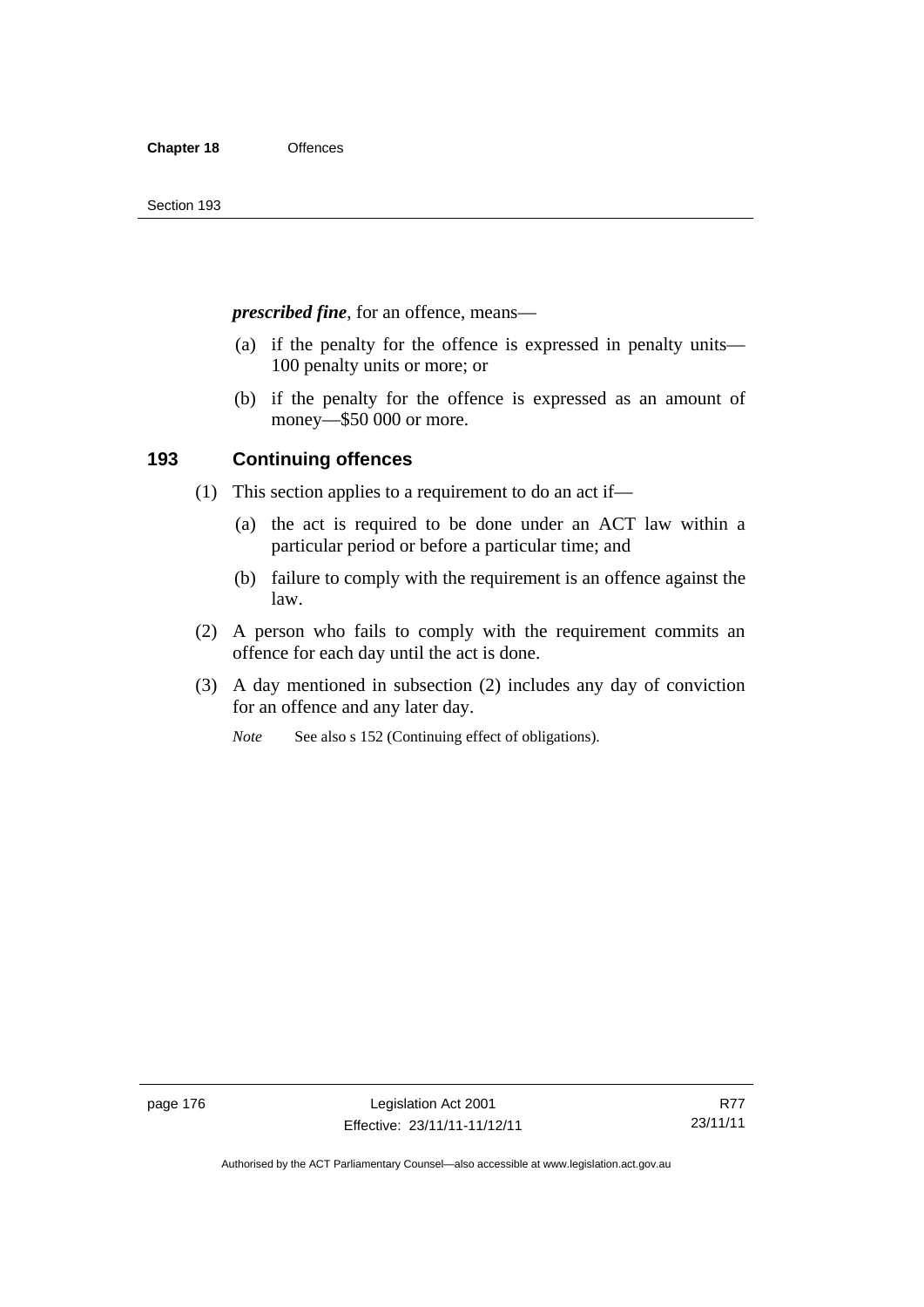# **Chapter 19 Administrative and machinery provisions**

# **Part 19.1 Introductory**

### **195 Meaning of** *law***—ch 19**

In this chapter:

*law* means an Act, subordinate law or disallowable instrument.

*Note* A reference to an Act, subordinate law or disallowable instrument includes a reference to a provision of the Act, law or instrument (see s 7, s 8 and s 9).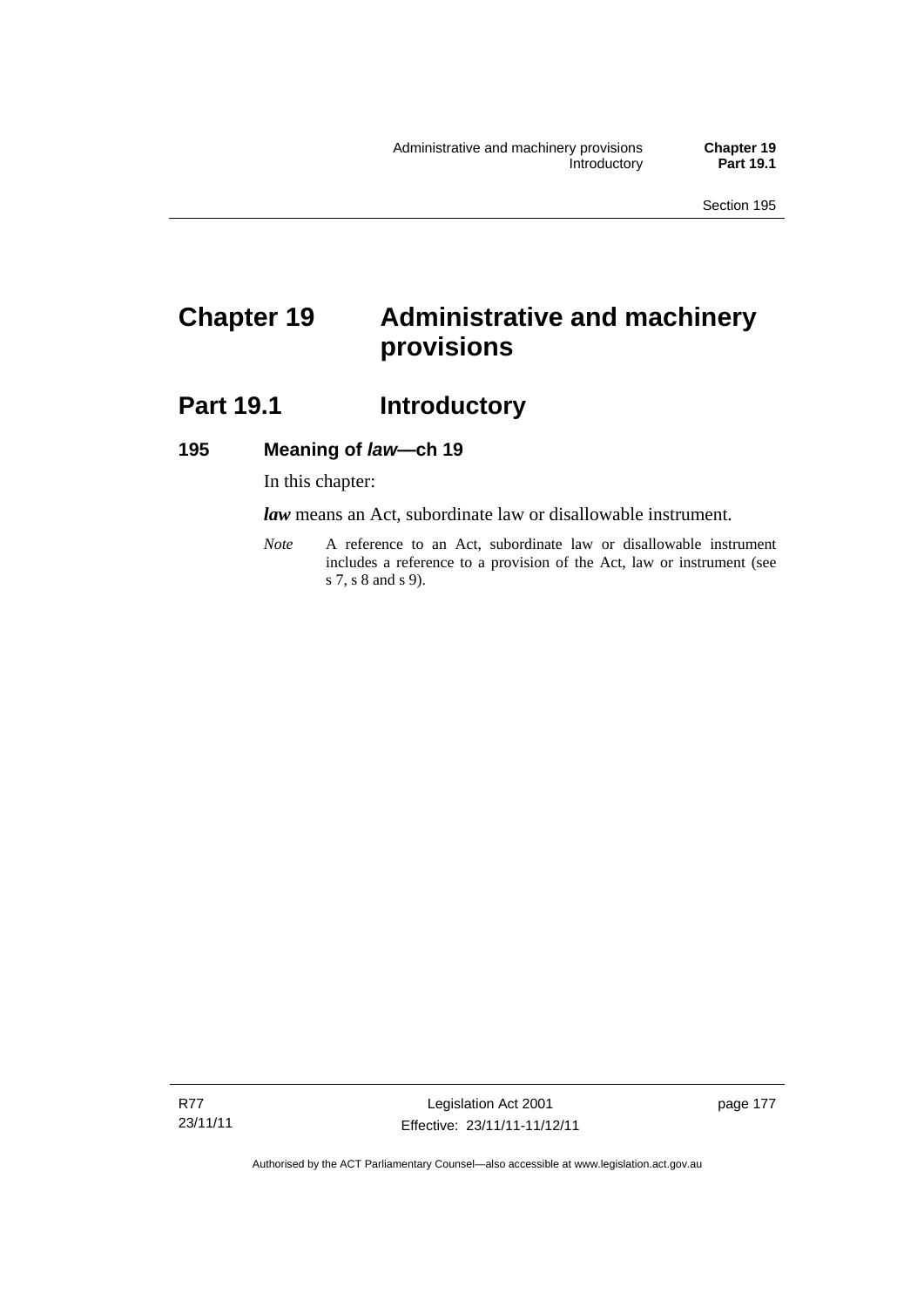# **Part 19.2 Functions**

*Note Function* is defined in the dictionary, pt 1 to include authority, duty and power.

## **196 Provision giving function gives power to exercise function**

 (1) A provision of a law that gives a function to an entity also gives the entity the powers necessary and convenient to exercise the function.

*Note Entity* and *exercise*—see the dictionary, pt 1.

 (2) The powers given to the entity under subsection (1) are in addition to any other powers of the entity under the law.

## **197 Statutory functions may be exercised from time to time**

If a law gives a function to an entity, the function may be exercised from time to time.

*Note* See also s 42 (3) (Power to make statutory instruments).

## **199 Functions of bodies**

 (1) If a law authorises or requires a body to exercise a function, it may do so by resolution.

*Note Body*—see the dictionary, pt 1.

- (2) To remove any doubt, subsection (1) applies in relation to a function even though a law authorises or requires the function to be exercised in writing.
- (3) If a law authorises or requires a signature by a person and the person is a body, the signature of a person authorised by the body for the purpose is taken to be the signature of the body.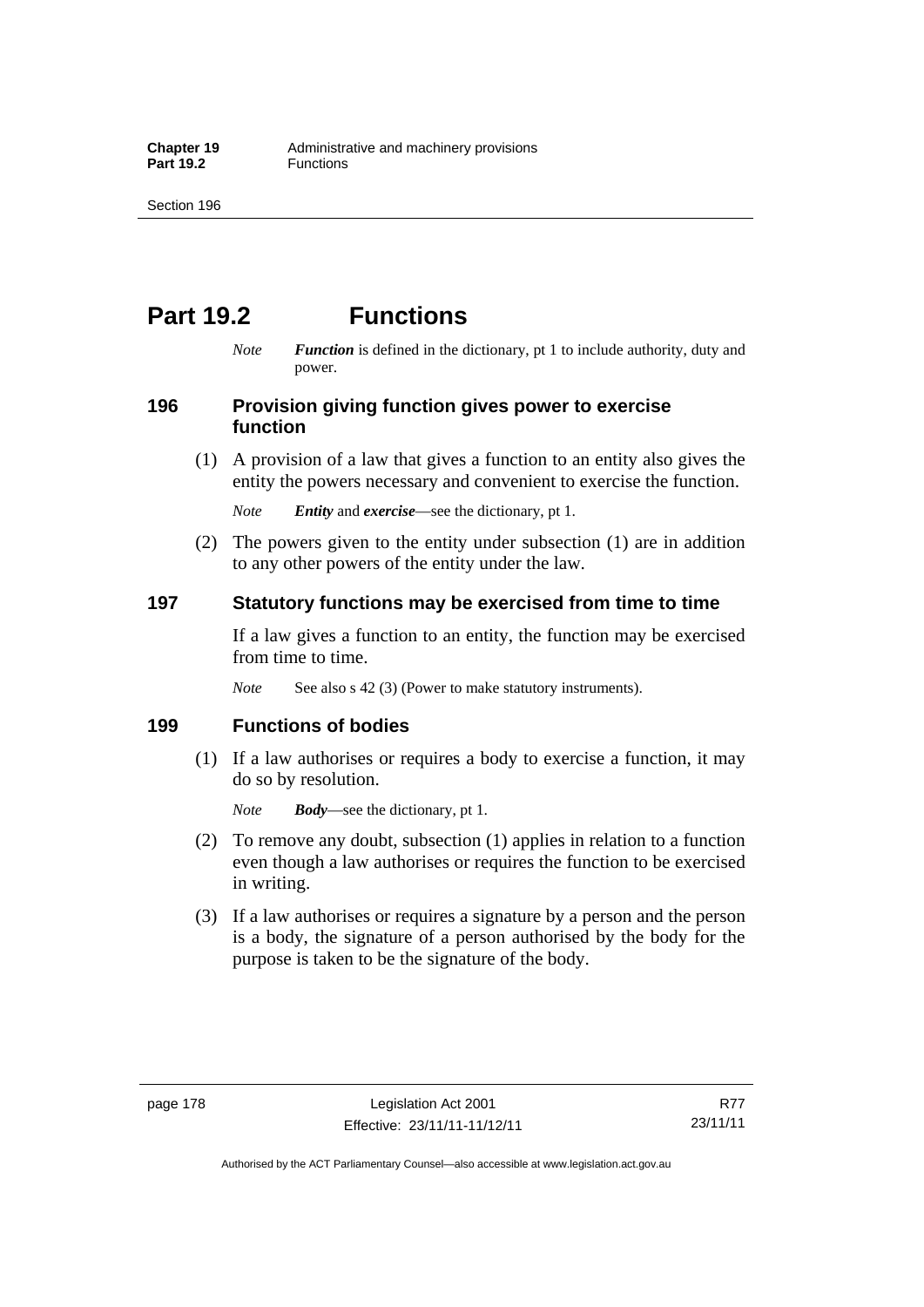(4) If a law gives a function to a body, the function may be exercised by the body as constituted for the time being.

#### **Example**

The ACT Conference Organisers Registration Board is a statutory body consisting of 5 members. At a meeting of the board it is agreed to exempt a conference organiser from registration on certain conditions. On the day after the meeting, 1 of the members of the board (X) resigns and another person (Y) is appointed to the board in  $X$ 's place. At the next meeting of the board, the board considers additional information submitted by the conference organiser and agrees to amend the conditions of exemption. Because of s (4), the board's ability to use its power of exemption is not affected by a change in the membership of the board.

- *Note* An example is part of the Act, is not exhaustive and may extend, but does not limit, the meaning of the provision in which it appears (see s 126 and s 132).
- (5) The exercise of the function is not affected only because of vacancies in the body's membership.
- (6) Subsections (4) and (5) do not affect any quorum requirement applying to the body.

#### **Example**

The Act establishing the board mentioned in the example to s (4) provides that the quorum for a meeting of the board is the chair or deputy chair and 2 other members. If the quorum requirement was complied with at each meeting mentioned in the example, the result mentioned in the example would be the same whether or not X attended the first meeting and whether or not Y attended the second meeting.

- (7) If a body as constituted for the time being does something in exercise of a function given to the body under a law, the effect of the thing done by the body does not end only because the membership of the body changes.
	- *Note* See also s 211 (Appointment not affected by appointer changes), s 224 (Acting appointment not affected by appointer changes), and s 241 (Delegation not affected by appointer changes).
- (8) Subsection (7) does not prevent the thing done by the body being ended or changed by the body as subsequently constituted for the time being.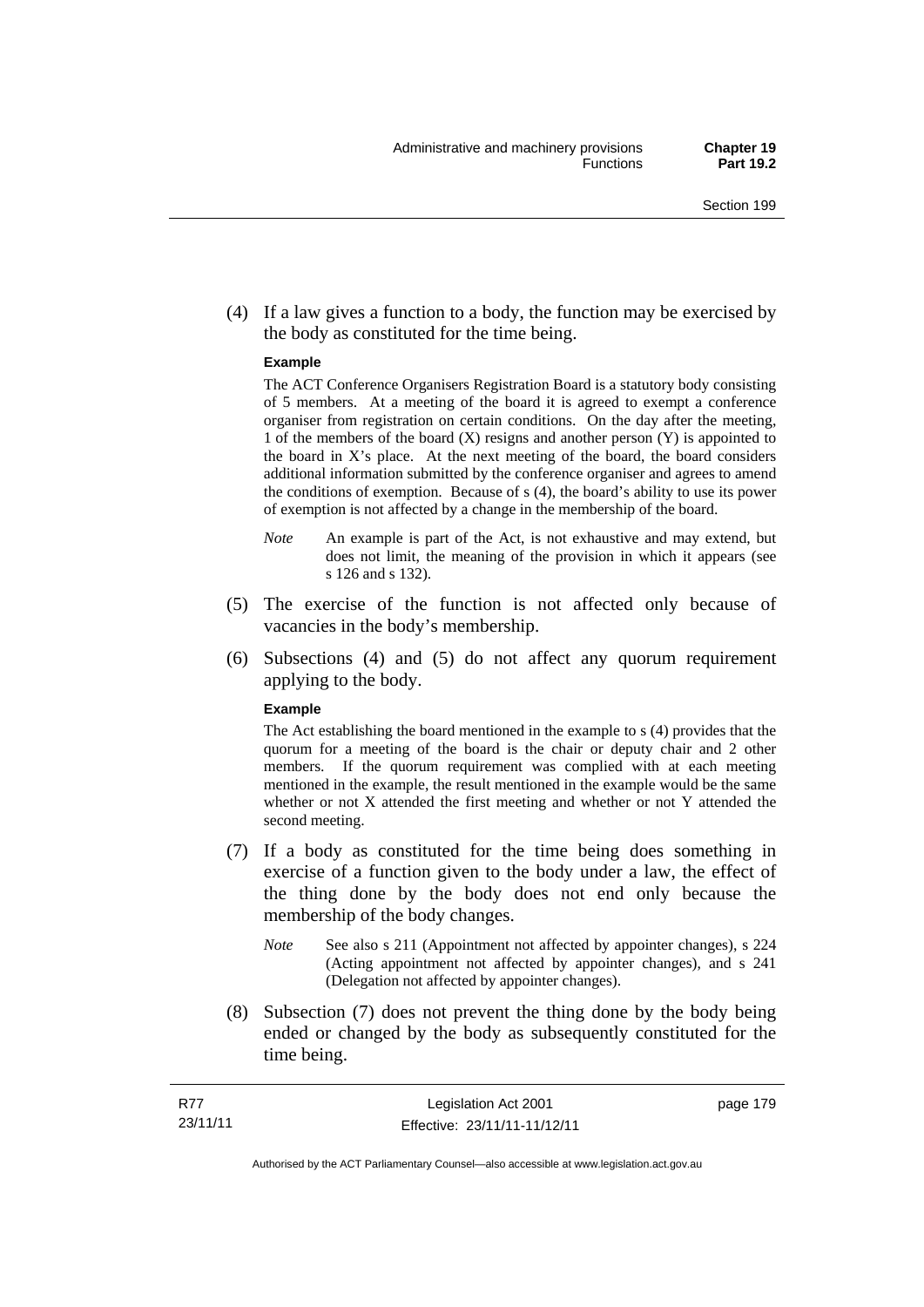### **200 Functions of occupants of positions**

- (1) If a law gives a function to the occupant of a position, the function may be exercised by the person for the time being occupying the position.
	- *Note* See s 185 (References to occupant of position) and dictionary, pt 1, defs *occupy* and *position*.
- (2) If the person for the time being occupying a position does something in exercise of a function given to the occupant of the position under a law, the thing done by the person does not end only because the person ceases to be the occupant of the position.
	- *Note* See also s 211 (Appointment not affected by appointer changes), s 224 (Acting appointment not affected by appointer changes), and s 241 (Delegation not affected by appointer changes).
- (3) Subsection (2) does not prevent the thing done by the person being ended or changed by any person subsequently occupying the position for the time being.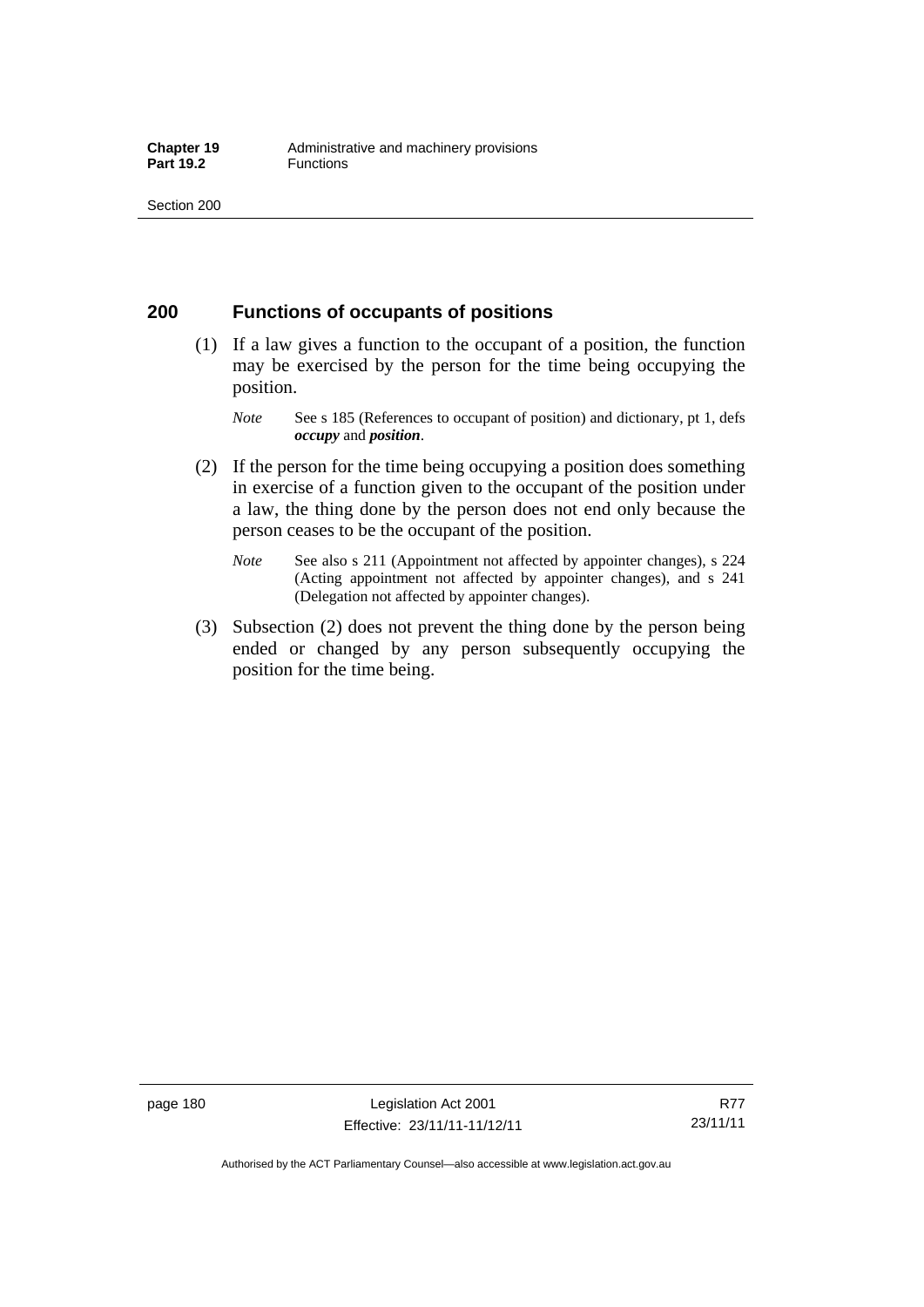# **Part 19.3 Appointments**

# **Division 19.3.1 Appointments—general**

*Note* Certain statutory appointments made by a Minister require consultation with a Legislative Assembly committee and are disallowable (see div 19.3.3 (Appointments—Assembly consultation)).

### **205 Application—div 19.3.1**

This division applies if a law authorises or requires an entity (the *appointer*) to appoint a person—

- (a) to a position under a law; or
- (b) to exercise a function or do anything else under a law.
- *Note Function* is defined in the dictionary, pt 1 to include authority, duty and power.

### **206 Appointments must be in writing etc**

- (1) An appointment must be made, or evidenced, by writing (the *instrument of appointment*) signed by the appointer.
- (2) If a law provides for a maximum or minimum period of appointment, the instrument of appointment must state the period for which the appointment is made.

#### **Examples—stated appointment periods**

- 1 2 years
- 2 until age 65
- *Note* An example is part of the Act, is not exhaustive and may extend, but does not limit, the meaning of the provision in which it appears (see s 126 and s 132).

### **207 Appointment may be by name or position**

- (1) The appointer may make an appointment by—
	- (a) naming the person appointed; or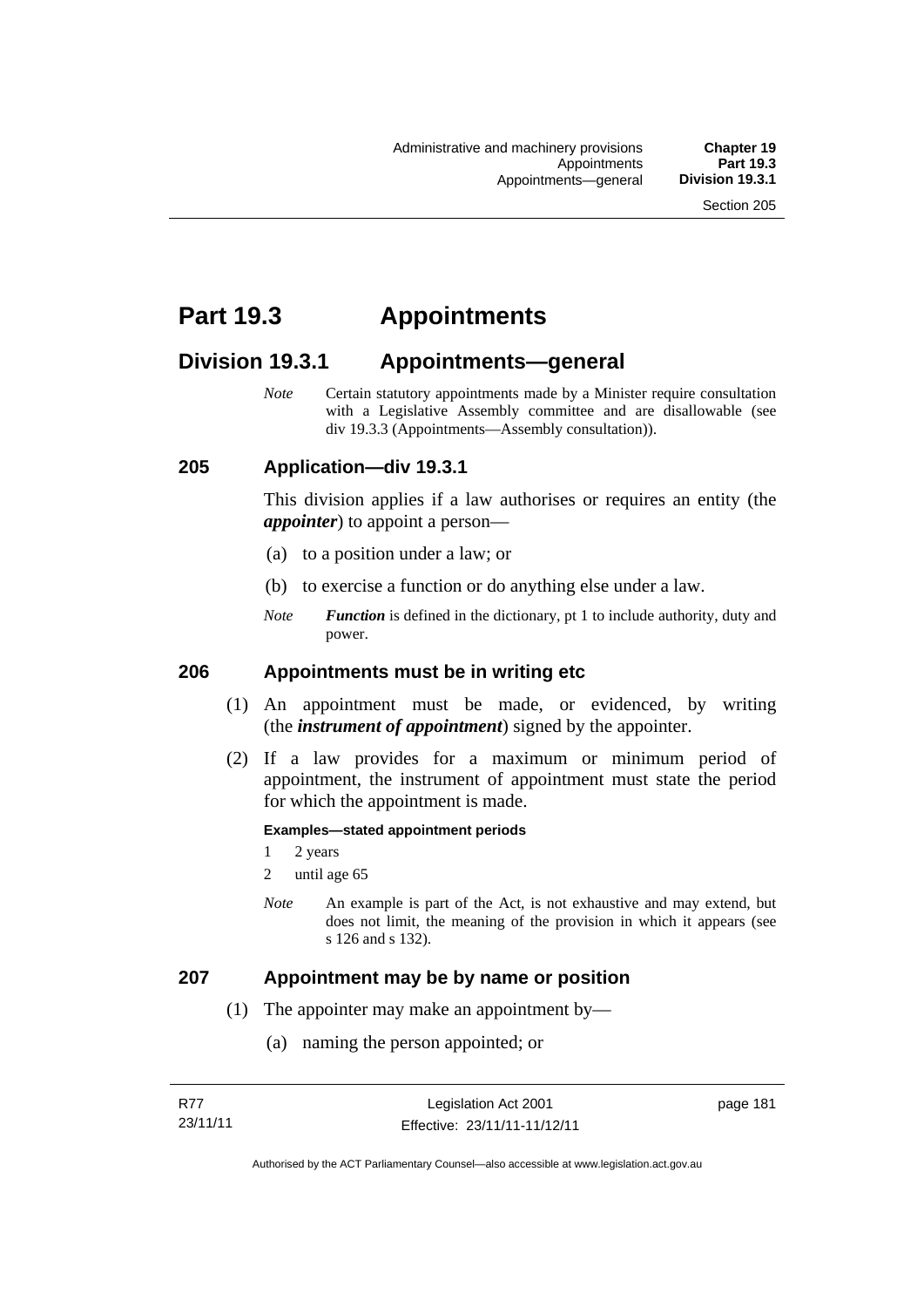Section 208

- (b) nominating the occupant of a position (however described), at a particular time or from time to time.
- (2) For this division, the person named, or the occupant of the position nominated, is the *appointee*.

## **208 Power of appointment includes power to suspend etc**

- (1) The appointer's power to make the appointment includes the power—
	- (a) to suspend the appointee, and end the suspension; or
	- (b) to end the appointment, and appoint someone else or reappoint the appointee if the appointee is eligible to be appointed to the position; or
	- (c) to reappoint the appointee if the appointee is eligible to be appointed to the position.
- (2) The power to suspend the appointee, end the appointment or reappoint the appointee is exercisable in the same way, and subject to the same conditions, as the power to make the appointment.

#### **Example**

If the appointment power is exercisable only on the recommendation of a body, the power to suspend, end the appointment or reappoint is exercisable only on the recommendation of the body.

*Note* An example is part of the Act, is not exhaustive and may extend, but does not limit, the meaning of the provision in which it appears (see s 126 and s 132).

### **209 Power of appointment includes power to make acting appointment**

 (1) If the appointer's power is the power to make an appointment to a position, the power to make the appointment also includes power to appoint a person, or 2 or more people, to act in the position—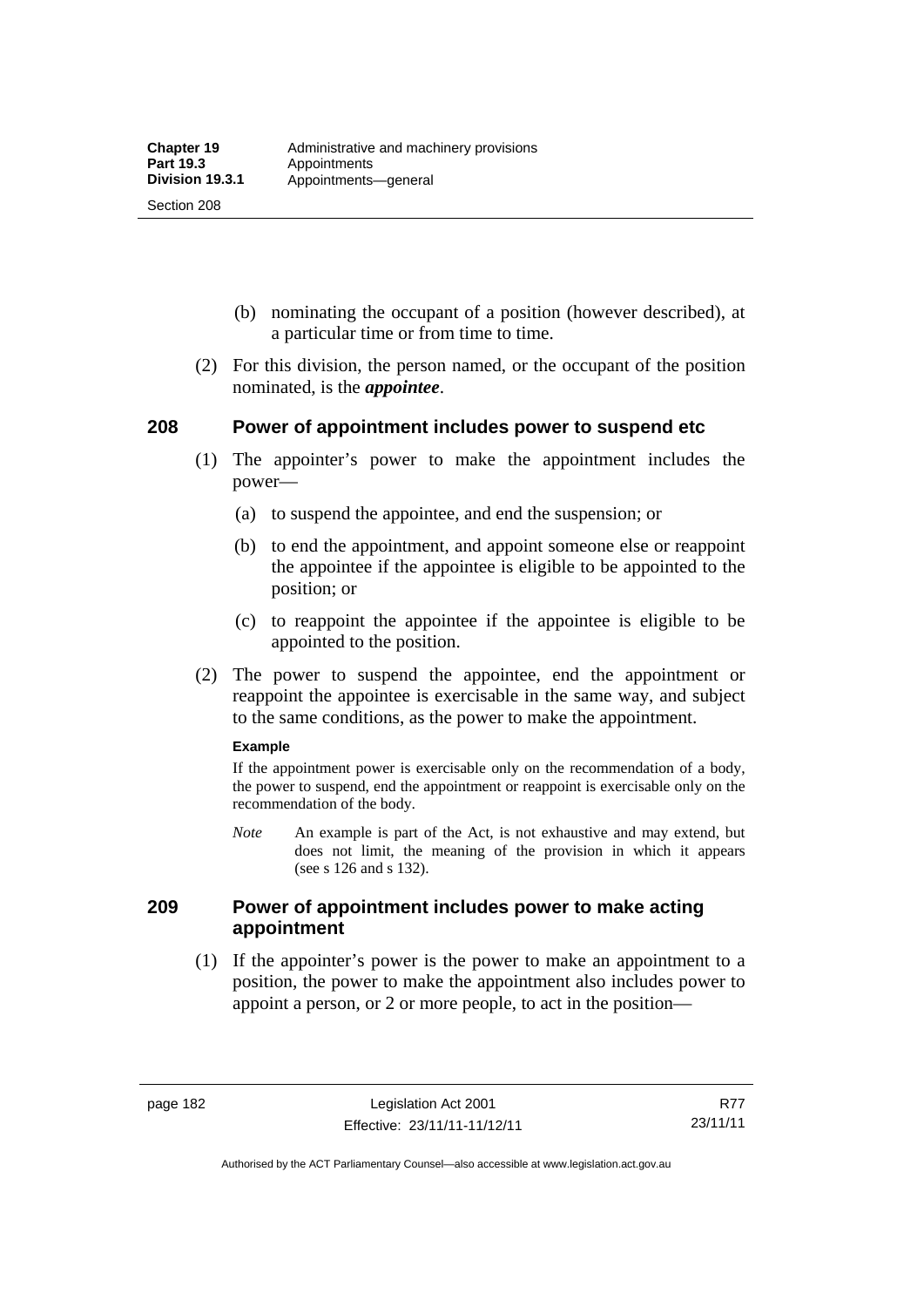- (a) during any vacancy, or all vacancies, in the position, whether or not an appointment has previously been made to the position; or
- (b) during any period, or all periods, when the appointee cannot for any reason exercise functions of the position.

#### **Examples—par (b)**

- 1 the appointee is ill or on leave
- 2 the appointee is acting in another position
- 3 the appointee is outside the ACT or Australia
- *Note 1 Function* is defined in the dictionary, pt 1 to include authority, duty and power.
- *Note 2* An example is part of the Act, is not exhaustive and may extend, but does not limit, the meaning of the provision in which it appears (see s 126 and s 132).
- (2) The power to appoint a person to act is exercisable in the same way, and subject to the same conditions, as the power to make the appointment.

#### **Example**

If the appointment power is exercisable only on the recommendation of a body, the power to appoint a person to act is exercisable only on the recommendation of the body.

- (3) Without limiting subsection (2), if the law (or another law) requires—
	- (a) the appointee to hold a qualification; or
	- (b) the appointer (or someone else) to be satisfied about the appointee's suitability (whether in terms of knowledge, experience, character or any other personal quality) before appointing the appointee to the position;

a person may only be appointed to act in the position if the person holds the qualification or the appointer (or other person) is satisfied about the person's suitability.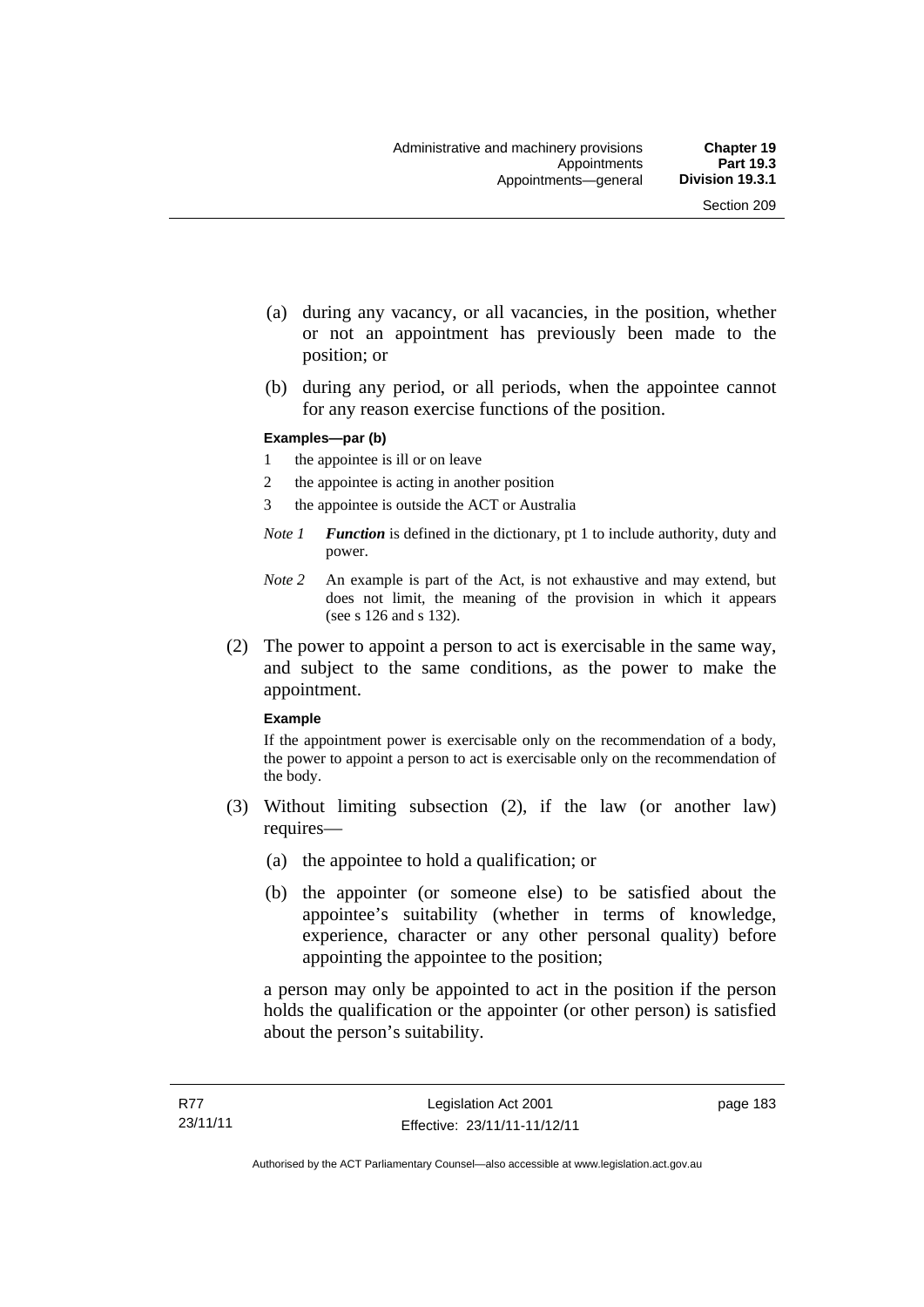Section 210

#### **Examples**

- 1 If an Act requires the appointee to be a magistrate, a person can be appointed to act in the position only if the person is a magistrate.
- 2 If a regulation requires the appointee to be a lawyer of at least 5 years standing, a person can be appointed to act in the position only if the person is a lawyer of at least 5 years standing.
- 3 If an Act requires the appointee to have, in the Executive's opinion, appropriate expertise, training or experience in relation to the needs of a particular group of people, a person can be appointed to act in the position only if the person has, in the Executive's opinion, that expertise, training or experience.

## **210 Resignation of appointment**

- (1) An appointment ends if the appointee resigns by signed notice of resignation given to the appointer.
- (2) However, if the appointer is the Executive, the notice of resignation may be given to a Minister.

### **211 Appointment not affected by appointer changes**

- (1) If the appointer is a body, an appointment made by the body does not end only because the membership of the body changes.
- (2) If the appointer is the person for the time being occupying a position, an appointment made by the person does not end only because the person ceases to be the occupant of the position.
- (3) This section does not limit the following sections:
	- section 199 (Functions of bodies)
	- section 200 (Functions of occupants of positions).

### **212 Appointment not affected by defect etc**

An appointment, or anything done under an appointment, is not invalid only because of a defect or irregularity in or in relation to the appointment.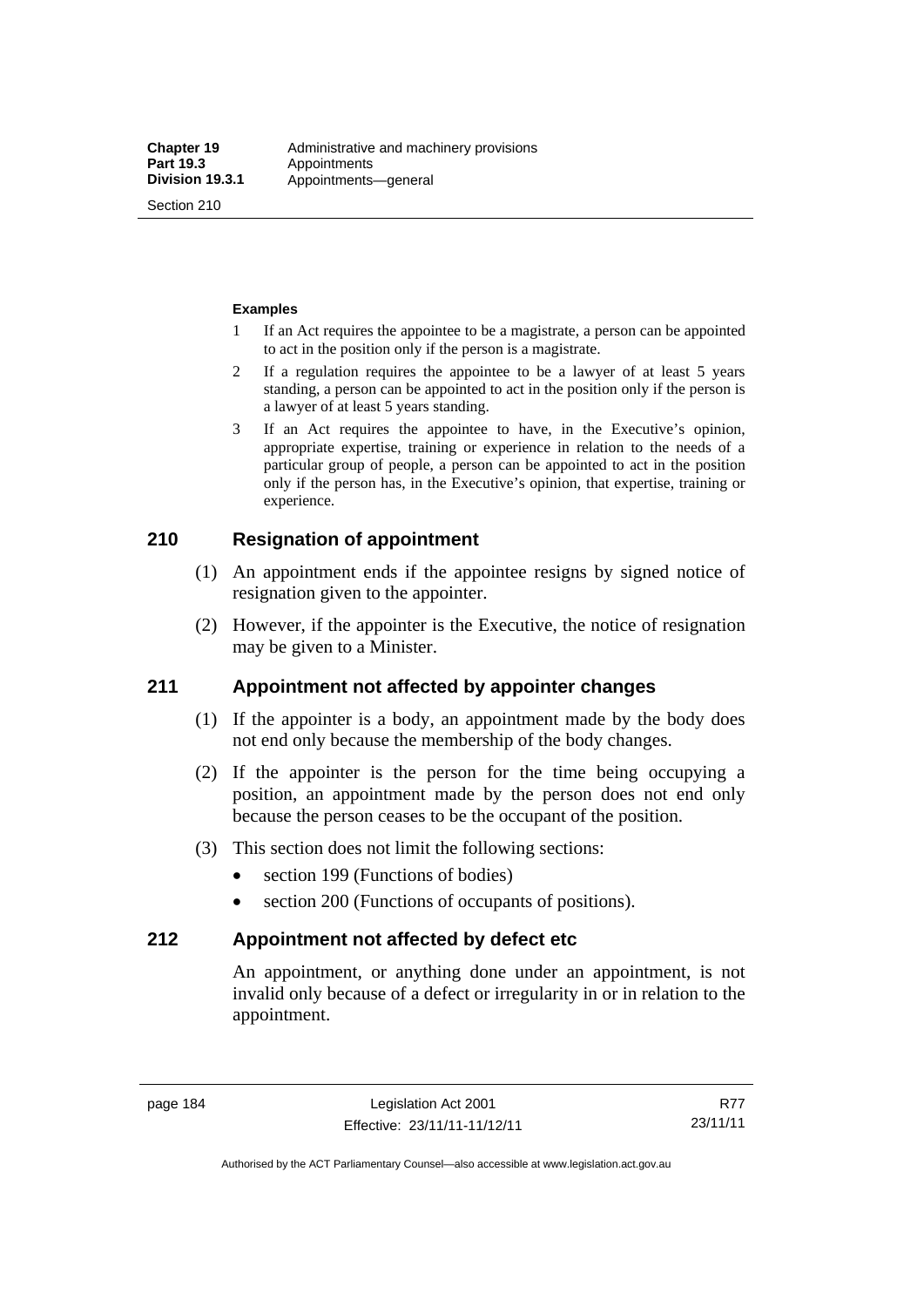# **Division 19.3.2 Acting appointments**

## **215 Application—div 19.3.2**

This division applies if a law gives an entity (the *appointer*) power to appoint a person to act in a position under a law.

## **216 Acting appointments must be in writing etc**

- (1) An acting appointment must be made, or evidenced, by writing (the *instrument of appointment*) signed by the appointer.
- (2) If a law provides for a maximum or minimum period of appointment, the instrument of appointment must state the period for which the acting appointment is made.

#### **Examples—stated appointment periods**

- 1 1 year
- 2 until 31 December 2002 (a period of 9 months)
- *Note 1* See also s 219 (Appointer may decide terms of acting appointment etc) and s 221 (How long does an acting appointment operate?)
- *Note 2* An example is part of the Act, is not exhaustive and may extend, but does not limit, the meaning of the provision in which it appears (see s 126 and s 132).

### **217 Acting appointment may be made by name or position**

- (1) The appointer may make an acting appointment by—
	- (a) naming the person appointed; or
	- (b) nominating the occupant of a position (however described), at a particular time or from time to time.
- (2) For this division, the person named, or the occupant of the position nominated, is the *appointee*.

*Note* A power to make an appointment includes power to make an acting appointment (see s 209).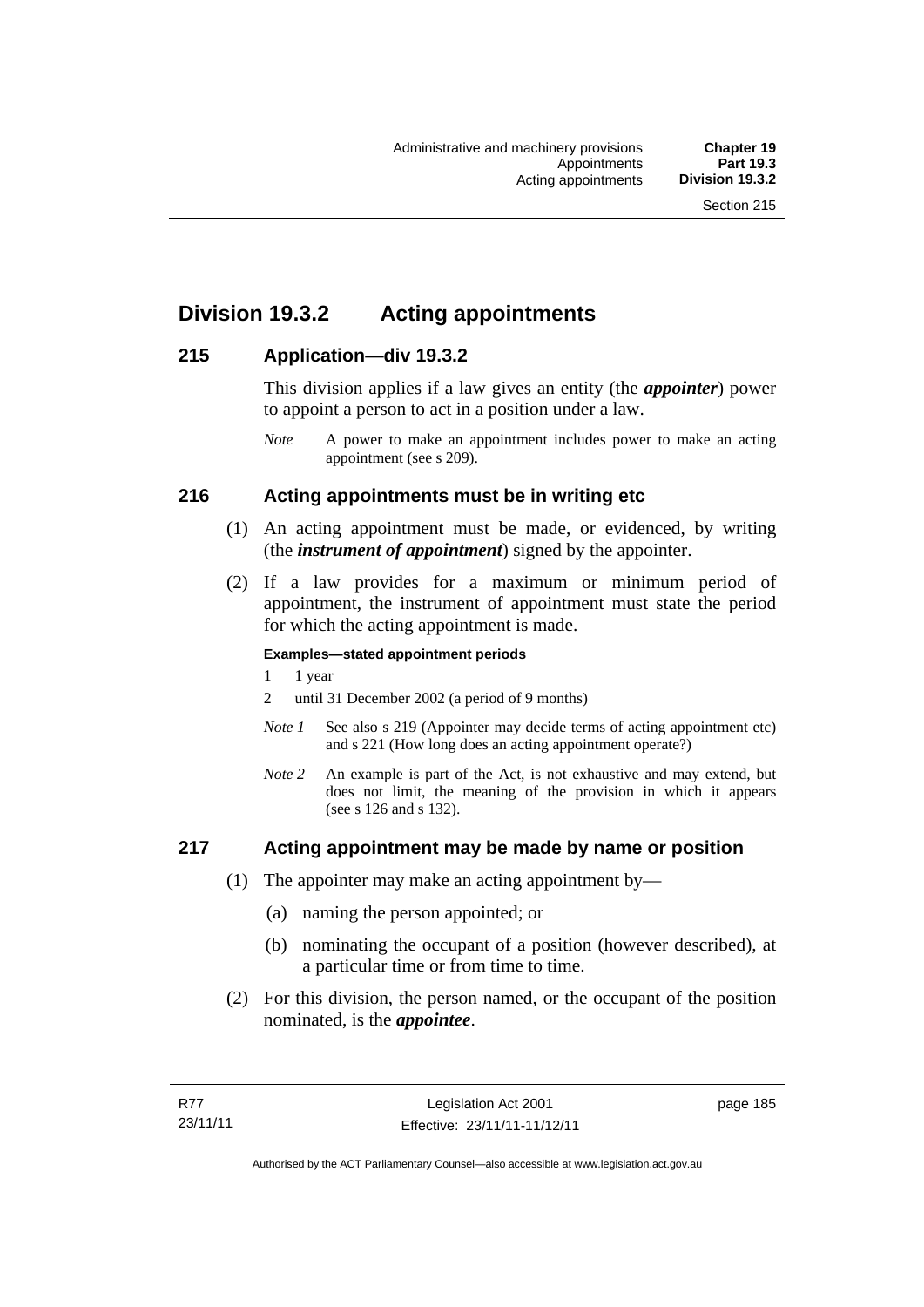Section 218

## **218 Instrument may provide when acting appointment has effect etc**

The instrument making or evidencing the acting appointment may provide that the appointment has effect only in stated circumstances or subject to stated conditions or limitations.

#### **Examples**

- 1 The instrument relating to a standing (or dormant) acting appointment for a position provides that when the substantive occupant of the position (Y) is overseas X may act in the position, but may exercise stated powers of the position only with Y's approval.
- 2 X is appointed to act in Y's position if Y is out of the ACT and a declaration of acute fire danger is published under the *ABC Act 2000*.
- *Note* An example is part of the Act, is not exhaustive and may extend, but does not limit, the meaning of the provision in which it appears (see s 126 and s 132).

# **219 Appointer may decide terms of acting appointment etc**

- (1) The appointer may—
	- (a) decide the terms of the acting appointment, including any remuneration and allowances; and
	- (b) end the appointment at any time.

#### **Example—par (b)**

A appoints X to act in a position for 10 months. Two months after X begins to act, A ends the appointment.

- *Note 1* See also s 221 (How long does an acting appointment operate?)
- *Note 2* An example is part of the Act, is not exhaustive and may extend, but does not limit, the meaning of the provision in which it appears (see s 126 and s 132).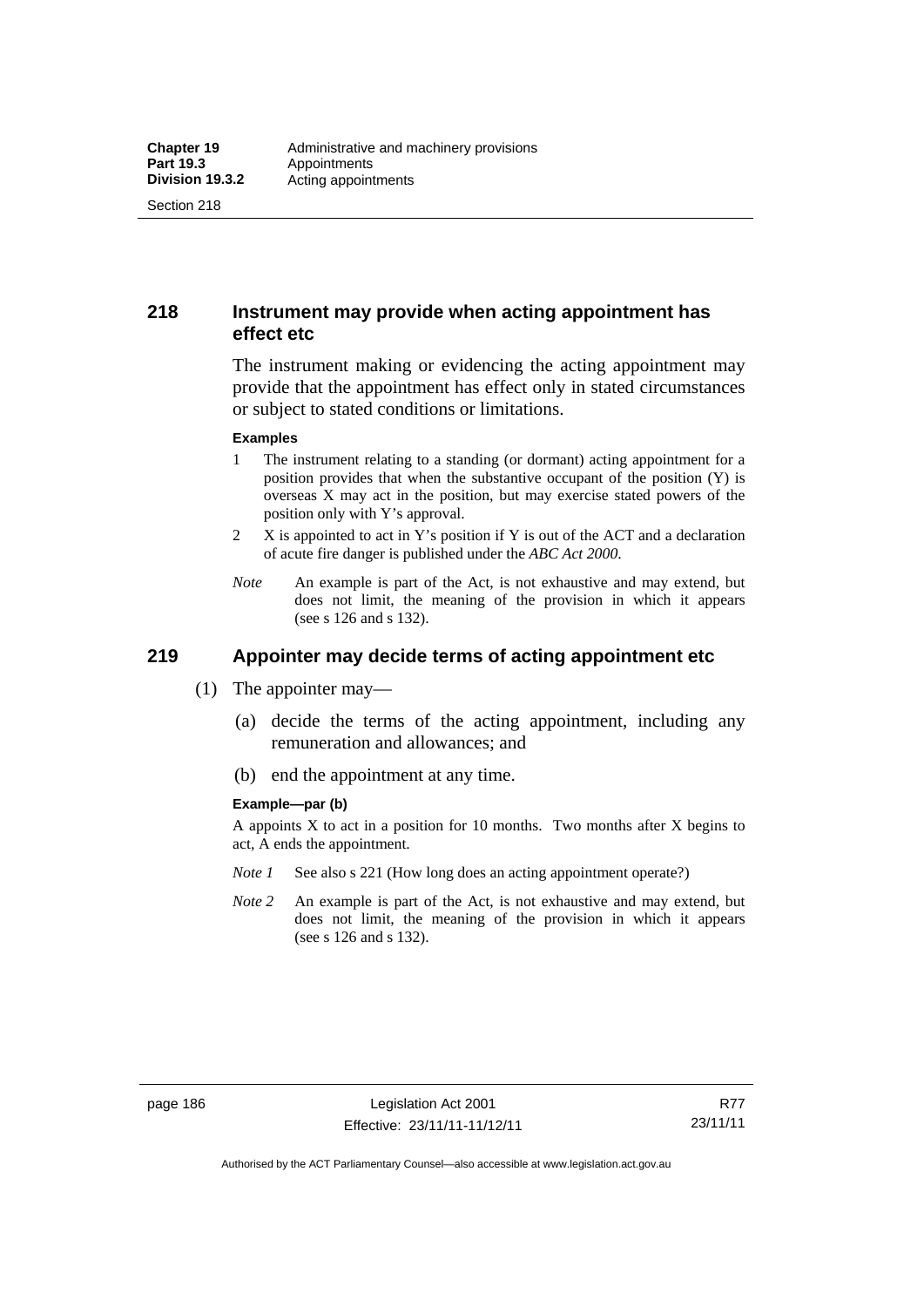(2) The power to end the acting appointment is exercisable in the same way, and subject to the same conditions, as the power to make the acting appointment.

#### **Example**

If the power to make the acting appointment is exercisable only on the recommendation of a body, the power to end the appointment is exercisable only on the recommendation of the body.

## **220 Appointee may exercise functions under acting appointment etc**

While the appointee is acting in the position—

- (a) the appointee has, subject to the instrument making or evidencing the appointment, all the functions of the occupant of the position; and
- (b) all territory laws apply in relation to the appointee as if the appointee were the occupant of the position.
- *Note Function* is defined in the dictionary, pt 1 to include authority, duty and power.

### **221 How long does an acting appointment operate?**

 (1) If the appointee acts in the position because it is vacant, the appointee may not act for more than 1 year after the position became vacant.

*Note* See also s 219 (Appointer may decide terms of acting appointment etc)

- (2) If the appointee is acting in a position that becomes vacant while the appointee is acting, the appointee may continue to act until the first of the following happens:
	- (a) the appointer ends the appointment;
	- (b) the vacancy is filled;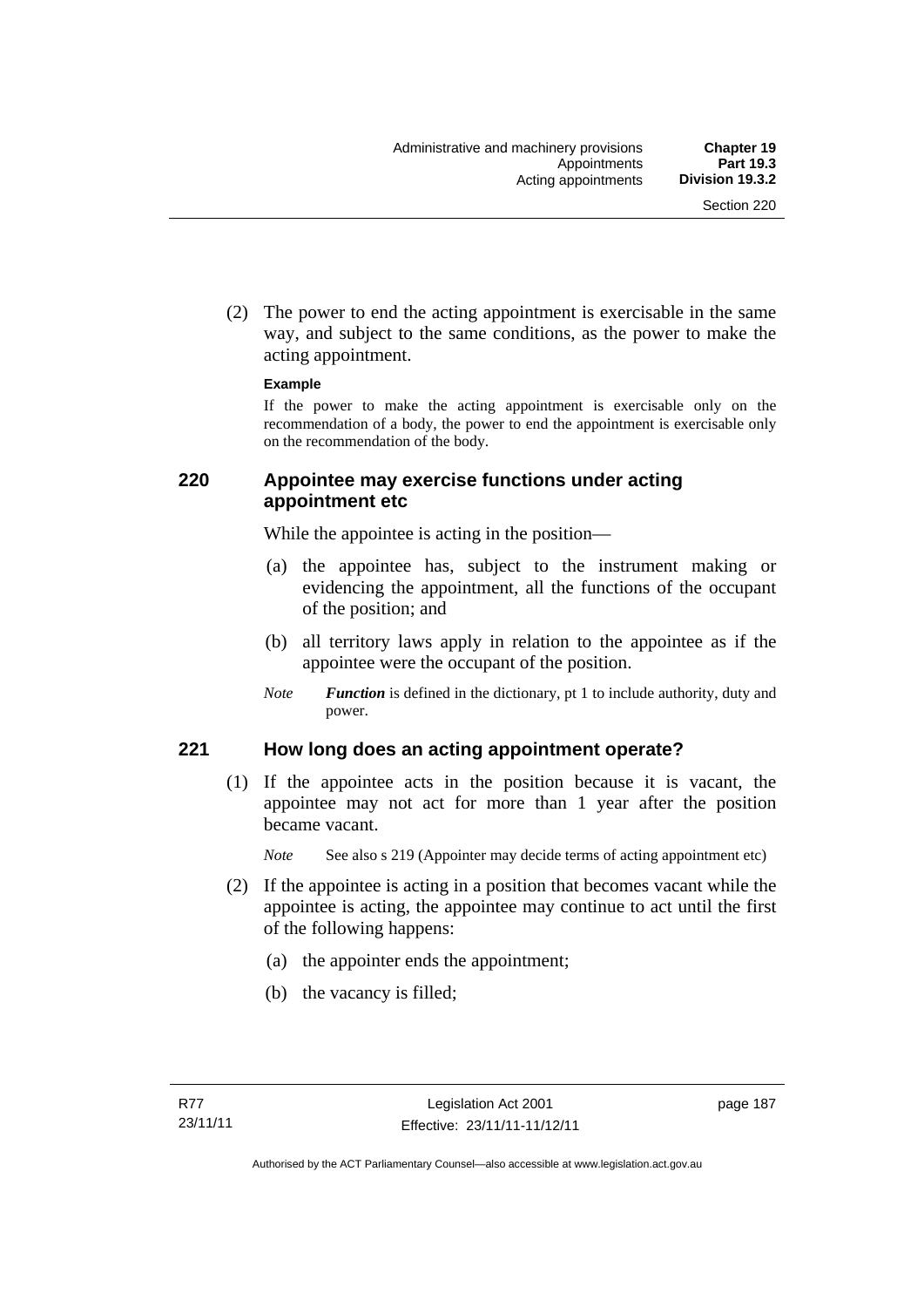Section 222

(c) 1 year after the position became vacant.

#### **Example**

A appoints  $X$  to act in Y's position for a year while Y is on secondment in another agency. Three months after X begins to act, Y is permanently transferred to the other agency. One month later,  $Z$  is appointed to the position in which  $X$  is acting. The appointment of Z brings X's acting appointment to an end.

- *Note* An example is part of the Act, is not exhaustive and may extend, but does not limit, the meaning of the provision in which it appears (see s 126 and s 132).
- (3) If the appointee acts in the position because the occupant of the position cannot exercise functions and the occupant resumes the exercise of the functions, the appointment no longer authorises the appointee to act on that occasion.
	- *Note Function* is defined in the dictionary, pt 1 to include authority, duty and power.

#### **222 Resignation of acting appointment**

- (1) An acting appointment ends if the appointee resigns by signed notice of resignation given to the appointer.
- (2) However, if the appointer is the Executive, the notice of resignation may be given to a Minister.

## **223 Effect of acting appointment on substantive appointment etc**

- (1) If the appointee is the occupant of another position under a law (the *substantive position*), the appointee does not cease to occupy the substantive position only because of the appointee's appointment or because the appointee acts under the appointment.
- (2) This section does not prevent an acting appointment being made to the substantive position.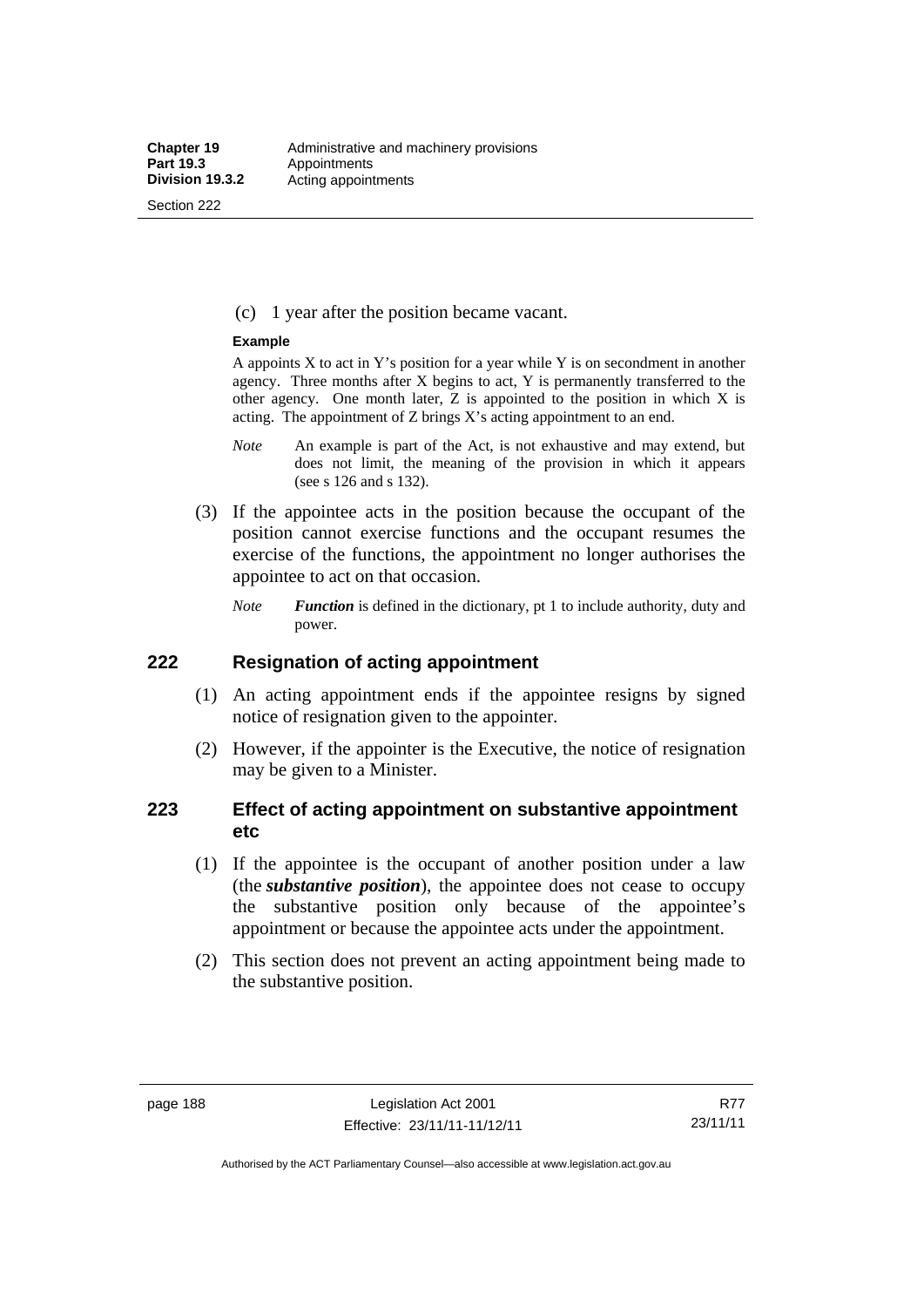## **224 Acting appointment not affected by appointer changes**

- (1) If the appointer is a body, an acting appointment made by the body does not end only because the membership of the body changes.
- (2) If the appointer is the person for the time being occupying a position, an acting appointment made by the person does not end only because the person ceases to be the occupant of the position.
- (3) This section does not limit the following sections:
	- section 199 (Functions of bodies)
	- section 200 (Functions of occupants of positions).

## **225 Acting appointment not affected by defect etc**

- (1) An acting appointment, or anything done under an acting appointment, is not invalid only because of a defect or irregularity in or in relation to the appointment.
- (2) Anything done by or in relation to the appointee while the appointee purports to act in the position is not invalid only because—
	- (a) the occasion for the appointment had not arisen or had ended; or
	- (b) the appointment had ended; or
	- (c) the occasion for the appointee to act had not arisen or had ended.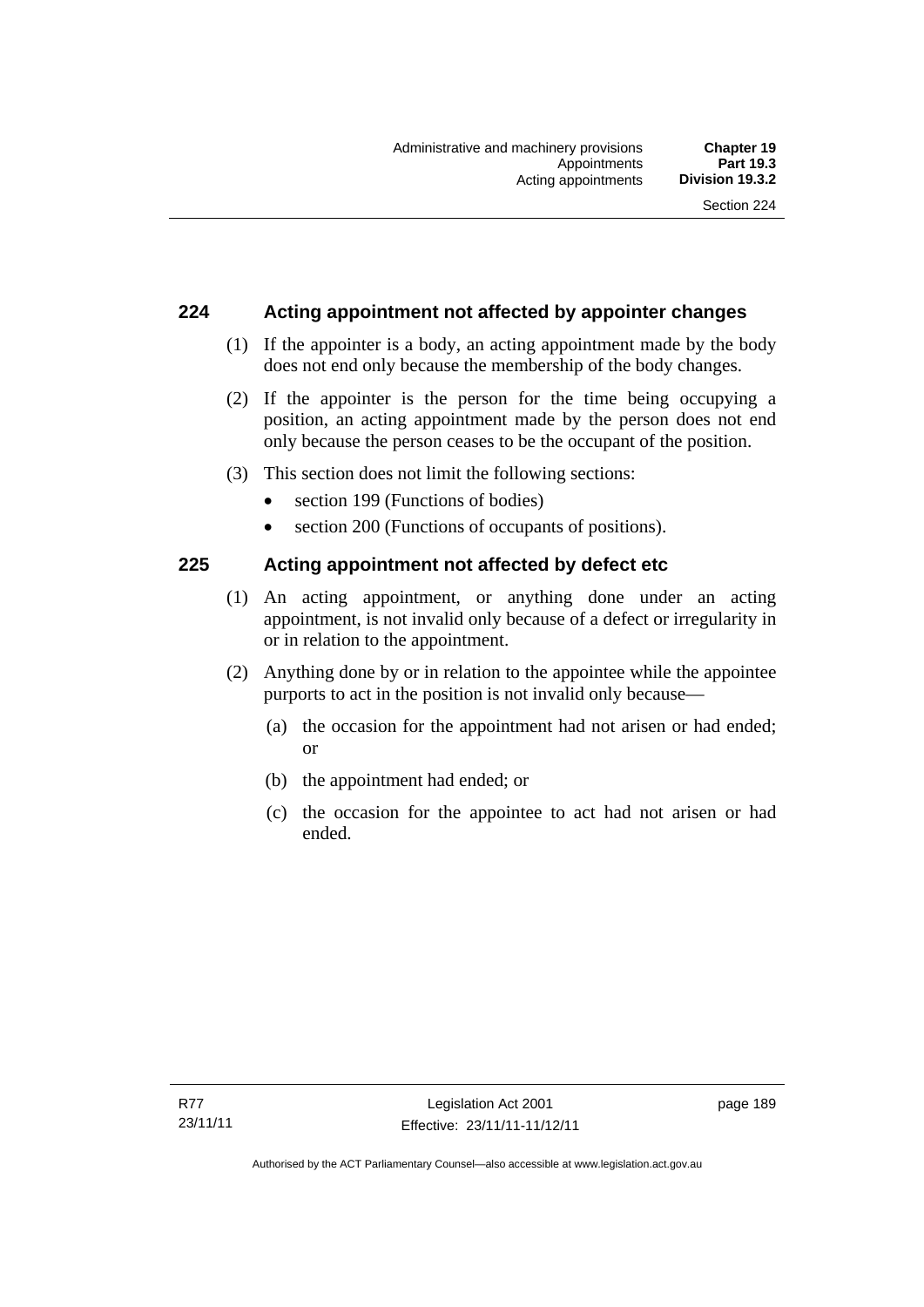Section 225A

# **Division 19.3.2A Standing acting arrangements**

#### **225A Application—div 19.3.2A**

This division applies to a position if a law provides that a person acts in the position in stated circumstances.

#### **Example**

The *Hypothetical Act 2003* provides for the deputy director of the hypothetical entity to act in the position of director of the entity if the position is vacant or the director cannot for any reason exercise the functions of the position.

*Note* An example is part of the Act, is not exhaustive and may extend, but does not limit, the meaning of the provision in which it appears (see s 126 and s 132).

## **225B Person acting under standing acting arrangement may exercise functions etc**

- (1) A person acting in the position has, subject to the law providing for the acting or any other law, all the functions of the occupant of the position.
	- *Note Function* is defined in the dictionary, pt 1 to include authority, duty and power.
- (2) All territory laws apply in relation to the person as if the person were the occupant of the position.

# **Division 19.3.3 Appointments—Assembly consultation**

#### **226 Meaning of** *statutory position***—div 19.3.3**

In this division:

*statutory position* means a position (including as a member of a territory authority) established under an Act.

*Note Position* includes office (see dict, pt 1, def *position*).

page 190 Legislation Act 2001 Effective: 23/11/11-11/12/11

R77 23/11/11

Authorised by the ACT Parliamentary Counsel—also accessible at www.legislation.act.gov.au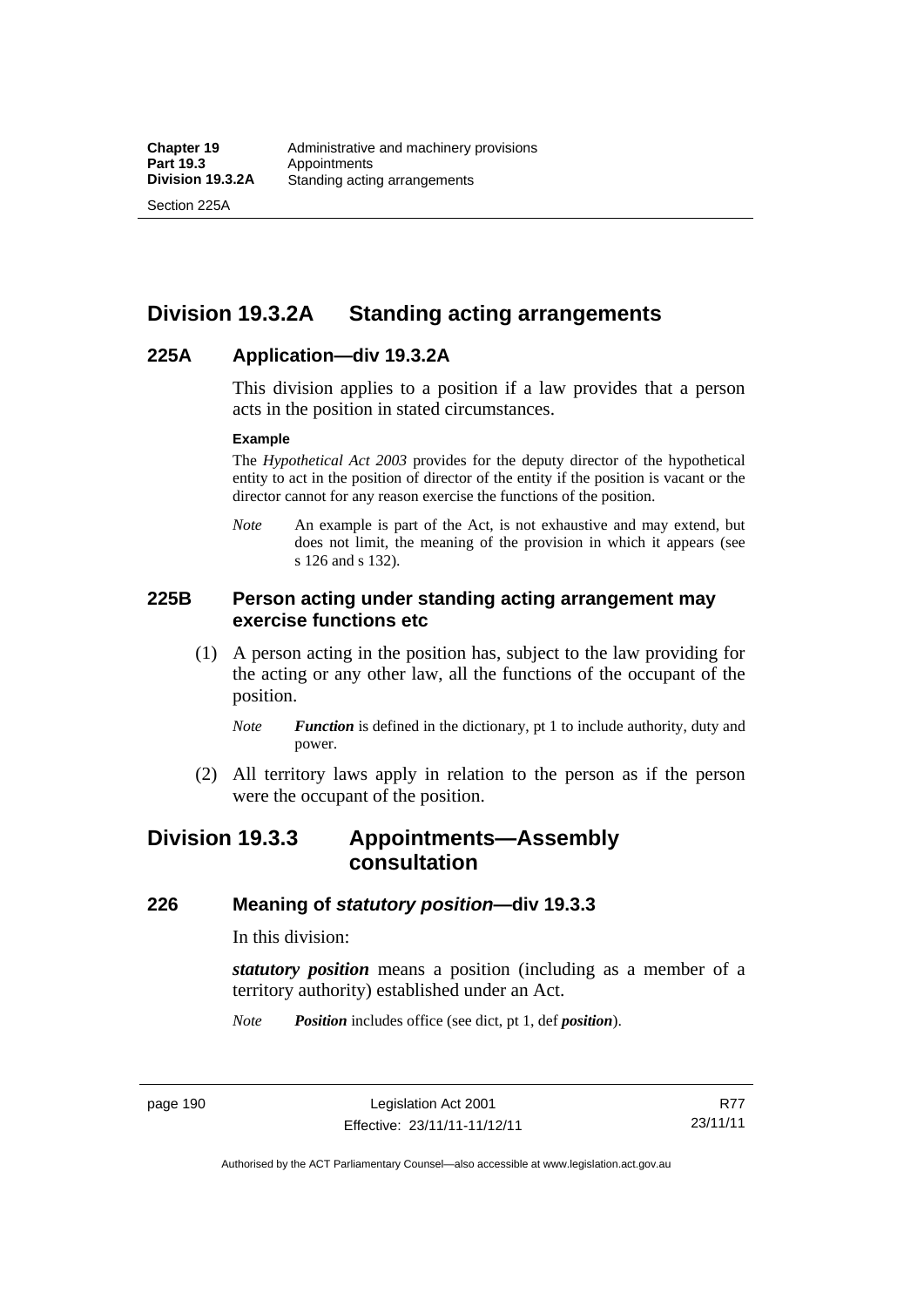## **227 Application—div 19.3.3**

- (1) This division applies if a Minister has the power under an Act to appoint a person to a statutory position.
- (2) However, this division does not apply to an appointment of—
	- (a) a public servant to a statutory position (whether or not the Act under which the appointment is made requires that the appointee be a public servant); or
	- (b) a person to, or to act in, a statutory position for not longer than 6 months, unless the appointment is of the person to, or to act in, the position for a 2nd or subsequent consecutive period; or
	- (c) a person to a statutory position if the only function of the position is to advise the Minister.

#### **228 Consultation with appropriate Assembly committee**

- (1) Before making an appointment to a statutory position, a Minister must consult—
	- (a) a standing committee of the Legislative Assembly nominated by the Speaker for the purpose; or
	- (b) if no nomination under paragraph (a) is in force—the standing committee of the Legislative Assembly responsible for the scrutiny of public accounts.
- (2) The committee may make a recommendation to the Minister about the proposed appointment.
- (3) The Minister must not make the appointment until the Minister has received a recommendation or 30 days have passed since the consultation took place, whichever happens first.
- (4) In making the appointment, the Minister must have regard to any recommendation received.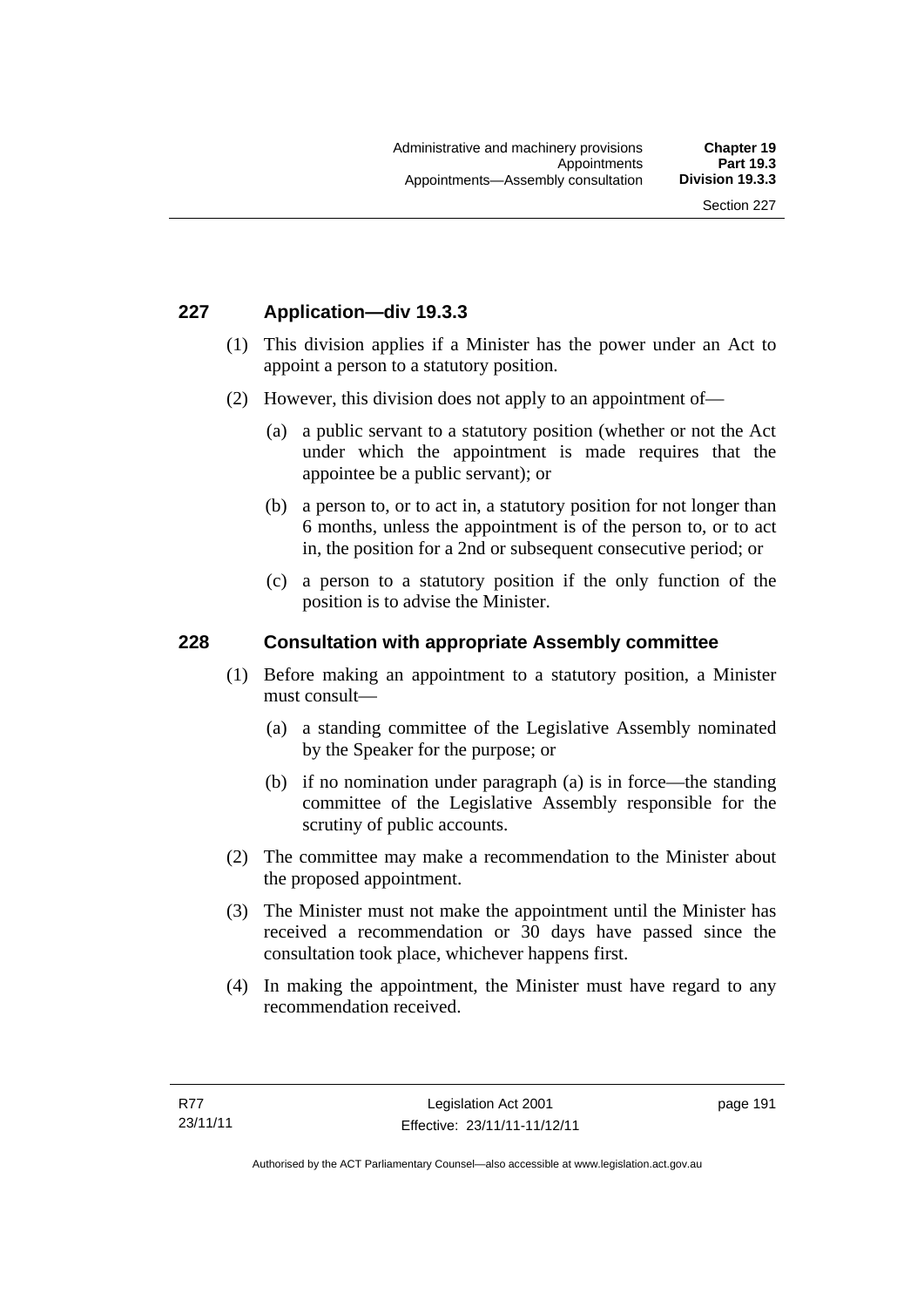Section 229

## **229 Appointment is disallowable instrument**

The instrument making, or evidencing, an appointment to which this division applies is a disallowable instrument.

*Note* A disallowable instrument must be notified and presented to the Legislative Assembly (see ch 7 (Presentation, amendment and disallowance of subordinate laws and disallowable instruments)).

page 192 Legislation Act 2001 Effective: 23/11/11-11/12/11

R77 23/11/11

Authorised by the ACT Parliamentary Counsel—also accessible at www.legislation.act.gov.au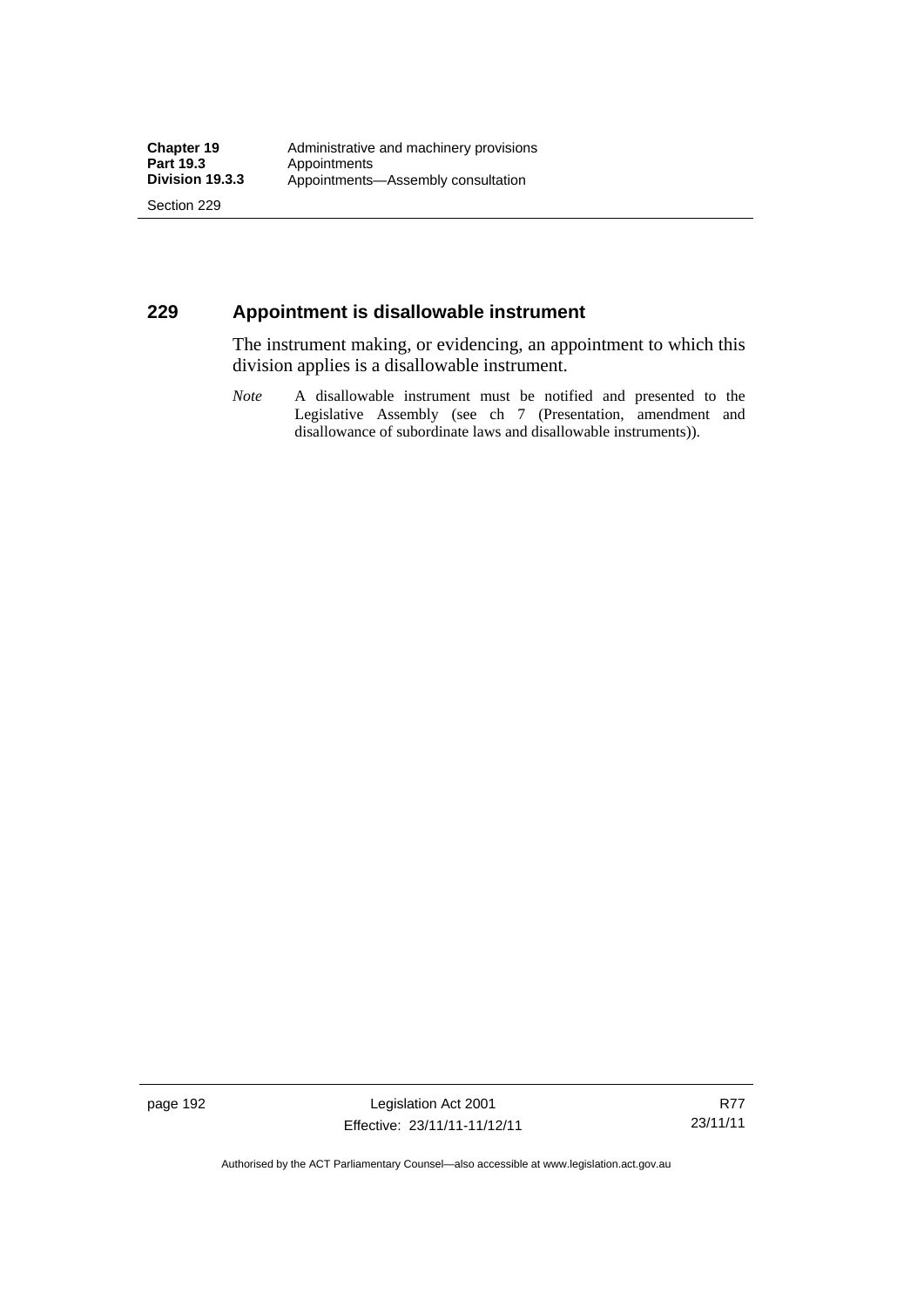# **Part 19.4 Delegations**

#### **230 Application—pt 19.4 generally**

This part applies if a law authorises or requires an entity (the *appointer*) to delegate (or subdelegate) a function.

*Note Function* is defined in the dictionary, pt 1 to include authority, duty and power.

### **231 Application—pt 19.4 to subdelegations**

- (1) This part applies to the subdelegation of a function in the same way as it applies to the delegation of the function.
- (2) However, if the appointer delegates a function to a delegate, the delegate may not subdelegate the function.
- (3) Subsection (2) is a determinative provision.

#### **Examples**

- 1 The *ABC Act 2003* provides that an appointer (X) may delegate X's functions to Y. The Act is silent on the subdelegation of the functions. Y may not subdelegate X's functions to Z.
- 2 The *ABC Act 2003* provides that an appointer (X) may delegate X's functions to Y, with authority for Y to subdelegate the functions. Because the Act authorises subdelegation, it expressly displaces this Act, section 231 (2) (see s 6). Y can therefore subdelegate  $\overline{X}$ 's functions to Z (compare s 236, which deals with the subdelegation of a power to delegate)*.*
- *Note 1* See s 5 for the meaning of determinative provisions, and s 6 for their displacement.
- *Note 2* An example is part of the Act, is not exhaustive and may extend, but does not limit, the meaning of the provision in which it appears (see s 126 and s 132).

### **232 Delegation must be in writing etc**

A delegation must be made, or evidenced, by writing signed by the appointer.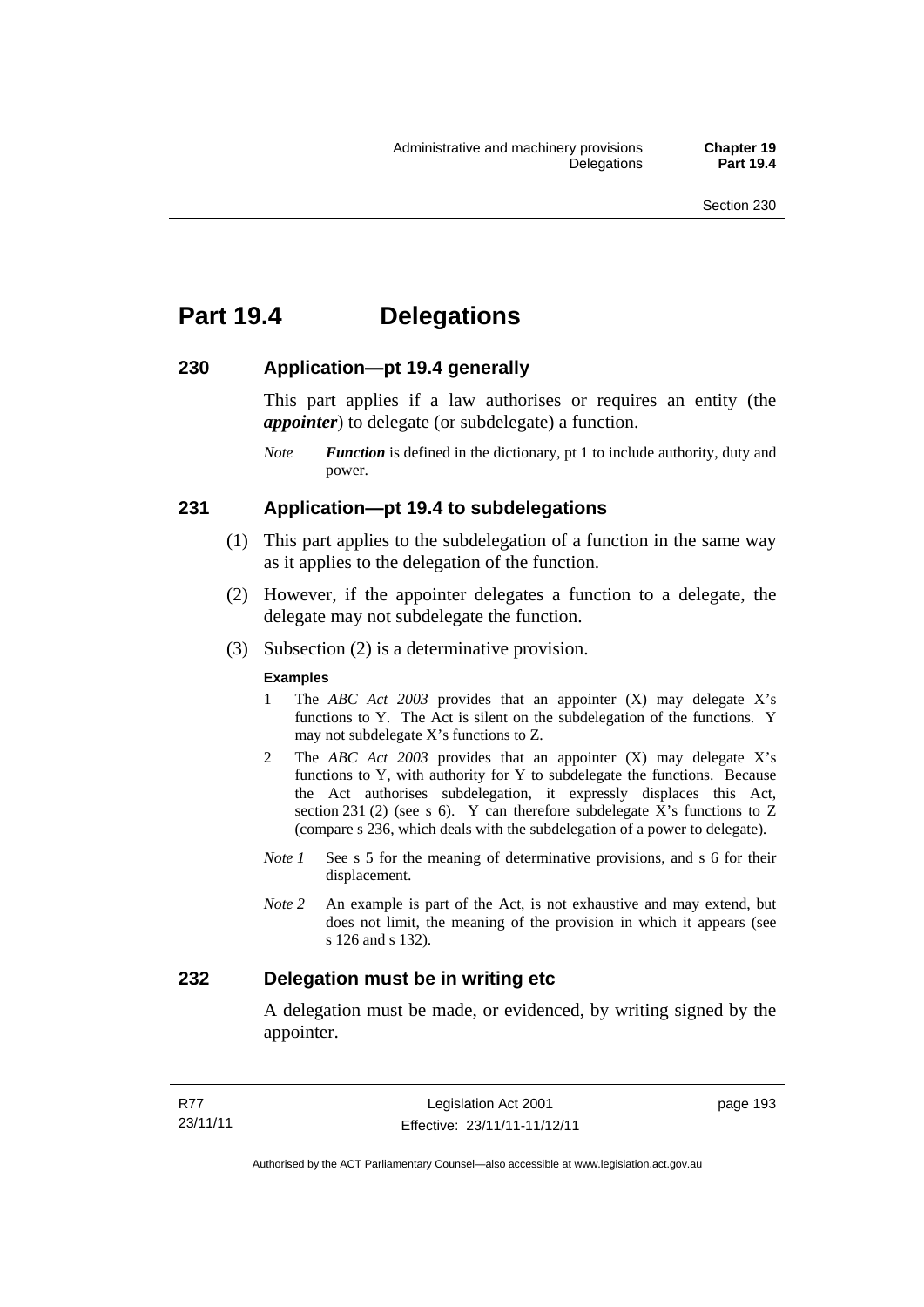#### **233 Delegation may be made by name or position**

- (1) The appointer may delegate by—
	- (a) naming the person to whom the delegation is made; or
	- (b) nominating the occupant of a position (however described), at a particular time or from time to time.
- (2) For this part, the person named, or the occupant of the position nominated, is the *delegate*.

#### **234 Instrument may provide when delegation has effect etc**

The instrument making or evidencing a delegation may provide—

- (a) that the delegation has effect only in stated circumstances or subject to stated conditions, limitations or directions; or
- (b) that all of a function, or a stated part of the function, is delegated.

#### **Examples**

- 1 The delegation provides that, when the appointer (Y) is outside Australia, the delegate (X) may exercise her functions except that stated functions may only be exercised with Y's approval.
- 2 The delegation provides that X may enter into a contract for the purchase of property of not more than \$50 000 in value.
- 3 The delegation provides that X may grant licences under a stated Act but that, in considering applications, X must take account of the policy of the agency (authorised by the Act) that there should not be more than 100 licences current at any time.
- *Note* An example is part of the Act, is not exhaustive and may extend, but does not limit, the meaning of the provision in which it appears (see s 126 and s 132).

## **235 Delegation may be made to 2 or more delegates**

The appointer may delegate the appointer's function, or any part of the function, to 2 or more delegates.

page 194 Legislation Act 2001 Effective: 23/11/11-11/12/11

R77 23/11/11

Authorised by the ACT Parliamentary Counsel—also accessible at www.legislation.act.gov.au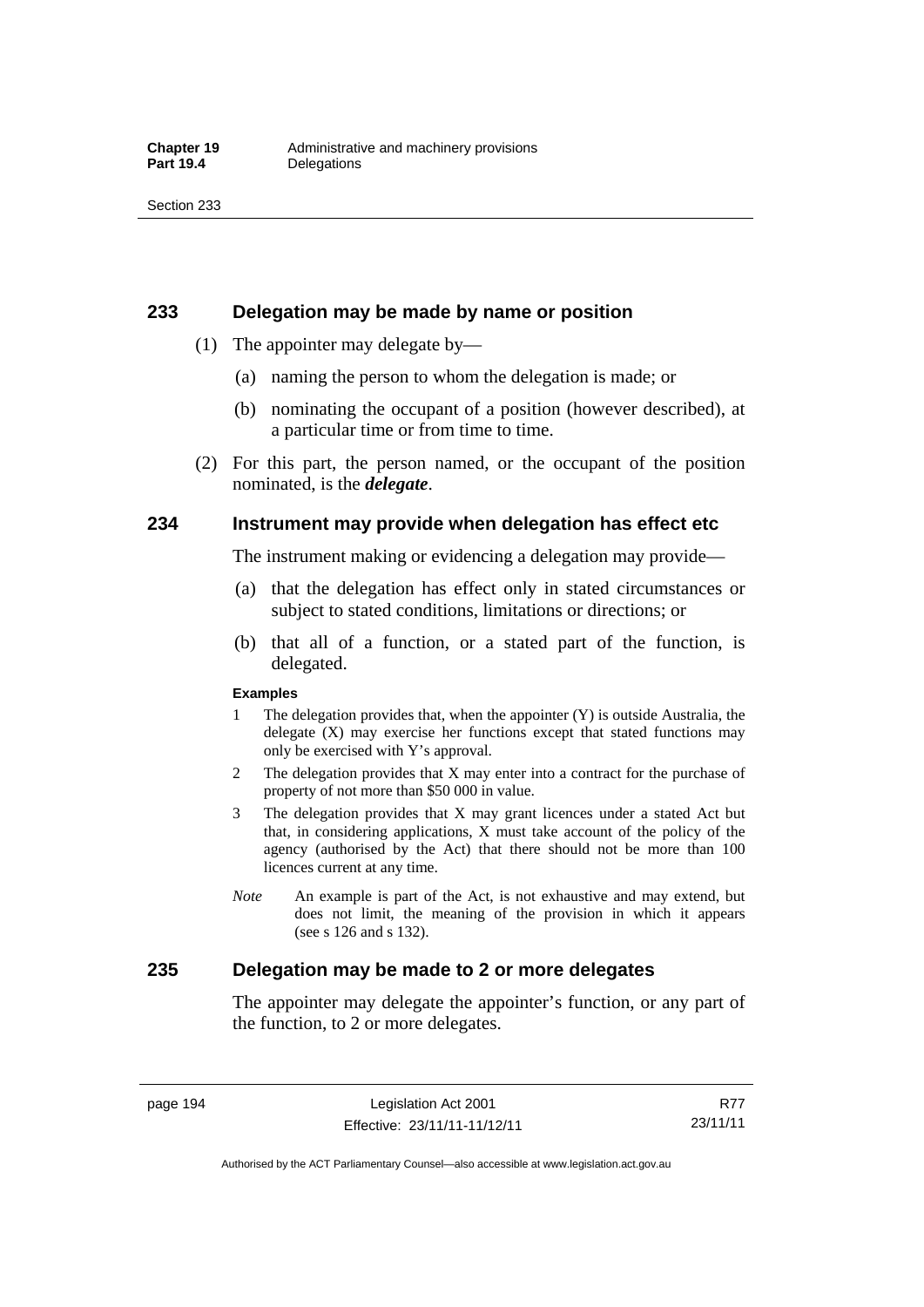#### **236 Power to delegate may not be delegated**

- (1) The appointer may not delegate the appointer's power to delegate.
- (2) Subsection (1) is a determinative provision.
	- *Note* See s 5 for the meaning of determinative provisions, and s 6 for their displacement.

#### **Examples**

- 1 The *ABC Act 2003* provides that an appointer (X) may delegate X's functions to Y. The Act is silent on X's power to delegate the power to delegate. X may not delegate X's power to delegate to Y.
- 2 The *ABC Act 2003* provides that an appointer (X) may delegate X's functions to Y, with authority for X to delegate X's power to delegate. Because the Act authorises the delegation of the power to delegate, it expressly displaces this Act, s 236 (1) (see s 6). X can therefore delegate X's power to delegate to Y (compare s 231, which deals with the subdelegation of a delegated function).
- *Note* An example is part of the Act, is not exhaustive and may extend, but does not limit, the meaning of the provision in which it appears (see s 126 and s 132).

#### **237 Delegation may be amended or revoked**

- (1) The appointer may amend a delegation or revoke it completely or partly.
- (2) The power to amend or revoke a delegation is exercisable in the same way, and subject to the same conditions, as the power to delegate.

#### **Example**

If the power to delegate is exercisable only with the Minister's approval, the power to revoke the delegation is exercisable only with the Minister's approval.

*Note* An example is part of the Act, is not exhaustive and may extend, but does not limit, the meaning of the provision in which it appears (see s 126 and s 132).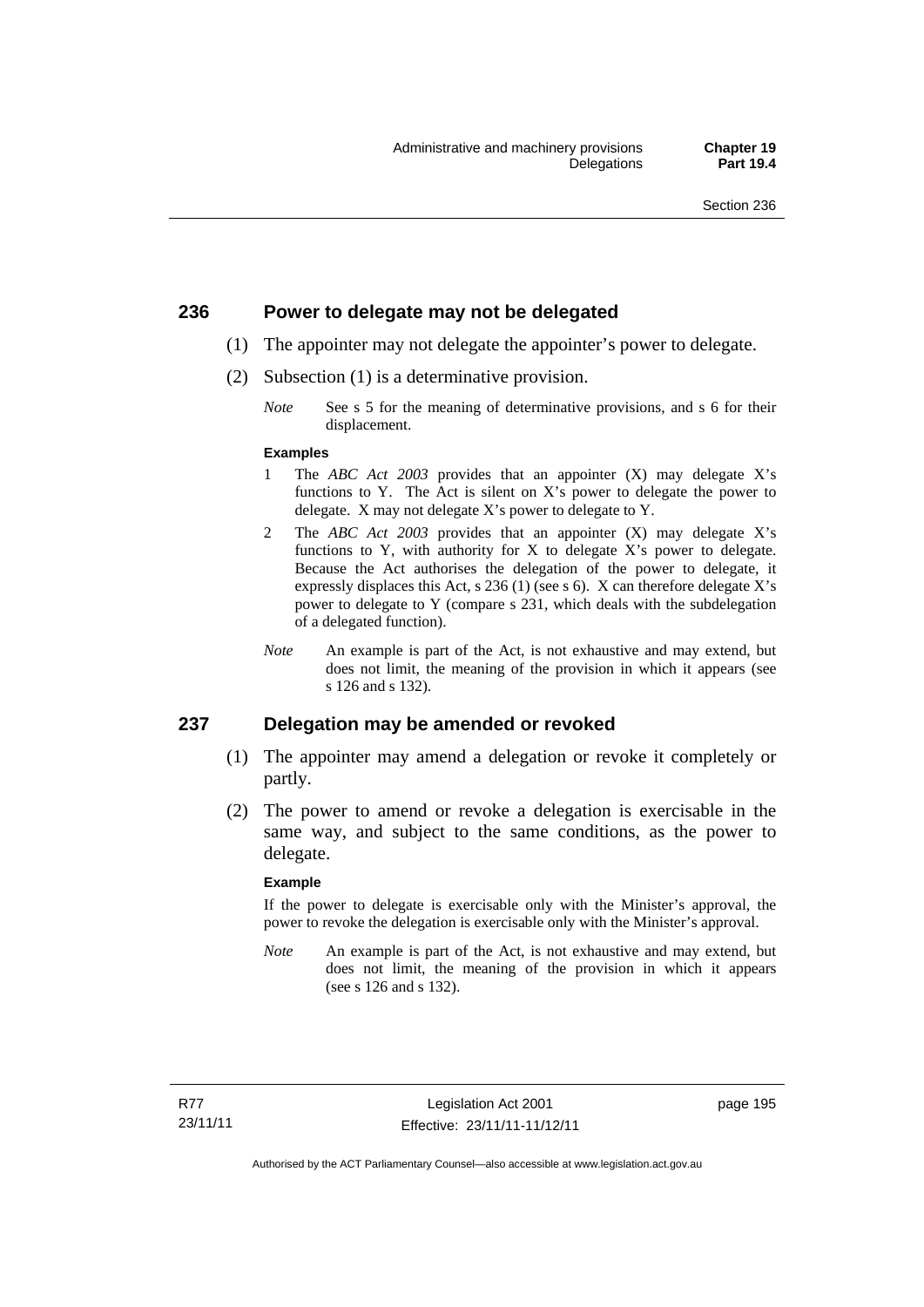## **238 Appointer responsible for delegated function**

The delegation of a function, or a part of a function, does not relieve the appointer of the appointer's obligation to ensure that the function is properly exercised.

### **239 Exercise of delegation by delegate**

- (1) A delegate must exercise the delegation subject to any conditions, limitations or directions in the instrument making or evidencing the delegation.
- (2) All territory laws apply to the delegate in the exercise of the delegation as if the delegate were the appointer.
- (3) Without limiting subsection (2), if the exercise of a function by the appointer is dependent on the appointer's state of mind and the function is delegated, the function may be exercised by the delegate on the delegate's state of mind.
- (4) Anything done by or in relation to the delegate in the exercise of the delegation is taken to have been done by or in relation to the appointer.
	- *Note 1* Section 94 provides that a delegation under a law that is in force immediately before an amendment of the law continues to have effect as if made under the amended law.
	- *Note 2* Section 196 gives a delegate the powers necessary or convenient to exercise a delegated function.
- (5) In this section:

*state of mind* includes knowledge, intention, opinion, belief or purpose.

## **240 Appointer may exercise delegated function**

A function that has been delegated may, despite the delegation, be exercised by the appointer.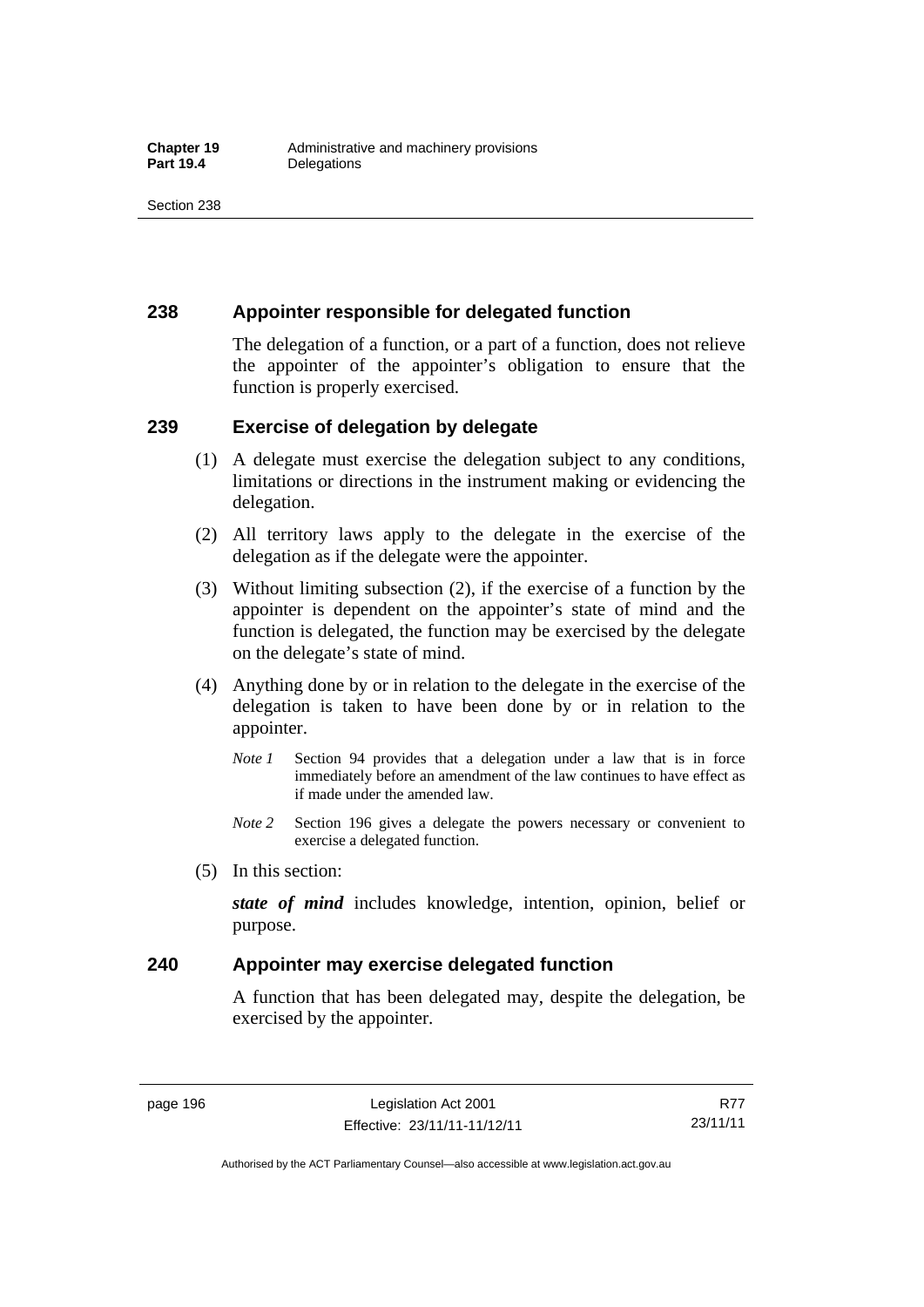# **241 Delegation not affected by appointer changes**

- (1) If the appointer is a body, a delegation made by the body does not end only because the membership of the body changes.
- (2) If the appointer is the person for the time being occupying a position, a delegation made by the person does not end only because the person ceases to be the occupant of the position.
- (3) This section does not limit the following sections:
	- section 199 (Functions of bodies)
	- section 200 (Functions of occupants of positions).

# **242 Delegation not affected by defect etc**

- (1) A delegation, or anything done under a delegation, is not invalid only because of a defect or irregularity in or in relation to the delegation.
- (2) Anything done by or in relation to the delegate while the delegate purports to exercise the delegation is not invalid only because—
	- (a) the delegation had been amended or revoked; or
	- (b) the occasion for the delegate to exercise the delegation had not arisen or had ended.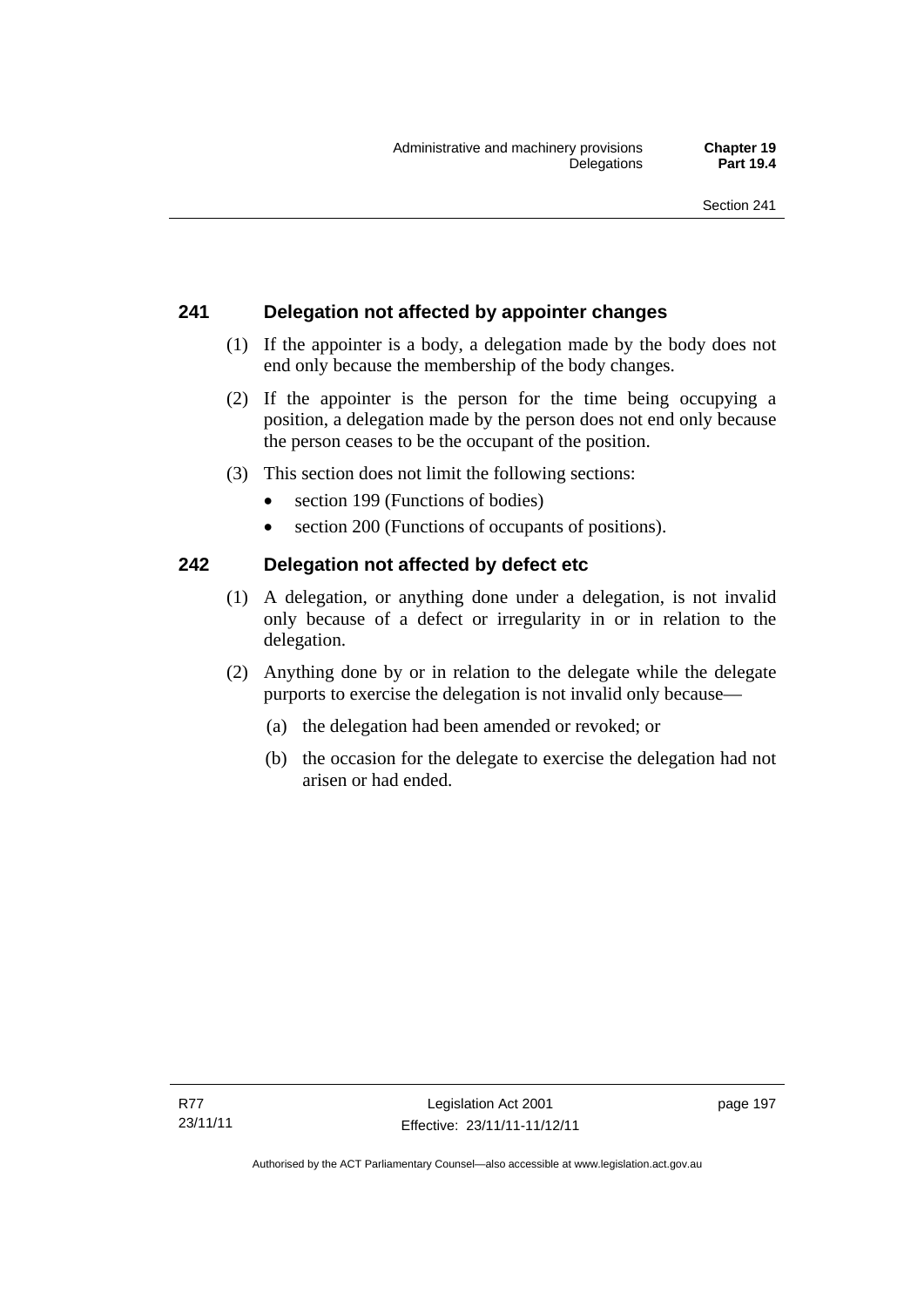Section 245

# **Part 19.5 Service of documents**

## **245 Application—pt 19.5**

This part applies to a document that is authorised or required under a law to be served (whether the word 'serve', 'give', 'notify', 'send' or 'tell' or any other word is used).

## **246 Definitions—pt 19.5**

In this part:

*administrator*, of a law, means the entity administering or responsible for the law.

*agency* means—

- (a) an administrative unit; or
- (b) a statutory office-holder; or
- (c) any other entity established for a public purpose under a law;

and includes a member of, or a member of the staff of, the agency.

*business address*, of an individual, corporation or agency in relation to anything done or to be done under a law, includes the latest business address, or address for service of notices (however described), of the individual, corporation or agency (if any) recorded in a register or other records kept by the administrator of the law.

*corporation* does not include an agency.

*document* includes a notice, an article that may be sent by post or anything else.

*email address*, of an individual, corporation or agency in relation to anything done or to be done under a law, includes the latest email address of the individual, corporation or agency (if any) recorded in a register or other records kept by the administrator of the law.

Authorised by the ACT Parliamentary Counsel—also accessible at www.legislation.act.gov.au

R77 23/11/11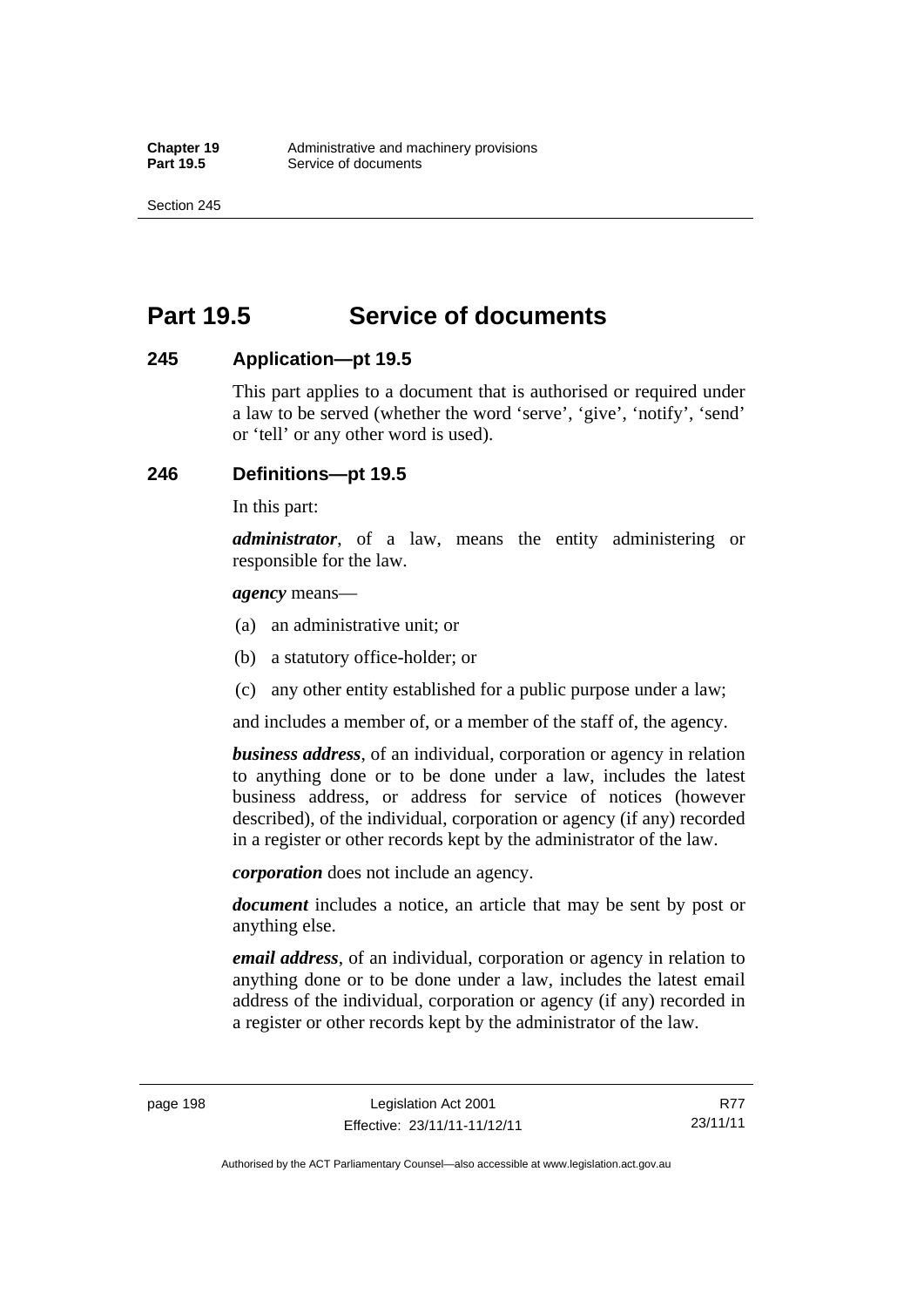#### *executive officer* means—

- (a) for a corporation—a person (however described and whether or not the person is a director of the corporation) who is concerned with, or takes part in, the corporation's management; or
- (b) for an agency that is an administrative unit—the director-general of the administrative unit; or
- (c) for an agency that is a statutory office-holder—the occupant of the position; or
- (d) for an agency constituted by 2 or more people—the person who is entitled, because of the position occupied by the person, to preside at any meeting of the agency at which the person is present; or
- (e) for any other agency—the chief executive officer (however described) of the agency; or
- (f) for any agency—a person (however described) who is concerned with, or takes part in, the agency's management.

*fax number*, of an individual, corporation or agency in relation to anything done or to be done under a law, includes the latest fax number of the individual, corporation or agency (if any) recorded in a register or other records kept by the administrator of the law.

*home address*, of an individual in relation to anything done or to be done under a law, includes the latest home address, or address for service of notices (however described), of the person (if any) recorded in a register or other records kept by the administrator of the law.

*responsible*, for a law, means allocated responsibility for the law under the *Public Sector Management Act 1994*, section 14 (1) (b) (Ministerial responsibility and functions of administrative units).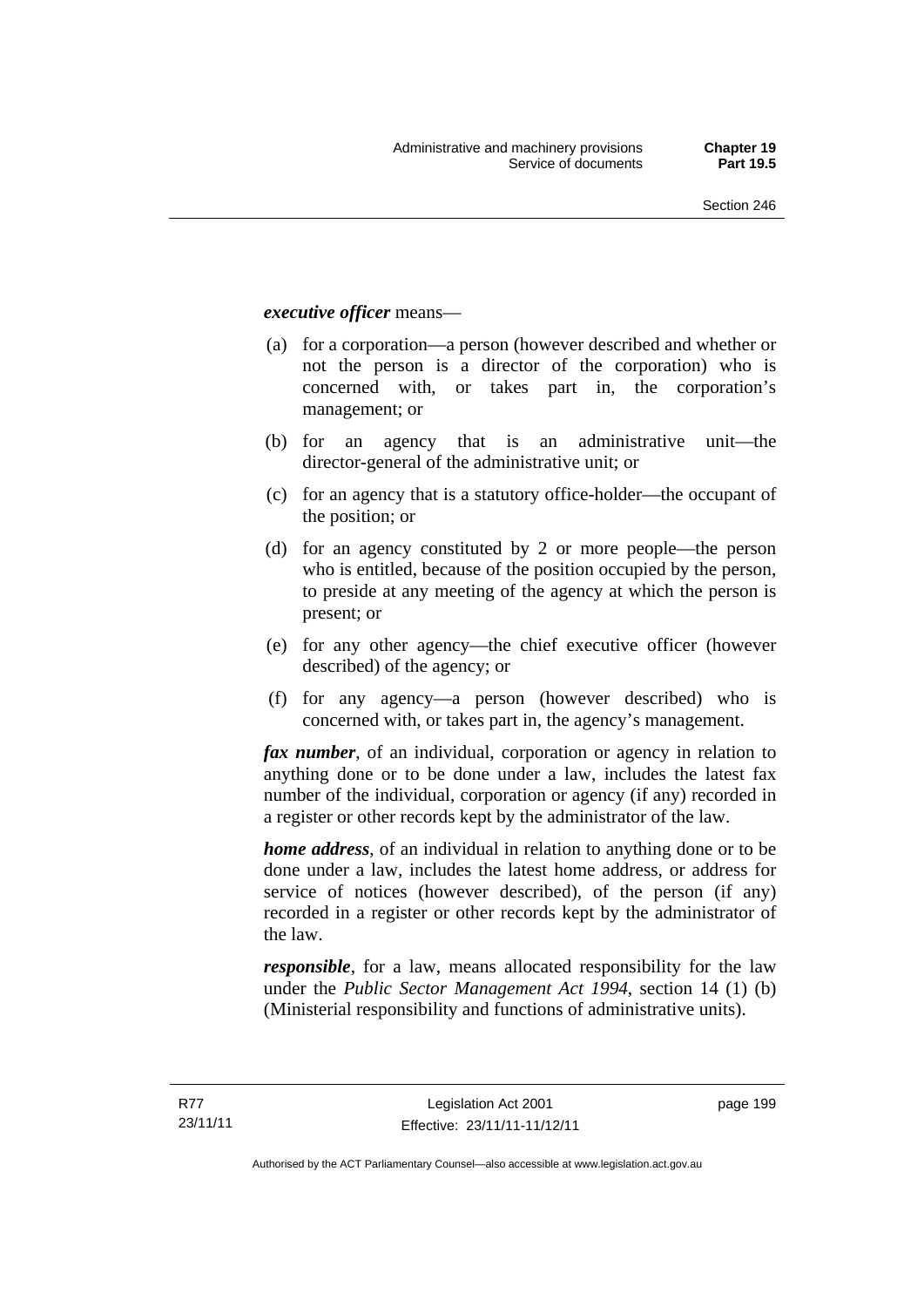### **247 Service of documents on individuals**

- (1) A document may be served on an individual—
	- (a) by giving it to the individual; or
	- (b) by sending it by prepaid post, addressed to the individual, to a home or business address of the individual; or
	- (c) by faxing it to a fax number of the individual; or
	- (d) by emailing it to an email address of the individual; or
	- (e) by leaving it, addressed to the individual, at a home or business address of the individual with someone who appears to be at least 16 years old and to live or be employed at the address.
	- *Note* See s 251 for service of documents under other laws.
- (2) This section applies to service of a document outside the ACT in the same way as it applies to service of the document in the ACT.

## **248 Service of documents on corporations**

- (1) A document may be served on a corporation—
	- (a) by giving it to an executive officer of the corporation; or
	- (b) by sending it by prepaid post, addressed to the corporation (or an executive officer of the corporation), to the address of any of its registered offices or any other business address of the corporation; or
	- (c) by faxing it to a fax number of the corporation; or
	- (d) by emailing it to an email address of the corporation; or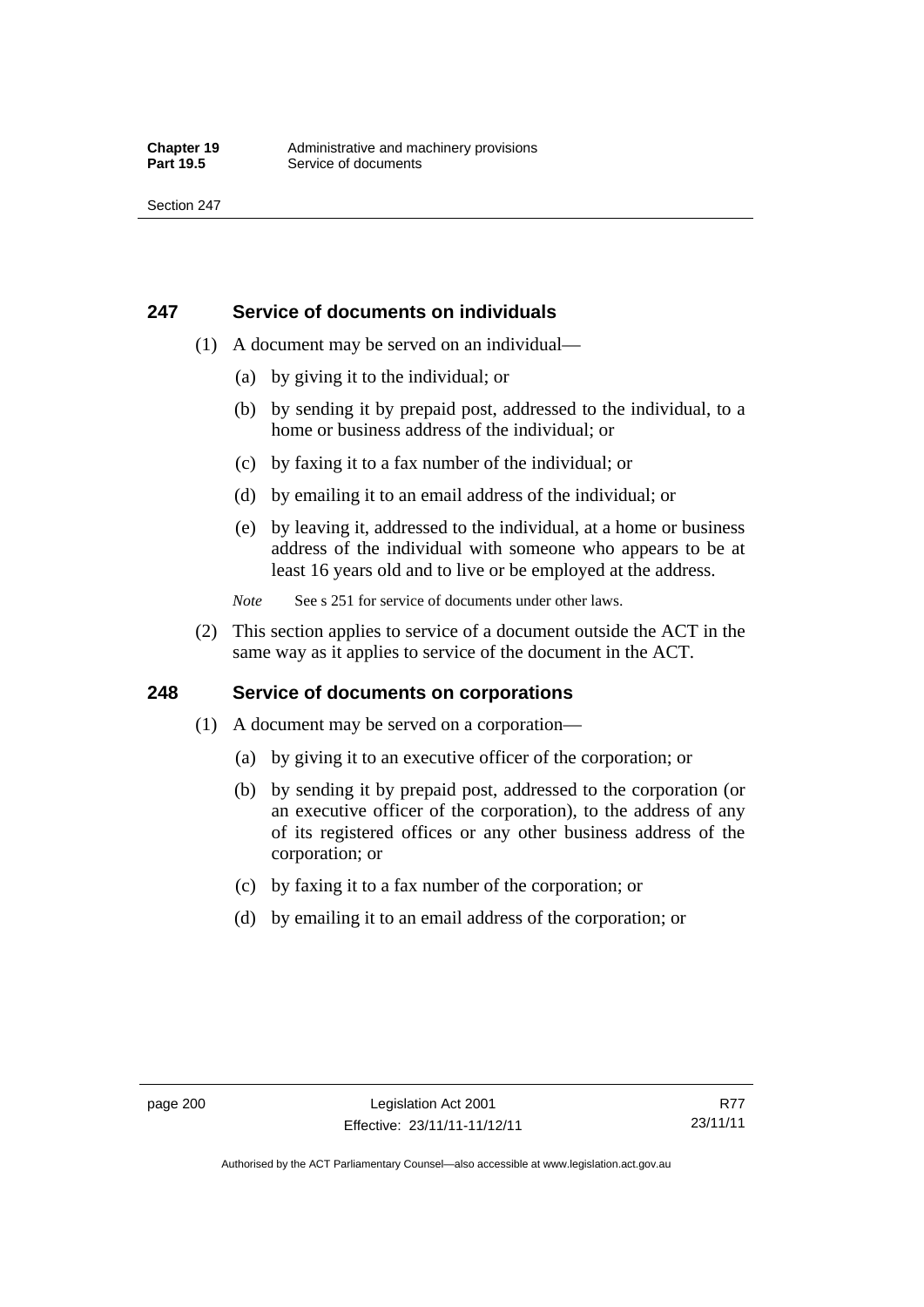(e) by leaving it, addressed to the corporation (or an executive officer of the corporation), at the address of any of the corporation's registered offices, or any other business address of the corporation, with someone who appears to be at least 16 years old and to be employed at the address.

*Note* See s 251 for service of documents under other laws.

 (2) This section applies to service of a document outside the ACT in the same way as it applies to service of the document in the ACT.

### **249 Service of documents on agencies**

A document may be served on an agency—

- (a) by giving it to an executive officer of the agency; or
- (b) by sending it by prepaid post, addressed to the agency (or an executive officer of the agency), to the address of any office of the agency or any other business address of the agency; or
- (c) by faxing it to a fax number of the agency; or
- (d) by emailing it to an email address of the agency; or
- (e) by leaving it, addressed to the agency (or an executive officer of the agency), at the address of any of the agency's offices or any other business address of the agency with someone who appears to be employed at the agency.

*Note* See s 251 for service of documents under other laws.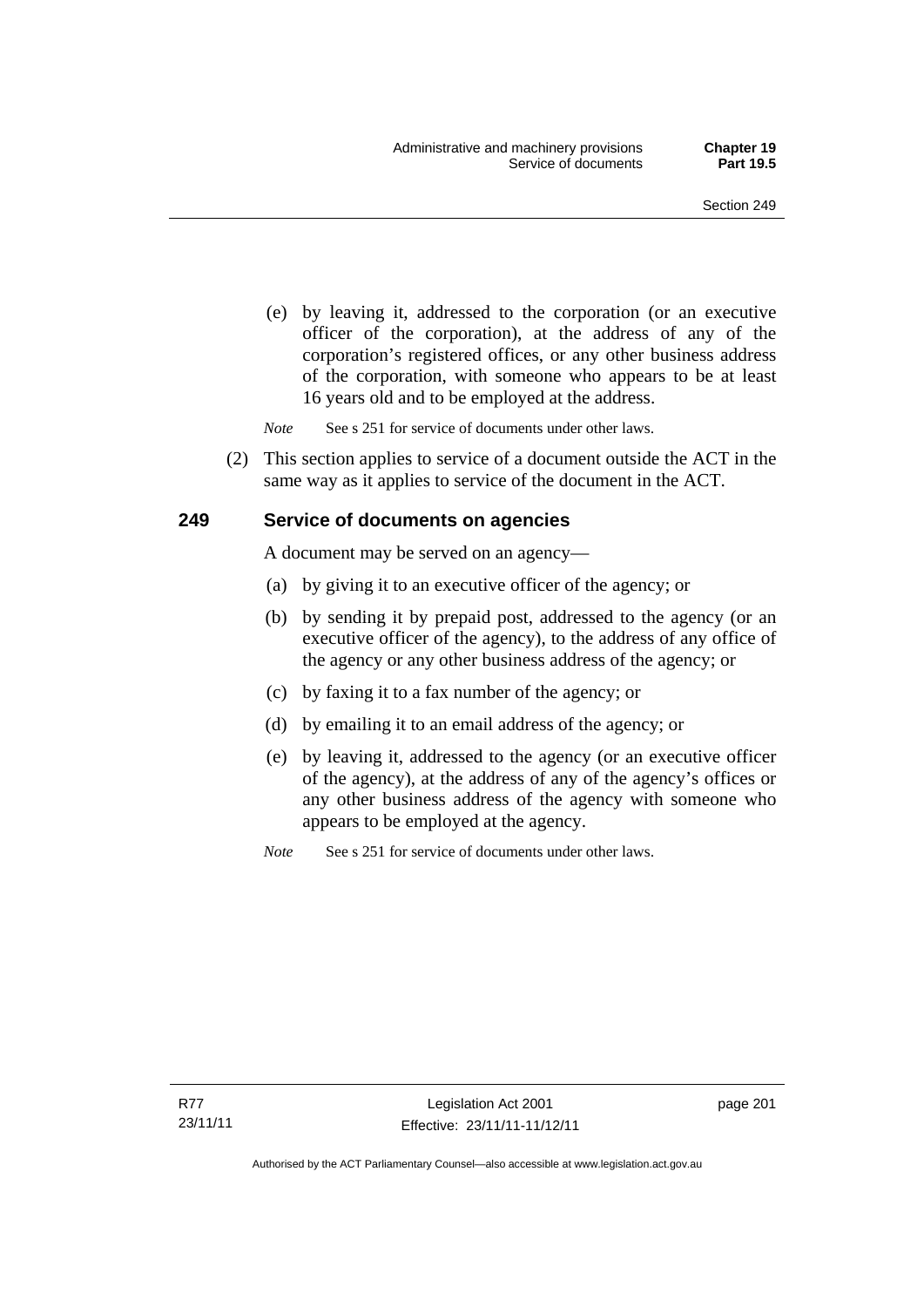### **250 When document taken to be served**

- (1) A document served by post under this part is taken to be served when the document would have been delivered in the ordinary course of post.
- (2) However, subsection (1) does not affect the operation of the *Evidence Act 1995* (Cwlth), section 160.
	- *Note* The *Evidence Act 1995* (Cwlth), s 160 provides a rebuttable presumption that a postal article sent by prepaid post addressed to a person at an address in Australia or an external territory was received on the 4th working day after posting.
- (3) If the sender has no reason to suspect that a document served by fax or email under this part was not received by the recipient when sent, the document is presumed to be served when sent unless evidence sufficient to raise doubt about the presumption is given.
- (4) For subsection (3), the sender has reason to suspect that a document served by fax or email under this part was not received by the recipient when sent only if, on the day the document was sent or on the next working day, the equipment the sender used to send the document indicated by way of a signal or other message that—
	- (a) the equipment did not send the document when the equipment was used to send the document; or
	- (b) for a fax—the number to which the fax was sent to the recipient was not a fax number of the recipient; or
	- (c) for an email—the address to which the email was sent was not an email address of the recipient.
- (5) A document addressed to the recipient, and left for the recipient as mentioned in section 247 (e), section 248 (e) or section 249 (e), is taken to be served when it was left.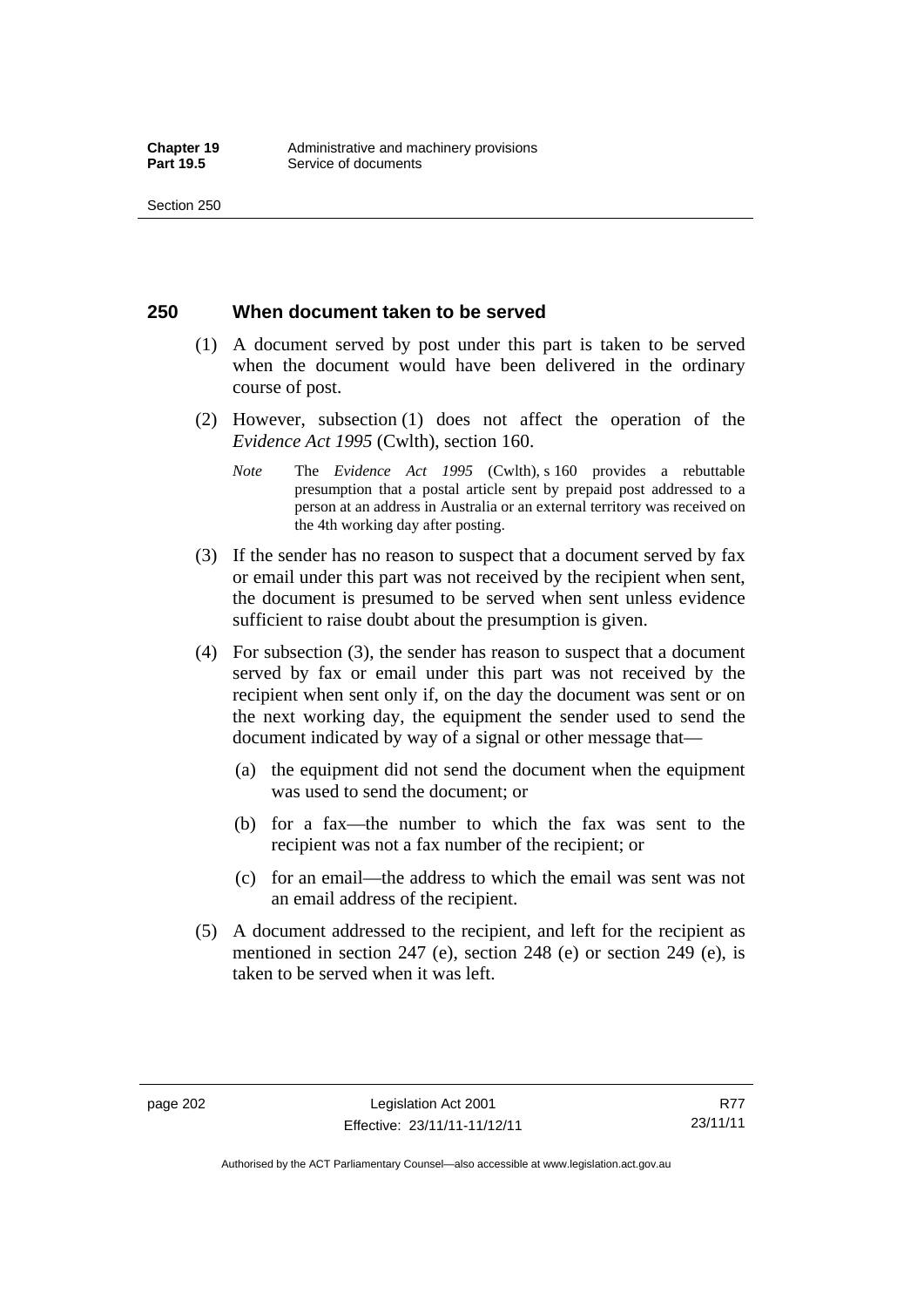(6) In this section:

*recipient*, for a document, means the individual, corporation or agency on whom the document is intended to be served.

*sender*, for a document served, or to be served, by fax or email, means the person sending, or seeking to send, the document.

# **251 Other laws not affected etc**

- (1) This part does not affect the operation of any other law that authorises or requires service of a document otherwise than as provided under this part.
- (2) Despite this part, a law (or, if the law is an Act, a regulation under the Act) may provide—
	- (a) that a document of a particular kind may or must be served (however described) only in a particular way or to a particular address or number; or
	- (b) for the date (or date and time) when service (however described) of a document is taken to have been made.

# **252 Powers of courts and tribunals not affected**

This part does not affect the power of a court or tribunal to authorise or require service of a document otherwise than as provided under this part.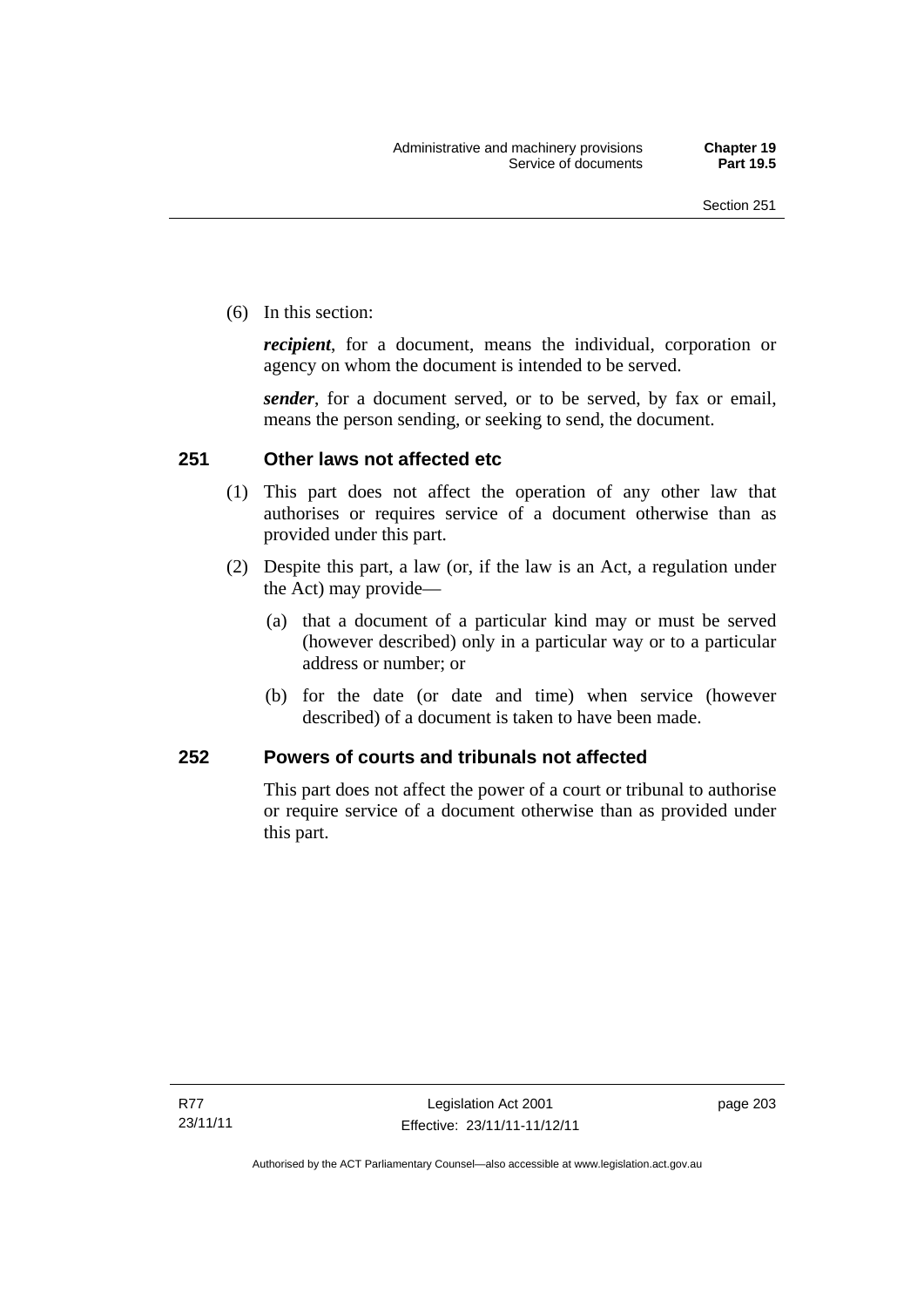Section 253

# **Part 19.6 Functions of Executive and Ministers**

# **253 Exercise of functions of Executive**

- (1) A function given to the Executive under an Act may be exercised by any 2 Ministers acting in concert.
- (2) The exercise of a function under subsection (1) is taken to be the exercise of the function by the Executive.
- (3) A statutory instrument (other than a subordinate law or disallowable instrument) is taken to be made by the Executive if it is signed by 2 or more Ministers who are members of the Executive.
- (4) A statutory instrument mentioned in subsection (3) made in accordance with the subsection is taken to be made when it is signed by the second Minister signing.
- (5) This section is subject to section 41 (Making of certain statutory instruments by Executive).
- (6) In this section:

Act includes an Act of the Commonwealth.

*statutory instrument* includes an instrument (whether or not legislative in nature) made under—

- (a) an Act of the Commonwealth; or
- (b) another statutory instrument of the Commonwealth ; or
- (c) power given by an Act or statutory instrument of the Commonwealth and also power given otherwise by law.

# **254 Administration of matters not allocated**

If a matter relating to the Executive's functions is not allocated under the Self-Government Act, section 43 (1), the Chief Minister administers the matter.

R77 23/11/11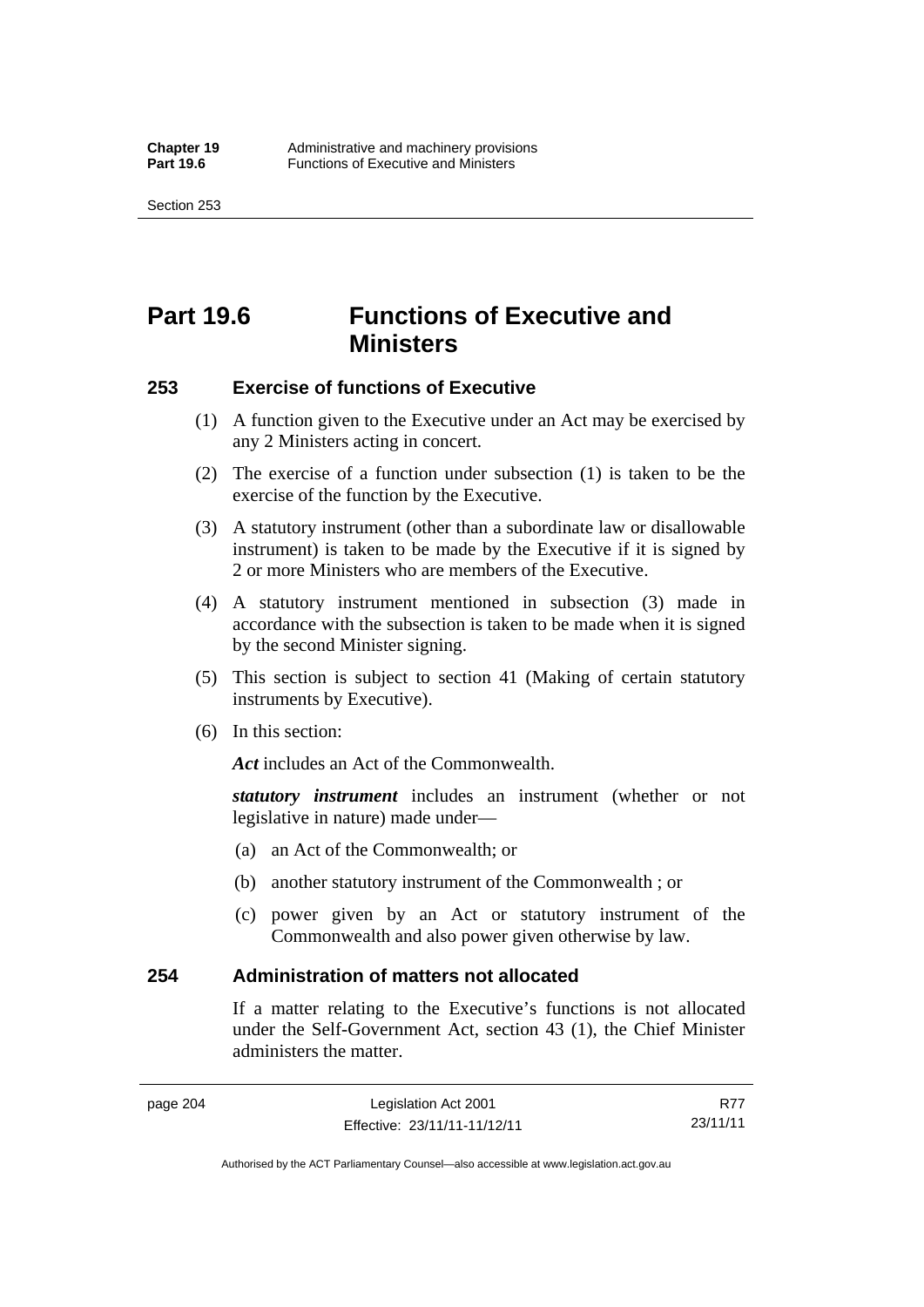# **254A Delegation by Minister**

A Minister may delegate the Minister's functions under an Act or statutory instrument to anyone else.

*Note* For the making of delegations and the exercise of delegated functions, see pt 19.4.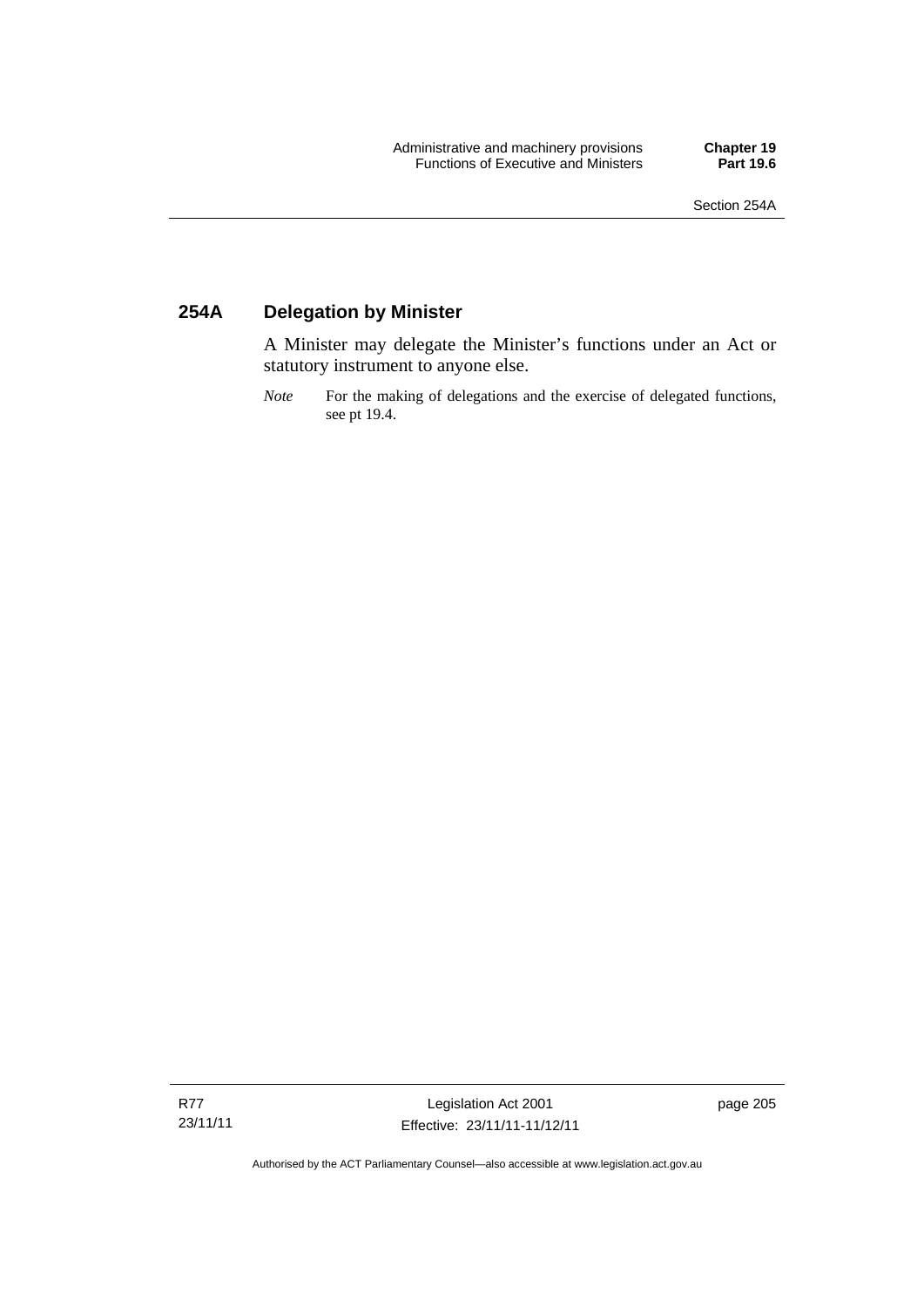Section 255

# **Part 19.7 Other matters**

### **255 Forms**

- (1) This section applies if an Act, subordinate law or disallowable instrument (the *authorising law*) authorises or requires a form to be approved or prescribed under an Act or statutory instrument (the *relevant law*).
	- *Note* See also s 46 (3), which deals with the repeal and replacement of forms that are legislative instruments and prevents their amendment.
- (2) The authorising law authorises a form to be approved or prescribed in relation to any matter under or in relation to the relevant law.
- (3) To remove any doubt, a form may be approved or prescribed for a provision of the relevant law even though the provision does not mention a form.

#### **Example**

The X Act, s 23 provides for a person to apply for registration but makes no mention of a form for the application. However, the Act, s 80 (1) provides:

(1) The Minister may approve forms for this Act.

Section 80 (3) provides that the approval of a form is a notifiable instrument.

Because s 80 (1) permits a form to be approved 'for this Act', this Act, s 255 applies in relation to s 23 and the Minister may, in writing, approve a form for the application.

- *Note 1* Because the approval is a notifiable instrument, it must be in writing (see s 42 (2)).
- *Note 2* An example is part of the Act, is not exhaustive and may extend, but does not limit, the meaning of the provision in which it appears (see s 126 and s 132).
- (4) Substantial compliance with a form is sufficient.
- (5) However, if a form requires—
	- (a) the form to be signed; or

page 206 Legislation Act 2001 Effective: 23/11/11-11/12/11

R77 23/11/11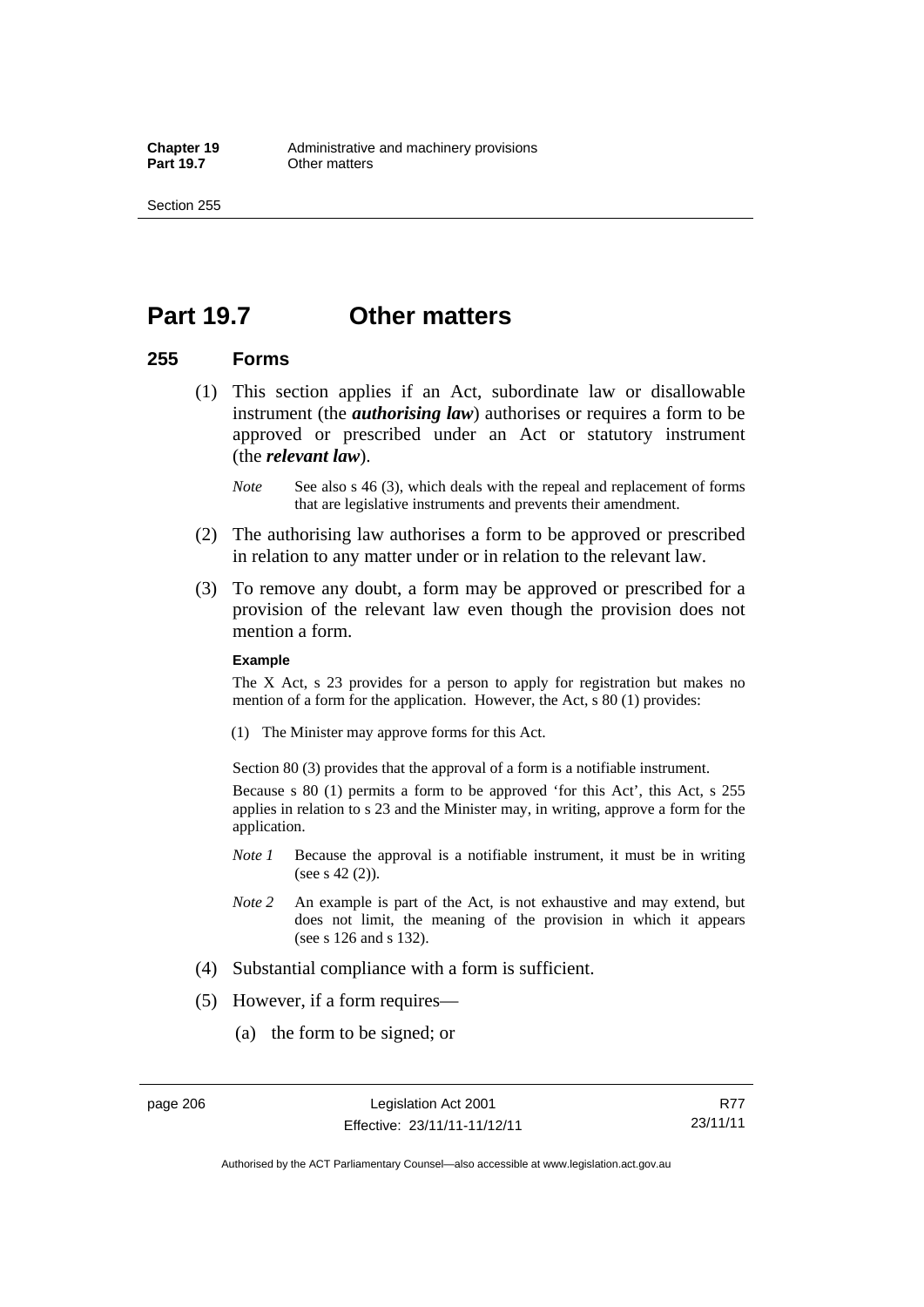- (b) the form to be prepared in a particular way (for example, on paper of a particular size or quality or in a particular electronic form); or
- (c) the form to be completed in a particular way; or
- (d) particular information to be included in the form, or a particular document to be attached to or given with the form; or
- (e) the form, information in the form, or a document attached to or given with the form, to be verified in a particular way (for example, by statutory declaration);

the form is properly completed only if the requirement is complied with.

- (6) Despite subsection (5), the person need not comply with the requirement mentioned in subsection (5) (d) (and the form is taken to be properly completed despite the noncompliance) if—
	- (a) the form is approved or prescribed for a purpose; and
	- (b) the information or document is not reasonably necessary for the purpose.

#### **Examples**

- 1 A person need not comply with a requirement of an approved form to include personal information (eg marital status) irrelevant to a purpose for which the form is required.
- 2 A person need not comply with a requirement of an approved form that has some relevance to a purpose for which the form is required, but intrudes to an unreasonable extent on personal privacy.
- $(7)$  If—
	- (a) a form (*form 1*) may be approved or prescribed for a purpose; and
	- (b) another form (*form 2*) may be approved or prescribed for the same or another purpose; and

page 207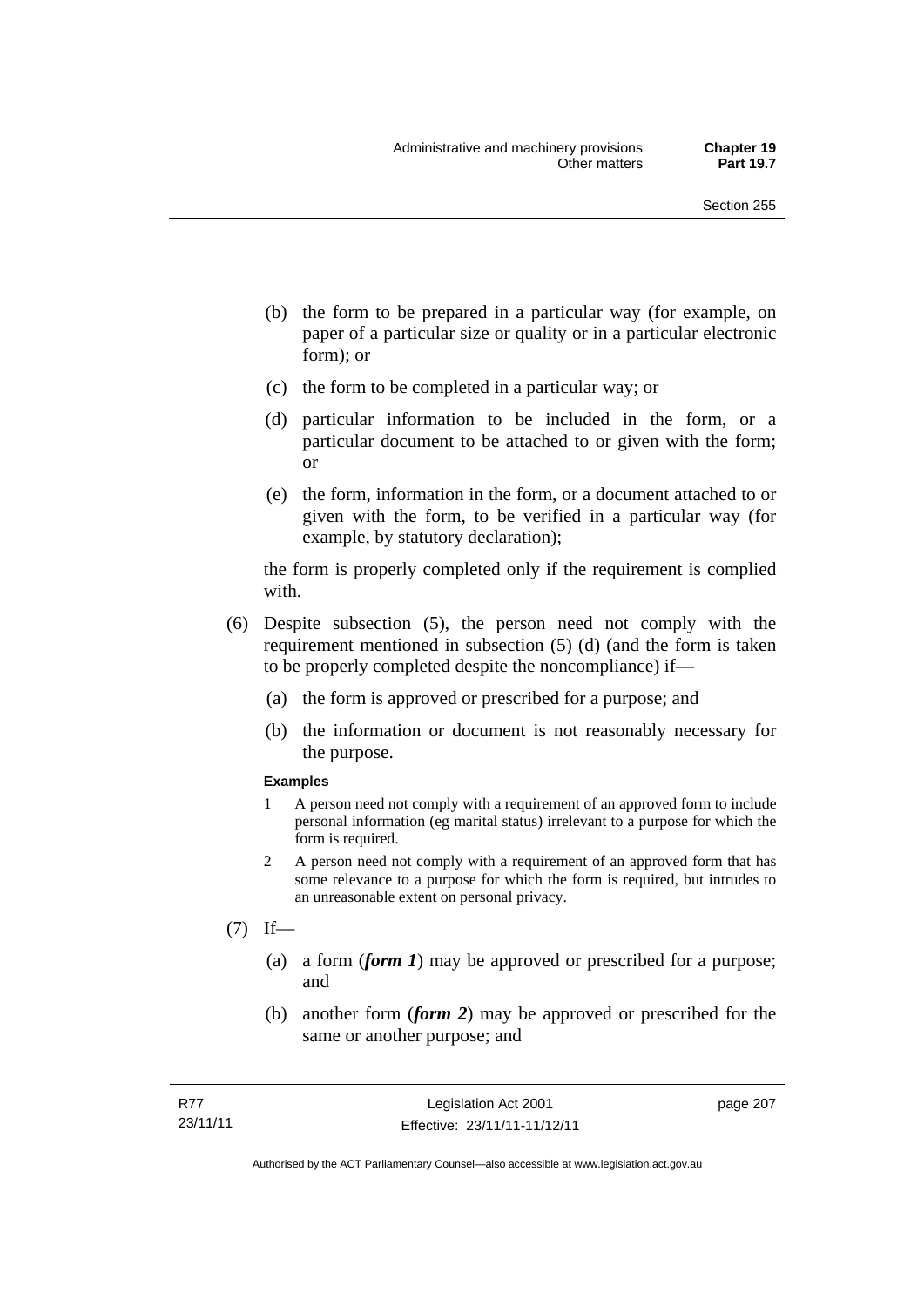(c) separate forms 1 and 2 are approved or prescribed;

a combination form, consisting of forms 1 and 2, may be approved or prescribed and used for the purpose or purposes.

- (8) If, under a law, a form is authorised or required to be filed with (however described), or served on (however described), a person, the form may be filed with, or served on, someone else under arrangements made between them.
- (9) This section is a determinative provision.
	- *Note* See s 5 for the meaning of determinative provisions, and s 6 for their displacement.

### **256 Production of records kept in computers etc**

- (1) This section applies if—
	- (a) a person uses an electronic or other device to keep a record of information; and
	- (b) the person is required under a law (however the law is expressed) to give the information, or a document containing the information, to an authority.
- (2) The requirement obliges the person to give to the authority a document that accurately reproduces or contains the information in a form that can be understood by the authority.
- (3) In this section:

*authority* means a court, tribunal or other entity.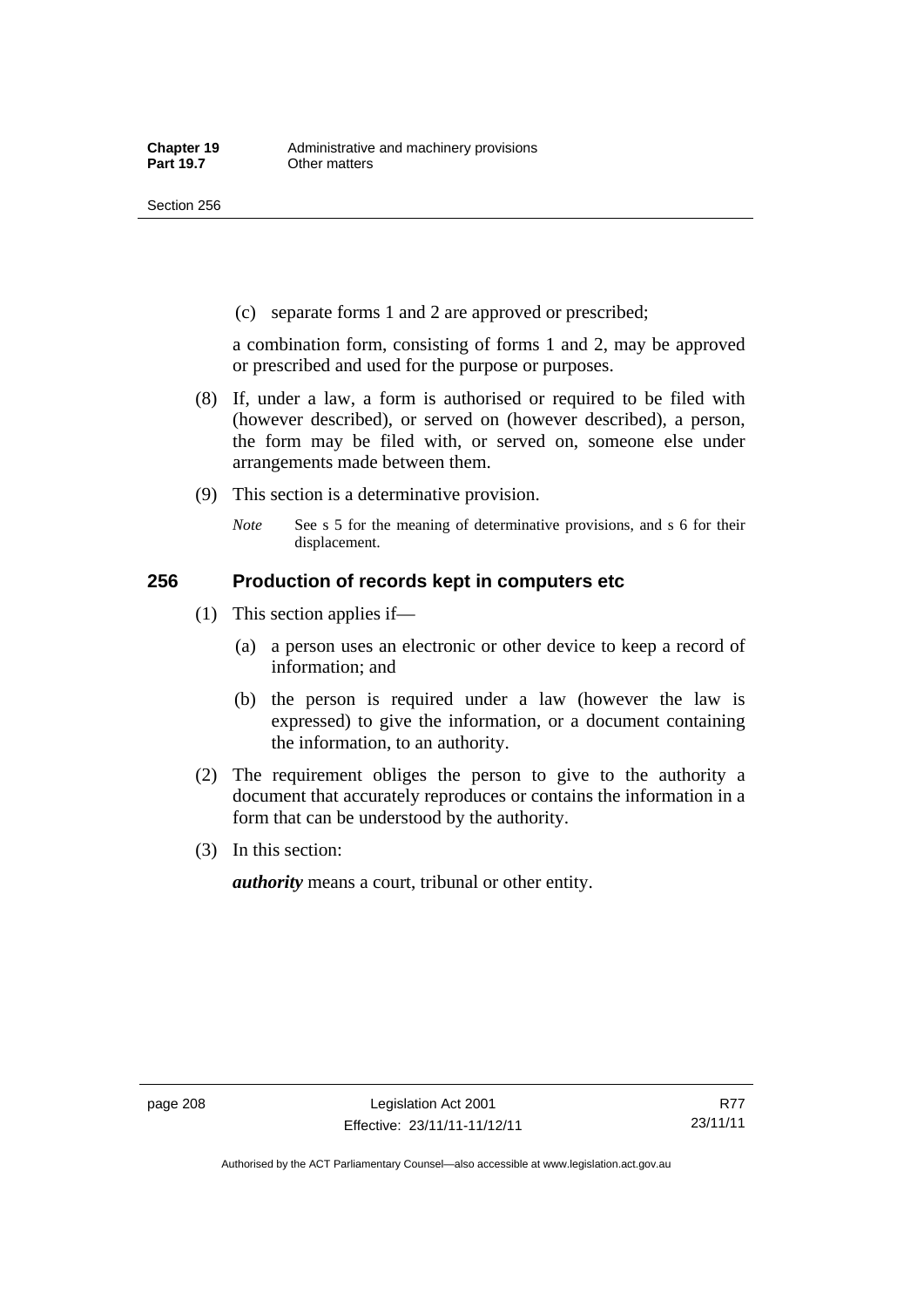# **Chapter 20 Miscellaneous**

# **300 Delegation by parliamentary counsel**

 (1) The parliamentary counsel may delegate the parliamentary counsel's functions under this Act or another territory law to a public servant.

- (2) However, the parliamentary counsel may only delegate a function under part 11.3 (Editorial changes) to—
	- (a) a person performing the duties of deputy parliamentary counsel in the public service; or
	- (b) a public servant prescribed by regulation.

# **301 References to Administration Act 1989 etc**

- (1) In any Act, statutory instrument or document, a reference to the *Administration Act 1989*, the *Interpretation Act 1967*, the *Legislation* (*Republication*) *Act 1996* or the *Subordinate Laws Act 1989* is, in relation to anything dealt with in this Act, a reference to this Act.
- (2) In any Act, statutory instrument or document, a reference to a particular provision of the *Administration Act 1989*, the *Interpretation Act 1967*, the *Legislation (Republication) Act 1996* or the *Subordinate Laws Act 1989* is, in relation to anything dealt with in this Act, a reference to the corresponding provision of this Act.

# **302 Regulation-making power**

The Executive may make regulations for this Act.

*Note* A regulation must be notified, and presented to the Legislative Assembly, under this Act.

page 209

*Note* For the making of delegations and the exercise of delegated functions, see pt 19.4.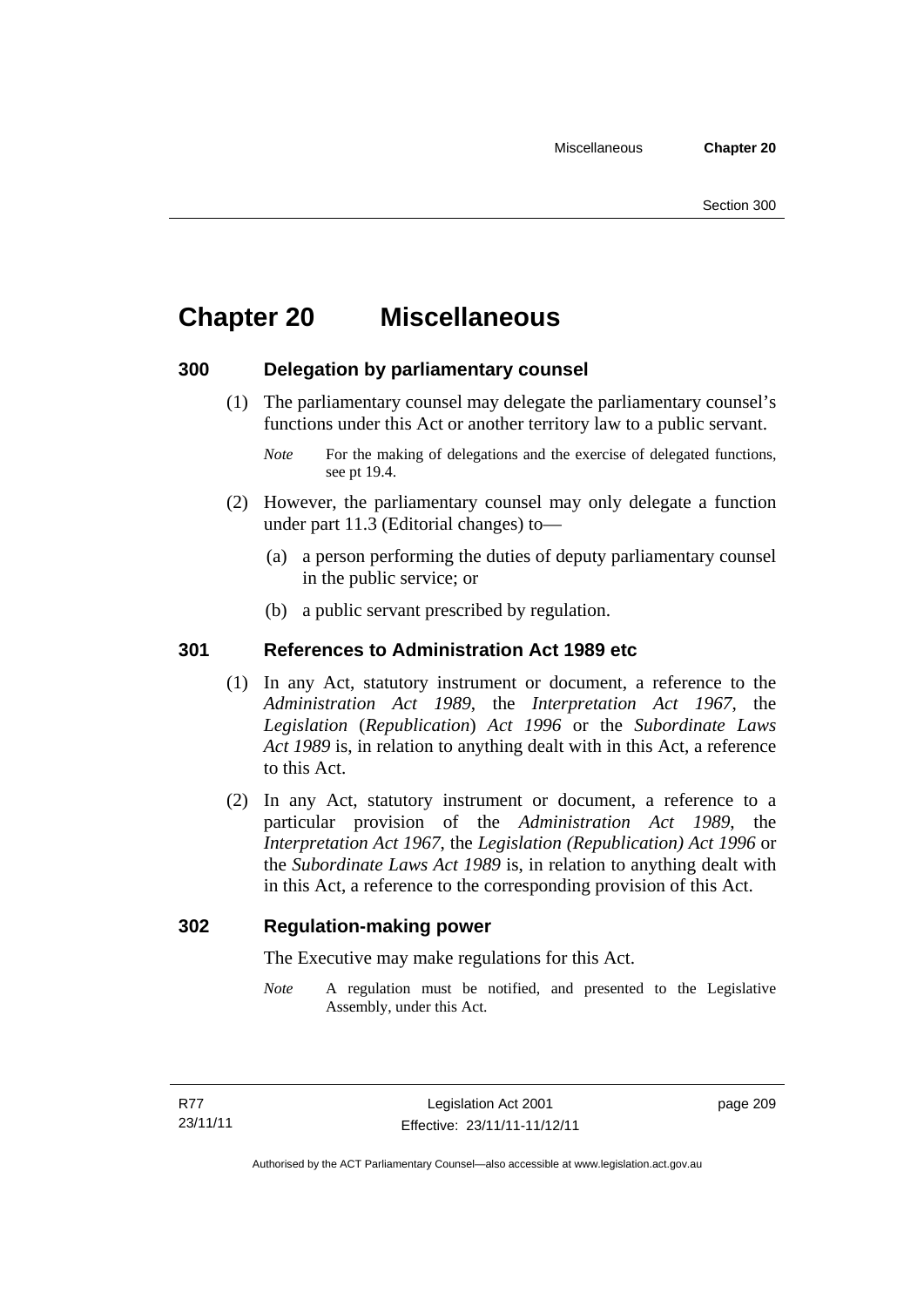# **Schedule 1 Acts included in sources of law in the ACT**

(see s 17)

# **Part 1.1 Former NSW and UK Acts in force before establishment of Territory**

| column 1 | column <sub>2</sub>                                    | column 3                                              |
|----------|--------------------------------------------------------|-------------------------------------------------------|
| item     | name of Act                                            | number or date of assent and<br>original jurisdiction |
| 1        | Magna Carta                                            | $(1297)$ 25 Edw 1 c 29 (UK)                           |
| 2        | Criminal and Civil Justice Act 1351                    | 25 Edw 3 St 5 c 4 (UK)                                |
| 3        | Due Process of Law Act 1354                            | 28 Edw 3 c 3 (UK)                                     |
| 4        | Due Process of Law Act 1368                            | 42 Edw 3 c 3 (UK)                                     |
| 5        | Free Access to Courts Act 1400                         | 2 Hen 4 c 1 (UK)                                      |
| 6        | Petition of Right 1627                                 | 3 Chas 1 c 1 (UK)                                     |
| 7        | Bill of Rights 1688                                    | 1 Will and Mary sess 2 c 2 (UK)                       |
| 8        | Act of Settlement 1700                                 | 12 and 13 Will 3 c 2 (UK)                             |
| 9        | Royal Marriages Act 1772                               | 12 Geo 3 c 11 (UK)                                    |
| 10       | Crimes Act 1900                                        | 1900 No 40 (NSW)                                      |
| 11       | Truck Act 1900                                         | 1900 No 55 (NSW)                                      |
| 12       | Pawnbrokers Act 1902                                   | 1902 No 66 (NSW)                                      |
| 13       | Public Roads Act 1902                                  | 1902 No 95 (NSW)                                      |
| 14       | Anglican Church of Australia Constitutions<br>Act 1902 | 24 December 1902 (NSW)                                |
| 15       | Fertilisers (Labelling and Sale) Act 1904              | 1904 No 33 (NSW)                                      |
| 16       | Second-hand Dealers Act 1906                           | 1906 No 30 (NSW)                                      |

page 210 Legislation Act 2001 Effective: 23/11/11-11/12/11

R77 23/11/11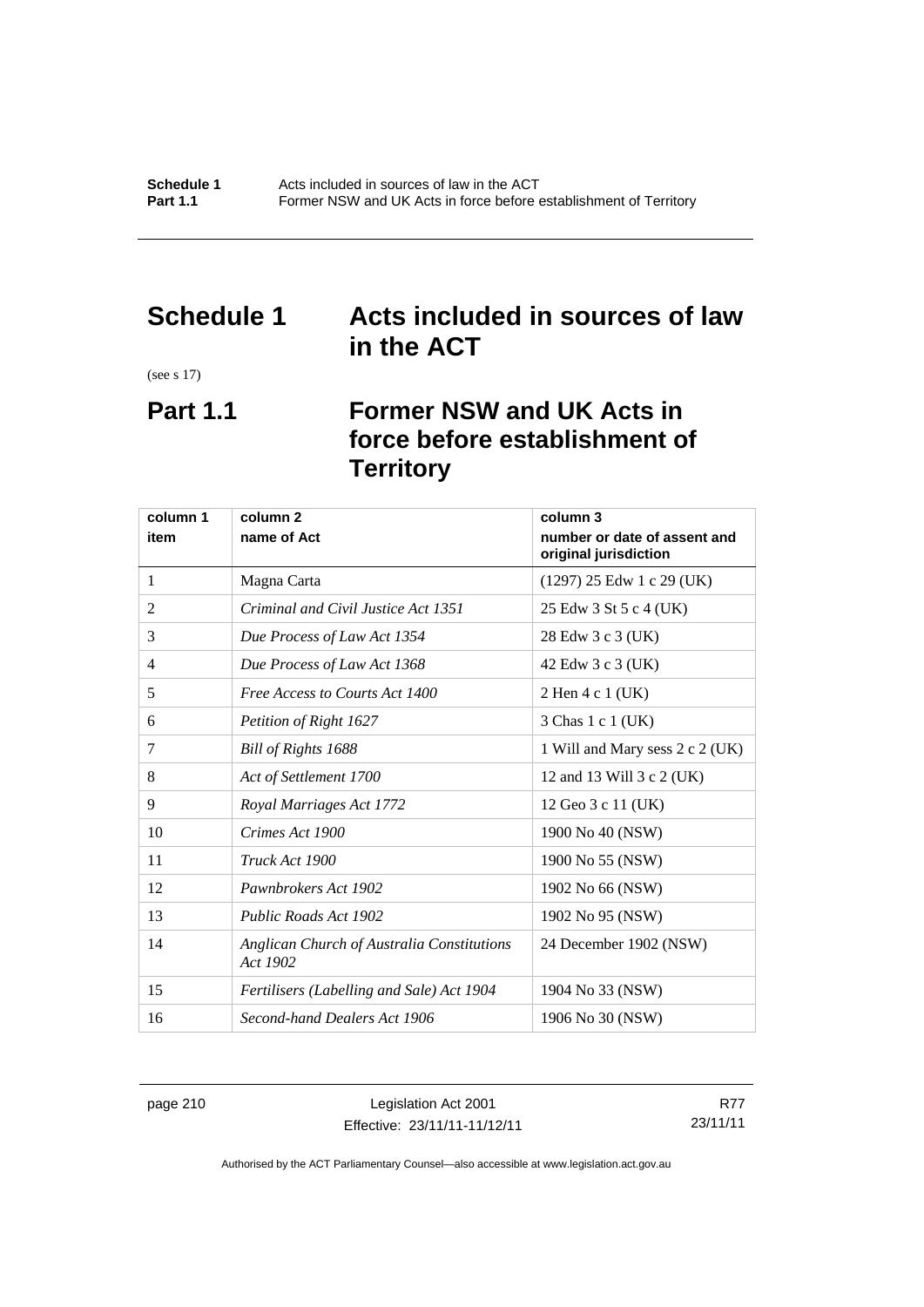# **Part 1.2 Former NSW Acts applied after establishment of Territory**

*Note* The former NSW Acts mentioned in this part are in force in the ACT as Acts of the Legislative Assembly

| column 1 | column <sub>2</sub>                                     | column 3                                                |
|----------|---------------------------------------------------------|---------------------------------------------------------|
| item     | name of NSW Act                                         | applying Territory Act                                  |
|          | Scaffolding and Lifts Act 1912                          | <i>Scaffolding and Lifts Act 1957</i> (repealed)        |
|          | Anglican Church of Australia<br>Trust Property Act 1917 | Anglican Church of Australia Trust Property<br>Act 1928 |
| 3        | Trustee Act 1925                                        | <i>Trustee Act 1957</i> (repealed)                      |
|          | Anglican Church of Australia<br>Constitution Act 1961   | Anglican Church of Australia Trust Property<br>Act 1928 |

*Note* The written law of the ACT also includes the following Acts that may not be amended or repealed by the Assembly (see Self-Government Act, s 34):

- *Life, Fire and Marine Insurance Act 1902* (NSW)
- *Demise of the Crown Act 1760* (UK)
- *Naval Prize Act 1864* (UK)
- *Naval Prize (Procedure) Act 1916* (UK)
- *Prize Act (1939)* (UK)
- *Prize Courts Act 1894* (UK)
- *Prize Courts Act 1915* (UK)
- *Prize Courts (Procedure) Act 1914* (UK)
- *Territorial Waters Jurisdiction Act 1878* (UK).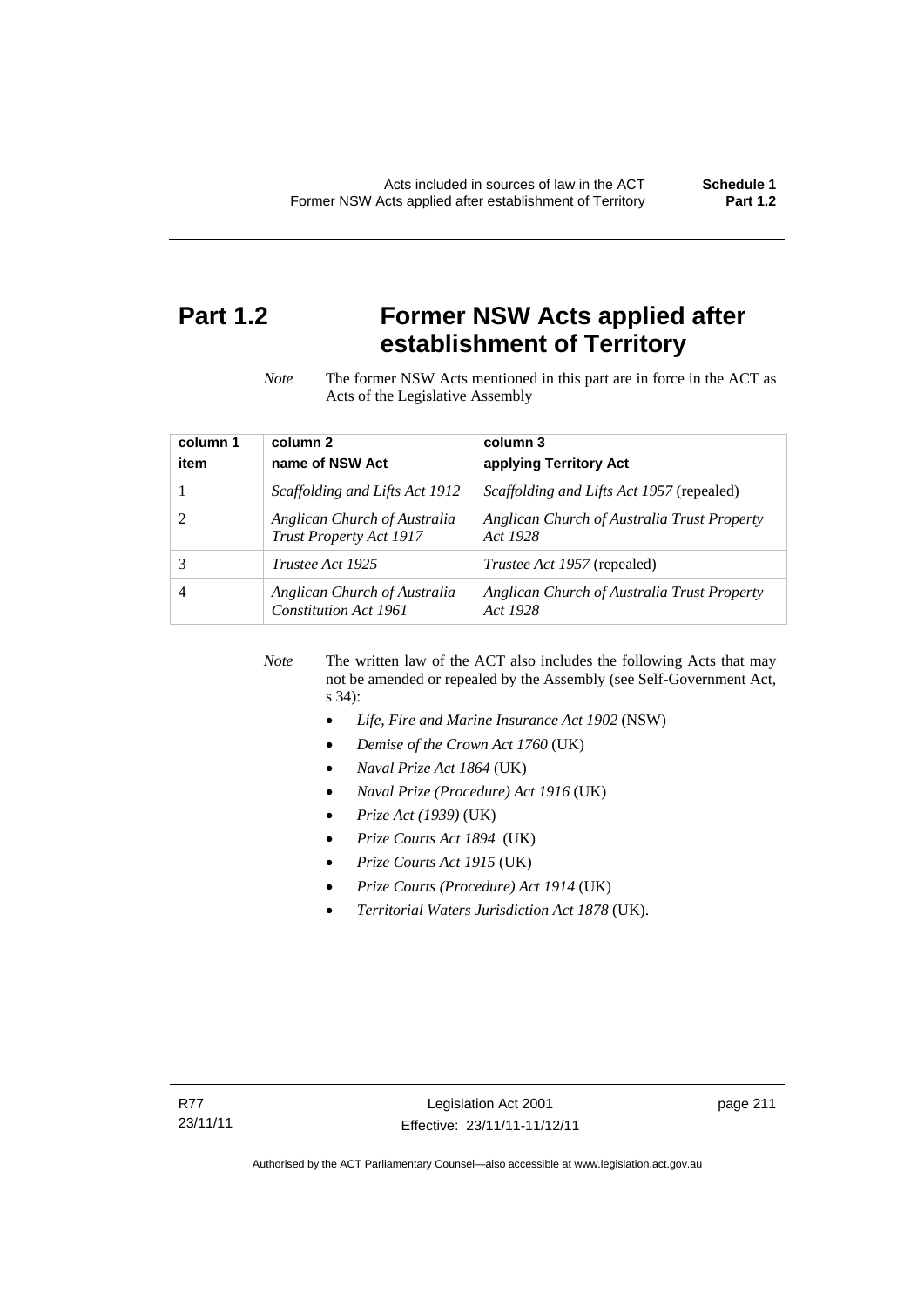**Dictionary** 

# **Dictionary**

(see s 2)

# **Part 1 Meaning of commonly-used terms**

(see s 144)

*Note* Terms that are defined only for this Act are set out in pt 2.

*ACAT* means the ACT Civil and Administrative Tribunal established under the *ACT Civil and Administrative Tribunal Act 2008*.

*Act*—see the following sections:

- (a) section 7 (Meaning of *Act* generally);
- (b) section 17 (References to Acts include references to former Cwlth enactments etc).
- *Note* See also s 102 (References to laws include references to laws as in force from time to time) and s 104 (References to laws include references to instruments under laws).

*ACT* means the Australian Capital Territory.

*ADI*—see the definition of *authorised deposit-taking institution*.

*administrative unit* means an administrative unit for the time being established under the *Public Sector Management Act 1994*, section 13 (1).

*adult* means an individual who is at least 18 years old.

*ambulance service* means the ACT Ambulance Service established under the *Emergencies Act 2004*.

*amend* includes—

 (a) for an Act or statutory instrument—omit, insert, substitute, renumber or relocate a provision of the Act or instrument; and

R77 23/11/11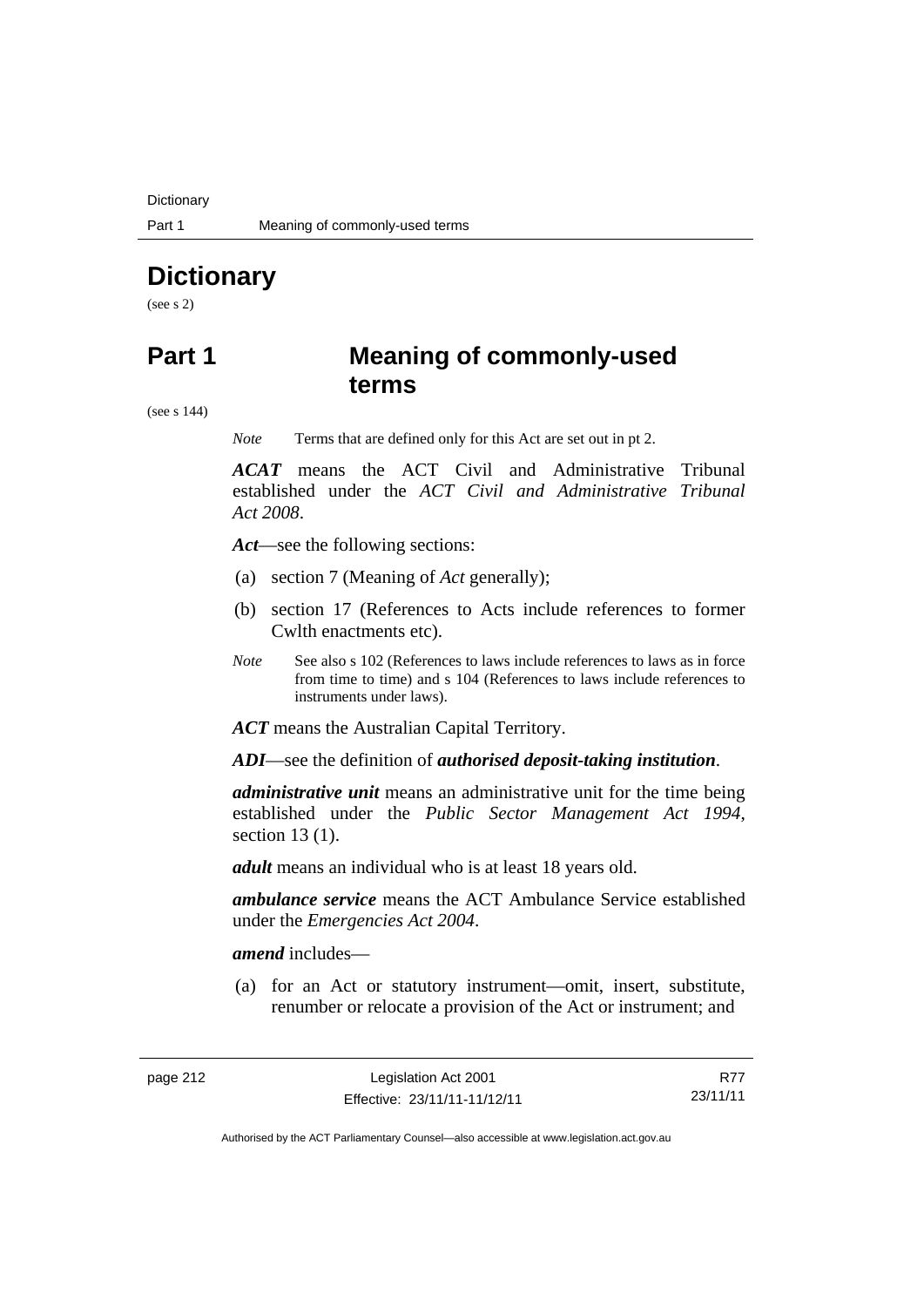- (b) for an Act or statutory instrument (or a provision of it)—amend by implication; and
- (c) for a provision of an Act or statutory instrument—omit the provision (or a part of it), substitute another provision for the provision (or a part of it), renumber the provision (or a part of it) or relocate the provision (or a part of it); and
- (d) for any other instrument, a provision of an instrument or a decision—change or alter.

*appoint* includes reappoint.

*AS*—see section 164 (1) (References to Australian Standards etc).

*AS/NZS*—see section 164 (2) (References to Australian Standards etc).

*asset* includes property of any kind.

*Attorney-General* means the Minister designated Attorney-General by the Chief Minister, and includes a Minister authorised by the Chief Minister to act on behalf of the Attorney-General.

*auditor-general* means the Auditor-General for the Territory under the *Auditor-General Act 1996*.

*Australia* means the Commonwealth of Australia and, when used in a geographical sense, does not include an external territory.

*Australian Consumer Law (ACT)* means the provisions applying because of the *Fair Trading (Australian Consumer Law) Act 1992*, section 7 (Application of Australian Consumer Law).

*Australian driver licence* means an Australian driver licence under the *Road Transport (Driver Licensing) Act 1999*.

*Note Australian driver licence* is defined in that Act, dictionary to mean a driver licence of any kind issued under the law of the Commonwealth or a State or Territory. It includes a driver licence issued under ACT law (see also def *driver licence*).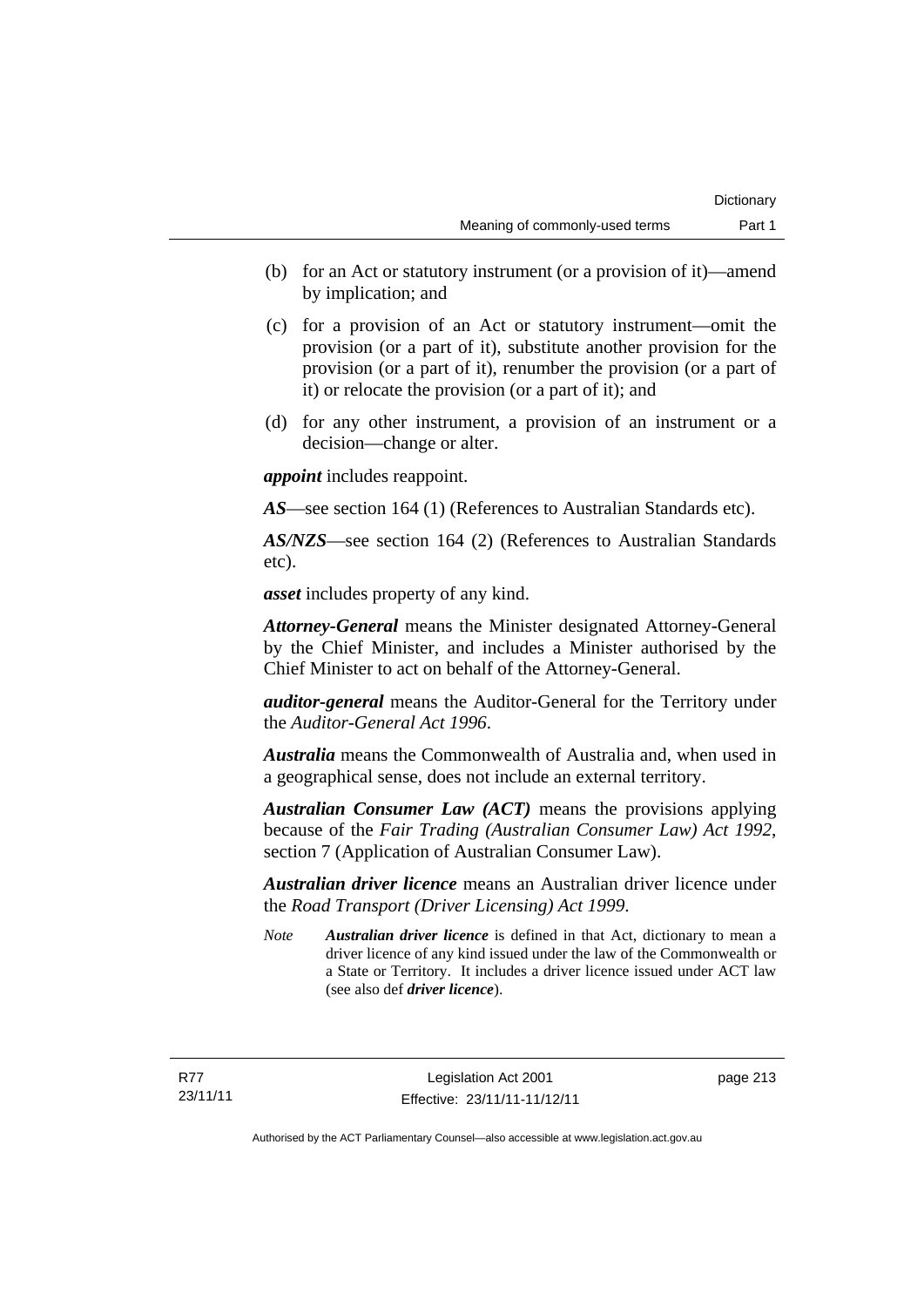*Australian/New Zealand Standard*—see section 164 (2) (References to Australian Standards etc).

*Australian Standard*—see section 164 (1) (References to Australian Standards etc).

*Australian statistician* means the Australian Statistician under the *Australian Bureau of Statistics Act 1975* (Cwlth).

*authorised deposit-taking institution* (or *ADI*) means an authorised deposit-taking institution under the *Banking Act 1959* (Cwlth).

*bank* means an authorised deposit-taking institution that is permitted under the *Banking Act 1959* (Cwlth) to assume or use—

- (a) the word 'bank', 'banker' or 'banking'; or
- (b) any other word (whether or not in English) similar in meaning to a word mentioned in paragraph (a).

*bank holiday* means a day that is a bank holiday in the ACT under the *Holidays Act 1958*, section 4.

*bankrupt or personally insolvent*—an individual is *bankrupt or personally insolvent* if the individual—

- (a) under the *Bankruptcy Act 1966* (Cwlth)—
	- (i) is bankrupt; or
	- (ii) is a party to a debt agreement as a debtor; or
	- (iii) is a party to a personal insolvency agreement as a debtor and the obligations created by the agreement remain undischarged; or
	- (iv) authorises a controlling trustee to control the individual's property, whether or not the individual has entered into a personal insolvency agreement as a debtor; or
- (b) has a status under a law of a foreign country substantially similar to an individual mentioned in paragraph (a); or

page 214 Legislation Act 2001 Effective: 23/11/11-11/12/11

R77 23/11/11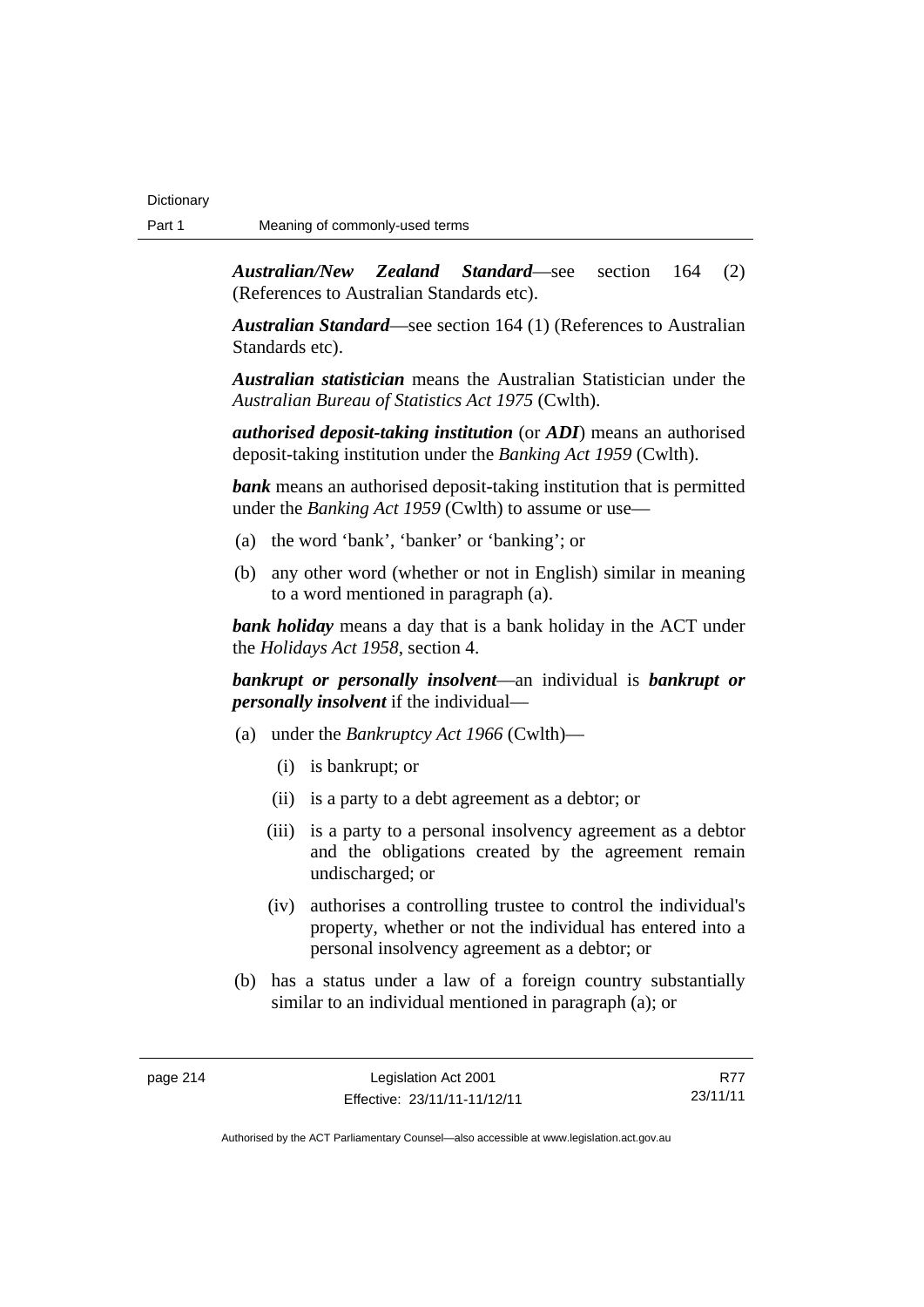(c) otherwise applies to take the benefit of any law for the relief of bankrupt or insolvent debtors.

*barrister* means a lawyer who practises as a barrister.

*body* includes any group of people joined together for a common purpose, whether or not incorporated.

#### **Examples**

- 1 a company
- 2 a statutory corporation, whether or not it has members
- 3 an association, club or society
- 4 a partnership
- 5 a joint venture
- 6 a corporation sole
- *Note* An example is part of the Act, is not exhaustive and may extend, but does not limit, the meaning of the provision in which it appears (see s 126 and s 132).

*breach* includes contravene.

*building code* means the building code under the *Building Act 2004*, section 136.

*Note* The building code is the Building Code of Australia, as amended from time to time by the Australian Building Codes Board and the Australian Capital Territory Appendix to the Building Code of Australia.

*building society* means an authorised deposit-taking institution that is permitted under the *Banking Act 1959* (Cwlth) to assume or use—

- (a) the term 'building society'; or
- (b) any other term (whether or not in English) similar in meaning.

*business day* means a day that is not—

- (a) a Saturday or Sunday; or
- (b) a public holiday or bank holiday in the ACT.

*by* regulation includes under a regulation.

*Note* See also def *under*, in relation to an Act or statutory instrument.

| - R77    | Legislation Act 2001         | page 215 |
|----------|------------------------------|----------|
| 23/11/11 | Effective: 23/11/11-11/12/11 |          |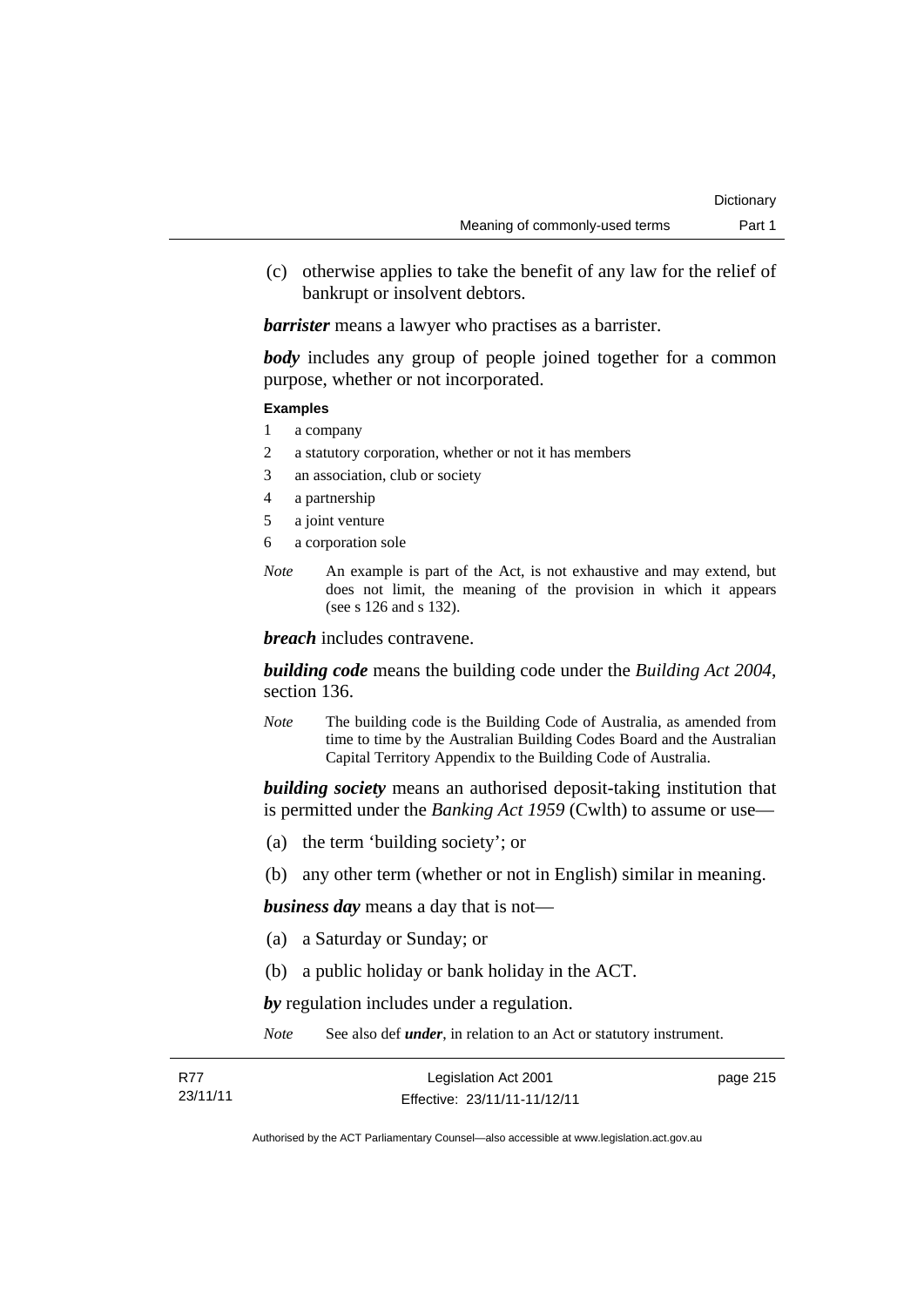*by-law*, in relation to an Act, means a by-law made or in force under the Act.

*calendar month* means a period beginning at the start of any day of a named month and ending—

- (a) at the end of the day before the corresponding day of the next named month; or
- (b) if there is no such corresponding day—at the end of the last day of the next named month.

#### **Examples**

- 1 The period beginning at the start of 5 July 2000 and ending at midnight on 4 August 2000 is a calendar month.
- 2 The period beginning at the start of 30 January 2001 and ending at midnight on 28 February 2001 is a calendar month. The calendar month ends on the last day of February because in that year February does not have a day corresponding to 29 January (because 2001 is not a leap year). If the period began at the start of 30 January 2004 (ie a leap year), the calendar month would end at midnight on 29 February 2004.
- *Note* An example is part of the Act, is not exhaustive and may extend, but does not limit, the meaning of the provision in which it appears (see s 126 and s 132).

*calendar year* means a period of 12 months beginning on 1 January.

*change* includes change by alteration, omission, substitution or addition.

*chief health officer* means the Chief Health Officer under the *Public Health Act 1997*.

*Chief Justice* means the Chief Justice of the Supreme Court.

*Chief Magistrate* means the Chief Magistrate of the Magistrates Court.

*Chief Minister* means the Chief Minister for the Territory.

*Note* The Chief Minister is elected under the Self-Government Act, s 40.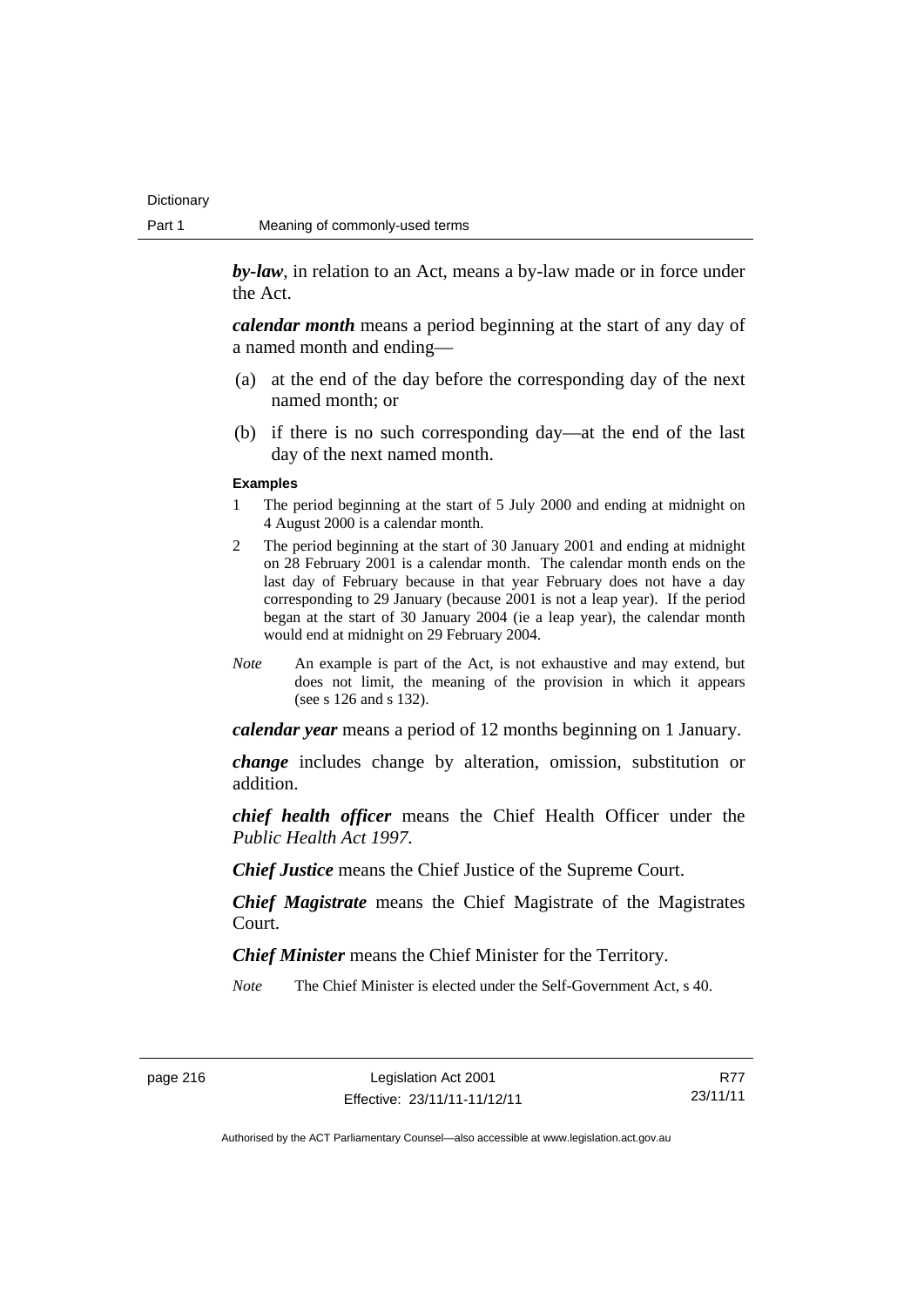*chief officer (ambulance service)* means the chief officer (ambulance service) under the *Emergencies Act 2004*.

*chief officer (fire brigade)* means the chief officer (fire brigade) under the *Emergencies Act 2004*.

*chief officer (rural fire service)* means the chief officer (rural fire service) under the *Emergencies Act 2004*.

*chief officer (SES)* means the chief officer (SES) under the *Emergencies Act 2004*.

*chief planning executive* means the Chief Planning Executive under the *Planning and Development Act 2007*.

*chief police officer* means the police officer responsible to the commissioner of police for the day-to-day administration and control of police services in the ACT.

*chief solicitor* means the chief solicitor under the *Law Officers Act 2011*.

*child*, if age rather than descendancy is relevant, means an individual who is under 18 years old.

*children and young people commissioner* means the Children and Young People Commissioner under the *Human Rights Commission Act 2005*.

*Childrens Court* means the Childrens Court under the *Magistrates Court Act 1930*, section 287.

*city area* means the area that was *the City Area* under the *City Area Leases Act 1936* (repealed).

*Note* See s 103 for the meaning of references to repealed laws.

*civil partner*—a person who is in a civil partnership with someone else is the *civil partner* of the other person.

*civil partnership* means a civil partnership under the *Civil Partnerships Act 2008*.

page 217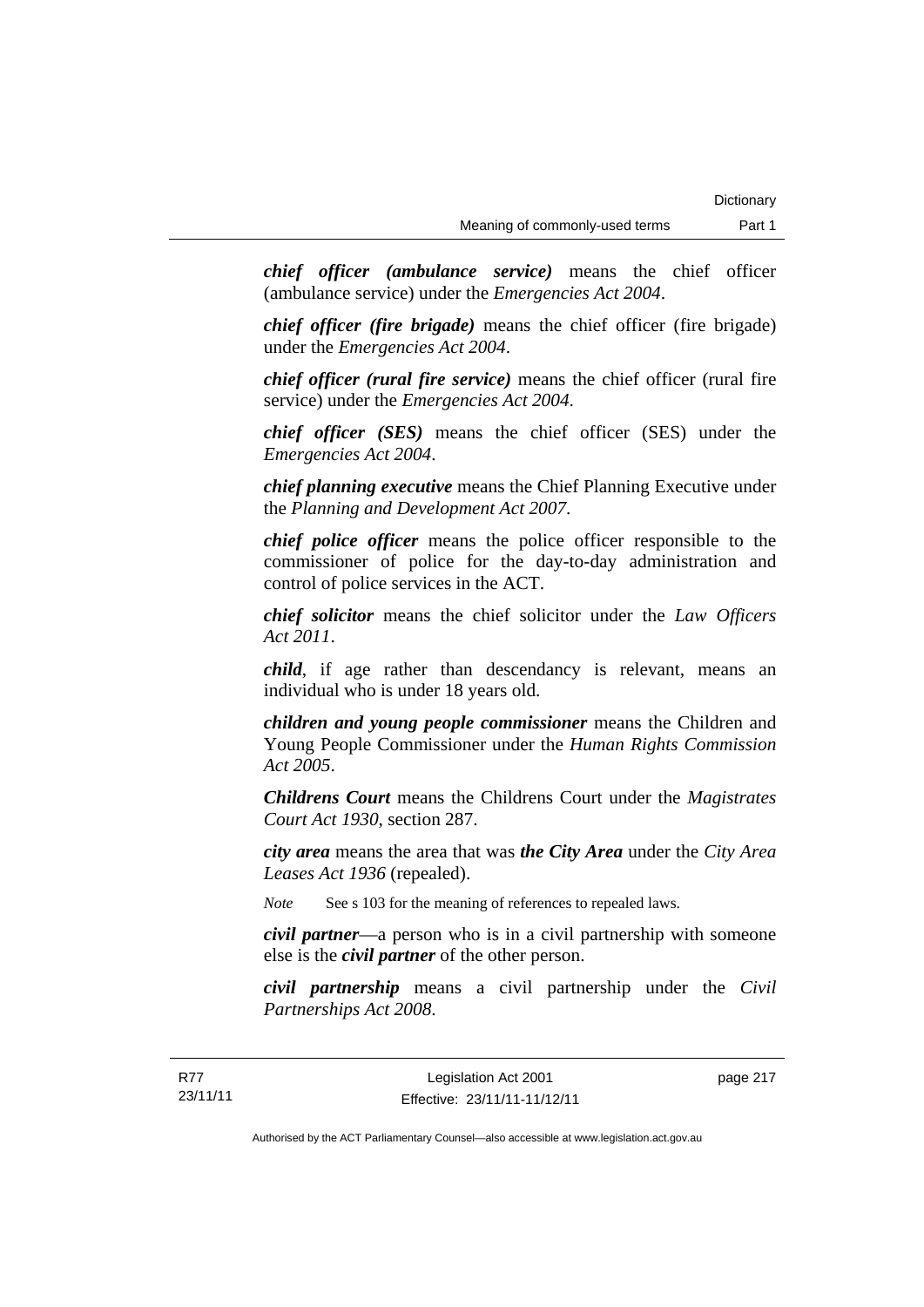**Dictionary** 

*clerk*, in relation to the Legislative Assembly, means the Clerk of the Legislative Assembly.

*Note* The office of Clerk is established under the *Public Sector Management Act 1994*.

*commencement*, of an Act or statutory instrument—see section 80.

*commencement notice*—see section 11.

*commissioner for fair trading* means the Commissioner for Fair Trading of the Australian Capital Territory under the *Fair Trading (Australian Consumer Law) Act 1992*.

*commissioner for public administration* means the Commissioner for Public Administration under *the Public Sector Management Act 1994*.

*commissioner for revenue* means the Commissioner for Australian Capital Territory Revenue under the *Taxation Administration Act 1999*.

*commissioner for the environment* means the Commissioner for the Environment under the *Commissioner for the Environment Act 1993.* 

*commissioner of police* means the Commissioner of Police of the Australian Federal Police.

*commit*, a person for trial, means—

- (a) to order that the person be remanded in custody until tried by the Supreme Court; or
- (b) to grant bail to the person to appear and be tried by the Supreme Court.

*Commonwealth* means the Commonwealth of Australia and, when used in a geographical sense, does not include an external territory.

*Commonwealth country* means a country that forms part of the Commonwealth of Nations, and includes a territory for the

R77 23/11/11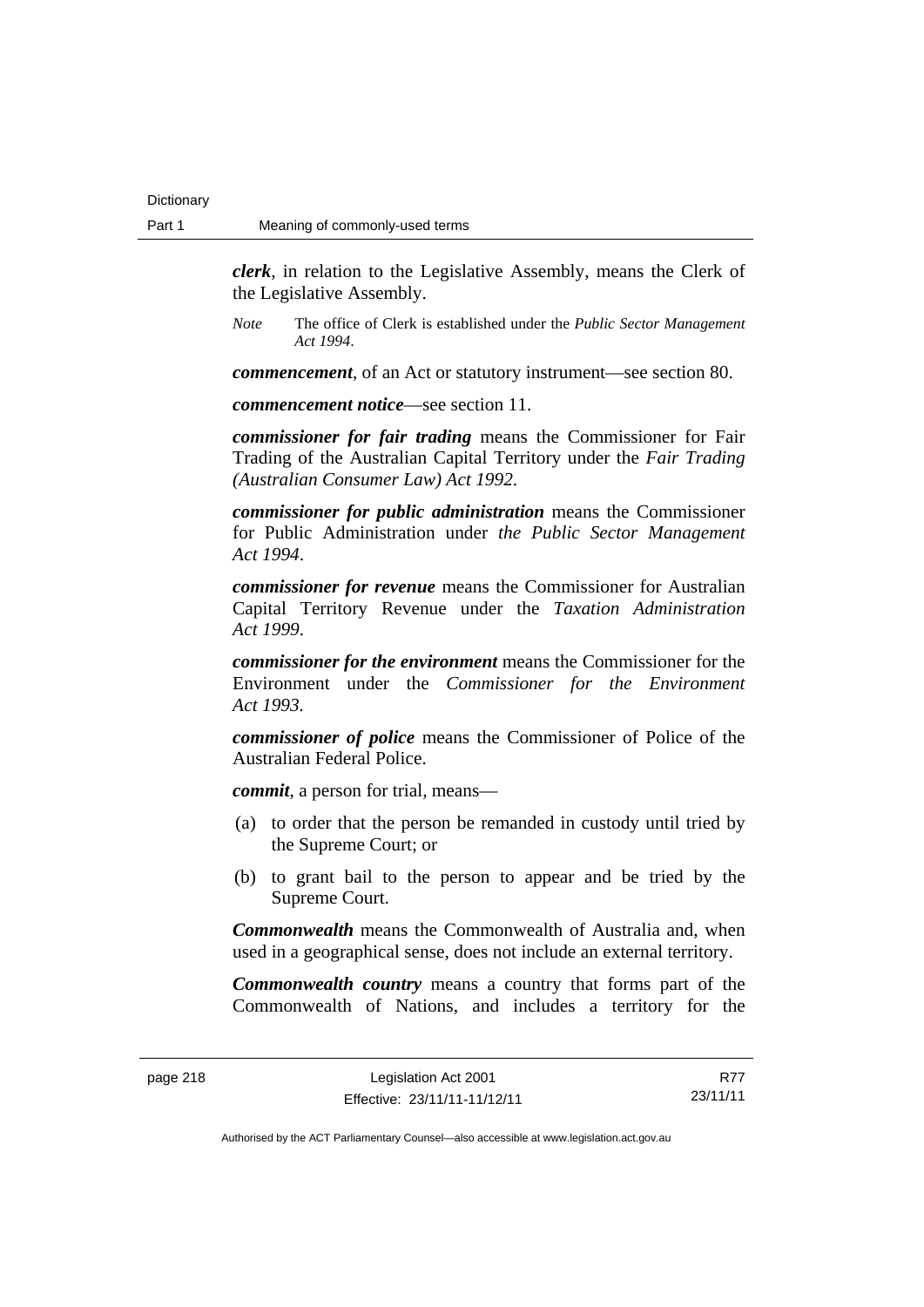international relations of which a Commonwealth country is responsible.

*Commonwealth DPP* means the Director of Public Prosecutions under the *Director of Public Prosecutions Act 1983* (Cwlth).

*Commonwealth gazette* means the Commonwealth of Australia Gazette or the Australian Government Gazette.

*Note* The *Australian Government Gazette* was published from 1 July 1973 to 30 June 1976.

*confer*, in relation to a function, includes impose.

*conservator of flora and fauna* means the Conservator of Flora and Fauna under the *Nature Conservation Act 1980*.

*construction occupations registrar* means the Australian Capital Territory Construction Occupations Registrar under the *Construction Occupations (Licensing) Act 2004*.

*contravene* includes fail to comply with.

*converted ordinance* means an enactment that was an ordinance immediately before self-government day.

*Coroner's Court* means the Coroner's Court under the *Coroners Act 1997*.

*corporation* includes a body politic or corporate.

*Corporations Act* means the *Corporations Act 2001* (Cwlth).

*correctional centre* means a correctional centre under the *Corrections Management Act 2007*.

*corrections officer* means a corrections officer under the *Corrections Management Act 2007*.

*Court of Appeal* means the Court of Appeal constituted under the *Supreme Court Act 1933*.

*court of summary jurisdiction* means the Magistrates Court.

page 219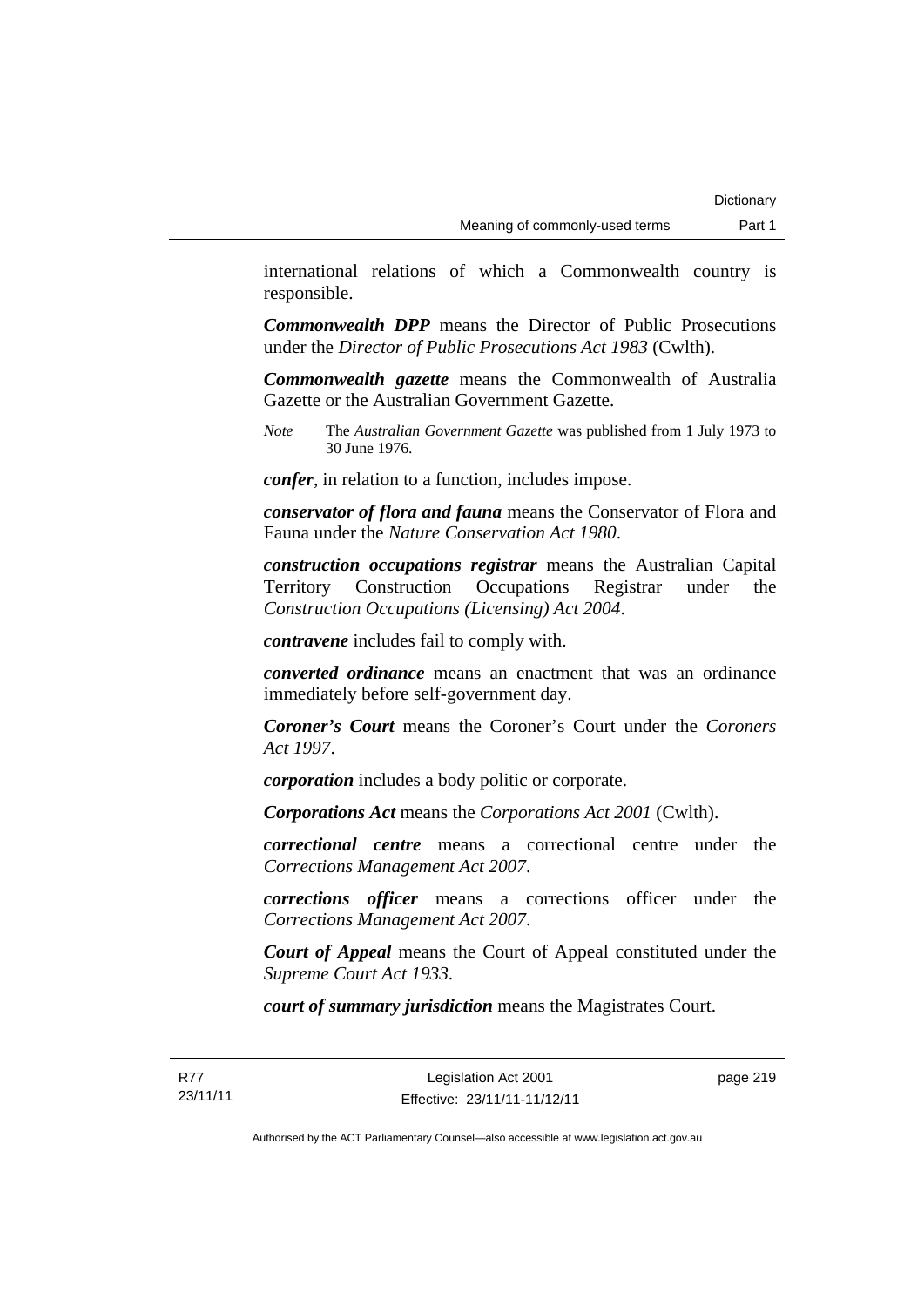*credit union* means an authorised deposit-taking institution that is permitted under the *Banking Act 1959* (Cwlth) to assume or use—

- (a) the term 'credit union'; or
- (b) any other term (whether or not in English) similar in meaning.

*Criminal Code* means the *Criminal Code 2002*.

*daily newspaper* means a daily newspaper circulating generally in the ACT.

*daylight* means the period in a day from sunrise to sunset.

*definition*—see section 130.

### *dental prosthetist*—

- (a) means a person registered under the *Health Practitioner Regulation National Law (ACT)* to practise the health profession of dental prosthetist (other than as a student); and
- (b) for an activity, includes a person mentioned in paragraph (a) holding limited or provisional registration, to the extent that the person is allowed to do the activity under the person's registration.

### *dentist*—

- (a) means a person registered under the *Health Practitioner Regulation National Law (ACT)* to practise the health profession of dentist (other than as a student); and
- (b) for an activity, includes a person mentioned in paragraph (a) holding limited or provisional registration, to the extent that the person is allowed to do the activity under the person's registration.

*Deputy Speaker* means the Deputy Presiding Officer of the Legislative Assembly.

*Note* The Deputy Presiding Officer is elected under the Self-Government Act, s 21 (2).

| page 220 |  |
|----------|--|
|----------|--|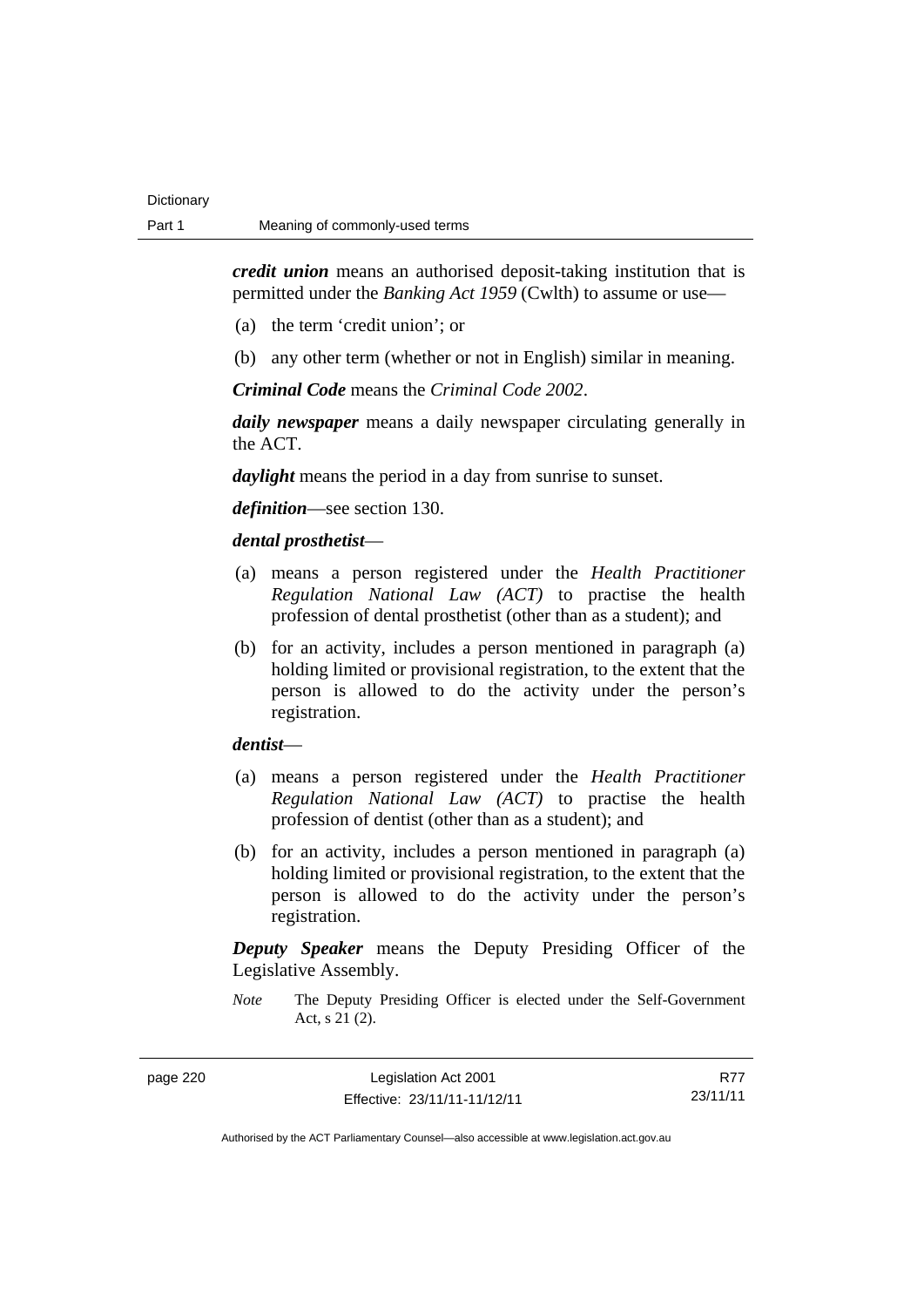*designation*, of a position under the *Public Sector Management Act 1994*, includes a designation given under that Act.

*detention place*—see the *Children and Young People Act 2008*, section 142.

*director-general*—see section 163.

*director of public prosecutions* (or *DPP*) means the Director of Public Prosecutions under the *Director of Public Prosecutions Act 1990*.

*disability and community services commissioner* means the Disability and Community Services Commissioner under the *Human Rights Commission Act 2005*.

*disallowable instrument*—see section 9.

*discrimination commissioner* means the Discrimination Commissioner under the *Human Rights Commission Act 2005*.

*doctor*—

- (a) means a person registered under the *Health Practitioner Regulation National Law (ACT)* to practise in the medical profession (other than as a student); and
- (b) for an activity, includes a person mentioned in paragraph (a) holding limited or provisional registration, to the extent that the person is allowed to do the activity under the person's registration.

*document* means any record of information, and includes—

- (a) anything on which there is writing; or
- (b) anything on which there are figures, marks, numbers, perforations, symbols or anything else having a meaning for people qualified to interpret them; or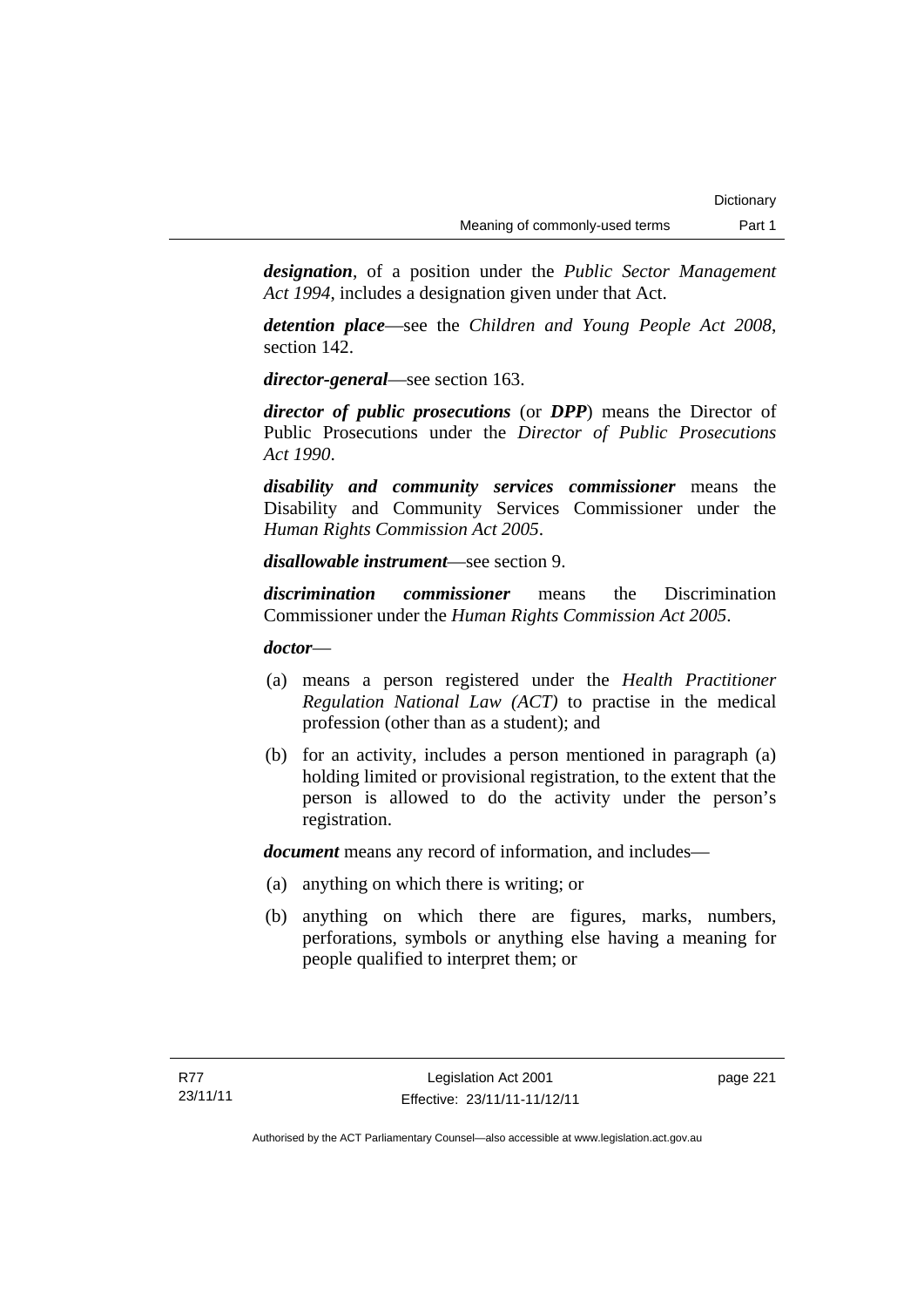| Dictionary |                                |
|------------|--------------------------------|
| Part 1     | Meaning of commonly-used terms |

- (c) anything from which images, sounds, messages or writings can be produced or reproduced, whether with or without the aid of anything else; or
- (d) a drawing, map, photograph or plan.

*domestic partner*—see section 169 (1).

*domestic partnership*—see section 169 (2).

*DPP*—see the definition of *director of public prosecutions*.

*driver licence* means a driver licence under the *Road Transport (Driver Licensing) Act 1999*.

*Note Driver licence* is defined in that Act, dictionary to mean a driver licence of any kind issued under that Act (see also def *Australian driver licence*).

*electoral commission* means the Australian Capital Territory Electoral Commission established under the *Electoral Act 1992*.

*electoral commissioner* means the Electoral Commissioner under the *Electoral Act 1992*.

*emergency service* means the ambulance service, the fire brigade, the rural fire service or the SES.

*emergency services commissioner* means the ACT Emergency Services Commissioner under the *Emergencies Act 2004*.

*enactment*, of an Act—see section 29 (References to *enactment* or *passing* of Acts).

### *enrolled nurse*—

- (a) means a person registered under the *Health Practitioner Regulation National Law (ACT)*—
	- (i) to practise in the nursing and midwifery profession (other than as a student); and
	- (ii) in the enrolled nurses (division 2) division; and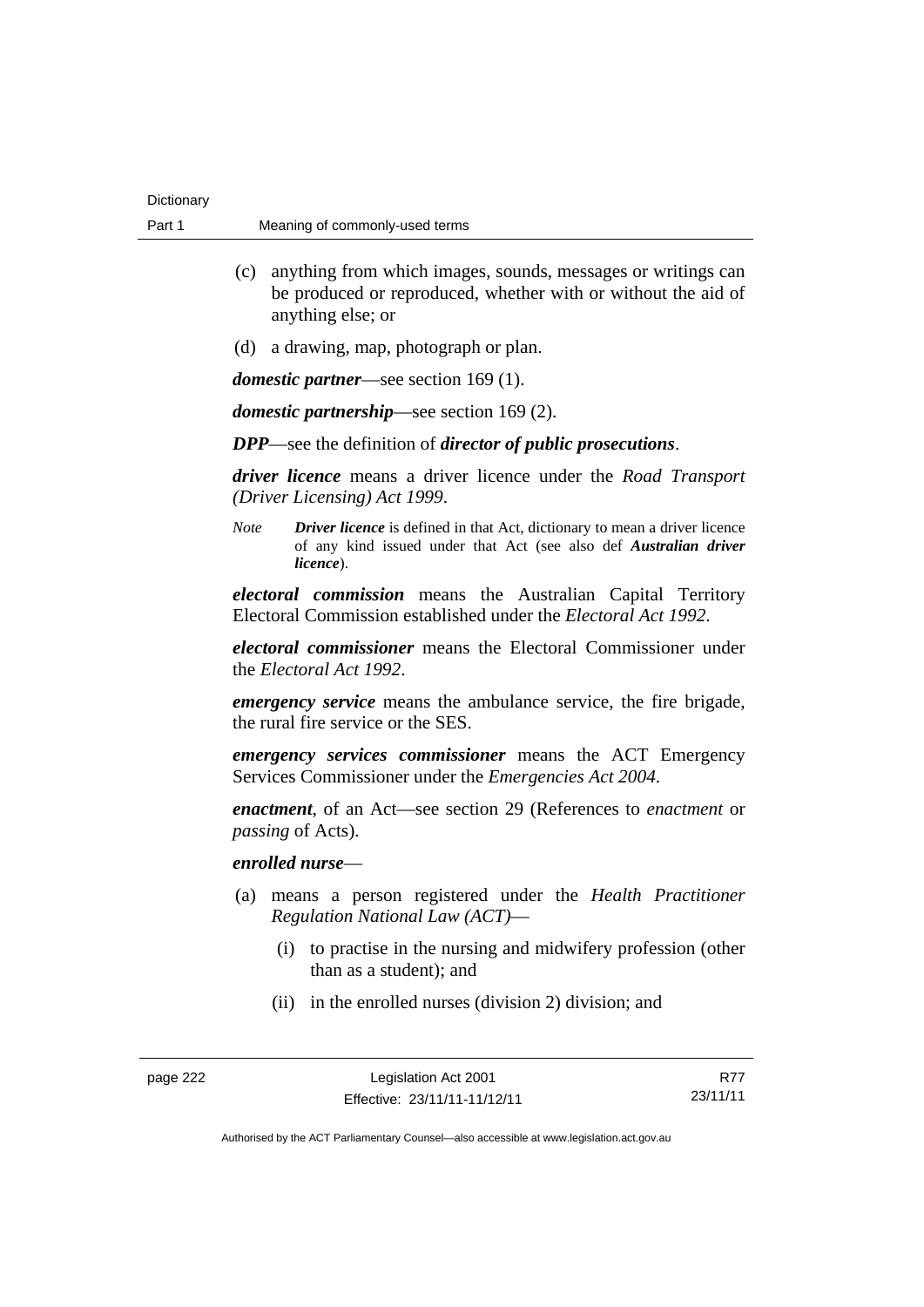(b) for an activity, includes a person mentioned in paragraph (a) holding limited or provisional registration, to the extent that the person is allowed to do the activity under the person's registration.

*entity* includes an unincorporated body and a person (including a person occupying a position).

*environment protection authority* means the Environment Protection Authority established under the *Environment Protection Act 1997*.

*establish* includes constitute and continue in existence.

*estate* includes any charge, claim, demand, easement, encumbrance, lien, right and title, whether at law or in equity.

*Executive* means the Australian Capital Territory Executive.

*Note* The Executive is established by the Self-Government Act, s 36.

*exercise* a function includes perform the function.

*expire* includes lapse or otherwise cease to have effect.

*external territory* means a Commonwealth territory, other than an internal territory.

*fail* includes refuse.

*Federal Court* means the Federal Court of Australia.

*file* includes lodge.

*financial year* means a period of 12 months beginning on 1 July.

*fire brigade* means the ACT Fire Brigade established under the *Emergencies Act 2004*.

*for*, in relation to an Act or statutory instrument, includes for the purposes of the Act or statutory instrument.

*Note* Under s 7 (3) and s 13 (3) a reference to an Act or statutory instrument includes a reference to a provision of an Act or statutory instrument.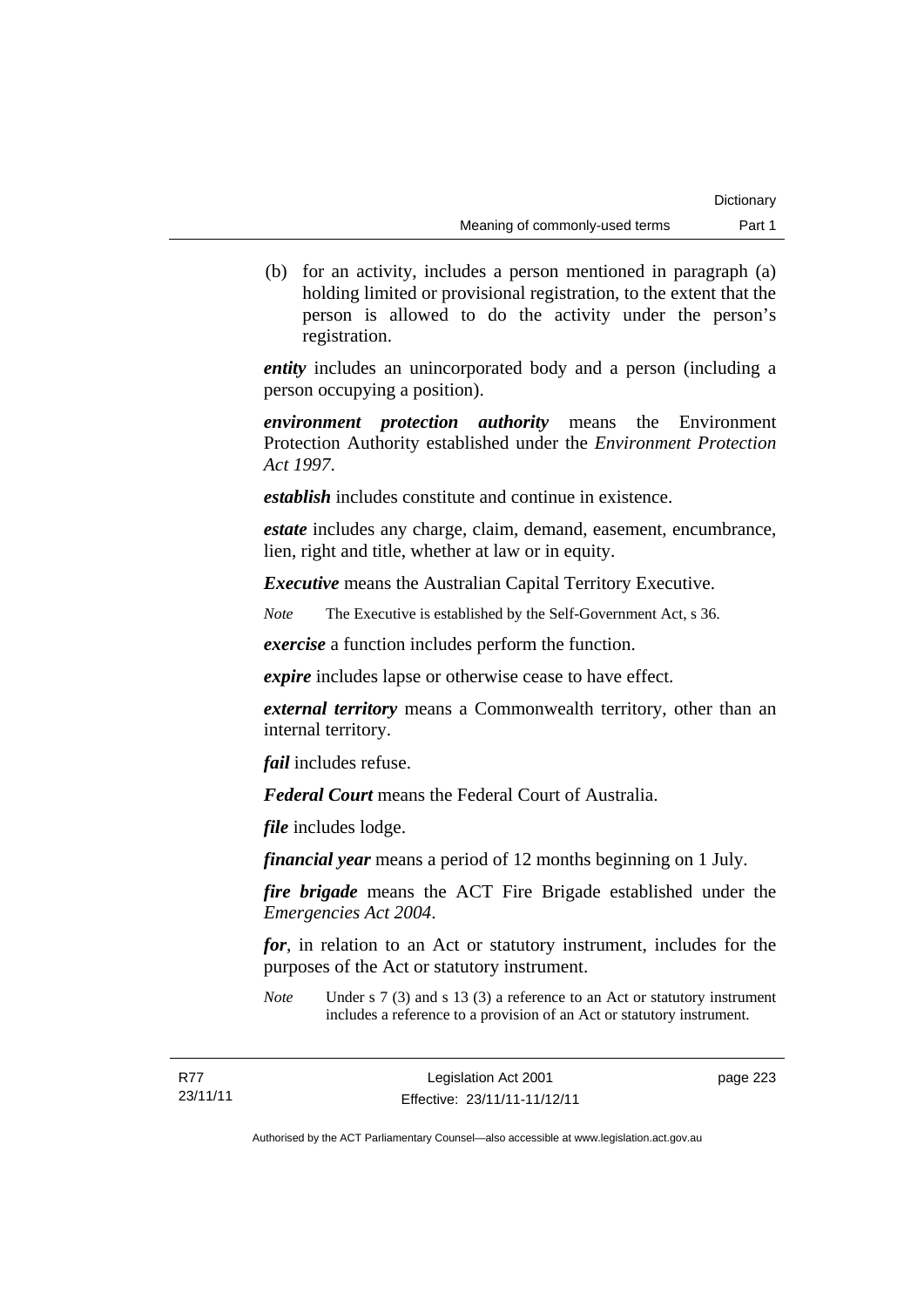*foreign country* means a country (whether or not an independent sovereign country) outside Australia and the external territories, and includes a state, province or other part of such a country.

*former NSW Act* means an Act corresponding to a NSW Act mentioned in schedule 1.

- *Note 1* The *Crimes Act 1900* is taken to have been enacted by the Legislative Assembly because of the *Crimes Legislation (Status and Citation) Act 1992*. The 1992 Act was repealed by the *Law Reform (Miscellaneous Provisions) Act 1999*, but its previous operation was saved (see s  $5(2)$ ).
- *Note 2* The other former NSW Acts are taken to have been enacted by the Legislative Assembly because of the *Interpretation Act 1967*, s 65. Section 65 has expired, but its previous operation was saved (see s 65 (3)).

*former UK Act* means an Act corresponding to a UK Act mentioned in schedule 1.

*Note* Former UK Acts are also taken to have been enacted by the Legislative Assembly because of the *Interpretation Act 1967*, s 65. Section 65 has expired, but its previous operation was saved (see s 65 (3)).

*found guilty*, of an offence, includes—

- (a) having an order made for the offence under the *Crimes (Sentencing) Act 2005*, section 17 (Non-conviction orders general); and
- (b) having the offence taken into account under the *Crimes (Sentencing) Act 2005*, section 57 (Outstanding additional offences taken into account in sentencing).

*function* includes authority, duty and power.

*gambling and racing commission* means the Gambling and Racing Commission established under the *Gambling and Racing Control Act 1999*.

*gazette* means—

(a) the Australian Capital Territory Gazette; or

R77 23/11/11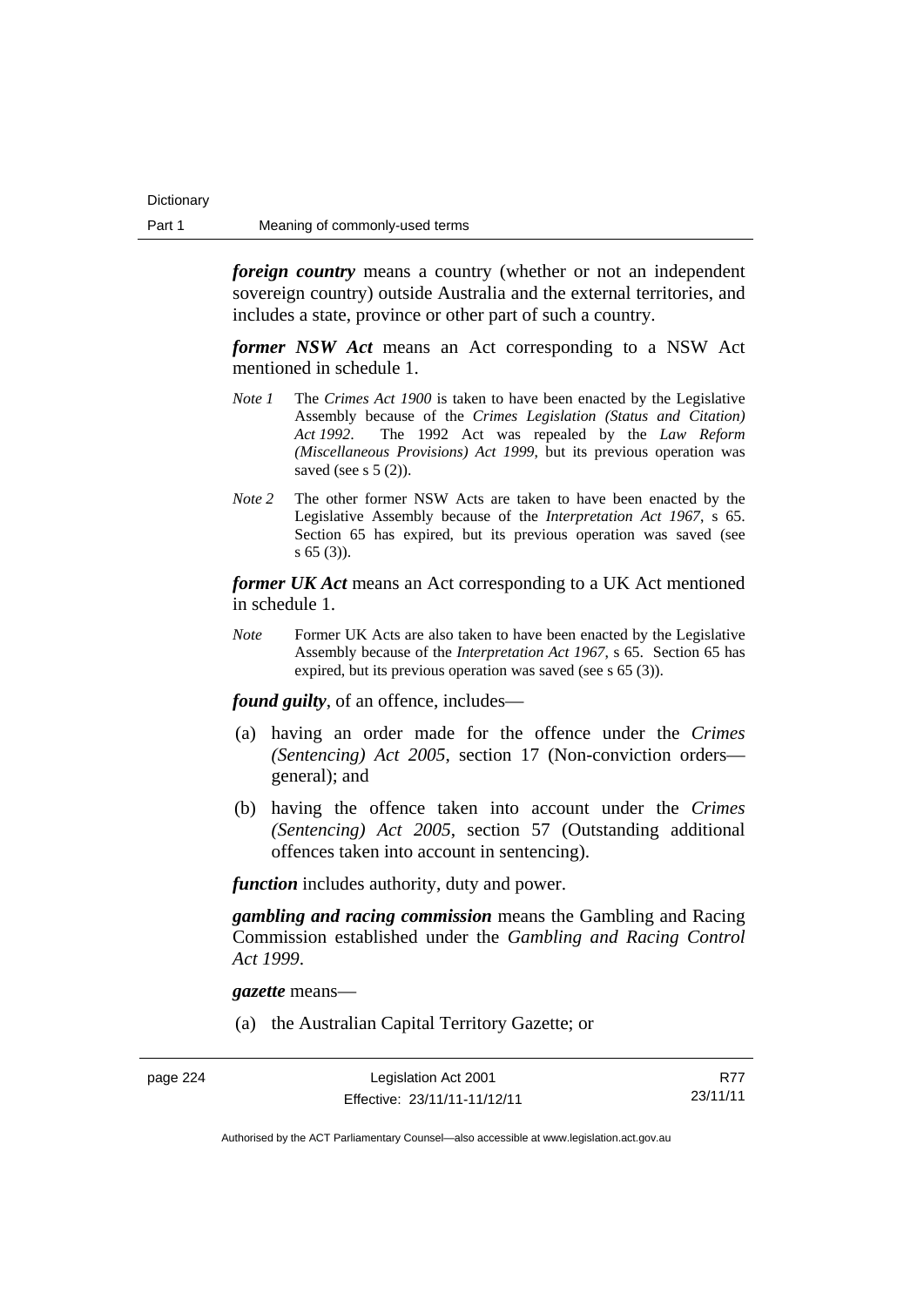(b) for a notice or other information that must or may be notified or published in the gazette under the *Public Sector Management Act 1994*—an internet site approved by the commissioner for public administration.

*give*, in relation to a function, includes impose.

*government printer* includes anyone printing for or by the authority of the Executive.

*government solicitor* means the Government Solicitor for the Territory under the *Law Officers Act 2011*.

*Governor* means—

- (a) for a State (other than the Northern Territory)—the Governor of the State, and includes a person administering the Government of the State; or
- (b) for the Northern Territory—the Administrator of the Northern Territory, and includes a person administering the Government of the Northern Territory.

*Governor-General* means the Governor-General of the Commonwealth, and includes a person administering the Government of the Commonwealth.

*GST*—see the *A New Tax System (Goods and Services Tax) Act 1999* (Cwlth), dictionary.

*health practitioner* means a person registered under the *Health Practitioner Regulation National Law (ACT)* to practise a health profession (other than as a student).

*Health Practitioner Regulation National Law (ACT)* means the provisions applying because of the *Health Practitioner Regulation National Law (ACT) Act 2010*, section 6 (Application of Health Practitioner Regulation National Law).

*health services commissioner* means the Health Services Commissioner under the *Human Rights Commission Act 2005*.

page 225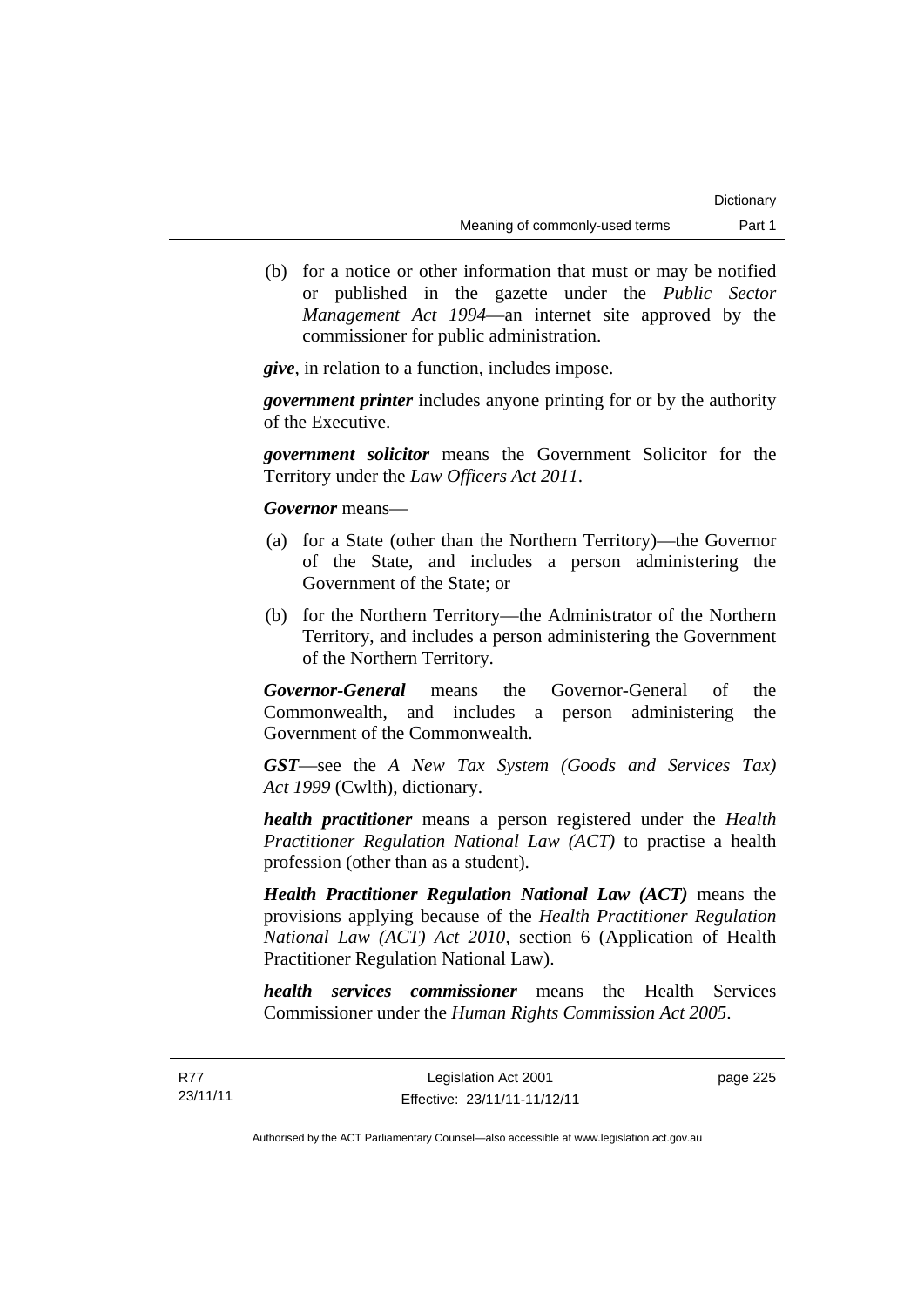*heritage council* means the Australian Capital Territory Heritage Council under the *Heritage Act 2004*.

*heritage register* means the heritage register under the *Heritage Act 2004*.

*High Court* means the High Court of Australia.

*Note* The High Court is established by the Commonwealth Constitution, s 71 and provided for under the *High Court of Australia Act 1979* (Cwlth).

*home address*, for an individual, means the address of the place where the individual usually lives.

*housing commissioner* means the Commissioner for Social Housing under the *Housing Assistance Act 2007*.

*human rights commission* means the Human Rights Commission established under the *Human Rights Commission Act 2005*.

*human rights commissioner* means the Human Rights Commissioner under the *Human Rights Commission Act 2005*.

*Imperial Act* means an Act of the United Kingdom Parliament.

*independent competition and regulatory commission* means the Independent Competition and Regulatory Commission for the Australian Capital Territory established under the *Independent Competition and Regulatory Commission Act 1997*.

*indictable offence*—see section 190.

*indictment* includes information.

*individual* means a natural person.

*infringement notice* includes an infringement notice under the *Magistrates Court Act 1930* or the *Road Transport (General) Act 1999*.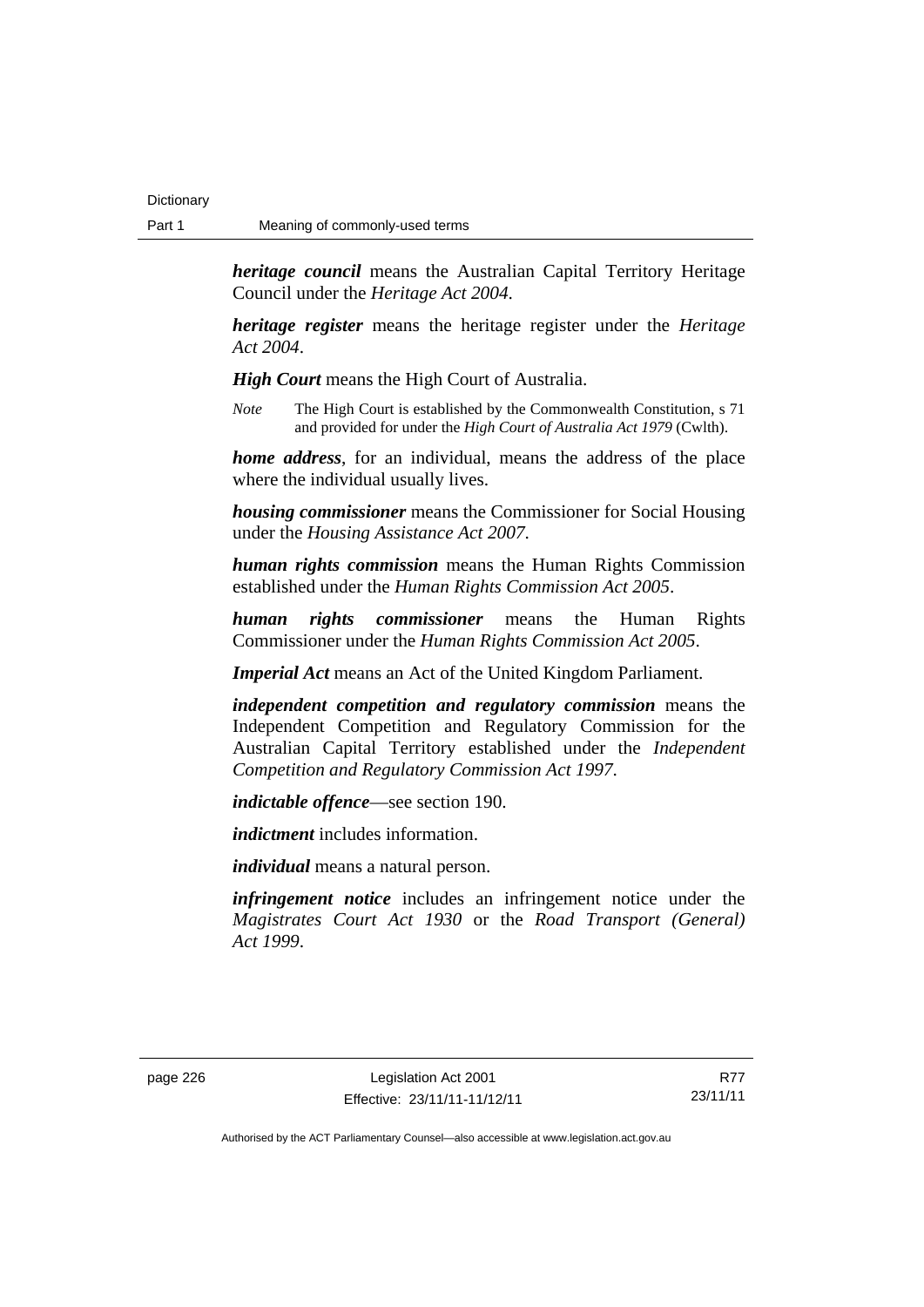*in relation to* includes the following:

- (a) in respect of;
- (b) with respect to;
- (c) in connection with;
- (d) in regard to;
- (e) with reference to;
- (f) relating to;
- (g) for or with respect to.

*institute of technology* means the Canberra Institute of Technology under the *Canberra Institute of Technology Act 1987*.

*instrument*—see section 14.

*interest*, in relation to land or other property, means—

- (a) a legal or equitable estate in the land or other property; or
- (b) a right, power or privilege over, or in relation to, the land or other property.

*internal territory* means the Australian Capital Territory, the Jervis Bay Territory or the Northern Territory.

*intersex person*—see section 169B.

*Jervis Bay Territory* means the Territory accepted by the Commonwealth under the *Jervis Bay Territory Acceptance Act 1915* (Cwlth).

*Note* The Jervis Bay Territory is described in the agreement set out in that Act, sch.

*judge* means a resident judge, additional judge or acting judge under the *Supreme Court Act 1933*.

*Lake Burley Griffin* means Lake Burley Griffin as defined in the *Lakes Act 1976*.

page 227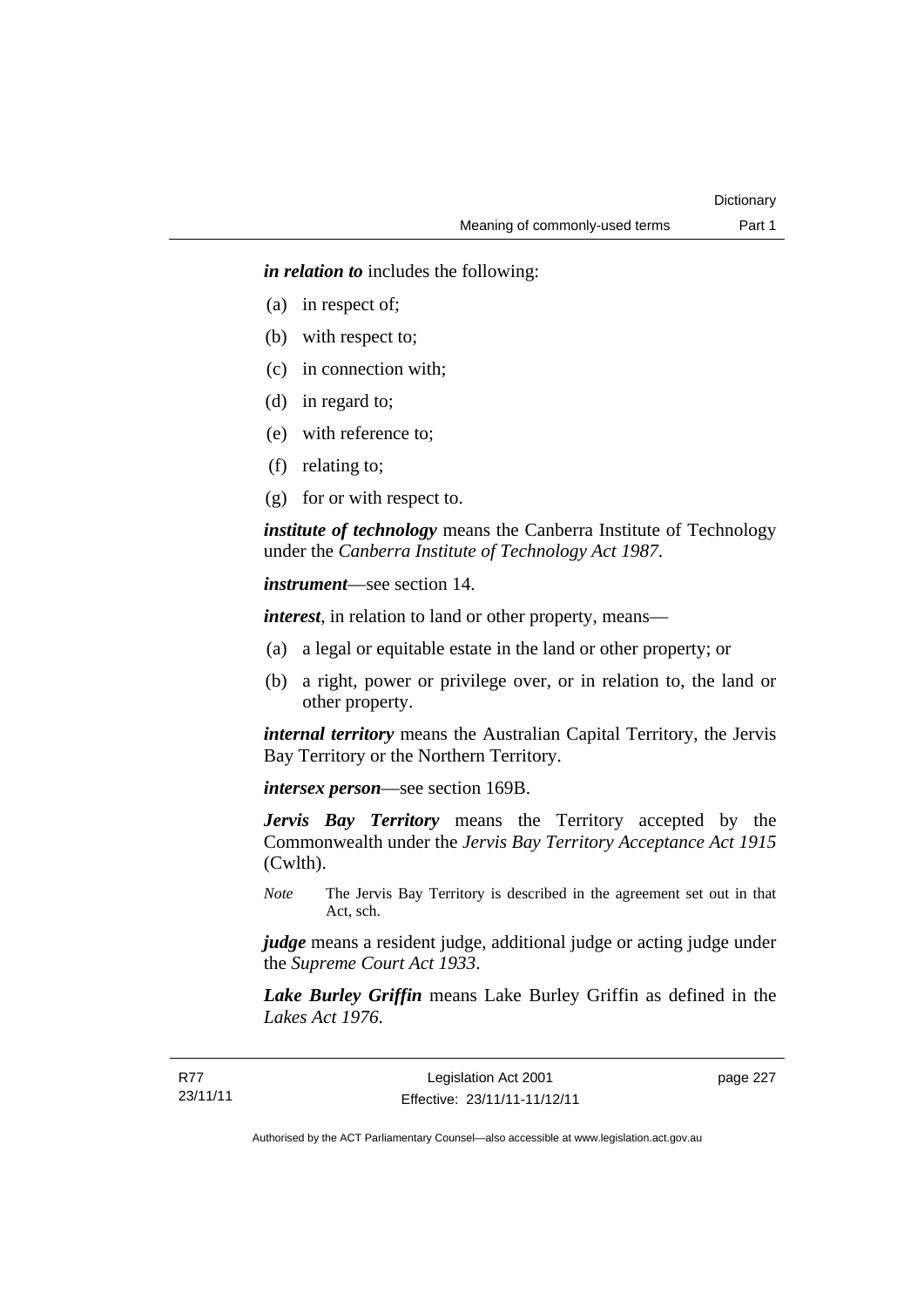*Lake Ginninderra* means Lake Ginninderra as defined in the *Lakes Act 1976*.

*land* includes messuages, tenements and hereditaments, corporeal or incorporeal, of any tenure or description, whatever the interest in the land.

*Note* A number of the terms mentioned in the definition of *land* have a technical meaning at law. A *messuage* is a house together with its gardens, orchards and outbuildings. The term *tenement* signifies land capable of being held in freehold. *Hereditament* refers to real property that can be inherited. Hereditaments may be *corporeal*, that is, tangible things such as lands and buildings, or *incorporeal*, that is, intangible rights attaching to land such as rents, easements, tithes and profits a prendre. (Profits a prendre are the right to take some product of, or part of the soil from, the land of someone else.)

*land development agency* means the Land Development Agency established under the *Planning and Development Act 2007*.

*law*, of the Territory, means—

- (a) an Act; or
- (b) a subordinate law; or
- (c) any other statutory instrument of a legislative nature; or
- (d) the common law.

*lawyer* means a legal practitioner.

*legal aid commission* means the Legal Aid Commission (A.C.T.) established under the *Legal Aid Act 1977*.

*legal practitioner* means a person who is admitted to the legal profession under the *Legal Profession Act 2006* or a law that is a corresponding law for that Act.

*Legislation Act* means the *Legislation Act 2001*.

*Legislative Assembly* means the Legislative Assembly for the Australian Capital Territory.

*Note* The Assembly is established by the Self-Government Act, s 8 (1).

| page 228 | Legislation Act 2001         | <b>R77</b> |
|----------|------------------------------|------------|
|          | Effective: 23/11/11-11/12/11 | 23/11/11   |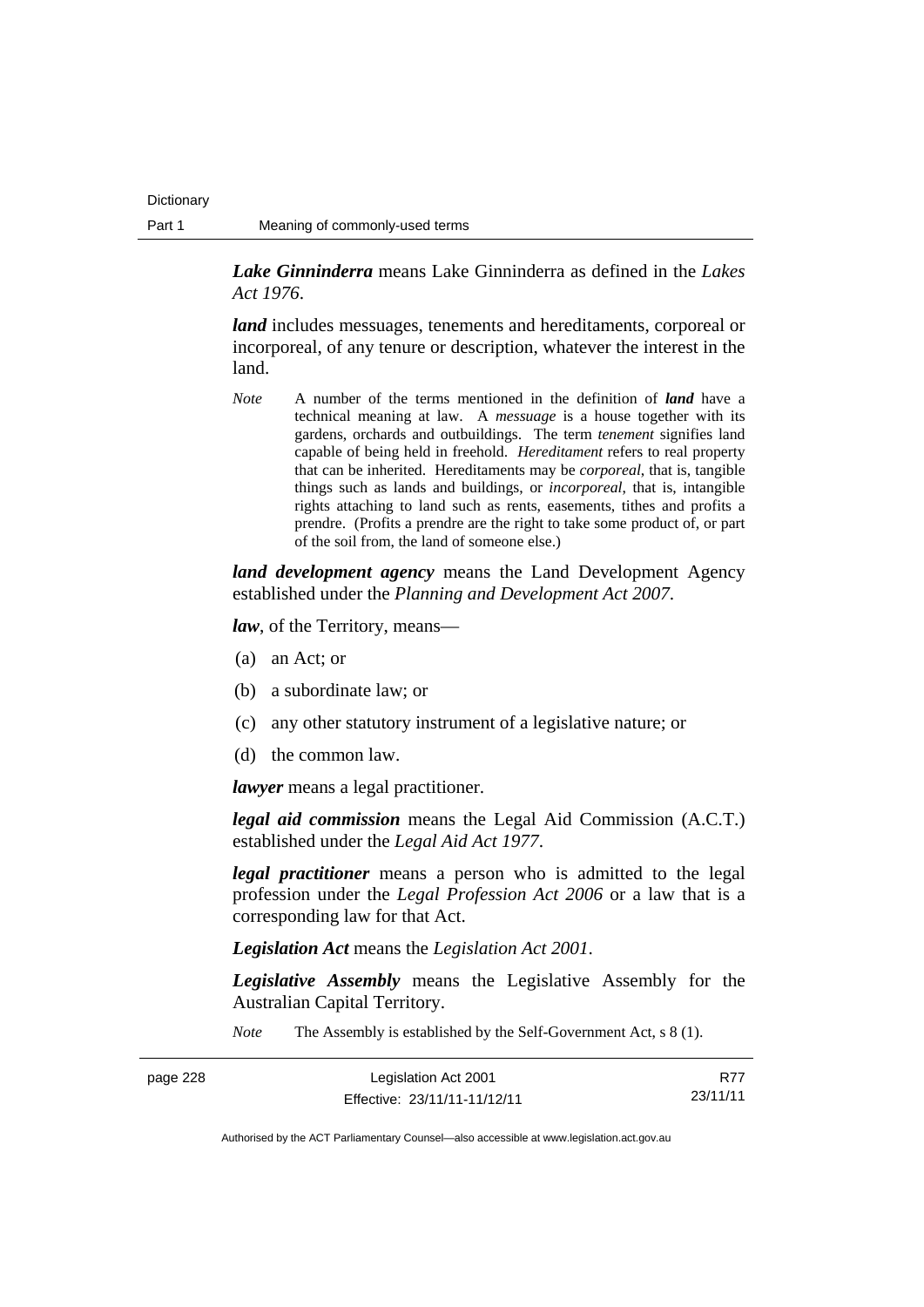*legislative instrument*—see section 12.

*liability* means any liability or obligation (whether liquidated or unliquidated, certain or contingent, or accrued or accruing).

*magistrate* means a Magistrate under the *Magistrates Court Act 1930*.

*Magistrates Court* means the Magistrates Court established under the *Magistrates Court Act 1930*.

*make* an instrument includes issue and grant the instrument.

*making*, of a statutory instrument, means the signing, sealing, approval or other endorsement of the instrument by the entity authorised or required to make it.

*master*, in relation to the Supreme Court, means the Master of the Supreme Court.

*Note* The office of master is established under the *Supreme Court Act 1933*.

*may*—see section 146.

*medical practitioner* means a doctor.

*midnight*, in relation to a particular day, means the time when the day ends.

#### *midwife*—

- (a) means a person registered under the *Health Practitioner Regulation National Law (ACT)* to practise in the nursing and midwifery profession as a midwife (other than as a student); and
- (b) for an activity, includes a person mentioned in paragraph (a) holding limited or provisional registration, to the extent that the person is allowed to do the activity under the person's registration.

*Minister*—see section 162.

page 229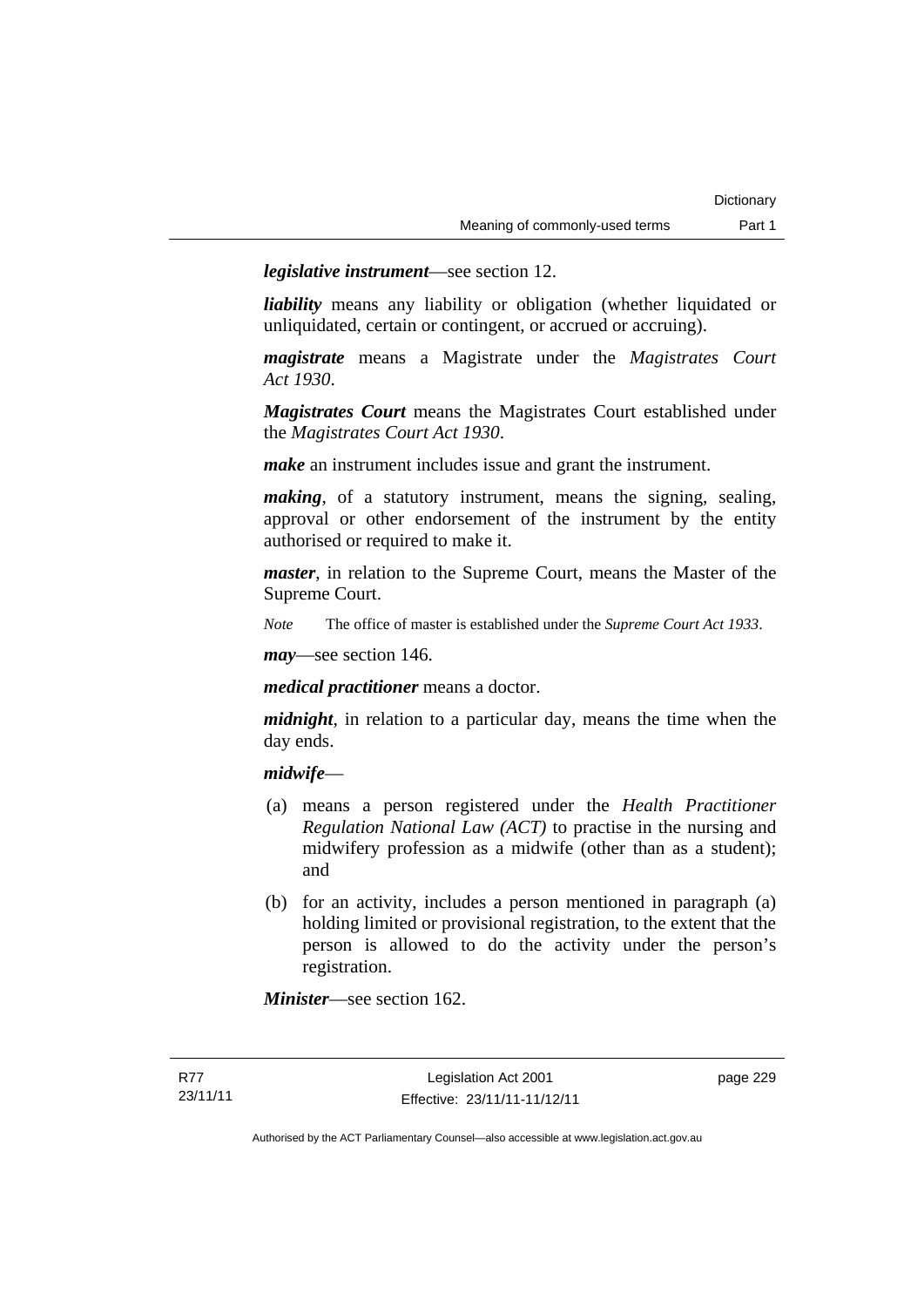*modification* includes modification by alteration, omission, substitution and addition.

*month* means calendar month.

*must*—see section 146.

*name* includes—

- (a) for an Act—the Act's short title; and
- (b) for an instrument—the instrument's citation; and
- (c) for a position—the position's title or designation.

*named month* means one of the 12 months of the year.

*national capital authority* means the National Capital Authority established under the *Australian Capital Territory (Planning and Land Management) Act 1988* (Cwlth).

*national capital plan* means the National Capital Plan under the *Australian Capital Territory (Planning and Land Management) Act 1988* (Cwlth).

*National Credit Code*—see the *National Consumer Credit Protection Act 2009* (Cwlth), section 5.

*National Gas (ACT) Law* means the provisions applying because of the *National Gas (ACT) Act 2008*, section 8 (Application in the ACT of National Gas Law).

*National Gas (ACT) Regulation* means the provisions applying because of the *National Gas (ACT) Act 2008*, section 9 (Application in the ACT of regulations under National Gas Law).

*national land* means National Land under the *Australian Capital Territory (Planning and Land Management) Act 1988* (Cwlth).

*Note* If an area of land in the ACT is, or is intended to be, used by or on behalf of the Commonwealth, it may be declared National Land under the *Australian Capital Territory (Planning and Land Management) Act 1988* (Cwlth), s 27.

page 230 Legislation Act 2001 Effective: 23/11/11-11/12/11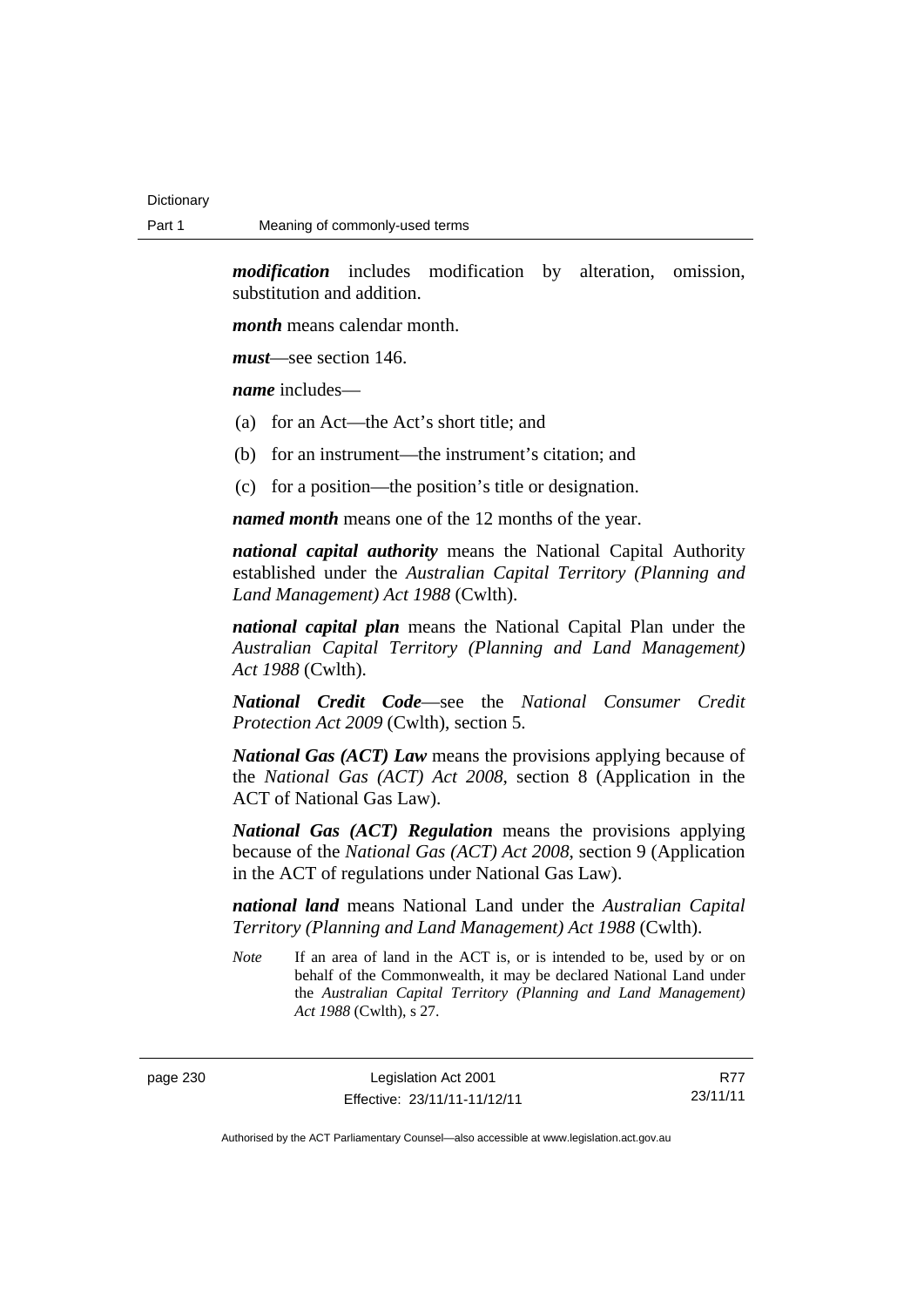*night* means the period between sunset on one day and sunrise on the next day.

*Northern Territory* means the Northern Territory of Australia.

*notifiable instrument*—see section 10.

*notification*—

- (a) of an Act—see section 30; and
- (b) of a legislative instrument—see section 63.

*notification day*, for an Act or statutory instrument, means the day the Act or instrument is notified.

*NSW Act* means an Act of the New South Wales Parliament.

*NSW correctional centre* means a correctional centre (however described) under the *Crimes (Administration of Sentences) Act 1999* (NSW).

*number* means—

- (a) a number expressed in figures or words; or
- (b) a combination of a number expressed in figures or words and of a letter of the alphabet.

# *nurse*—

- (a) means a person registered under the *Health Practitioner Regulation National Law (ACT)* to practise in the nursing and midwifery profession as a nurse (other than as a student); and
- (b) for an activity, includes a person mentioned in paragraph (a) holding limited or provisional registration, to the extent that the person is allowed to do the activity under the person's registration; and
- (c) does not include an enrolled nurse.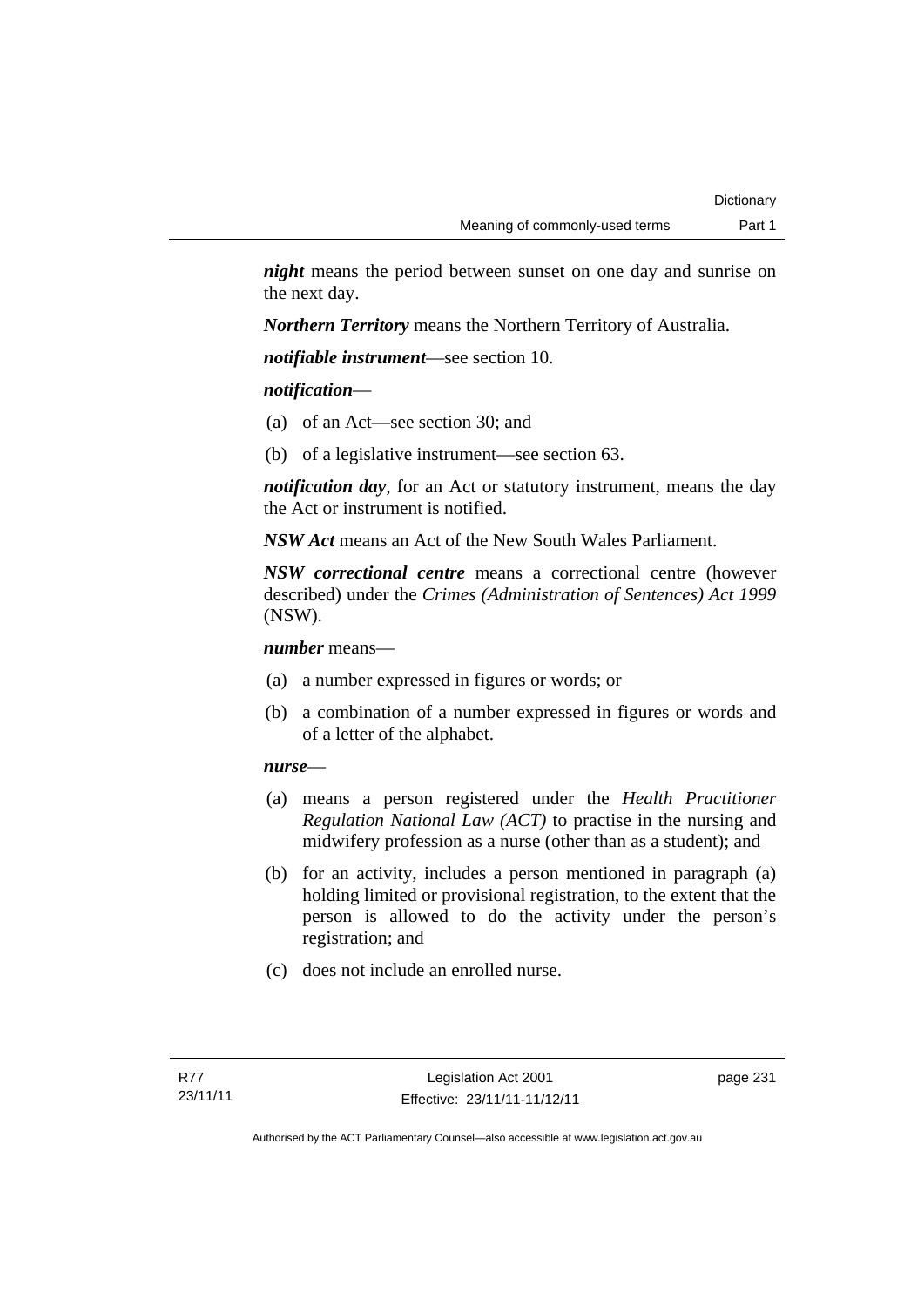#### *nurse practitioner*—

- (a) means a person whose registration as a registered health practitioner under the *Health Practitioner Regulation National Law (ACT)* is endorsed as being qualified to practise as a nurse practitioner; and
- (b) for an activity, includes a person mentioned in paragraph (a) holding limited or provisional registration, to the extent that the person is allowed to do the activity under the person's registration.

*oath* includes affirmation.

*Note* The *Evidence Act 1995* (Cwlth), ch 2, pt 2.1, div 2 and the *Oaths and Affirmations Act 1984* make provision in relation to oaths and affirmations.

*occupational discipline order* means an order for occupational discipline made by the ACAT.

*Note* Occupational discipline orders are made under the *ACT Civil and Administrative Tribunal Act 2008*, s 66 and under authorising laws (*authorising law*—see *ACT Civil and Administrative Tribunal Act 2008*, dict).

*occupy* a position includes hold the position, act in the position or exercise functions of the position (including under a delegation or subdelegation).

*office* includes position.

*ombudsman* means the Ombudsman under the *Ombudsman Act 1989*.

*omit*, in relation to a provision of an Act or statutory instrument, includes repeal.

#### *optometrist*—

 (a) means a person registered under the *Health Practitioner Regulation National Law (ACT)* to practise in the optometry profession (other than as a student); and

page 232 Legislation Act 2001 Effective: 23/11/11-11/12/11

R77 23/11/11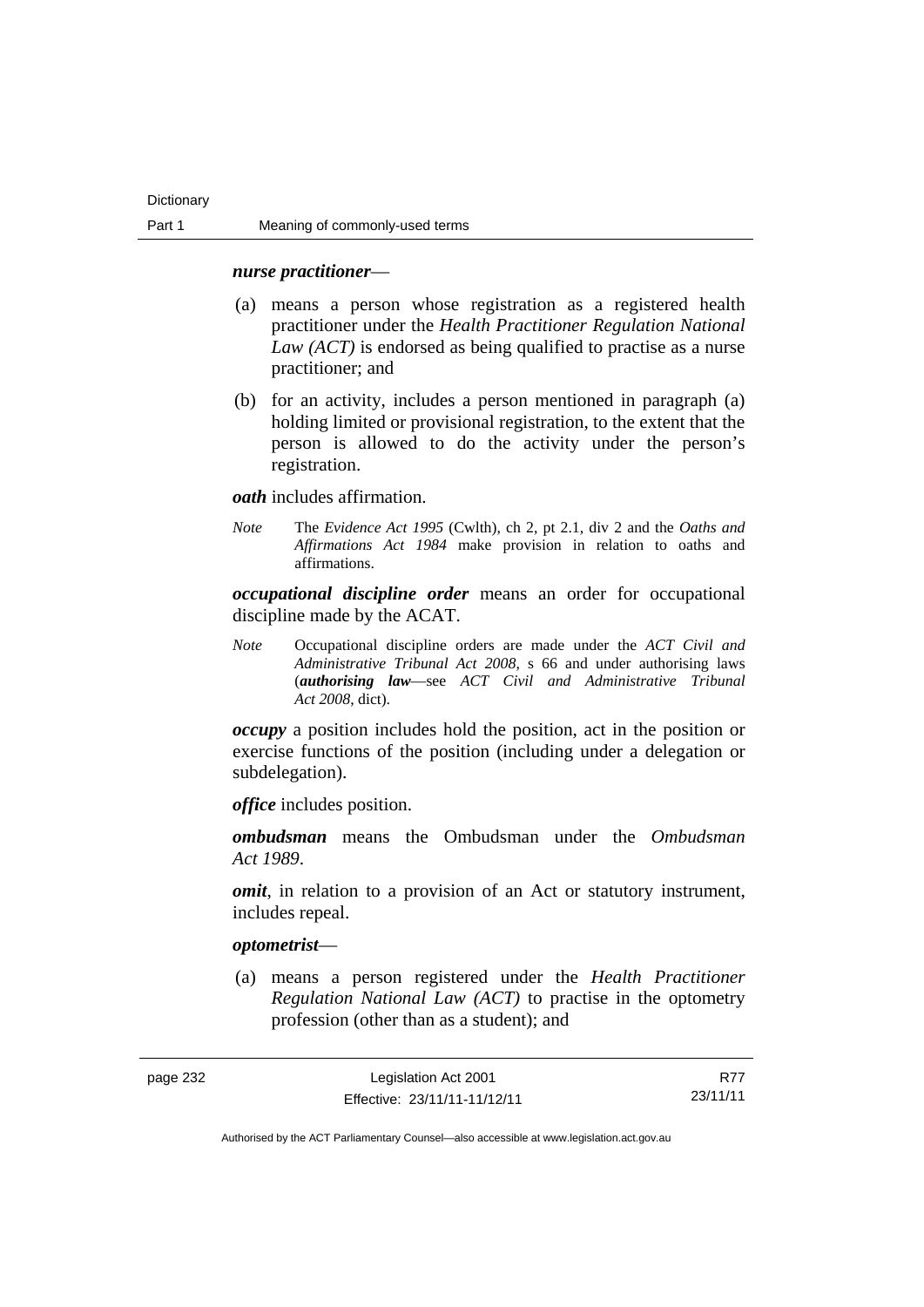(b) for an activity, includes a person mentioned in paragraph (a) holding limited or provisional registration, to the extent that the person is allowed to do the activity under the person's registration.

*ordinance* means an ordinance made under the *Seat of Government (Administration) Act 1910* (Cwlth), section 12.

*parent*, of a child, means—

- (a) the child's mother; or
- (b) the child's father; or
- (c) someone else who is presumed under the *Parentage Act 2004*, part 2 to be a parent of the child.
- *Note* A child cannot have more than 2 parents at any one time (see *Parentage Act 2004*, s 14).

*parliamentary counsel* means the person performing the duties of Parliamentary Counsel in the public service.

*passing*, of an Act—see section 29.

*penalty unit*—see section 133.

*person—*see section 160 (References to people generally).

# *pharmacist***—**

- (a) means a person registered under the *Health Practitioner Regulation National Law (ACT)* to practise in the pharmacy profession (other than as a student); and
- (b) for an activity, includes a person mentioned in paragraph (a) holding limited or provisional registration, to the extent that the person is allowed to do the activity under the person's registration.

*planning and land authority* means the Planning and Land Authority established under the *Planning and Development Act 2007*.

page 233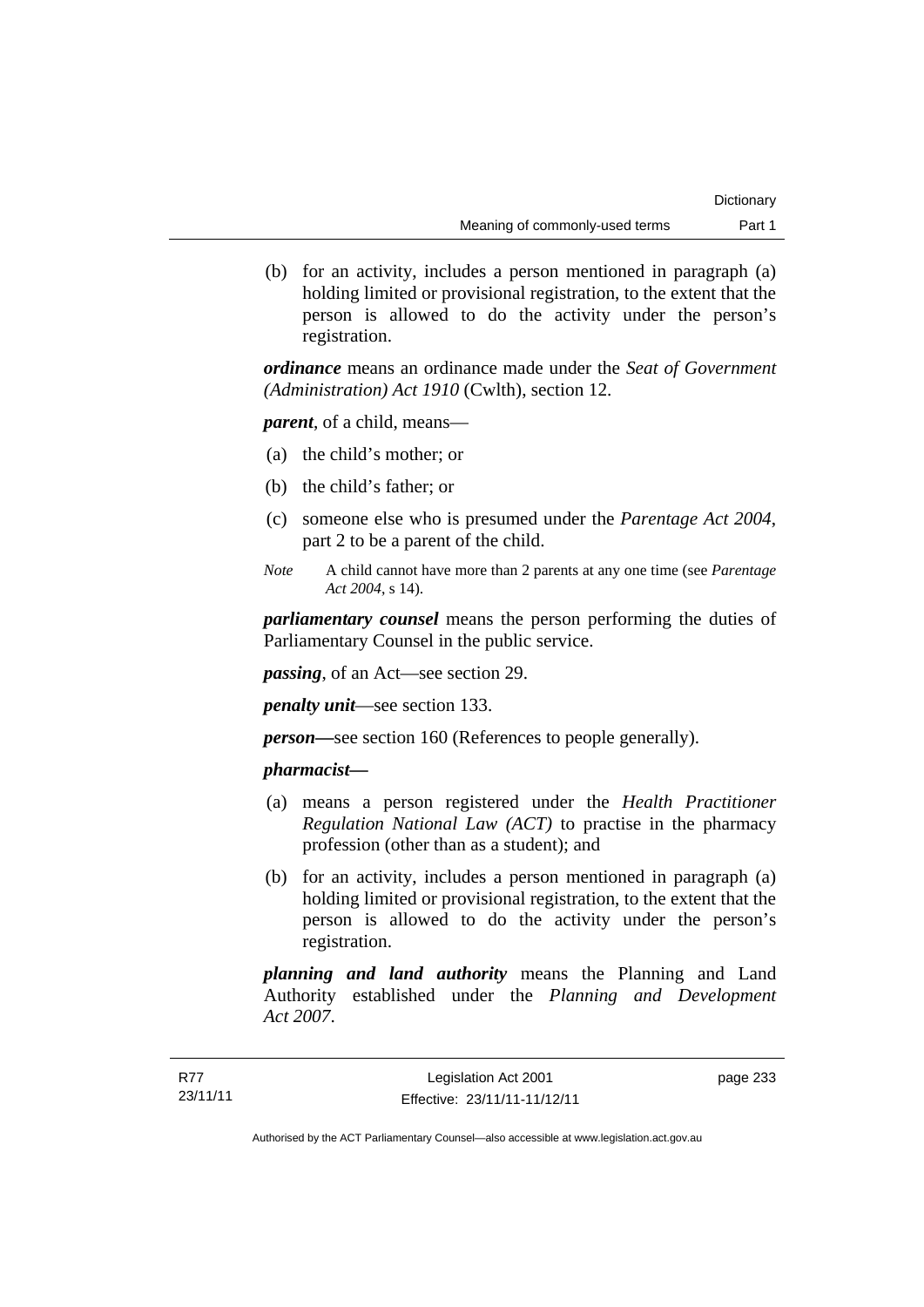**Dictionary** 

*police officer* means a member or special member of the Australian Federal Police.

*position* includes office.

*power* includes authority.

*prescribed*, in an Act, means prescribed by the Act or by regulation under the Act.

*present* an indictment includes lay an information.

*privacy commissioner* means the Privacy Commissioner under the *Privacy Act 1998* (Cwlth).

*proceeding* means a legal or other action or proceeding.

*property* means any legal or equitable estate or interest (whether present or future, vested or contingent, or tangible or intangible) in real or personal property of any description (including money), and includes a thing in action.

*Note* A *thing in action* is an intangible personal property right recognised and protected by the law. Examples include debts, money held in a bank, shares, rights under a trust, copyright and right to sue for breach of contract.

*provision*, of an Act or instrument—see section 16.

*public advocate* means the Public Advocate under the *Public Advocate Act 2005*.

*public employee* means—

- (a) a public servant; or
- (b) a person employed by a territory instrumentality; or
- (c) a statutory office-holder or a person employed by a statutory office-holder.

*public health officer* means a public health officer under the *Public Health Act 1997.*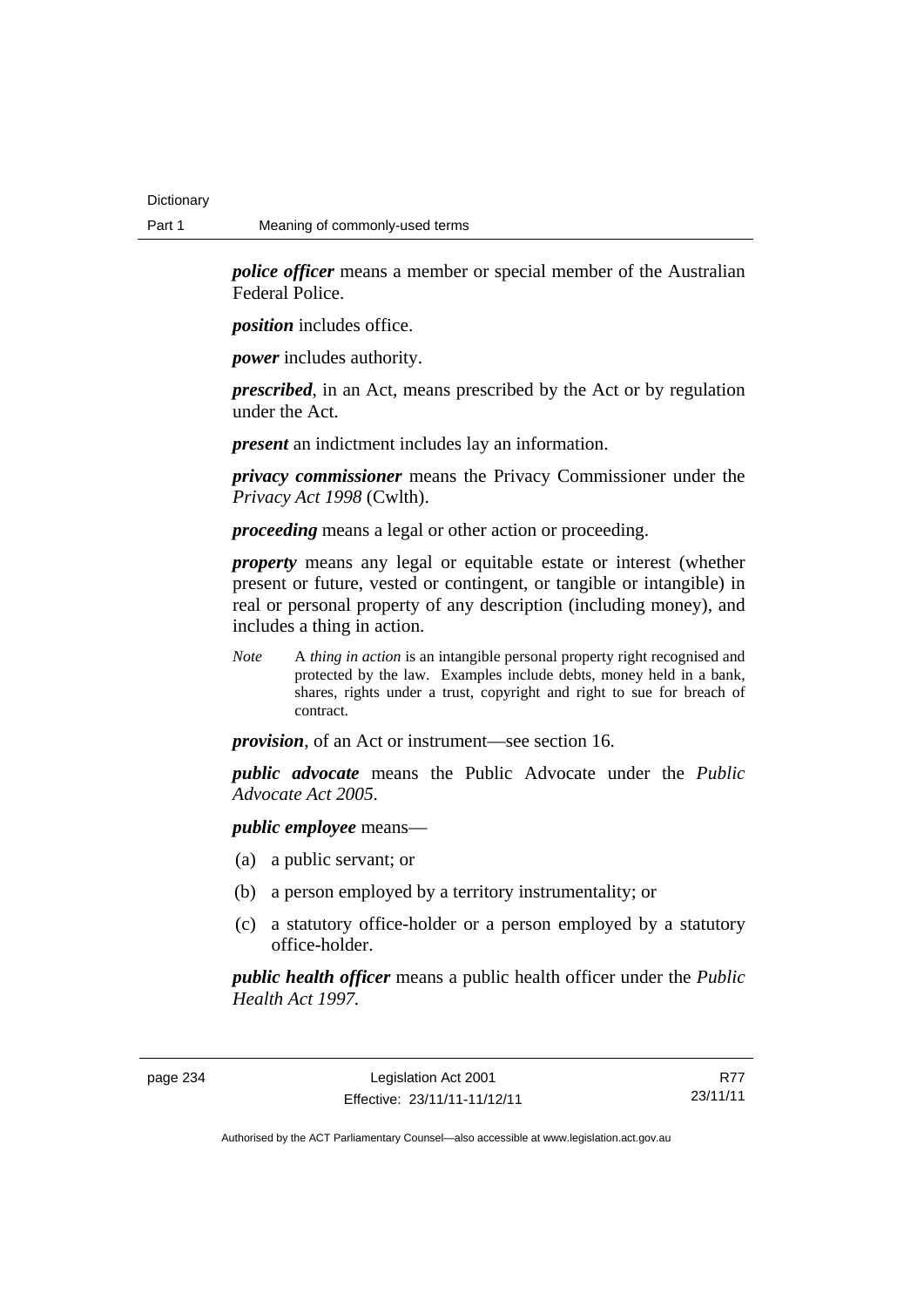*public holiday* means a day that is a public holiday in the ACT under the *Holidays Act 1958*, section 3.

*public money*, of the Territory, means revenues, loans and other money received by the Territory.

*public servant* means a person employed in the public service.

*public service* means the Australian Capital Territory Public Service.

*Note* The *Public Sector Management Act 1994*, s 12 deals with the constitution of the public service.

*public trustee* means the Public Trustee for the Australian Capital Territory under the *Public Trustee Act 1985*.

*quarter* means a period of 3 months beginning on 1 January, 1 April, 1 July or 1 October in any year.

*recognised transgender person*—see section 169A (3).

*registered surveyor* means a surveyor under the *Surveyors Act 2007*.

*registrar* means—

- (a) in relation to the Supreme Court—the Registrar of the Supreme Court; or
- (b) in relation to the Magistrates Court—the Registrar of the Magistrates Court; or
- (c) in relation to a tribunal—the registrar of the tribunal.

*registrar-general* means the Registrar-General under the *Registrar-General Act 1993*.

*registrar of firearms* means the Registrar of Firearms under the *Firearms Act 1996*.

*regulation*, in relation to an Act, means a regulation made or in force under the Act.

page 235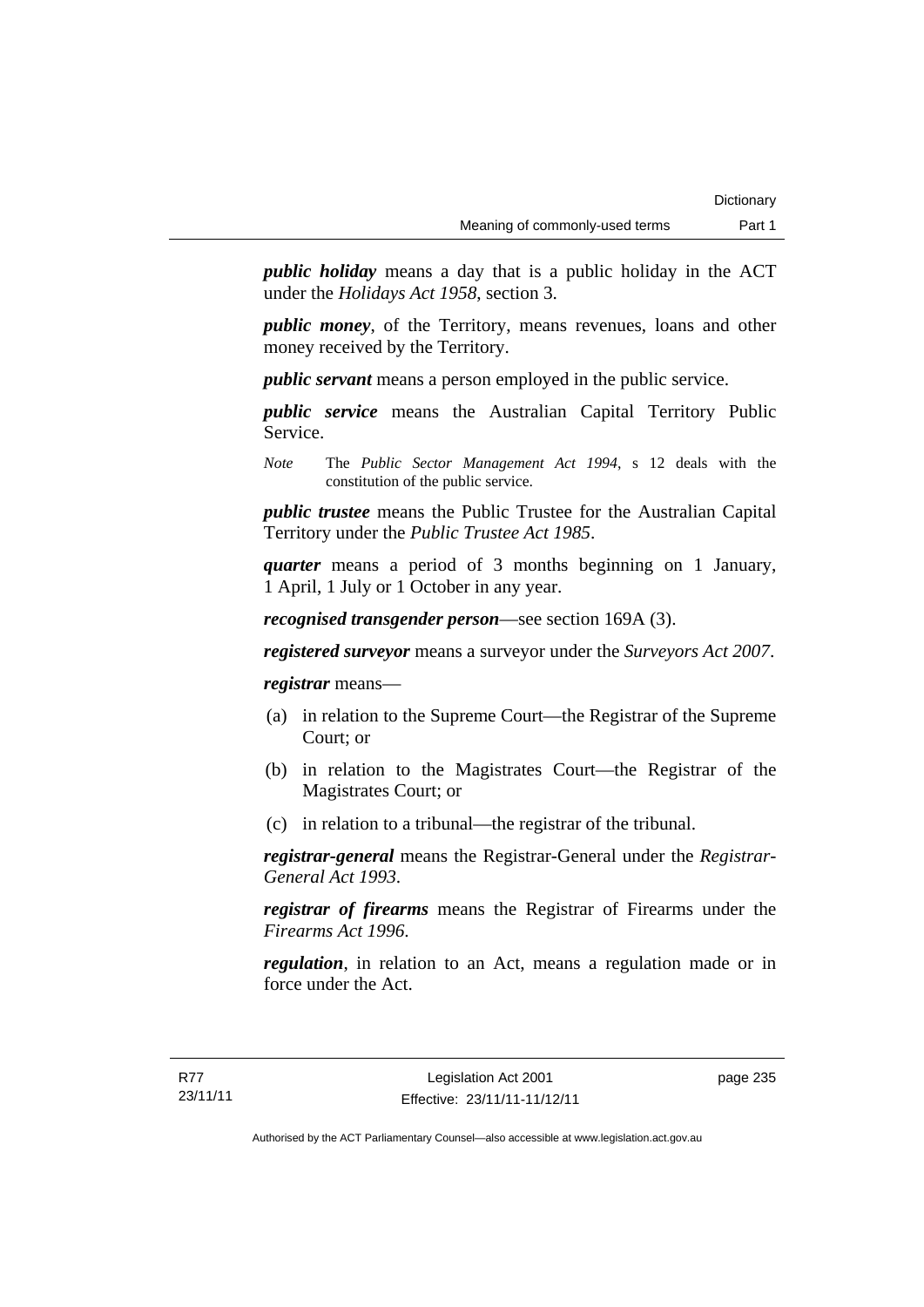*remuneration tribunal* means the Remuneration Tribunal established under the *Remuneration Tribunal Act 1995*.

*repeal* includes—

- (a) for an Act or statutory instrument—omit a provision of the Act or instrument; and
- (b) for a provision of an Act or statutory instrument—omit the provision (or a part of it); and
- (c) for an Act or statutory instrument (or a provision of it) abrogate or limit its effect, or exclude from its application any circumstance, matter, person, place or purpose; and
- (d) for an Act or statutory instrument (or a provision of it)—any other implied repeal; and
- (e) for a statutory instrument—revoke the instrument (or part of it); and
- (f) for a decision—revoke it or cancel it.

*resident judge* means a resident judge under the *Supreme Court Act 1933*.

*retrospectively*, for the commencement of legislation—see section 75A.

*reviewable decision notice*—see the *ACT Civil and Administrative Tribunal Act* 2008, section 67A.

*road transport authority* means the Australian Capital Territory Road Transport Authority.

- *Note 1* In relation to the exercise of a function by the road transport authority under a provision of the road transport legislation, the director-general of the administrative unit responsible for the provision is the road transport authority.
- *Note 2 Road transport legislation––*see the *Road Transport (General) Act 1999*, s 6.

page 236 Legislation Act 2001 Effective: 23/11/11-11/12/11

R77 23/11/11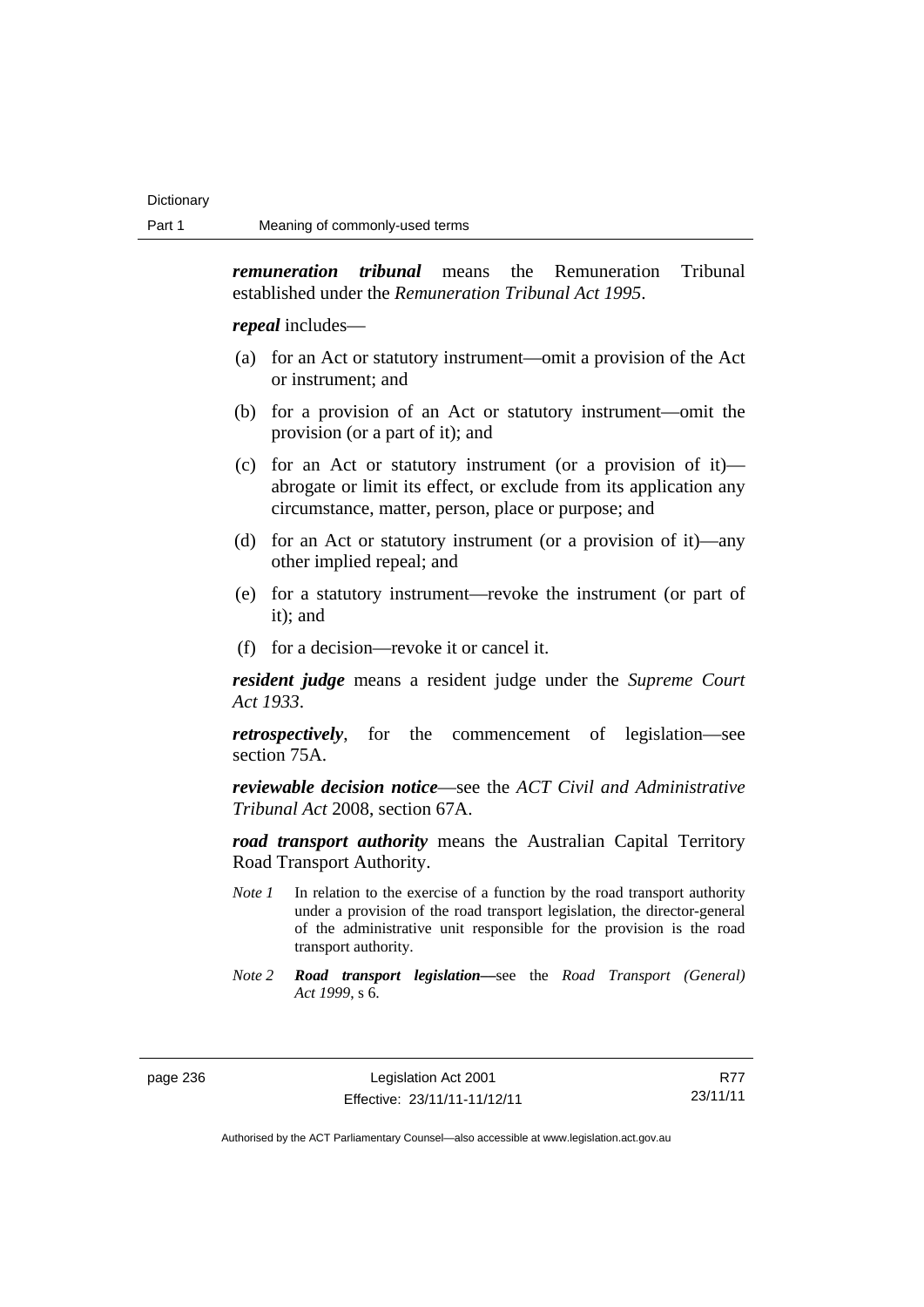*rules* means—

- (a) of a court or tribunal—rules made by the entity having power to make rules (however described) regulating the practice and procedure of the court or tribunal; and
- (b) in relation to an Act—rules made or in force under the Act.

*rural fire service* means the ACT Rural Fire Service under the *Emergencies Act 2004*.

*Self-Government Act* means the *Australian Capital Territory (Self-Government) Act 1988* (Cwlth).

*self-government day* means 11 May 1989.

*Note* This is the day when the remaining provisions of the Self-Government Act commenced and, in particular, the Australian Capital Territory was established as a body politic, the Legislative Assembly was empowered to make laws for the ACT and the Executive was established.

*sentence administration board* means the Sentence Administration Board under the *Crimes (Sentence Administration) Act 2005*.

*SES* means the ACT State Emergency Service established under the *Emergencies Act 2004*.

*sign* includes attach a seal and make a mark.

*signpost definition*—see section 131 (Signpost definition).

*sitting day*, of the Legislative Assembly, means a period that commences on a day the Assembly meets and continues until the Assembly next adjourns.

*Note* A sitting day may continue for 1 or more days.

*solicitor* means a lawyer who practises as a solicitor.

*solicitor-general* means the Solicitor-General for the Territory under the *Law Officers Act 2011*.

*Speaker* means the Presiding Officer of the Legislative Assembly.

*Note* The Presiding Officer is elected under the Self-Government Act, s 11.

| R77      | Legislation Act 2001         | page 237 |
|----------|------------------------------|----------|
| 23/11/11 | Effective: 23/11/11-11/12/11 |          |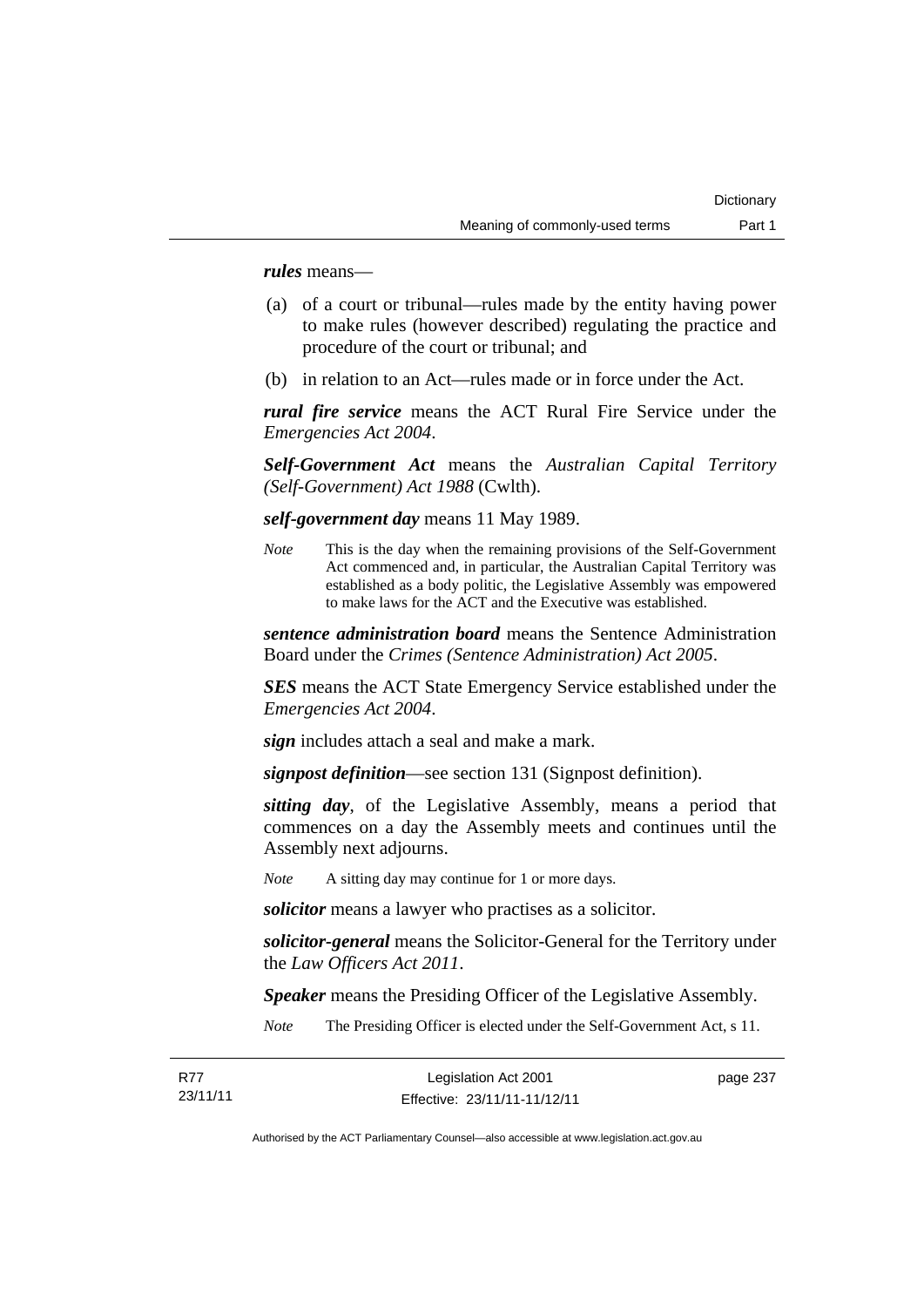*Standards Australia* means the company named Standards Australia International Limited (ACN 087 326 690).

*State* means a State of the Commonwealth, and includes the Northern Territory.

*statutory declaration* means a statutory declaration made under the *Statutory Declarations Act 1959* (Cwlth).

*statutory instrument*—see section 13.

*statutory office-holder* means a person occupying a position under an Act or statutory instrument (other than a position in the public service).

*subordinate law*—see section 8.

*summary offence*—see section 190.

*Supreme Court* means the Supreme Court of the Australian Capital Territory.

*Note* The Supreme Court is established by the *Supreme Court Act 1933*, s 3. The Self-Government Act, s 48A deals with the jurisdiction and powers of the court.

*surveyor-general* means the surveyor-general under the *Surveyors Act 2007*.

*swear* an oath includes make an affirmation.

*take* an oath includes make an affirmation.

*territory authority* means a body established for a public purpose under an Act, but does not include a body declared by regulation not to be a territory authority.

*territory instrumentality* means a corporation that—

 (a) is established under an Act or statutory instrument, or under the Corporations Act; and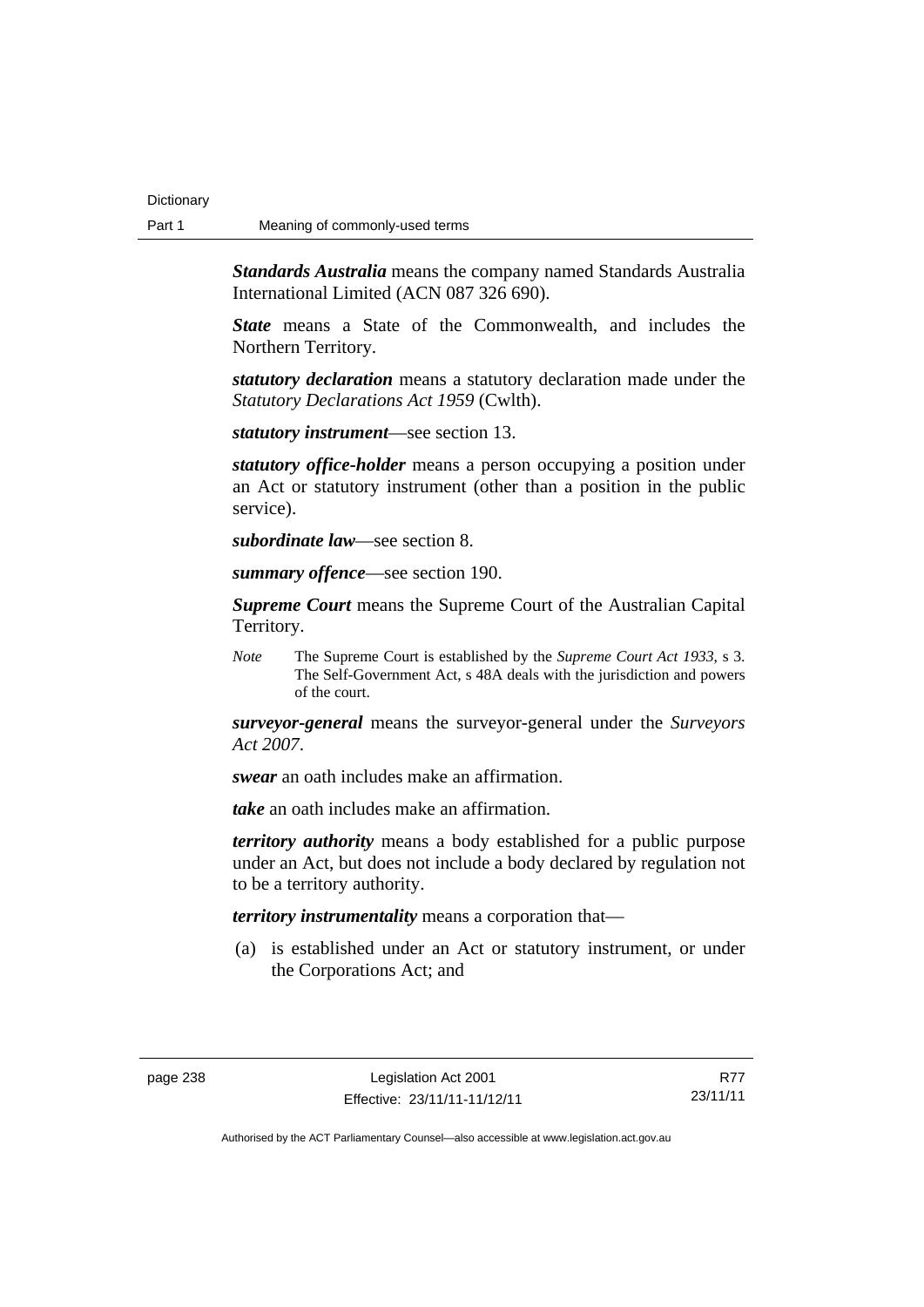- (b) is a territory instrumentality under the *Public Sector Management Act 1994*.
- *Note Territory instrumentality* is defined in the *Public Sector Management Act 1994*, dict.

*territory land* means Territory Land under the *Australian Capital Territory (Planning and Land Management) Act 1988* (Cwlth).

*Note* The *Australian Capital Territory (Planning and Land Management) Act 1988* (Cwlth), s 28 provides that if land in the ACT is not national land it is territory land.

*territory law*—see *law*, of the Territory.

*territory lease*—

- (a) means—
	- (i) a lease granted under the *Planning and Development Act 2007*; or
	- (ii) a lease under the *Unit Titles Act 2001*; but
- (b) does not include a sublease.

*territory-owned corporation* means a Territory owned corporation under the *Territory-owned Corporations Act 1990*.

*territory plan* means the territory plan under the *Planning and Development Act 2007*.

*the Territory* means—

- (a) when used in a geographical sense—the Australian Capital Territory; or
- (b) in any other case—the body politic established by the Self-Government Act, section 7.

*transgender person*—see section 169A (1) and (2).

*transitional* includes application and saving.

page 239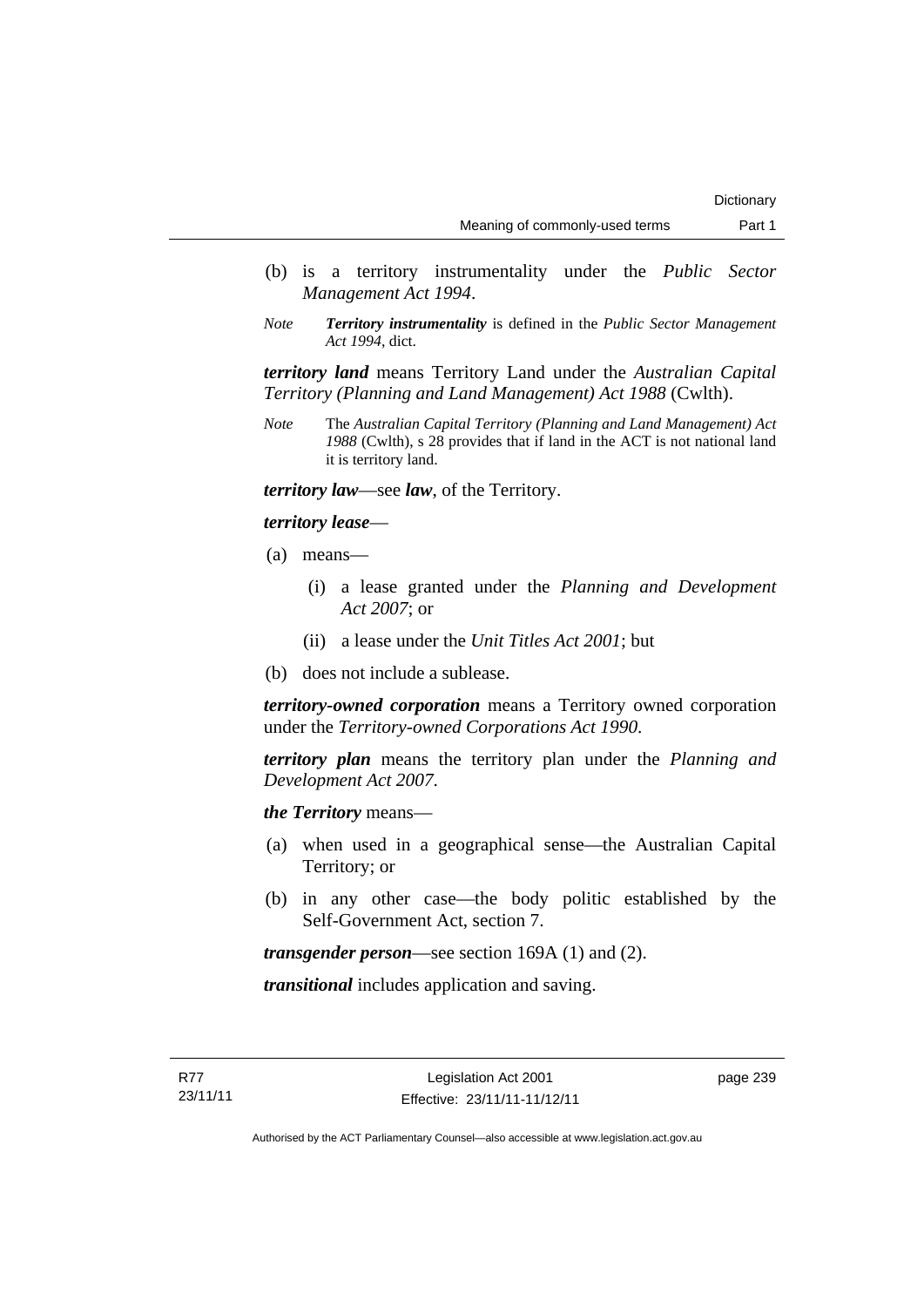*Treasurer* means the Minister designated Treasurer by the Chief Minister, and includes a Minister authorised by the Chief Minister to act on behalf of the Treasurer.

*tribunal* includes any entity that is authorised to hear, receive and examine evidence.

*UK Act* means an Act of the United Kingdom Parliament.

*under*, in relation to an Act or statutory instrument, includes the following:

- $(a)$  by;
- (b) by virtue of;
- (c) for or for the purposes of;
- (d) in accordance with;
- (e) in pursuance of;
- (f) pursuant to;
- (g) within the meaning of.
- *Note* A reference to an Act or statutory instrument includes a reference to a provision of the Act or instrument (see s 7 and s 13).

*United Kingdom* means the United Kingdom of Great Britain and Northern Ireland.

United Kingdom Parliament means—

- (a) the Parliament of England; or
- (b) the Parliament of Great Britain; or
- (c) the Parliament of the United Kingdom of Great Britain and Ireland; or
- (d) the Parliament of the United Kingdom of Great Britain and Northern Ireland.

R77 23/11/11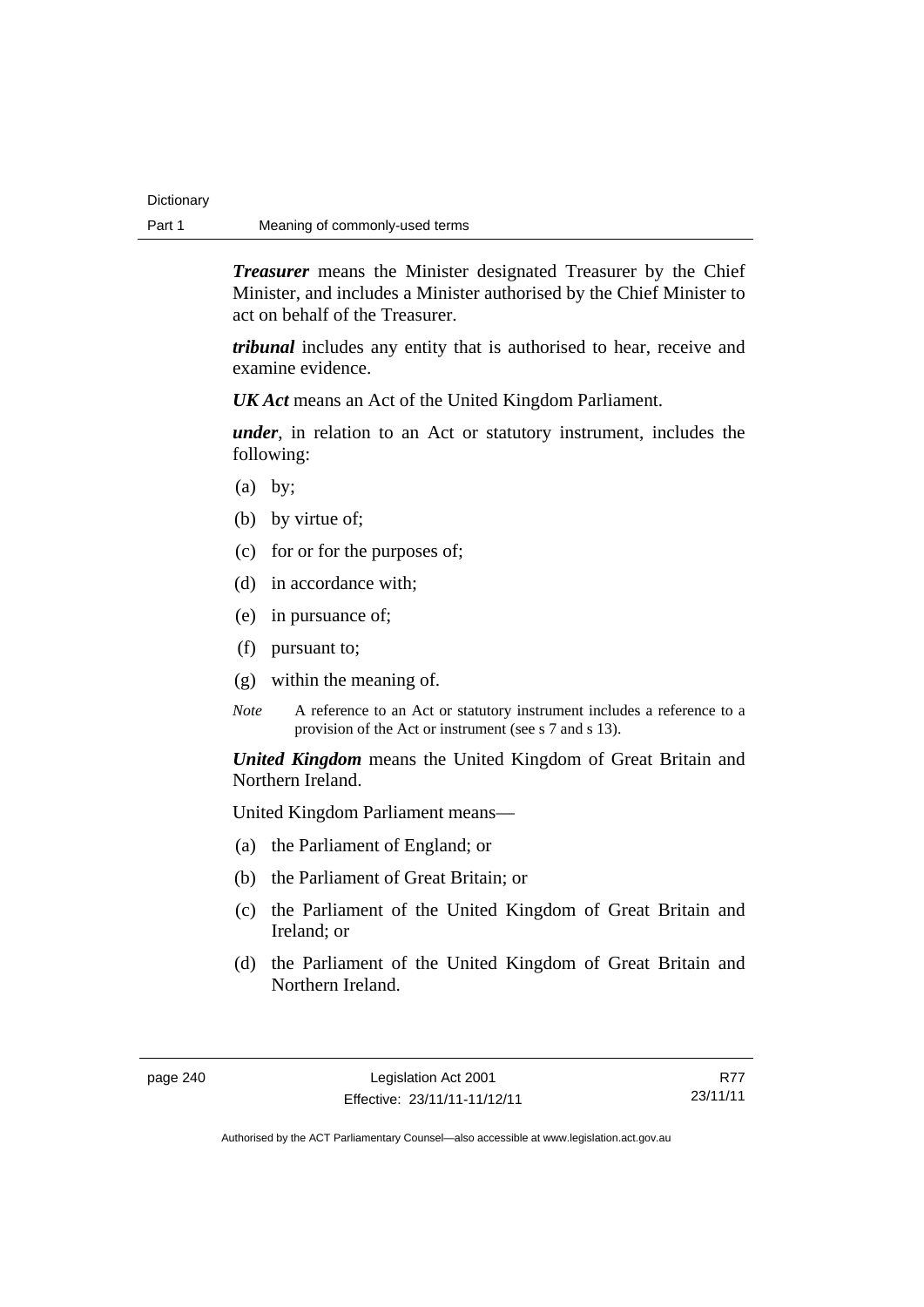# *veterinary surgeon*—

- (a) means a person unconditionally registered as a veterinary surgeon under the *Health Professionals Act 2004*; and
- (b) for an activity, includes a person conditionally registered as a veterinary surgeon under the *Health Professionals Act 2004* to the extent that the person is allowed to do the activity under the person's conditional registration.

*will* includes a codicil.

*word* includes any drawing, figure, number and symbol.

*working day* means a day that is not—

- (a) a Saturday or Sunday; or
- (b) a public holiday in the ACT.

*work safety commissioner* means the Work Safety Commissioner under the *Work Safety Act 2008*.

*writing* includes any way of representing or reproducing words in visible form.

### **Examples**

printing, photocopying, photography, typewriting

*Note* An example is part of the Act, is not exhaustive and may extend, but does not limit, the meaning of the provision in which it appears (see s 126 and s 132).

*year*, without specifying the kind of year, means calendar year.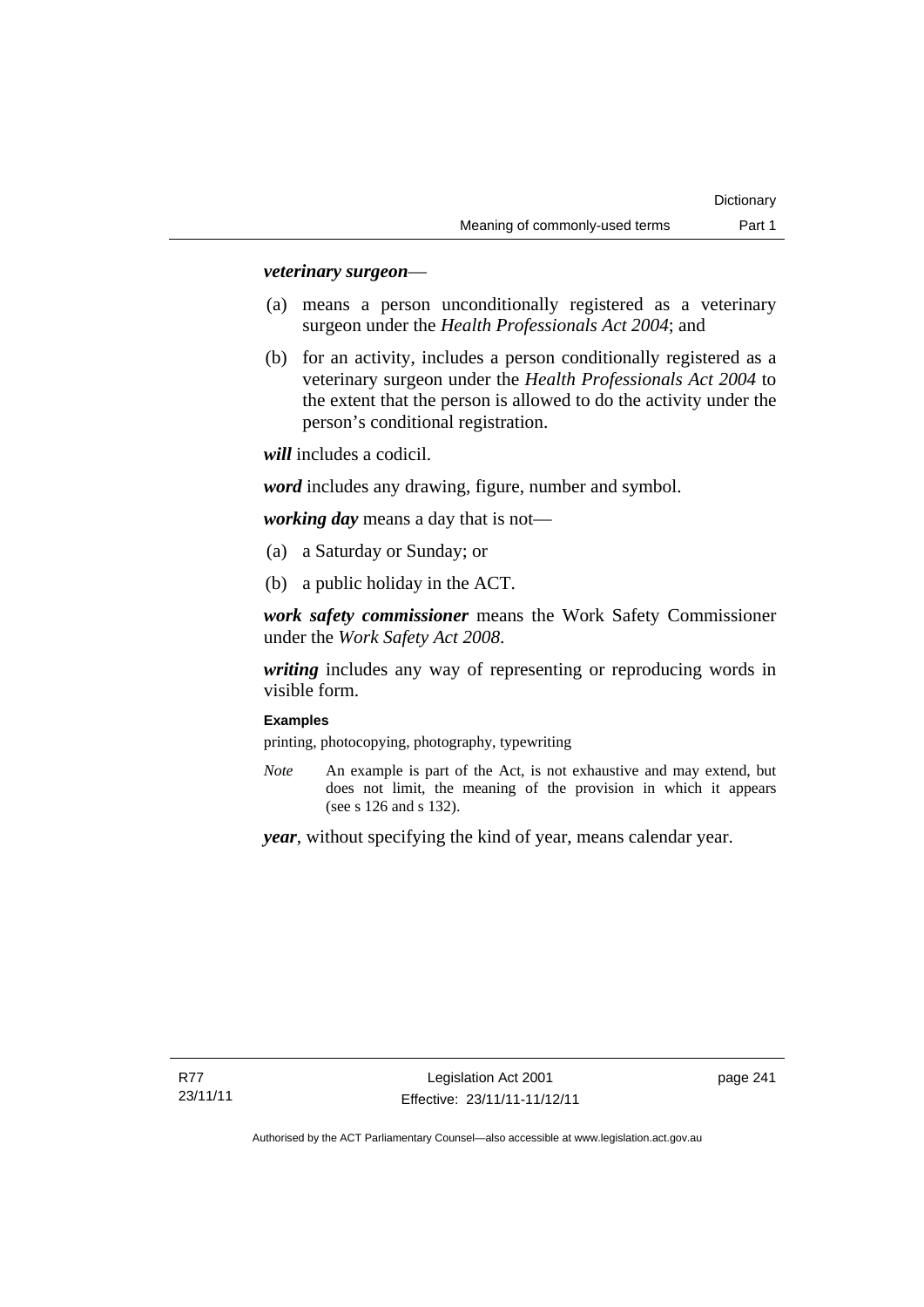# **Part 2 Terms for Legislation Act 2001 only**

*Note* Terms that apply to all Acts and statutory instruments are set out in pt 1.

*Act*, for chapter 14 (Interpretation of Acts and statutory instruments)—see section 136.

*Note* See also def *Act* in the dictionary, pt 1.

#### *ACT law*—

- (a) for chapter 10 (Referring to laws)—see section 97 (1); and
- (b) for chapter 18 (Offences)—see section 188.

*administrator*, for part 19.5 (Service of documents)—see section 246.

*agency*, for part 19.5 (Service of documents)—see section 246.

*amend*, for chapter 9 (Repeal and amendment of laws)—see section 82.

*another jurisdiction* means the Commonwealth, a State, another Territory, the United Kingdom or New Zealand.

### *appointee*—

- (a) for division 19.3.1 (Appointments—general)—see section 207 (2); and
- (b) for division 19.3.2 (Acting appointments)—see section 217 (2).

# *appointer*—

- (a) for division 19.3.1 (Appointments—general)—see section 205; and
- (b) for division 19.3.2 (Acting appointments)—see section 215; and
- (c) for part 19.4 (Delegations)—see section 230 (1).

| Legislation Act 2001         | R77      |
|------------------------------|----------|
| Effective: 23/11/11-11/12/11 | 23/11/11 |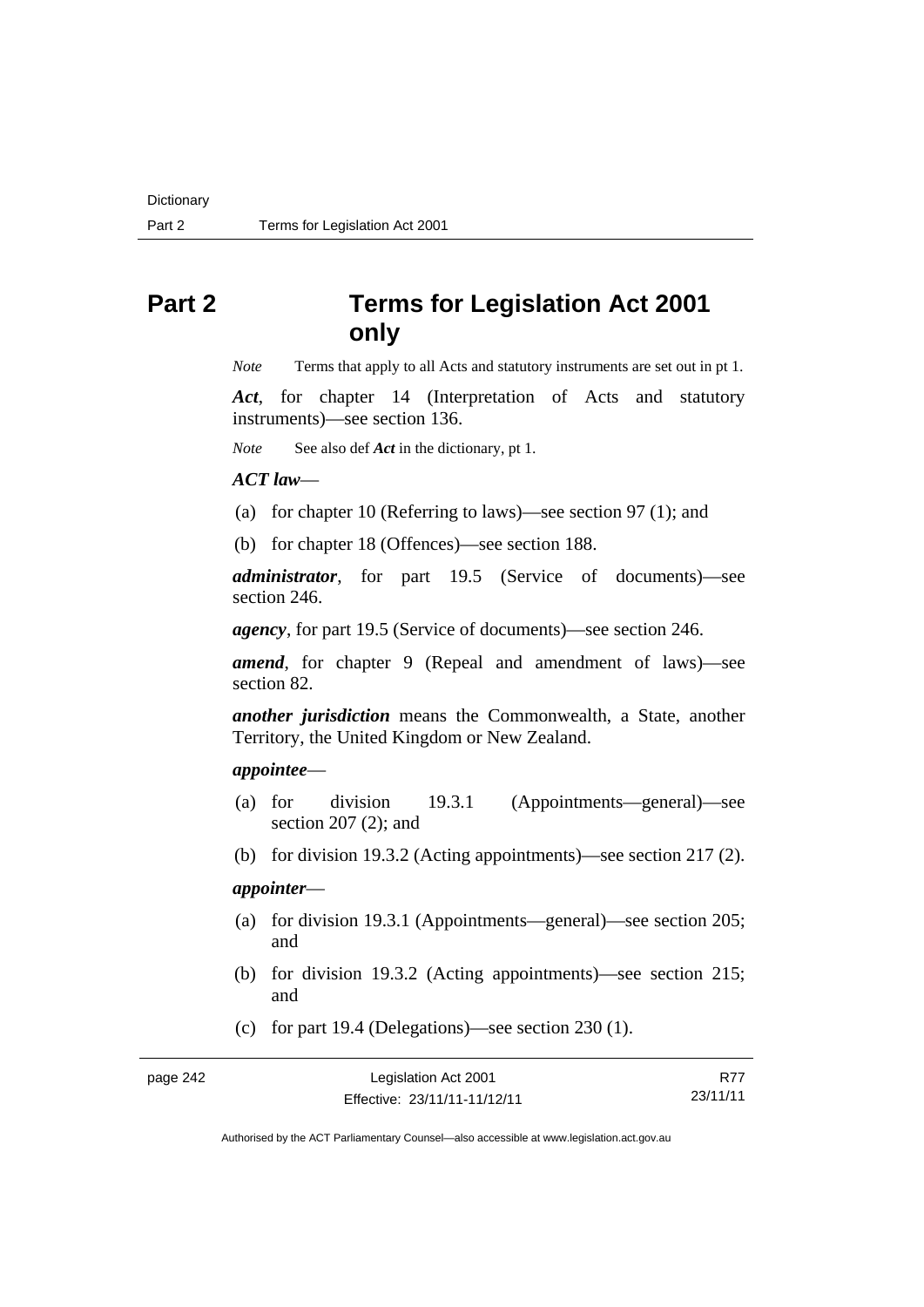*approved website* means an internet site approved under section 21.

*authorised republication*—see section 15.

*authorising law*, for chapter 5 (Regulatory impact statements for subordinate laws and disallowable instruments)—see section 31.

*benefits*, for chapter 5 (Regulatory impact statements for subordinate laws and disallowable instruments)—see section 31.

*business address*, for part 19.5 (Service of documents)—see section 246.

*corporation*, for part 19.5 (Service of documents)—see section 246.

*costs*, for chapter 5 (Regulatory impact statements for subordinate laws and disallowable instruments)—see section 31.

*current legislative drafting practice* means the legislative drafting practices from time to time used in the Parliamentary Counsel's Office.

*delegate*, for part 19.4 (Delegations)—see section 233 (2).

*determinative provision*—see section 5 (2).

*document*, for part 19.5 (Service of documents)—see section 246.

*Note* See also def *document* in the dictionary, pt 1

*editorial amendment*, of a law—see section 116.

*email address*, for part 19.5 (Service of documents)—see section 246.

*executive officer*, for part 19.5 (Service of documents)—see section 246.

*fax number*, for part 19.5 (Service of documents)—see section 246.

*fee*, for part 6.3 (Making of certain statutory instruments about fees)—see section 55.

*home address*, for part 19.5 (Service of documents)—see section 246.

| <b>R77</b> | Legislation Act 2001         | page 243 |
|------------|------------------------------|----------|
| 23/11/11   | Effective: 23/11/11-11/12/11 |          |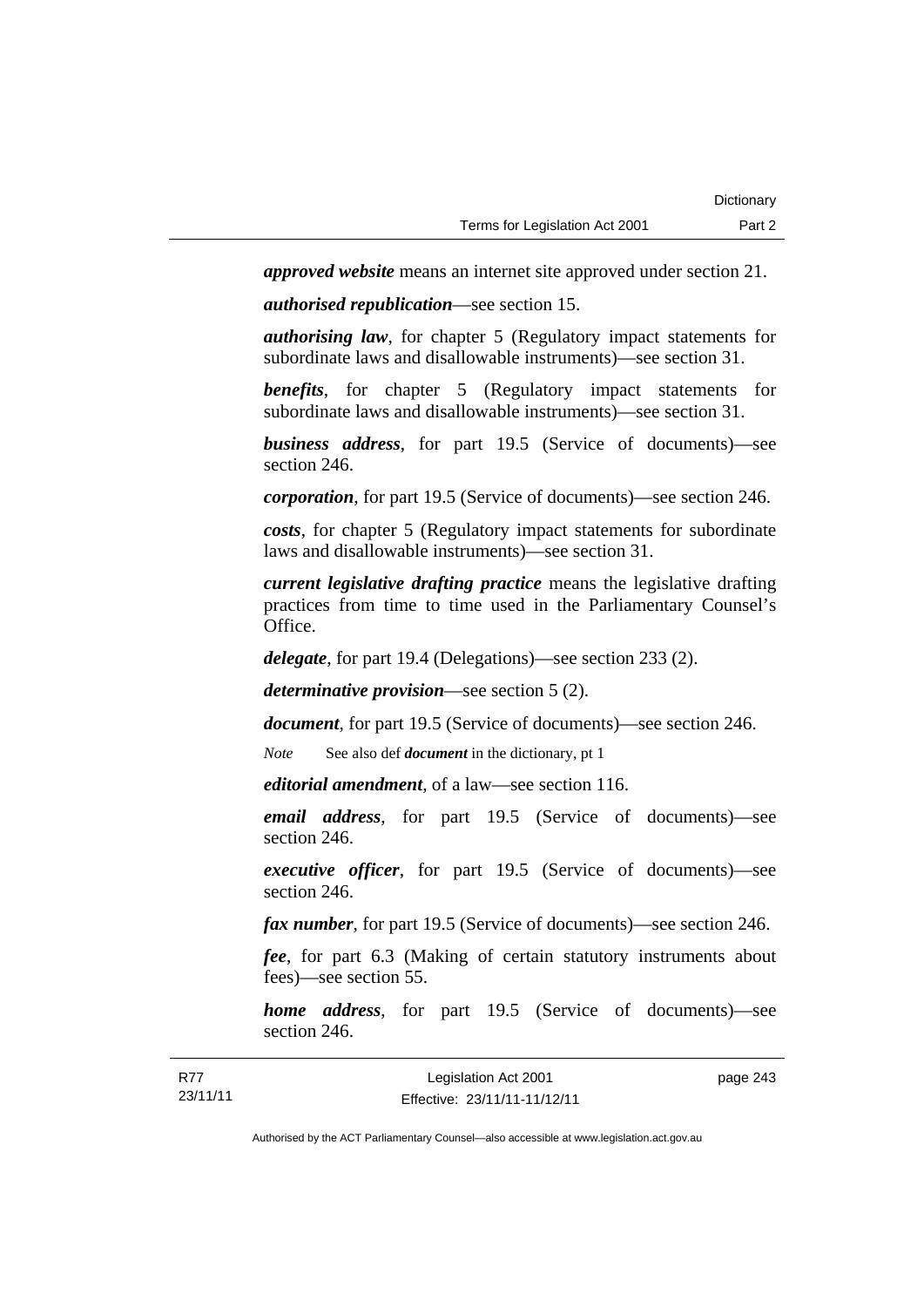# **Dictionary**

### *law*—

- (a) for chapter 3 (Authorised versions and evidence of laws and legislative material)—see section 22A; and
- (b) for chapter 8 (Commencement and exercise of powers before commencement)—see section 72; and
- (c) for chapter 9 (Repeal and amendment of laws)—see section 82; and
- (d) for chapter 10 (Referring to laws)—see section 97 (1); and
- (e) for chapter 11 (Republication of Acts and statutory instruments)—see section 107; and
- (f) for chapter 13 (Structure of Acts and statutory instruments) see section 125; and
- (g) for chapter 16 (Courts, tribunals and other decision-makers) see section 175; and
- (h) for chapter 17 (Entities and positions)—see section 182; and
- (i) for chapter 19 (Administrative and machinery provisions)—see section 195.

*law of another jurisdiction*, for chapter 10 (Referring to laws)—see section 97 (1).

*legislative material*, for chapter 3 (Authorised versions and evidence of laws and legislative material)—see section 22A.

*non-determinative provision*—see section 5 (3).

*provide* a service, for part 6.3 (Making of certain statutory instruments about fees)—see section 55.

*register* means the ACT legislation register.

*repeal*, for chapter 9 (Repeal and amendment of laws)—see section 82.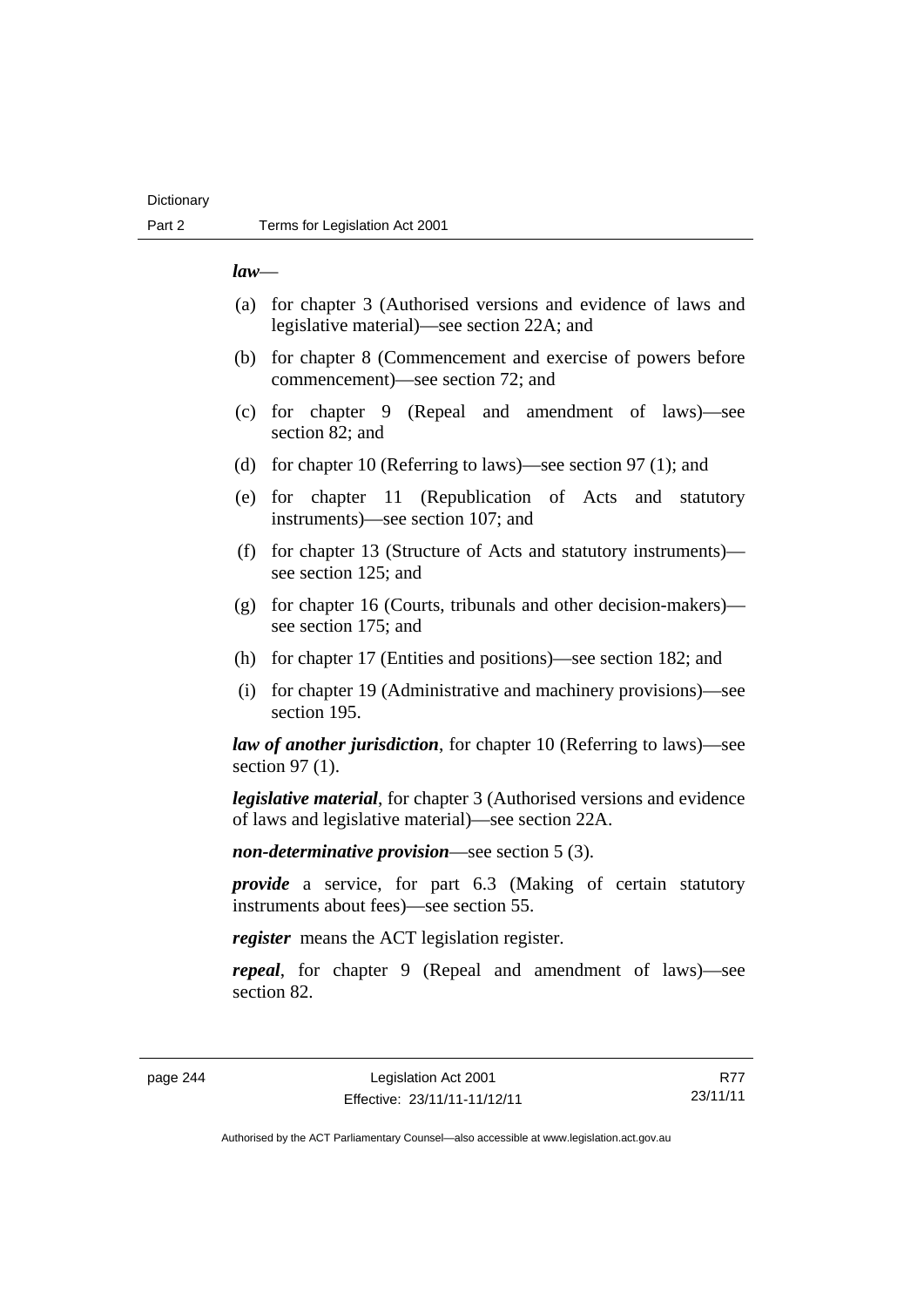# *republication—*

- (a) for chapter 3 (Authorised versions and evidence of laws and legislative material)—see section 22A; and
- (b) for chapter 11 (Republication of Acts and statutory instruments)—see section 107.

*republication date*, for an authorised republication, means the date stated in the republication as the republication date.

*responsible*, for part 19.5 (Service of documents)—see section 246.

*scrutiny committee principles*, for chapter 5 (Regulatory impact statements for subordinate laws and disallowable instruments)—see section 31.

*service*, for part 6.3 (Making of certain statutory instruments about fees)—see section 55.

*working out the meaning of an Act*, for part 14.2 (Key principles of interpretation)—see section 138.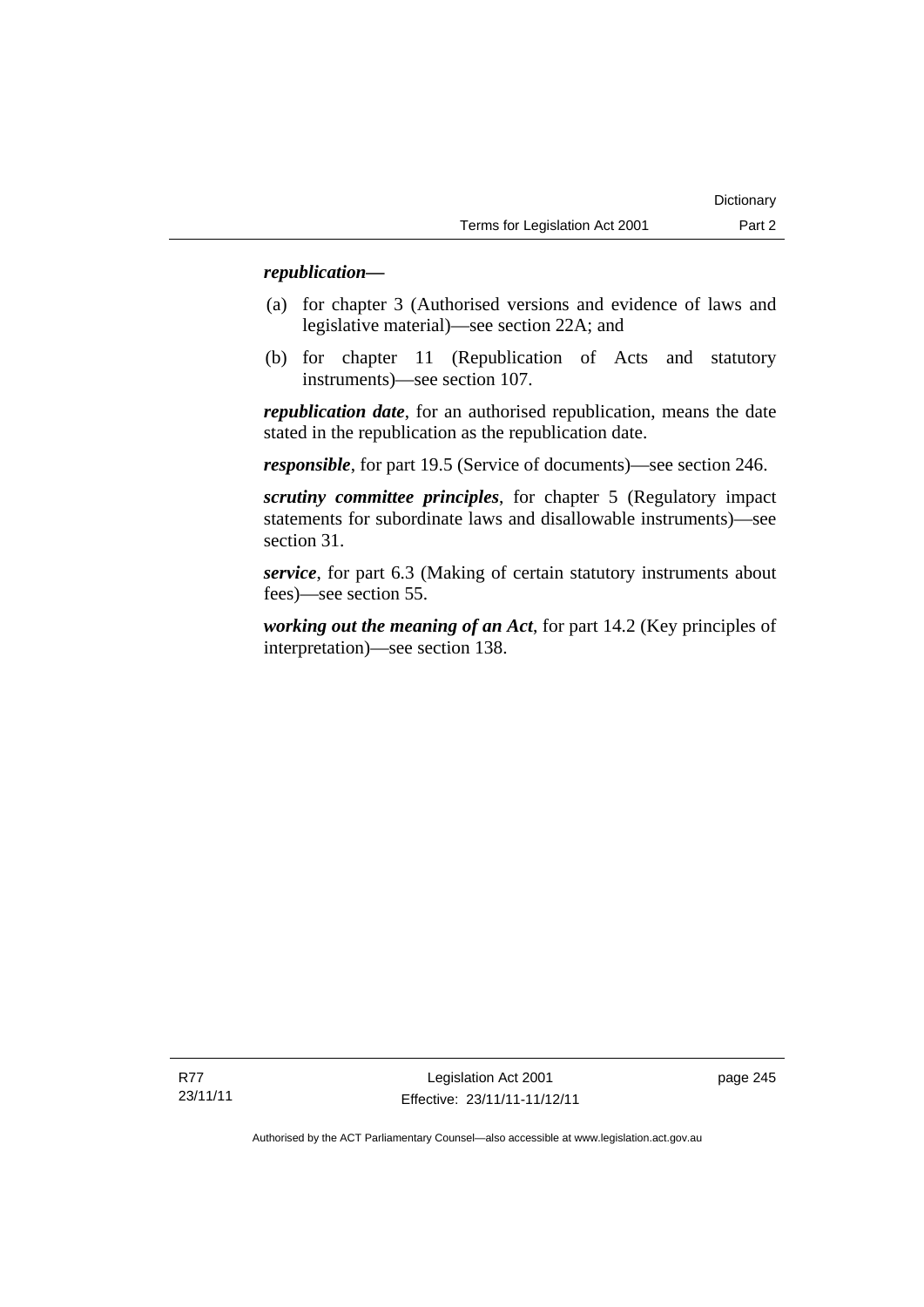1 About the endnotes

# **Endnotes**

# **1 About the endnotes**

Amending and modifying laws are annotated in the legislation history and the amendment history. Current modifications are not included in the republished law but are set out in the endnotes.

Not all editorial amendments made under the *Legislation Act 2001*, part 11.3 are annotated in the amendment history. Full details of any amendments can be obtained from the Parliamentary Counsel's Office.

Uncommenced amending laws are not included in the republished law. The details of these laws are underlined in the legislation history. Uncommenced expiries are underlined in the legislation history and amendment history.

If all the provisions of the law have been renumbered, a table of renumbered provisions gives details of previous and current numbering.

The endnotes also include a table of earlier republications.

| $A = Act$                                    | $NI =$ Notifiable instrument              |
|----------------------------------------------|-------------------------------------------|
| $AF =$ Approved form                         | $o = order$                               |
| $am = amended$                               | $om = omitted/repealed$                   |
| $amdt = amendment$                           | $ord = ordinance$                         |
| $AR = Assembly resolution$                   | $orig = original$                         |
| $ch = chapter$                               | par = paragraph/subparagraph              |
| $CN =$ Commencement notice                   | $pres = present$                          |
| $def = definition$                           | $prev = previous$                         |
| $DI = Disallowable instrument$               | $(\text{prev}) = \text{previously}$       |
| $dict = dictionary$                          | $pt = part$                               |
| disallowed = disallowed by the Legislative   | $r = rule/subrule$                        |
| Assembly                                     | $reloc = relocated$                       |
| $div = division$                             | $remum = renumbered$                      |
| $exp = expires/expired$                      | $R[X]$ = Republication No                 |
| $Gaz = gazette$                              | $RI = reissue$                            |
| $hdg =$ heading                              | $s = section/subsection$                  |
| $IA = Interpretation Act 1967$               | $sch = schedule$                          |
| $ins = inserted/added$                       | $sdiv = subdivision$                      |
| $LA =$ Legislation Act 2001                  | $SL = Subordinate$ law                    |
| $LR =$ legislation register                  | $sub =$ substituted                       |
| $LRA =$ Legislation (Republication) Act 1996 | underlining = whole or part not commenced |
| $mod = modified/modification$                | or to be expired                          |
|                                              |                                           |

# **2 Abbreviation key**

page 246 Legislation Act 2001 Effective: 23/11/11-11/12/11

R77 23/11/11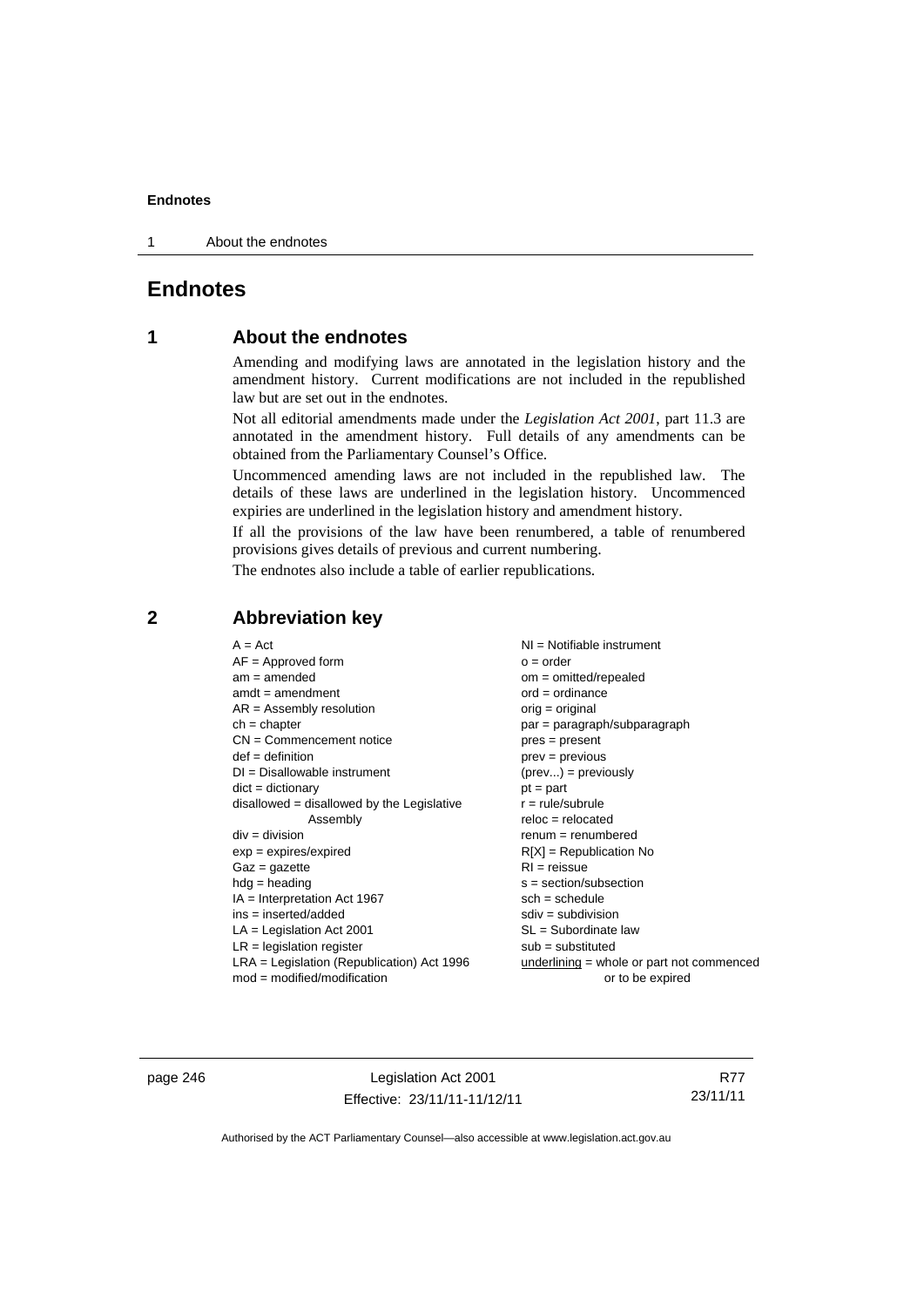# **3 Legislation history**

### **Legislation Act 2001 No 14**

notified 5 April 2001 (Gaz 2001 No 14) s 1, s 2 commenced 5 April 2001 (IA s 10B) remainder commenced 12 September 2001 (s 2 and Gaz 2001 No S65)

as amended by

# **Legislation (Consequential Amendments) Act 2001 No 44 pt 220**

notified 26 July 2001 (Gaz 2001 No 30) s 1, s 2 commenced 26 July 2001 (IA s 10B) pt 220 commenced 12 September 2001 (s 2 and see Gaz 2001 No S65)

# **Statute Law Amendment Act 2001 (No 2) 2001 No 56 pt 2.2**

notified 5 September 2001 (Gaz 2001 No S65) s 1, s 2 commenced 5 September 2001 (IA s 10B) amdts 2.67, 2.69, 2.78, 2.81 commenced 12 September 2001 (s 2 (2)) pt 2.2 remainder commenced 5 September 2001 (s 2 (1))

as modified by

# **Legislation Regulations 2001 SL 2001 No 34 reg 6**

notified LR 13 September 2001 commenced 13 September 2001 (reg 2)

as amended by

# **Justice and Community Safety Legislation Amendment Act 2001 No 70 sch 1**

notified LR 14 September 2001 amdt commenced 14 September 2001 (s 2 (5))

## **Defamation Act 2001 No 88 s 43 (2)**

notified LR 24 September 2001 s 1, s 2 commenced 24 September 2001 (LA s 75) s 43 (2) commenced 1 July 2002 (s 2)

R77 23/11/11 page 247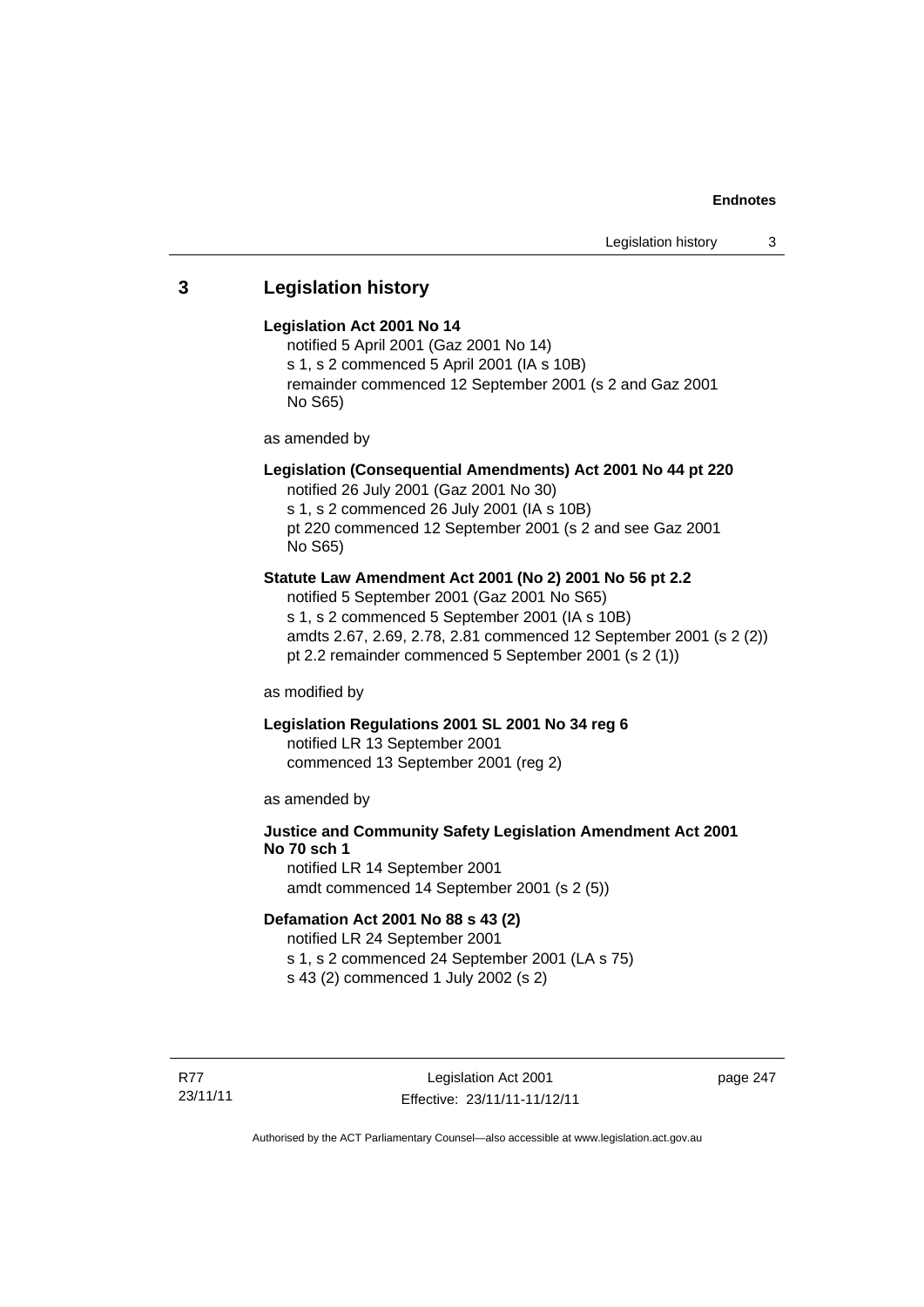3 Legislation history

| Legislation Amendment Act 2002 No 11 ss 3-29, sch 1, pt 2.29<br>notified LR 27 May 2002<br>s 1, s 2 commenced 27 May 2002 (LA s 75)<br>ss 3-29, sch 1, pt 2.29 commenced 28 May 2002 (s 2 (1))                                                                       |
|----------------------------------------------------------------------------------------------------------------------------------------------------------------------------------------------------------------------------------------------------------------------|
| Justice and Community Safety Legislation Amendment Act 2002<br>No 27 pt 8<br>notified LR 9 September 2002<br>s 1, s 2 commenced 9 September 2002 (LA s 75)<br>pt 8 commenced 7 October 2002 (s 2 (2))                                                                |
| Statute Law Amendment Act 2002 No 30 pt 2.1<br>notified LR 16 September 2002<br>s 1, s 2 taken to have commenced 19 May 1997 (LA s 75 (2))<br>amdt 2.3 taken to have commenced 12 September 2001 (s 2 (2))<br>pt 2.1 remainder commenced 17 September 2002 (s 2 (1)) |
| Civil Law (Wrongs) Act 2002 No 40 div 3.2.8<br>notified LR 10 October 2002<br>s 1, s 2 commenced 10 October 2002 (LA s 75 (1))<br>div 3.2.8 commenced 1 November 2002 (s 2 (2) and CN2002-13)                                                                        |
| Statute Law Amendment Act 2002 (No 2) No 49 pt 2.1<br>notified LR 20 December 2002<br>s 1, s 2 taken to have commenced 7 October 1994 (LA s 75 (2))<br>pt 2.1 commenced 17 January 2003 (s 2 (1))                                                                    |
| Criminal Code 2002 No 51 pt 1.12<br>notified LR 20 December 2002<br>s 1, s 2 commenced 20 December 2002 (LA 75 (1))<br>pt 1.12 commenced 1 January 2003 (s 2 (1))                                                                                                    |
| Planning and Land (Consequential Amendments) Act 2002 No 56<br>pt 3.13<br>notified LR 20 December 2002<br>s 1, s 2 commenced 20 December 2002 (LA s 75 (1))<br>sch 3 pt 3.13 commenced 1 July 2003 (s 2 and see Planning and Land<br>Act 2002 A2002-55, s 2)         |
|                                                                                                                                                                                                                                                                      |

page 248 Legislation Act 2001 Effective: 23/11/11-11/12/11

R77 23/11/11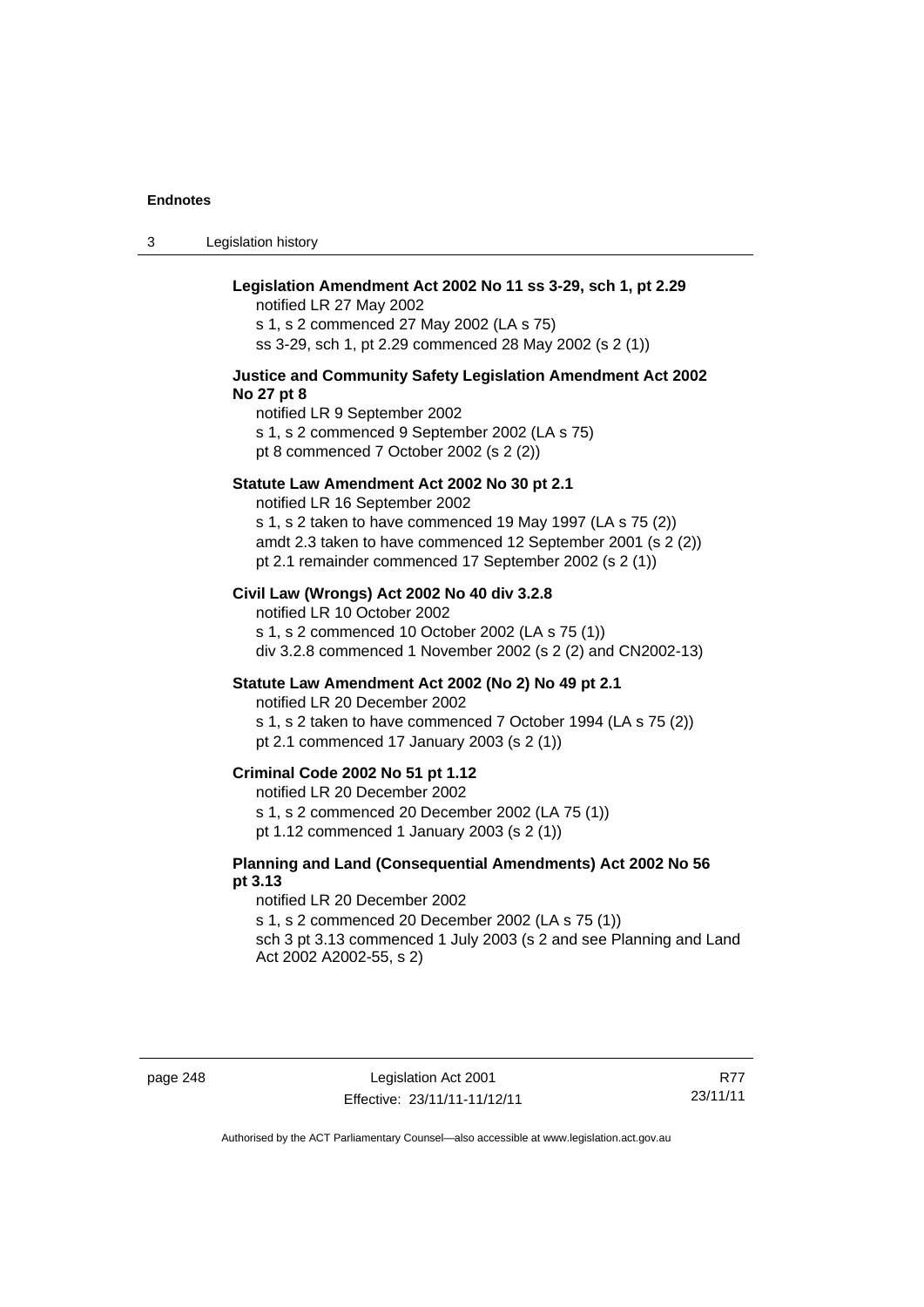# **Legislation (Gay, Lesbian and Transgender) Amendment Act 2003 A2003-14 pt 2**

notified LR 27 March 2003 s 1, s 2 commenced 27 March 2003 (LA s 75 (1)) pt 2 commenced 28 March 2003 (s 2)

### **Consumer and Trader Tribunal Act 2003 A2003-16 s 70**

notified LR 9 April 2003

s 1, s 2 commenced 9 April 2003 (LA s 75 (1))

s 70 commenced 9 October 2003 (s 2 and LA s 79)

# **Legislation (Statutory Interpretation) Amendment Act 2003 A2003-18**

notified LR 9 April 2003 s 1, s 2 commenced 9 April 2003 (LA s 75 (1)) remainder commenced 10 April 2003 (s 2)

### **Statute Law Amendment Act 2003 A2003-41 sch 2 pt 2.1**

notified LR 11 September 2003 s 1, s 2 commenced 11 September 2003 (LA s 75 (1)) sch 2 pt 2.1 commenced 9 October 2003 (s 2 (1))

# **Statute Law Amendment Act 2003 (No 2) A2003-56 sch 2 pt 2.1**

notified LR 5 December 2003 s 1, s 2 commenced 5 December 2003 (LA s 75 (1)) sch 2 pt 2.1 commenced 19 December 2003 (s 2)

### **Parentage Act 2004 A2004-1 sch 1 pt 1.7**

notified LR 18 February 2004 s 1, s 2 commenced 18 February 2004 (LA s 75 (1)) sch 1 pt 1.7 commenced 22 March 2004 (s 2 and CN2004-3)

### **Human Rights Act 2004 A2004-5 sch 2 pt 2.3**

notified LR 10 March 2004 s 1, s 2 commenced 10 March 2004 (LA s 75 (1)) sch 2 pt 2.3 commenced 1 July 2004 (s 2)

# **Dangerous Substances Act 2004 A2004-7 sch 1 pt 1.4**

notified LR 19 March 2004 s 1, s 2 commenced 19 March 2004 (LA s 75 (1)) sch 1 pt 1.4 commenced 5 April 2004 (s 2 and CN2004-6)

R77 23/11/11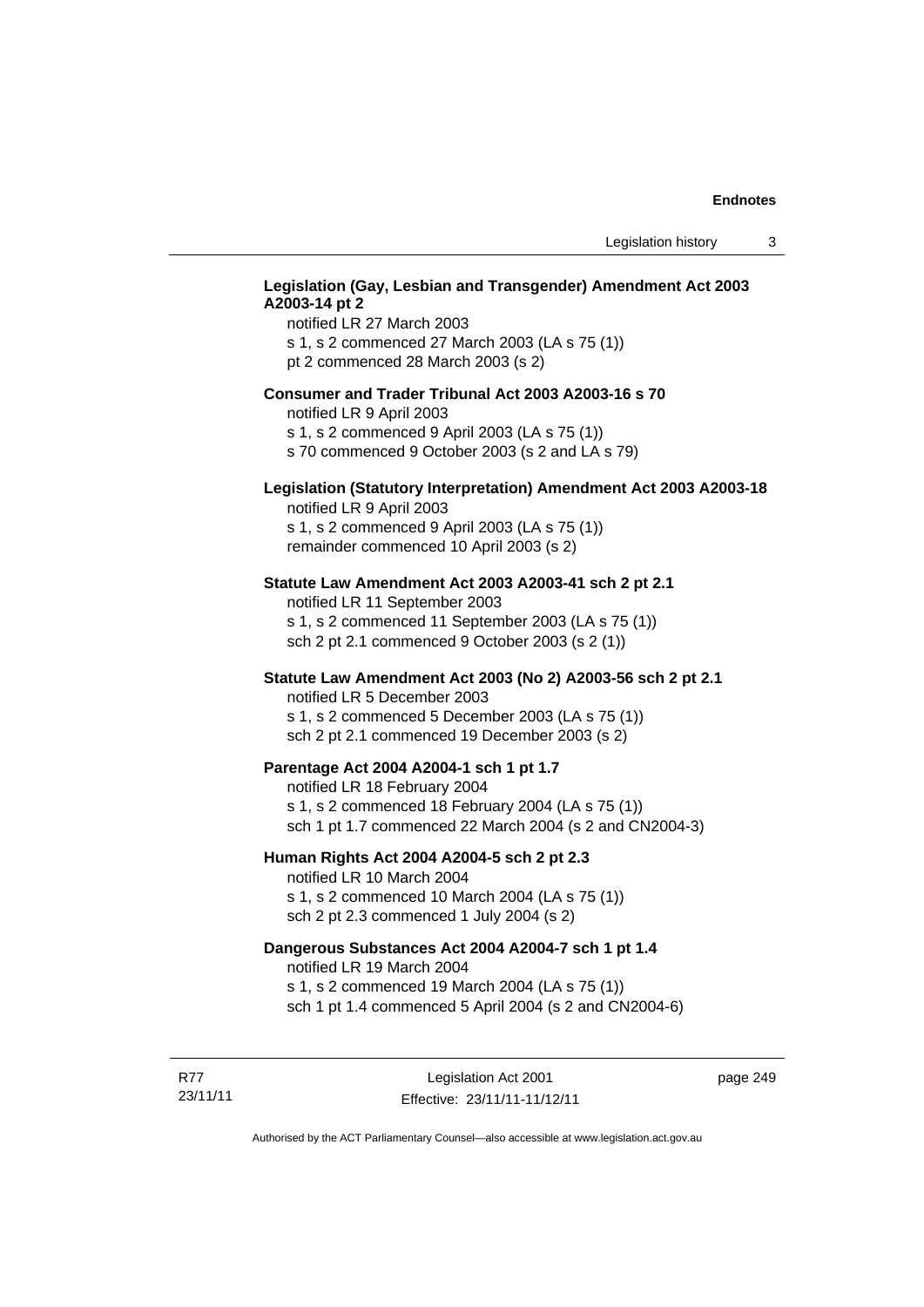3 Legislation history

### **Nurse Practitioners Legislation Act 2004 A2004-10 pt 3**

notified LR 19 March 2004 s 1, s 2 commenced 19 March 2004 (LA s 75 (1)) pt 3 commenced 27 May 2004 (s 2 and CN2004-9)

#### **Construction Occupations Legislation Amendment Act 2004 A2004-13 sch 2 pt 2.20**

notified LR 26 March 2004 s 1, s 2 commenced 26 March 2004 (LA s 75 (1)) sch 2 pt 2.20 commenced 1 September 2004 (s 2 and see Construction Occupations (Licensing) Act 2004 A2004-12, s 2 and CN2004-8)

### **Education Act 2004 A2004-17 sch 2 pt 2.5**

notified LR 8 April 2004 s 1, s 2 commenced 8 April 2004 (LA s 75 (1)) sch 2 pt 2.5 commenced 1 January 2005 (s 2)

### **Emergencies Act 2004 A2004-28 sch 3 pt 3.12**

notified LR 29 June 2004 s 1, s 2 commenced 29 June 2004 (LA s 75 (1)) sch 3 pt 3.12 commenced 1 July 2004 (s 2 (1) and CN2004-11)

### **Justice and Community Safety Legislation Amendment Act 2004 (No 2) A2004-32 pt 13**

notified LR 29 June 2004 s 1, s 2 commenced 29 June 2004 (LA s 75 (1)) pt 13 commenced 13 July 2004 (s 2 (3))

# **Health Professionals Legislation Amendment Act 2004 A2004-39 sch 3 pt 3.1, sch 4 pt 4.3, sch 5 pt 5.9, sch 6 pt 6.6, sch 8 pt 8.2, sch 11A pt 11A.1 (as am by A2005-28 amdt 1.61)**

notified LR 8 July 2004

s 1, s 2 commenced 8 July 2004 (LA s 75 (1))

sch 5 pt 5.9 commenced 7 July 2005 (s 2 and see Health Professionals Act 2004 A2004-38, s 2 and CN2005-11)

sch 6 pt 6.6 commenced 17 January 2006 (s 2 and see Health Professionals Act 2004 A2004-38, s 2 (as am by A2005-28 amdt 1.1) and CN2006-2)

sch 3 pt 3.1, sch 4 pt 4.3, sch 8 pt 8.2, sch 11A pt 11A.1 commenced 9 January 2007 (s 2 and see Health Professionals Act 2004 A2004-38, s 2 (as am by A2005-28 amdt 1.1; A2006-27 s 12))

| page 250 | Legislation Act 2001         | R77      |
|----------|------------------------------|----------|
|          | Effective: 23/11/11-11/12/11 | 23/11/11 |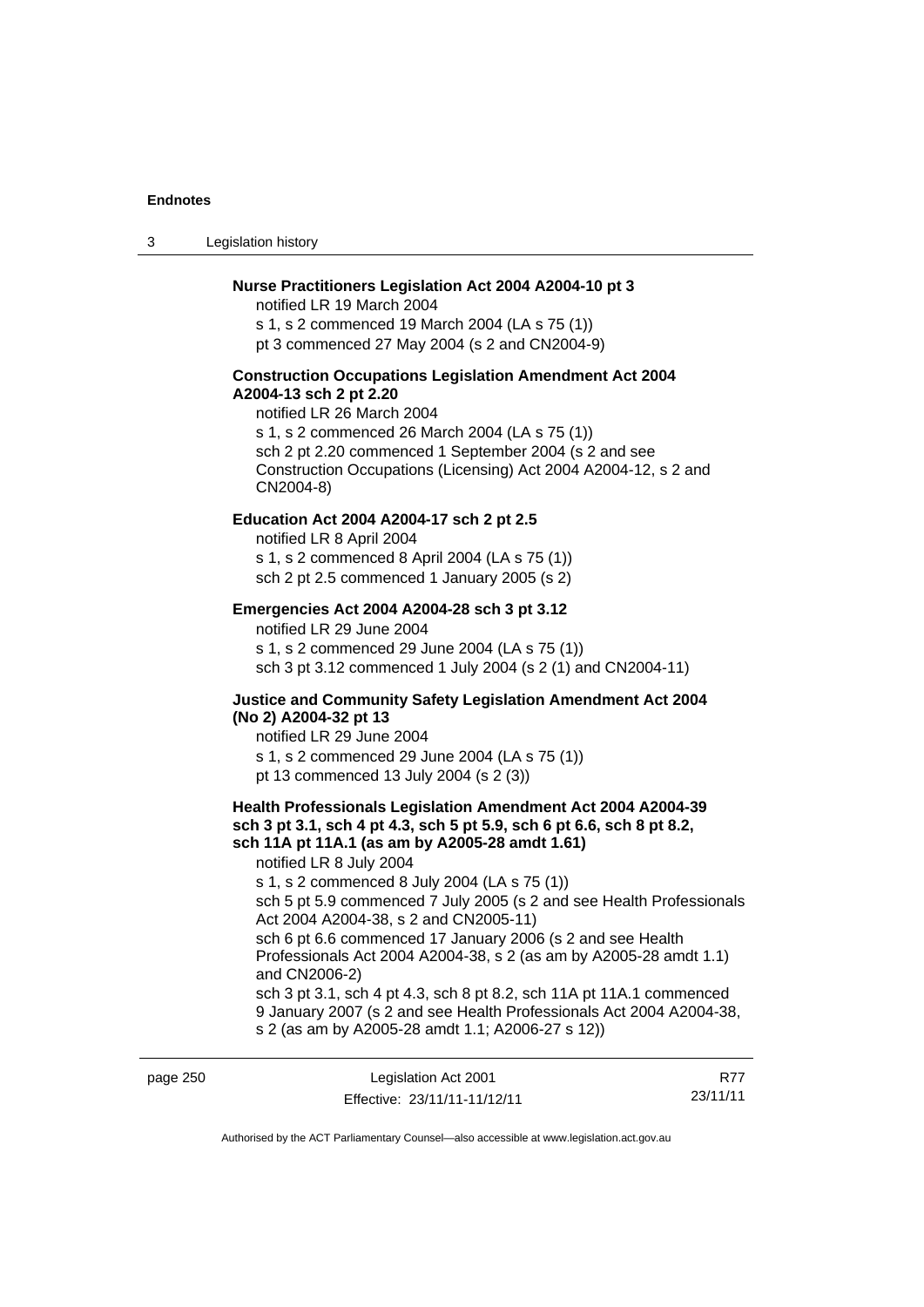### **Statute Law Amendment Act 2004 A2004-42 sch 2 pt 2.1**

notified LR 11 August 2004 s 1, s 2 commenced 11 August 2004 (LA s 75 (1)) sch 2 pt 2.1 commenced 25 August 2004 (s 2 (1))

#### **Heritage Act 2004 A2004-57 sch 1 pt 1.8**

notified LR 9 September 2004

s 1, s 2 commenced 9 September 2004 (LA s 75 (1))

sch 1 pt 1.8 commenced 9 March 2005 (s 2 and LA s 79)

### **Court Procedures (Consequential Amendments) Act 2004 A2004-60 sch 1 pt 1.37**

notified LR 2 September 2004 s 1, s 2 commenced 2 September 2004 (LA s 75 (1)) sch 1 pt 1.37 commenced 10 January 2005 (s 2 and see Court Procedures Act 2004 A2004-59, s 2 and CN2004-29)

### **Justice and Community Safety Legislation Amendment Act 2005 A2005-5 pt 7**

notified LR 23 February 2005 s 1, s 2 commenced 23 February 2005 (LA s 75 (1)) pt 7 commenced 24 February 2005 (s 2 (2))

### **Optometrists Legislation Amendment Act 2005 A2005-9 sch 1 pt 1.1**

notified LR 14 March 2005 s 1, s 2 commenced 14 March 2005 (LA s 75 (1)) sch 1 pt 1.1 commenced 14 September 2005 (s 2 and LA s 79)

### **Statute Law Amendment Act 2005 A2005-20 sch 2 pt 2.1**

notified LR 12 May 2005

s 1, s 2 taken to have commenced 8 March 2005 (LA s 75 (2)) sch 2 pt 2.1 commenced 2 June 2005 (s 2 (1))

# **Health Legislation Amendment Act 2005 A2005-28 amdt 1.61**

notified LR 6 July 2005

s 1, s 2 commenced 6 July 2005 (LA s 75 (1))

amdt 1.61 commenced 9 January 2007 (LA s 79A)

*Note* This Act only amends the Health Professionals Legislation Amendment Act 2004 A2004-39.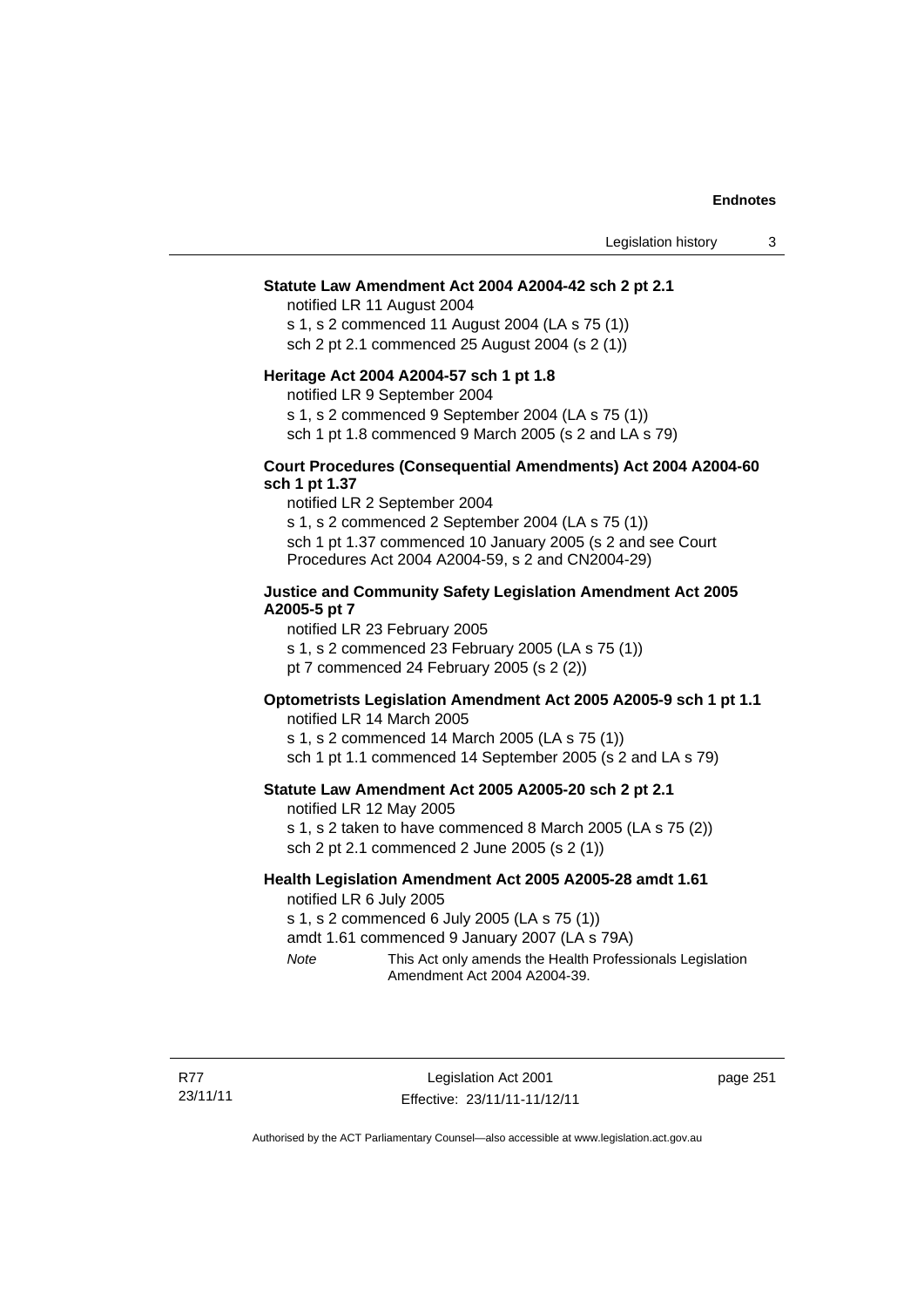3 Legislation history

# **Human Rights Commission Legislation Amendment Act 2005 A2005-41 sch 1 pt 1.8 (as am by A2006-3 amdt 1.3)**

notified LR 1 September 2005

s 1, s 2 commenced 1 September 2005 (LA s 75 (1)) sch 1 pt 1.8 commenced 1 November 2006 (s 2 (3) (as am by A2006-3 amdt 1.3) and see Human Rights Commission Act 2005 A2005-40, s 2 (as am by A2006-3 s 4) and CN2006-21)

### **Public Sector Management Amendment Act 2005 (No 2) A2005-44 sch 1 pt 1.4**

notified LR 30 August 2005

s 1, s 2 commenced 30 August 2005 (LA s 75 (1))

sch 1 pt 1.4 commenced 8 September 2005 (s 2 and CN2005-19)

#### **Human Rights Commission (Children and Young People Commissioner) Amendment Act 2005 A2005-46 sch 1 pt 1.1 (as am by A2006-3 amdt 1.2)**

notified LR 2 September 2005

s 1, s 2 commenced 2 September 2005 (LA s 75 (1)) sch 1 pt 1.1 commenced 1 November 2006 (s 2 (as am by A2006-3 amdt 1.2) and see Human Rights Commission Act 2005 A2005-40, s 2 (as am by A2006-3 s 4) and CN2006-21)

### **Public Advocate Act 2005 A2005-47 sch 1 pt 1.6 (as am by A2006-3 amdt 1.8)**

notified LR 2 September 2005

s 1, s 2 commenced 2 September 2005 (LA s 75 (1))

sch 1 pt 1.6 commenced 1 March 2006 (s 2 (1) as am by A2006-3 amdt 1.8)

# **Criminal Code (Administration of Justice Offences) Amendment Act 2005 A2005-53 sch 1 pt 1.18**

notified LR 26 October 2005

s 1, s 2 commenced 26 October 2005 (LA s 75 (1))

sch 1 pt 1.18 commenced 23 November 2005 (s 2)

# **Statute Law Amendment Act 2005 (No 2) A2005-62 sch 2 pt 2.1**

notified LR 21 December 2005

s 1, s 2 commenced 21 December 2005 (LA s 75 (1)) sch 2 pt 2.1 commenced 11 January 2006 (s 2 (1))

page 252 Legislation Act 2001 Effective: 23/11/11-11/12/11

R77 23/11/11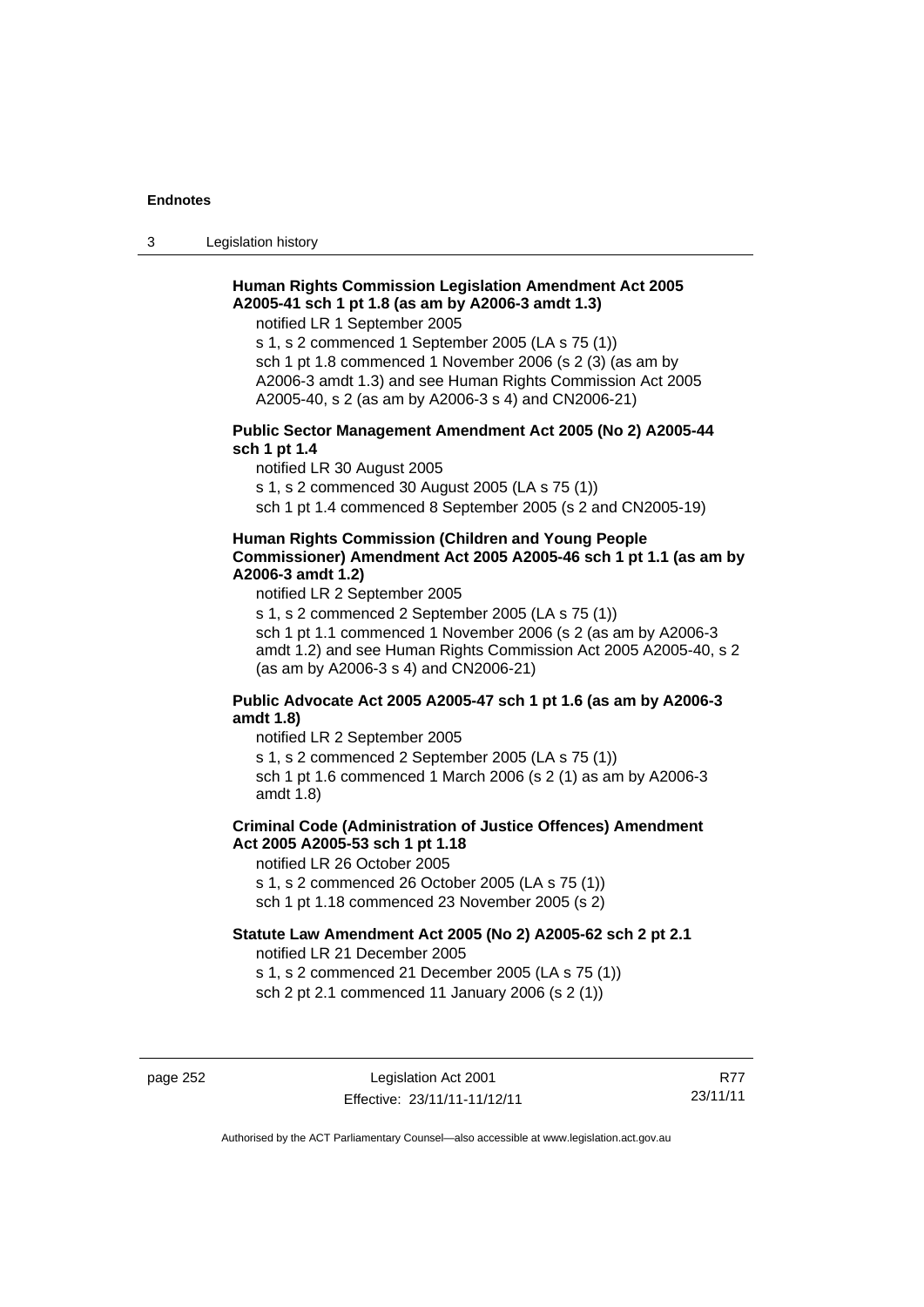# **Human Rights Commission Legislation Amendment Act 2006 A2006-3 amdts 1.2, 1.3, 1.8**

notified LR 22 February 2006

s 1, s 2 commenced 22 February 2006 (LA s 75 (1))

amdts 1.2, 1.3, 1.8 commenced 23 February 2006 (s 2)

*Note* This Act only amends the Human Rights Commission Legislation Amendment Act 2005 A2005-41, Human Rights Commission (Children and Young People Commissioner) Amendment Act 2005 A2005-46 and the Public Advocate Act 2005 A2005-47

#### **Civil Unions Act 2006 A2006-22 sch 1 pt 1.21**

notified LR 19 May 2006

s 1, s 2 commenced 19 May 2006 (LA s 75 (1))

sch 1 pt 1.21 never commenced

*Note* **Act repealed by disallowance 14 June 2006 (see Cwlth Gaz** 2006 No S93)

# **Sentencing Legislation Amendment Act 2006 A2006-23 sch 1 pt 1.26**

notified LR 18 May 2006

s 1, s 2 commenced 18 May 2006 (LA s 75 (1)) sch 1 pt 1.26 commenced 2 June 2006 (s 2 (1) and see Crimes (Sentence Administration) Act 2005 A2005-59 s 2, Crimes (Sentencing) Act 2005 A2005-58, s 2 and LA s 79)

#### **Legal Profession Act 2006 A2006-25 sch 2 pt 2.8**

notified LR 21 June 2006 s 1, s 2 commenced 21 June 2006 (LA s 75 (1)) sch 2 pt 2.8 commenced 1 July 2006 (s 2)

### **Administrative (Miscellaneous Amendments) Act 2006 A2006-30 sch 1 pt 1.7**

notified LR 16 June 2006 s 1, s 2 commenced 16 June 2006 (LA s 75 (1)) sch 1 pt 1.7 commenced 1 July 2006 (s 2 (1))

# **Civil Law (Property) Act 2006 A2006-38 sch 1 pt 1.6**

notified LR 28 September 2006

s 1, s 2 commenced 28 September 2006 (LA s 75 (1))

sch 1 pt 1.6 commenced 28 March 2007 (s 2 and LA s 79)

R77 23/11/11 page 253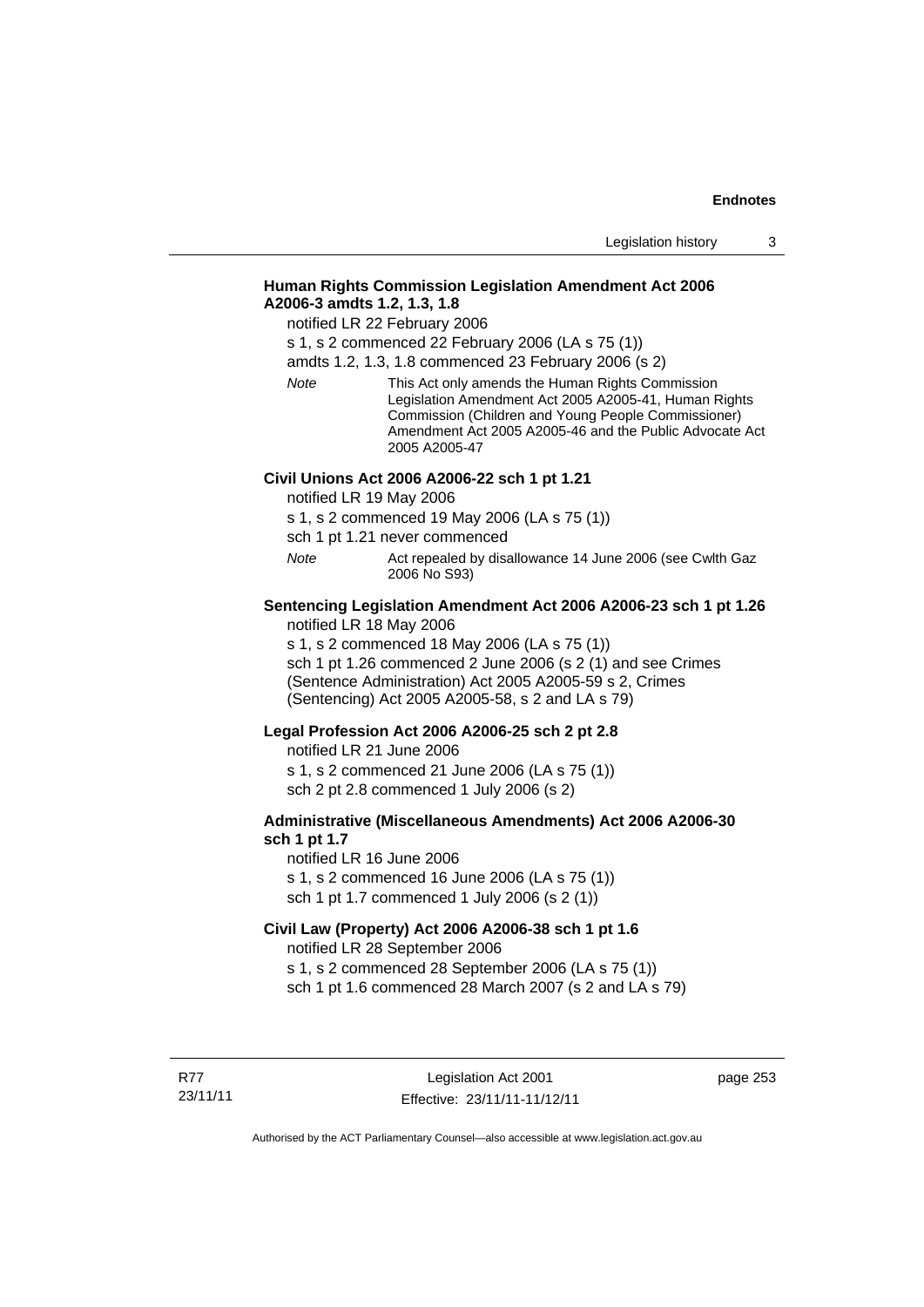| $\sim$<br>- 3 | Legislation history |
|---------------|---------------------|
|---------------|---------------------|

| Statute Law Amendment Act 2006 A2006-42 sch 2 pt 2.1<br>notified LR 26 October 2006                                                                                       |
|---------------------------------------------------------------------------------------------------------------------------------------------------------------------------|
| s 1, s 2 taken to have commenced 12 November 2005 (LA s 75 (2))<br>sch 2 pt 2.1 commenced 16 November 2006 (s 2 (1))                                                      |
| Health Legislation Amendment Act 2006 (No 2) A2006-46 sch 2<br>pt 2.11                                                                                                    |
| notified LR 17 November 2006<br>s 1, s 2 commenced 17 November 2006 (LA s 75 (1))<br>sch 2 pt 2.11 commenced 18 November 2006 (s 2 (1))                                   |
| Statute Law Amendment Act 2007 A2007-3 sch 2 pt 2.1<br>notified LR 22 March 2007                                                                                          |
| s 1, s 2 taken to have commenced 1 July 2006 (LA s 75 (2))<br>sch 2 pt 2.1 commenced 12 April 2007 (s 2 (1))                                                              |
| Housing Assistance Act 2007 A2007-8 sch 1 pt 1.6<br>notified LR 10 May 2007                                                                                               |
| s 1, s 2 commenced 10 May 2007 (LA s 75 (1))<br>sch 1 pt 1.6 commenced 10 November 2007 (s 2 and LA s 79)                                                                 |
| Statute Law Amendment Act 2007 (No 2) A2007-16 sch 2<br>notified LR 20 June 2007                                                                                          |
| s 1, s 2 taken to have commenced 12 April 2007 (LA s 75 (2))<br>sch 2 commenced 11 July 2007 (s 2 (1))                                                                    |
| Planning and Development (Consequential Amendments) Act 2007<br>A2007-25 sch 1 pt 1.22<br>notified LR 13 September 2007                                                   |
| s 1, s 2 commenced 13 September 2007 (LA s 75 (1))<br>sch 1 pt 1.22 commenced 31 March 2008 (s 2 and see Planning and<br>Development Act 2007 A2007-24, s 2 and CN2008-1) |
| Surveyors Act 2007 A2007-33 sch 1 pt 1.4<br>notified LR 25 October 2007                                                                                                   |
| s 1, s 2 commenced 25 October 2007 (LA s 75 (1))<br>sch 1 pt 1.4 commenced 14 November 2007 (s 2 and CN2007-15)                                                           |
| Civil Partnerships Act 2008 A2008-14 sch 1 pt 1.17<br>notified LR 15 May 2008                                                                                             |
| s 1, s 2 commenced 15 May 2008 (LA s 75 (1))<br>sch 1 pt 1.17 commenced 19 May 2008 (s 2 and CN2008-8)                                                                    |

page 254 Legislation Act 2001 Effective: 23/11/11-11/12/11

R77 23/11/11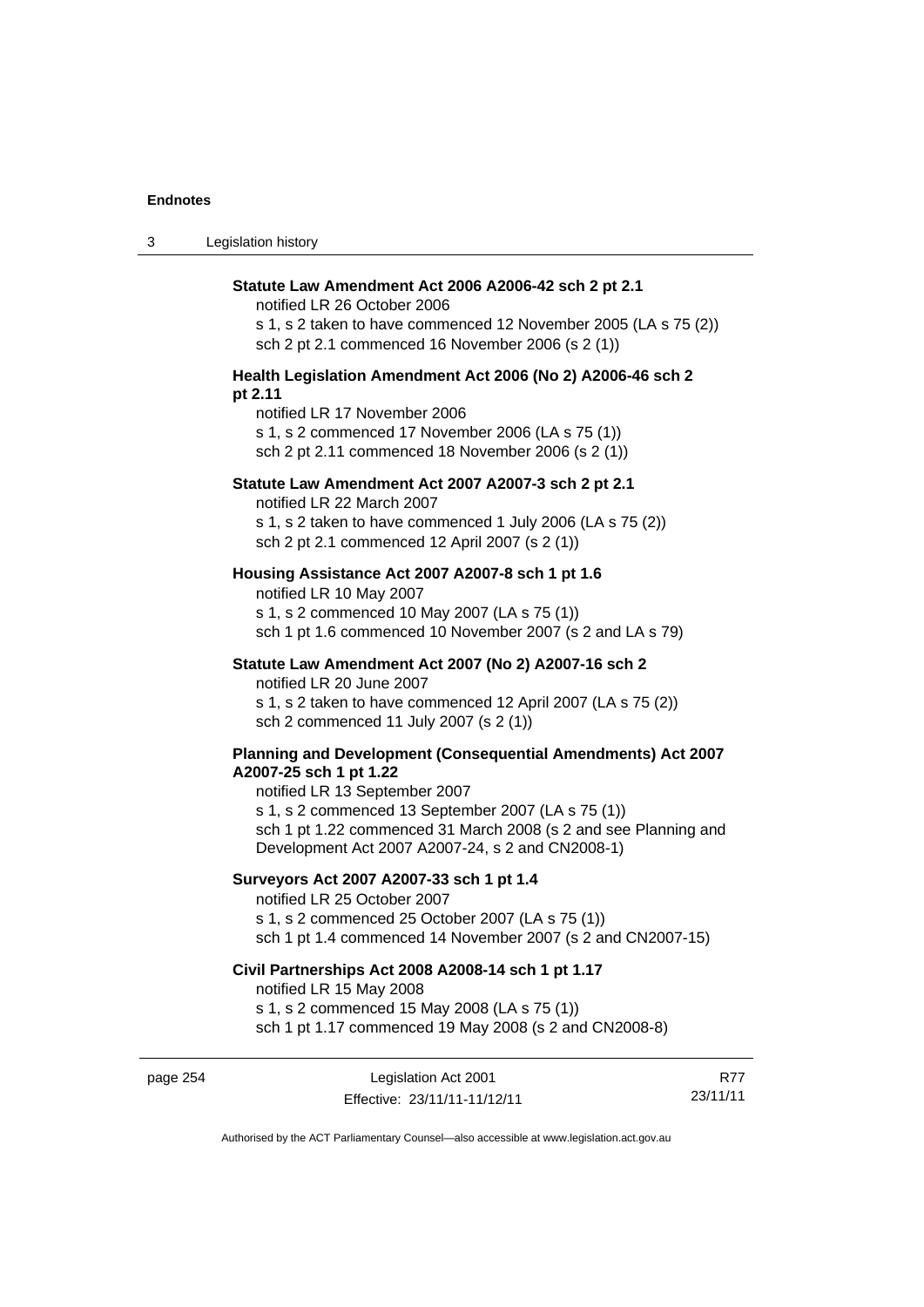### **National Gas (ACT) Act 2008 A2008-15 sch 2 pt 2.3**

notified LR 30 June 2008

s 1, s 2 commenced 30 June 2008 (LA s 75 (1))

sch 2 pt 2.3 commenced 1 July 2008 (s 2 (1) and see National Gas (South Australia) Act 2008 (SA), s 7)

### **Children and Young People (Consequential Amendments) Act 2008 A2008-20 sch 2 pt 2.11, sch 4 pt 4.18**

notified LR 17 July 2008

s 1, s 2 commenced 17 July 2008 (LA s 75 (1))

s 3 commenced 18 July 2008 (s 2 (1))

sch 2 pt 2.11 commenced 9 September 2008 (s 2 (3) and see Children and Young People Act 2008 A2008-19, s 2 and CN2008-13) sch 4 pt 4.18 commenced 27 February 2009 (s 2 (5) and see Children and Young People Act 2008 A2008-19, s 2 and CN2008-17 (and see CN2008-13))

### **Statute Law Amendment Act 2008 A2008-28 sch 2**

notified LR 12 August 2008

s 1, s 2 commenced 12 August 2008 (LA s 75 (1))

sch 2 commenced 26 August 2008 (s 2)

#### **ACT Civil and Administrative Tribunal Legislation Amendment Act 2008 A2008-36 sch 1 pt 1.34**

notified LR 4 September 2008

s 1, s 2 commenced 4 September 2008 (LA s 75 (1)) sch 1 pt 1.34 commenced 2 February 2009 (s 2 (1) and see ACT Civil and Administrative Tribunal Act 2008 A2008-35, s 2 (1) and CN2009-2)

### **ACT Civil and Administrative Tribunal Legislation Amendment Act 2008 (No 2) A2008-37 sch 1 pt 1.66**

notified LR 4 September 2008

s 1, s 2 commenced 4 September 2008 (LA s 75 (1))

sch 1 pt 1.66 commenced 2 February 2009 (s 2 (1) and see ACT Civil and Administrative Tribunal Act 2008 A2008-35, s 2 (1) and CN2009-2)

#### **Crimes Legislation Amendment Act 2008 A2008-44 sch 1 pt 1.10**  notified LR 9 September 2008

s 1, s 2 commenced 9 September 2008 (LA s 75 (1))

sch 1 pt 1.10 commenced 30 May 2009 (s 2 and CN2009-4)

R77 23/11/11 page 255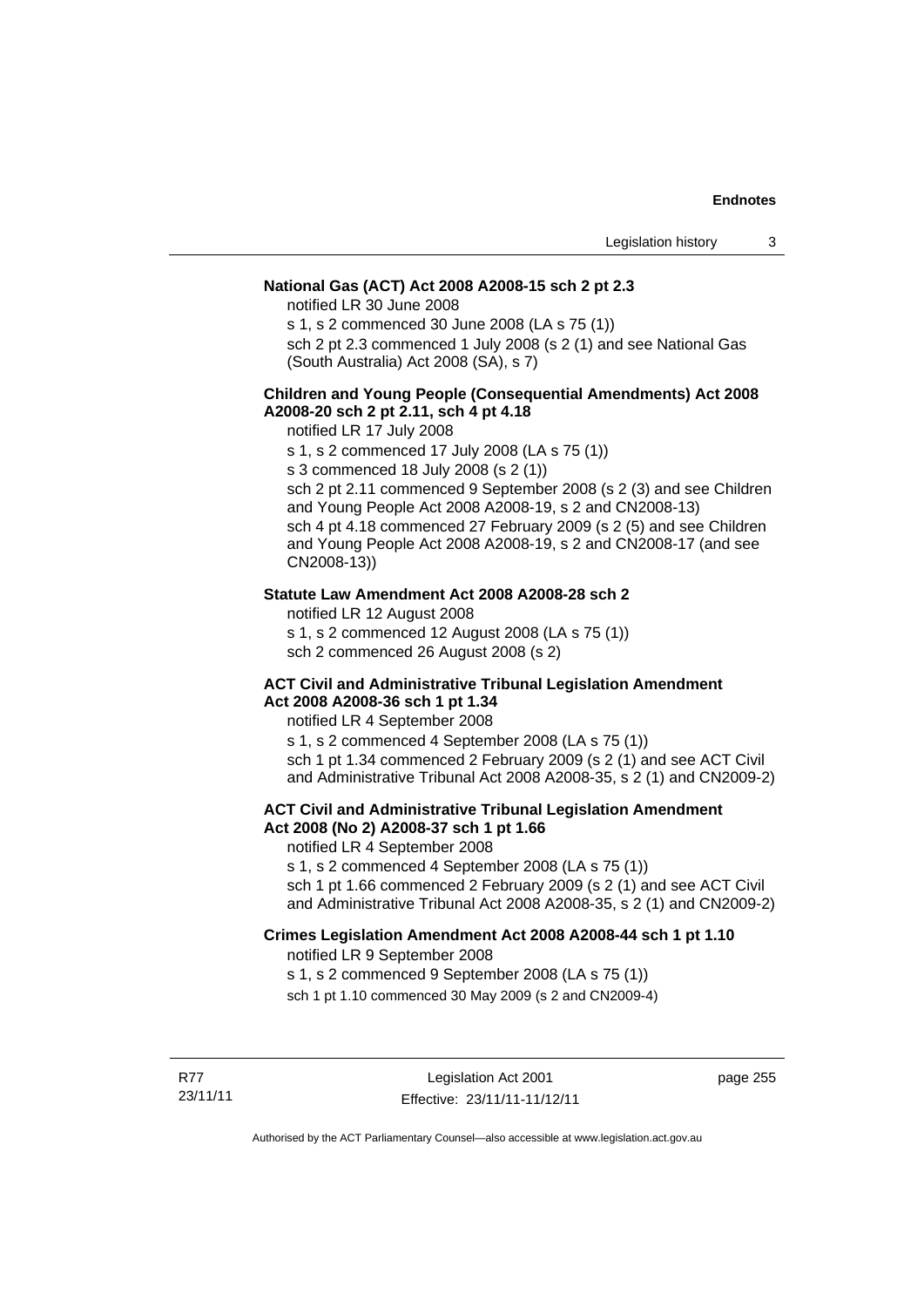3 Legislation history

| Statute Law Amendment Act 2009 A2009-20 sch 2<br>notified LR 1 September 2009<br>s 1, s 2 commenced 1 September 2009 (LA s 75 (1))<br>sch 2 commenced 22 September 2009 (s 2)                                                                                           |
|-------------------------------------------------------------------------------------------------------------------------------------------------------------------------------------------------------------------------------------------------------------------------|
| Work Safety Legislation Amendment Act 2009 A2009-28 sch 2 pt 2.8<br>notified LR 9 September 2009<br>s 1, s 2 commenced 9 September 2009 (LA s 75 (1))<br>sch 2 pt 2.8 commenced 1 October 2009 (s 2 and see Work Safety<br>Act 2008 A2008-51 s 2 (1) (b) and CN2009-11) |
| Legislation (Penalty Units) Amendment Act 2009 A2009-35<br>notified LR 20 October 2009<br>s 1, s 2 commenced 20 October 2009 (LA s 75 (1))<br>remainder commenced 21 October 2009 (s 2)                                                                                 |
| Unlawful Gambling Act 2009 A2009-39 sch 2 pt 2.2<br>notified LR 17 November 2009<br>s 1, s 2 commenced 17 November 2009 (LA s 75 (1))<br>sch 2 pt 2.2 commenced 22 March 2010 (s 2 and CN2010-2)                                                                        |
| Statute Law Amendment Act 2009 (No 2) A2009-49 sch 2<br>notified LR 26 November 2009<br>s 1, s 2 commenced 26 November 2009 (LA s 75 (1))<br>sch 2 commenced 17 December 2009 (s 2)                                                                                     |
| <b>Building and Construction Industry (Security of Payment) Act 2009</b><br>A2009-50 s 50<br>notified LR 15 October 2009<br>s 1, s 2 commenced 15 October 2009 (LA s 75 (1))<br>s 50 commenced 1 July 2010 (s 2)                                                        |
| Surveyors Amendment Act 2010 A2010-6 sch 1 pt 1.4<br>notified LR 2 March 2010<br>s 1, s 2 commenced 2 March 2010 (LA s 75 (1))<br>sch 1 pt 1.4 commenced 3 March 2010 (s 2)                                                                                             |
| Health Practitioner Regulation National Law (ACT) Act 2010 A2010-10<br>sch 2 pt 2.13<br>notified LR 31 March 2010                                                                                                                                                       |

s 1, s 2 commenced 31 March 2010 (LA s 75 (1)) sch 2 pt 2.13 commenced 1 July 2010 (s 2 (1) (a))

| eneo   | ıc |
|--------|----|
| $\sim$ | 'n |

page 256 Legislation Act 2001 Effective: 23/11/11-11/12/11

R77 23/11/11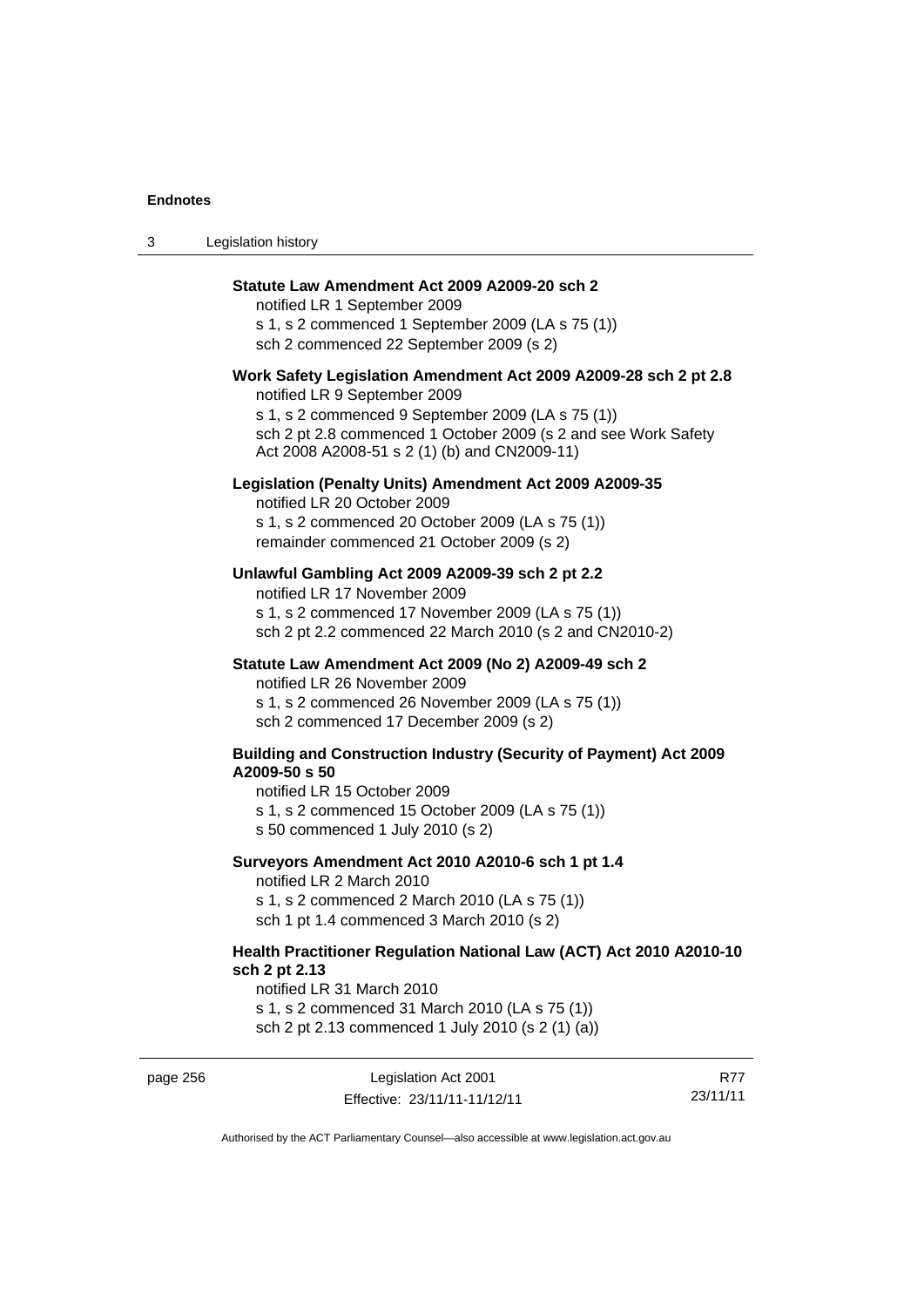## **Justice and Community Safety Legislation Amendment Act 2010 (No 3) A2010-40 sch 1 pt 1.8**

notified LR 5 October 2010

s 1, s 2 commenced 5 October 2010 (LA s 75 (1))

s 3, sch 1 pt 1.8 commenced 6 October 2010 (s 2 (1))

### **Fair Trading (Australian Consumer Law) Amendment Act 2010 A2010-54 sch 3 pt 3.15**

notified LR 16 December 2010

s 1, s 2 commenced 16 December 2010 (LA s 75 (1))

sch 3 pt 3.15 commenced 1 January 2011 (s 2 (1))

### **Administrative (One ACT Public Service Miscellaneous Amendments) Act 2011 A2011-22 sch 1 pt 1.91**

notified LR 30 June 2011 s 1, s 2 commenced 30 June 2011 (LA s 75 (1)) sch 1 pt 1.91 commenced 1 July 2011 (s 2 (1))

#### **Statute Law Amendment Act 2011 (No 2) A2011-28 sch 2**

notified LR 31 August 2011 s 1, s 2 commenced 31 August 2011 (LA s 75 (1)) sch 2 commenced 21 September 2011 (s 2 (1))

# **Law Officers Act 2011 A2011-30 sch 1 pt 1.4**

notified LR 29 August 2011 s 1, s 2 commenced 29 August 2011 (LA s 75 (1)) sch 1 pt 1.4 commenced 31 August 2011 (s 2 and CN2011-9)

# **Evidence (Consequential Amendments) Act 2011 A2011-48 sch 1 pt 1.22**

notified LR 22 November 2011

s 1, s 2 commenced 22 November 2011 (LA s 75 (1))

sch 1 pt 1.22 commences on the commencement of the Evidence Act 2011 A2011-12 s 3 (s 2 (1))

# **Justice and Community Safety Legislation Amendment Act 2011 (No 3) A2011-49 sch 1 pt 1.5**

notified LR 22 November 2011

s 1, s 2 commenced 22 November 2011 (LA s 75 (1))

sch 1 pt 1.5 commenced 23 November 2011 (s 2 (1))

R77 23/11/11 page 257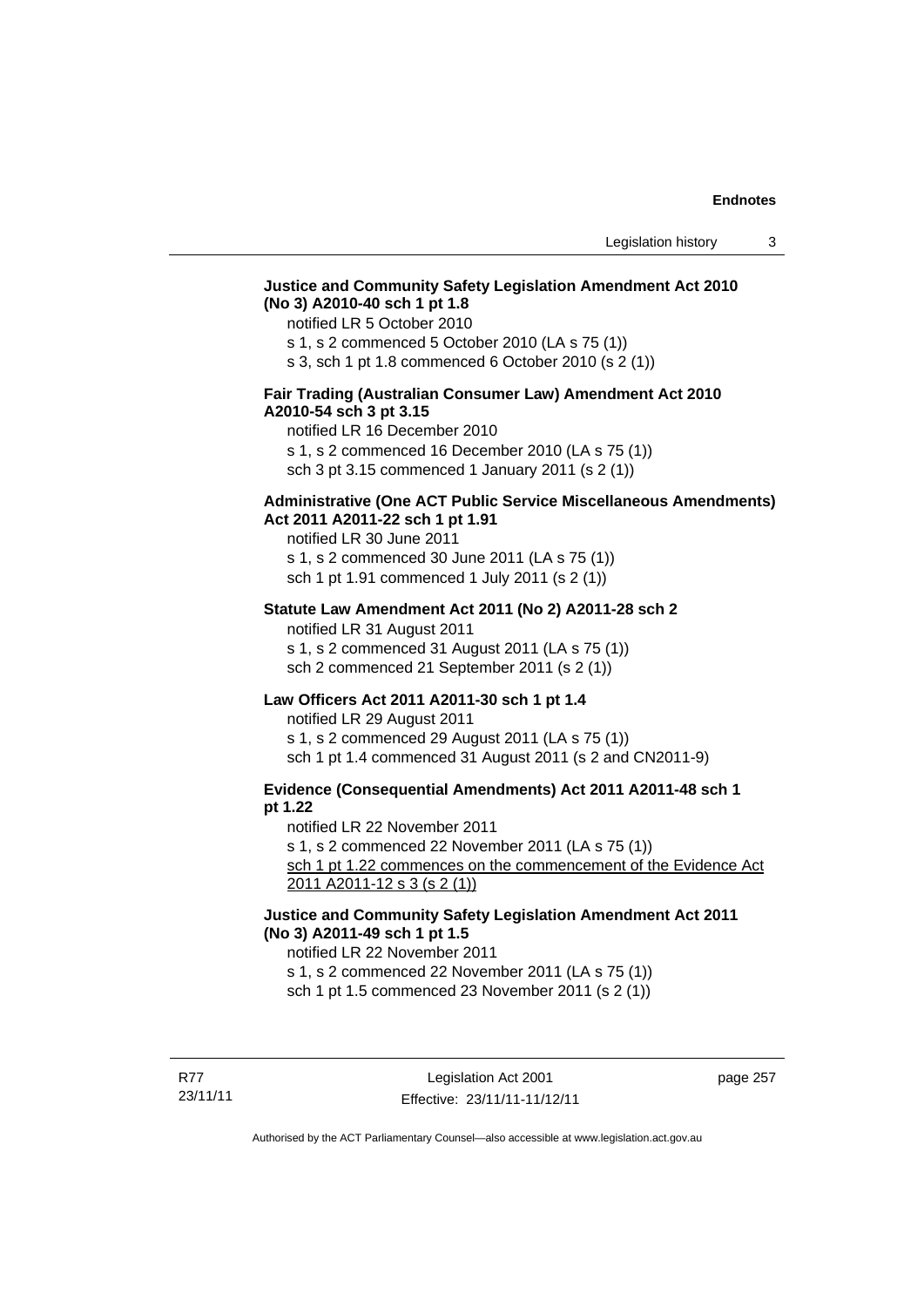page 258

| 4 | Amendment history |
|---|-------------------|
|---|-------------------|

# **4 Amendment history**

|                                                                 | <b>Dictionary</b>                                                  |                                                                                                                                                                                                                                                                                                                          |          |
|-----------------------------------------------------------------|--------------------------------------------------------------------|--------------------------------------------------------------------------------------------------------------------------------------------------------------------------------------------------------------------------------------------------------------------------------------------------------------------------|----------|
|                                                                 | s 2                                                                | orig s $2$ om LA s $89(4)$<br>(prev s 3) am 2001 No 56 amdt 2.18<br>renum 2002 No 11 s 5<br>am A2003-56 amdt 2.1                                                                                                                                                                                                         |          |
|                                                                 | <b>Notes</b>                                                       |                                                                                                                                                                                                                                                                                                                          |          |
|                                                                 | s 2A                                                               | (prev s 4) am 2001 No 56 amdt 2.19; 2002 No 11 amdt 1.1<br>renum 2002 No 11 s 5<br>(2), (3) exp 2 September 2003 (s 2A (3))                                                                                                                                                                                              |          |
|                                                                 | <b>Objects</b>                                                     |                                                                                                                                                                                                                                                                                                                          |          |
|                                                                 | s 3                                                                | orig s 3 renum as s 2<br>(prev s 5) am 2002 No 11 s 4<br>renum 2002 No 11 s 5                                                                                                                                                                                                                                            |          |
|                                                                 | <b>Application of Act</b>                                          |                                                                                                                                                                                                                                                                                                                          |          |
|                                                                 | s <sub>4</sub>                                                     | orig s 4 renum as s 2A<br>ins 2002 No 11 s 6<br>am A2006-42 amdt 2.1, amdt 2.2                                                                                                                                                                                                                                           |          |
|                                                                 |                                                                    | Determinative and non-determinative provisions                                                                                                                                                                                                                                                                           |          |
|                                                                 | s <sub>5</sub>                                                     | orig s 5 renum as s 3<br>ins 2002 No 11 s 6                                                                                                                                                                                                                                                                              |          |
|                                                                 | s 6                                                                | Legislation Act provisions must be applied<br>sub 2002 No 11 s 6                                                                                                                                                                                                                                                         |          |
|                                                                 | <b>Meaning of Act generally</b><br>s <sub>7</sub>                  | am A2005-20 amdt 2.1                                                                                                                                                                                                                                                                                                     |          |
|                                                                 | Meaning of <i>legislative instrument</i><br>s 12                   | sub A2006-42 amdt 2.3                                                                                                                                                                                                                                                                                                    |          |
| <b>Meaning of instrument</b><br>s 14<br>am 2001 No 56 amdt 2.20 |                                                                    |                                                                                                                                                                                                                                                                                                                          |          |
|                                                                 | <b>Meaning of provision</b><br>s 16                                | am 2001 No 56 amdt 2.21                                                                                                                                                                                                                                                                                                  |          |
|                                                                 | <b>ACT legislation register</b><br>s 18<br>am 2001 No 56 amdt 2.22 |                                                                                                                                                                                                                                                                                                                          |          |
|                                                                 | <b>Contents of register</b>                                        |                                                                                                                                                                                                                                                                                                                          |          |
|                                                                 | s 19                                                               | sub 2001 No 56 amdt 2.23<br>am 2002 No 11 s 7; 2002 No 11 amdt 1.2; ss renum R5 LA<br>(see 2002 No 11 amdt 1.3); 2002 No 49 amdt 2.1, amdt 2.1;<br>pars renum R13 LA (see 2002 No 49 amdt 2.3); A2003-41<br>amdt 2.1, amdt 2.2; A2004-5 amdt 2.6; A2004-42 amdt 2.1;<br>A2005-20 amdt 2.2; A2006-42 amdt 2.18, amdt 2.19 |          |
|                                                                 |                                                                    | Legislation Act 2001                                                                                                                                                                                                                                                                                                     | R77      |
|                                                                 |                                                                    | Effective: 23/11/11-11/12/11                                                                                                                                                                                                                                                                                             | 23/11/11 |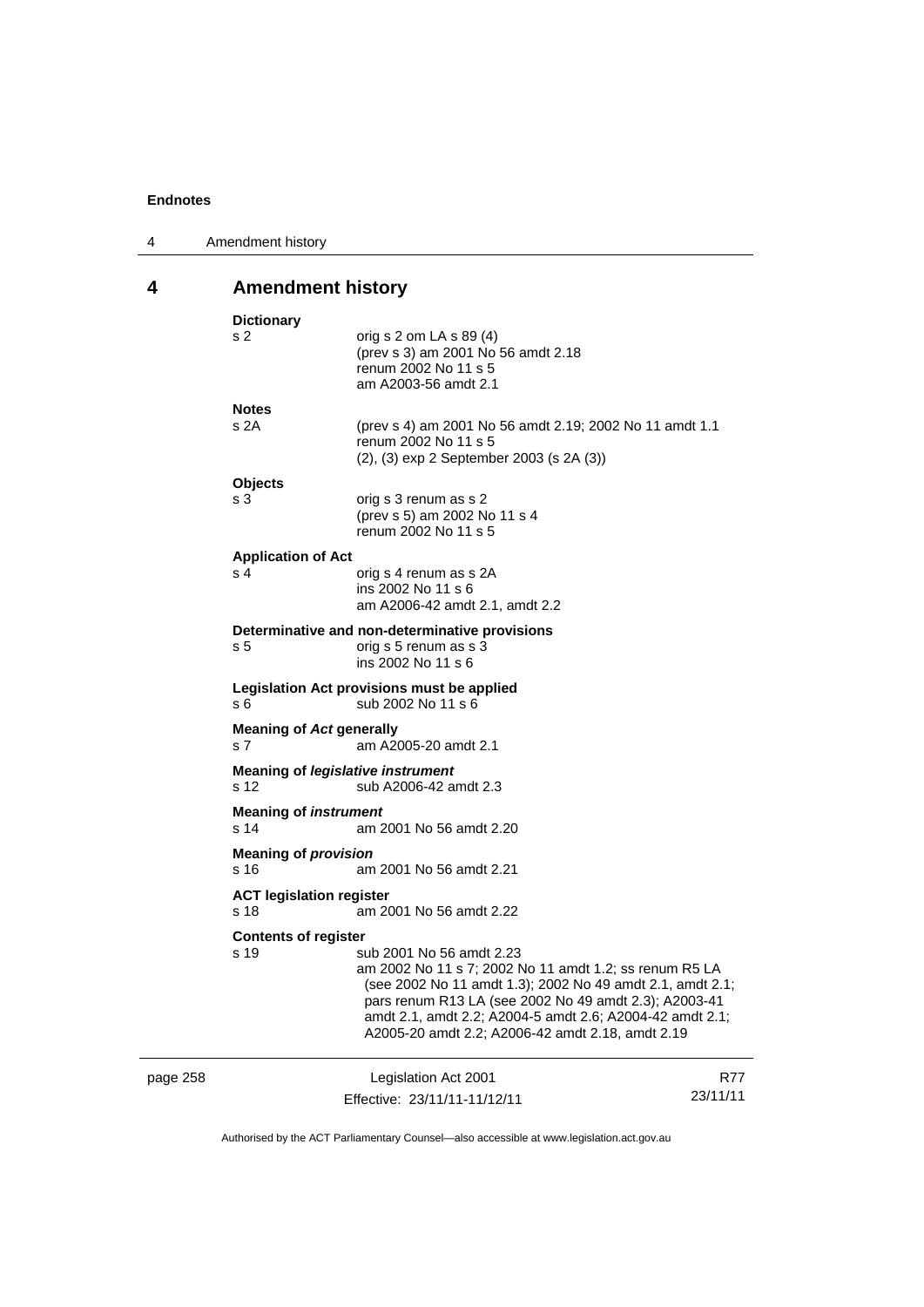|                                                   |                                                                                                                                                                                                | Amendment history | 4 |
|---------------------------------------------------|------------------------------------------------------------------------------------------------------------------------------------------------------------------------------------------------|-------------------|---|
| s 22                                              | Access to registered material at approved website<br>am 2001 No 56 amdt 2.24                                                                                                                   |                   |   |
| ch 3 hdg                                          | Authorised versions and evidence of laws and legislative material<br>sub A2003-41 amdt 2.3                                                                                                     |                   |   |
| Definitions-ch 3<br>$s$ 22 $A$                    | ins A2003-41 amdt 2.4<br>def <i>law</i> ins A2003-41 amdt 2.4<br>def legislative material ins A2003-41 amdt 2.4<br>am A2005-20 amdt 2.3<br>def republication ins A2003-41 amdt 2.4             |                   |   |
| s 23                                              | Authorisation of versions by parliamentary counsel<br>sub A2003-41 amdt 2.5                                                                                                                    |                   |   |
| <b>Authorised electronic versions</b><br>s 24     | am 2001 No 56 amdt 2.25, amdt 2.26; 2002 No 11 amdt 1.4<br>sub A2003-41 amdt 2.6                                                                                                               |                   |   |
| <b>Authorised written versions</b><br>s 25        | sub A2003-41 amdt 2.7                                                                                                                                                                          |                   |   |
| Judicial notice of certain matters<br>s 26        | am A2003-41 amdt 2.8, amdt 2.9; A2005-20 amdt 2.4; A2011-<br>28 amdt 2.1, amdt 2.2                                                                                                             |                   |   |
| <b>Notification of Acts</b><br>s 28               | am 2001 No 56 amdts 2.27-2.29; 2002 No 11 amdt 1.5;<br>A2003-41 amdt 2.10, amdt 2.11; ss renum R20 LA (see<br>A2003-41 amdt 2.12); A2005-62 amdt 2.1, amdt 2.2;<br>A2011-28 amdt 2.3, amdt 2.4 |                   |   |
| s 29                                              | References to enactment or passing of Acts<br>am A2011-28 amdt 2.5                                                                                                                             |                   |   |
| References to <i>notification</i> of Acts<br>s 30 | am 2001 No 56 amdt 2.30, amdt 2.31; A2011-28 amdt 2.5                                                                                                                                          |                   |   |
| instruments                                       | Guidelines about costs of proposed subordinate laws and disallowable                                                                                                                           |                   |   |
| s 33                                              | $(3)$ , $(4)$ exp 12 March 2002 (s 33 $(4)$ )<br>am A2005-20 amdt 2.5, amdt 2.6                                                                                                                |                   |   |
| s 34                                              | Preparation of regulatory impact statements<br>am A2005-20 amdts 2.7-2.9; A2005-62 amdt 2.3                                                                                                    |                   |   |
| s 36                                              | When is preparation of regulatory impact statement unnecessary?<br>am 2002 No 30 amdt 2.1; A2005-20 amdt 2.10                                                                                  |                   |   |
| s 37                                              | When must regulatory impact statement be presented?<br>am A2005-20 amdt 2.11                                                                                                                   |                   |   |

R77 23/11/11

Legislation Act 2001 Effective: 23/11/11-11/12/11 page 259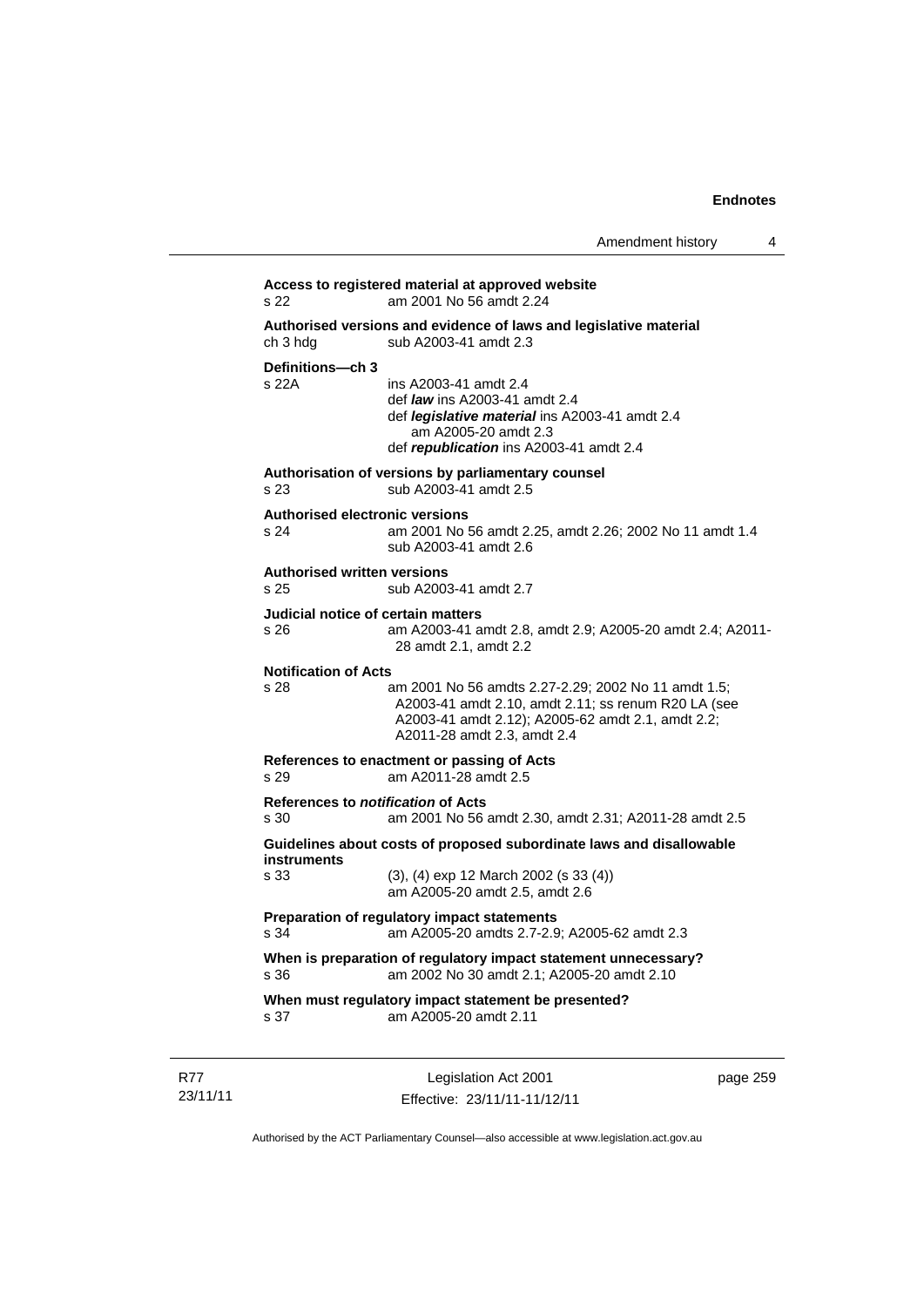| 4        | Amendment history                 |                                                                                                                                                                        |     |
|----------|-----------------------------------|------------------------------------------------------------------------------------------------------------------------------------------------------------------------|-----|
|          | s 41 hdg<br>s 41                  | Making of certain statutory instruments by Executive<br>sub 2001 No 56 amdt 2.32<br>sub 2002 No 11 s 8<br>am 2001 No 56 amdts 2.33-2.36<br>sub 2002 No 11 s 8          |     |
|          | s 42                              | Power to make statutory instruments<br>am 2002 No 11 amdt 1.6; A2005-20 amdt 2.12, amdt 2.13;<br>A2006-42 amdt 2.18                                                    |     |
|          | authorising law<br>s 43           | Statutory instruments to be interpreted not to exceed powers under<br>am 2002 No 11 amdt 1.7; A2003-56 amdt 2.2, amdt 2.3                                              |     |
|          | s 44                              | Power to make statutory instruments for Act etc<br>am 2002 No 11 amdt 1.8, amdt 1.9; 2002 No 49 amdt 2.54;<br>A2005-20 amdt 2.14                                       |     |
|          | Power to make court rules<br>s 45 | sub 2002 No 11 s 9<br>am 2002 No 49 amdt 2.4, amdt 2.54; A2005-20 amdt 2.15,<br>amdt $2.16$                                                                            |     |
|          | s 46                              | Power to make instrument includes power to amend or repeal<br>am 2002 No 11 s 10; A2006-42 amdt 2.18                                                                   |     |
|          | s 47                              | Statutory instrument may make provision by applying law or instrument<br>sub 2002 No 11 s 11<br>am 2002 No 49 amdt 2.5; A2003-56 amdt 2.4; A2005-20<br>amdts 2.17-2.19 |     |
|          | different categories etc<br>s 48  | Power to make instrument includes power to make different provision for<br>am 2002 No 11 amdt 1.10; 2002 No 49 amdt 2.54                                               |     |
|          | requirements<br>s 49              | Single instrument may exercise several powers or satisfy several<br>am 2002 No 11 amdt 1.11                                                                            |     |
|          | matter<br>s 50                    | Relationship between authorising law and instrument dealing with same<br>am 2002 No 11 amdt 1.12, amdt 1.13; 2002 No 49 amdt 2.54                                      |     |
|          | s 51                              | Instrument may make provision in relation to land by reference to map etc<br>am A2005-20 amdt 2.20                                                                     |     |
|          | s 52                              | Instrument may authorise determination of matter etc<br>am 2002 No 11 amdt 1.14; ss renum R5 LA (see 2002 No 11<br>amdt 1.15)                                          |     |
|          | Instrument may prohibit<br>s 53   | am 2002 No 11 amdt 1.16, amdt 1.17                                                                                                                                     |     |
| page 260 |                                   | Legislation Act 2001                                                                                                                                                   | R77 |

Authorised by the ACT Parliamentary Counsel—also accessible at www.legislation.act.gov.au

23/11/11

Effective: 23/11/11-11/12/11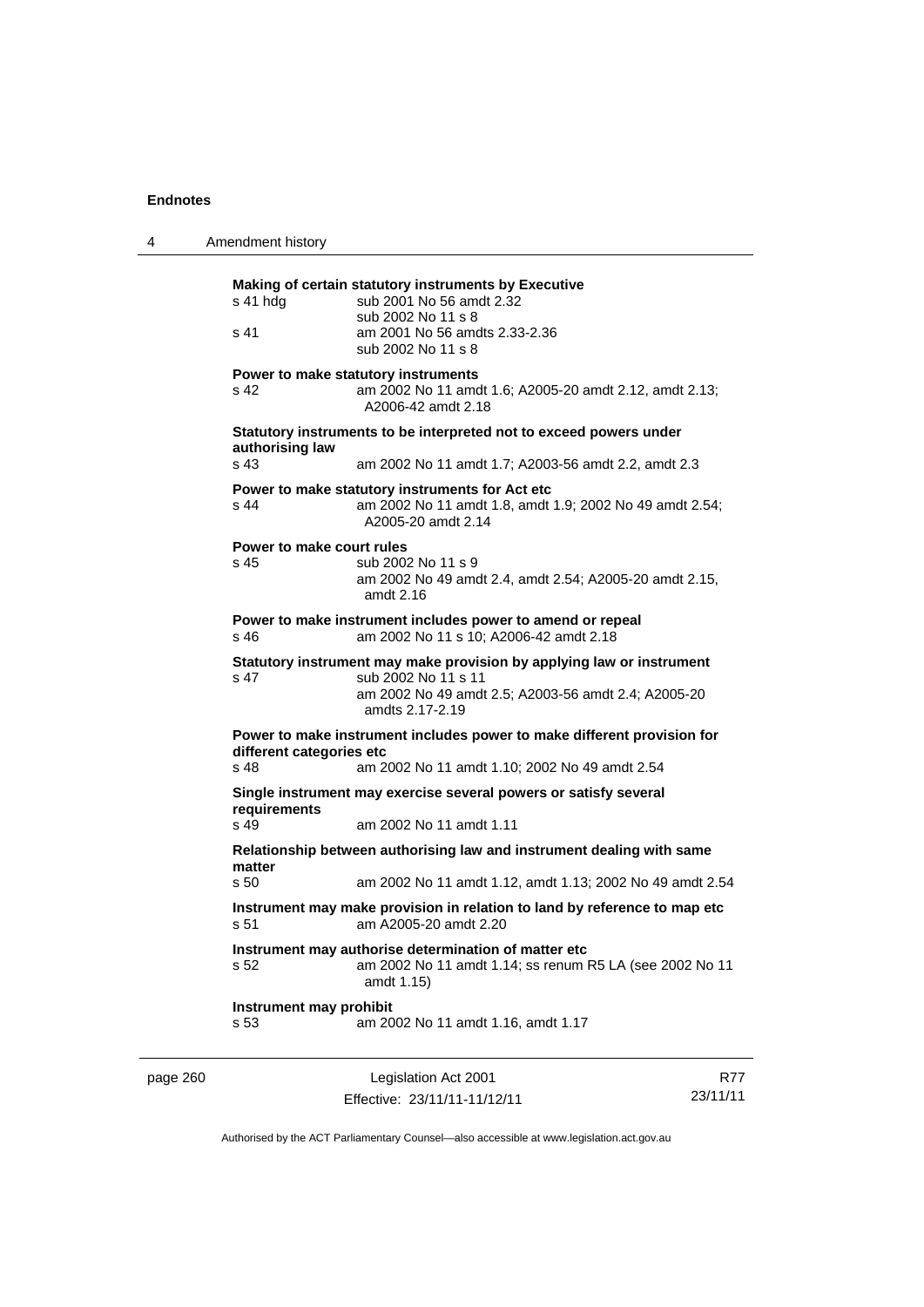|                          | Amendment history                                                                                                                                                                                                                                                                                                                                                                                                | 4 |
|--------------------------|------------------------------------------------------------------------------------------------------------------------------------------------------------------------------------------------------------------------------------------------------------------------------------------------------------------------------------------------------------------------------------------------------------------|---|
| s 54                     | Instrument may require making of statutory declaration<br>am 2002 No 11 amdt 1.18; 2002 No 30 amdt 2.2                                                                                                                                                                                                                                                                                                           |   |
| s 56                     | Determination of fees by disallowable instrument<br>am 2001 No 56 amdt 2.37, amdt 2.38; ss renum R1 LA (see<br>2001 No 56 amdt 2.39); 2002 No 11 amdt 1.19, amdt 1.20;<br>2002 No 49 amdt 2.54; A2005-20 amdts 2.21-2.27; A2006-42<br>amdt 2.4                                                                                                                                                                   |   |
| s <sub>57</sub>          | Fees payable in accordance with determination etc<br>am 2002 No 11 amdt 1.21                                                                                                                                                                                                                                                                                                                                     |   |
| s 58                     | Regulations may make provision about fees<br>am 2001 No 56 amdt 2.40; 2002 No 11 amdt 1.22; ss renum<br>R5 LA (see 2002 No 11 amdt 1.23); A2005-20 amdt 2.28                                                                                                                                                                                                                                                     |   |
| pt 6.4 hdg               | Numbering and notification of legislative instruments<br>am A2006-42 amdt 2.19                                                                                                                                                                                                                                                                                                                                   |   |
| <b>Numbering</b><br>s 59 | am 2001 No 56 amdt 2.41; A2003-41 amdt 2.13; A2005-20<br>amdt 2.29; A2006-42 amdt 2.18, amdt 2.19                                                                                                                                                                                                                                                                                                                |   |
| s 60 hdg<br>s 60         | Correction etc of name of instrument<br>sub A2003-41 amdt 2.14<br>am A2006-42 amdt 2.18<br>sub A2009-20 amdt 2.1<br>am 2001 No 56 amdt 2.42, amdt 2.43; 2001 No 70 amdt 1.8;<br>2002 No 49 amdt 2.6, amdt 2.7; A2003-41 amdt 2.15;<br>A2004-42 amdt 2.2, amdt 2.3; A2006-42 amdt 2.18,<br>amdt 2.19; A2009-20 amdts 2.1-2.5                                                                                      |   |
| s 60A                    | Correction of name of explanatory statement etc<br>ins A2004-42 amdt 2.4<br>am A2006-42 amdt 2.18                                                                                                                                                                                                                                                                                                                |   |
| $s61$ hdg<br>s 61        | Notification of legislative instruments<br>am A2006-42 amdt 2.19<br>sub 2001 No 56 amdt 2.44<br>am 2002 No 11 s 12, amdt 1.24; ss renum R5 LA (see 2002<br>No 11 amdt 1.25); A2003-41 amdts 2.16-2.19; A2004-60<br>amdt 1.173; pars renum R31 LA (see A2004-60 amdt 1.174);<br>A2005-20 amdts 2.30-2.33; A2005-62 amdt 2.4, amdt 2.5;<br>A2006-42 amdt 2.18; A2011-22 amdt 1.275; A2011-28 amdt<br>2.6, amdt 2.7 |   |
| s 62 hdg<br>s 62         | Effect of failure to notify legislative instrument<br>am A2006-42 amdt 2.18<br>am 2002 No 11 amdt 1.26, amdt 1.27; A2006-42 amdt 2.18                                                                                                                                                                                                                                                                            |   |

R77 23/11/11

Legislation Act 2001 Effective: 23/11/11-11/12/11 page 261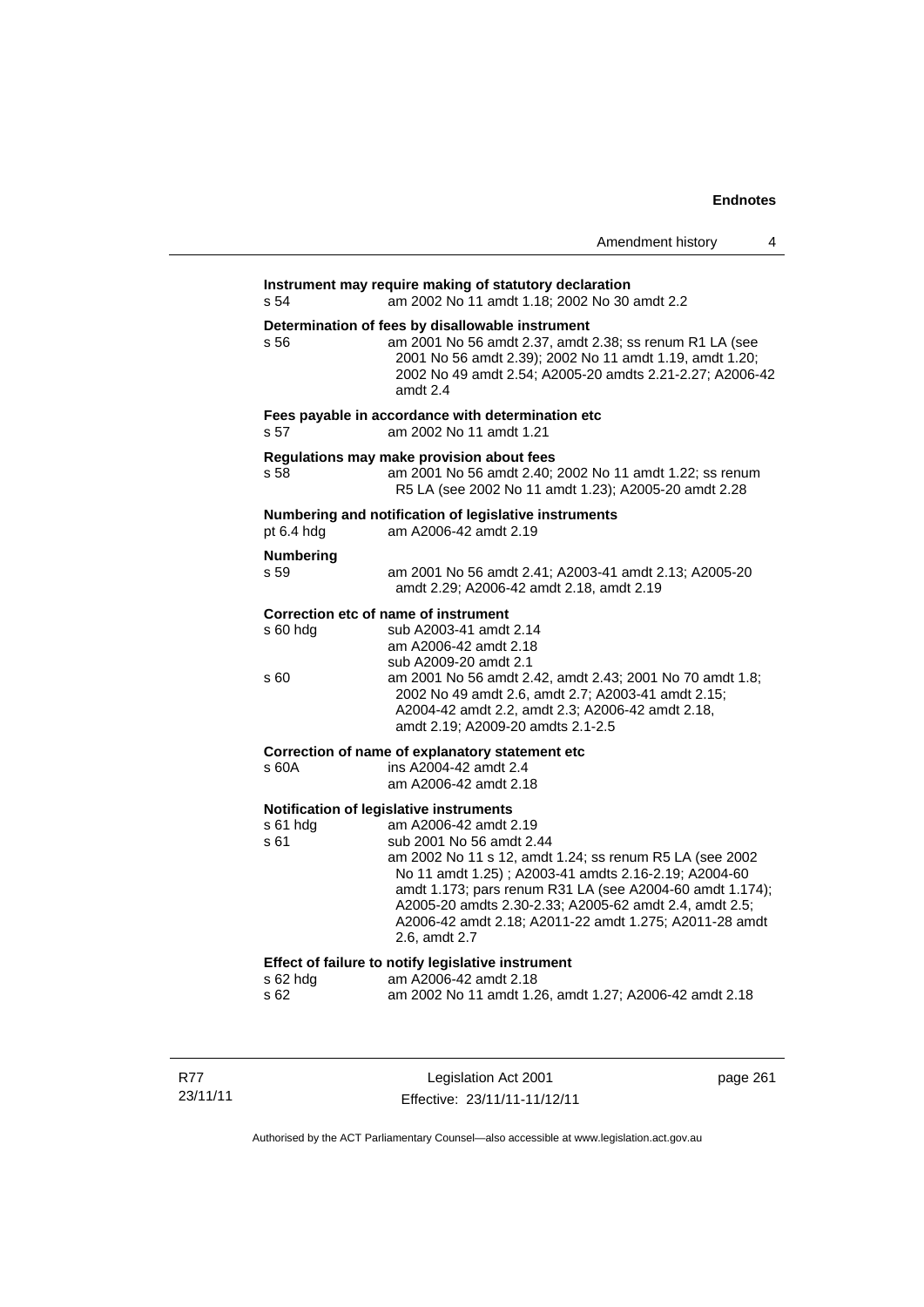| 4        | Amendment history                       |                                                                                                                                                                                                                                                                                |                 |
|----------|-----------------------------------------|--------------------------------------------------------------------------------------------------------------------------------------------------------------------------------------------------------------------------------------------------------------------------------|-----------------|
|          | $s$ 63 hdg<br>s 63                      | References to notification of legislative instruments<br>am A2006-42 amdt 2.19<br>am 2001 No 56 amdt 2.45, amdt 2.46; A2006-42 amdt 2.18;<br>A2011-28 amdt 2.8                                                                                                                 |                 |
|          | s 64 hdg<br>s 64                        | Presentation of subordinate laws and disallowable instruments<br>sub 2002 No 11 amdt 1.28<br>am 2002 No 11 amdt 1.29; A2005-20 amdt 2.34; A2005-62<br>amdt 2.6                                                                                                                 |                 |
|          | s 65 hda<br>s 65                        | <b>Disallowance by resolution of Assembly</b><br>sub 2001 No 56 amdt 2.47<br>am 2001 No 56 amdt 2.48, amdt 2.49; 2002 No 11 amdt 1.30;<br>A2003-56 amdt 2.5; ss renum R21 LA (see A2003-56<br>amdt 2.6); A2004-42 amdt 2.5, amdt 2.6; A2005-20<br>amdt 2.35; A2005-62 amdt 2.7 |                 |
|          | s 65A                                   | Notification of disallowance by resolution of Assembly<br>ins 2001 No 56 amdt 2.50<br>am 2002 No 11 amdt 1.31; A2003-41 amdt 2.20; A2005-62<br>amdt 2.8; A2011-28 amdts 2.9-2.12                                                                                               |                 |
|          | <b>Revival of affected laws</b><br>s 66 | am 2002 No 11 amdt 1.32                                                                                                                                                                                                                                                        |                 |
|          | s 67                                    | Making of instrument same in substance within 6 months after disallowance<br>am 2002 No 11 amdt 1.33; A2005-20 amdt 2.36; A2005-62<br>amdt 2.9                                                                                                                                 |                 |
|          | s 68                                    | Amendment by resolution of Assembly<br>am 2001 No 56 amdts 2.51-2.53; ss renum R1 LA (see 2001<br>No 56 amdt 2.54); 2002 No 11 amdt 1.34; A2004-42<br>amdt 2.7, amdt 2.8; A2005-20 amdt 2.37; A2005-62<br>amdt 2.10                                                            |                 |
|          | s 69                                    | Notification of amendments made by resolution of Assembly<br>am 2001 No 56 amdt 2.55, amdt 2.56; 2002 No 11 amdt 1.35;<br>2002 No 49 amdt 2.8; A2005-62 amdt 2.11; A2011-28<br>amdts 2.13-2.16                                                                                 |                 |
|          |                                         | Making of amendment restoring effect of law within 6 months after                                                                                                                                                                                                              |                 |
|          | amendment<br>s 70                       | am 2002 No 11 amdt 1.36; A2005-20 amdt 2.38; A2005-62<br>amdt 2.12                                                                                                                                                                                                             |                 |
|          | s 71                                    | Effect of dissolution or expiry of Assembly on notice of motion<br>am 2002 No 11 amdt 1.37; A2005-20 amdt 2.39, amdt 2.40;<br>A2005-62 amdt 2.13                                                                                                                               |                 |
|          | Meaning of law-ch 8<br>s 72             | am A2004-42 amdt 2.9; A2005-20 amdt 2.41                                                                                                                                                                                                                                       |                 |
| page 262 |                                         | Legislation Act 2001<br>Effective: 23/11/11-11/12/11                                                                                                                                                                                                                           | R77<br>23/11/11 |

Authorised by the ACT Parliamentary Counsel—also accessible at www.legislation.act.gov.au

Effective: 23/11/11-11/12/11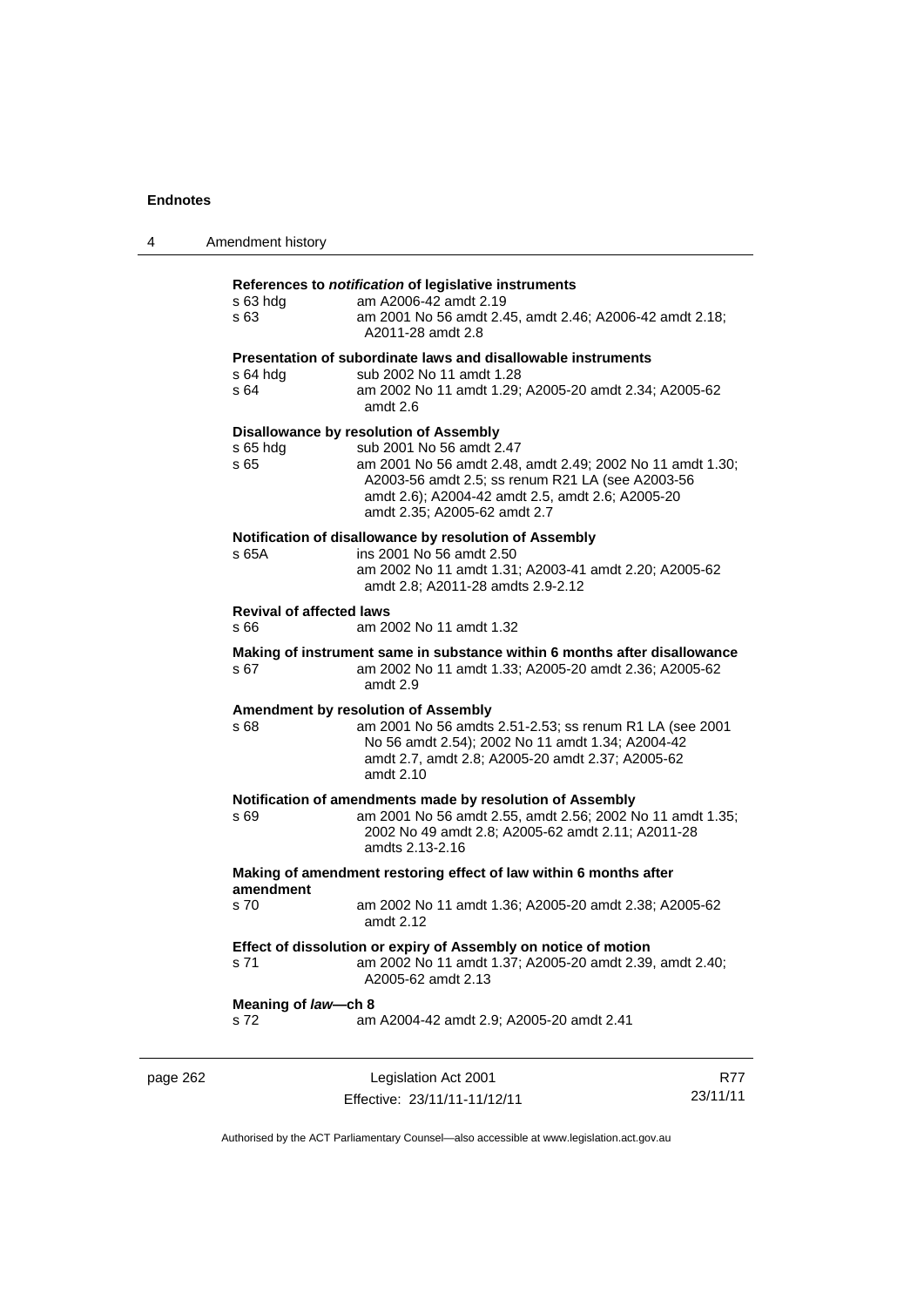| s 73                         | General rules about commencement<br>am 2002 No 11 s 13, s 14, amdt 1.38, amdt 1.39; A2003-41<br>amdt 2.21; A2003-56 amdts 2.7-2.9; A2004-42 amdt 2.10;<br>A2005-20 amdt 2.42; A2006-42 amdt 2.18                                                           |
|------------------------------|------------------------------------------------------------------------------------------------------------------------------------------------------------------------------------------------------------------------------------------------------------|
| Time of commencement<br>s 74 | sub 2002 No 11 s 15                                                                                                                                                                                                                                        |
| s 75 hda<br>s 75             | Commencement of naming and commencement provisions<br>sub A2004-42 amdt 2.11<br>am 2002 No 11 s 16; 2002 No 49 amdt 2.9, amdt 2.10; A2003-<br>56 amdt 2.10, amdt 2.11; A2004-42 amdt 2.12; ss renum R27<br>LA (see A2004-42 amdt 2.13); A2006-42 amdt 2.18 |
| s 75AA                       | Commencement of provisions identifying amended laws<br>ins A2006-42 amdt 2.5                                                                                                                                                                               |
| s 75A                        | Meaning of commences retrospectively<br>ins A2003-56 amdt 2.12<br>am A2006-42 amdt 2.18                                                                                                                                                                    |
| s 75B                        | Retrospective commencement requires clear indication<br>ins A2003-56 amdt 2.12<br>am A2004-42 amdt 2.14; ss renum R27 LA (see A2004-42<br>amdt 2.15)                                                                                                       |
| s 76                         | Non-prejudicial provision may commence retrospectively<br>am 2002 No 11 amdt 1.40; ss renum R5 LA (see 2002 No 11<br>amdt 1.41); A2003-56 amdt 2.13, amdt 2.14; A2005-20<br>amdt 2.46                                                                      |
| s 77                         | <b>Commencement by commencement notice</b><br>am 2002 No 11 s 17, amdt 1.42; 2002 No 49 amdt 2.11;<br>A2004-42 amdts 2.16-2.18                                                                                                                             |
| s 78                         | Separate commencement of amendments<br>sub 2002 No 11 amdt 1.43                                                                                                                                                                                            |
| s 79                         | Automatic commencement of postponed law<br>am 2002 No 11 amdt 1.44; 2002 No 49 amdt 2.12; A2003-41<br>amdt 2.22; A2003-56 amdt 2.15, amdt 2.16; ss renum R21<br>LA (see A2003-56 amdt 2.17); A2004-42 amdt 2.19;<br>A2005-20 amdt 2.44, amdt 2.45          |
| s 79A                        | Commencement of amendment of uncommenced law<br>ins A2003-41 amdt 2.23                                                                                                                                                                                     |
| s 80                         | References to commencement of law<br>am 2002 No 49 amdt 2.13                                                                                                                                                                                               |
|                              |                                                                                                                                                                                                                                                            |

R77 23/11/11

Legislation Act 2001 Effective: 23/11/11-11/12/11 page 263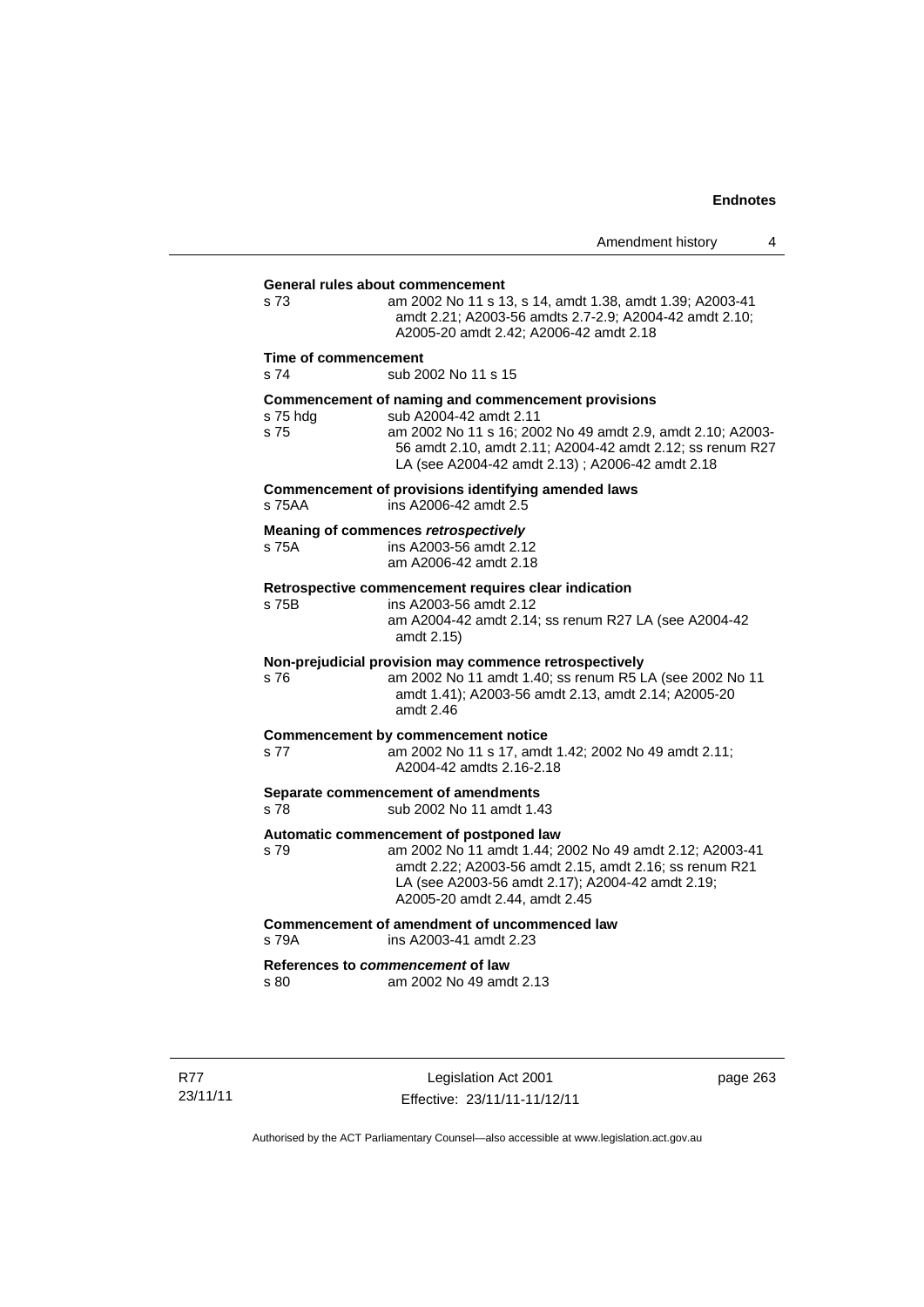| 4 | Amendment history                |                                                                                                                                                                                                                                                                                                                                                                                                                                                                                |
|---|----------------------------------|--------------------------------------------------------------------------------------------------------------------------------------------------------------------------------------------------------------------------------------------------------------------------------------------------------------------------------------------------------------------------------------------------------------------------------------------------------------------------------|
|   | s 81                             | Exercise of powers between notification and commencement<br>am 2002 No 11 amdts 1.45-1.47; A2004-42 amdt 2.20,<br>amdt 2.21; ss renum R27 LA (see A2004-42 amdt 2.22);<br>A2005-5 s 25; ss renum R32 LA (see A2005-5 s 26);<br>A2005-20 amdt 2.46; A2006-42 amdt 2.18                                                                                                                                                                                                          |
|   | Definitions-ch 9<br>s 82         | def law sub A2004-42 amdt 2.23; A2005-20 amdt 2.47<br>def repeal sub 2002 No 49 amdt 2.14<br>am A2004-42 amdt 2.24                                                                                                                                                                                                                                                                                                                                                             |
|   | s 83                             | Consequences of amendment of statutory instrument by Act<br>am 2002 No 11 amdt 1.48, amdt 1.49                                                                                                                                                                                                                                                                                                                                                                                 |
|   | s 84                             | Saving of operation of repealed and amended laws<br>am 2002 No 11 amdt 1.50; ss renum R5 LA (see 2002 No 11<br>amdt 1.51); A2005-20 amdt 2.48                                                                                                                                                                                                                                                                                                                                  |
|   | s 84A                            | Creation of offences and changes in penalties<br>ins 2001 No 56 amdt 2.57<br>am 2002 No 11 amdt 1.52; A2004-42 amdt 2.25; ss renum<br>R27 LA (see A2004-42 amdt 2.26); A2005-20 amdt 2.49                                                                                                                                                                                                                                                                                      |
|   | When repeal takes effect<br>s 85 | sub 2002 No 11 s 18                                                                                                                                                                                                                                                                                                                                                                                                                                                            |
|   | amending laws<br>s 86            | Repealed and amended laws not revived on repeal of repealing and<br>am 2002 No 11 amdt 1.53; ss renum R5 LA (see 2002 No 11<br>amdt 1.54)                                                                                                                                                                                                                                                                                                                                      |
|   | s 87                             | Commencement not undone if repealed<br>am 2002 No 11 amdt 1.55                                                                                                                                                                                                                                                                                                                                                                                                                 |
|   | s 88 hdg<br>s 88                 | Repeal does not end effect of transitional laws etc<br>sub 2002 No 49 amdt 2.15<br>am 2002 No 11 amdt 1.56; A2003-56 amdt 2.18; A2005-20<br>amdt 2.50, amdt 2.51; ss renum R34 LA (see A2005-20<br>amdt 2.52); A2006-42 amdt 2.6, amdt 2.7                                                                                                                                                                                                                                     |
|   | s 89                             | Automatic repeal of certain laws and provisions<br>am 2002 No 11 amdts 1.57-1.59; ss renum R5 LA (see 2002<br>No 11 amdt 1.60); 2002 No 30 amdt 2.3; 2002 No 49<br>amdts 2.16-2.18, 2.20-2.23; ss renum R13 LA (see 2002<br>No 49 amdt 2.19); A2003-56 amdts 2.19-2.23; ss renum R21<br>LA (see A2003-56 amdt 2.24); A2004-42 amdt 2.27,<br>amdt 2.28, amdts 2.30-2.32; ss renum R27 LA (see<br>A2004-42 amdt 2.29); A2005-20 amdts 2.53-2.56; A2006-42<br>amdt 2.8, amdt 2.18 |

| page 264 |  |
|----------|--|
|----------|--|

page 264 Legislation Act 2001 Effective: 23/11/11-11/12/11

R77 23/11/11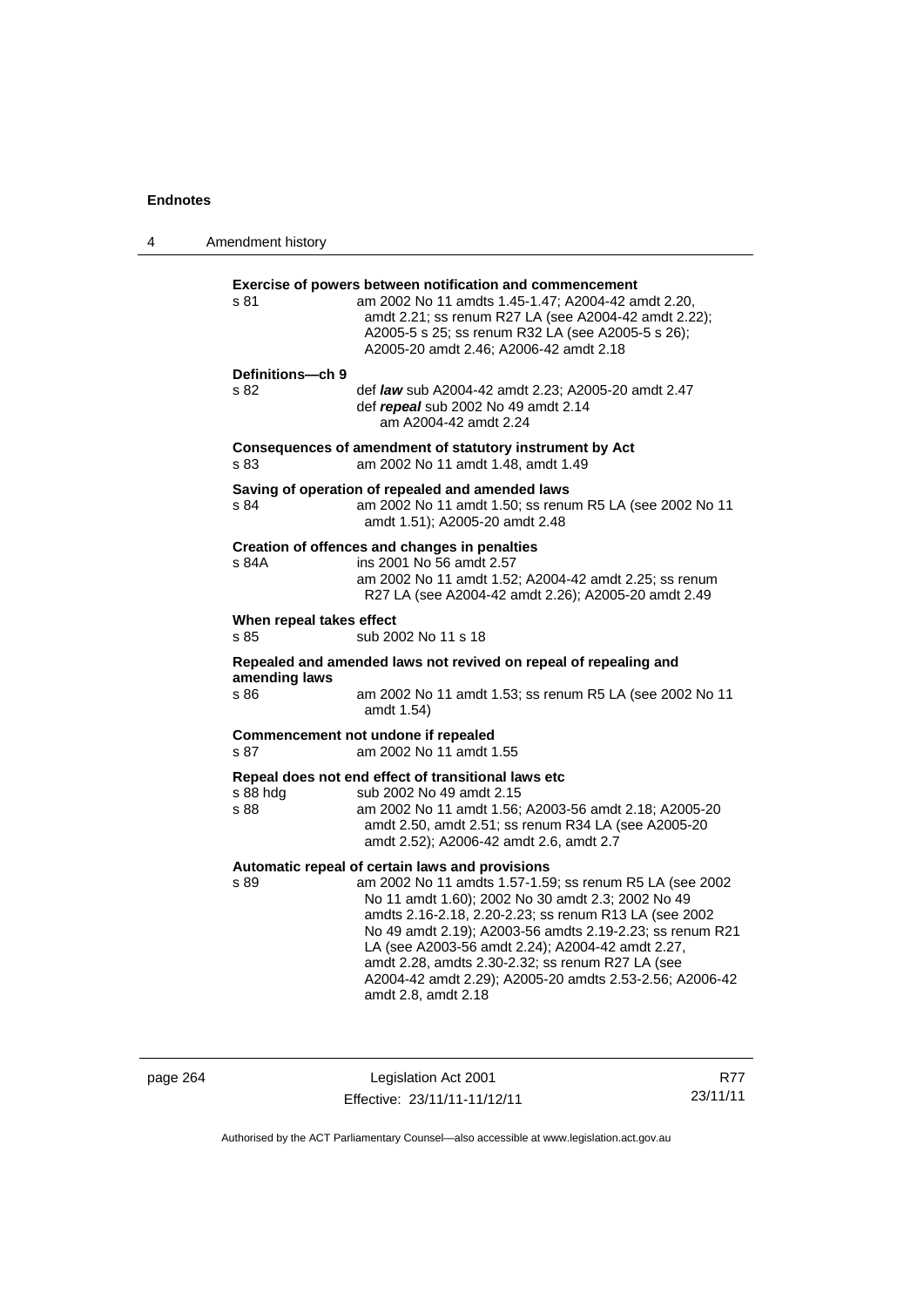| Amendment history |  |  |
|-------------------|--|--|
|-------------------|--|--|

| s 91                                             | am 2001 No 56 amdt 2.58; 2002 No 11 amdts 1.61-1.63;<br>ss renum R5 LA (see 2002 No 11 amdt 1.64); A2003-41<br>amdt 2.24; A2004-42 amdt 2.33, amdt 2.34; A2005-20<br>amdt 2.57; A2009-20 amdt 2.6                      |          |
|--------------------------------------------------|------------------------------------------------------------------------------------------------------------------------------------------------------------------------------------------------------------------------|----------|
| s 92                                             | Amendment to be made whenever possible<br>am 2002 No 11 amdts 1.65-1.68; A2005-20 amdt 2.58                                                                                                                            |          |
| s 93                                             | Provisions included in another provision for amendment purposes<br>am 2001 No 56 amdt 2.59, amdt 2.60; 2002 No 11 amdt 1.69;<br>A2004-42 amdt 2.35, amdt 2.36; A2005-20 amdt 2.59                                      |          |
| s 94                                             | Continuance of appointments etc made under amended provisions<br>am 2002 No 11 amdt 1.70; ss renum R5 LA (see 2002 No 11<br>amdt 1.71); 2002 No 49 amdt 2.24; A2003-41 amdt 2.25                                       |          |
| <b>Status of modifications</b><br>s 95           | am 2002 No 11 amdt 1.72, amdt 1.73                                                                                                                                                                                     |          |
| <b>Relocated provisions</b><br>s 96              | am 2002 No 11 amdt 1.74; A2005-20 amdt 2.60                                                                                                                                                                            |          |
| <b>Referring to laws</b><br>ch 10 hdg            | sub A2005-20 amdt 2.61                                                                                                                                                                                                 |          |
| Definitions-ch 10<br>s 97 hdg<br>s 97            | sub 2001 No 56 amdt 2.61<br>am 2001 No 56 amdt 2.62<br>sub A2005-20 amdt 2.61<br>def ACT law ins A2005-20 amdt 2.61<br>def <i>law</i> ins A2005-20 amdt 2.61<br>def law of another jurisdiction ins A2005-20 amdt 2.61 |          |
| s 98                                             | References to ACT law include law containing reference<br>am 2002 No 11 amdt 1.75<br>sub A2005-20 amdt 2.61                                                                                                            |          |
| s 99                                             | References in ACT statutory instruments to the Act<br>am A2003-56 amdt 2.25<br>sub A2005-20 amdt 2.61                                                                                                                  |          |
| <b>Referring to particular ACT laws</b><br>s 100 | am A2003-56 amdt 2.26<br>sub A2005-20 amdt 2.61<br>am A2011-28 amdt 2.17                                                                                                                                               |          |
| s 101                                            | Referring to particular laws of other jurisdictions etc<br>am 2002 No 49 amdt 2.25<br>sub A2005-20 amdt 2.61                                                                                                           |          |
|                                                  | Legislation Act 2001                                                                                                                                                                                                   | page 265 |

Authorised by the ACT Parliamentary Counsel—also accessible at www.legislation.act.gov.au

Effective: 23/11/11-11/12/11

R77 23/11/11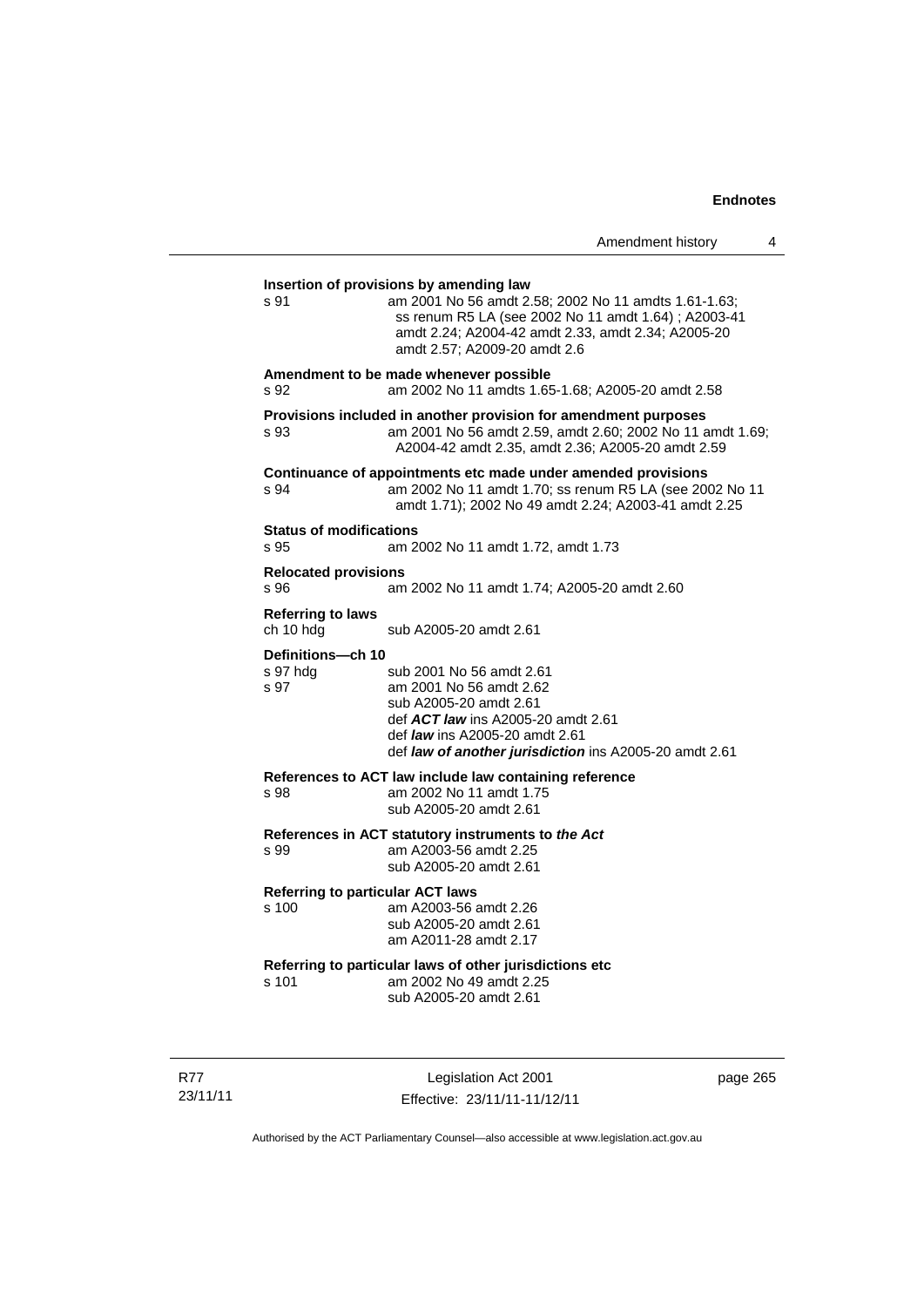| 4 | Amendment history                                                                                                                                                                                                     |  |  |
|---|-----------------------------------------------------------------------------------------------------------------------------------------------------------------------------------------------------------------------|--|--|
|   | Reference to provisions of law or instrument is inclusive<br>s 101A<br>ins 2001 No 56 amdt 2.63<br>om A2005-20 amdt 2.61                                                                                              |  |  |
|   | References to paragraphs etc<br>ins 2001 No 56 amdt 2.63<br>s 101B<br>om A2005-20 amdt 2.61                                                                                                                           |  |  |
|   | References to laws include references to laws as in force from time to time<br>am 2002 No 11 amdt 1.76, amdt 1.77; A2003-56 amdt 2.27;<br>s 102<br>ss renum R21 LA (see A2003-56 amdt 2.28)<br>sub A2005-20 amdt 2.61 |  |  |
|   | <b>References to repealed laws</b><br>s 103<br>sub A2005-20 amdt 2.61                                                                                                                                                 |  |  |
|   | References to laws include references to instruments under laws<br>am 2001 No 56 amdt 2.64<br>$s$ 104<br>sub A2005-20 amdt 2.61                                                                                       |  |  |
|   | Referring to provisions of laws<br>s 105<br>am 2002 No 11 amdt 1.78, amdt 1.79<br>sub A2005-20 amdt 2.61                                                                                                              |  |  |
|   | References to provisions of laws are inclusive<br>am 2002 No 30 amdt 2.4<br>s 106<br>sub A2005-20 amdt 2.61                                                                                                           |  |  |
|   | References to paragraphs etc of laws<br>ins A2005-20 amdt 2.61<br>s 106A                                                                                                                                              |  |  |
|   | Meaning of law-ch 11<br>s 107 hdg<br>sub A2004-42 amdt 2.37<br>s 107<br>def law am A2003-41 amdt 2.26; A2005-20 amdt 2.62<br>def republication ins A2004-42 amdt 2.38                                                 |  |  |
|   | <b>Republication in register</b><br>s 108<br>am 2001 No 56 amdt 2.65                                                                                                                                                  |  |  |
|   | Republications may be published with other information<br>s 109<br>am A2003-41 amdt 2.27                                                                                                                              |  |  |
|   | <b>Incorporation of amendments</b><br>s 111<br>am A2005-20 amdt 2.63, amdt 2.64                                                                                                                                       |  |  |
|   | Authorisation for parliamentary counsel<br>s 114<br>am 2001 No 70 amdt 1.8                                                                                                                                            |  |  |
|   | Ambit of editorial amendments<br>s 116<br>am A2003-56 amdt 2.29; A2005-20 amdts 2.65-2.68,<br>amdt 2.146                                                                                                              |  |  |
|   |                                                                                                                                                                                                                       |  |  |

page 266 Legislation Act 2001 Effective: 23/11/11-11/12/11

R77 23/11/11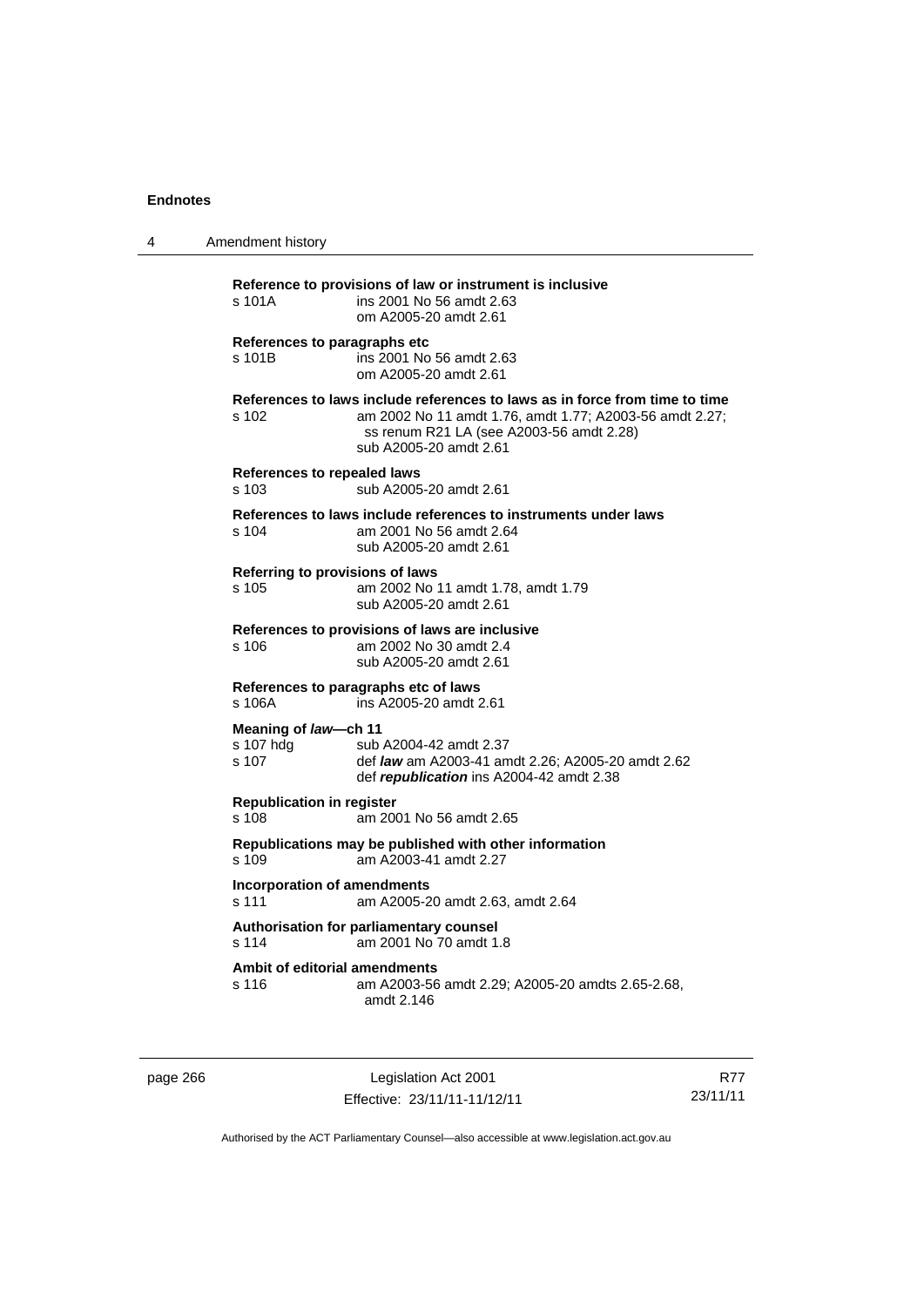| s 119                                     | renum as s 260                                                                                                                                                                                               |
|-------------------------------------------|--------------------------------------------------------------------------------------------------------------------------------------------------------------------------------------------------------------|
| ch 12 hdg                                 | Scope of Acts and statutory instruments<br>orig ch 12 hdg renum as ch 19 hdg and then ch 20 hdg<br>ins 2001 No 56 amdt 2.68                                                                                  |
| s 120                                     | Act to be interpreted not to exceed legislative powers of Assembly<br>orig s 120 renum as s 261<br>ins 2001 No 56 amdt 2.68<br>am 2002 No 11 amdt 1.80                                                       |
| <b>Binding effect of Acts</b><br>s 121    | orig s 121 renum as s 262 and then s 302<br>ins 2002 No 11 s 19<br>am A2006-38 amdt 1.8                                                                                                                      |
| <b>Application to Territory</b><br>s 122  | orig s 122 renum as s 263<br>ins 2001 No 56 amdt 2.68<br>am 2002 No 11 amdt 1.81                                                                                                                             |
| Application of s 47 (2) and (3)<br>s 122A | renum as s 264 and then s 304                                                                                                                                                                                |
| Application of s 61 and s 62<br>s 123     | renum as s 265 and then s 305                                                                                                                                                                                |
| <b>Application of s 69</b><br>s 124       | renum as s 266                                                                                                                                                                                               |
| ch 13 hdg                                 | <b>Structure of Acts and statutory instruments</b><br>orig ch 13 hdg renum as ch 20 hdg and then ch 21 hdg<br>ins 2001 No 56 amdt 2.68                                                                       |
| General<br>pt 13.1 hdg                    | ins 2001 No 56 amdt 2.68                                                                                                                                                                                     |
| Meaning of law-ch 13<br>s 125             | orig s 125 renum as s 267 and then s 306<br>ins 2001 No 56 amdt 2.68<br>am A2005-20 amdt 2.69                                                                                                                |
|                                           | Material that is part of Act or statutory instrument                                                                                                                                                         |
| s 126                                     | orig s 126 renum as s 268 and then s 307<br>ins 2001 No 56 amdt 2.68<br>am 2002 No 11 amdt 1.82; 2002 No 30 amdt 2.5; A2003-56<br>amdt 2.30; ss renum R21 LA (see A2003-56 amdt 2.31);<br>A2005-20 amdt 2.70 |

Legislation Act 2001 Effective: 23/11/11-11/12/11 page 267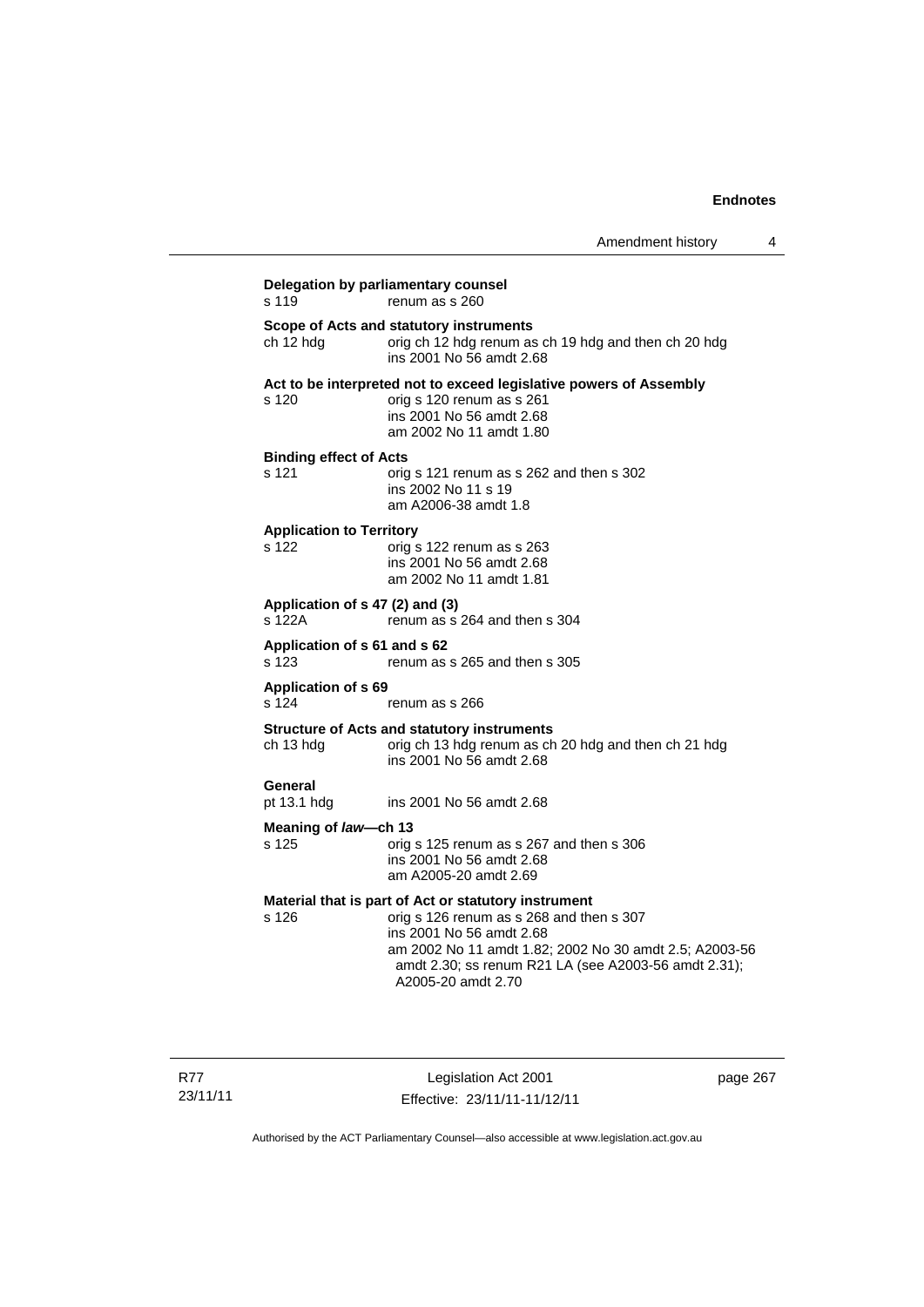| 4 | Amendment history                                    |                                                                                                                                                                                      |
|---|------------------------------------------------------|--------------------------------------------------------------------------------------------------------------------------------------------------------------------------------------|
|   | s 127                                                | Material that is not part of Act or statutory instrument<br>orig s 127 renum as s 269 and then s 308<br>ins 2001 No 56 amdt 2.68<br>am 2002 No 11 amdt 1.83; A2005-20 amdt 2.71      |
|   | s 128                                                | Status of certain instruments as notifiable instruments<br>renum as s 270 and then s 309                                                                                             |
|   | gazette<br>s 129                                     | Compliance with authorisation or requirement to do something by notice in<br>renum as s 271 and then s 310                                                                           |
|   | <b>Particular kinds of provisions</b><br>pt 13.2 hdg | ins 2001 No 56 amdt 2.68                                                                                                                                                             |
|   | What is a definition?<br>s 130                       | orig s 130 renum as s 272 and then s 313<br>ins 2001 No 56 amdt 2.68<br>am A2003-56 amdts 2.32-2.34                                                                                  |
|   | <b>Signpost definitions</b>                          |                                                                                                                                                                                      |
|   | s 131                                                | ins 2001 No 56 amdt 2.68<br>am 2002 No 49 amdt 2.26, amdt 2.27; A2003-56 amdt 2.35,<br>amdt 2.36; ss renum R21 LA (see A2003-56 amdt 2.37);<br>A2009-20 amdt 2.7; A2009-28 amdt 2.20 |
|   | <b>Examples</b><br>s 132                             | ins 2001 No 56 amdt 2.68<br>am 2002 No 11 amdt 1.84                                                                                                                                  |
|   | <b>Penalty units</b><br>s 133                        | ins 2001 No 56 amdt 2.68<br>am 2002 No 11 amdt 1.85; A2009-35 s 4; ss renum R67 LA                                                                                                   |
|   | s 134                                                | Penalties at end of sections and subsections<br>ins 2001 No 56 amdt 2.68<br>am 2002 No 11 amdt 1.86; 2002 No 49 amdt 2.28; A2005-20<br>amdt 2.72; amdt 2.73                          |
|   | s 135                                                | Penalties not at end of sections and subsections<br>ins 2001 No 56 amdt 2.68<br>am 2002 No 11 amdt 1.87; 2002 No 49 amdt 2.29; A2005-20<br>amdt 2.74, amdt 2.75                      |
|   | ch 14 hdg                                            | Interpretation of Acts and statutory instruments<br>ins 2002 No 11 s 20<br>sub A2003-18 s 4                                                                                          |
|   | <b>Purpose and scope</b>                             |                                                                                                                                                                                      |
|   | pt 14.1 hdg                                          | ins A2003-18 s 4                                                                                                                                                                     |
|   |                                                      |                                                                                                                                                                                      |

page 268 Legislation Act 2001 Effective: 23/11/11-11/12/11

R77 23/11/11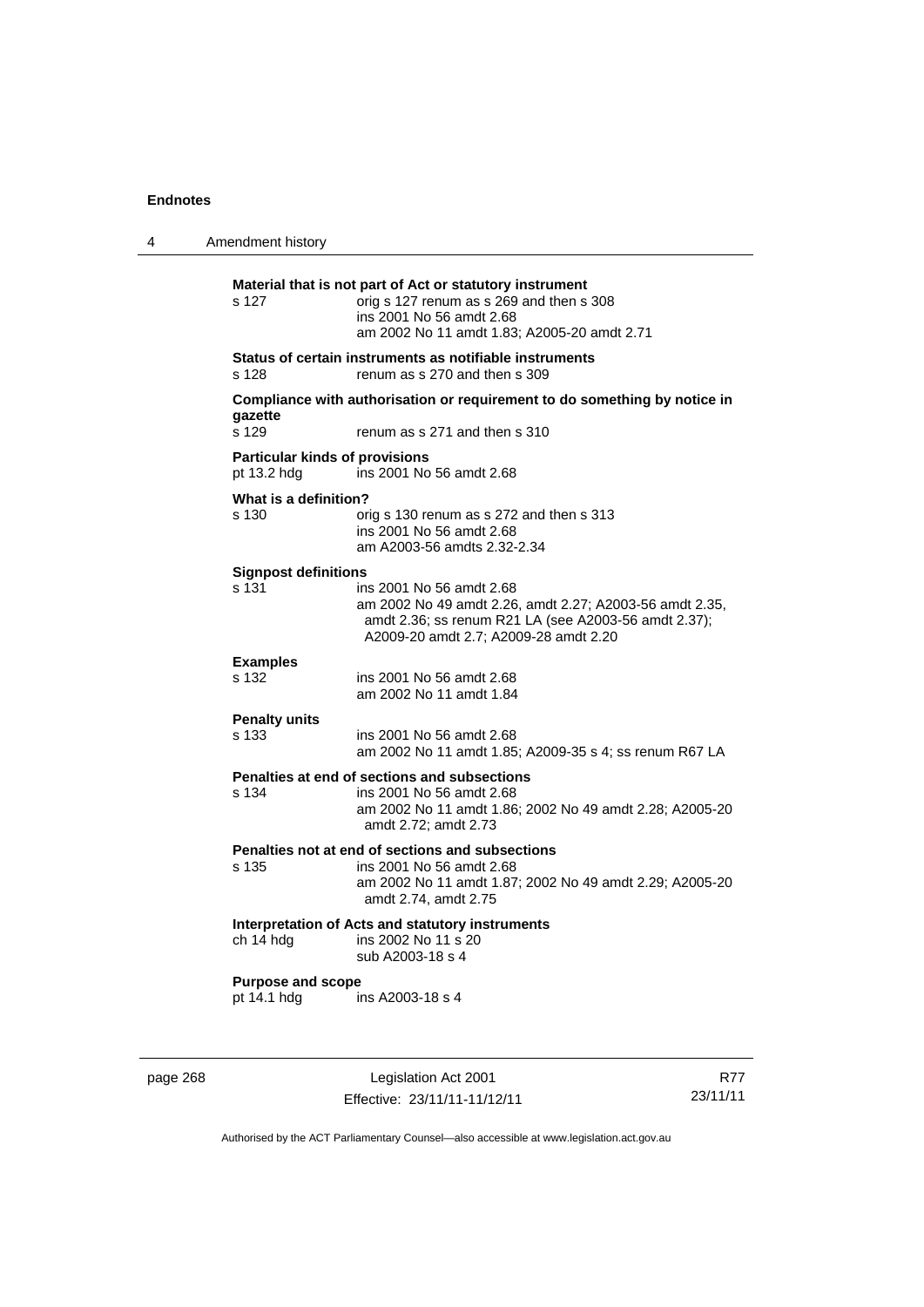| s 136                                           | ins 2001 No 56 amdt 2.68<br>om 2002 No 11 amdt 1.88<br>ins A2003-18 s 4                                                                                                     |
|-------------------------------------------------|-----------------------------------------------------------------------------------------------------------------------------------------------------------------------------|
| Purpose and scope-ch 14<br>s 137                | ins 2002 No 11 s 20<br>sub A2003-18 s 4                                                                                                                                     |
| Key principles of interpretation<br>pt 14.2 hdg | ins A2003-18 s 4                                                                                                                                                            |
| s 138                                           | Meaning of working out the meaning of an Act-pt 14.2<br>reloc from IA 2002 No 11 amdt 2.63<br>sub A2003-18 s 4                                                              |
| s 139                                           | Interpretation best achieving Act's purpose<br>reloc from IA 2002 No 11 amdt 2.63<br>pars renum R5 LA<br>am 2002 No 49 amdt 2.30<br>sub A2003-18 s 4<br>am A2004-5 amdt 2.7 |
| Legislative context<br>s 140                    | ins A2003-18 s 4<br>am A2006-23 amdt 1.211                                                                                                                                  |
| s 141                                           | Non-legislative context generally<br>ins A2003-18 s 4<br>am A2003-41 amdt 2.28                                                                                              |
| s 142                                           | Non-legislative context-material that may be considered<br>ins A2003-18 s 4<br>am A2003-41 amdt 2.29; table renum R22 LA; A2005-20<br>amdt 2.76                             |
| s 143                                           | Law stating material for consideration in working out meaning<br>ins A2003-18 s 4                                                                                           |
| Aids to interpretation<br>ch 15 hdg             | ins 2001 No 56 amdt 2.68<br>ch 15 hdg note om 2002 No 11 amdt 1.89                                                                                                          |
| General<br>pt 15.1 hdg                          | ins 2001 No 56 amdt 2.68                                                                                                                                                    |
| s 144 hdg<br>s 144                              | <b>Meaning of commonly-used terms</b><br>sub A2003-56 amdt 2.38<br>ins 2001 No 56 amdt 2.68                                                                                 |

R77 23/11/11

Legislation Act 2001 Effective: 23/11/11-11/12/11 page 269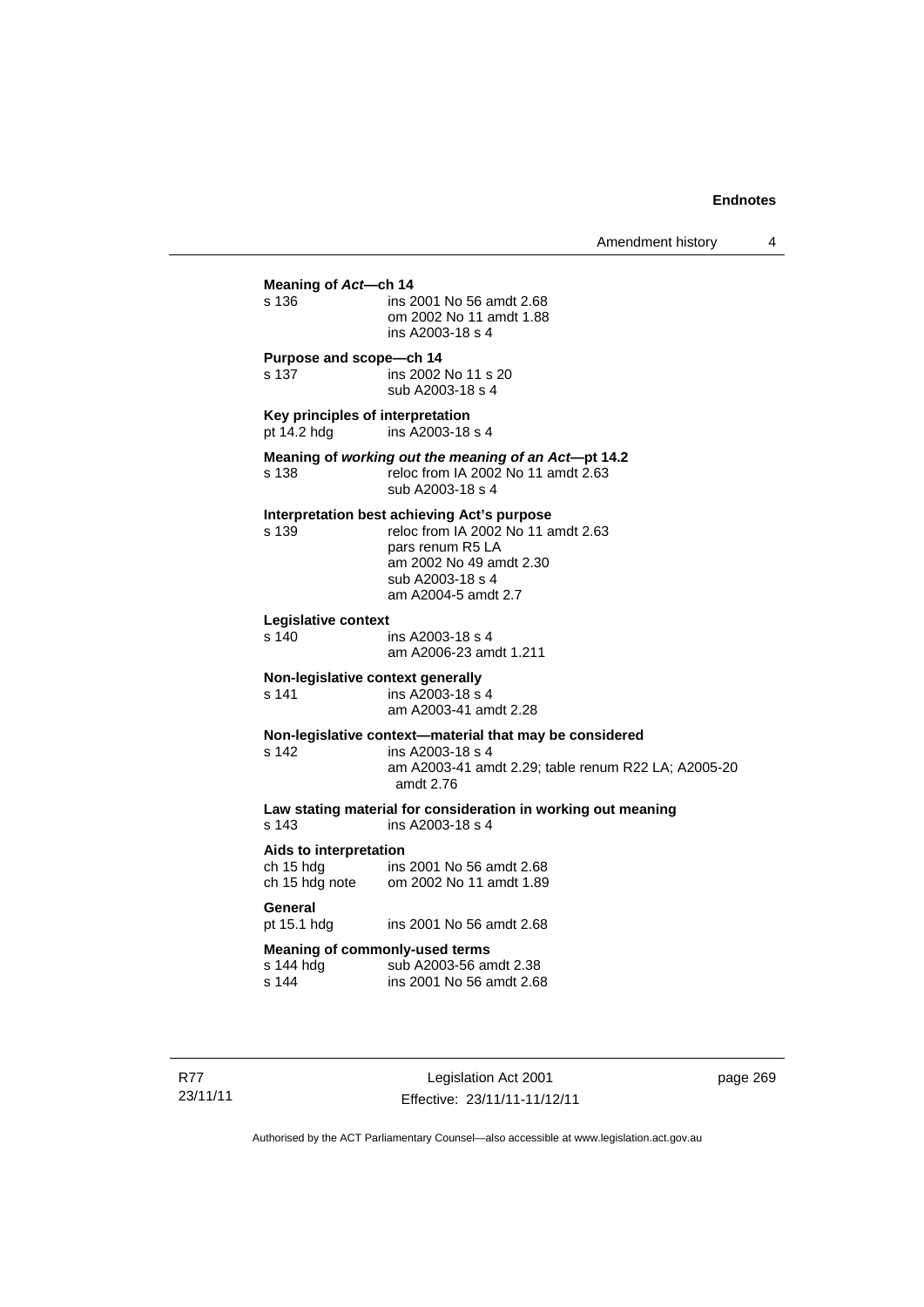| 4 | Amendment history                                                           |                                                                                                                                                                                                                                         |  |
|---|-----------------------------------------------------------------------------|-----------------------------------------------------------------------------------------------------------------------------------------------------------------------------------------------------------------------------------------|--|
|   | <b>Gender and number</b><br>s 145                                           | ins 2001 No 56 amdt 2.68<br>am 2002 No 11 amdt 1.90                                                                                                                                                                                     |  |
|   | Meaning of may and must<br>s 146                                            | ins 2001 No 56 amdt 2.68<br>am 2002 No 11 amdt 1.91, amdt 1.92; 2002 No 30 amdt 2.6;<br>A2003-56 amdt 2.39; A2005-20 amdt 2.77                                                                                                          |  |
|   | s 147                                                                       | Changes of drafting practice not to affect meaning<br>ins 2001 No 56 amdt 2.68<br>am 2002 No 11 amdt 1.93                                                                                                                               |  |
|   | s 148                                                                       | Terms used in instruments have same meanings as in authorising laws<br>ins 2001 No 56 amdt 2.68<br>am 2002 No 11 amdt 1.94; A2003-56 amdt 2.40                                                                                          |  |
|   | Age in years<br>s 149                                                       | ins 2001 No 56 amdt 2.68<br>am 2002 No 11 amdt 1.95                                                                                                                                                                                     |  |
|   | <b>Measurement of distance</b><br>s 150                                     | ins 2001 No 56 amdt 2.68<br>am 2002 No 11 amdt 1.96                                                                                                                                                                                     |  |
|   | s 151                                                                       | Working out periods of time generally<br>ins 2002 No 11 s 21<br>am 2002 No 49 amdt 2.31; A2003-56 amdt 2.41<br>sub A2005-62 amdt 2.14<br>am A2006-42 amdt 2.9, amdt 2.10; ss renum R47 LA<br>(10)-(12) exp 11 January 2007 (s 151 (12)) |  |
|   | s 151A                                                                      | Periods of time ending on non-working days<br>ins A2005-62 amdt 2.14<br>am A2006-42 amdt 2.11<br>(5)-(7) exp 11 January 2007 (s 151A (7))                                                                                               |  |
|   | Doing things for which no time is fixed<br>s 151B<br>ins A2005-62 amdt 2.14 |                                                                                                                                                                                                                                         |  |
|   | Power to extend time<br>s 151C                                              | ins A2005-62 amdt 2.14                                                                                                                                                                                                                  |  |
|   | <b>Continuing effect of obligations</b><br>s 152                            | ins 2002 No 11 s 21<br>sub 2002 No 49 amdt 2.32                                                                                                                                                                                         |  |
|   | <b>Definitions</b><br>pt 15.2 hdg                                           | ins 2001 No 56 amdt 2.68                                                                                                                                                                                                                |  |

page 270 Legislation Act 2001 Effective: 23/11/11-11/12/11

R77 23/11/11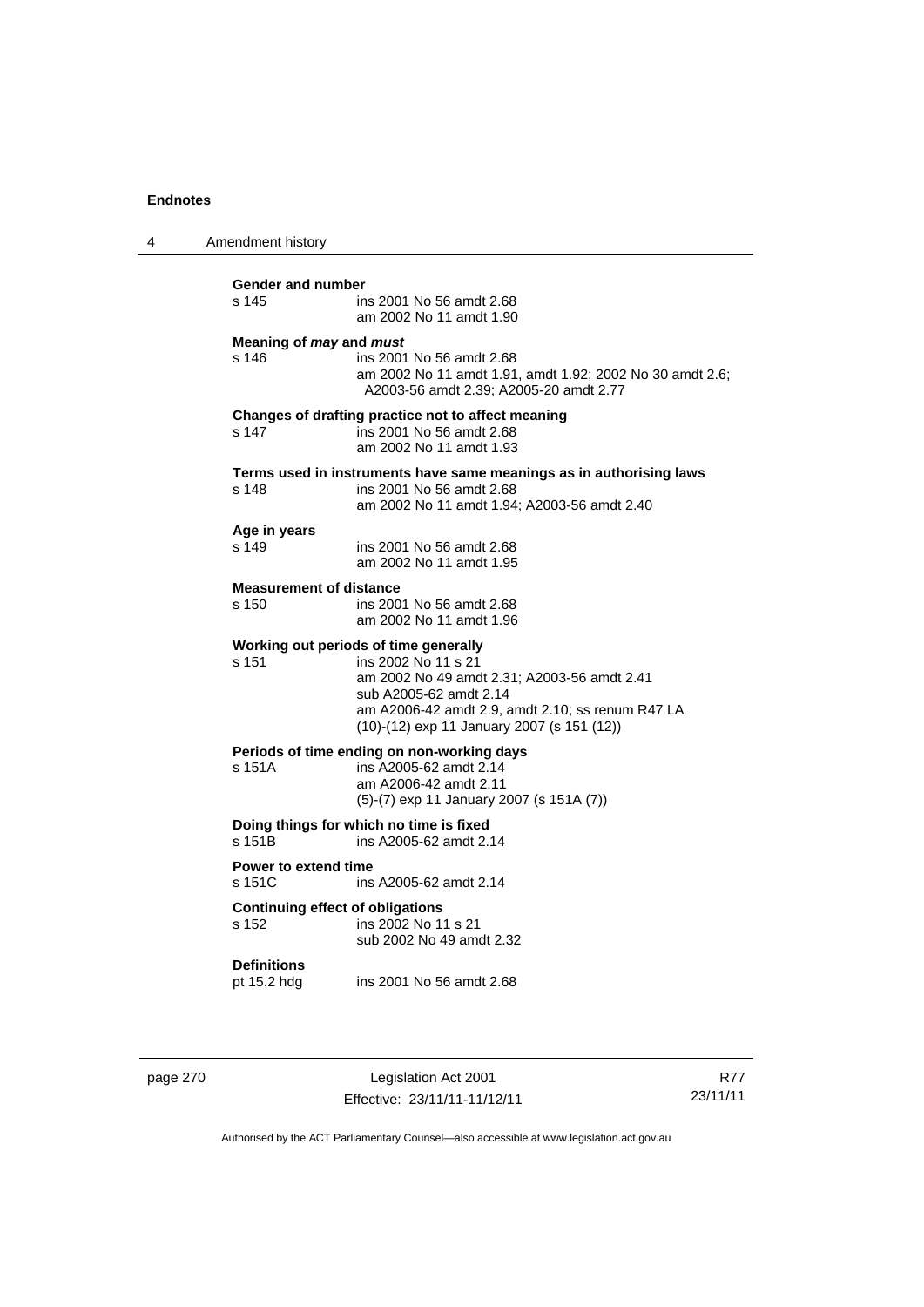Amendment history 4

# **Definitions apply subject to contrary intention**  s 155 ins 2001 No 56 amdt 2.68 am 2002 No 11 amdt 1.97, amdt 1.98 **Application of definitions in dictionaries and sections**  s 156 ins 2001 No 56 amdt 2.68 am A2003-56 amdt 2.42; A2005-20 amdts 2.78-2.80 **Defined terms—other parts of speech and grammatical forms**  s 157 ins 2001 No 56 amdt 2.68 sub 2002 No 11 amdt 1.99 am A2003-56 amdt 2.43 **References to various entities and things**  pt 15.3 hdg ins 2001 No 56 amdt 2.68 **References to people generally**  s 160 ins 2001 No 56 amdt 2.68 am 2002 No 11 amdt 1.100, amdt 1.101; A2009-20 amdt 2.8 **Corporations liable to offences**  s 161 ins 2001 No 56 amdt 2.68 am 2002 No 11 amdt 1.102; 2002 No 51 amdt 1.23; 2002 No 49 amdt 2.33 **References to** *a Minister* **or** *the Minister* s 162 ins 2001 No 56 amdt 2.68 **References to** *a director-general* **or** *the director-general* s 163 ins 2001 No 56 amdt 2.68 am A2005-44 amdt 1.5 sub A2011-22 amdt 1.276 **References to Australian Standards etc**  ins 2001 No 56 amdt 2.68 sub A2003-56 amdt 2.44 **References to Assembly committees that no longer exist**  s 165 ins 2001 No 56 amdt 2.68 **References to person with interest in land include personal representative etc**  s 168 ins 2001 No 56 amdt 2.68 am 2002 No 11 amdt 1.103 **References to** *domestic partner* **and** *domestic partnership*  s 169 ins A2003-14 s 4 am A2006-22 amdt 1.72, amdt 1.73 (A2006-22 rep before commenced by disallowance (see Cwlth Gaz 2006 No S93)); A2008-14 amdt 1.42, amdt 1.43

R77 23/11/11

Legislation Act 2001 Effective: 23/11/11-11/12/11 page 271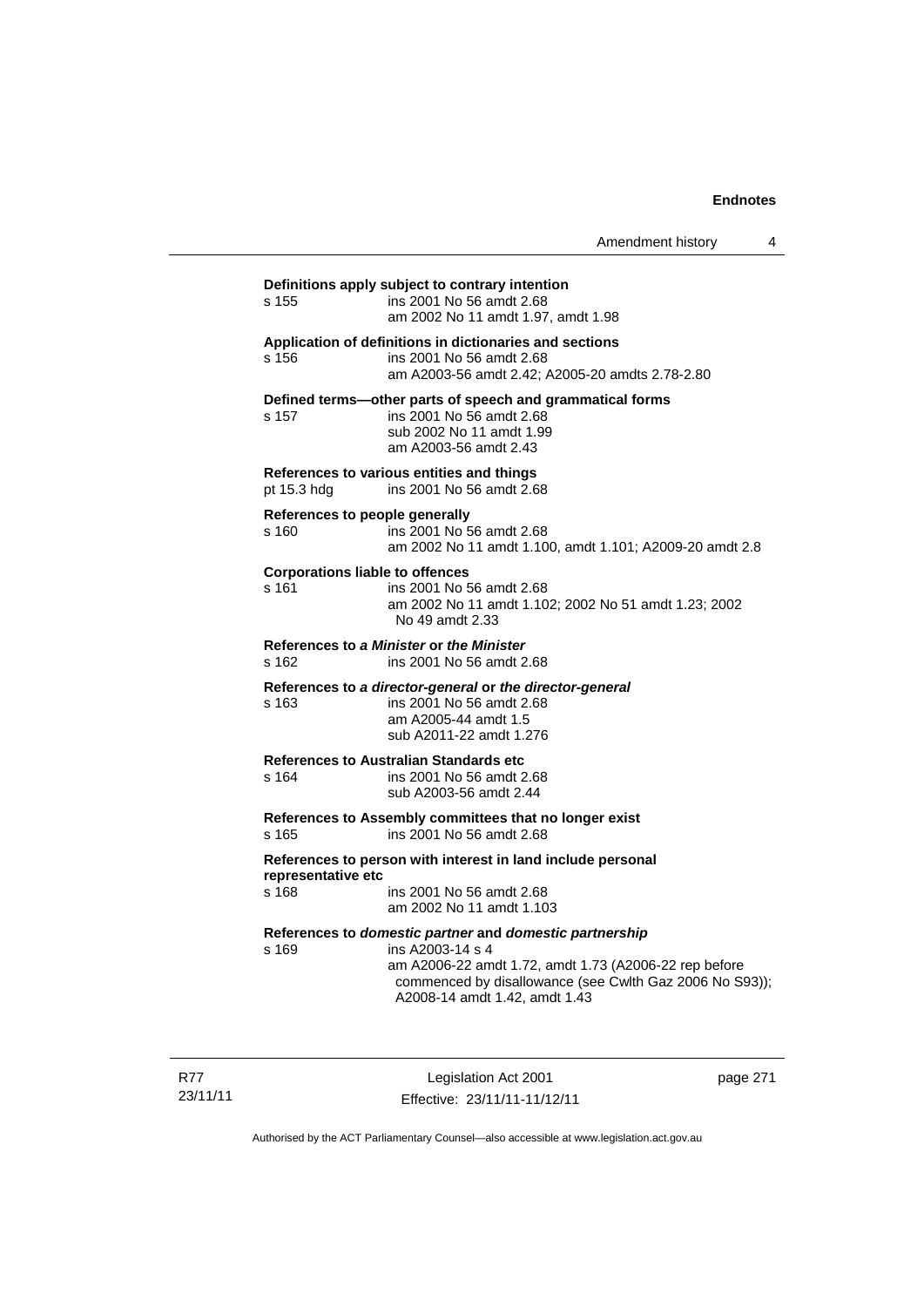| 4        | Amendment history                                           |                                                                                                                                                                                                |                 |  |  |
|----------|-------------------------------------------------------------|------------------------------------------------------------------------------------------------------------------------------------------------------------------------------------------------|-----------------|--|--|
|          | References to transgender people<br>s 169A                  | ins A2003-14 s 4                                                                                                                                                                               |                 |  |  |
|          | References to intersex people<br>ins A2003-14 s 4<br>s 169B |                                                                                                                                                                                                |                 |  |  |
|          | pt 15.4 hdg                                                 | Preservation of certain common law privileges<br>ins 2002 No 11 s 22                                                                                                                           |                 |  |  |
|          | s 170                                                       | Privileges against self-incrimination and exposure to civil penalty<br>ins 2002 No 11 s 22                                                                                                     |                 |  |  |
|          | <b>Client legal privilege</b><br>s 171                      | ins 2002 No 11 s 22                                                                                                                                                                            |                 |  |  |
|          | ch 16 hdg                                                   | Courts, tribunals and other decision-makers<br>ins 2001 No 56 amdt 2.68                                                                                                                        |                 |  |  |
|          | Meaning of law-ch 16<br>s 175                               | ins 2001 No 56 amdt 2.68<br>am A2005-20 amdt 2.81                                                                                                                                              |                 |  |  |
|          | Jurisdiction of courts and tribunals<br>s 176               | ins 2001 No 56 amdt 2.68<br>am 2002 No 11 amdt 1.104                                                                                                                                           |                 |  |  |
|          | s 177                                                       | Recovery of amounts owing under laws<br>ins 2001 No 56 amdt 2.68<br>am 2002 No 11 amdt 1.105<br>sub A2008-37 amdt 1.296                                                                        |                 |  |  |
|          | s 178 hdg<br>s 178                                          | Power to decide includes power to take evidence etc<br>am A2003-41 amdt 2.30<br>ins 2001 No 56 amdt 2.68<br>am 2002 No 11 amdt 1.106, amdt 1.107; A2003-41 amdt 2.31<br>sub A2005-53 amdt 1.92 |                 |  |  |
|          | s 179                                                       | Content of statements of reasons for decisions<br>ins 2001 No 56 amdt 2.68<br>am 2002 No 11 amdt 1.108; A2003-56 amdt 2.45                                                                     |                 |  |  |
|          | s 180                                                       | Power to make decision includes power to reverse or change<br>ins 2001 No 56 amdt 2.68<br>am 2002 No 11 amdt 1.109                                                                             |                 |  |  |
|          | ch 17 hdg                                                   | <b>Entities and positions</b><br>ins 2001 No 56 amdt 2.68                                                                                                                                      |                 |  |  |
|          | Meaning of law-ch 17<br>s 182                               | (prev s 185) ins 2001 No 56 amdt 2.68<br>renum 2002 No 11 amdt 1.110<br>sub A2003-56 amdt 2.46<br>am A2005-20 amdt 2.81                                                                        |                 |  |  |
| page 272 |                                                             | Legislation Act 2001<br>Effective: 23/11/11-11/12/11                                                                                                                                           | R77<br>23/11/11 |  |  |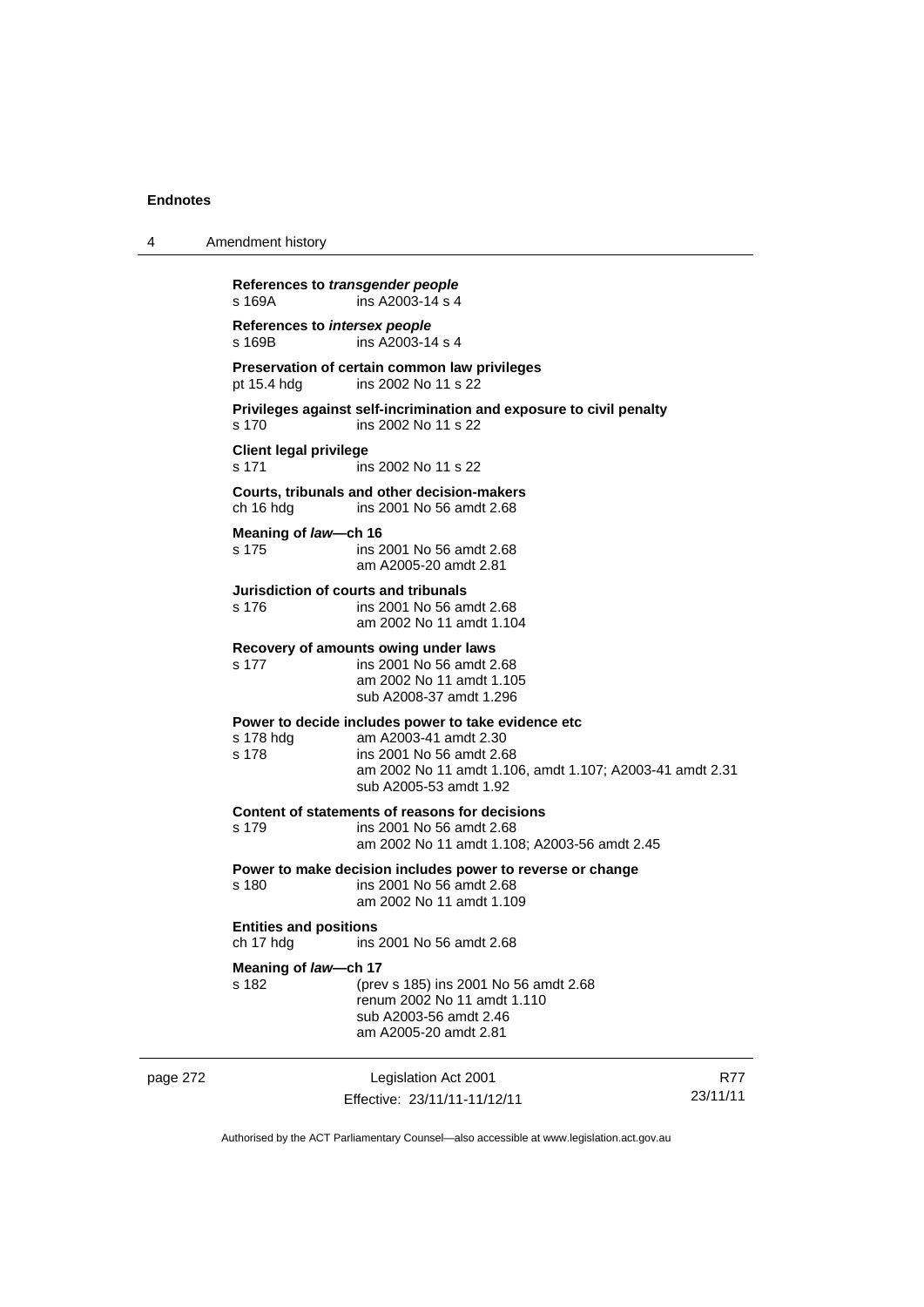| Change of name of entity<br>s 183<br>(prev s 187) ins 2001 No 56 amdt 2.68<br>renum 2002 No 11 amdt 1.112<br>am A2003-56 amdt 2.47<br>sub A2005-20 amdt 2.83<br>Change in constitution of entity<br>s 184<br>(prev s 188) ins 2001 No 56 amdt 2.68<br>renum 2002 No 11 amdt 1.112<br><b>References to entity</b><br>s 184A<br>ins A2005-20 amdt 2.84<br>References to occupant of position<br>orig s 185 renum as s 182<br>s 185<br>(prev s 189) ins 2001 No 56 amdt 2.68<br>renum 2002 No 11 amdt 1.112<br>Change of name of position<br>(orig s 186) ins 2001 No 56 amdt 2.68<br>s 186<br>om 2002 No 11 amdt 1.111<br>(prev s 190) ins 2001 No 56 amdt 2.68<br>renum 2002 No 11 amdt 1.112<br>am A2003-56 amdt 2.49<br>sub A2005-20 amdt 2.87<br>Chair and deputy chair etc<br>s 187<br>orig s 187 renum as s 183<br>(prev s 191) ins 2001 No 56 amdt 2.68<br>renum 2002 No 11 amdt 1.112<br>sub A2005-20 amdt 2.88<br><b>Offences</b><br>ch 18 hdg<br>orig ch 18 hdg renum as ch 19 hdg<br>ins 2002 No 11 s 23<br>Introductory<br>pt 18.1 hdg<br>renum as pt 19.1 hdg<br><b>Functions</b><br>pt 18.2 hdg<br>renum as pt 19.2 hdg<br><b>Appointments</b><br>pt 18.3 hdg<br>renum as pt 19.3 hdg<br>Appointments—other than acting appointments<br>div 18.3.1 hdg<br>renum as div 19.3.1.hdg<br><b>Acting appointments</b><br>div 18.3.2 hdg renum as div 19.3.2 hdg |  |                                                      |
|-----------------------------------------------------------------------------------------------------------------------------------------------------------------------------------------------------------------------------------------------------------------------------------------------------------------------------------------------------------------------------------------------------------------------------------------------------------------------------------------------------------------------------------------------------------------------------------------------------------------------------------------------------------------------------------------------------------------------------------------------------------------------------------------------------------------------------------------------------------------------------------------------------------------------------------------------------------------------------------------------------------------------------------------------------------------------------------------------------------------------------------------------------------------------------------------------------------------------------------------------------------------------------------------------------------------------------------------------------------------------|--|------------------------------------------------------|
|                                                                                                                                                                                                                                                                                                                                                                                                                                                                                                                                                                                                                                                                                                                                                                                                                                                                                                                                                                                                                                                                                                                                                                                                                                                                                                                                                                       |  |                                                      |
|                                                                                                                                                                                                                                                                                                                                                                                                                                                                                                                                                                                                                                                                                                                                                                                                                                                                                                                                                                                                                                                                                                                                                                                                                                                                                                                                                                       |  |                                                      |
|                                                                                                                                                                                                                                                                                                                                                                                                                                                                                                                                                                                                                                                                                                                                                                                                                                                                                                                                                                                                                                                                                                                                                                                                                                                                                                                                                                       |  |                                                      |
|                                                                                                                                                                                                                                                                                                                                                                                                                                                                                                                                                                                                                                                                                                                                                                                                                                                                                                                                                                                                                                                                                                                                                                                                                                                                                                                                                                       |  | am A2003-56 amdt 2.48; A2005-20 amdt 2.85, amdt 2.86 |
|                                                                                                                                                                                                                                                                                                                                                                                                                                                                                                                                                                                                                                                                                                                                                                                                                                                                                                                                                                                                                                                                                                                                                                                                                                                                                                                                                                       |  |                                                      |
|                                                                                                                                                                                                                                                                                                                                                                                                                                                                                                                                                                                                                                                                                                                                                                                                                                                                                                                                                                                                                                                                                                                                                                                                                                                                                                                                                                       |  |                                                      |
|                                                                                                                                                                                                                                                                                                                                                                                                                                                                                                                                                                                                                                                                                                                                                                                                                                                                                                                                                                                                                                                                                                                                                                                                                                                                                                                                                                       |  |                                                      |
|                                                                                                                                                                                                                                                                                                                                                                                                                                                                                                                                                                                                                                                                                                                                                                                                                                                                                                                                                                                                                                                                                                                                                                                                                                                                                                                                                                       |  |                                                      |
|                                                                                                                                                                                                                                                                                                                                                                                                                                                                                                                                                                                                                                                                                                                                                                                                                                                                                                                                                                                                                                                                                                                                                                                                                                                                                                                                                                       |  |                                                      |
|                                                                                                                                                                                                                                                                                                                                                                                                                                                                                                                                                                                                                                                                                                                                                                                                                                                                                                                                                                                                                                                                                                                                                                                                                                                                                                                                                                       |  |                                                      |
|                                                                                                                                                                                                                                                                                                                                                                                                                                                                                                                                                                                                                                                                                                                                                                                                                                                                                                                                                                                                                                                                                                                                                                                                                                                                                                                                                                       |  |                                                      |
|                                                                                                                                                                                                                                                                                                                                                                                                                                                                                                                                                                                                                                                                                                                                                                                                                                                                                                                                                                                                                                                                                                                                                                                                                                                                                                                                                                       |  |                                                      |

R77 23/11/11

Legislation Act 2001 Effective: 23/11/11-11/12/11 page 273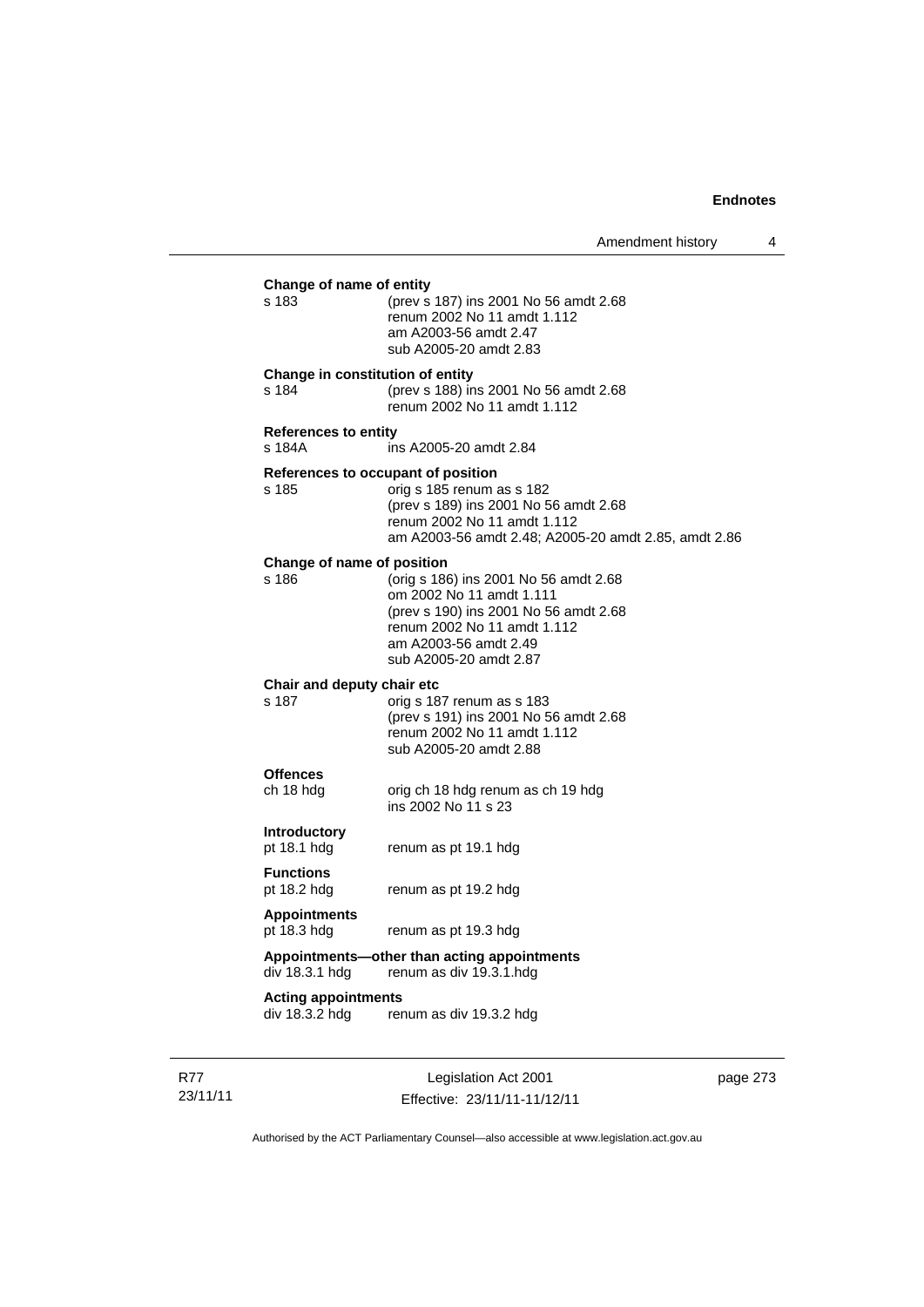|  | Amendment history |
|--|-------------------|
|--|-------------------|

## **Delegations**

renum as pt 19.4 hdg

**Service of documents**  pt 18.5 hdg renum as pt 19.5 hdg

#### **Other matters**

pt 18.6 hdg renum as pt 19.7 hdg

#### **Meaning of** *ACT law***—ch 18**

s 188 orig s 188 renum as s 184 ins 2002 No 11 s 23 sub A2005-20 amdt 2.89

## **Reference to offence includes reference to related ancillary offences**

orig s 189 renum as s 185 ins 2002 No 11 s 23 am 2002 No 51 amdt 1.24, amdt 1.25; A2005-20 amdt 2.90, amdt 2.91; A2005-53 amdt 1.93

## **Indictable and summary offences**

orig s 190 renum as s 186 ins 2002 No 11 s 23 am A2003-56 amdt 2.50; ss renum R21 LA (see A2003-56 amdt 2.51); A2005-20 amdt 2.92; A2008-44 amdt 1.62

#### **Offences against 2 or more laws**

s 191 orig s 191 renum as s 187 ins 2002 No 11 s 23 am A2005-20 amdts 2.93-2.96

#### **When must prosecutions begin?**

s 192 ins 2002 No 11 s 23 am 2002 No 51 amdt 1.26; A2004-32 s 90; A2005-5 s 27; A2005-20 amdt 2.97; A2005-53 amdt 1.94; A2005-62 amdt 2.15, amdt 2.16; A2007-16 amdt 2.1, amdt 2.2

## **Continuing offences**

ins 2002 No 11 s 23 am A2005-20 amdt 2.98

#### **Administrative and machinery provisions**

ch 19 hdg (prev ch 12 hdg) renum as ch 19 hdg and then ch 20 hdg (prev ch 18 hdg) ins 2001 No 56 amdt 2.68 renum as ch 19 hdg 2002 No 11 s 24

### **Introductory**

pt 19.1 hdg (prev pt 18.1 hdg) ins 2001 No 56 amdt 2.68 renum 2002 No 11 s 24

page 274 Legislation Act 2001 Effective: 23/11/11-11/12/11

R77 23/11/11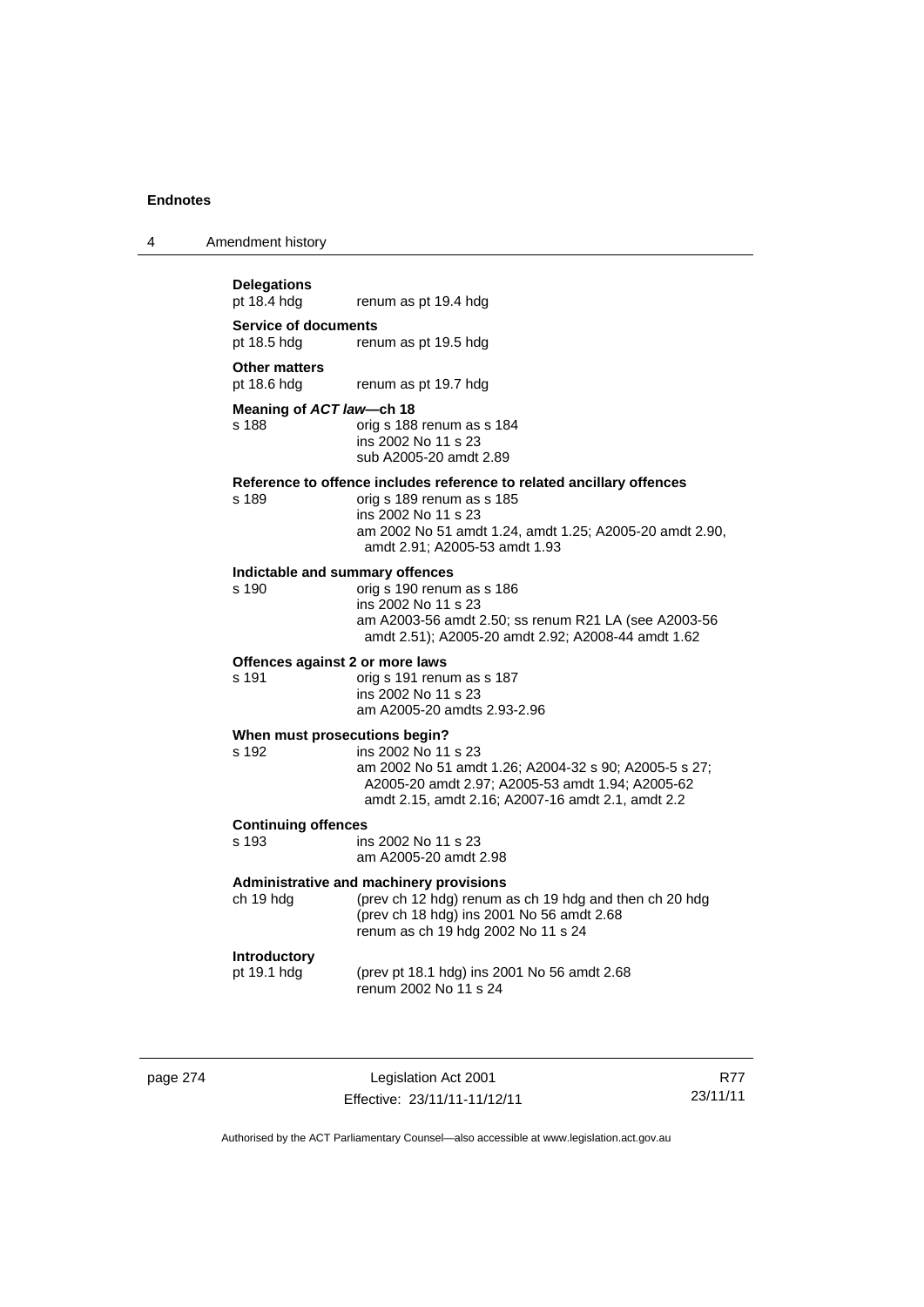|                                        | Amendment history                                                                                                                                                                           | 4        |
|----------------------------------------|---------------------------------------------------------------------------------------------------------------------------------------------------------------------------------------------|----------|
| Meaning of law-ch 19<br>s 195          | ins 2001 No 56 amdt 2.68                                                                                                                                                                    |          |
|                                        | am A2005-20 amdt 2.99                                                                                                                                                                       |          |
| <b>Functions</b><br>pt 19.2 hdg        | (prev pt 18.2 hdg) ins 2001 No 56 amdt 2.68<br>renum 2002 No 11 s 24                                                                                                                        |          |
| s 196                                  | Provision giving function gives power to exercise function<br>ins 2001 No 56 amdt 2.68                                                                                                      |          |
| s 197                                  | Statutory functions may be exercised from time to time<br>ins 2001 No 56 amdt 2.68<br>am 2002 No 11 amdt 1.113, amdt 1.114; A2005-20<br>amdt 2.100                                          |          |
| <b>Functions of bodies</b><br>s 199    | ins 2001 No 56 amdt 2.68<br>am 2002 No 11 amdt 1.115, amdt 1.116; ss renum R5 LA<br>(see 2002 No 11 amdt 1.117); A2003-41 amdt 2.32,<br>amdt 2.33; ss renum R20 LA (see A2003-41 amdt 2.34) |          |
| s 200                                  | <b>Functions of occupants of positions</b><br>ins 2001 No 56 amdt 2.68                                                                                                                      |          |
| <b>Appointments</b><br>pt 19.3 hdg     | (prev pt 18.3 hdg) ins 2001 No 56 amdt 2.68<br>renum 2002 No 11 s 24                                                                                                                        |          |
| Appointments-general<br>div 19.3.1 hdg | (prev div 18.3.1 hdg) ins 2001 No 56 amdt 2.68<br>renum 2002 No 11 s 24<br>sub A2003-56 amdt 2.52                                                                                           |          |
| div 19.3.1 note                        | ins 2002 No 11 amdt 1.118                                                                                                                                                                   |          |
| <b>Application-div 19.3.1</b><br>s 205 | ins 2001 No 56 amdt 2.68<br>am 2002 No 11 amdt 1.119, amdt 1.120                                                                                                                            |          |
| s 206                                  | Appointments must be in writing etc<br>ins 2001 No 56 amdt 2.68<br>sub 2002 No 11 s 25                                                                                                      |          |
|                                        | Appointment may be by name or position<br>s 207 ins 2001 No 56 amdt 2.68                                                                                                                    |          |
| s 208                                  | Power of appointment includes power to suspend etc<br>ins 2001 No 56 amdt 2.68<br>am A2005-20 amdt 2.101                                                                                    |          |
| s 209                                  | Power of appointment includes power to make acting appointment<br>ins 2001 No 56 amdt 2.68                                                                                                  |          |
|                                        | Logialation $\Lambda$ of 2004                                                                                                                                                               | nogo 275 |

R77 23/11/11

Legislation Act 2001 Effective: 23/11/11-11/12/11 page 275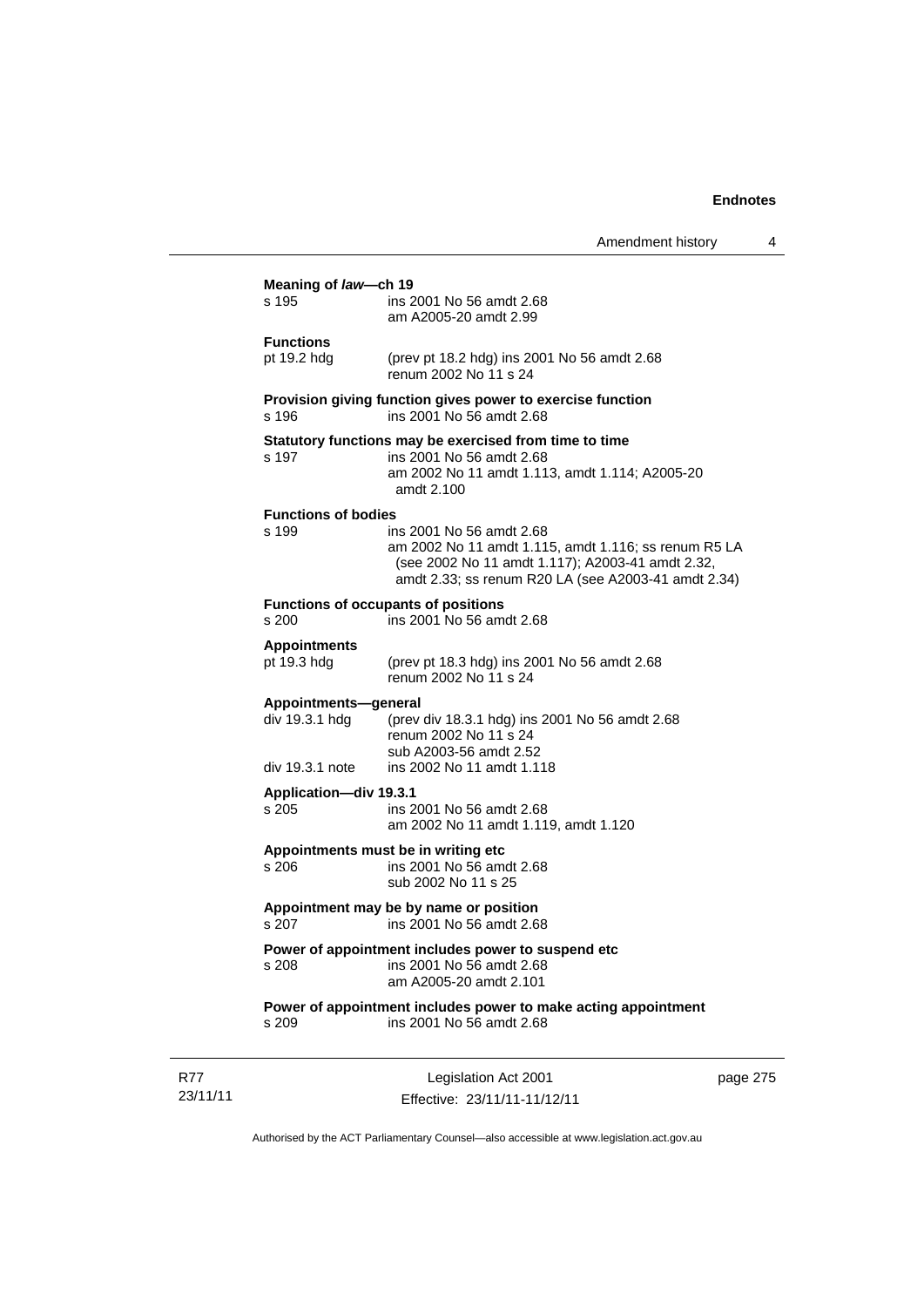4 Amendment history

| <b>Resignation of appointment</b><br>s <sub>210</sub><br>ins 2001 No 56 amdt 2.68                  |                                                                                                              |  |  |
|----------------------------------------------------------------------------------------------------|--------------------------------------------------------------------------------------------------------------|--|--|
| s 211                                                                                              | Appointment not affected by appointer changes<br>ins 2001 No 56 amdt 2.68                                    |  |  |
| s 212                                                                                              | Appointment not affected by defect etc<br>ins 2001 No 56 amdt 2.68                                           |  |  |
| <b>Acting appointments</b><br>div 19.3.2 hdg                                                       | (prev div 18.3.2 hdg) ins 2001 No 56 amdt 2.68<br>renum 2002 No 11 s 24                                      |  |  |
| Application-div 19.3.2<br>s 215                                                                    | ins 2001 No 56 amdt 2.68<br>am 2002 No 11 amdt 1.121, amdt 1.122                                             |  |  |
| s 216                                                                                              | Acting appointments must be in writing etc<br>ins 2001 No 56 amdt 2.68<br>sub 2002 No 11 s 26                |  |  |
| s 217                                                                                              | Acting appointment may be made by name or position<br>ins 2001 No 56 amdt 2.68                               |  |  |
| Instrument may provide when acting appointment has effect etc<br>s 218<br>ins 2001 No 56 amdt 2.68 |                                                                                                              |  |  |
| s 219                                                                                              | Appointer may decide terms of acting appointment etc<br>ins 2001 No 56 amdt 2.68<br>am 2002 No 11 amdt 1.123 |  |  |
| Appointee may exercise functions under acting appointment etc<br>ins 2001 No 56 amdt 2.68<br>s 220 |                                                                                                              |  |  |
| s 221                                                                                              | How long does an acting appointment operate?<br>ins 2001 No 56 amdt 2.68<br>am 2002 No 11 amdt 1.124         |  |  |
| <b>Resignation of acting appointment</b><br>s 222                                                  | ins 2001 No 56 amdt 2.68                                                                                     |  |  |
| Effect of acting appointment on substantive appointment etc<br>s 223<br>ins 2001 No 56 amdt 2.68   |                                                                                                              |  |  |
| s 224                                                                                              | Acting appointment not affected by appointer changes<br>ins 2001 No 56 amdt 2.68                             |  |  |
| Acting appointment not affected by defect etc<br>s 225<br>ins 2001 No 56 amdt 2.68                 |                                                                                                              |  |  |
| <b>Standing acting arrangements</b>                                                                | div 19.3.2A hdg ins A2003-41 amdt 2.35                                                                       |  |  |
|                                                                                                    |                                                                                                              |  |  |

page 276 Legislation Act 2001 Effective: 23/11/11-11/12/11

R77 23/11/11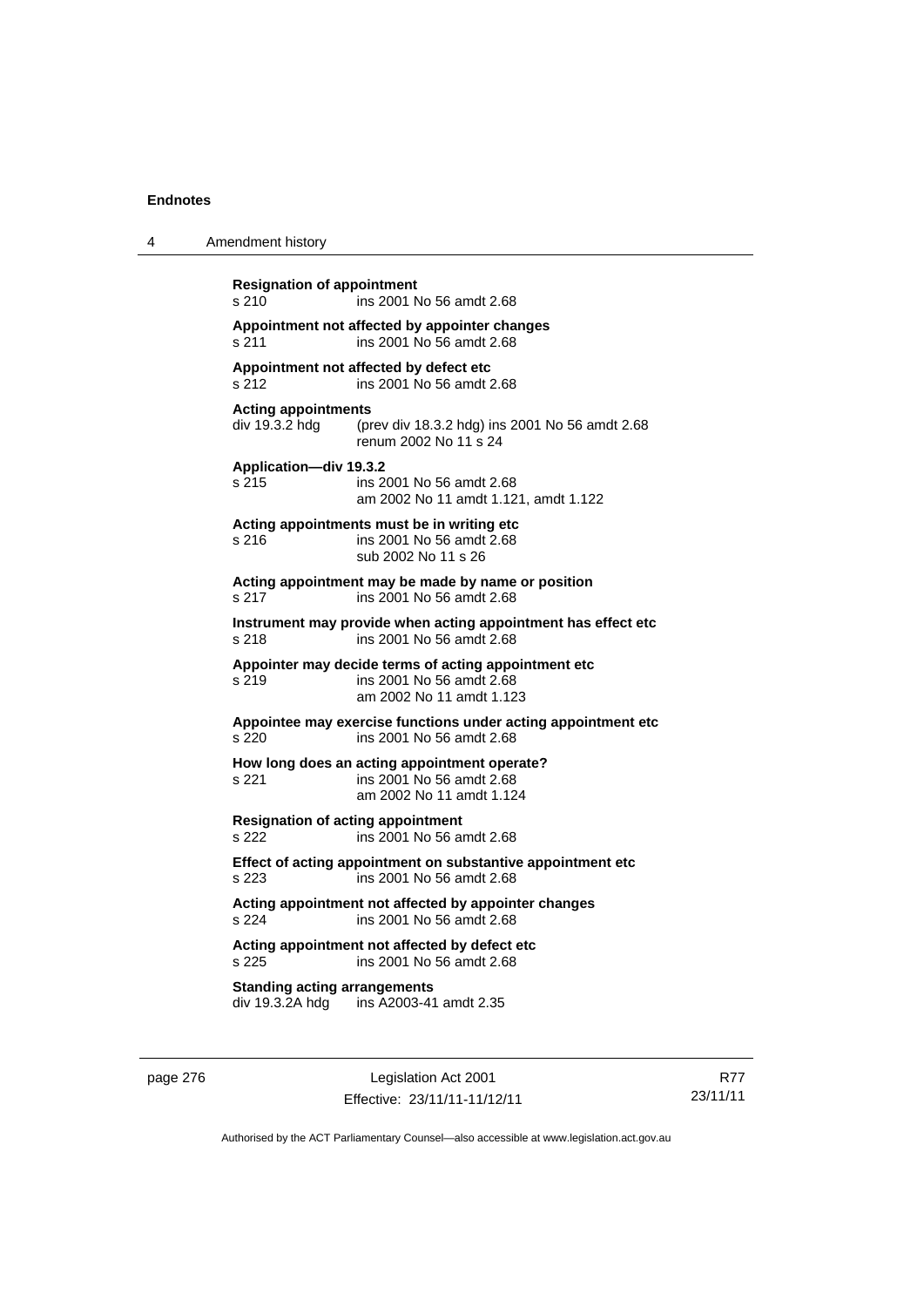# **Application—div 19.3.2A**

ins A2003-41 amdt 2.35

#### **Person acting under standing acting arrangement may exercise functions etc**

s 225B hdg sub A2005-20 amdt 2.102 s 225B ins A2003-41 amdt 2.35

#### **Appointments—Assembly consultation**

div 19.3.3 hdg ins 2002 No 11 s 27

#### **Meaning of** *statutory position***—div 19.3.3**  s 226 ins 2002 No 11 s 27

#### **Application—div 19.3.3**

#### s 227 ins 2002 No 11 s 27 am 2002 No 49 amdt 2.34; A2004-28 amdt 3.32 (3), (4) exp 22 December 2004 (s 227 (4) and see A2004-28, s 211 (1) and NI2004-486) am A2007-3 amdt 2.1

#### **Consultation with appropriate Assembly committee**

s 228 ins 2002 No 11 s 27

## **Appointment is disallowable instrument**

sub 2002 No 49 amdt 2.35 s 229 ins 2002 No 11 s 27

## **Delegations**

pt 19.4 hdg (prev pt 18.4 hdg) ins 2001 No 56 amdt 2.68 renum 2002 No 11 s 24

#### **Application—pt 19.4 generally**

s 230 ins 2001 No 56 amdt 2.68 am 2002 No 11 amdt 1.125; A2005-20 amdt 2.103, amdt 2.104

#### **Application—pt 19.4 to subdelegations**

s 231 ins 2001 No 56 amdt 2.68 am 2002 No 11 amdt 1.126; A2003-56 amdt 2.53, amdt 2.54

### **Delegation must be in writing etc**

s 232 ins 2001 No 56 amdt 2.68

#### **Delegation may be made by name or position**  s 233 ins 2001 No 56 amdt 2.68

## **Instrument may provide when delegation has effect etc**

s 234 ins 2001 No 56 amdt 2.68 am A2003-41 amdt 2.36

## **Delegation may be made to 2 or more delegates**

s 235 ins 2001 No 56 amdt 2.68

| R77      |  |
|----------|--|
| 23/11/11 |  |

Legislation Act 2001 Effective: 23/11/11-11/12/11 page 277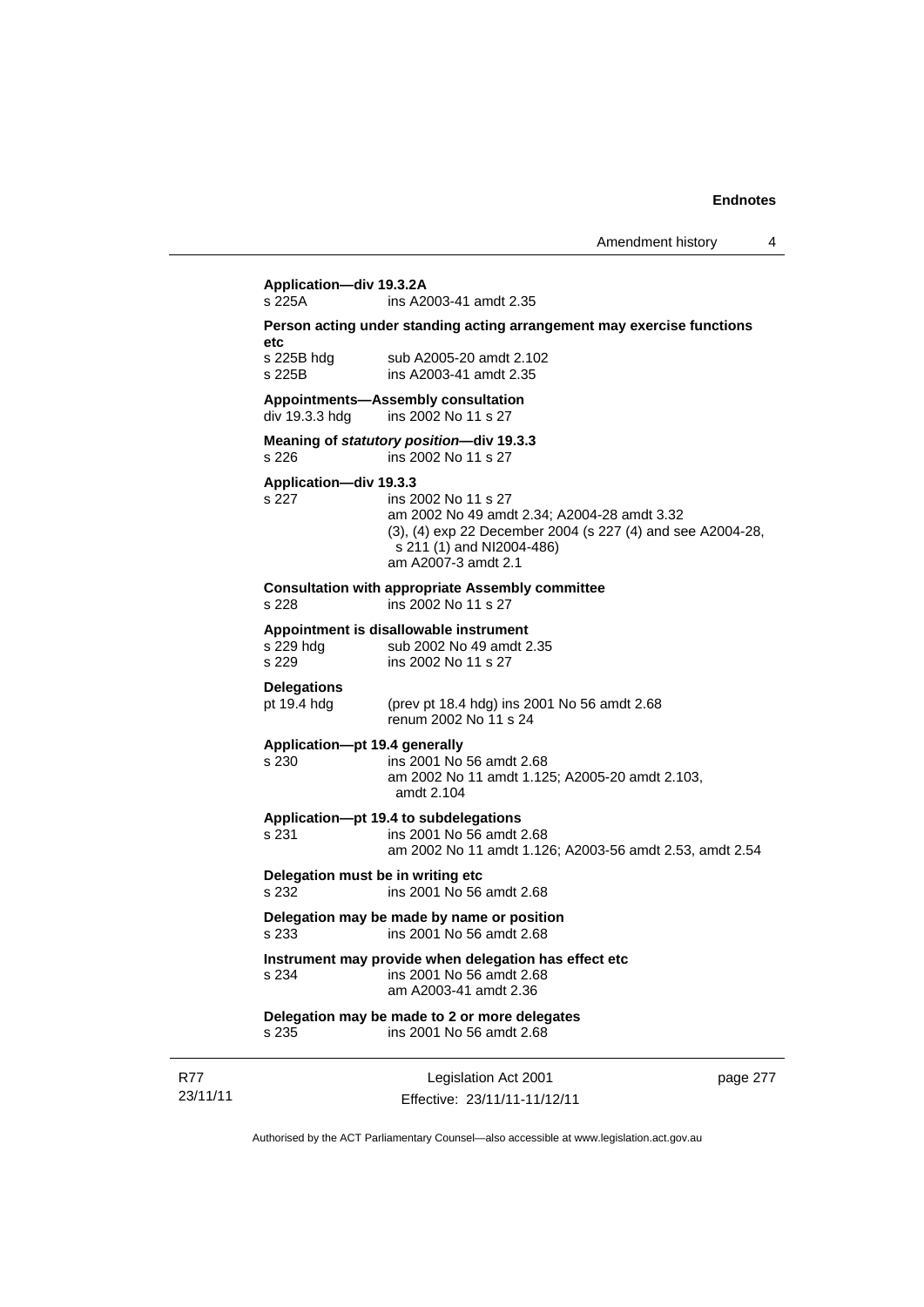| 4 | Amendment history                          |                                                                                                                                 |  |
|---|--------------------------------------------|---------------------------------------------------------------------------------------------------------------------------------|--|
|   | s 236                                      | Power to delegate may not be delegated<br>ins 2001 No 56 amdt 2.68<br>am 2002 No 11 amdt 1.127<br>sub A2003-56 amdt 2.55        |  |
|   | s 237                                      | Delegation may be amended or revoked<br>ins 2001 No 56 amdt 2.68<br>am A2005-20 amdt 2.105                                      |  |
|   | s 238                                      | Appointer responsible for delegated function<br>ins 2001 No 56 amdt 2.68                                                        |  |
|   | s 239                                      | <b>Exercise of delegation by delegate</b><br>ins 2001 No 56 amdt 2.68<br>am 2002 No 49 amdt 2.36, amdt 2.37; A2003-56 amdt 2.56 |  |
|   | s 240                                      | Appointer may exercise delegated function<br>ins 2001 No 56 amdt 2.68                                                           |  |
|   | s 241                                      | Delegation not affected by appointer changes<br>ins 2001 No 56 amdt 2.68                                                        |  |
|   | s 242                                      | Delegation not affected by defect etc<br>ins 2001 No 56 amdt 2.68                                                               |  |
|   | <b>Service of documents</b><br>pt 19.5 hdg | (prev pt 18.5 hdg) ins 2001 No 56 amdt 2.68<br>renum 2002 No 11 s 24                                                            |  |
|   | <b>Application-pt 19.5</b><br>s 245        | ins 2001 No 56 amdt 2.68                                                                                                        |  |
|   | Definitions-pt 19.5<br>s 246               | ins 2001 No 56 amdt 2.68<br>def executive officer am A2011-22 amdt 1.277<br>def <i>home address</i> am 2002 No 30 amdt 2.7      |  |
|   | s 247                                      | Service of documents on individuals<br>ins 2001 No 56 amdt 2.68<br>am 2002 No 49 amdt 2.38, amdt 2.39                           |  |
|   | s 248                                      | Service of documents on corporations<br>ins 2001 No 56 amdt 2.68<br>am 2002 No 49 amdt 2.40, amdt 2.41                          |  |
|   | s 249                                      | Service of documents on agencies<br>ins 2001 No 56 amdt 2.68                                                                    |  |
|   | s 250 hdg<br>s 250                         | When document taken to be served<br>sub A2005-20 amdt 2.106<br>ins 2001 No 56 amdt 2.68<br>am 2002 No 11 amdt 1.128             |  |

page 278 Legislation Act 2001 Effective: 23/11/11-11/12/11

R77 23/11/11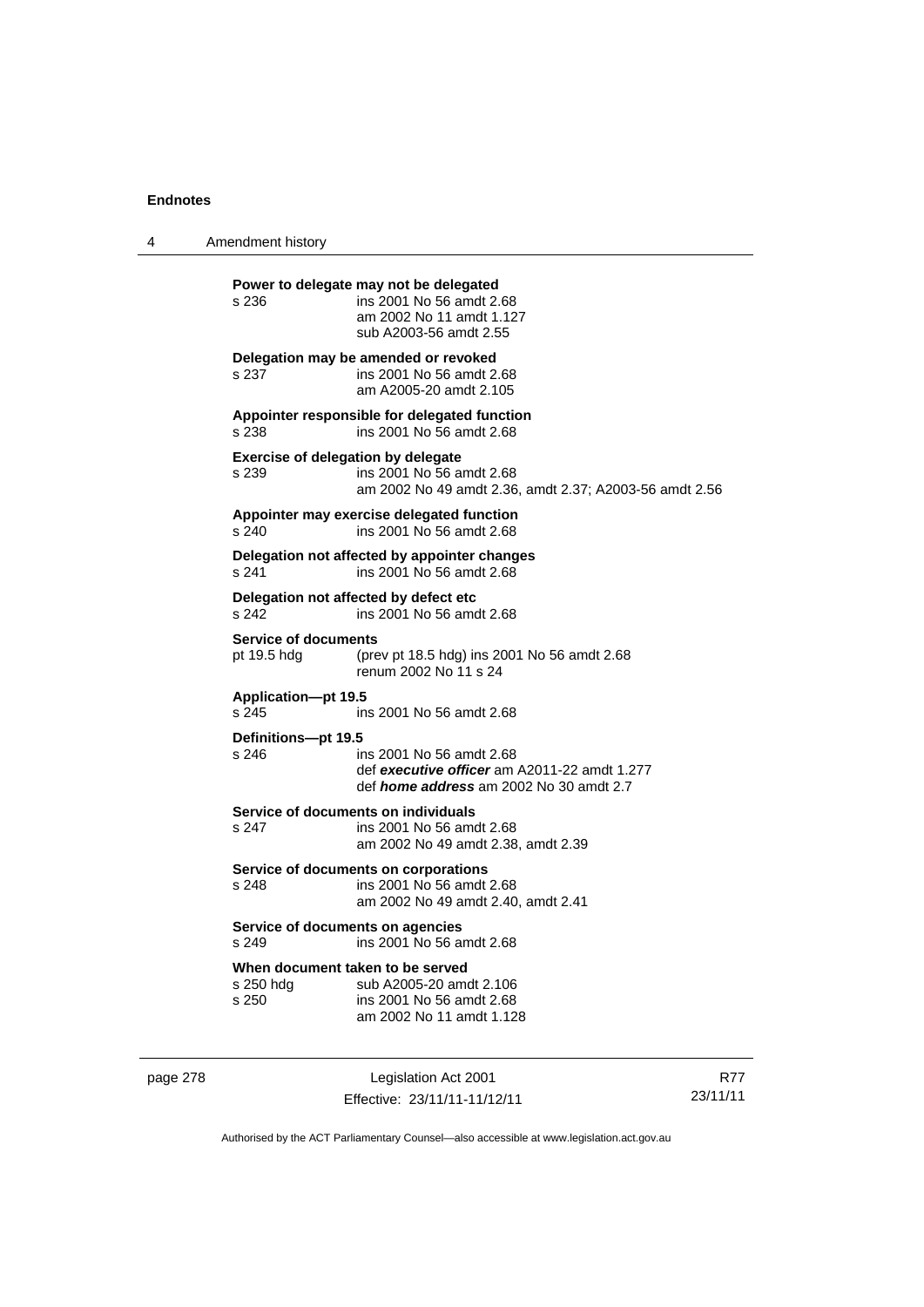### **Other laws not affected etc**<br>s 251 ins 2001 ins 2001 No 56 amdt 2.68 am 2002 No 11 amdt 1.129 **Powers of courts and tribunals not affected**  s 252 ins 2001 No 56 amdt 2.68 **Functions of Executive and Ministers**  pt 19.6 hdg ins 2002 No 11 s 29 **Exercise of functions of Executive**  s 253 ins 2002 No 11 s 29 am A2003-41 amdt 2.37; A2005-62 amdt 2.17 **Administration of matters not allocated**  s 254 ins 2002 No 11 s 29 **Delegation by Minister**  s 254A ins 2002 No 11 s 29 **Other matters**  pt 19.7 hdg (prev pt 18.6 hdg) ins 2001 No 56 amdt 2.68 sub 2002 No 11 s 28 **Forms**  s 255 ins 2001 No 56 amdt 2.68 am 2002 No 11 amdt 1.130, amdt 1.131; 2002 No 49 amdt 2.42; A2003-41 amdt 2.38; A2005-20 amdt 2.107, amdt 2.108; A2006-42 amdt 2.12, amdt 2.19 **Production of records kept in computers etc**  s 256 ins 2001 No 56 amdt 2.68 am A2005-20 amdt 2.109 **Delegation by parliamentary counsel**  s 260 (prev s 119) renum 2001 No 56 amdt 2.67 om 2002 No 11 amdt 1.132 **References to Administration Act 1989 etc**  s 261 (prev s 120) renum 2001 No 56 amdt 2.67 om 2002 No 11 amdt 1.132 **Regulation-making power**  s 262 (prev s 121) renum as s 262 and then s 302 **Application of s 28**  s 263 (prev s 122) renum 2001 No 56 amdt 2.67 exp 12 March 2002 (s 263 (2)) **Application of s 47 (2) to (6)** s 264 (prev s 12) (prev s 122A) renum as s 264 and then s 304

R77 23/11/11

Legislation Act 2001 Effective: 23/11/11-11/12/11 page 279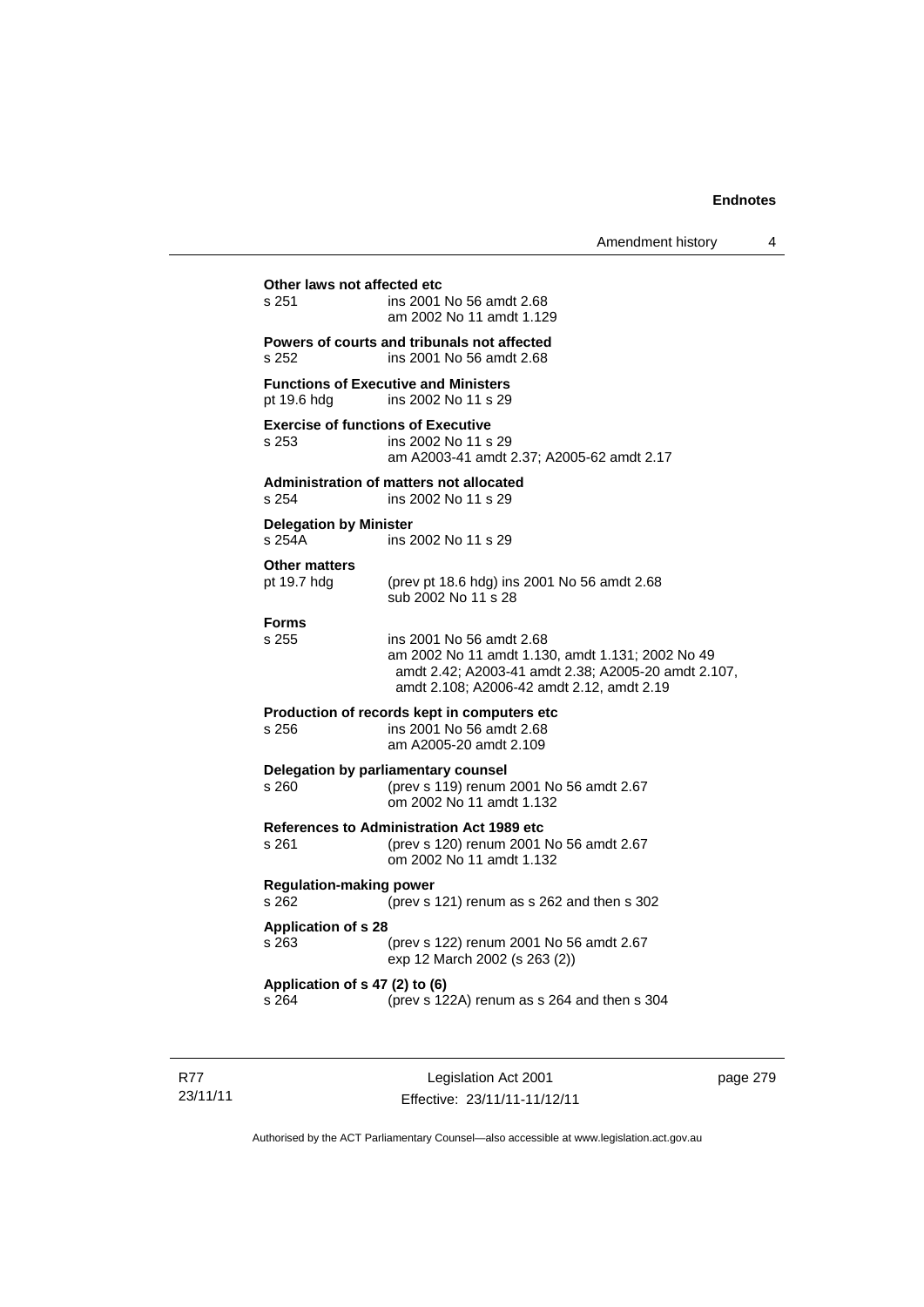| 4 | Amendment history                                |                                                                                                                                                          |
|---|--------------------------------------------------|----------------------------------------------------------------------------------------------------------------------------------------------------------|
|   | Application of s 61 and s 62<br>s 265            | (prev s 123) renum as s 265 and then s 305                                                                                                               |
|   | Application of s 69<br>s 266                     | (prev s 124) renum 2001 No 56 amdt 2.67<br>exp 12 March 2002 (s 266 (2))                                                                                 |
|   | <b>Transitional regulations</b><br>s 267         | (prev s $125$ ) renum as s 267 and then s 306                                                                                                            |
|   | Modification of ch 20's operation<br>s 268       | (prev s 126) renum as s 268 and then s 307                                                                                                               |
|   | s 269                                            | Status of certain instruments as disallowable instruments<br>(prev s 127) renum as s 269 and then s 308                                                  |
|   | s 270                                            | Status of certain instruments as notifiable instruments<br>(prev s 128) renum as s 270 and then s 309                                                    |
|   | gazette                                          | Compliance with authorisation or requirement to do something by notice in                                                                                |
|   | s 271                                            | (prev s 129) renum as s 271 and then s 310                                                                                                               |
|   | s 271B                                           | Commencement of Acts that refer to notification or notice in the gazette<br>renum as s 311                                                               |
|   | in the gazette                                   | Commencement of registrable instruments that refer to notification or notice                                                                             |
|   | s 271C                                           | renum as s 312                                                                                                                                           |
|   | s 272                                            | Status of republications under Legislation (Republication) Act 1996<br>(prev s 130) renum as s 272 and then s 313                                        |
|   | s 273                                            | <b>Transitional provisions about penalties</b><br>renum as s 314                                                                                         |
|   | <b>Status of certain determinations</b><br>s 274 | renum as s 315                                                                                                                                           |
|   | <b>Miscellaneous</b><br>ch 20 hdg                | (prev ch 13 hdg) renum as ch 20 hdg and then ch 21 hdg<br>(prev ch 12 hdg) renum as ch 19 hdg 2001 No 56 amdt 2.66<br>renum as ch 20 hdg 2002 No 11 s 24 |
|   | s 300                                            | Delegation by parliamentary counsel<br>ins 2002 No 11 amdt 1.132<br>am A2004-60 amdt 1.175                                                               |
|   | s 301                                            | <b>References to Administration Act 1989 etc</b><br>ins 2002 No 11 amdt 1.132                                                                            |

page 280 Legislation Act 2001 Effective: 23/11/11-11/12/11

R77 23/11/11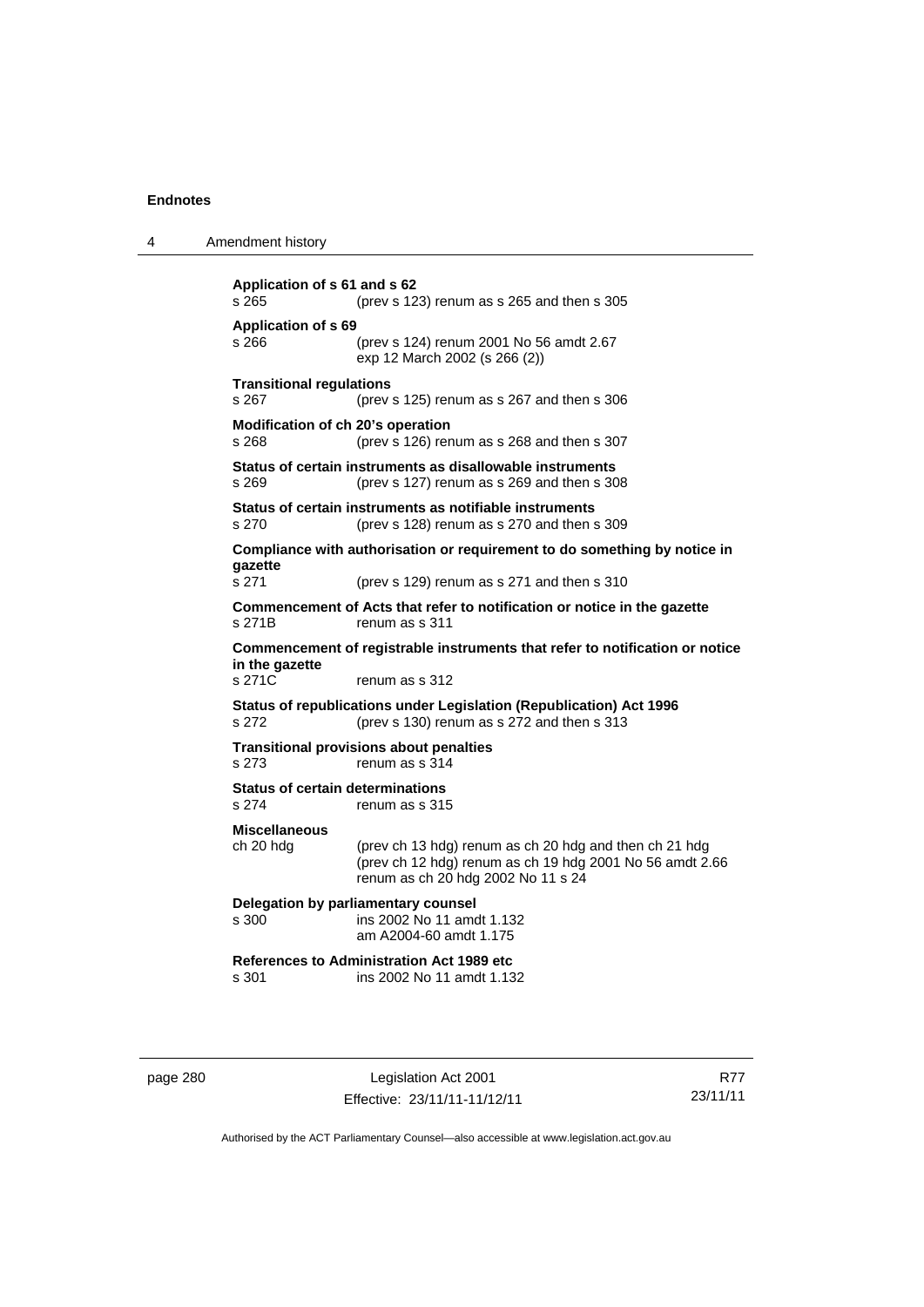|                                                         |                                                                                                                                                                                                                                                                                              | Amendment history | 4        |
|---------------------------------------------------------|----------------------------------------------------------------------------------------------------------------------------------------------------------------------------------------------------------------------------------------------------------------------------------------------|-------------------|----------|
| <b>Regulation-making power</b><br>s 302                 | (prev s 121) renum as s 262 2001 No 56 amdt 2.67<br>renum as s 302 R5 LA (see 2002 No 11 amdt 1.133)<br>sub A2003-41 amdt 2.39<br>am A2006-42 amdt 2.19; A2011-28 amdt 2.18                                                                                                                  |                   |          |
| <b>Transitional</b><br>ch 21 hdg                        | (prev ch 13 hdg) renum as ch 20 hdg 2001 No 56 amdt 2.66<br>renum as ch 21 hdg 2002 No 11 s 24<br>om R29 LA                                                                                                                                                                                  |                   |          |
| s 303                                                   | Transitional-meaning of optometrist<br>ins A2005-9 amdt 1.1<br>exp 9 January 2007 (see the Health Professionals Act 2004<br>s 136 (1) (h)) (s 303 (2))                                                                                                                                       |                   |          |
| Application of s 47 (2) to (6)<br>s 304 hdg<br>s 304    | (prev s 122A hdg) renum as s 264 hdg and then s 304 hdg<br>sub 2002 No 11 amdt 1.134<br>(prev s 122A) ins 2001 No 44 amdt 1.2623<br>renum as s 264 2001 No 56 amdt 2.67<br>am 2002 No 11 amdt 1.135<br>renum as s 304 R5 LA (see 2002 No 11 amdt 1.136)<br>exp 12 September 2004 (s 304 (4)) |                   |          |
| Application of s 61 and s 62<br>s 305                   | (prev s 123) renum as s 265 2001 No 56 amdt 2.67<br>renum as s 305 R5 LA (see 2002 No 11 amdt 1.136)<br>exp 12 September 2002 (s 305 (3))                                                                                                                                                    |                   |          |
| <b>Transitional regulations</b><br>s 306                | (prev s 125) am 2001 No 44 amdt 1.2624<br>renum as s 267 2001 No 56 amdt 2.67<br>am 2001 No 56 amdts 2.69-2.71; 2002 No 11<br>amdts 1.137-1.140<br>renum as s 306 R5 LA (see 2002 No 11 amdt 1.136)<br>exp 28 May 2003 (s 306 (5))                                                           |                   |          |
| Modification of ch 20's operation<br>s 307 hdg<br>s 307 | (prev s 268 hdg) sub 2001 No 56 amdt 2.72<br>(prev s 126) renum as s 268 2001 No 56 amdt 2.67<br>am 2002 No 11 amdt 1.141<br>renum as s 307 R5 LA (see 2002 No 11 amdt 1.13)<br>am 2002 No 49 amdt 2.54<br>exp 28 May 2003 (s 307 (2))                                                       |                   |          |
| s 308                                                   | Status of certain instruments as disallowable instruments<br>(prev s 127) renum as s 269 2001 No 56 amdt 2.67<br>renum as s 308 R5 LA (see 2002 No 11 amdt 1.136)<br>exp 12 September 2004 (s 308 (4))                                                                                       |                   |          |
|                                                         | Legislation Act 2001<br>Effective: 23/11/11-11/12/11                                                                                                                                                                                                                                         |                   | page 281 |

Authorised by the ACT Parliamentary Counsel—also accessible at www.legislation.act.gov.au

R77 23/11/11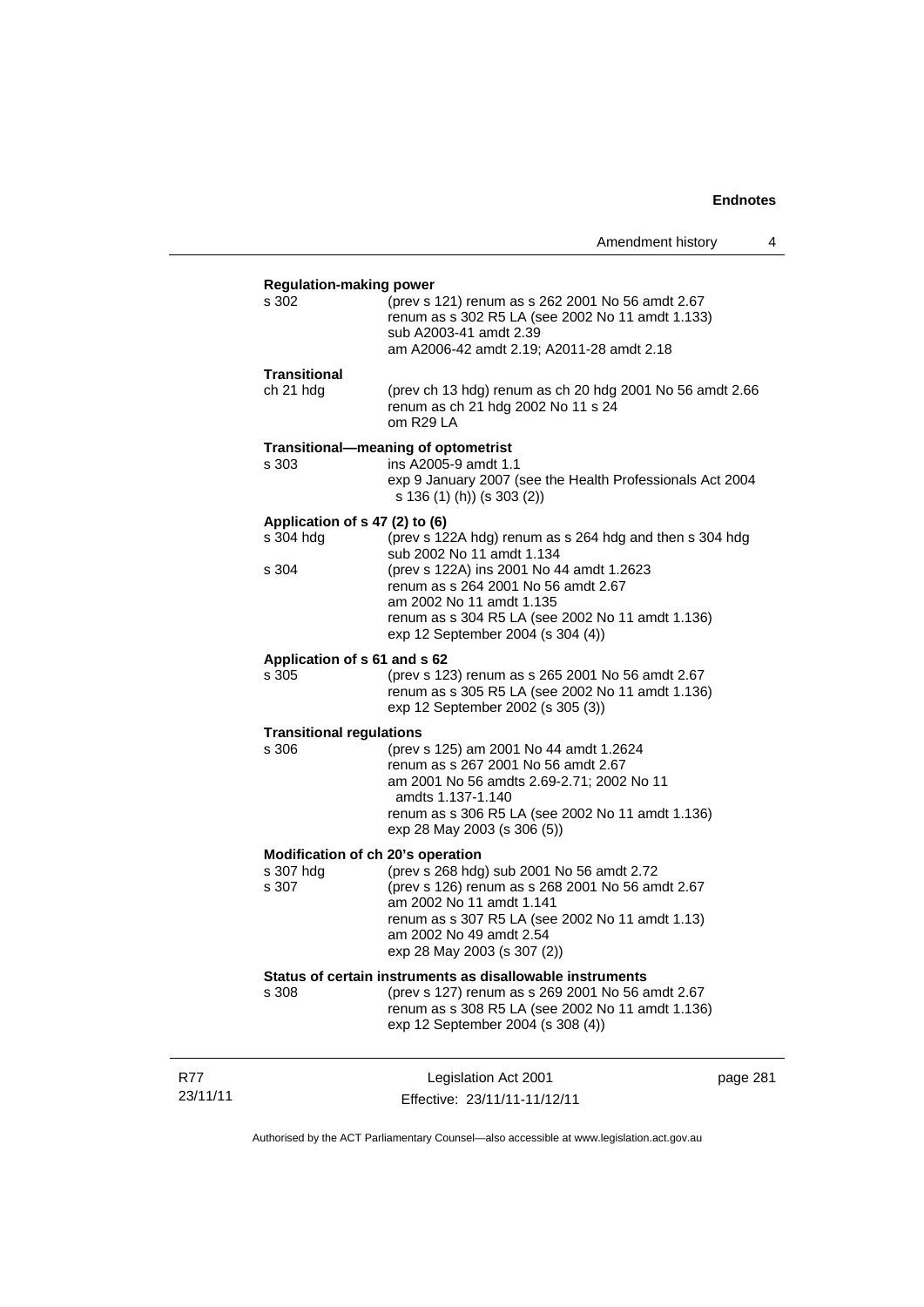| 4 | Amendment history                                |                                                                                                                                                                                                                  |
|---|--------------------------------------------------|------------------------------------------------------------------------------------------------------------------------------------------------------------------------------------------------------------------|
|   | s 309                                            | Status of certain instruments as notifiable instruments<br>(prev s 128) renum as s 270 2001 No 56 amdt 2.67<br>renum as s 309 R5 LA (see 2002 No 11 amdt 1.136)<br>exp 12 September 2004 (s 309 (7))             |
|   |                                                  | Compliance with authorisation or requirement to do something by notice in                                                                                                                                        |
|   | gazette<br>s 310                                 | (prev s 129) renum as s 271 2001 No 56 amdt 2.67<br>am 2001 No 56 amdt 2.73<br>renum as s 310 R5 LA (see 2002 No 11 amdt 1.136)<br>exp 12 September 2004 (s 310 (5))                                             |
|   | s 310A                                           | Application of s 89 to registrable instrument<br>ins A2003-56 amdt 2.57<br>exp 12 September 2004 (s 310A (2))                                                                                                    |
|   | s 311                                            | Commencement of Acts that refer to notification or notice in the gazette<br>(prev s 271B) ins as mod SL 2001 No 34 reg 6<br>renum R5 LA (see 2002 No 11 amdt 1.136)<br>exp 13 September 2002 (s 311 (5))         |
|   | in the gazette                                   | Commencement of registrable instruments that refer to notification or notice                                                                                                                                     |
|   | s 312                                            | (prev s 271C) ins as mod SL 2001 No 34 reg 6<br>renum R5 LA (see 2002 No 11 amdt 1.136)<br>exp 13 September 2002 (s 312 (5))                                                                                     |
|   | s 313                                            | Status of republications under Legislation (Republication) Act 1996<br>(prev s 130) renum as s 272 2001 No 56 amdt 2.67<br>renum as s 313 R5 LA (see 2002 No 11 amdt 1.136)<br>exp 12 September 2004 (s 313 (3)) |
|   | s 314                                            | <b>Transitional provisions about penalties</b><br>(prev s 273) ins 2001 No 56 amdt 2.74<br>renum R5 LA (see 2002 No 11 amdt 1.136)<br>exp 12 September 2003 (s 314 (5))                                          |
|   | <b>Status of certain determinations</b><br>s 315 | (prev s 274) ins 2001 No 56 amdt 2.74<br>renum R5 LA (see 2002 No 11 amdt 1.136)<br>exp 12 September 2003 (s 315 (6))                                                                                            |
|   | s 316                                            | <b>Delegations under Administration Act 1989</b><br>ins A2003-56 amdt 2.58<br>exp 12 September 2004 (s 316 (3))                                                                                                  |

page 282 Legislation Act 2001 Effective: 23/11/11-11/12/11

R77 23/11/11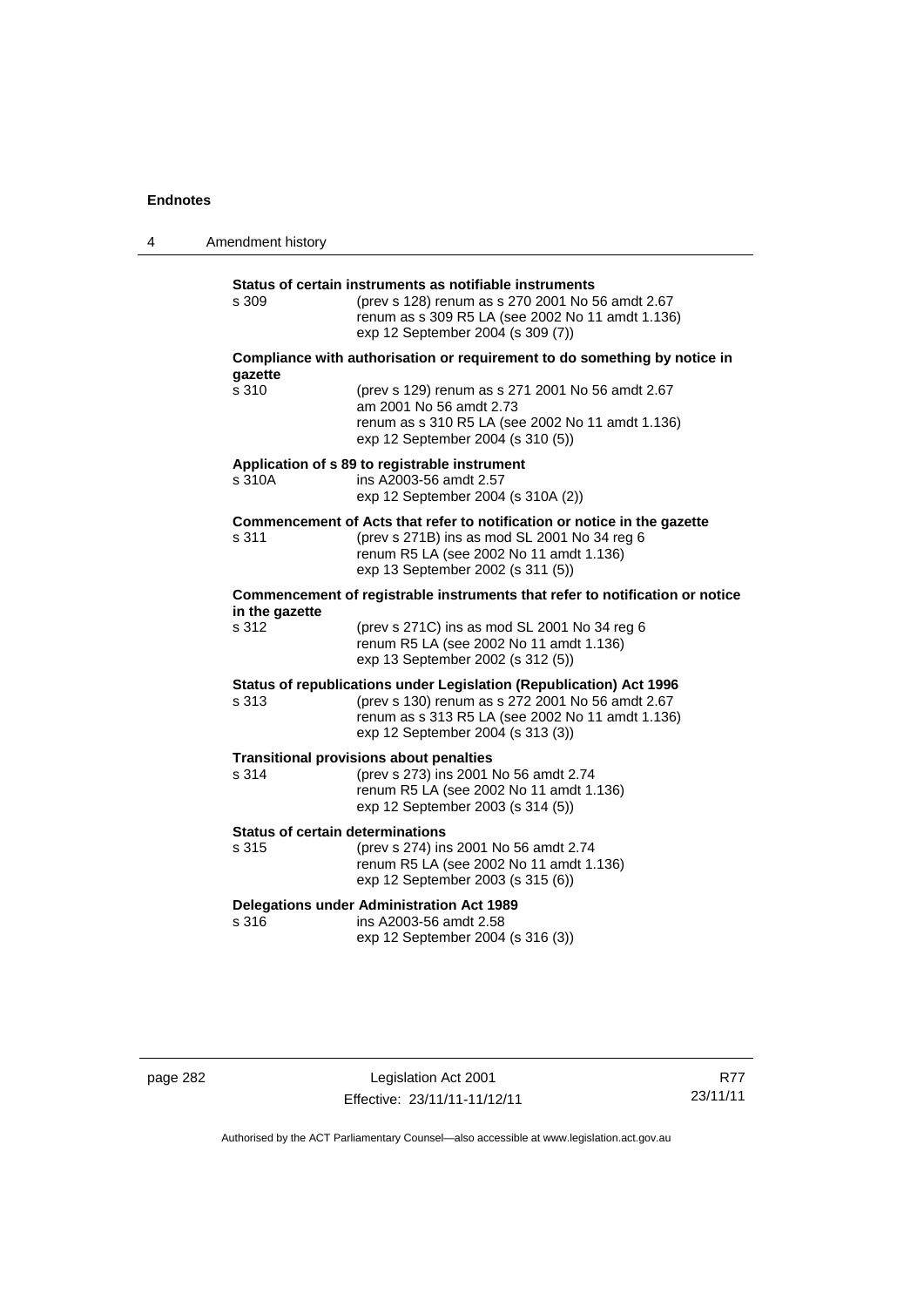### **Former NSW and UK Acts in force before establishment of Territory**

| sch 1 pt 1.1 hdg<br>sch 1 pt 1.1      | (prev sch 1 pt 1 hdg) sub and renum 2001 No 56 amdt 2.75<br>am 2001 No 44 amdt 1.2625; 2001 No 56 amdts 2.76-2.79;<br>2001 No 88 s 43 (2); 2002 No 40 amdt 3.28; items renum<br>R11 LA (see 2002 No 40 amdt 3.29)<br>sub 2002 No 49 amdt 2.43<br>am A2003-56 amdt 2.59; items renum R21 LA (see A2003-56<br>amdt 2.60); A2004-17 amdt 2.10; items renum R30 LA (see<br>A2004-17 amdt 2.11); A2004-60 amdt 1.176; items renum<br>R31 LA (see A2004-60 amdt 1.177); A2006-38 amdt 1.9;<br>items renum R52 LA (see A2006-38 amdt 1.10); A2009-39<br>amdt 2.5; items renum R70 LA; A2009-50 s 50; items renum<br><b>R71 LA</b> |
|---------------------------------------|----------------------------------------------------------------------------------------------------------------------------------------------------------------------------------------------------------------------------------------------------------------------------------------------------------------------------------------------------------------------------------------------------------------------------------------------------------------------------------------------------------------------------------------------------------------------------------------------------------------------------|
|                                       | Former NSW Acts applied after establishment of Territory                                                                                                                                                                                                                                                                                                                                                                                                                                                                                                                                                                   |
| sch 1 pt 1.2 hdg<br>sch 1 pt 1.2      | (prev sch 1 pt 2 hdg) sub and renum 2001 No 56 amdt 2.80<br>am 2001 No 44 amdt 1.2626, amdt 1.2627; 2001 No 56<br>amdt 2.81; A2004-7 amdt 1.5; A2006-38 amdt 1.11; items<br>renum R52 LA (see A2006-38 amdt 1.12)                                                                                                                                                                                                                                                                                                                                                                                                          |
| <b>Meaning of commonly-used terms</b> |                                                                                                                                                                                                                                                                                                                                                                                                                                                                                                                                                                                                                            |
| dict pt 1 hdg                         | sub A2003-56 amdt 2.61                                                                                                                                                                                                                                                                                                                                                                                                                                                                                                                                                                                                     |
| dict pt 1 note                        | sub A2003-56 amdt 2.61                                                                                                                                                                                                                                                                                                                                                                                                                                                                                                                                                                                                     |
| dict pt 1                             | def $AAT$ ins 2002 No 49 amdt 2.44                                                                                                                                                                                                                                                                                                                                                                                                                                                                                                                                                                                         |
|                                       | om A2008-37 amdt 1.297                                                                                                                                                                                                                                                                                                                                                                                                                                                                                                                                                                                                     |
|                                       | def ACAT ins A2008-36 amdt 1.409                                                                                                                                                                                                                                                                                                                                                                                                                                                                                                                                                                                           |
|                                       | def Act sub 2001 No 56 amdt 2.82                                                                                                                                                                                                                                                                                                                                                                                                                                                                                                                                                                                           |
|                                       | am A2005-20 amdt 2.110                                                                                                                                                                                                                                                                                                                                                                                                                                                                                                                                                                                                     |
|                                       | def ACT reloc from IA 2001 No 56 amdt 2.16                                                                                                                                                                                                                                                                                                                                                                                                                                                                                                                                                                                 |
|                                       | def ADI reloc from IA 2001 No 56 amdt 2.16                                                                                                                                                                                                                                                                                                                                                                                                                                                                                                                                                                                 |
|                                       | sub 2002 No 49 amdt 2.45                                                                                                                                                                                                                                                                                                                                                                                                                                                                                                                                                                                                   |
|                                       | def administrative appeals tribunal reloc from IA 2001 No 56<br>amdt 2.16                                                                                                                                                                                                                                                                                                                                                                                                                                                                                                                                                  |
|                                       | om A2008-37 amdt 1.297                                                                                                                                                                                                                                                                                                                                                                                                                                                                                                                                                                                                     |
|                                       | def <i>administrative unit</i> reloc from IA 2001 No 56 amdt 2.16                                                                                                                                                                                                                                                                                                                                                                                                                                                                                                                                                          |
|                                       | def adult reloc from IA 2001 No 56 amdt 2.16                                                                                                                                                                                                                                                                                                                                                                                                                                                                                                                                                                               |
|                                       | def <b>affidavit</b> reloc from IA 2001 No 56 amdt 2.16<br>om A2005-53 amdt 1.95                                                                                                                                                                                                                                                                                                                                                                                                                                                                                                                                           |
|                                       | def <i>ambulance service</i> reloc from IA 2001 No 56 amdt 2.16                                                                                                                                                                                                                                                                                                                                                                                                                                                                                                                                                            |
|                                       | sub A2004-28 amdt 3.33                                                                                                                                                                                                                                                                                                                                                                                                                                                                                                                                                                                                     |
|                                       | def <i>amend</i> sub 2001 No 56 amdt 2.82                                                                                                                                                                                                                                                                                                                                                                                                                                                                                                                                                                                  |
|                                       | am A2005-20 amdt 2.111, amdt 2.112                                                                                                                                                                                                                                                                                                                                                                                                                                                                                                                                                                                         |
|                                       | def appoint reloc from IA 2001 No 56 amdt 2.16                                                                                                                                                                                                                                                                                                                                                                                                                                                                                                                                                                             |
|                                       | def AS ins A2009-20 amdt 2.9                                                                                                                                                                                                                                                                                                                                                                                                                                                                                                                                                                                               |
|                                       | def AS/NZS ins A2009-20 amdt 2.9                                                                                                                                                                                                                                                                                                                                                                                                                                                                                                                                                                                           |
|                                       | def asset reloc from IA 2001 No 56 amdt 2.16                                                                                                                                                                                                                                                                                                                                                                                                                                                                                                                                                                               |
|                                       | def Attorney-General ins 2001 No 56 amdt 2.82                                                                                                                                                                                                                                                                                                                                                                                                                                                                                                                                                                              |

R77 23/11/11

Legislation Act 2001 Effective: 23/11/11-11/12/11 page 283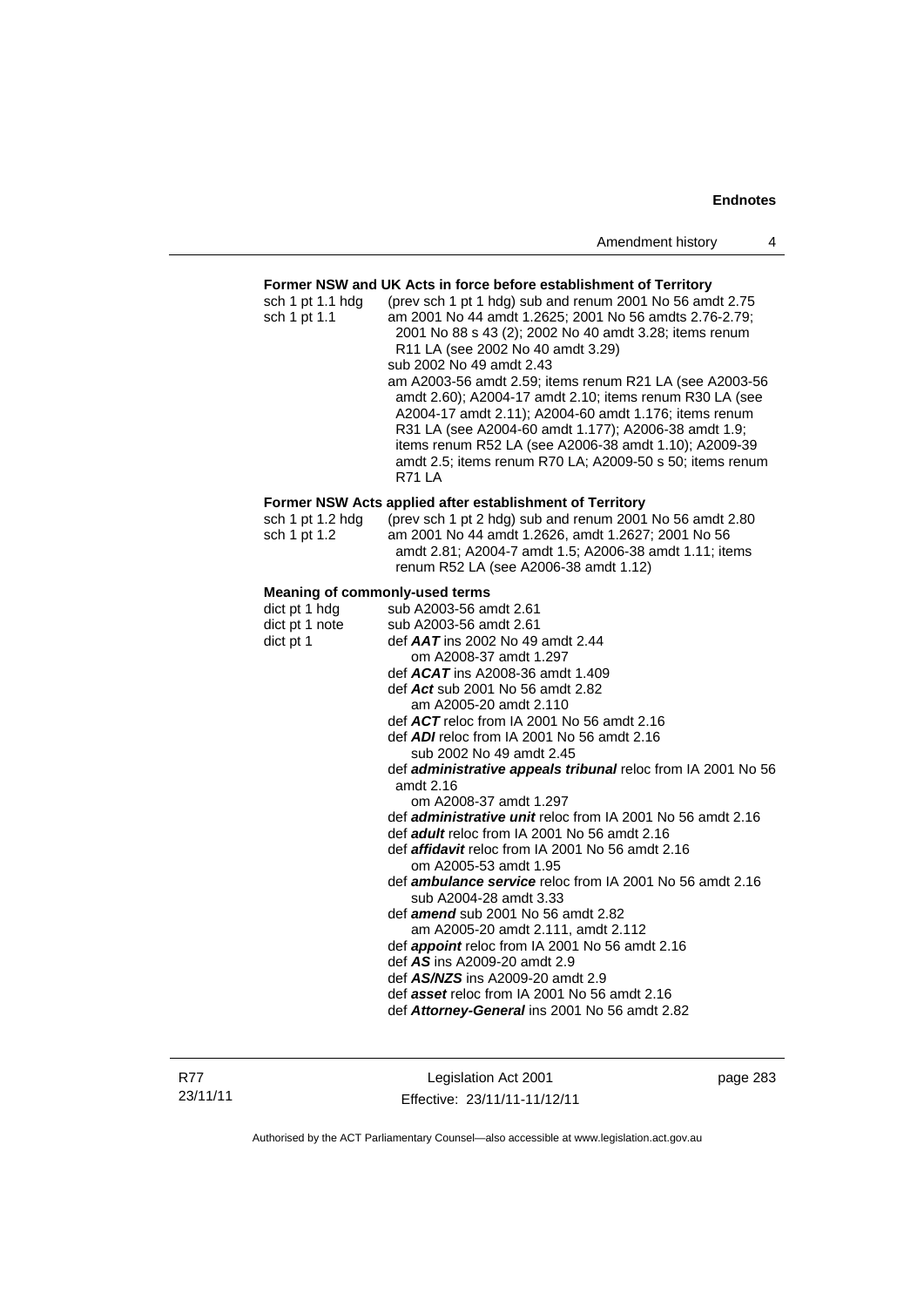| 4 | Amendment history |                                                                                                 |
|---|-------------------|-------------------------------------------------------------------------------------------------|
|   |                   |                                                                                                 |
|   |                   | def <b>auditor-general</b> reloc from IA 2001 No 56 amdt 2.16                                   |
|   |                   | sub A2005-20 amdt 2.113<br>def Australia reloc from IA 2001 No 56 amdt 2.16                     |
|   |                   | def Australian Consumer Law (ACT) ins A2010-54                                                  |
|   |                   | amdt 3.38                                                                                       |
|   |                   | def <b>Australian driver licence</b> reloc from IA 2001 No 56                                   |
|   |                   | amdt 2.16                                                                                       |
|   |                   | def Australian/New Zealand Standard ins A2009-20<br>amdt 2.9                                    |
|   |                   | def Australian Standard ins A2009-20 amdt 2.9                                                   |
|   |                   | def Australian Statistician ins A2005-20 amdt 2.114                                             |
|   |                   | def <b>authorised deposit-taking institution</b> reloc from IA 2001<br>No 56 amdt 2.16          |
|   |                   | sub 2002 No 49 amdt 2.46                                                                        |
|   |                   | def bank reloc from IA 2001 No 56 amdt 2.16                                                     |
|   |                   | def bank holiday ins A2011-28 amdt 2.19                                                         |
|   |                   | def bankrupt or personally insolvent ins A2009-49 amdt 2.1                                      |
|   |                   | def barrister reloc from IA 2001 No 56 amdt 2.16<br>def body reloc from IA 2001 No 56 amdt 2.16 |
|   |                   | def <b>breach</b> reloc from IA 2001 No 56 amdt 2.16                                            |
|   |                   | def <b>building code</b> ins A2004-13 amdt 2.79                                                 |
|   |                   | def building society reloc from IA 2001 No 56 amdt 2.16                                         |
|   |                   | sub A2003-56 amdt 2.62                                                                          |
|   |                   | def business day reloc from IA 2001 No 56 amdt 2.16                                             |
|   |                   | am A2011-28 amdt 2.20                                                                           |
|   |                   | def by ins A2005-20 amdt 2.115                                                                  |
|   |                   | def by-law ins A2005-20 amdt 2.116                                                              |
|   |                   | def by-laws ins 2002 No 11 amdt 1.142                                                           |
|   |                   | om A2005-20 amdt 2.116                                                                          |
|   |                   | def calendar month reloc from IA 2001 No 56 amdt 2.16                                           |
|   |                   | def calendar year reloc from IA 2001 No 56 amdt 2.16                                            |
|   |                   | def change reloc from IA 2001 No 56 amdt 2.16                                                   |
|   |                   | sub A2006-42 amdt 2.13                                                                          |
|   |                   | def <i>chief executive</i> ins 2001 No 56 amdt 2.82                                             |
|   |                   | om A2011-22 amdt 1.278                                                                          |
|   |                   | def <i>chief fire control officer</i> ins 2001 No 56 amdt 2.82                                  |
|   |                   | om A2004-28 amdt 3.34<br>def <i>chief health officer</i> reloc from IA 2001 No 56 amdt 2.16     |
|   |                   | def Chief Justice reloc from IA 2001 No 56 amdt 2.16                                            |
|   |                   | def Chief Magistrate reloc from IA 2001 No 56 amdt 2.16                                         |
|   |                   | def Chief Minister reloc from IA 2001 No 56 amdt 2.16                                           |
|   |                   | def chief officer (ambulance service) ins A2004-28<br>amdt 3.35                                 |
|   |                   | def chief officer (fire brigade) ins A2004-28 amdt 3.35                                         |
|   |                   | def chief officer (rural fire service) ins A2004-28 amdt 3.35                                   |
|   |                   | def chief officer (SES) ins A2004-28 amdt 3.35                                                  |
|   |                   |                                                                                                 |
|   |                   |                                                                                                 |

page 284 Legislation Act 2001 Effective: 23/11/11-11/12/11

R77 23/11/11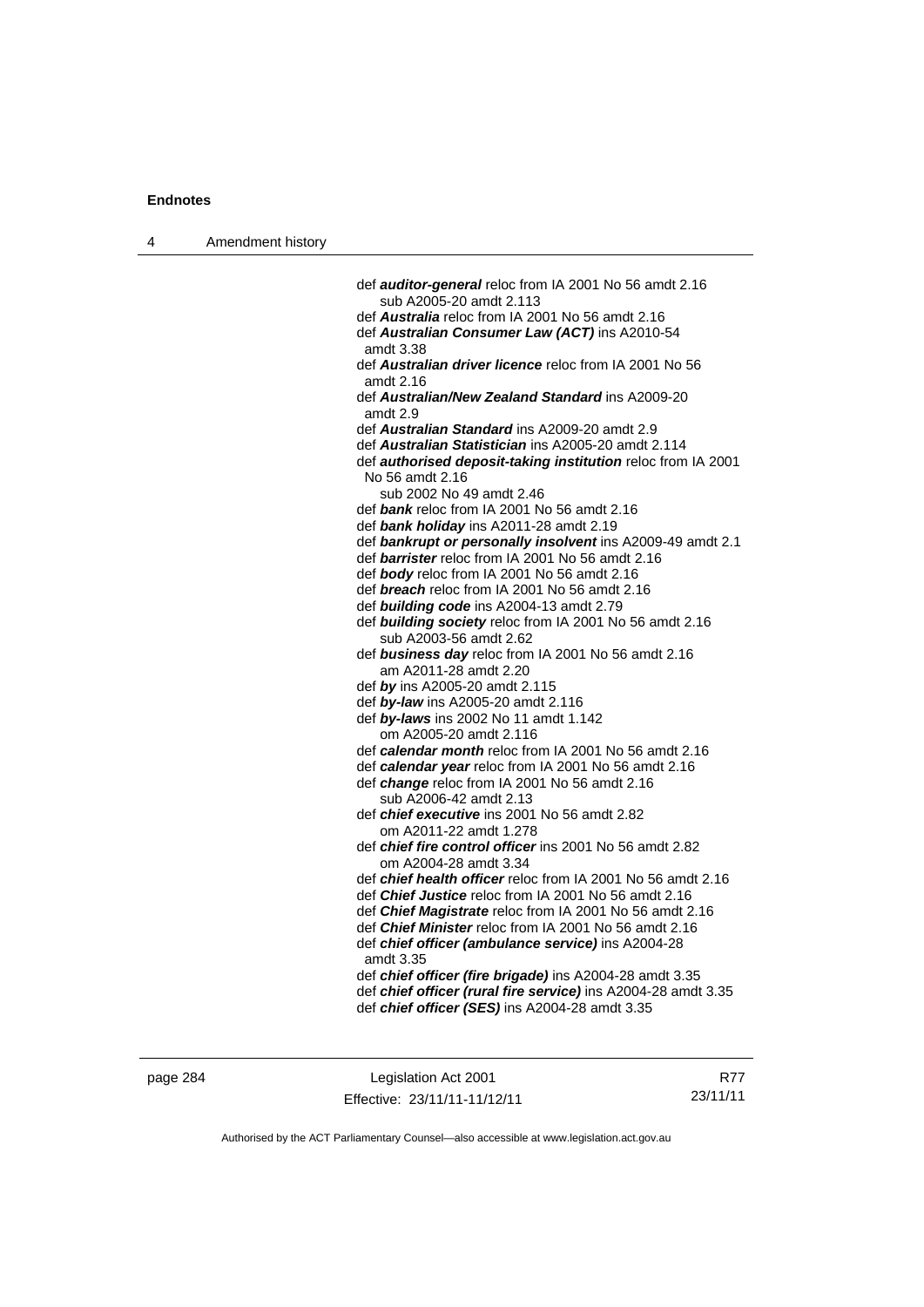def *chief planning executive* ins 2002 No 56 amdt 3.43 sub A2005-20 amdt 2.117; A2007-25 amdt 1.96 def *chief police officer* reloc from IA 2001 No 56 amdt 2.16 def *chief solicitor* ins A2004-42 amdt 2.39 am A2011-30 amdt 1.8 def *chief surveyor* ins A2007-33 amdt 1.9 om A2010-6 amdt 1.10 def *child* reloc from IA 2001 No 56 amdt 2.16 def *children and young people commissioner* ins A2005-46 amdt 1.1 def *Childrens Court* reloc from IA 2001 No 56 amdt 2.16 sub A2008-20 amdt 4.42 def *city area* reloc from IA 2001 No 56 amdt 2.16 am A2005-20 amdt 2.118 def *civil partner* ins A2008-14 amdt 1.44 def *civil partnership* ins A2008-14 amdt 1.44 def *civil union* ins A2006-22 amdt 1.74 (A2006-22 rep before commenced by disallowance (see Cwlth Gaz 2006 No S93)) def *clerk* reloc from IA 2001 No 56 amdt 2.16 def *commencement* sub 2001 No 56 amdt 2.82 def *commencement notice* sub 2001 No 56 amdt 2.82 def *commissioner for fair trading* reloc from IA 2001 No 56 amdt 2.16 sub A2005-20 amdt 2.119 am A2010-54 amdt 3.39 def *commissioner for health complaints* ins 2001 No 56 amdt 2.82 om A2005-41 amdt 1.110 def *commissioner for housing* reloc from IA 2001 No 56 amdt 2.16 om A2007-8 amdt 1.12 def *commissioner for land and planning* reloc from IA 2001 No 56 amdt 2.16 om 2002 No 56 amdt 3.44 def *commissioner for public administration* reloc from IA 2001 No 56 amdt 2.16 def *commissioner for revenue* reloc from IA 2001 No 56 amdt 2.16 def *commissioner for surveys* reloc from IA 2001 No 56 amdt 2.16 om A2007-33 amdt 1.10 def *commissioner for the environment* ins 2001 No 56 amdt 2.82 def *commissioner of police* reloc from IA 2001 No 56 amdt 2.16 def *commit* ins A2006-23 amdt 1.212

R77 23/11/11

Legislation Act 2001 Effective: 23/11/11-11/12/11 page 285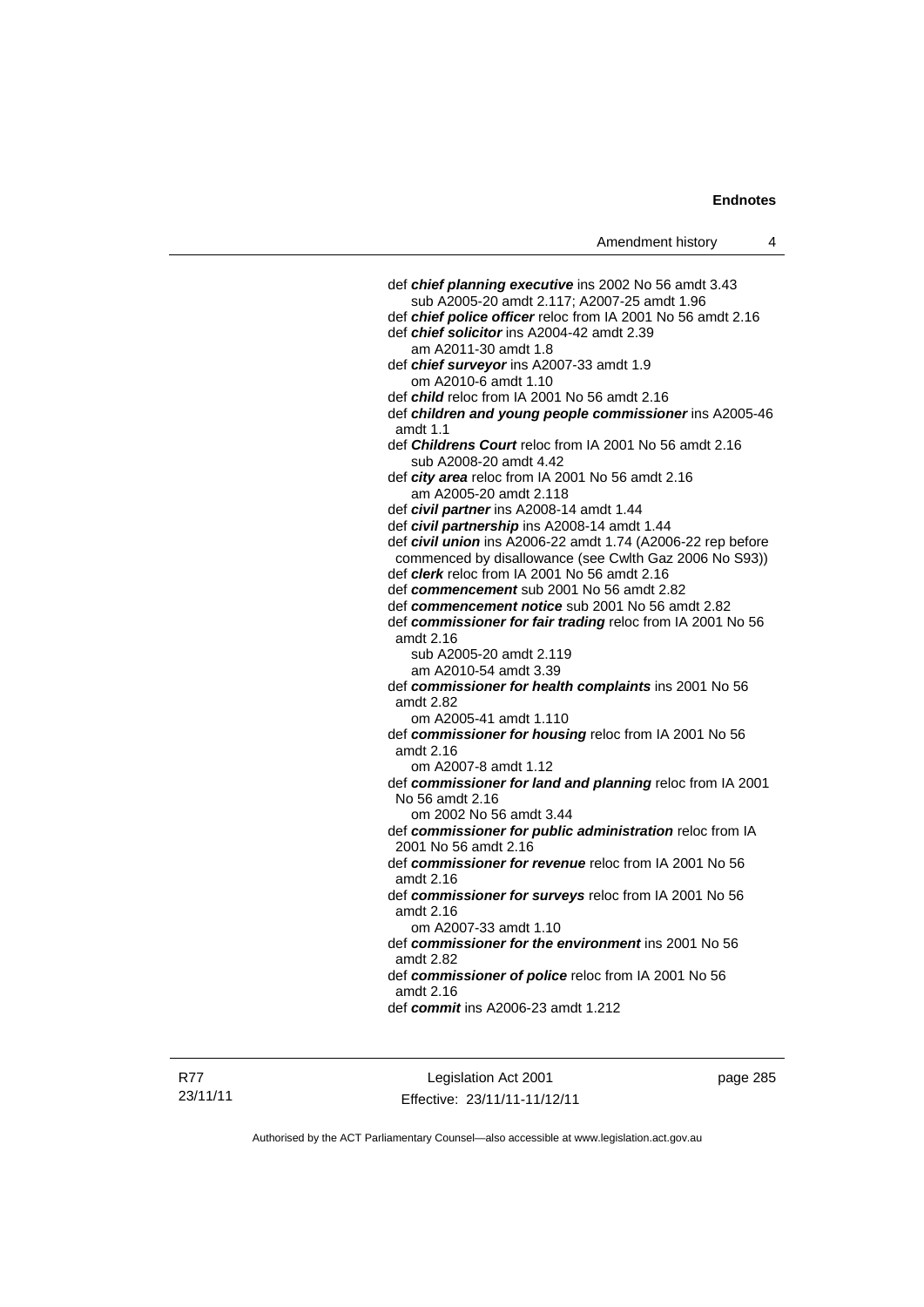| 4 | Amendment history |                                                                                               |
|---|-------------------|-----------------------------------------------------------------------------------------------|
|   |                   |                                                                                               |
|   |                   | def committed for trial reloc from IA 2001 No 56 amdt 2.16<br>om A2006-23 amdt 1.212          |
|   |                   | def <b>Commonwealth</b> reloc from IA 2001 No 56 amdt 2.16                                    |
|   |                   | def Commonwealth country reloc from IA 2001 No 56                                             |
|   |                   | amdt 2.16                                                                                     |
|   |                   | def Commonwealth DPP ins A2005-20 amdt 2.120                                                  |
|   |                   | def Commonwealth gazette reloc from IA 2001 No 56<br>amdt 2.16                                |
|   |                   | def community advocate reloc from IA 2001 No 56 amdt 2.16<br>om A2005-47 amdt 1.12            |
|   |                   | def confer reloc from IA 2001 No 56 amdt 2.16                                                 |
|   |                   | def conservator of flora and fauna reloc from IA 2001 No 56<br>amdt 2.16                      |
|   |                   | def construction occupations registrar ins A2004-13<br>amdt 2.80                              |
|   |                   | sub A2005-20 amdt 2.121                                                                       |
|   |                   | def consumer and trader tribunal ins A2003-16 s 70<br>om A2008-36 amdt 1.410                  |
|   |                   | def Consumer Credit (Australian Capital Territory) Code                                       |
|   |                   | reloc from IA 2001 No 56 amdt 2.16                                                            |
|   |                   | om A2010-40 amdt 1.25<br>def Consumer Credit (Australian Capital Territory)                   |
|   |                   | Regulations reloc from IA 2001 No 56 amdt 2.16<br>om A2010-40 amdt 1.25                       |
|   |                   | def contravene reloc from IA 2001 No 56 amdt 2.16                                             |
|   |                   | def converted ordinance reloc from IA 2001 No 56 amdt 2.16                                    |
|   |                   | def Coroner's Court reloc from IA 2001 No 56 amdt 2.16                                        |
|   |                   | def corporation reloc from IA 2001 No 56 amdt 2.16                                            |
|   |                   | def Corporations Act ins in IA 2001No 56 amdt 2.14<br>reloc from IA 2001 No 56 amdt 2.16      |
|   |                   | def correctional centre ins A2006-23 amdt 1.213                                               |
|   |                   | def corrections officer ins A2006-23 amdt 1.213                                               |
|   |                   | def Court of Appeal ins A2004-42 amdt 2.39                                                    |
|   |                   | def court of summary jurisdiction reloc from IA 2001 No 56                                    |
|   |                   | amdt 2.16                                                                                     |
|   |                   | def credit tribunal reloc from IA 2001 No 56 amdt 2.16<br>sub A2005-20 amdt 2.122             |
|   |                   | om A2008-36 amdt 1.410                                                                        |
|   |                   | def credit union reloc from IA 2001 No 56 amdt 2.16                                           |
|   |                   | sub A2003-56 amdt 2.63                                                                        |
|   |                   | def Criminal Code ins 2002 No 51 amdt 1.27                                                    |
|   |                   | def custodial escort ins 2002 No 30 amdt 2.8                                                  |
|   |                   | om A2006-23 amdt 1.214                                                                        |
|   |                   | def daily newspaper ins A2009-20 amdt 2.10<br>def daylight reloc from IA 2001 No 56 amdt 2.16 |
|   |                   | def <i>definition</i> ins 2001 No 56 amdt 2.82                                                |
|   |                   |                                                                                               |
|   |                   |                                                                                               |

page 286 Legislation Act 2001 Effective: 23/11/11-11/12/11

R77 23/11/11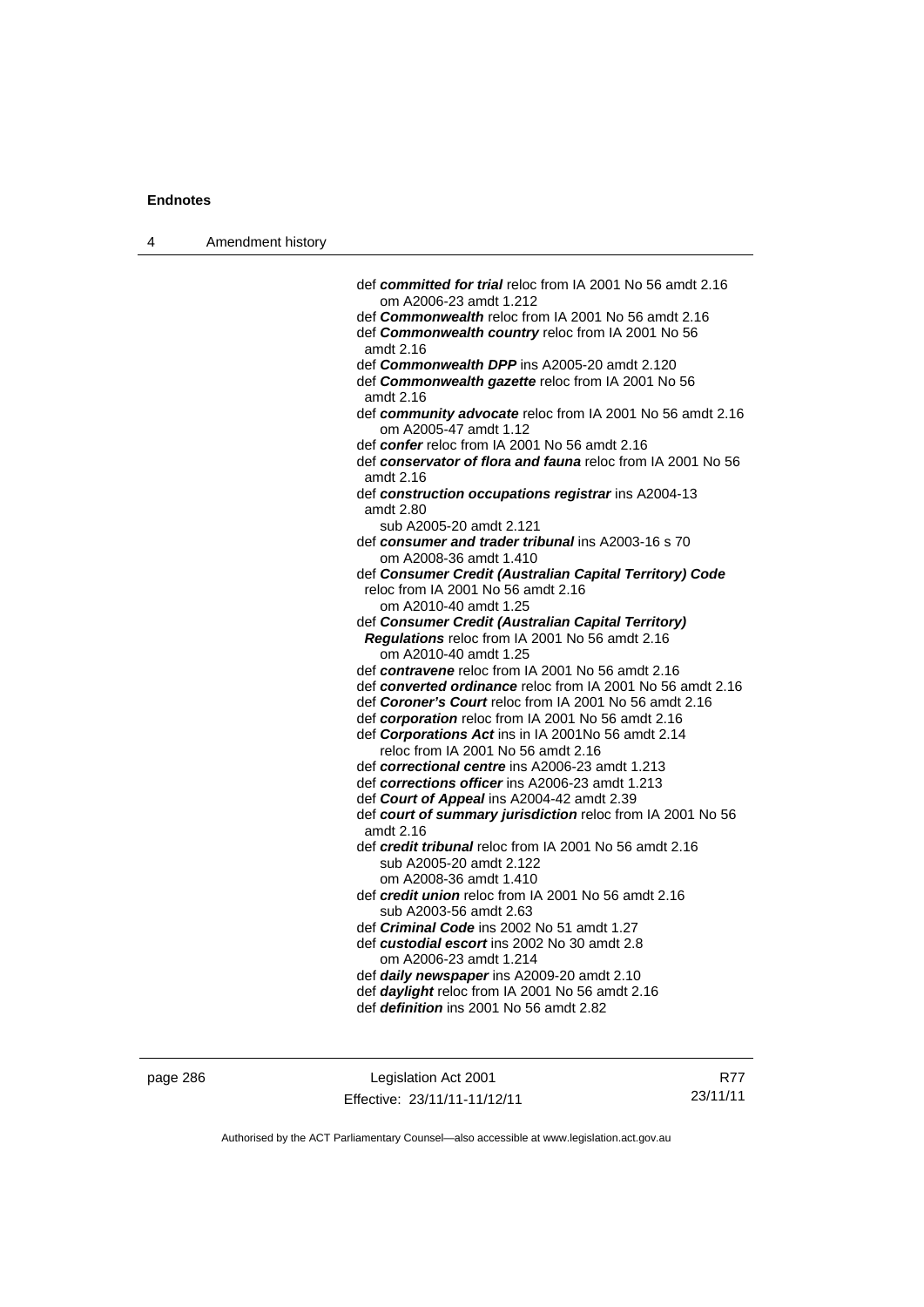def *dental prosthetist* reloc from IA 2001 No 56 amdt 2.16 sub A2004-39 amdt 3.1; A2010-10 amdt 2.69 def *dental technician* reloc from IA 2001 No 56 amdt 2.16 sub A2004-39 amdt 3.2 om A2011-28 amdt 2.21 def *dentist* reloc from IA 2001 No 56 amdt 2.16 sub A2004-39 amdt 4.3; A2010-10 amdt 2.70 def *Deputy Speaker* ins A2005-20 amdt 2.123 def *designation* reloc from IA 2001 No 56 amdt 2.16 def *detention place* ins A2008-20 amdt 2.22 def *director-general* ins A2011-22 amdt 1.279 def *director of corrective services* ins 2002 No 30 amdt 2.8 om A2006-23 amdt 1.215 def *director of public prosecutions* (or *DPP*) reloc from IA 2001 No 56 amdt 2.16 def *disability and community services commissioner* ins A2005-41 amdt 1.111 def *disallowable instrument* sub 2001 No 56 amdt 2.82 def *discrimination commissioner* reloc from IA 2001 No 56 amdt 2.16 sub A2005-41 amdt 1.112 def *discrimination tribunal* reloc from IA 2001 No 56 amdt 2.16 om A2008-36 amdt 1.410 def *doctor* reloc from IA 2001 No 56 amdt 2.16 sub A2004-39 amdt 5.13; A2010-10 amdt 2.71 def *document* reloc from IA 2001 No 56 amdt 2.16 am A2003-56 amdt 2.64 def *domestic partner* ins A2003-14 s 5 def *domestic partnership* ins A2003-14 s 5 def *DPP* ins 2002 No 49 amdt 2.47 def *driver licence* reloc from IA 2001 No 56 amdt 2.16 def *electoral commission* reloc from IA 2001 No 56 amdt 2.16 def *electoral commissioner* reloc from IA 2001 No 56 amdt 2.16 def *emergency service* ins A2004-28 amdt 3.35 def *emergency services authority* ins A2004-28 amdt 3.35 om A2007-3 amdt 2.2 def *emergency services commissioner* ins A2004-28 amdt 3.35 def *enactment* sub 2001 No 56 amdt 2.82 def *enrolled nurse* ins A2006-46 amdt 2.28 sub A2010-10 amdt 2.72 def *entity* ins 2001 No 56 amdt 2.82 def *environment protection authority* ins 2002 No 11 amdt 1.142

Legislation Act 2001 Effective: 23/11/11-11/12/11 page 287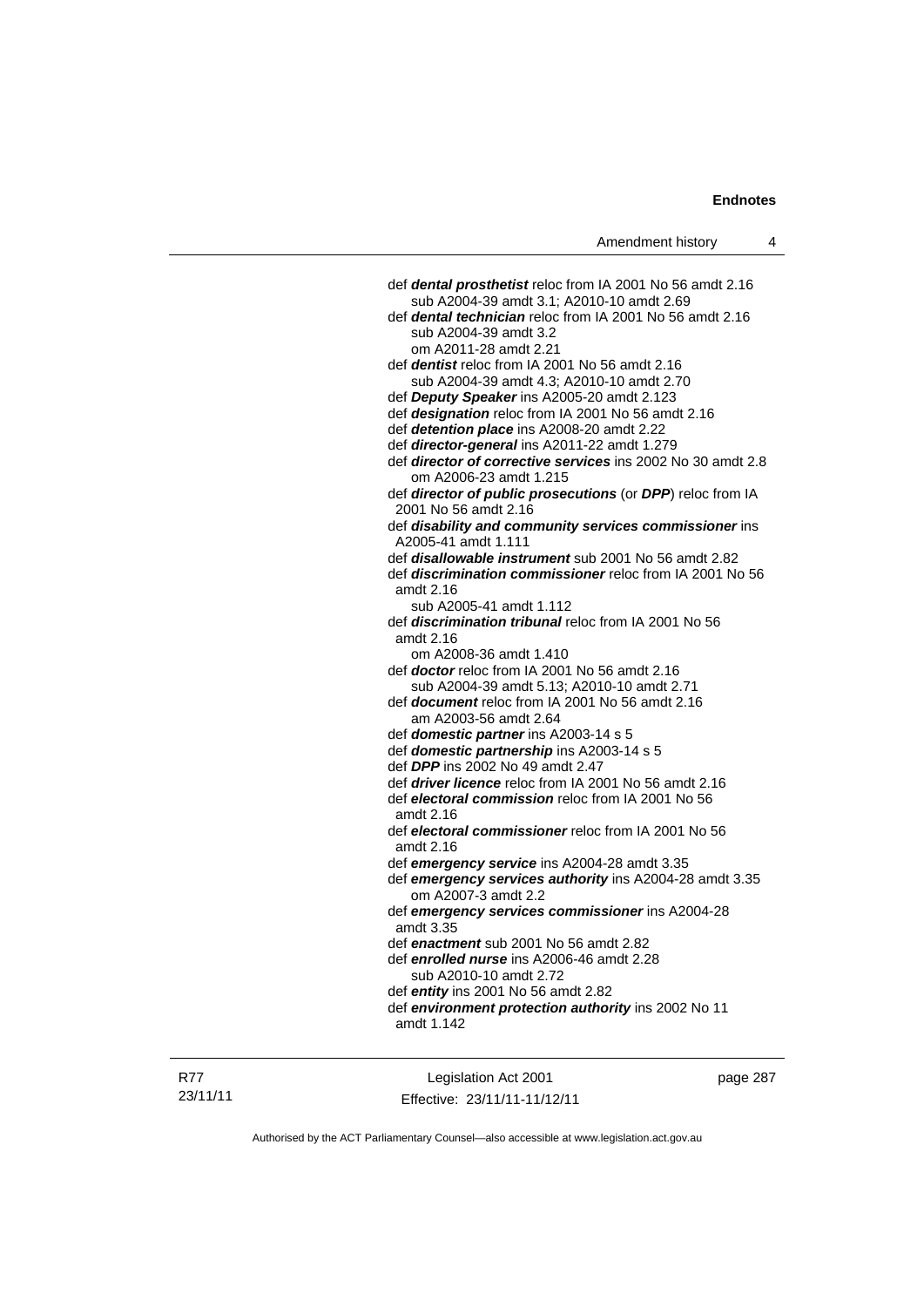| Amendment history<br>$\overline{4}$ |  |
|-------------------------------------|--|
|-------------------------------------|--|

 def *establish* reloc from IA 2001 No 56 amdt 2.16 def *estate* reloc from IA 2001 No 56 amdt 2.16 def *Executive* reloc from IA 2001 No 56 amdt 2.16 def *exercise* reloc from IA 2001 No 56 amdt 2.16 def *expire* reloc from IA 2001 No 56 amdt 2.16 def *external territory* reloc from IA 2001 No56 amdt 2.16 def *fail* reloc from IA 2001 No 56 amdt 2.16 def *Federal Court* reloc from IA 2001 No 56 amdt 2.16 def *file* reloc from IA 2001 No 56 amdt 2.16 def *financial year* reloc from IA 2001 No 56 amdt 2.16 def *fire brigade* reloc from IA 2001 No 56 amdt 2.16 sub A2004-28 amdt 3.36 def *fire commissioner* reloc from IA 2001 No 56 amdt 2.16 om A2004-28 amdt 3.37 def *for* ins 2002 No 11 amdt 1.142 def *foreign country* reloc from IA 2001 No 56 amdt 2.16 sub A2006-42 amdt 2.14 def *former NSW Act* sub 2001 No 56 amdt 2.82; 2002 No 11 amdt 1.143 def *former UK Act* sub 2001 No 56 amdt 2.82; 2002 No 11 amdt 1.143 def *found guilty* reloc from IA 2001 No 56 amdt 2.16 sub 2002 No 49 amdt 2.48; A2006-23 amdt 1.216 am A2008-20 amdt 4.43 def *function* reloc from IA 2001 No 56 amdt 2.16 def *gambling and racing commission* reloc from IA 2001 No 56 amdt 2.16 def *gazette* reloc from IA 2001 No 56 amdt 2.16 sub A2009-49 amdt 2.2 def *give* reloc from IA 2001 No 56 amdt 2.16 def *government printer* reloc from IA 2001 No 56 amdt 2.16 def *government solicitor* reloc from IA 2001 No 56 amdt 2.16 sub A2011-30 amdt 1.9 def *Governor* ins 2001 No 56 amdt 2.82 def *Governor-General* ins 2001 No 56 amdt 2.82 def *GST* ins 2002 No 27 s 27 def *guardianship tribunal* reloc from IA 2001 No 56 amdt 2.16 om A2008-36 amdt 1.410 def *health practitioner* ins A2010-10 amdt 2.73 def *Health Practitioner Regulation National Law (ACT)* ins A2010-10 amdt 2.73 def *health services commissioner* ins A2005-41 amdt 1.113 def *heritage council* ins A2004-57 amdt 1.53 def *heritage register* ins A2004-57 amdt 1.53 def *High Court* reloc from IA 2001 No 56 amdt 2.16 def *home address* ins A2009-49 amdt 2.3

| page 288 |  |
|----------|--|
|----------|--|

page 288 Legislation Act 2001 Effective: 23/11/11-11/12/11

R77 23/11/11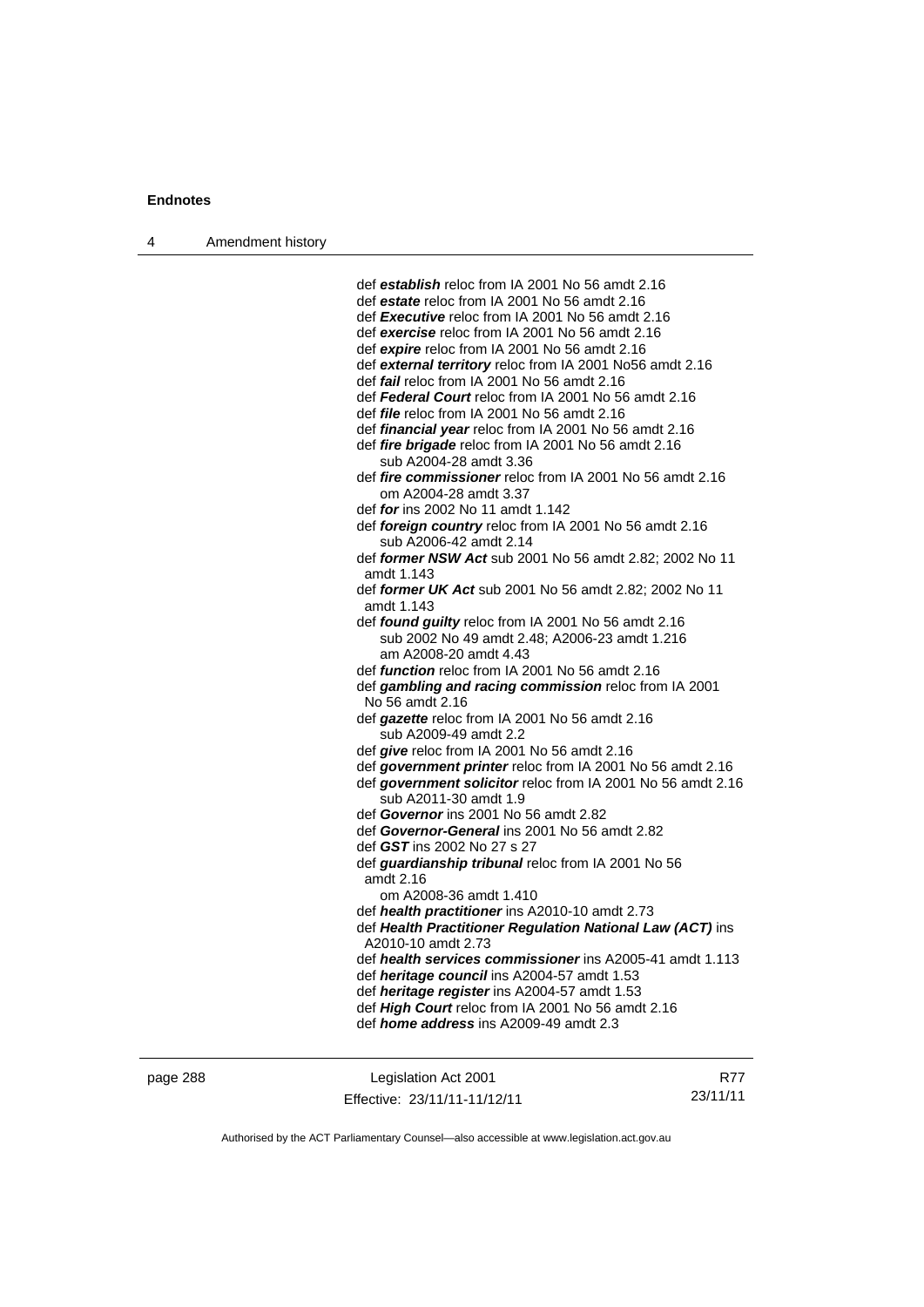def *housing commissioner* ins A2007-8 amdt 1.13 def *human rights commission* ins A2005-41 amdt 1.113 def *human rights commissioner* ins A2005-41 amdt 1.113 def *Imperial Act* reloc from IA 2001 No 56 amdt 2.16 def *independent competition and regulatory commission* ins A2004-42 amdt 2.39 def *indictable offence* ins 2001 No 56 amdt 2.82 sub 2002 No 11 amdt 1.144; A2003-56 amdt 2.65 def *indictment* reloc from IA 2001 No 56 amdt 2.16 def *individual* reloc from IA 2001 No 56 amdt 2.16 def *infringement notice* ins A2004-42 amdt 2.39 def *in relation to* ins 2002 No 49 amdt 2.49 def *insolvent under administration* ins A2003-56 amdt 2.66 om A2005-20 amdt 2.124 def *institute of technology* ins A2007-3 amdt 2.3 def *instrument* sub 2001 No 56 amdt 2.82 def *interest* reloc from IA 2001 No 56 amdt 2.16 def *internal territory* reloc from IA 2001 No 56 amdt 2.16 def *intersex person* ins A2003-14 s 5 def *Jervis Bay Territory* reloc from IA 2001 No 56 amdt 2.16 def *judge* reloc from IA 2001 No 56 amdt 2.16 am 2002 No 11 amdt 1.145 def *Lake Burley Griffin* reloc from IA 2001 No 56 amdt 2.16 def *Lake Ginninderra* reloc from IA 2001 No 56 amdt 2.16 def *land* reloc from IA 2001 No 56 amdt 2.16 def *land development agency* ins 2002 No 56 amdt 3.45 sub A2005-20 amdt 2.125; A2007-25 amdt 1.97 def *law* reloc from IA 2001 No 56 amdt 2.16 def *lawyer* reloc from IA 2001 No 56 amdt 2.16 def *legal aid commission* ins 2001 No 56 amdt 2.82 def *legal practitioner* reloc from IA 2001 No 56 amdt 2.16 sub A2006-25 amdt 2.16 def *Legislation Act* ins 2002 No 49 amdt 2.50 def *Legislative Assembly* reloc from IA 2001 No 56 amdt 2.16 def *legislative instrument* ins A2006-42 amdt 2.15 def *liability* reloc from IA 2001 No 56 amdt 2.16 def *magistrate* reloc from IA 2001 No 56 amdt 2.16 def *Magistrates Court* reloc from IA 2001 No 56 amdt 2.16 def *make* reloc from IA 2001 No 56 amdt 2.16 def *making* sub 2001 No 56 amdt 2.82 def *master* reloc from IA 2001 No 56 amdt 2.16 def may ins 2001 No 56 amdt 2.82 def *medical practitioner* ins 2001 No 56 amdt 2.82 def *mental health tribunal* reloc from IA 2001 No 56 amdt 2.16 om A2008-36 amdt 1.410

Legislation Act 2001 Effective: 23/11/11-11/12/11 page 289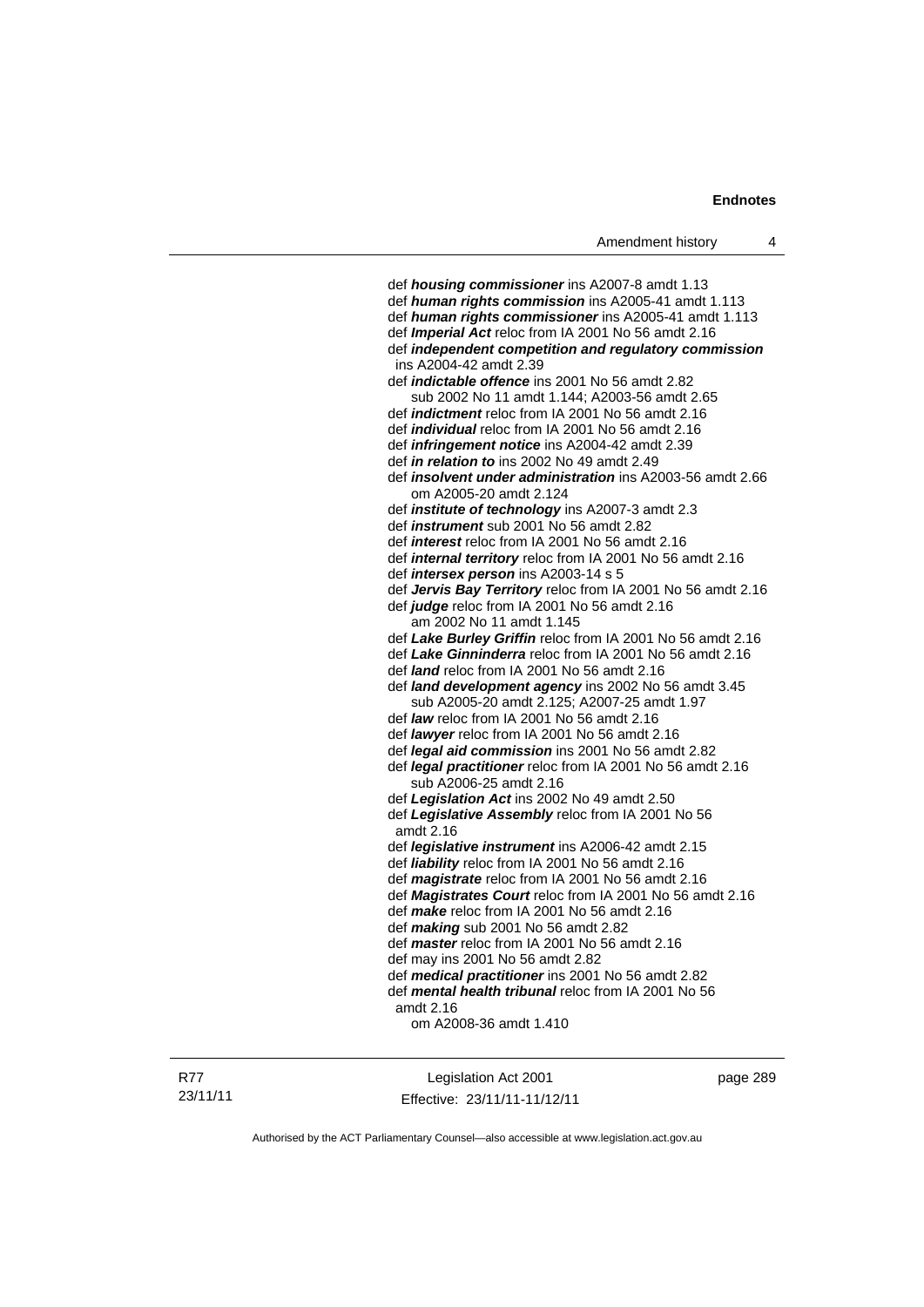| Amendment history |
|-------------------|
|                   |

 def *midnight* reloc from IA 2001 No 56 amdt 2.16 def *midwife* ins A2006-46 amdt 2.28 sub A2010-10 amdt 2.74 def *Minister* ins 2001 No 56 amdt 2.82 def *modification* reloc from IA 2001 No 56 amdt 2.16 sub A2006-42 amdt 2.16 def *month* reloc from IA 2001 No 56 amdt 2.16 def *must* ins 2001 No 56 amdt 2.82 def *name* reloc from IA 2001 No 56 amdt 2.16 def *named month* reloc from IA 2001 No 56 amdt 2.16 def *national capital authority* ins 2002 No 11 amdt 1.146 def *national capital plan* ins A2004-42 amdt 2.39 def *National Credit Code* ins A2010-40 amdt 1.26 def *National Gas (ACT) Law* ins A2008-15 amdt 2.11 def *National Gas (ACT) Regulation* ins A2008-15 amdt 2.11 def *national land* reloc from IA 2001 No 56 amdt 2.16 def *night* reloc from IA 2001 No 56 amdt 2.16 def *Northern Territory* reloc from IA 2001 No 56 amdt 2.16 def *notifiable instrument* sub 2001 No 56 amdt 2.82 def *notification* sub 2001 No 56 amdt 2.82 am A2004-42 amdt 2.40; A2006-42 amdt 2.18 def *notification day* sub 2001 No 56 amdt 2.82 def *NSW Act* reloc from IA 2001 No 56 amdt 2.16 def *NSW correctional centre* ins A2006-23 amdt 1.217 def *number* reloc from IA 2001 No 56 amdt 2.16 def *nurse* reloc from IA 2001 No 56 amdt 2.16 sub A2004-39 amdt 6.7; A2010-10 amdt 2.75 def *nurse practitioner* ins A2004-10 s 6 sub A2004-39 amdt 6.8; A2010-10 amdt 2.76 def *oath* reloc from IA 2001 No 56 amdt 2.16 sub A2005-53 amdt 1.96 def *occupational discipline order* ins A2008-36 amdt 1.411 def *occupy* ins 2001 No 56 amdt 2.82 sub A2005-20 amdt 2.126 def *office* reloc from IA 2001 No 56 amdt 2.16 def *office of fair trading* reloc from IA 2001 No 56 amdt 2.16 sub A2005-20 amdt 2.127 om A2010-54 amdt 3.40 def *OH&S commissioner* ins A2003-41 amdt 2.40 om A2009-28 amdt 2.21 def *ombudsman* reloc from IA 2001 No 56 amdt 2.16 def *omit* ins 2001 No 56 amdt 2.82 def *optometrist* ins A2005-9 amdt 1.2 note exp 9 January 2007 (see the Health Professionals Act 2004 s 136 (1) (h)) (s 303 (2)) sub A2010-10 amdt 2.77 def *ordinance* reloc from IA 2001 No 56 amdt 2.16

page 290 Legislation Act 2001 Effective: 23/11/11-11/12/11

R77 23/11/11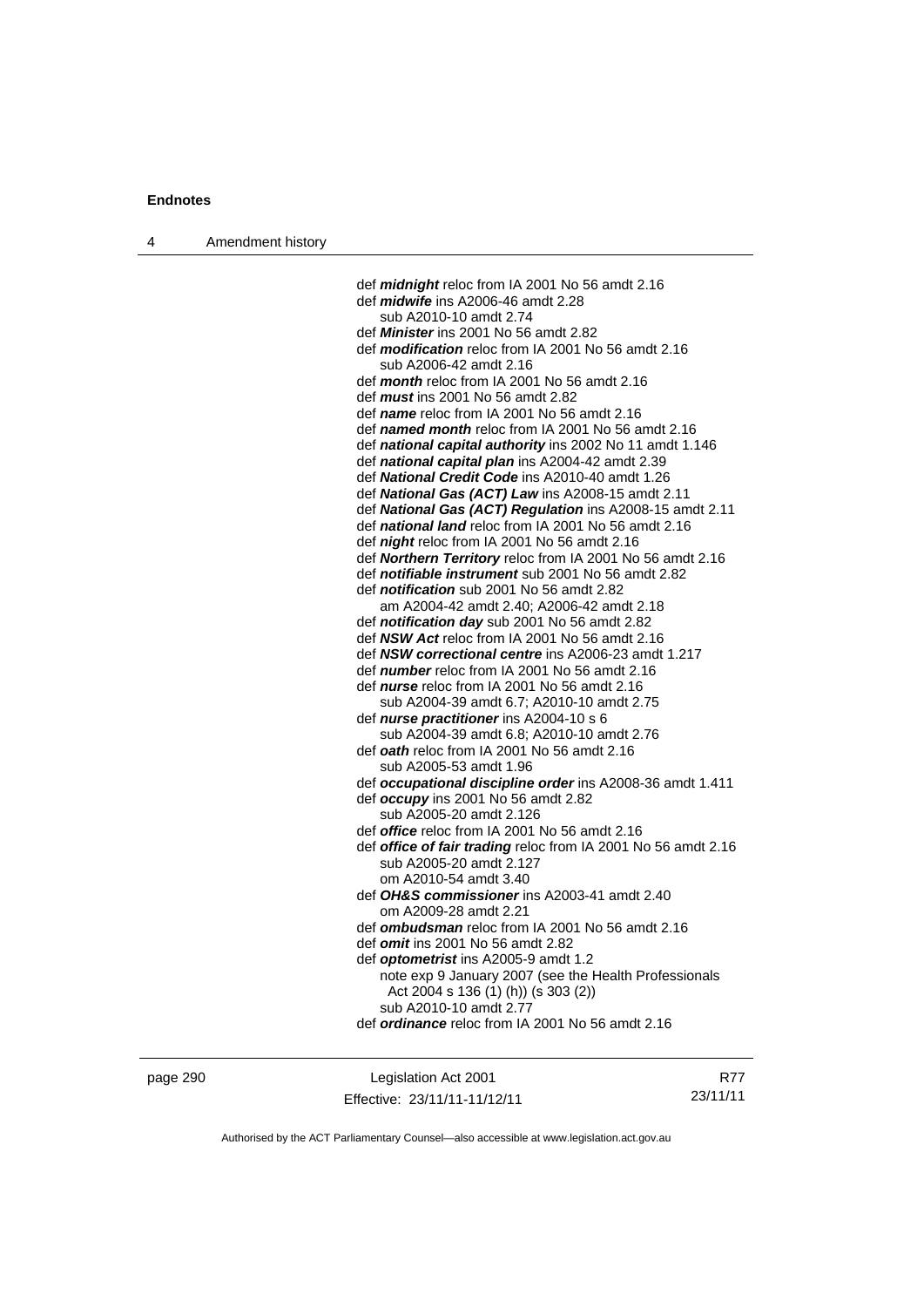| Amendment history |  |
|-------------------|--|
|-------------------|--|

 def *parent* ins A2004-1 amdt 1.22 def *parliamentary counsel* sub 2001 No 56 amdt 2.82 def *passing* sub 2001 No 56 amdt 2.82 def *penalty unit* ins 2001 No 56 amdt 2.82 def *person* ins 2001 No 56 amdt 2.82 sub A2009-20 amdt 2.11 def *pharmacist* reloc from IA 2001 No 56 amdt 2.16 sub A2004-39 amdt 8.2; A2010-10 amdt 2.78 def *planning and land authority* ins 2002 No 56 amdt 3.47 sub A2005-20 amdt 2.128; A2007-25 amdt 1.98 def *planning and land council* ins 2002 No 56 amdt 3.46 sub A2005-20 amdt 2.129 om A2006-30 amdt 1.70 def *planning authority* reloc from IA 2001 No 56 amdt 2.16 om 2002 No 56 amdt 3.47 def *police officer* reloc from IA 2001 No 56 amdt 2.16 def *position* reloc from IA 2001 No 56 amdt 2.16 def *power* reloc from IA 2001 No 56 amdt 2.16 def *prescribed* reloc from IA 2001 No 56 amdt 2.16 am 2002 No 49 amdt 2.51; A2005-20 amdt 2.130 def *present* ins A2005-5 s 28 def *privacy commissioner* reloc from IA 2001 No 56 amdt 2.16 def *proceeding* reloc from IA 2001 No 56 amdt 2.16 def *property* reloc from IA 2001 No 56 amdt 2.16 def *provision* sub 2001 No 56 amdt 2.82 def *public advocate* ins A2005-47 amdt 1.13 def *public employee* reloc from IA 2001 No 56 amdt 2.16 def *public health officer* reloc from IA 2001 No 56 amdt 2.16 sub A2005-20 amdt 2.131 def *public holiday* ins A2011-28 amdt 2.22 def *public money* reloc from IA 2001 No 56 amdt 2.16 def *public servant* reloc from IA 2001 No 56 amdt 2.16 def *public service* reloc from IA 2001 No 56 amdt 2.16 def *public trustee* reloc from IA 2001 No 56 amdt 2.16 def *quarter* ins 2002 No 30 amdt 2.8 def *recognised transgender person* ins A2003-14 s 5 def *registered surveyor* reloc from IA 2001 No 56 amdt 2.16 am A2007-33 amdt 1.11 def *registrable instrument* sub 2001 No 56 amdt 2.82 om A2006-42 amdt 2.17 def *registrar* reloc from IA 2001 No 56 amdt 2.16 def *registrar-general* reloc from IA 2001 No 56 amdt 2.16 def *registrar of firearms* reloc from IA 2001 No 56 amdt 2.16 def *registrar of liquor licences* reloc from IA 2001 No 56 amdt 2.16 om A2009-20 amdt 2.12

R77 23/11/11

Legislation Act 2001 Effective: 23/11/11-11/12/11 page 291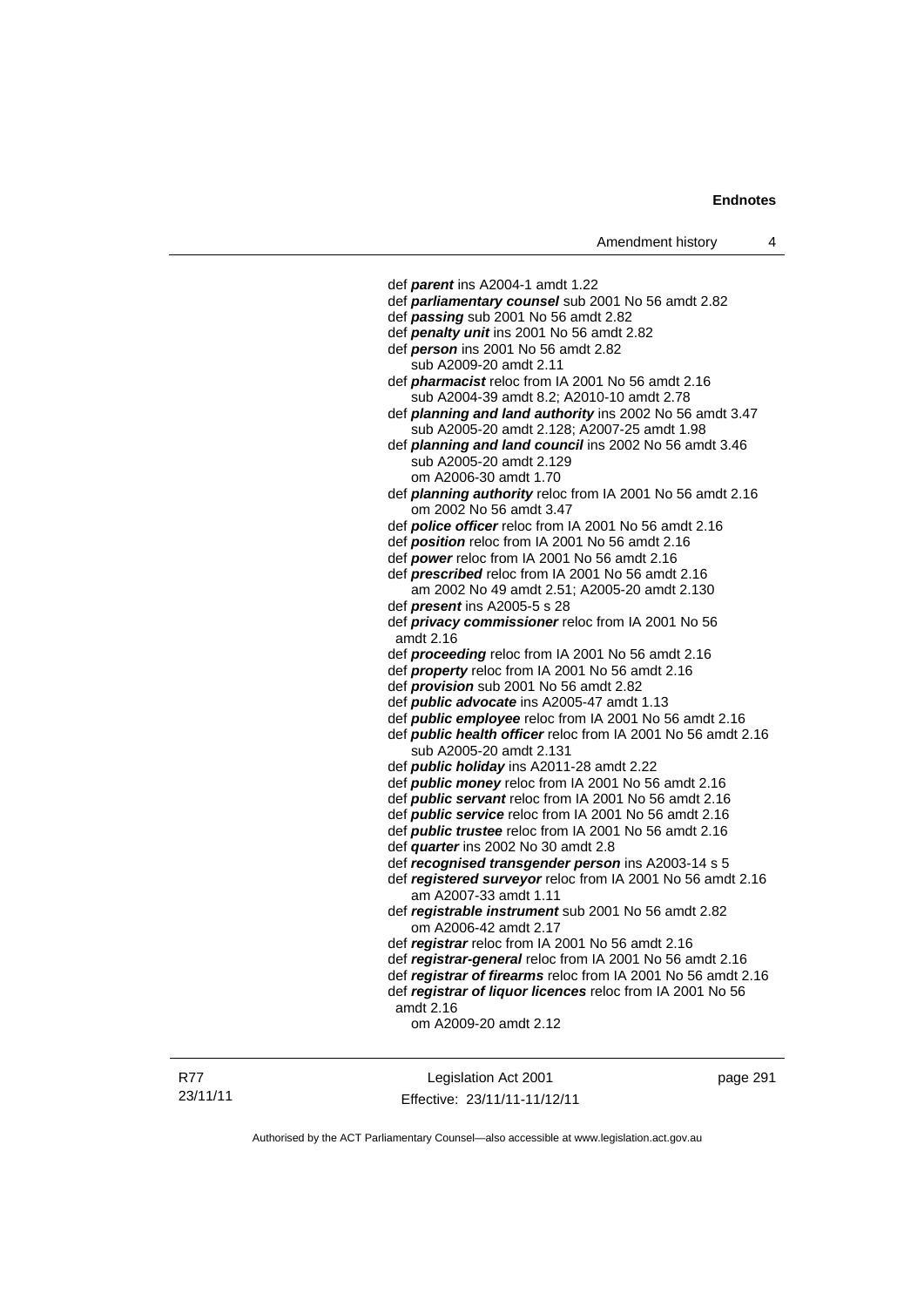| 4 | Amendment history |                                                                                             |
|---|-------------------|---------------------------------------------------------------------------------------------|
|   |                   |                                                                                             |
|   |                   | def regulations reloc from IA 2001 No 56 amdt 2.16                                          |
|   |                   | om A2005-20 amdt 2.132                                                                      |
|   |                   | def regulation ins A2005-20 amdt 2.132                                                      |
|   |                   | def remand centre ins 2002 No 30 amdt 2.8                                                   |
|   |                   | om A2006-23 amdt 1.218                                                                      |
|   |                   | def remand centre administrator ins 2002 No 30 amdt 2.8                                     |
|   |                   | om A2006-23 amdt 1.218                                                                      |
|   |                   | def <i>remuneration tribunal</i> reloc from IA 2001 No 56<br>amdt 2.16                      |
|   |                   | def repeal sub 2001 No 56 amdt 2.82                                                         |
|   |                   | pars renum 2002 No 11 amdt 1.147                                                            |
|   |                   | am 2002 No 11 amdt 1.148; A2004-42 amdts 2.41-2.43;                                         |
|   |                   | pars renum R27 LA (see A2004-42 amdt 2.44); A2005-20<br>amdt 2.133, amdt 2.134              |
|   |                   | def residential tenancies tribunal reloc from IA 2001 No 56                                 |
|   |                   | amdt 2.16                                                                                   |
|   |                   | om A2008-36 amdt 1.412                                                                      |
|   |                   | def resident judge ins A2004-42 amdt 2.45                                                   |
|   |                   | def retrospectively reloc from dict, pt 2 A2005-20 amdt 2.148                               |
|   |                   | def reviewable decision notice ins A2008-36 amdt 1.413                                      |
|   |                   | def road transport authority reloc from IA 2001 No 56                                       |
|   |                   | amdt 2.16                                                                                   |
|   |                   | am A2011-22 amdt 1.280; A2011-49 amdt 1.10                                                  |
|   |                   | def <i>rules</i> reloc from IA 2001 No 56 amdt 2.16                                         |
|   |                   | sub 2002 No 11 amdt 1.149<br>am A2005-20 amdt 2.135                                         |
|   |                   | def rural firefighting service reloc from IA 2001 No 56                                     |
|   |                   | amdt 2.16                                                                                   |
|   |                   | om A2004-28 amdt 3.38                                                                       |
|   |                   | def <i>rural fire service</i> ins A2004-28 amdt 3.38<br>def see ins 2001 No 56 amdt 2.82    |
|   |                   | om A2009-20 amdt 2.13                                                                       |
|   |                   | def Self-Government Act reloc from IA 2001 No 56 amdt 2.16                                  |
|   |                   | def self-government day reloc from IA 2001 No 56 amdt 2.16                                  |
|   |                   | def sentence administration board ins 2002 No 30 amdt 2.8<br>sub A2006-23 amdt 1.219        |
|   |                   | def <b>SES</b> ins A2004-28 amdt 3.39                                                       |
|   |                   | def sign reloc from IA 2001 No 56 amdt 2.16                                                 |
|   |                   | def signpost definition ins A2009-20 amdt 2.14                                              |
|   |                   | def sitting day reloc from IA 2001 No 56 amdt 2.16                                          |
|   |                   | sub A2009-20 amdt 2.15                                                                      |
|   |                   | def <b>Small Claims Court</b> reloc from IA 2001 No 56 amdt 2.16<br>sub A2004-60 amdt 1.178 |
|   |                   | om A2008-36 amdt 1.414                                                                      |
|   |                   | def solicitor reloc from IA 2001 No 56 amdt 2.16                                            |
|   |                   | def solicitor-general ins A2011-30 amdt 1.10                                                |
|   |                   | def Speaker reloc from IA 2001 No 56 amdt 2.16                                              |
|   |                   |                                                                                             |
|   |                   |                                                                                             |

page 292 Legislation Act 2001 Effective: 23/11/11-11/12/11

R77 23/11/11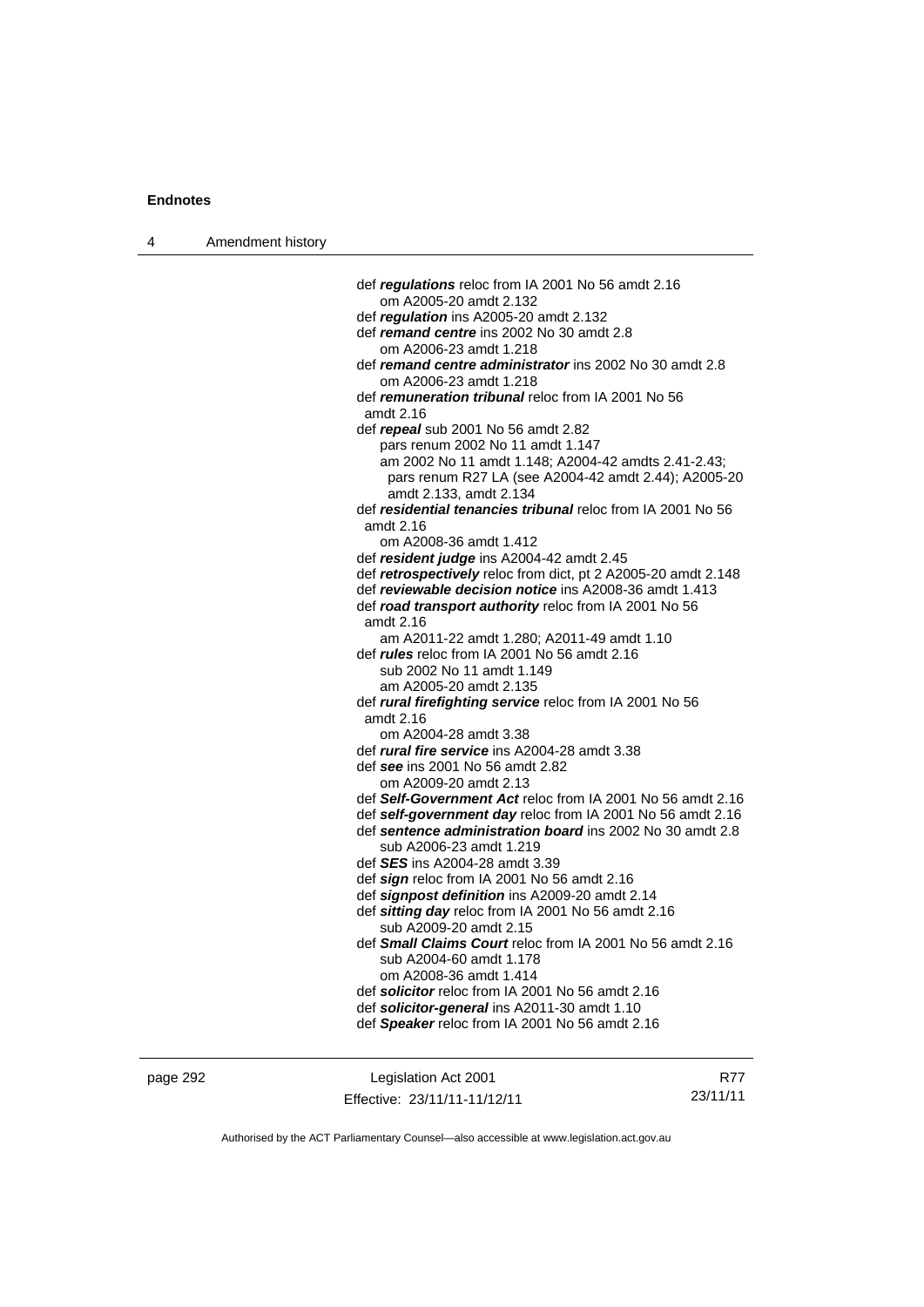| def Standards Australia reloc from IA 2001 No 56 amdt 2.16                                            |
|-------------------------------------------------------------------------------------------------------|
| def State reloc from IA 2001 No 56 amdt 2.16                                                          |
| def statutory declaration reloc from IA 2001 No 56 amdt 2.16                                          |
| def statutory instrument sub 2001 No 56 amdt 2.82                                                     |
| def statutory office-holder ins 2001 No 56 amdt 2.82                                                  |
| sub 2002 No 11 amdt 1.150                                                                             |
| def subordinate law sub 2001 No 56 amdt 2.82                                                          |
| def summary offence ins 2001 No 56 amdt 2.82                                                          |
| sub 2002 No 11 amdt 1.151; A2003-56 amdt 2.67<br>def Supreme Court reloc from IA 2001 No 56 amdt 2.16 |
| def surveyor-general ins A2010-6 amdt 1.11                                                            |
| def swear reloc from IA 2001 No 56 amdt 2.16                                                          |
| sub A2005-53 amdt 1.97                                                                                |
| def <i>take</i> ins A2005-53 amdt 1.98                                                                |
| def tenancy tribunal reloc from IA 2001 No 56 amdt 2.16                                               |
| om 2002 No 49 amdt 2.52                                                                               |
| def territory authority reloc from IA 2001 No 56 amdt 2.16                                            |
| sub A2003-41 amdt 2.41; A2008-28 amdt 2.1                                                             |
| def territory instrumentality ins 2001 No 56 amdt 2.82                                                |
| am A2007-3 amdt 2.4                                                                                   |
| def territory land reloc from IA 2001 No 56 amdt 2.16                                                 |
| def territory law ins A2005-62 amdt 2.18                                                              |
| def territory lease ins A2007-25 amdt 1.99                                                            |
| def territory-owned corporation reloc from IA 2001 No 56<br>amdt 2.16                                 |
| def territory plan reloc from IA 2001 No 56 amdt 2.16                                                 |
| am 2002 No 49 amdt 2.53                                                                               |
| sub A2007-25 amdt 1.100                                                                               |
| def the Territory ins 2001 No 56 amdt 2.82                                                            |
| def transgender person ins A2003-14 s 5                                                               |
| def <i>transitional</i> reloc from IA 2001 No 56 amdt 2.16                                            |
| sub A2005-20 amdt 2.136                                                                               |
| def Treasurer ins 2001 No 56 amdt 2.82                                                                |
| def tribunal sub 2001 No 56 amdt 2.82                                                                 |
| def UK Act reloc from IA 2001 No 56 amdt 2.16                                                         |
| def <i>under</i> ins 2001 No 52 amdt 2.82                                                             |
| sub 2002 No 30 amdt 2.9<br>am A2005-20 amdt 2.137, amdt 2.138                                         |
| def United Kingdom reloc from IA 2001 No 56 amdt 2.16                                                 |
| def United Kingdom Parliament reloc from IA 2001 No 56                                                |
| amdt 2.16                                                                                             |
| def veterinary surgeon reloc from IA 2001 No 56 amdt 2.16                                             |
| sub A2004-39 amdt 11A.1 (as am by A2005-28 amdt 1.61)                                                 |
| def <i>will</i> ins 2001 No 56 amdt 2.82                                                              |
| def word reloc from IA 2001 No 56 amdt 2.16                                                           |
|                                                                                                       |
|                                                                                                       |

Legislation Act 2001 Effective: 23/11/11-11/12/11 page 293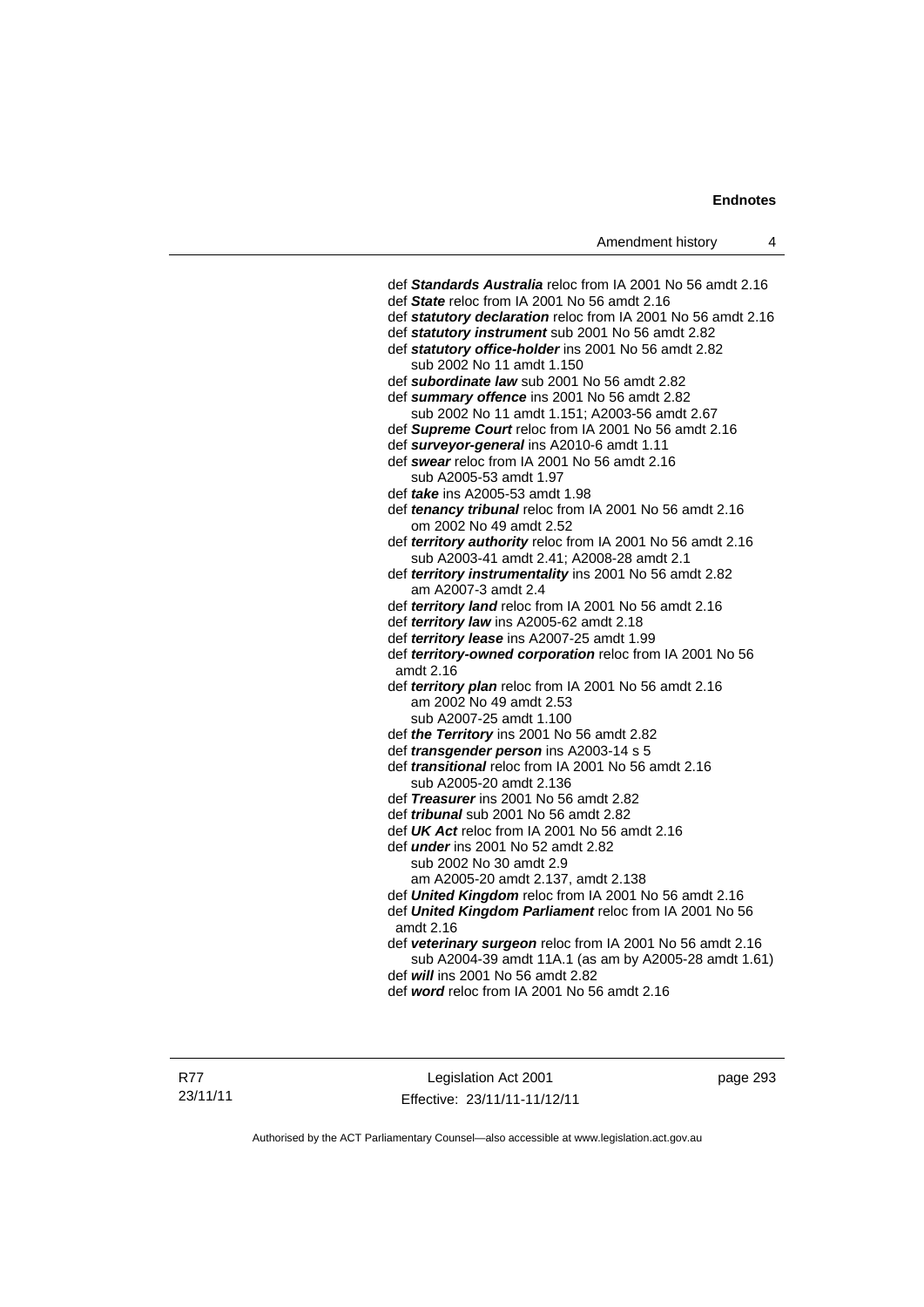4 Amendment history

|                                              | def working day ins 2002 No 11 amdt 1.152<br>sub A2003-56 amdt 2.68<br>am A2011-28 amdt 2.23<br>def work safety commissioner ins A2009-28 amdt 2.22<br>def writing reloc from IA 2001 No 56 amdt 2.16<br>def year reloc from IA 2001 No 56 amdt 2.16                                                                                                                                                                                                                                                                                                                                                                                                                                                                                                                                                                                                                                                                                                                                                                                                                                                                                                                                                                                                                                                                                                                                                                                                                                                                                                                                                                                                                                                                                                                                                                                                                                              |            |
|----------------------------------------------|---------------------------------------------------------------------------------------------------------------------------------------------------------------------------------------------------------------------------------------------------------------------------------------------------------------------------------------------------------------------------------------------------------------------------------------------------------------------------------------------------------------------------------------------------------------------------------------------------------------------------------------------------------------------------------------------------------------------------------------------------------------------------------------------------------------------------------------------------------------------------------------------------------------------------------------------------------------------------------------------------------------------------------------------------------------------------------------------------------------------------------------------------------------------------------------------------------------------------------------------------------------------------------------------------------------------------------------------------------------------------------------------------------------------------------------------------------------------------------------------------------------------------------------------------------------------------------------------------------------------------------------------------------------------------------------------------------------------------------------------------------------------------------------------------------------------------------------------------------------------------------------------------|------------|
| dict pt 2 hdg<br>dict pt 2 note<br>dict pt 2 | <b>Terms for Legislation Act 2001 only</b><br>sub A2003-56 amdt 2.69<br>sub A2003-56 amdt 2.69<br>def Act ins A2003-41 amdt 2.42<br>def <b>ACT law</b> ins A2005-20 amdt 2.139<br>def <i>administrator</i> ins 2001 No 56 amdt 2.82<br>def agency ins 2001 No 56 amdt 2.82<br>def <i>amend</i> ins A2005-20 amdt 2.140<br>def <b>another jurisdiction</b> ins A2005-20 amdt 2.141<br>def <i>appointee</i> ins 2001 No 56 amdt 2.82<br>am A2003-56 amdt 2.70<br>def appointer ins 2001 No 56 amdt 2.82<br>am A2003-56 amdt 2.71<br>def <i>approved website</i> sub 2001 No 56 amdt 2.82<br>def authorised republication sub 2001 No 56 amdt 2.82<br>def <b>authorising law</b> sub 2001 No 56 amdt 2.82<br>def benefits sub 2001 No 56 amdt 2.82<br>def business address ins 2001 No 56 amdt 2.82<br>def corporation ins 2001 No 56 amdt 2.82<br>def costs sub 2001 No 56 amdt 2.82<br>def current legislative drafting practice sub 2001 No 56<br>amdt 2.82<br>def <i>delegate</i> ins 2001 No 56 amdt 2.82<br>def determinative provision ins 2002 No 11 amdt 1.153<br>def document ins 2001 No 56 amdt 2.82<br>def editorial amendment sub 2001 No 56 amdt 2.82<br>def email address ins 2001 No 56 amdt 2.82<br>def executive officer ins 2001 No 56 amdt 2.82<br>def fax number ins 2001 No 56 amdt 2.82<br>def <i>fee</i> sub 2001 No 56 amdt 2.82<br>def <i>home address</i> ins 2001 No 56 amdt 2.82<br>def <i>law</i> sub 2001 No 56 amdt 2.82<br>am 2002 No 11 amdt 1.154; pars renum 2002 No 11<br>amdt 1.155; A2003-41 amdt 2.43; pars renum R20 LA<br>(see A2003-41 amdt 2.44); A2005-20 amdt 2.142,<br>amdt 2.143; pars renum R34 LA (see A2005-20<br>amdt 2.144)<br>def law of another jurisdiction ins A2005-20 amdt 2.145<br>def legislative material ins A2003-41 amdt 2.45<br>def non-determinative provision ins 2002 No 11 amdt 1.156<br>def provide sub 2001 No 56 amdt 2.82 |            |
| page 294                                     | Legislation Act 2001                                                                                                                                                                                                                                                                                                                                                                                                                                                                                                                                                                                                                                                                                                                                                                                                                                                                                                                                                                                                                                                                                                                                                                                                                                                                                                                                                                                                                                                                                                                                                                                                                                                                                                                                                                                                                                                                              | <b>R77</b> |

Authorised by the ACT Parliamentary Counsel—also accessible at www.legislation.act.gov.au

23/11/11

Effective: 23/11/11-11/12/11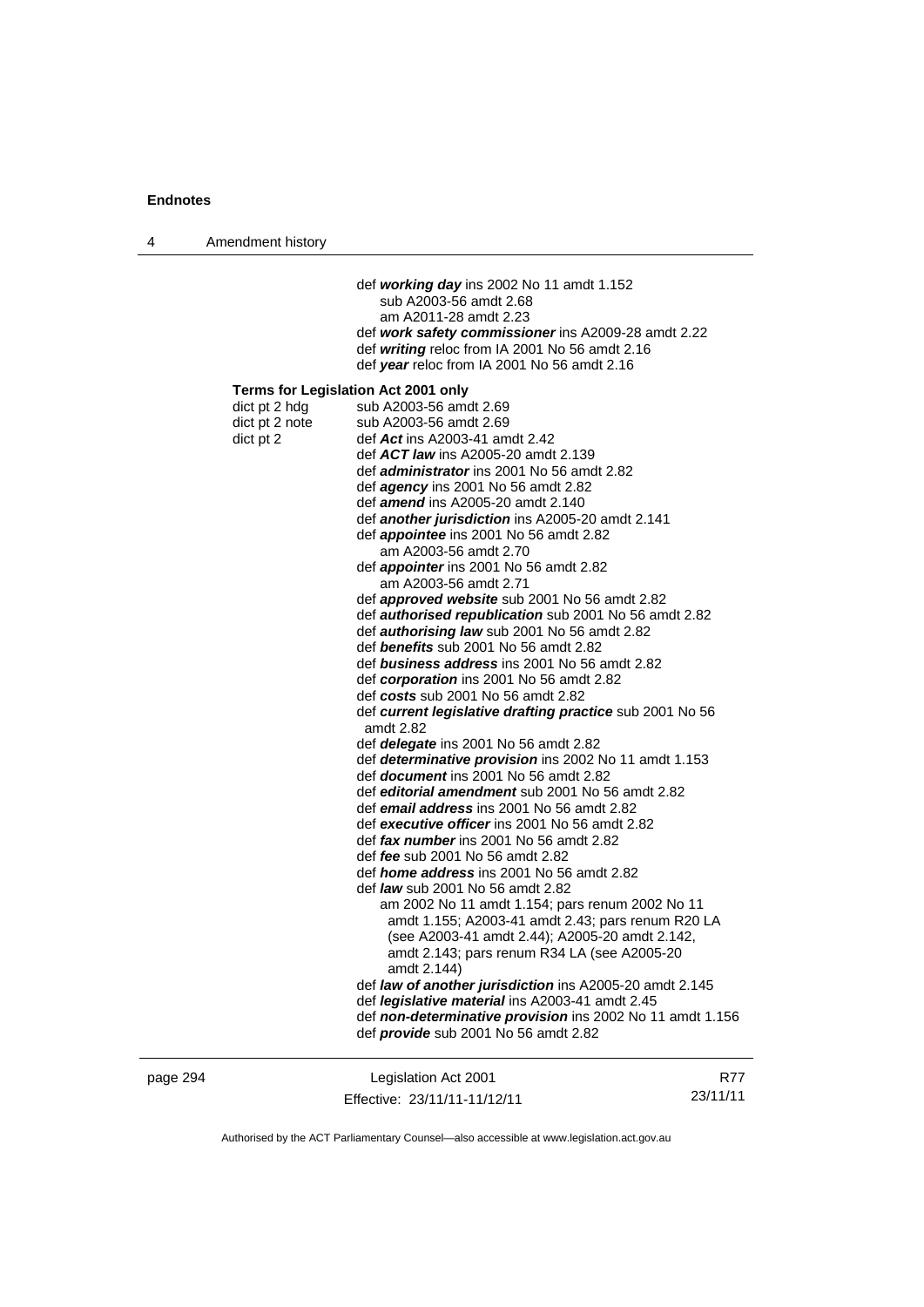def *referential term* ins A2003-56 amdt 2.72 reloc to s 116 (2) A2005-20 amdt 2.146 def *referential words* sub 2001 No 56 amdt 2.82 om A2003-56 amdt 2.72 def *register* sub 2001 No 56 amdt 2.82 def *repeal* ins A2005-20 amdt 2.147 def *republication* sub 2001 No 56 amdt 2.82; A2003-41 amdt 2.46 def *republication date* sub 2001 No 56 amdt 2.82 def *responsible* ins 2001 No 56 amdt 2.82 def *retrospectively* ins A2003-56 amdt 2.73 reloc to dict, pt 1 A2005-20 amdt 2.148 def *scrutiny committee principles* sub 2001 No 56 amdt 2.82 def *service* sub 2001 No 56 amdt 2.82 def *working out the meaning of an Act* ins A2003-41 amdt 2.47

R77 23/11/11

Legislation Act 2001 Effective: 23/11/11-11/12/11 page 295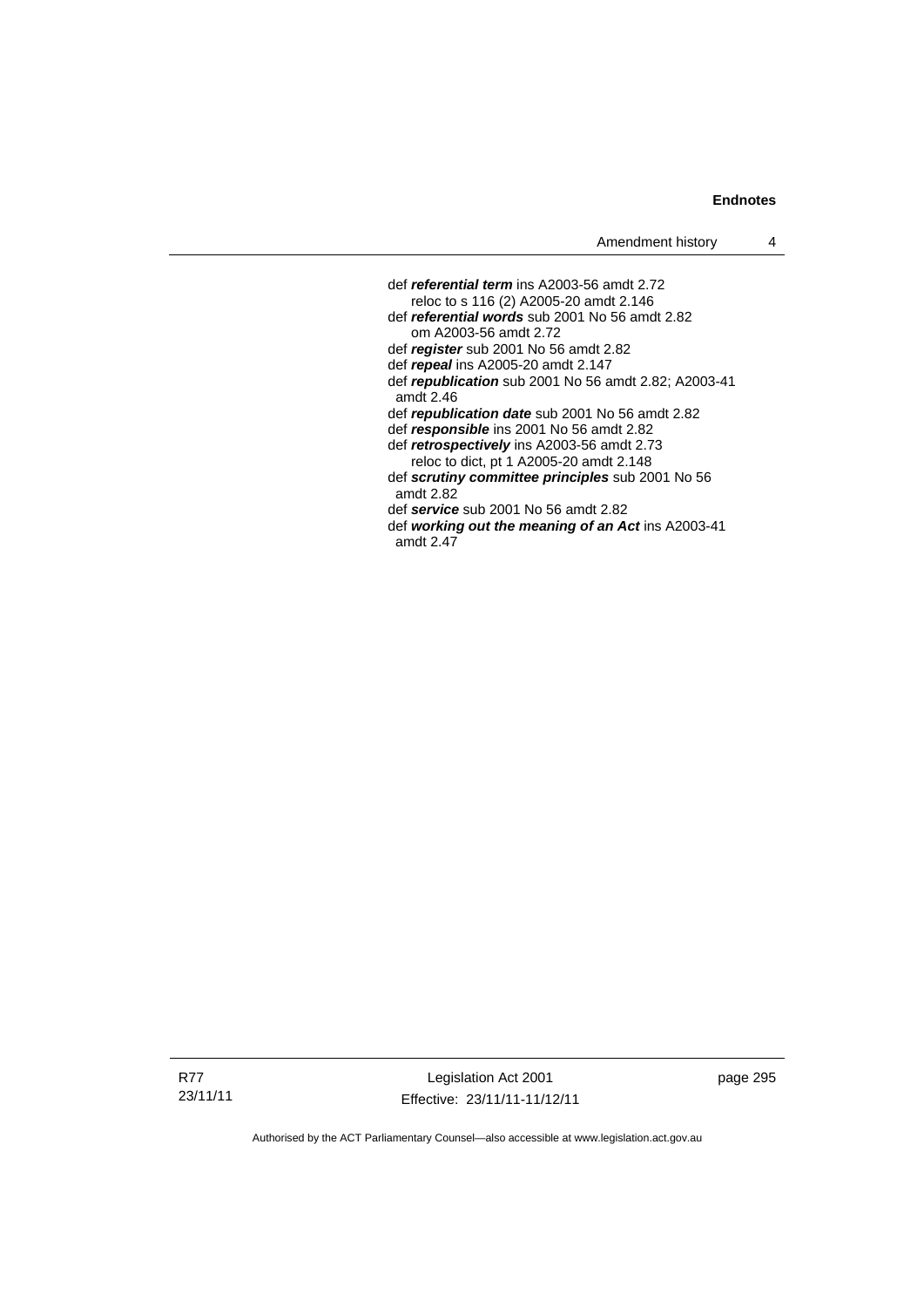### **5 Earlier republications**

Some earlier republications were not numbered. The number in column 1 refers to the publication order.

Since 12 September 2001 every authorised republication has been published in electronic pdf format on the ACT legislation register. A selection of authorised republications have also been published in printed format. These republications are marked with an asterisk (\*) in column 1. Electronic and printed versions of an authorised republication are identical.

| <b>Republication</b><br>No and date | <b>Effective</b>              | Last<br>amendment<br>made by | <b>Republication for</b>                                                              |
|-------------------------------------|-------------------------------|------------------------------|---------------------------------------------------------------------------------------|
| R <sub>0</sub> A<br>17 Sept 2002    | 12 Sept 2001-<br>12 Sept 2001 | A2001-56                     | amendments by<br>A2001-44, A2001-56<br>and retrospective<br>amendments by<br>A2002-30 |
| R <sub>1</sub><br>13 Sept 2001      | 13 Sept 2001-<br>13 Sept 2001 | SL2001-34                    | modification by<br>SL2001-34                                                          |
| R1 (RI)<br>17 Sept 2001             | 13 Sept 2001-<br>13 Sept 2001 | SL2001-34                    | reissue for<br>retrospective<br>amendments by<br>A2002-30                             |
| R <sub>2</sub><br>14 Sept 2001      | 14 Sept 2001-<br>20 Feb 2002  | A2001-70                     | amendments by<br>A2001-70                                                             |
| R <sub>2</sub> (RI)<br>17 Sept 2002 | 14 Sept 2001-<br>20 Feb 2002  | A2001-70                     | reissue for<br>retrospective<br>amendments by<br>A2002-30                             |
| R <sub>3</sub><br>21 Feb 2002       | 21 Feb 2002-<br>12 Mar 2002   | A2001-88                     | changed endnotes<br>and editorial<br>changes                                          |
| R3 (RI)<br>17 Sept 2002             | 21 Feb 2002-<br>12 Mar 2002   | A2001-88                     | reissue for<br>retrospective<br>amendments by<br>A2002-30                             |
| R4<br>13 Mar 2002                   | 13 Mar 2002-<br>27 May 2002   | A2001-88                     | commenced expiry                                                                      |
|                                     |                               |                              |                                                                                       |

| page 296 |  |
|----------|--|
|----------|--|

Legislation Act 2001 Effective: 23/11/11-11/12/11

R77 23/11/11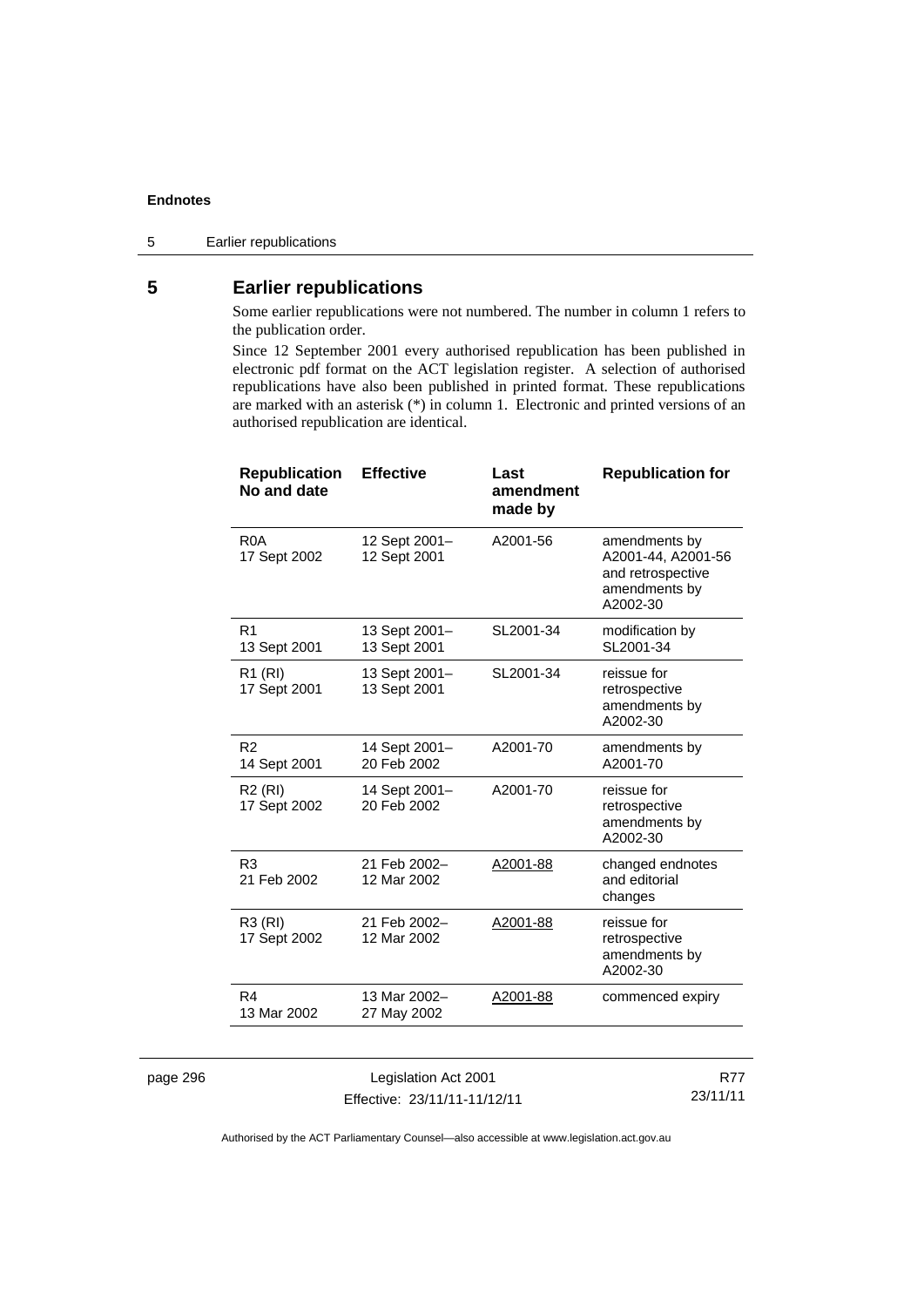Earlier republications 5

| <b>Republication</b><br>No and date | <b>Effective</b>              | Last<br>amendment<br>made by | <b>Republication for</b>                                  |
|-------------------------------------|-------------------------------|------------------------------|-----------------------------------------------------------|
| R4 (RI)<br>17 Sept 2002             | 13 Mar 2002-<br>27 May 2002   | A2001-88                     | reissue for<br>retrospective<br>amendments by<br>A2002-30 |
| R5*<br>28 May 2002                  | 28 May 2002-<br>30 June 2002  | A2002-11                     | amendments by<br>A2002-11                                 |
| <b>R5 (RI)</b><br>17 Sept 2002      | 28 May 2002-<br>30 June 2002  | A2002-11                     | reissue for<br>retrospective<br>amendments by<br>A2002-30 |
| R6<br>1 July 2002                   | 1 July 2002-<br>12 Sept 2002  | A2002-11                     | amendments by<br>A2001-88                                 |
| R6 (RI)<br>17 Sept 2002             | 1 July 2002-<br>12 Sept 2002  | A2002-11                     | reissue for<br>retrospective<br>amendments by<br>A2002-30 |
| R7<br>13 Sept 2002                  | 13 Sept 2002–<br>13 Sept 2002 | A2002-27                     | commenced expiry                                          |
| <b>R7 (RI)</b><br>17 Sept 2002      | 13 Sept 2002-<br>13 Sept 2002 | A2002-27                     | reissue for<br>retrospective<br>amendments by<br>A2002-30 |
| R8<br>14 Sept 2002                  | 14 Sept 2002-<br>16 Sept 2002 | A2002-27                     | commenced expiry                                          |
| R8 (RI)<br>17 Sept 2002             | 14 Sept 2002-<br>16 Sept 2002 | A2002-27                     | reissue for<br>retrospective<br>amendments by<br>A2002-30 |
| R <sub>9</sub><br>17 Sept 2002      | 17 Sept 2002-<br>6 Oct 2002   | A2002-30                     | amendments by<br>A2002-30                                 |
| R <sub>10</sub><br>7 Oct 2002       | 7 Oct 2002-<br>31 Oct 2002    | A2002-30                     | amendments by<br>A2002-27                                 |
| R11<br>1 Nov 2002                   | 1 Nov 2002-<br>31 Dec 2002    | A2002-40                     | amendments by<br>A2002-40                                 |

R77 23/11/11

Legislation Act 2001 Effective: 23/11/11-11/12/11 page 297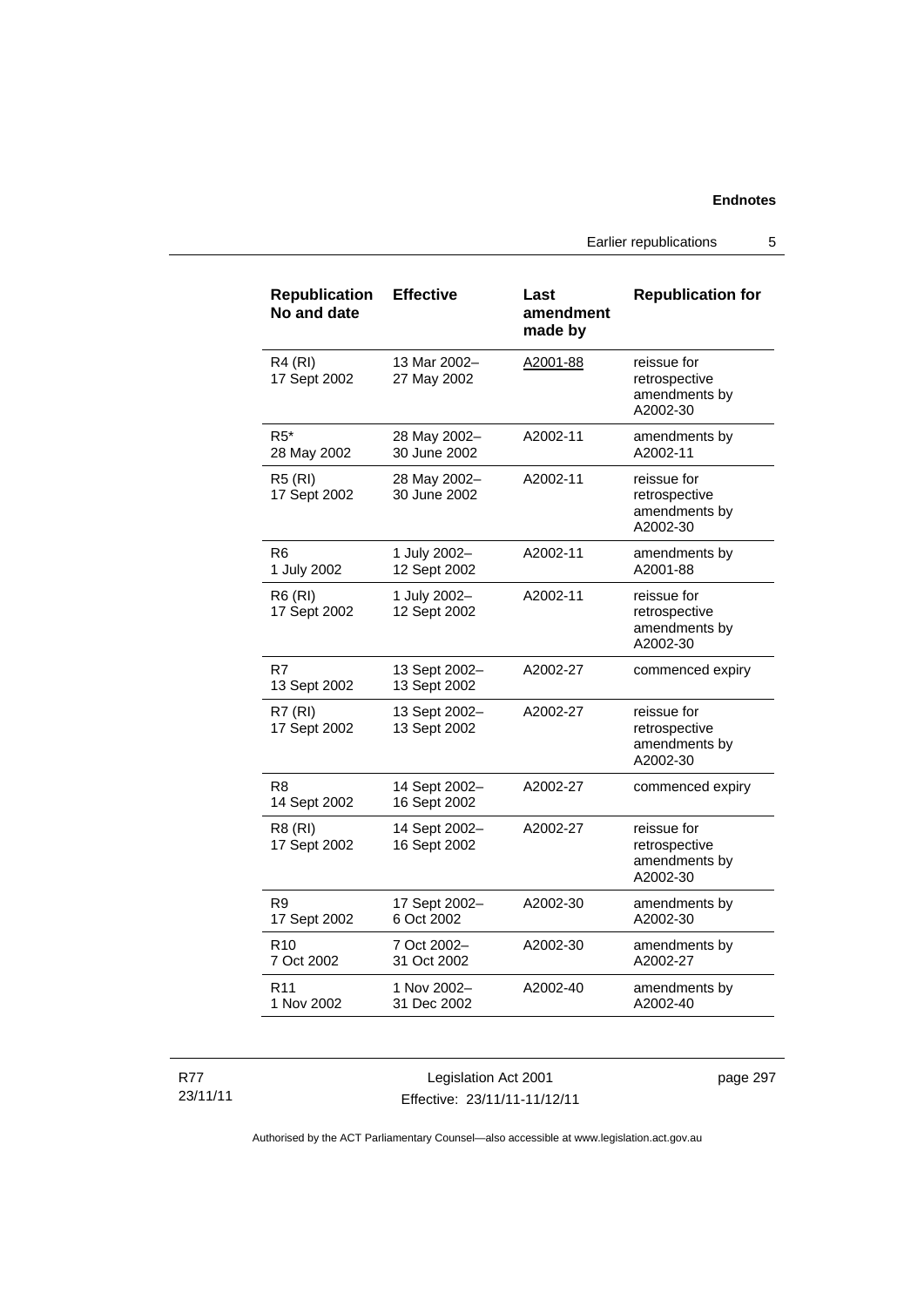| <b>Republication</b><br>No and date        | <b>Effective</b>             | Last<br>amendment<br>made by | <b>Republication for</b>                  |
|--------------------------------------------|------------------------------|------------------------------|-------------------------------------------|
| R <sub>12</sub>                            | 1 Jan 2003-                  | A2002-56                     | amendments by                             |
| 1 Jan 2003                                 | 16 Jan 2003                  |                              | A2002-51                                  |
| R13                                        | 17 Jan 2003-                 | A2002-56                     | amendments by                             |
| 17 Jan 2003                                | 27 Mar 2003                  |                              | A2002-49                                  |
| R <sub>14</sub>                            | 28 Mar 2003-                 | A2003-14                     | amendments by                             |
| 28 Mar 2003                                | 9 Apr 2003                   |                              | A2003-14                                  |
| R <sub>15</sub>                            | 10 Apr 2003-                 | A2003-18                     | amendments by                             |
| 10 Apr 2003                                | 28 May 2003                  |                              | A2003-18                                  |
| R <sub>16</sub><br>29 May 2003             | 29 May 2003-<br>30 June 2003 | A2003-18                     | commenced expiry                          |
| R <sub>17</sub>                            | 1 July 2003-                 | A2003-18                     | amendments by                             |
| 1 July 2003                                | 2 Sept 2003                  |                              | A2002-56                                  |
| R <sub>18</sub><br>3 Sept 2003             | 3 Sept 2003-<br>12 Sept 2003 | A2003-18                     | commenced expiry                          |
| R <sub>19</sub><br>13 Sept 2003            | 13 Sept 2003-<br>8 Oct 2003  | A2003-41                     | commenced expiry                          |
| R <sub>20</sub> <sup>*</sup><br>9 Oct 2003 | 9 Oct 2003-<br>18 Dec 2003   | A2003-41                     | amendments by<br>A2003-16 and<br>A2003-41 |
| R <sub>21</sub>                            | 19 Dec 2003-                 | A2003-56                     | amendments by                             |
| 19 Dec 2003                                | 21 Mar 2004                  |                              | A2003-56                                  |
| R <sub>22</sub>                            | 22 Mar 2004–                 | A2004-10                     | amendments by                             |
| 22 Mar 2004                                | 4 Apr 2004                   |                              | A2004-1                                   |
| R <sub>23</sub>                            | 5 Apr 2004-                  | A2004-10                     | amendments by                             |
| 5 Apr 2004                                 | 26 May 2004                  |                              | A2004-7                                   |
| R24                                        | 27 May 2004-                 | A2004-17                     | amendments by                             |
| 27 May 2004                                | 30 June 2004                 |                              | A2004-10                                  |
| R <sub>25</sub><br>1 July 2004             | 1 July 2004-<br>12 July 2004 | A2004-28                     | amendments by<br>A2004-5 and<br>A2004-28  |
| R26                                        | 13 July 2004-                | A2004-32                     | amendments by                             |
| 13 July 2004                               | 24 Aug 2004                  |                              | A2004-32                                  |

5 Earlier republications

page 298 Legislation Act 2001 Effective: 23/11/11-11/12/11

R77 23/11/11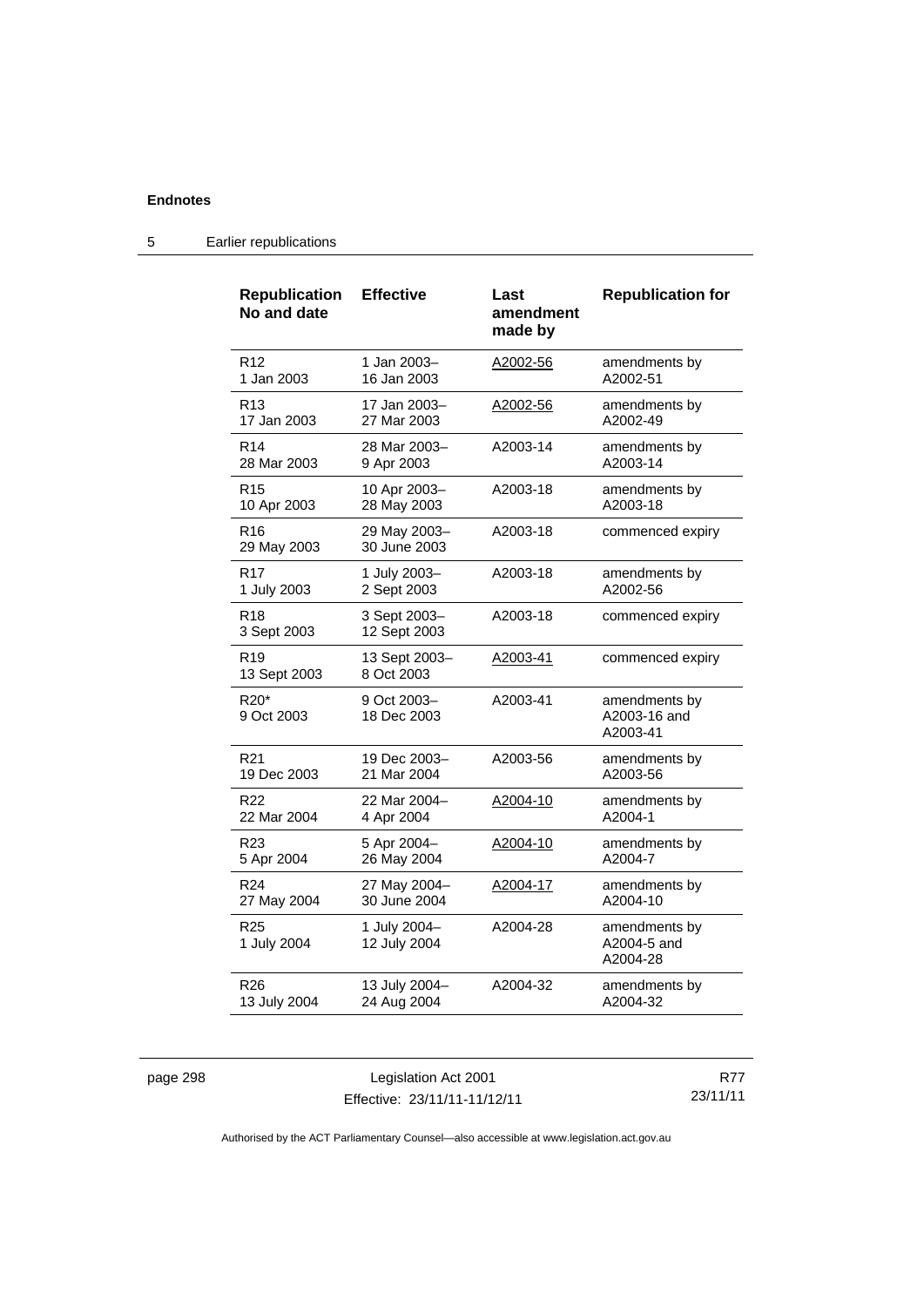Earlier republications 5

| <b>Republication</b><br>No and date | <b>Effective</b>             | Last<br>amendment<br>made by | <b>Republication for</b>                                     |
|-------------------------------------|------------------------------|------------------------------|--------------------------------------------------------------|
| R <sub>27</sub>                     | 25 Aug 2004-                 | A2004-42                     | amendments by                                                |
| 25 Aug 2004                         | 31 Aug 2004                  |                              | A2004-42                                                     |
| R <sub>28</sub>                     | 1 Sept 2004-                 | A2004-42                     | amendments by                                                |
| 1 Sept 2004                         | 12 Sept 2004                 |                              | A2004-13                                                     |
| R <sub>29</sub><br>13 Sept 2004     | 13 Sept 2004-<br>22 Dec 2004 | A2004-42                     | commenced expiry                                             |
| <b>R29A</b><br>23 Dec 2004          | 23 Dec 2004-<br>31 Dec 2004  | A2004-42                     | commenced expiry                                             |
| R30 (RI)<br>5 Jan 2005              | 1 Jan 2005-<br>9 Jan 2005    | A2004-60                     | amendments by<br>A2004-17<br>reissue for<br>commenced expiry |
| R31                                 | 10 Jan 2005-                 | A2004-60                     | amendments by                                                |
| 10 Jan 2005                         | 23 Feb 2005                  |                              | A2004-60                                                     |
| R32                                 | 24 Feb 2005-                 | A2005-5                      | amendments by                                                |
| 24 Feb 2005                         | 8 Mar 2005                   |                              | A2005-5                                                      |
| R33                                 | 9 Mar 2005-                  | A2005-5                      | amendments by                                                |
| 9 Mar 2005                          | 1 June 2005                  |                              | A2004-57                                                     |
| R34*                                | 2 June 2005-                 | A2005-20                     | amendments by                                                |
| 2 June 2005                         | 6 July 2005                  |                              | A2005-20                                                     |
| R35<br>7 July 2005                  | 7 July 2005-<br>7 Sept 2005  | A2005-20                     | amendments by<br>A2004-39 as am by<br>A2005-28               |
| R36                                 | 8 Sept 2005-                 | A2005-47                     | amendments by                                                |
| 8 Sept 2005                         | 13 Sept 2005                 |                              | A2005-44                                                     |
| R37                                 | 13 Sept 2005-                | A2005-47                     | amendments by                                                |
| 14 Sept 2005                        | 22 Nov 2005                  |                              | A2005-9                                                      |
| R38                                 | 23 Nov 2005-                 | A2005-53                     | amendments by                                                |
| 23 Nov 2005                         | 10 Jan 2006                  |                              | A2005-53                                                     |
| R39                                 | 11 Jan 2006-                 | A2005-62                     | amendments by                                                |
| 11 Jan 2006                         | 16 Jan 2006                  |                              | A2005-62                                                     |
| R40                                 | 17 Jan 2006-                 | A2005-62                     | amendments by                                                |
| 17 Jan 2006                         | 22 Feb 2006                  |                              | A2004-39                                                     |

R77 23/11/11

Legislation Act 2001 Effective: 23/11/11-11/12/11 page 299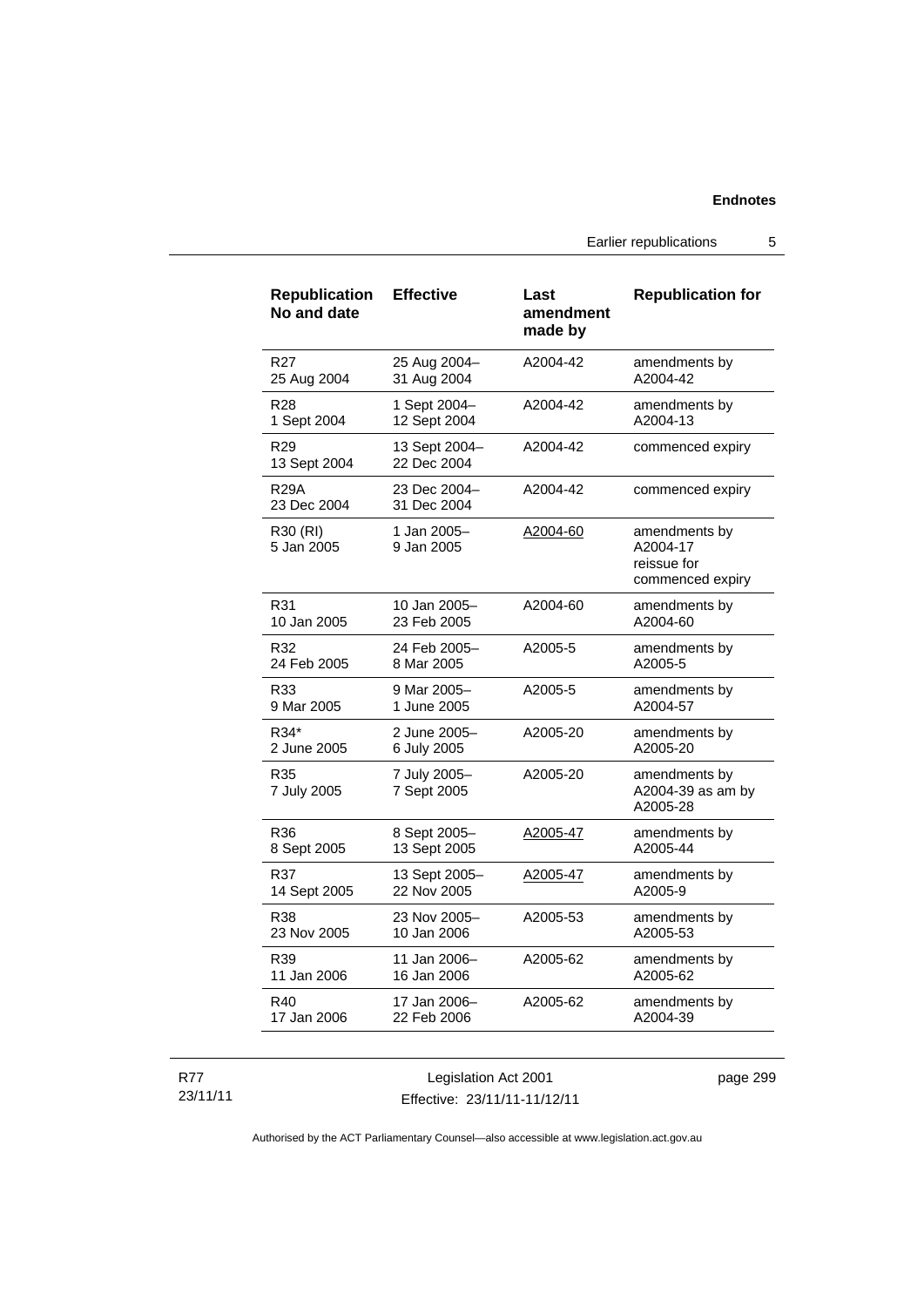| <b>Republication</b><br>No and date | <b>Effective</b>              | Last<br>amendment<br>made by | <b>Republication for</b>                                              |
|-------------------------------------|-------------------------------|------------------------------|-----------------------------------------------------------------------|
| R41<br>23 Feb 2006                  | 23 Feb 2006-<br>28 Feb 2006   | A2006-3                      | updated endnotes as<br>amended by<br>A2006-3                          |
| R42<br>1 Mar 2006                   | 1 Mar 2006-<br>1 June 2006    | A2006-3                      | amendments by<br>A2005-47 as<br>amended by<br>A2006-3                 |
| R43<br>2 June 2006                  | 2 June 2006-<br>15 June 2006  | A2006-23                     | amendments by<br>A2006-23                                             |
| R44<br>16 June 2006                 | 16 June 2006-<br>30 June 2006 | A2006-23                     | updated endnotes as<br>amended by<br>A2006-27                         |
| R45<br>1 July 2006                  | 1 July 2006-<br>31 Oct 2006   | A2006-30                     | amendments by<br>A2006-25 and<br>A2006-30                             |
| R46<br>1 Nov 2006                   | 1 Nov 2006–<br>15 Nov 2006    | A2006-42                     | amendments by<br>A2005-41 and<br>A2005-46 as<br>amended by<br>A2006-3 |
| R47<br>16 Nov 2006                  | 16 Nov 2006-<br>17 Nov 2006   | A2006-42                     | amendments by<br>A2006-42                                             |
| R48<br>18 Nov 2006                  | 18 Nov 2006-<br>8 Jan 2007    | A2006-46                     | amendments by<br>A2006-46                                             |
| R49<br>9 Jan 2007                   | 9 Jan 2007-<br>9 Jan 2007     | A2006-46                     | amendments by<br>A2004-39                                             |
| <b>R50</b><br>10 Jan 2007           | 10 Jan 2007-<br>11 Jan 2007   | A2006-46                     | commenced expiry                                                      |
| R51*<br>12 Jan 2007                 | 12 Jan 2007-<br>27 Mar 2007   | A2006-46                     | commenced expiry                                                      |
| R <sub>52</sub><br>28 Mar 2007      | 28 Mar 2007-<br>11 Apr 2007   | A2007-3                      | amendments by<br>A2006-38                                             |
| R <sub>53</sub><br>12 Apr 2007      | 12 Apr 2007-<br>10 July 2007  | A2007-3                      | amendments by<br>A2007-3                                              |

### 5 Earlier republications

| page 300 |  |
|----------|--|
|          |  |

page 300 Legislation Act 2001 Effective: 23/11/11-11/12/11

R77 23/11/11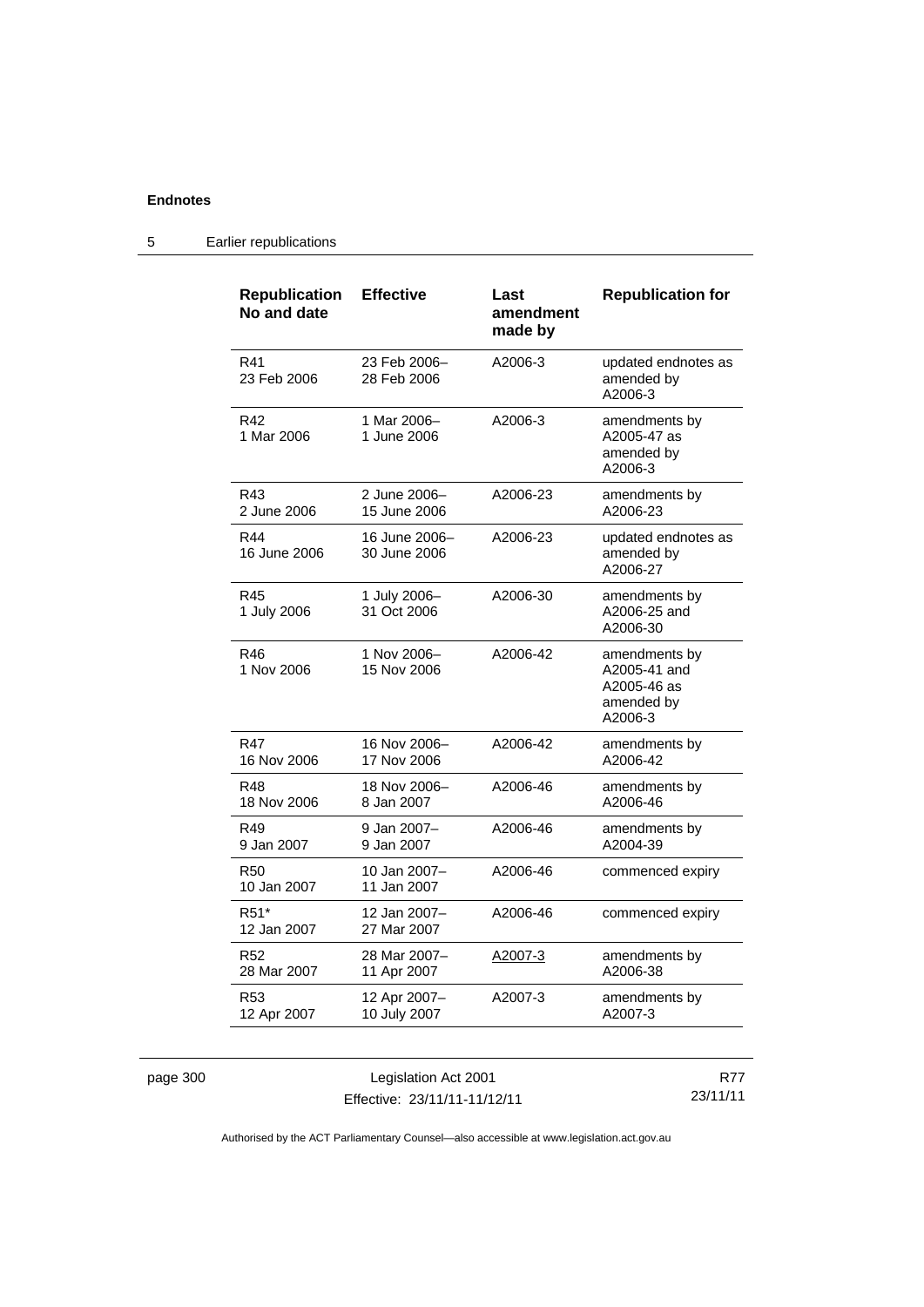Earlier republications 5

| <b>Republication</b><br>No and date | <b>Effective</b>           | Last<br>amendment<br>made by | <b>Republication for</b>                  |
|-------------------------------------|----------------------------|------------------------------|-------------------------------------------|
| <b>R54</b>                          | 11 July 2007-              | A2007-16                     | amendments by                             |
| 11 July 2007                        | 9 Nov 2007                 |                              | A2007-16                                  |
| <b>R55</b>                          | 10 Nov 2007-               | A2007-33                     | amendments by                             |
| 10 Nov 2007                         | 13 Nov 2007                |                              | A2007-8                                   |
| <b>R56</b>                          | 14 Nov 2007-               | A2007-33                     | amendments by                             |
| 14 Nov 2007                         | 30 Mar 2008                |                              | A2007-33                                  |
| <b>R57</b>                          | 31 Mar 2008-               | A2007-33                     | amendments by                             |
| 31 Mar 2008                         | 18 May 2008                |                              | A2007-25                                  |
| <b>R58</b>                          | 19 May 2008-               | A2008-14                     | amendments by                             |
| 19 May 2008                         | 30 June 2008               |                              | A2008-14                                  |
| R59                                 | 1 July 2008-               | A2008-15                     | amendments by                             |
| 1 July 2008                         | 25 Aug 2008                |                              | A2008-15                                  |
| R60                                 | 26 Aug 2008-               | A2008-28                     | amendments by                             |
| 26 Aug 2008                         | 8 Sept 2008                |                              | A2008-28                                  |
| R61                                 | 9 Sept 2008-               | A2008-44                     | amendments by                             |
| 9 Sept 2008                         | 1 Feb 2009                 |                              | A2008-20                                  |
| R62<br>2 Feb 2009                   | 2 Feb 2009-<br>26 Feb 2009 | A2008-44                     | amendments by<br>A2008-36 and<br>A2008-37 |
| R63                                 | 27 Feb 2009-               | <u>A2008-44</u>              | amendments by                             |
| 27 Feb 2009                         | 29 May 2009                |                              | A2008-20                                  |
| R64                                 | 30 May 2009-               | A2008-44                     | amendments by                             |
| 30 May 2009                         | 21 Sept 2009               |                              | A2008-44                                  |
| R65                                 | 22 Sept 2009-              | A2009-28                     | amendments by                             |
| 22 Sept 2009                        | 30 Sept 2009               |                              | A2009-20                                  |
| R66                                 | 1 Oct 2009-                | A2009-28                     | amendments by                             |
| 1 Oct 2009                          | 20 Oct 2009                |                              | A2009-28                                  |
| R67                                 | 21 Oct 2009-               | A2009-35                     | amendments by                             |
| 21 Oct 2009                         | 16 Dec 2009                |                              | A2009-35                                  |
| R68                                 | 17 Dec 2009-               | <u>A2009-50</u>              | amendments by                             |
| 17 Dec 2009                         | 2 Mar 2010                 |                              | A2009-49                                  |
| R69                                 | 3 Mar 2010-                | A2010-6                      | amendments by                             |
| 3 Mar 2010                          | 21 Mar 2010                |                              | A2010-6                                   |
|                                     |                            |                              |                                           |

| 23/11/11 |  |
|----------|--|
|----------|--|

R77

Legislation Act 2001 Effective: 23/11/11-11/12/11 page 301